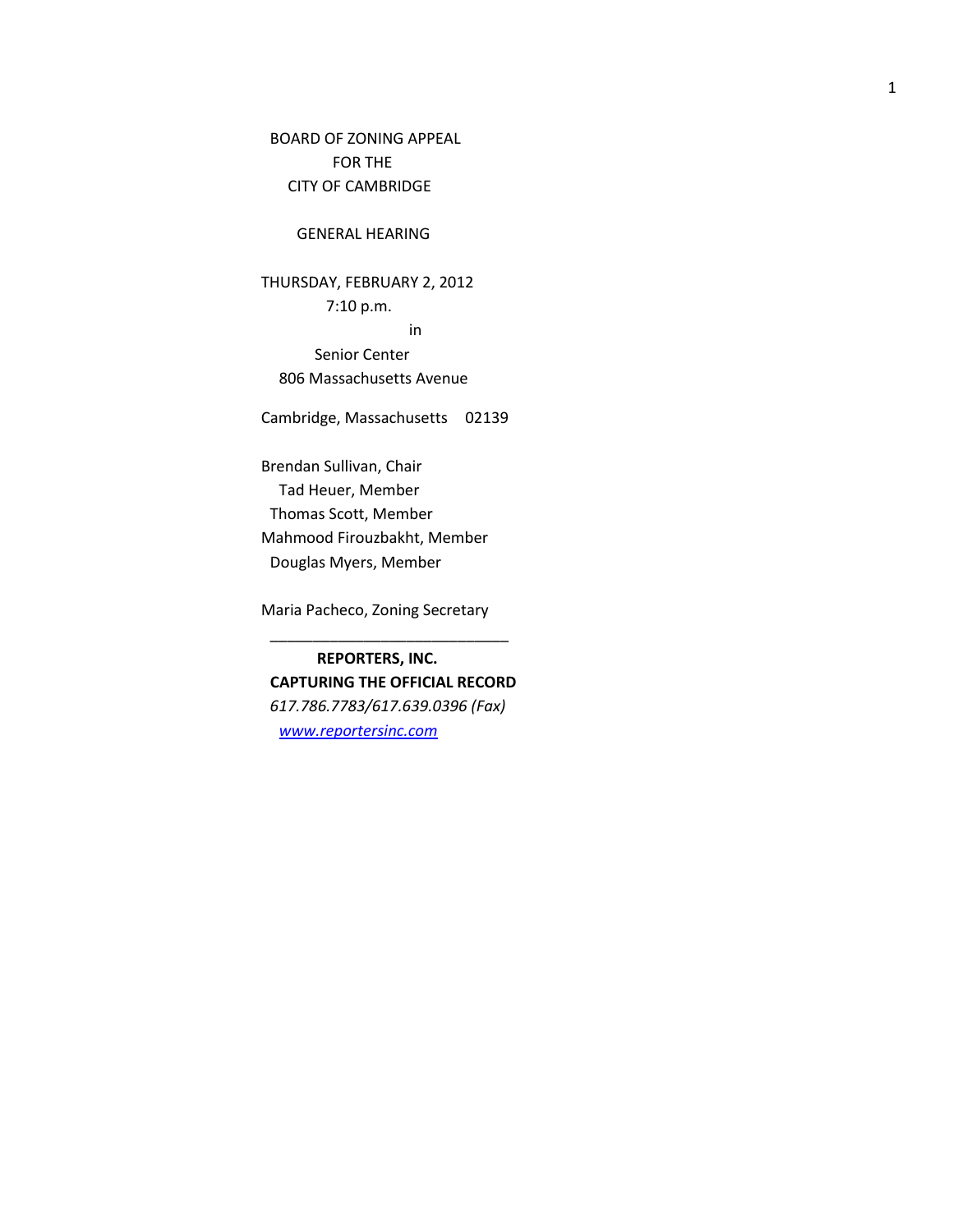| N | л. |
|---|----|
|   |    |

| <b>CASE</b> |                   | <b>PAGE</b> |
|-------------|-------------------|-------------|
| 10191       | $- -$             | 3           |
| 10168       | --                | 6           |
| 10201       | $\qquad \qquad -$ | 54/248      |
| 10202       | --                | 54/265      |
| 10203       | $\qquad \qquad -$ | 54/345      |
| 10126       | $- -$             | 119         |
| 10208       | --                | 88          |
| 10209       | $- -$             | 120         |
| 10210       | --                | 194         |
|             |                   |             |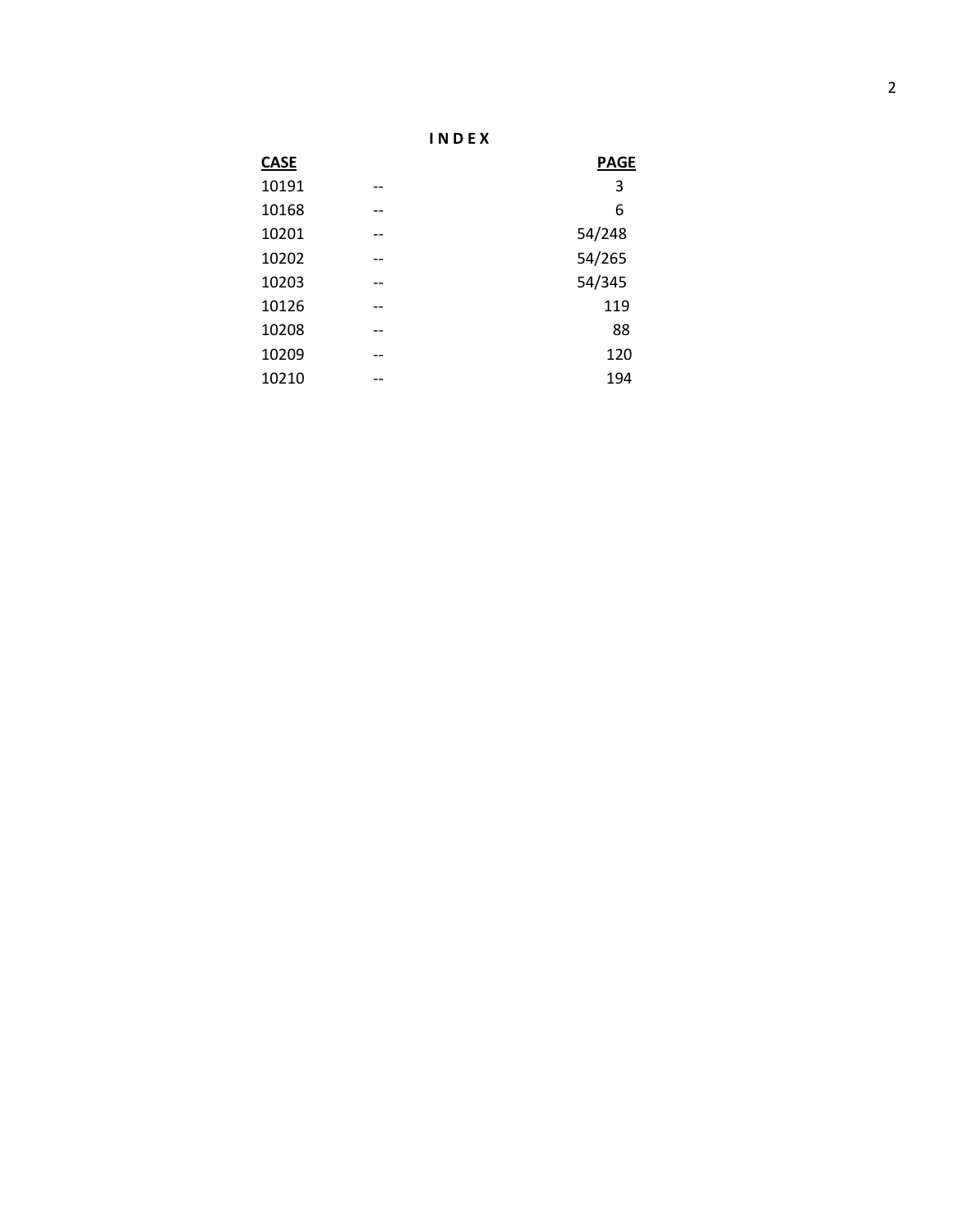## **P R O C E E D I N G S**

(7:10 p.m.) (Sitting Members: Brendan Sullivan, Tad Heuer, Thomas Scott, Mahmood Firouzbakht, Douglas Myers.)

BRENDAN SULLIVAN: Let me call the Board of Zoning Appeal meeting for February 2, 2012, to order. The first case we will hear is case No. 10191, which is 126-128 Holworthy Street.

Is there anybody here interested in that matter?

(No Response.)

BRENDAN SULLIVAN: I see nobody. There is correspondence in the file dated January 30th, from Bonnie Jones and Kim Steel, 126-128 Holworthy Street addressed to Mr. Sean O'Grady. (Reading) On the owner's behalf I herewith request a continuance of case No. 10191, scheduled to be heard on Thursday, February 2nd at seven p.m. Thank you for your attention to this matter. Kaj Vandkjaer, K-a-j V-a-n-d-k-j-a-e-r.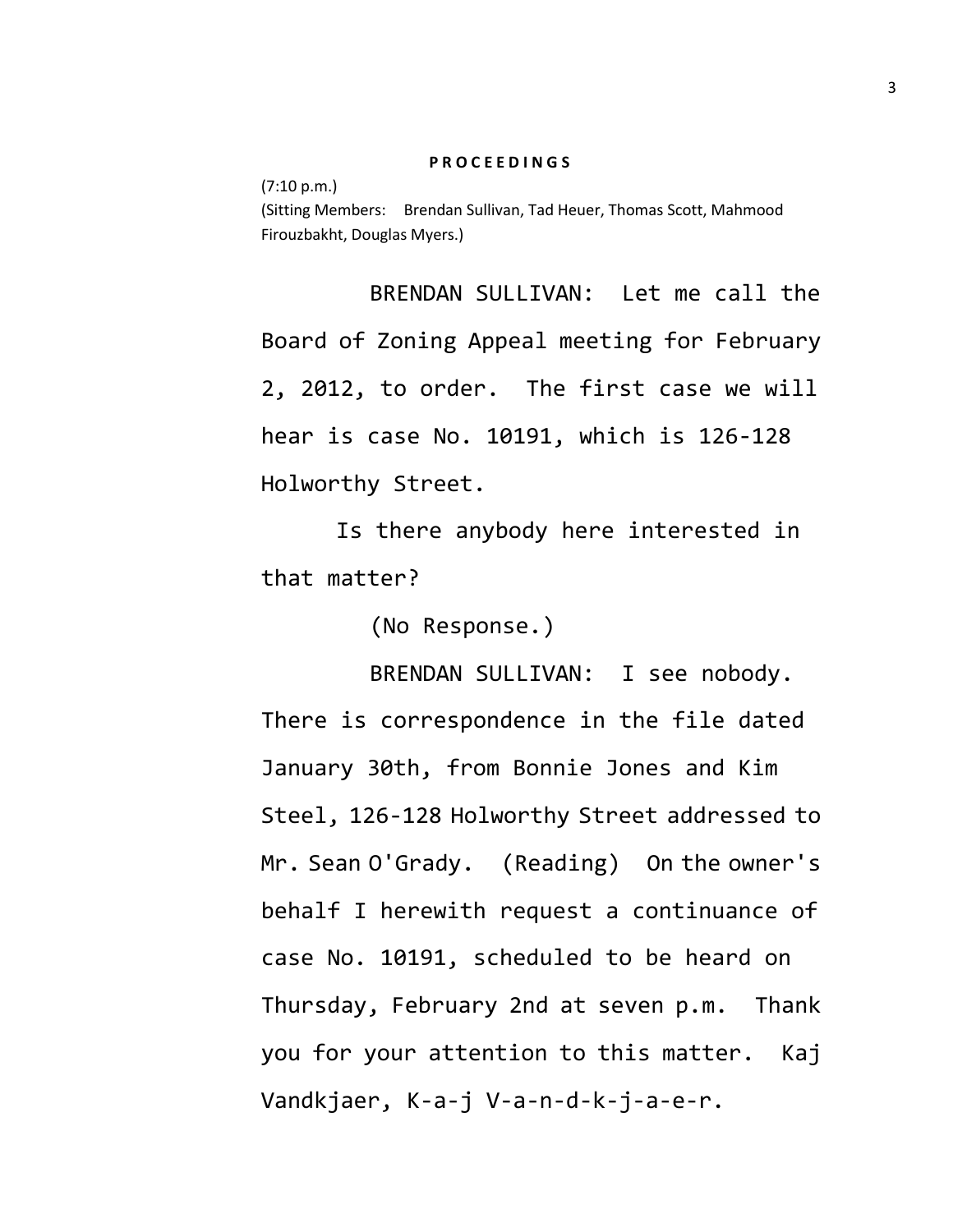On the motion to accept the request for the continuance on the condition that the petitioners change the posting sign to reflect the new to-be-determined date and time. And that any changes to the plans which are now in the file, that the changes be submitted by five p.m. on the Monday prior to the next scheduled hearing date. And also a new dimensional form be attached therein, and any other pertinent documents which needs to be amended.

The date for continuance?

MARIA PACHECO: 3/22, because it's a case heard?

BRENDAN SULLIVAN: This is a case heard.

MARIA PACHECO: Yes.

BRENDAN SULLIVAN: And the motion to continue this to March?

MARIA PACHECO: 22nd.

BRENDAN SULLIVAN: 22, 2012, at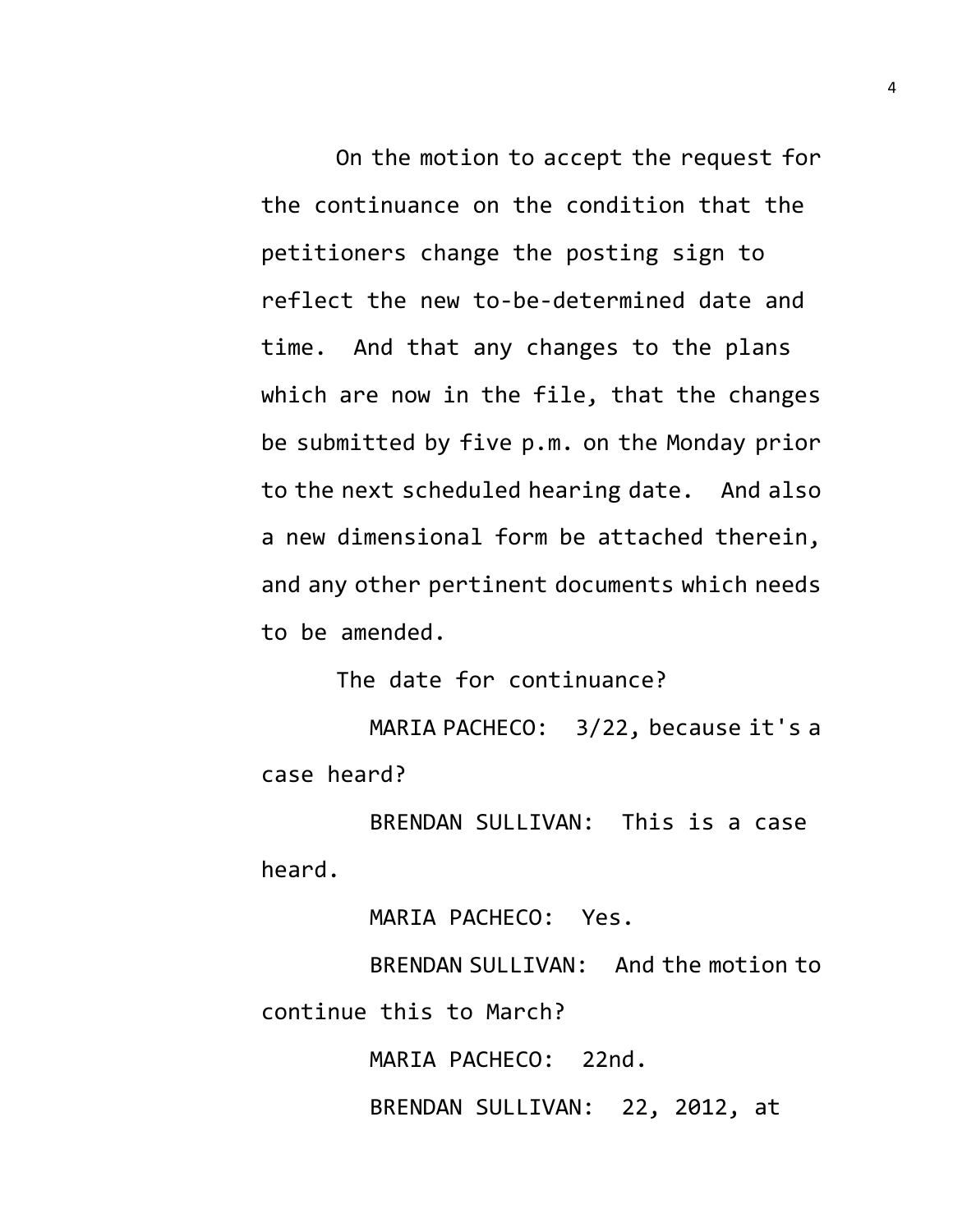seven p.m.

All those in favor of granting the continuance?

(Show of hands.)

BRENDAN SULLIVAN: Five in favor.

(Sullivan, Heuer, Scott,

Firouzbakht, Myers.)

\* \* \* \* \*

(7:10 p.m.)

(Sitting Members: Brendan Sullivan, Tad Heuer, Thomas Scott, Mahmood Firouzbakht, Douglas Myers.)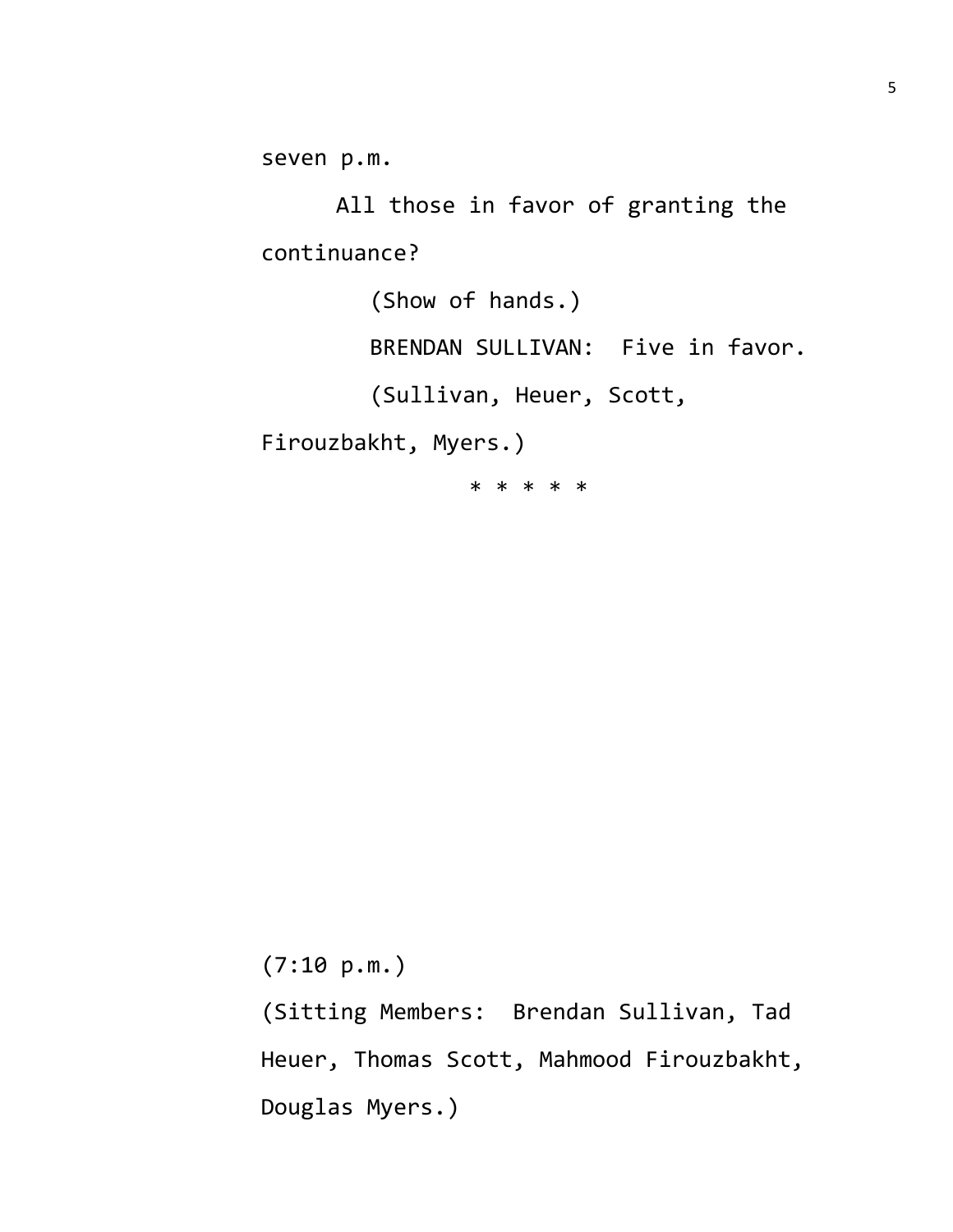BRENDAN SULLIVAN: The Board will hear case No. 10168, 2500 Mass. Avenue.

ATTORNEY JAMES RAFFERTY: Good evening, Mr. Chairman. For the record, James Rafferty on behalf of the applicant. Seated to my right is Maureen Arkle, A-r-k-l-e. Ms. Arkle is the CEO of the Marino Center for Integrated Health, the owner of the subject property.

I took sometime to try to understand how this case arrived in the position it was, and I learned a few things. I was able to share them with Mr. O'Grady. The photographs in the file really tell the story. For a long time there was a sign in this location much larger than the sign that's proposed this evening. I don't know if you've been able to reach that photograph yet.

TAD HEUER: And that's the sign that now exists; right? It's not proposed. It's being proposed to us.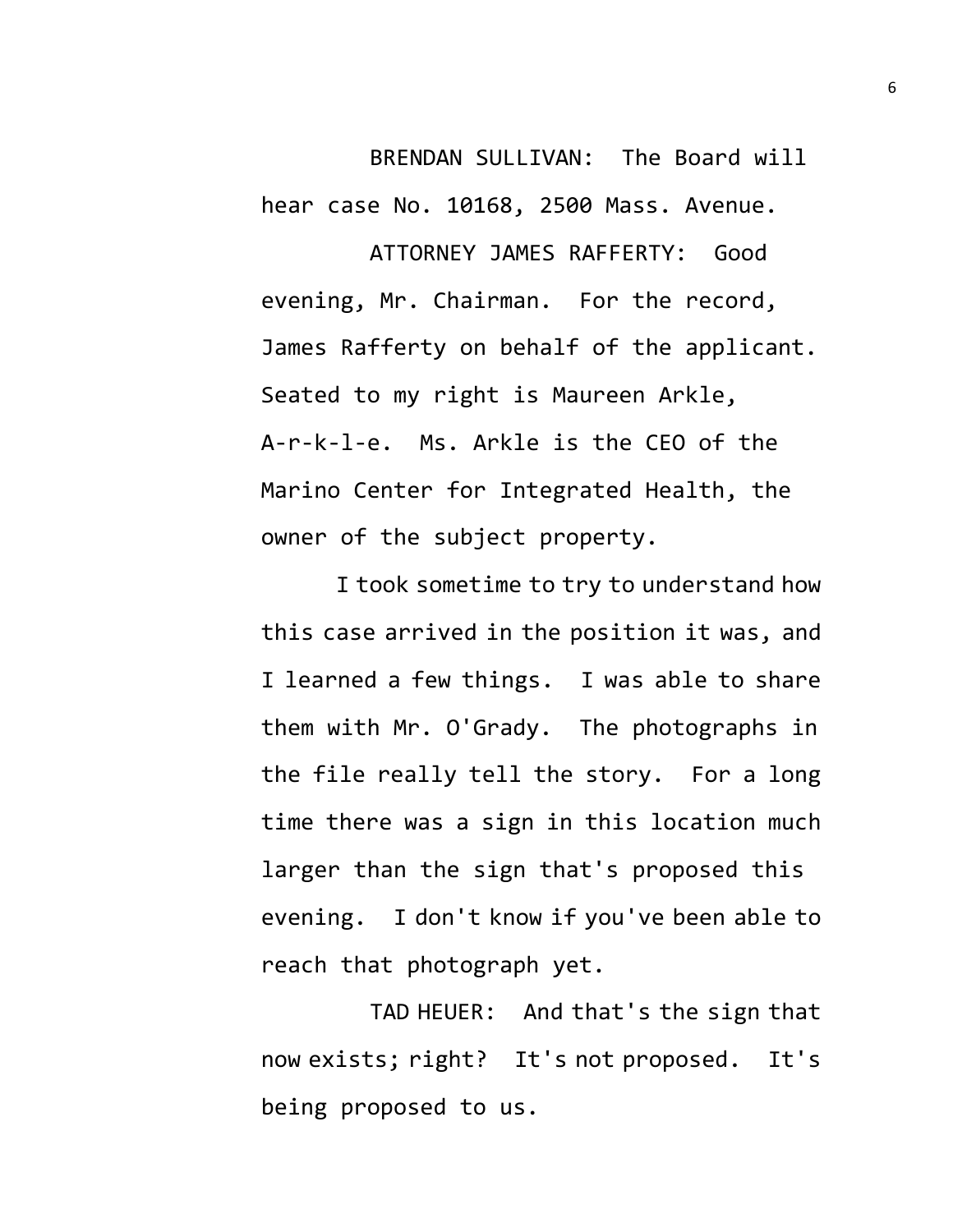BRENDAN SULLIVAN: There was a sign above it.

ATTORNEY JAMES RAFFERTY: There is a predecessor sign in this location which was almost double the size of it if you look closely at the photo. There you go, that's the sign that was there. Thank you.

So what happened is that the applicant hired a sign company and they went and went through the sign certification process, received a sign certification. Actually received a Building Permit. And the intention at that time, the building used to have its entry, if I can show you the photograph, its entry was right here on Mass. Avenue. You can see this little spandrel area here at the base. That was the entrance. And the sign was proposed and approved to go with that location over that door. During the course of the renovation of the building, in the past year a decision was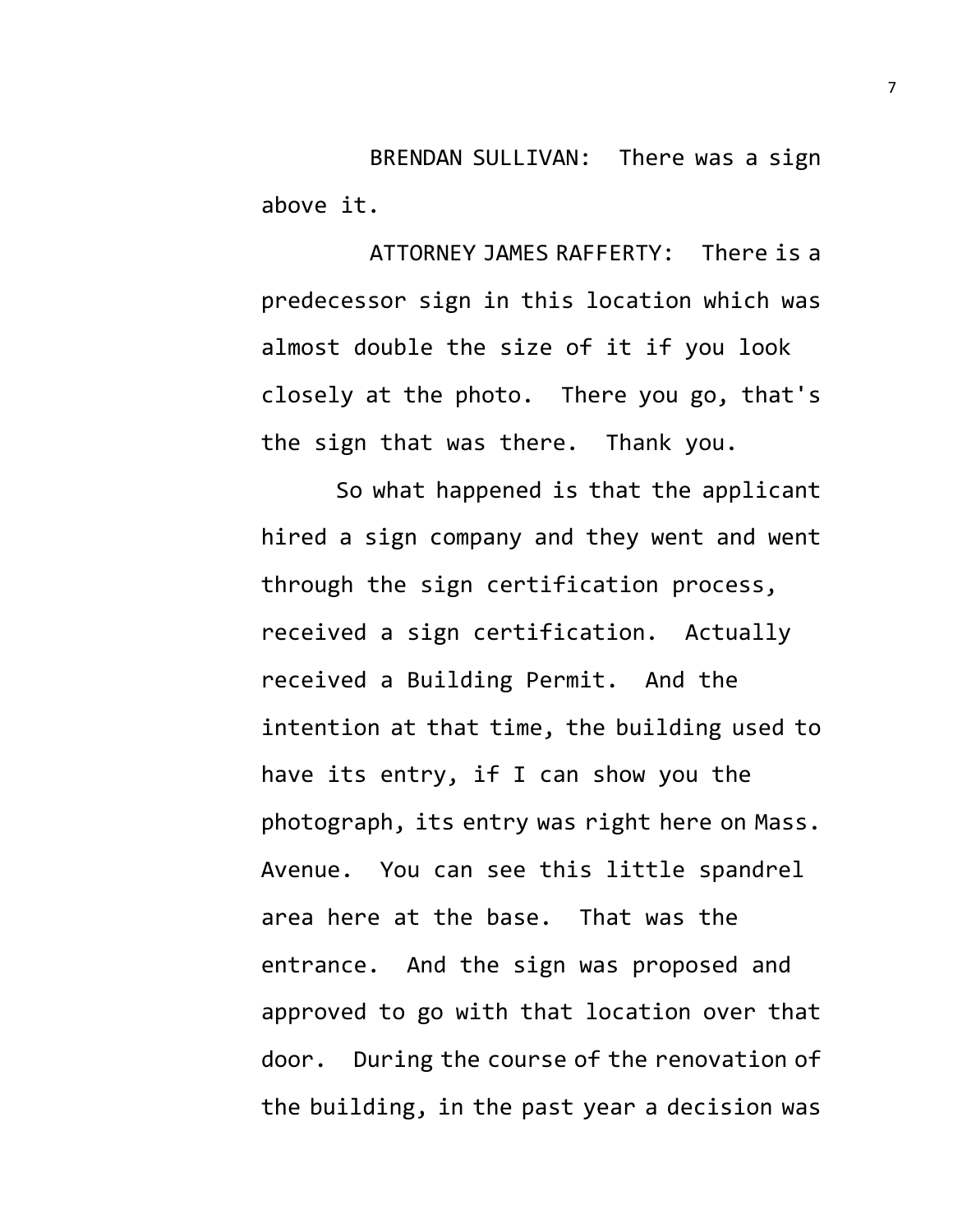made to no longer use that door and to make this entrance the principal entry to the building.

TAD HEUER: That's the south entrance; right?

ATTORNEY JAMES RAFFERTY: Yes. It's on the corner.

So at that time, the sign company, believing it had a permit and a sign that was dimensionally approved, they decided to remove -- I want to make sure the other Board members -- thank you.

So the decision was made well, we'll remove this sign and we'll take the sign that we were going to put over the door and we'll put it here.

DOUGLAS MYERS: Here being in the same place?

ATTORNEY JAMES RAFFERTY: In the same place. So the sign is actually in place today but --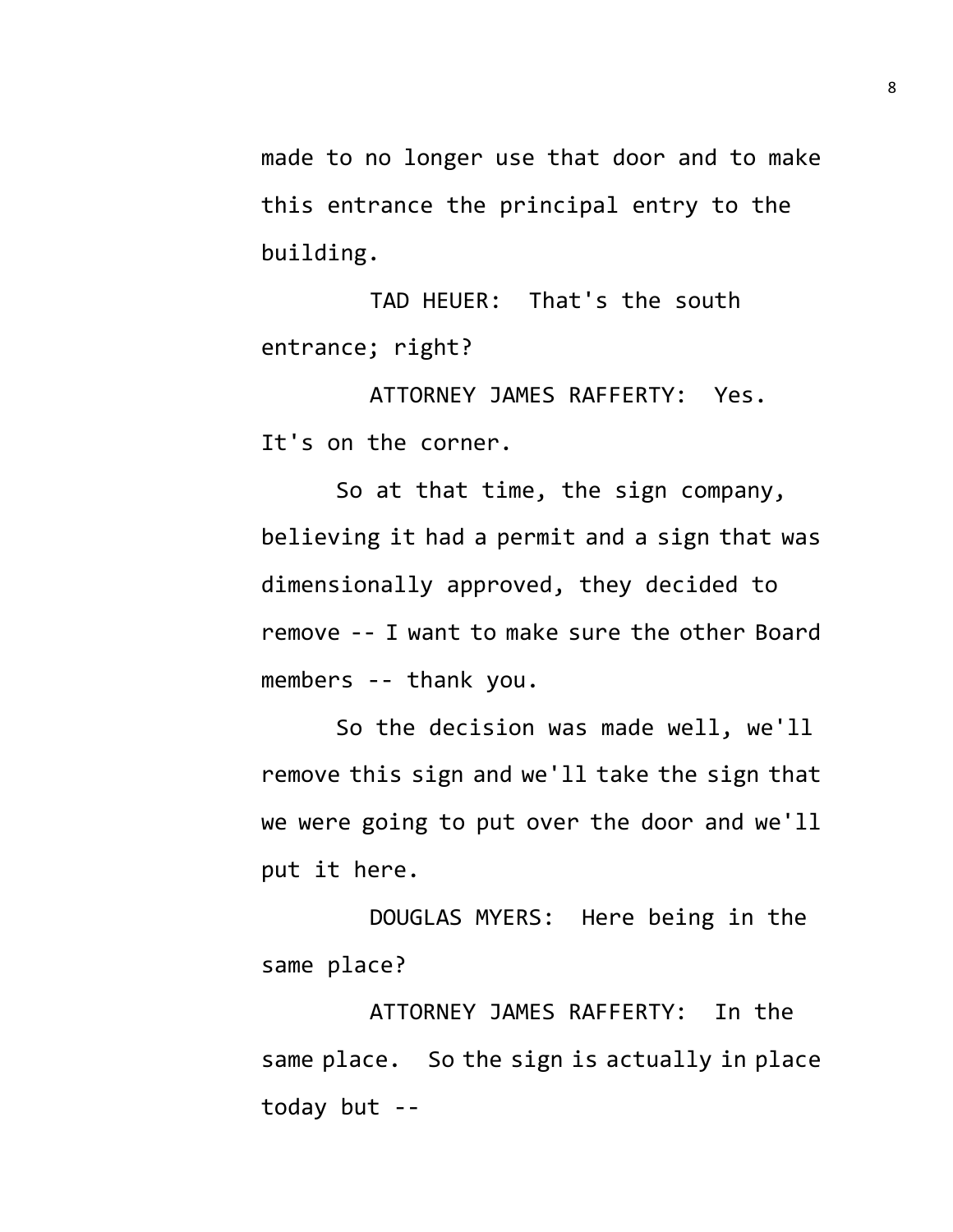DOUGLAS MYERS: Although it's not in the exact same place where the previous sign was?

TAD HEUER: It's lower.

ATTORNEY JAMES RAFFERTY: It's lower. That's true. Okay.

But in that area. So the issue was, and when I first tried to understand the case, I couldn't understand how -- because the contractor kept insisting he had a permit. And I said, well, you couldn't have a permit for that sign. And then he gave me the paperwork and I saw the sign. And I said, well, yeah, that's a dimensionally conforming sign. And then I came to understand that the sign as approved, of course in this location, the issue here is the 20-foot height limitation on signs. So in this location it's either 20 feet or below the window sill of the second floor window.

So the contractor, when the decision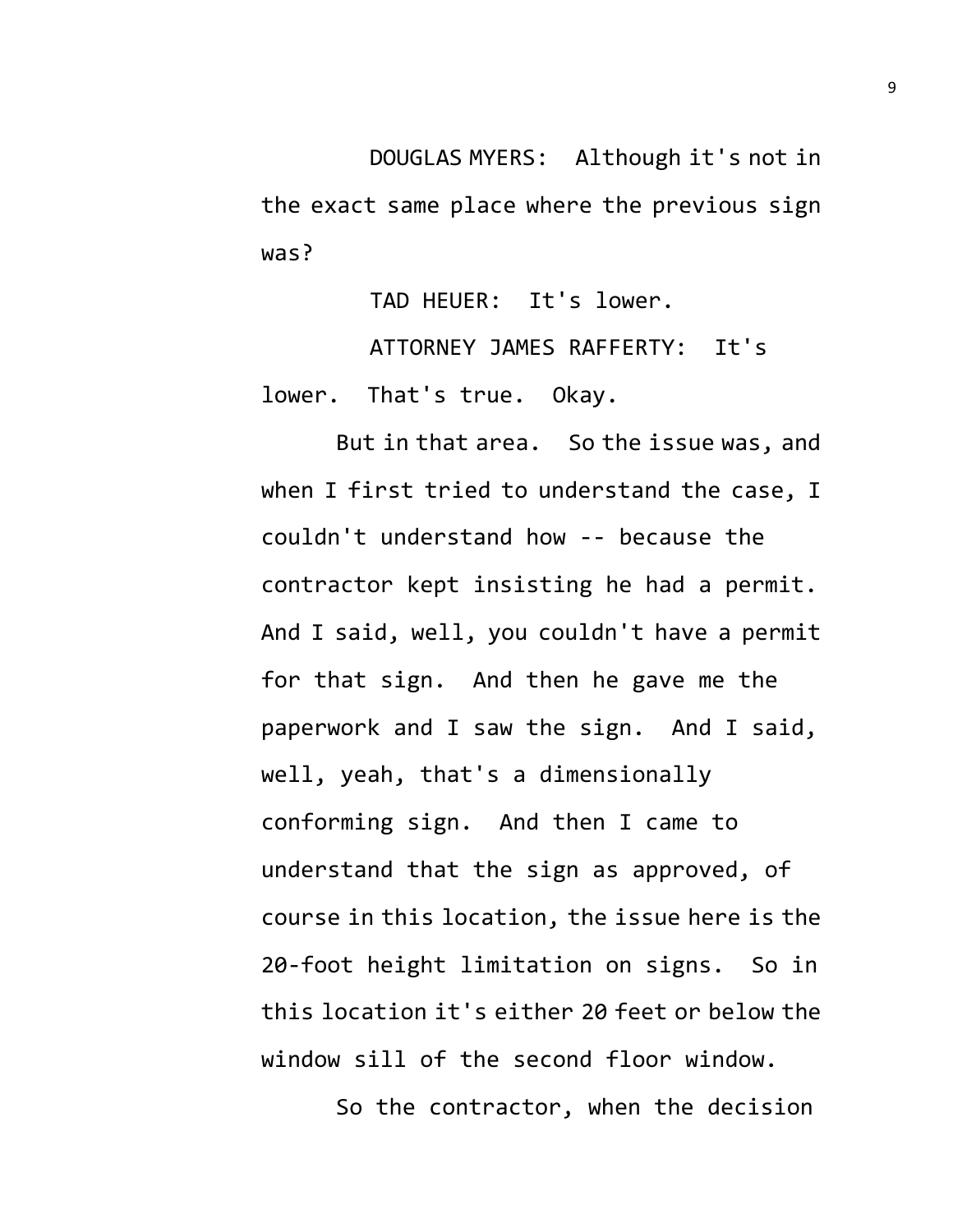was made to not use that entrance, to replace, to simply replace this sign in generally the same location, but the difference -- the new sign then had a -- has an external light place on it. Now external illumination is actually permitted, it complies, but the height isn't right. So you can't have -- while you can have a lit sign, you can't have lighting on a sign that high without relief. So that's where the confusion started. So, and then the issue was brought to the attention I think initially to the Department and to Inspectional Services and then to the owner by the neighbor when they, the light was rather prominent and it was seen as a nuisance. So the light has been disabled. The sign is no longer lit at night, and there -- but the sign is in place, and it went up by mistake. A mistake in belief that the approval they had for a sign with a lack of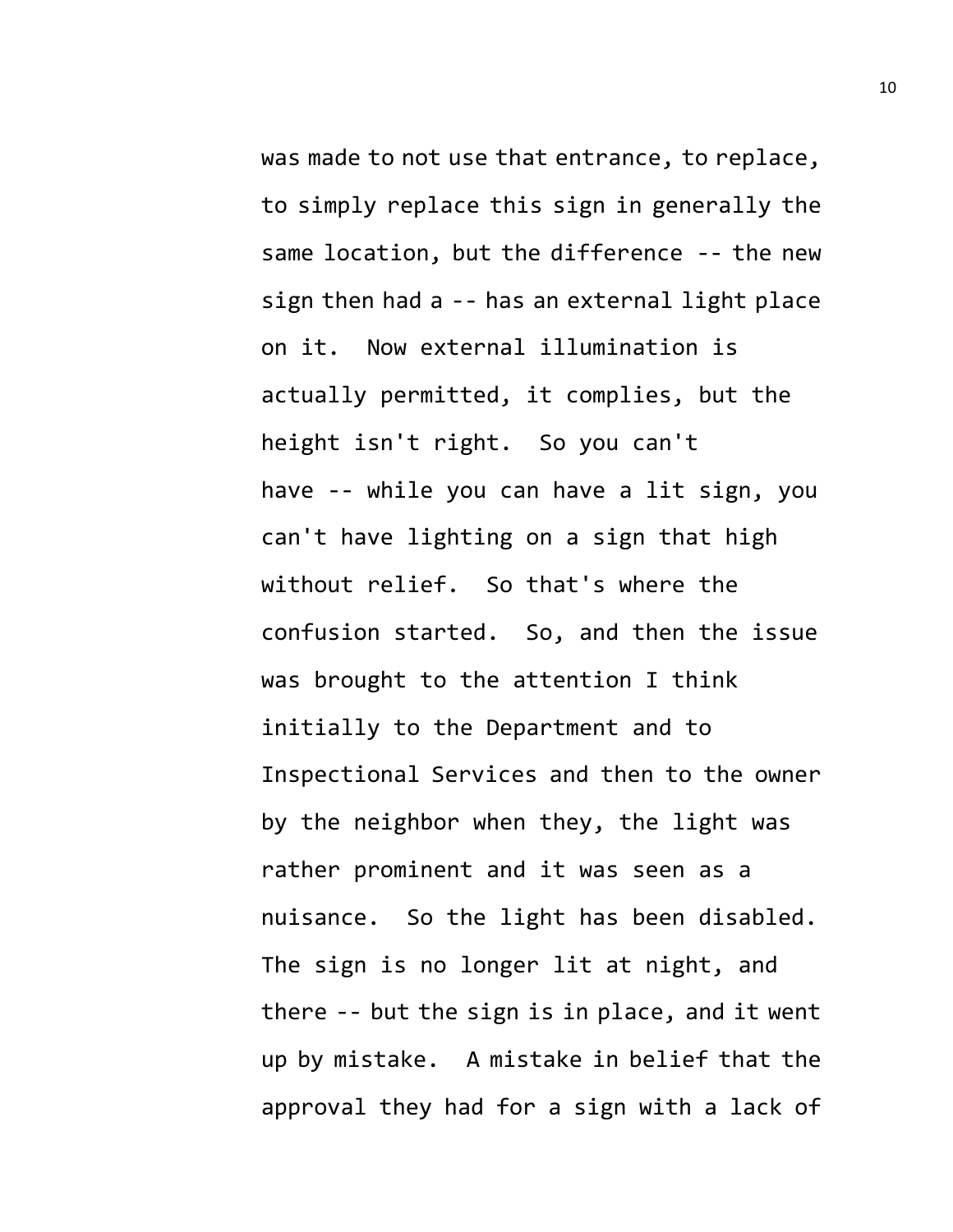an awareness that that approval had a height limitation on it. So what's proposed here, and the actual dimension here, is this sign at the top is at about 24 feet. And it is a conforming sign in its area, in both in its area and in its illumination now that the illumination is off.

The relief that's being sought here is to allow for this sign to exist lawfully in this location at a height greater than 20 feet.

TAD HEUER: And the height, the 24 feet is to the top of the capital letters or to the top of the --

ATTORNEY JAMES RAFFERTY: No, to the top of the logo. Because the way the sign is measured the entire box, so you start from here and you go there. And so you can see when the sign certification process was done, that's how they measured the sign.

 $50 - -$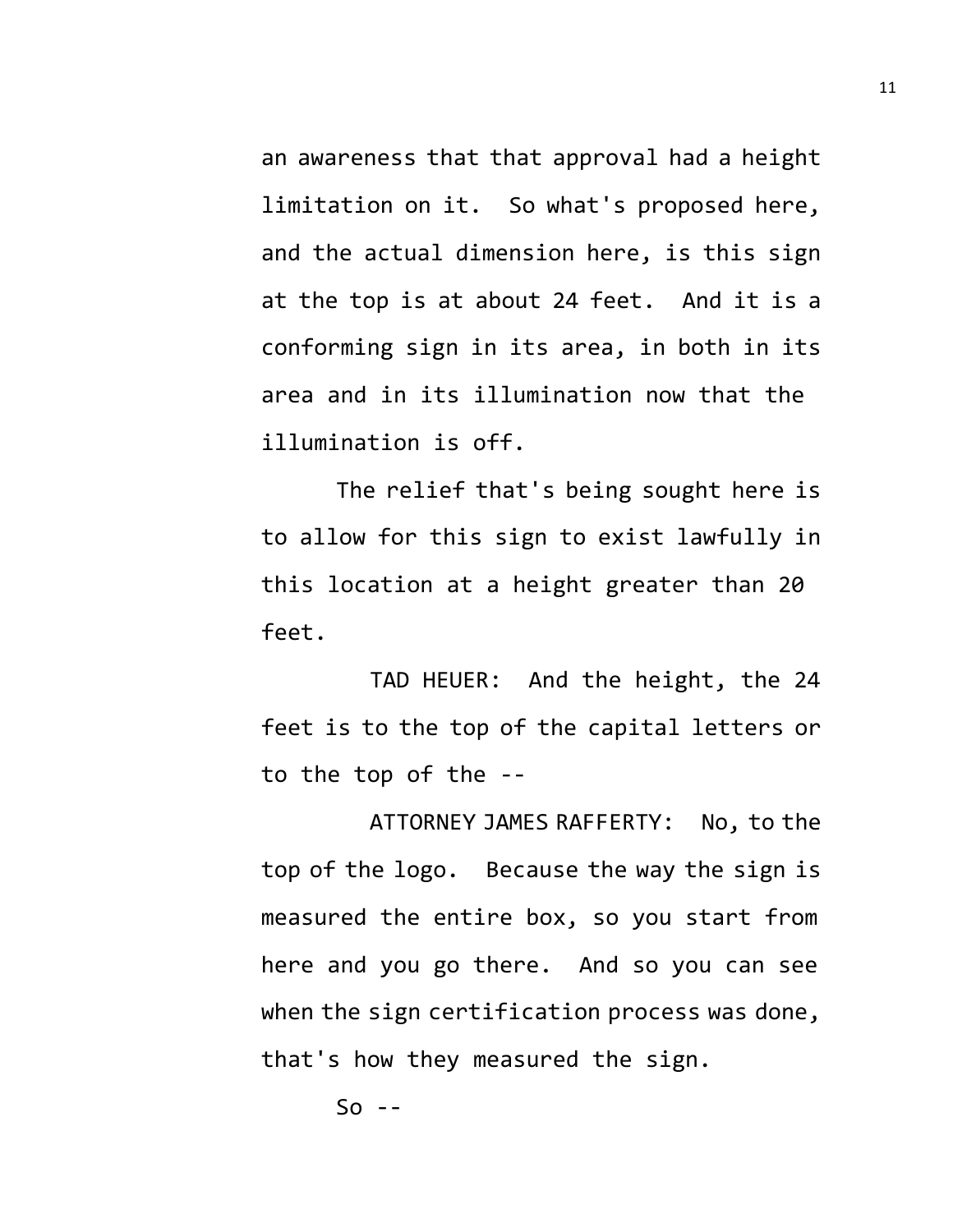MAHMOOD FIROUZBAKHT: How does the

square footage of the pre-existing sign compare to the square footage of this sign?

ATTORNEY JAMES RAFFERTY: I'd be guessing, but just the expansive, it appears to go across the -- in comparison, this sign looks to -- that sign, this sign looks to be two-thirds the sign? I mean, that's just a guesstimate on my part, but I would put it somewhere in the nature of two-thirds. This is what was there for more than ten years presumably since the building opened. This is --

BRENDAN SULLIVAN: We don't have a number I guess.

ATTORNEY JAMES RAFFERTY: A number of?

BRENDAN SULLIVAN: Square foot. ATTORNEY JAMES RAFFERTY: We do on the new --

BRENDAN SULLIVAN: No, no, but I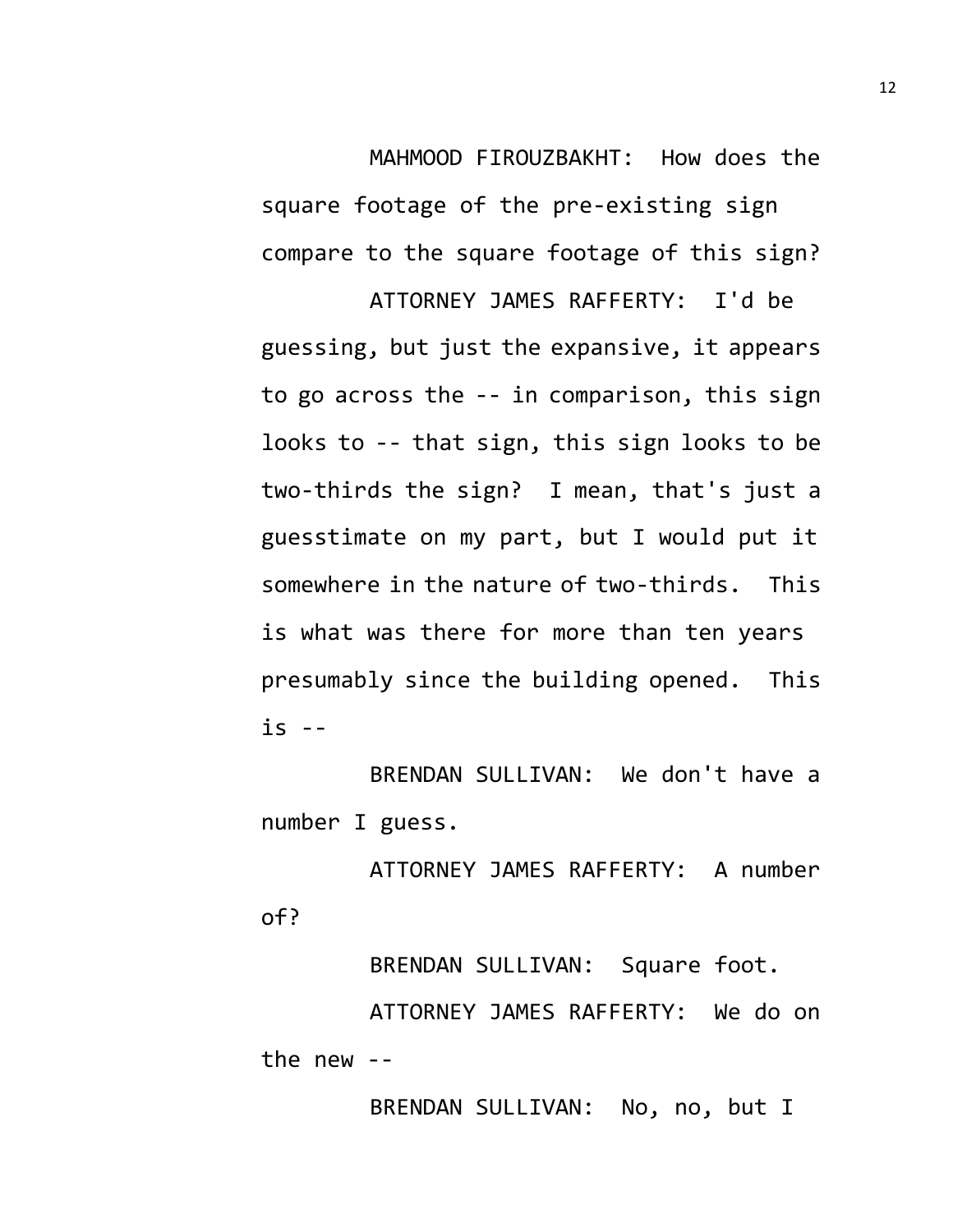mean on the previous.

ATTORNEY JAMES RAFFERTY: On the sign that was, that came down, right, the prior sign. So we have photographic evidence. And if you look closely at some of these photos, you can actually see the imprint of the former sign. So you can understand the relationship. So I think it's -- I don't think it's a factual dispute that it's a smaller sign, and I might suggest significantly smaller.

MAHMOOD FIROUZBAKHT: And the former sign was not lit either?

ATTORNEY JAMES RAFFERTY: No, that was not a lit sign.

MAUREEN ARKLE: No.

TAD HEUER: What's the reason why the sign can't be over the course below the windows rather than above it? So between 2500 -- the street numeral 2500 and the first course of windows?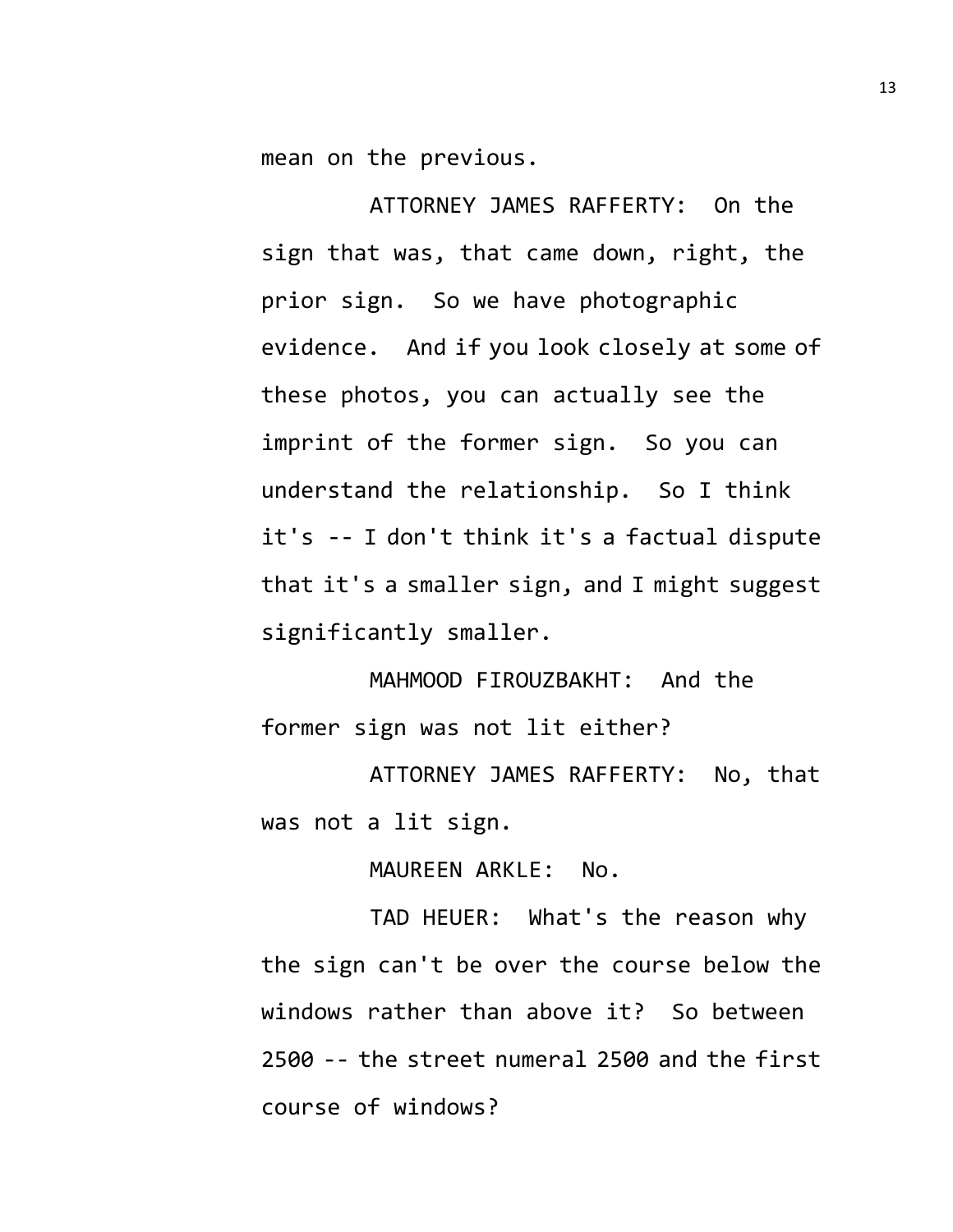ATTORNEY JAMES RAFFERTY: It's kind of a -- it's a visibility issue. This allows traffic and people coming up Mass. Ave. to see it. It provides greater visibility. The number in that location has been there for a long time, and the thinking was that there's actually a better spatial relationship with the sign at the higher location than if it were put where the number is. The relationship of the window, the way the window bans are, the windows are somewhat lower that may typically be the case in commercial buildings or more retail-oriented buildings. So the space there is limited. But the thinking is that there's now a print -- there used to be two entrances into the building. There's now a single entrance into the building. This provides a slightly more prominence. And the applicant could obviously put a lower sign -- could relocate that sign to that location and then light that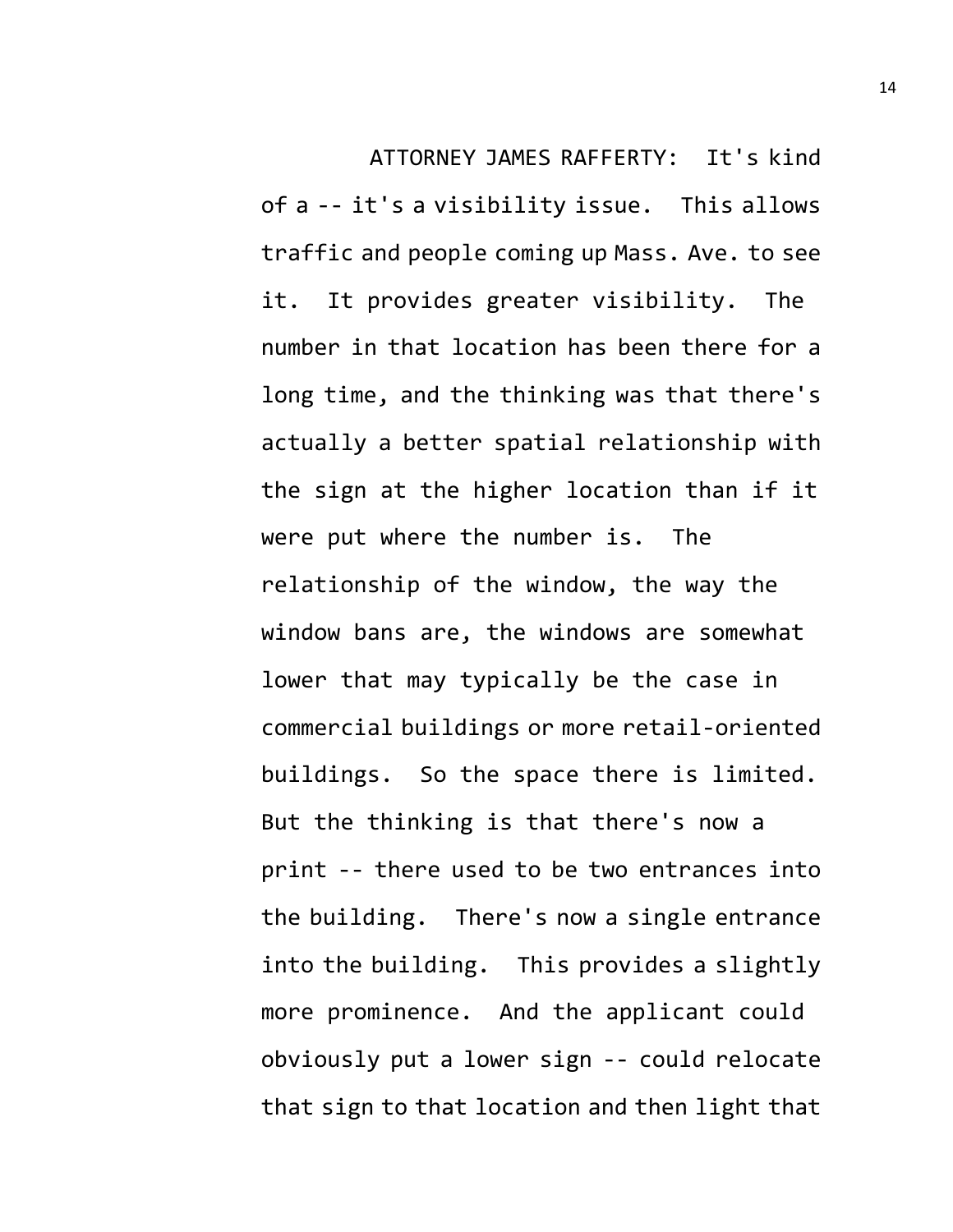sign externally and be permitted to do so. The thinking is both in terms of the neighborhood concern about the impact of the light and the desire on the part of the operator to have a greater visibility, the request is that a relief be grand to allow for the sign in this location, non illuminated.

The other dimensional aspects of the sign in terms of its area the letter size and the like comply. And that's if you, the sign certification form is in the file, and that certified all that, what happened as I said, is that the certification when presented and certified and when the building permit was issued was always as a location below 20 feet and that's how we wound up with the sign there. And I think it has some relevance because I think there might have been some thinking that this was a total lack of regard for the sign permitting process, and it was just a unilateral decision made by the owner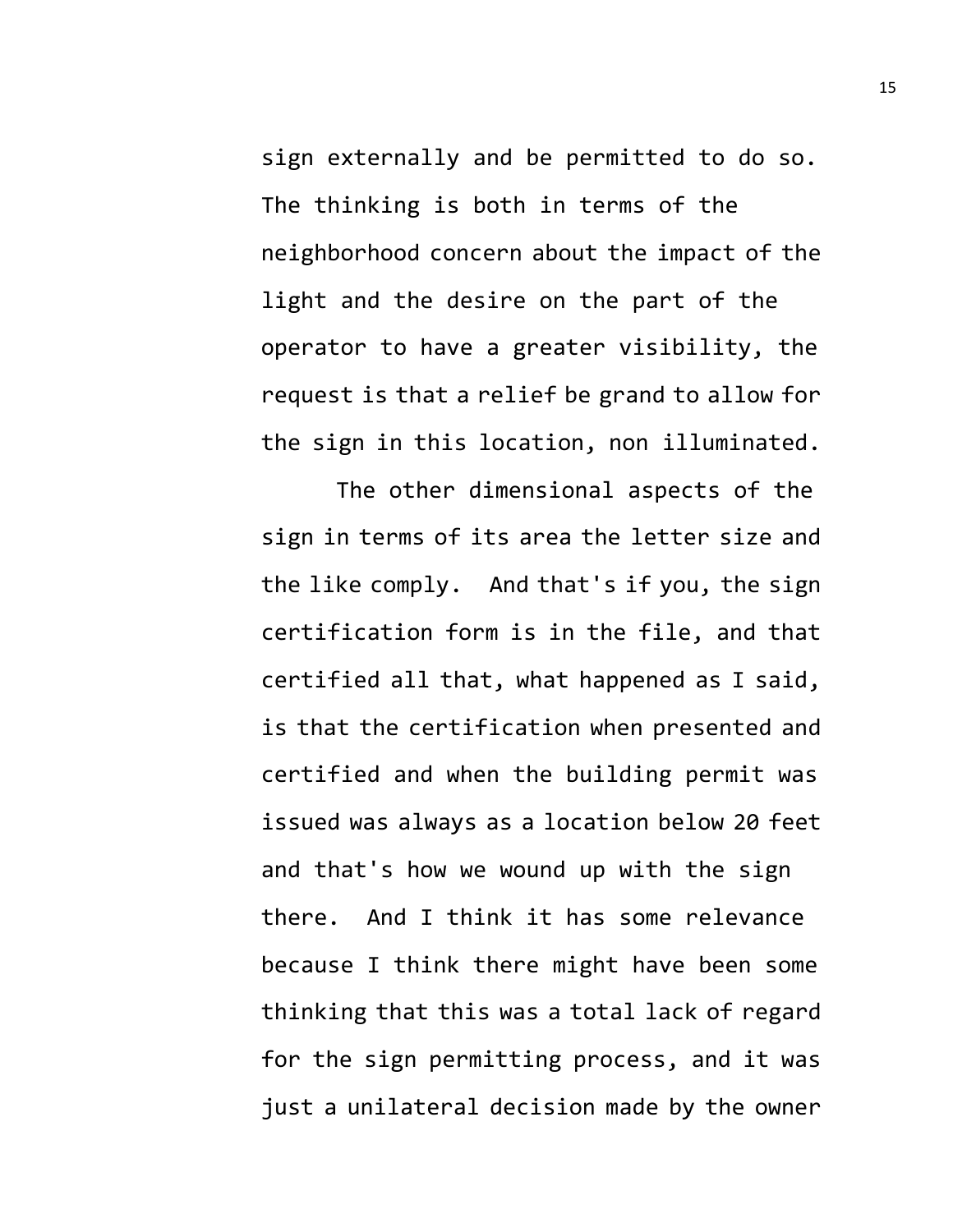or their agent to go out and install a sign. They actually went through the process, got a sign approved, but at the time they went to install, they made this change in the entries and someone got the bright idea why don't we just take down the old sign and put up a new sign. The new sign you can see has lower case letters, it's a smaller font. Everything about the new sign is actually toned down compared to the predecessor sign. And there was a mistake in belief that putting a small approved sign in that location was acceptable.

BRENDAN SULLIVAN: I would have thought that a sign company would have been astute enough to know that if they received a permit for a particular sign at a particular location and if they changed the location, that they should at least to go back and inquire as to whether or not the permit was still good for the new location.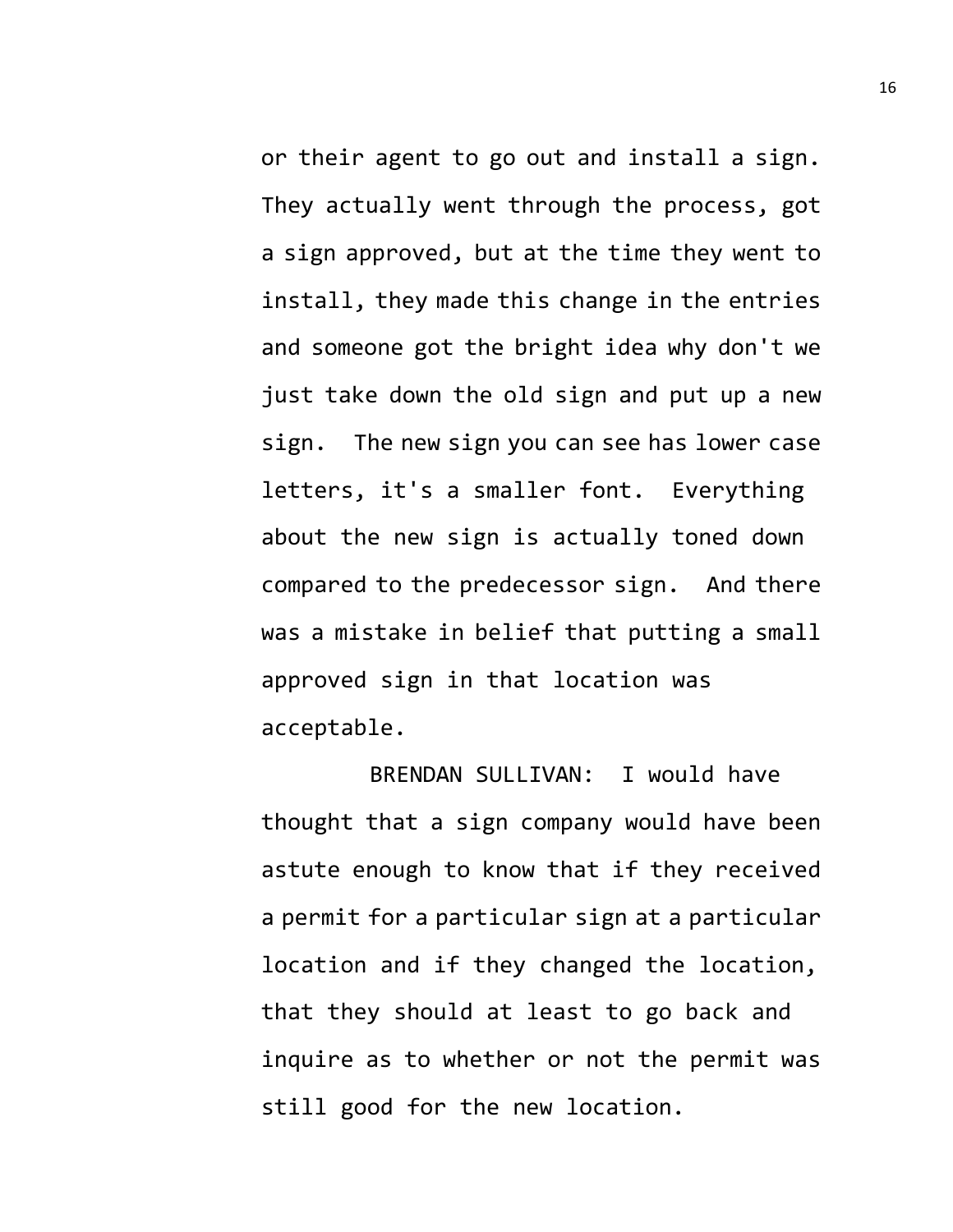ATTORNEY JAMES RAFFERTY: I had a similar thought to be honest. I'm not sure why that didn't happen.

TAD HEUER: We all did.

ATTORNEY JAMES RAFFERTY: Yes, I was surprised. But when I first heard about it, I thought it was a case where a sign company did none of the process, but I was repeatedly being told well, we had a permit for the sign. And I kept saying you couldn't have had a permit for the sign because there's no way you could have got a permit for that sign at that height. But what I hadn't appreciated was that the mistake and assumption that because there was a pre-existing sign in that location, they could simply install and approve sign in that location. But I can't speak for the sign company, but it's a legitimate point of inquiry. And had that happened --

BRENDAN SULLIVAN: The existing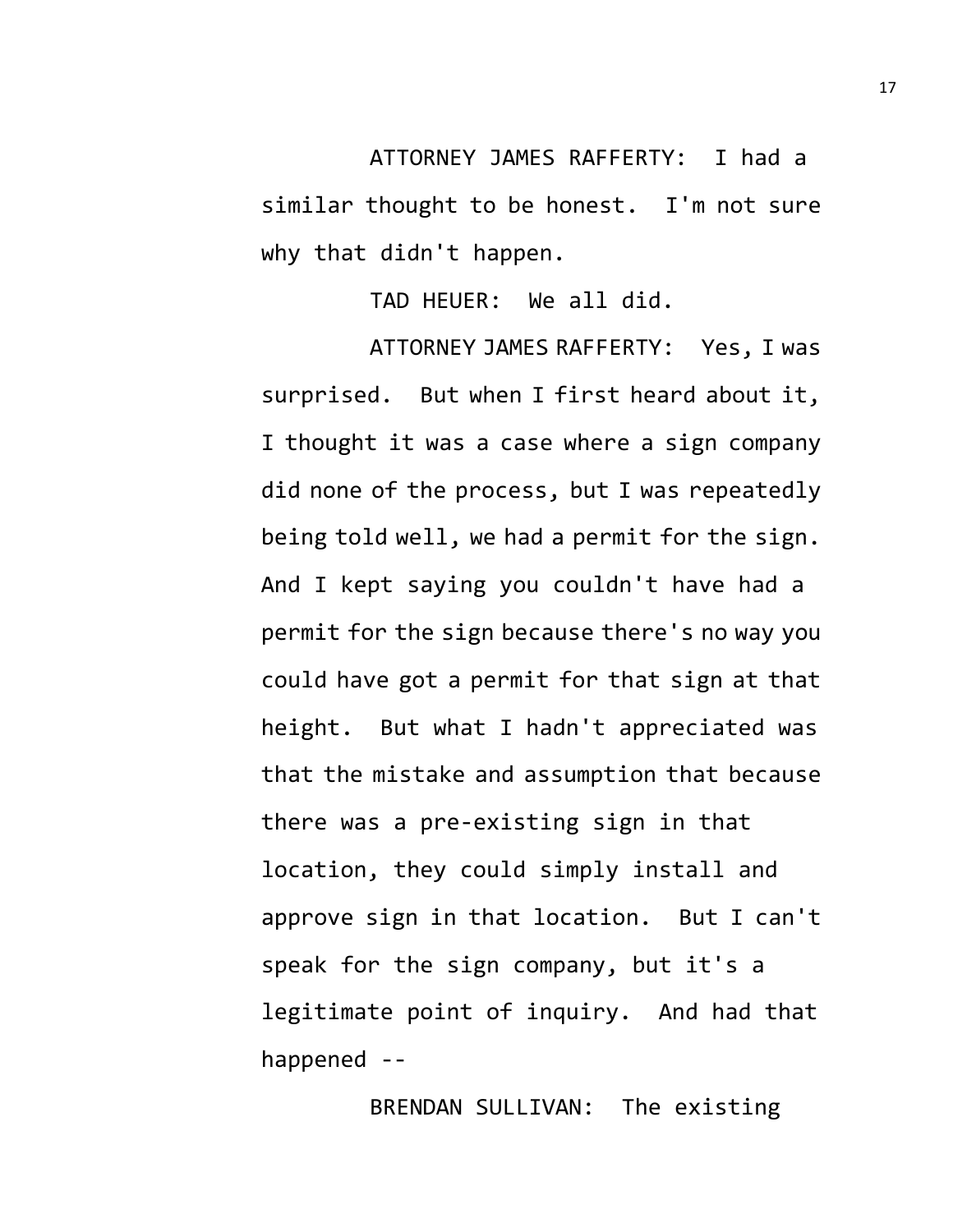sign in that location was not compliant.

ATTORNEY JAMES RAFFERTY: I don't know the history of that sign, but I haven't been able to find any authority for its --

BRENDAN SULLIVAN: I would say, yes, above height obviously.

ATTORNEY JAMES RAFFERTY: Right. So the -- I think it's a reasonable inference that absent any documentation that would allow that to be in that location --

BRENDAN SULLIVAN: And it could very well be that a former building manager just took it upon himself to authorize whatever.

ATTORNEY JAMES RAFFERTY: Who knows given the individuals associated with the operation who might have done that.

BRENDAN SULLIVAN: Yes.

ATTORNEY JAMES RAFFERTY: But ironically had the sign simply remained in place, we all know the statute of limitations, it's six years with the permit,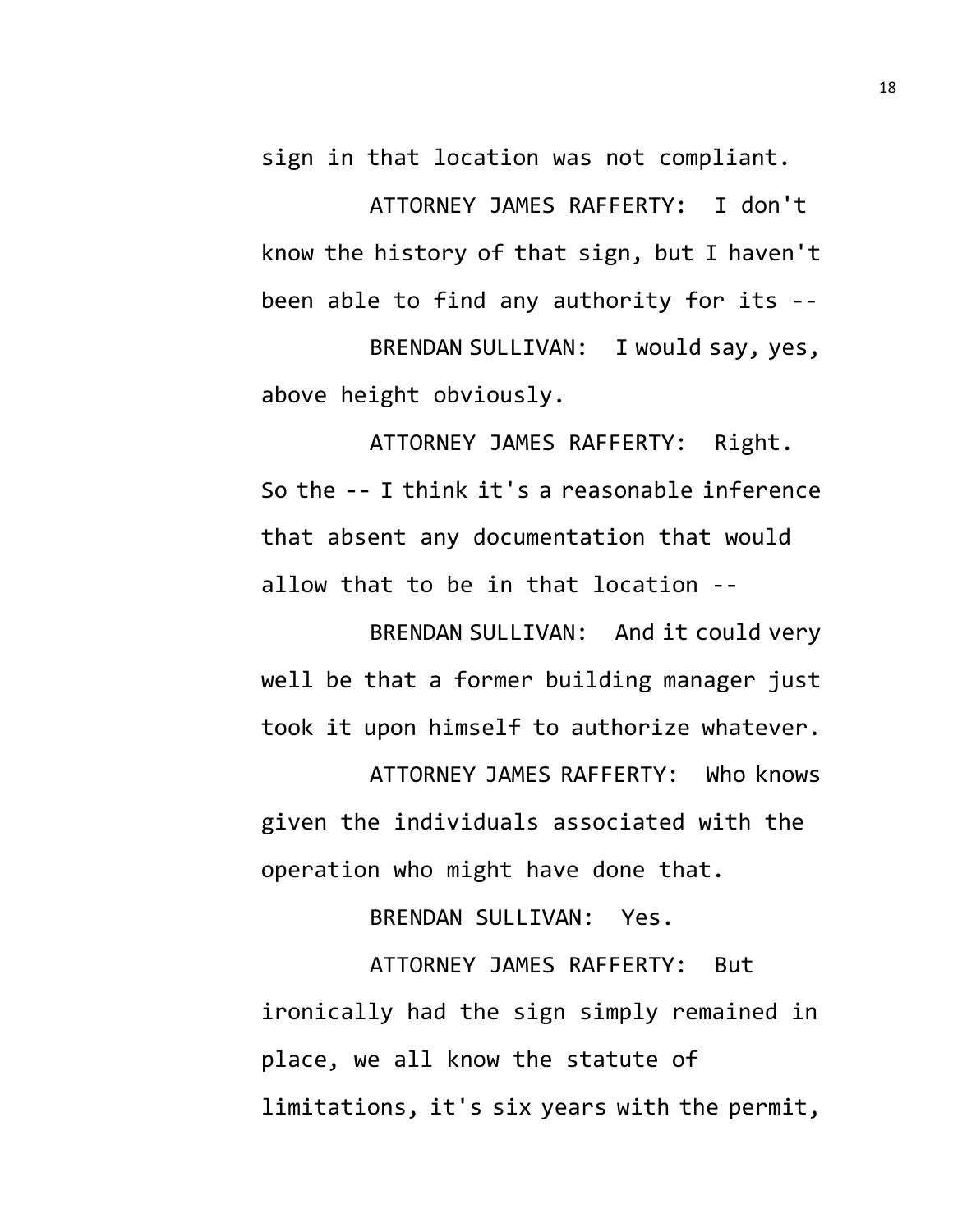ten years without, so there would have been -- enforcement agency would have been a stop from compelling removal of that sign because it had remained there for more than ten years. I'm not suggesting that was a good thing, but that does happen to be the reality of that sign.

BRENDAN SULLIVAN: How long has the building been there?

MAUREEN ARKLE: You know, I don't know. Years.

ATTORNEY JAMES RAFFERTY: I bet some of the neighbors have it better.

MAUREEN ARKLE: Twenty years maybe? BRENDAN SULLIVAN: Didn't Les build it after the restaurant?

ATTORNEY JAMES RAFFERTY: After the restaurant, but not long after.

BRENDAN SULLIVAN: So right after? ATTORNEY JAMES RAFFERTY: Yes, I would think within a couple years of the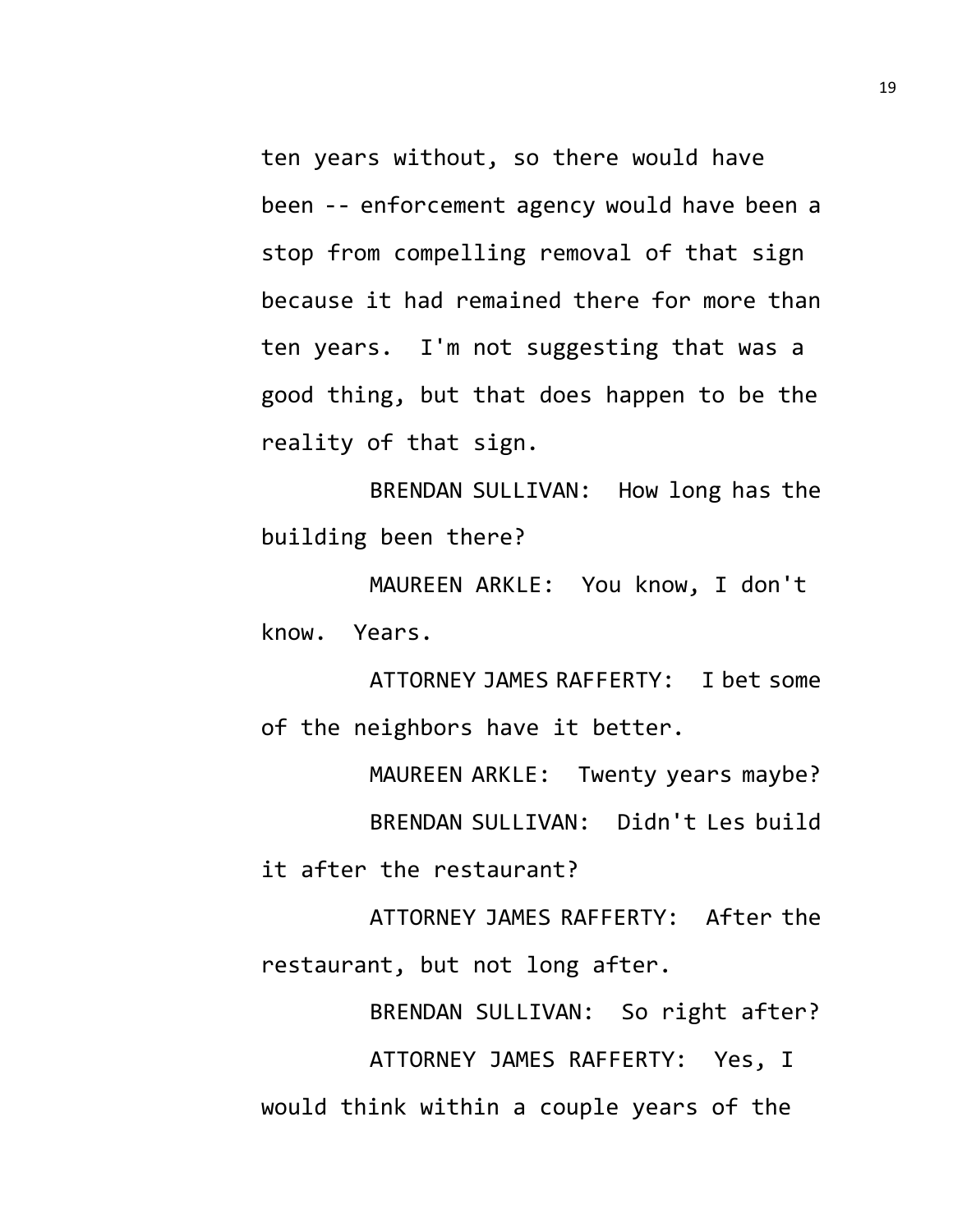restaurant.

BRENDAN SULLIVAN: But anyhow more than ten?

ATTORNEY JAMES RAFFERTY: Very much more than ten, yes.

TAD HEUER: So if Marino is the only tenant, is there a reason the sign can't be left of the window course? Or there but down.

ATTORNEY JAMES RAFFERTY: There's actually a design preference stated in the ordinance that signs should be over entryways and that's reflected in that location. So I think that's probably the reason it's there. It's the only entrance into the building and it's designed to draw you to that location. We wouldn't want people walking into the wall.

TAD HEUER: Or given the services provided, it may be an additional benefit. MAHMOOD FIROUZBAKHT: To the extent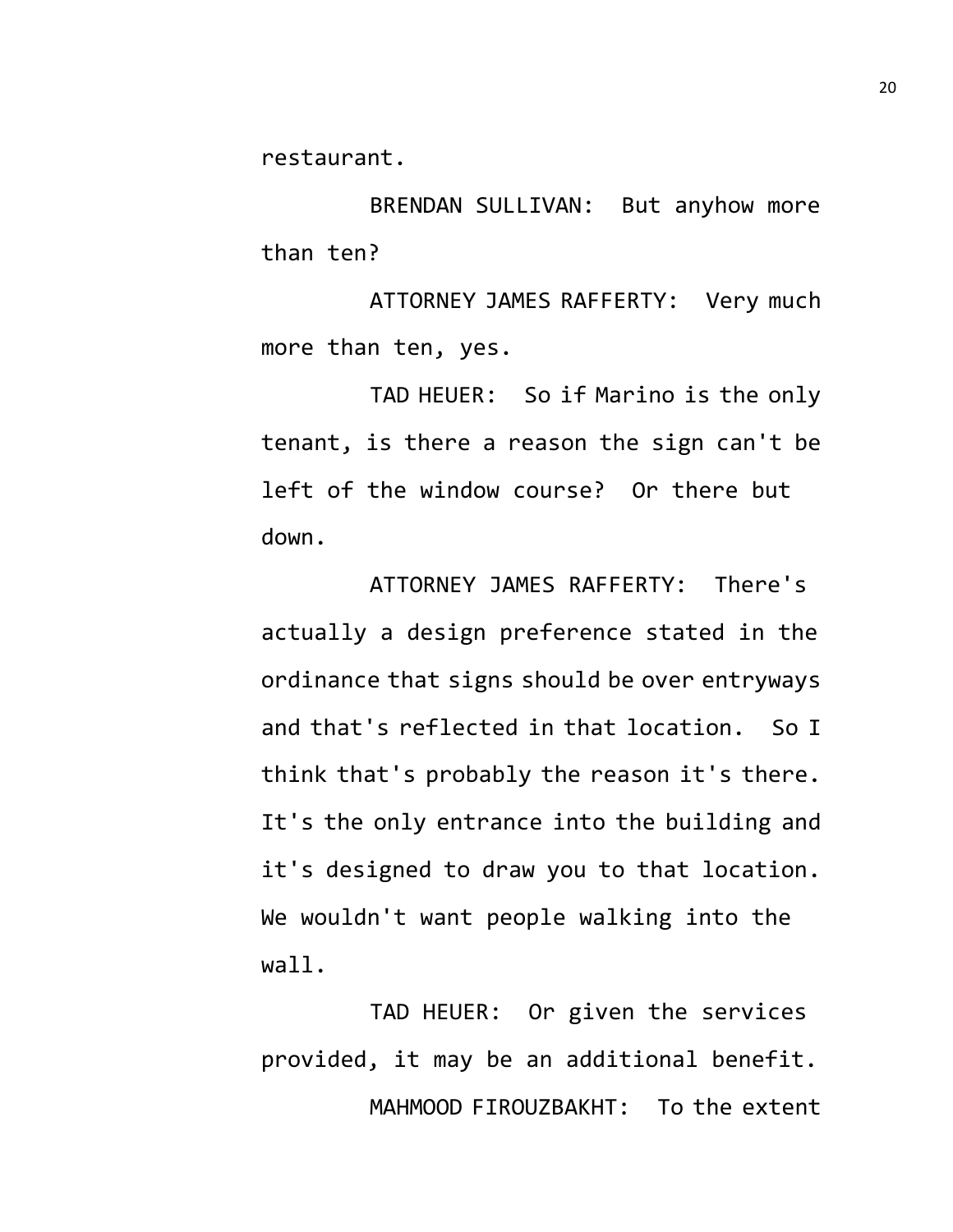that the sign, that proposed sign was installed where it was supposed to be installed, would the previous sign have been maintained at the old location?

ATTORNEY JAMES RAFFERTY: That had been the plan. The plan had been there were going to be two entrances, and the old sign was there.

MAHMOOD FIROUZBAKHT: It was going to stay there?

ATTORNEY JAMES RAFFERTY: And presumably there was no plan not to -- but when the new entrance was located --

MAHMOOD FIROUZBAKHT: Right.

ATTORNEY JAMES RAFFERTY: -- it came down. So, at the end of the day, the variance will result in a more compliant sign than one that frankly could have remained there.

TAD HEUER: And a reduction of the signage on the buildings as to what would have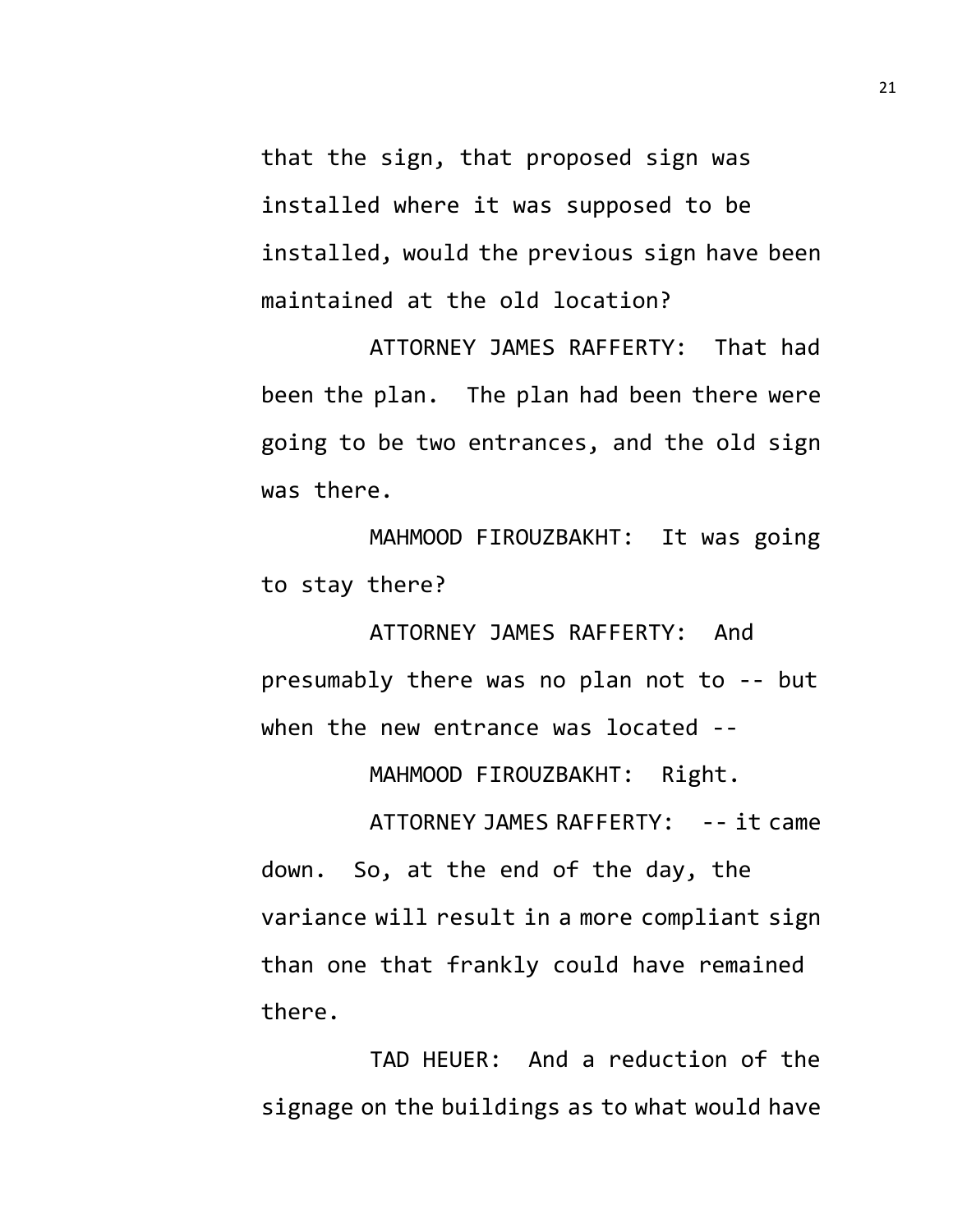been proposed in the original iteration.

ATTORNEY JAMES RAFFERTY: Correct. There would have been two entrances and there would have been two signs, correct.

THOMAS SCOTT: The light fixtures that are no longer active, are they going to be removed?

ATTORNEY JAMES RAFFERTY: We've been talking about that. And they've been -- Ms. Arkle tells me that they have been disabled. There is no longer electrical current to it, but it was an expensive installation. At the moment she says -- the long-term objective is to remove it because it doesn't have any functionality. It costs nearly \$4,000. So it could appear on eBay at some point or whatever.

BRENDAN SULLIVAN: Do they have a real function?

MAUREEN ARKLE: Does the light have a real function?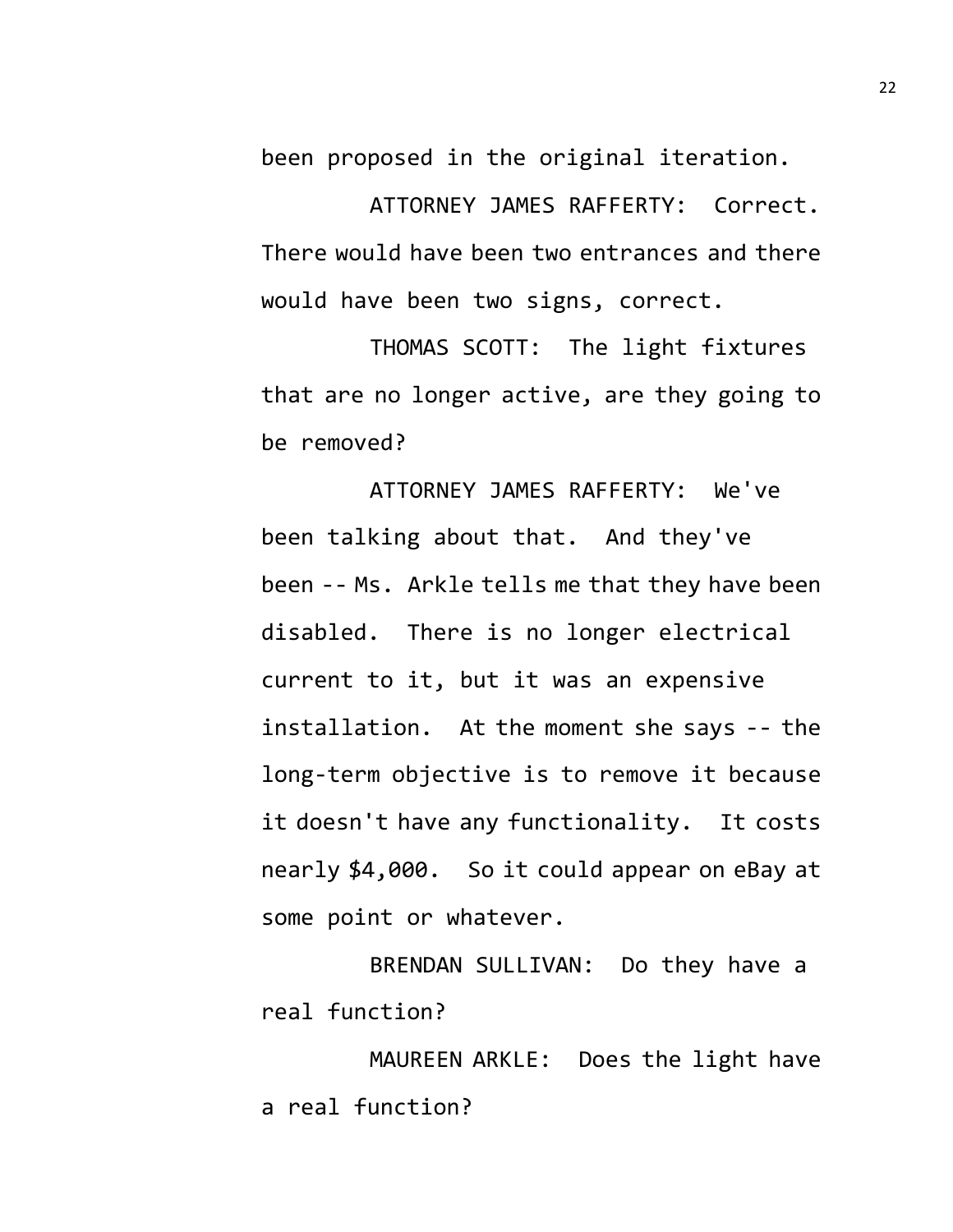BRENDAN SULLIVAN: Yes. I mean, a

real practical function to the operation? I mean, I'm thinking obviously not in the summertime, but the winter months from 3:30 on or something till, what are your hours of operation?

MAUREEN ARKLE: No, because there are other lights under the entryway for people to get, you know, into the building.

BRENDAN SULLIVAN: But I'm thinking of identification of the building seeing how this is sort of the purpose of the sign to begin with.

MAUREEN ARKLE: There was never a light there in the past, so I was fine with, you know, disarming that light. We haven't been there that long.

ATTORNEY JAMES RAFFERTY: And there's a lot of street lighting in that area. And there was an agreement -- there has been an agreement with the some of the neighbors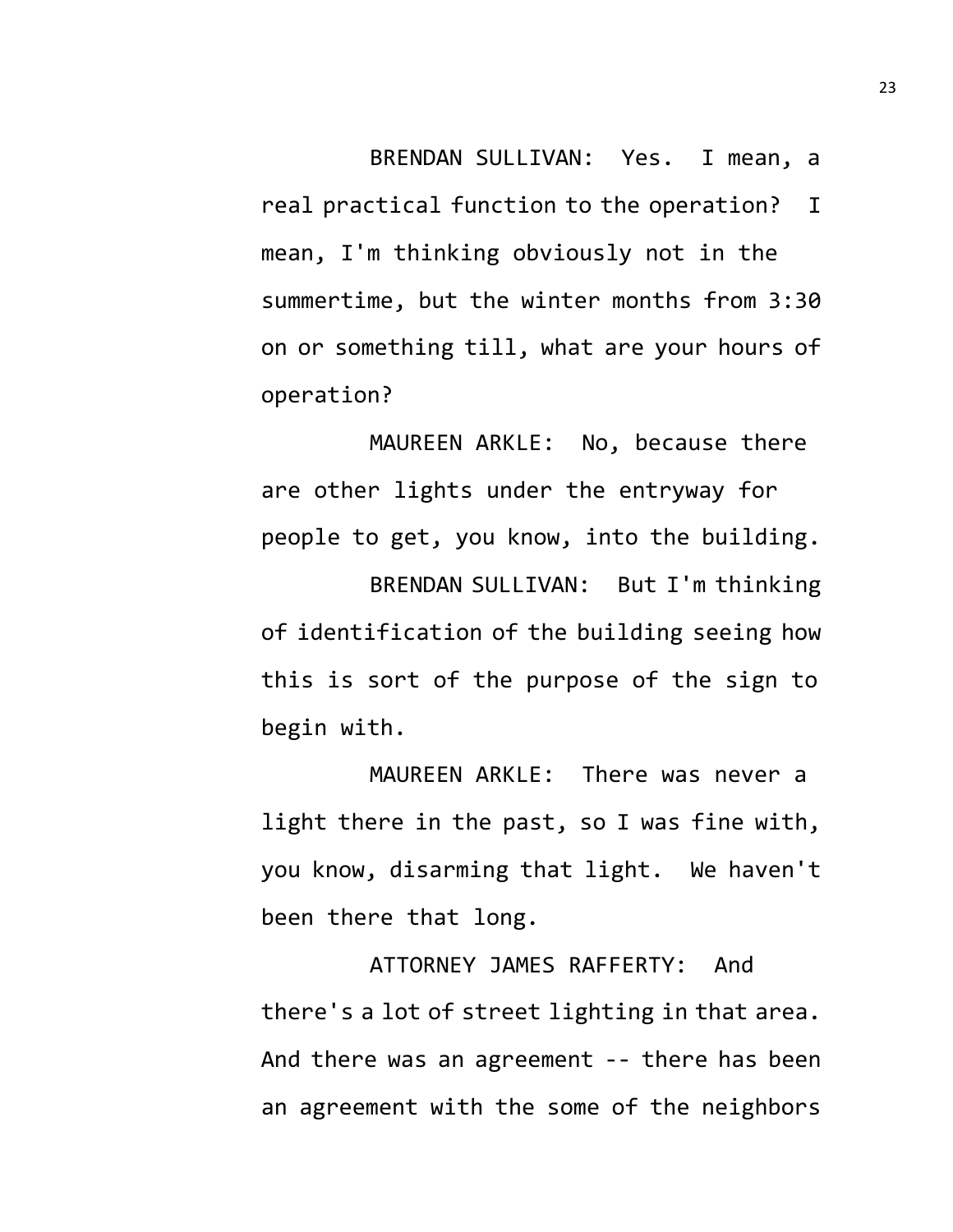that the light will go away and we would anticipate as a -- in the event relief were granted in this case, a condition would be -- it would be a non-illuminated sign if the height relief being sought was approved. BRENDAN SULLIVAN: Any other

questions by the Board?

Tom?

DOUGLAS MYERS: You mentioned that the sign has been disabled.

ATTORNEY JAMES RAFFERTY: The light has been disabled.

DOUGLAS MYERS: The light, excuse me. Has the light been permanently disabled?

MAUREEN ARKLE: The electrician came in and cut the wires or did whatever. So I'm sure it could be, you know, somebody would have to come in, an electrician, to rewire it. And I've invited the neighbors to come in and look to see what we've done so they feel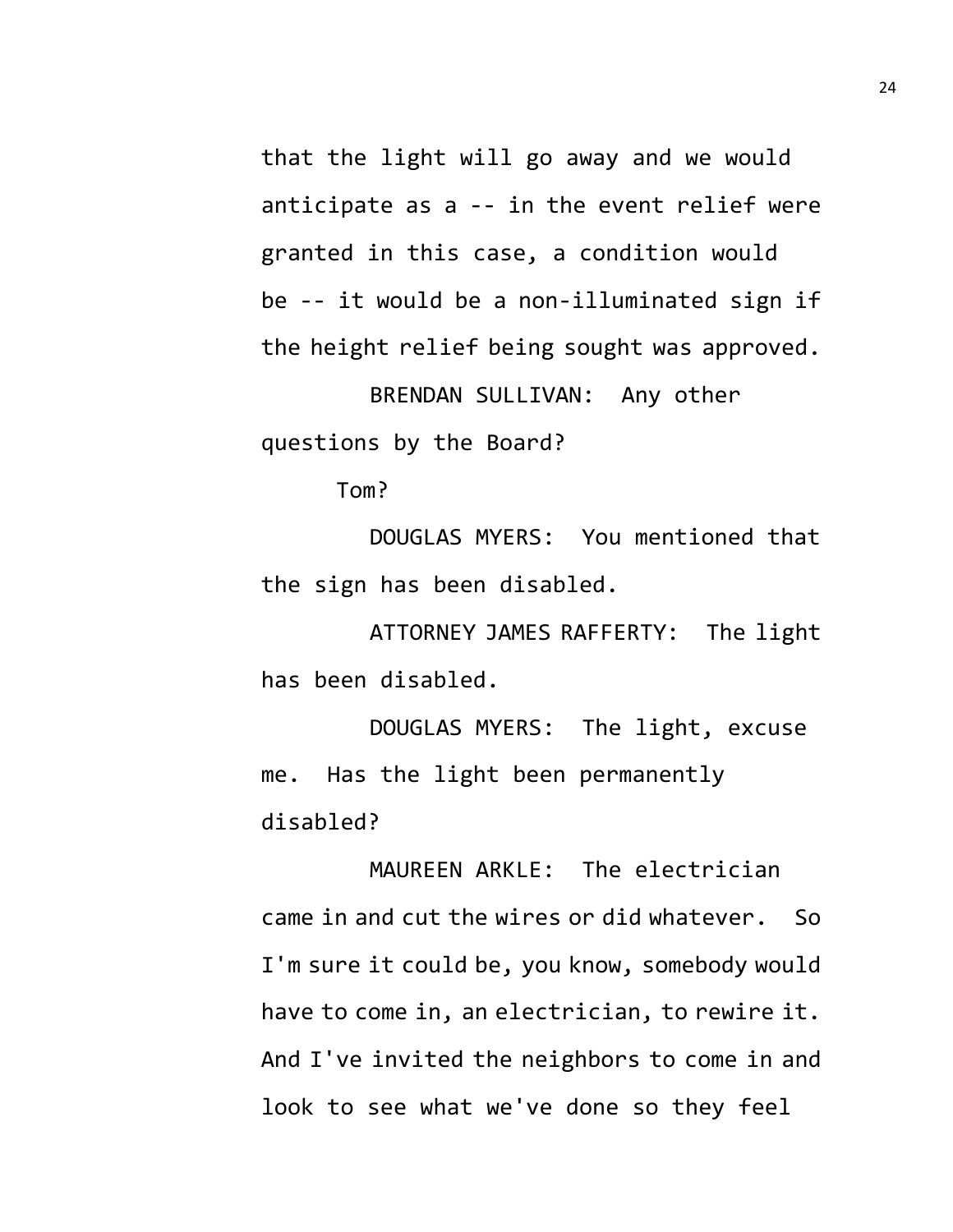comfortable that somebody can't flip a switch and turn that light back on. I have no desire to do that right now. I would prefer not to take it down because I'd also have to repair the building where the big --

ATTORNEY JAMES RAFFERTY: There are four holes where this is mounted into the building.

MAUREEN ARKLE: And it's a stone building. It would be an expense that I just -- we're not for profit. It's a difficult time in healthcare. And I would prefer -- I've spoken to the neighbors about it, I would prefer to have some grace there, grace period.

ATTORNEY JAMES RAFFERTY: To use -- it had been suggested perhaps to the extent the Board felt that a condition of non-illumination needed added requirement of removal, that if some period of time, perhaps a year, to remove the light would allow a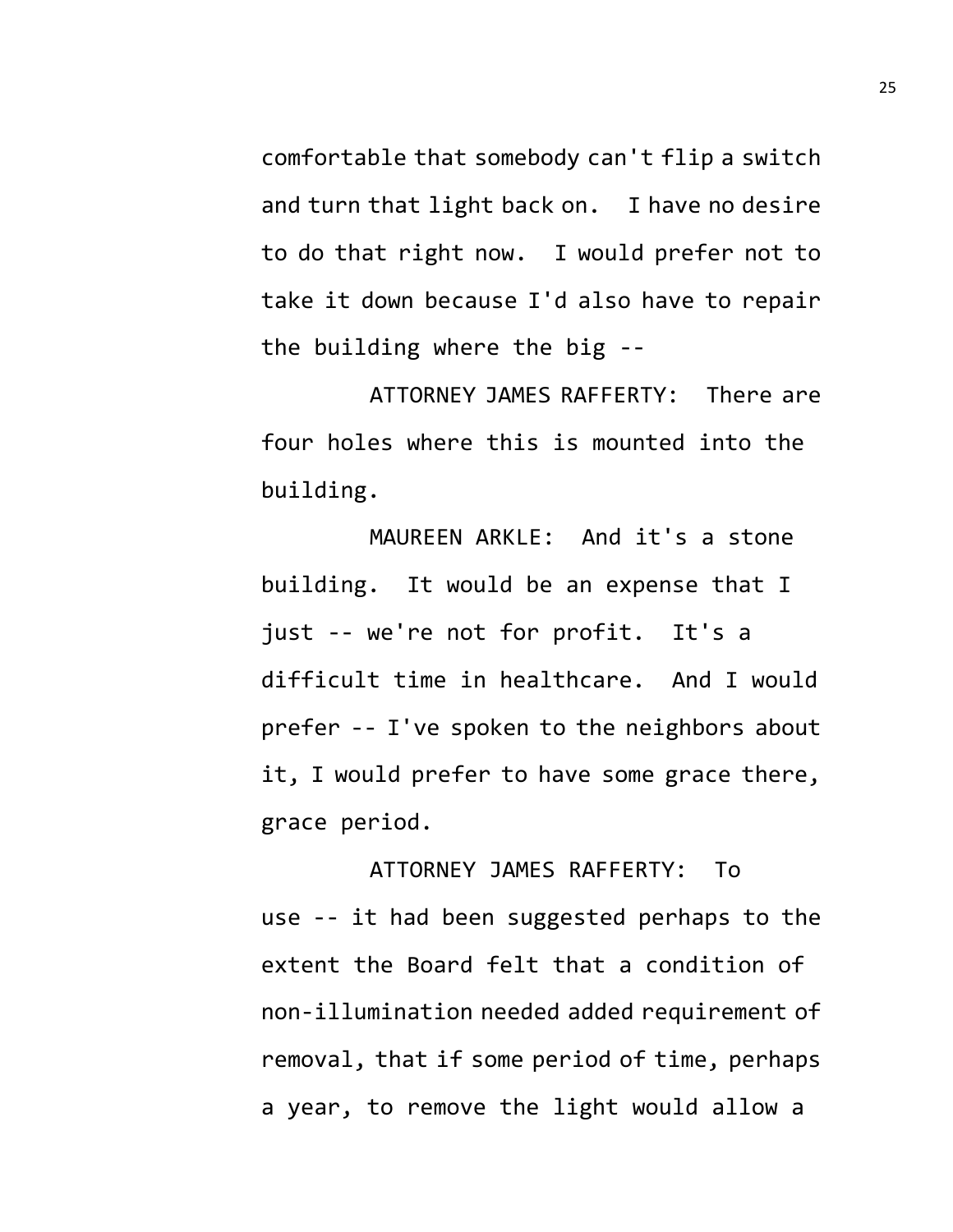budgetary process and to get some bids. Because it will require some masonry work to remove the lighting and re-repair the openings, the holes in the wall.

DOUGLAS MYERS: Is it your view, Mr. Rafferty, that under the ordinance that the height of the lighting fixture decreases the degree of non-conformity?

ATTORNEY JAMES RAFFERTY: I think you can make that case. You can't have the sign at this height, so you can't have it illuminated or a non-illuminated sign at this height. So if the sign was at this height and were approved at this height, its illumination wouldn't be a violation, but its height would.

DOUGLAS MYERS: Including the height of the lighting fixture.

ATTORNEY JAMES RAFFERTY: Right.

DOUGLAS MYERS: That was my question.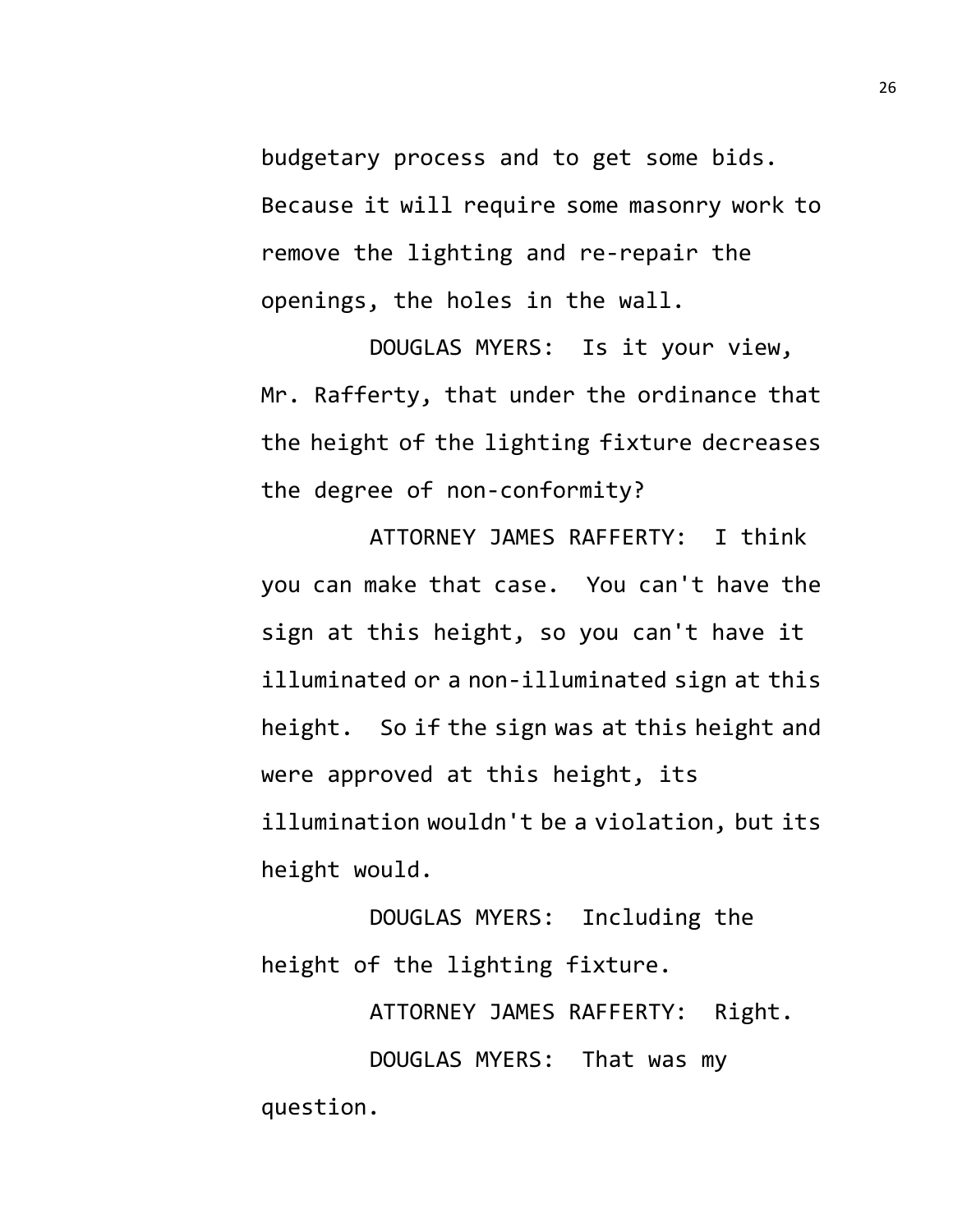ATTORNEY JAMES RAFFERTY: And I would say there are many cases where the Board has granted relief from the Sign Ordinance where that resulted in higher signs that then took advantage of what would be considered as-of-right illumination. But it's been very clear, frankly this illumination I think people think now was probably more excessive, it created quite a glare and given the size of the sign, it wasn't the most discrete lighting. I think it was -- I think Marino's thought it was probably a misstep all around so there's no desire to turn it back on or to use it.

But to your question, I think you could make that claim. I was having a discussion with a member of the public about that very issue as to, you know, you can light it, but you can't light it at 20 feet, so....

DOUGLAS MYERS: Right.

MAUREEN ARKLE: And it's never been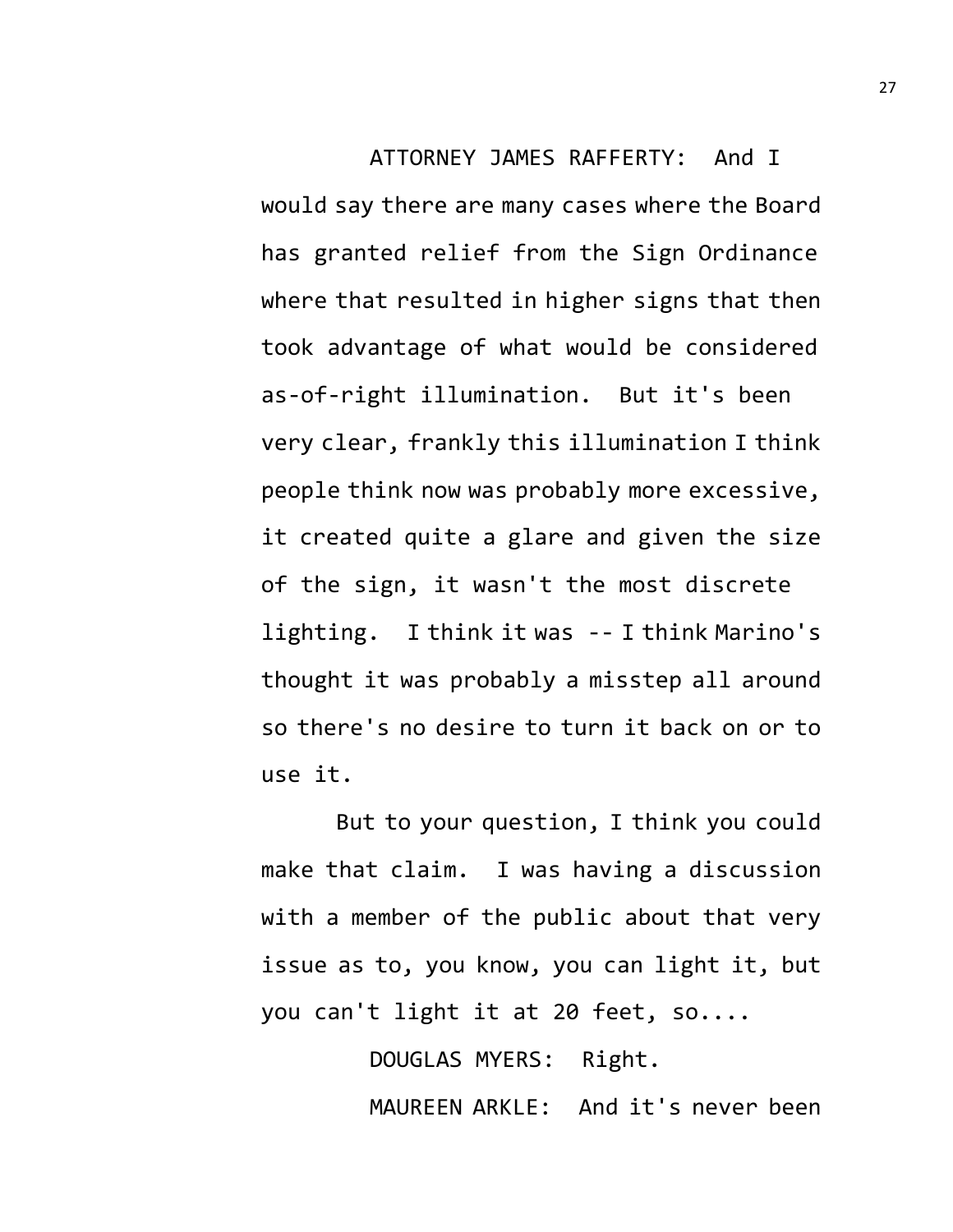lit.

ATTORNEY JAMES RAFFERTY: Yes, the history there's never had been a lit sign.

BRENDAN SULLIVAN: Any other questions, Tom or Doug, any?

Mahmood, any questions?

Tad?

TAD HEUER: No.

BRENDAN SULLIVAN: Let me open it to public comment. Is there anybody here who would like to speak on the matter at 2500 Mass. Ave.?

Mr. Teague, please identify yourself for the record.

CHARLES TEAGUE: Charles Teague, 23 Edmunds Street.

ATTORNEY JAMES RAFFERTY: Would you like a chair?

CHARLES TEAGUE: Oh, thank you.

So we had a series of signatures and then we had some more signatures on the letter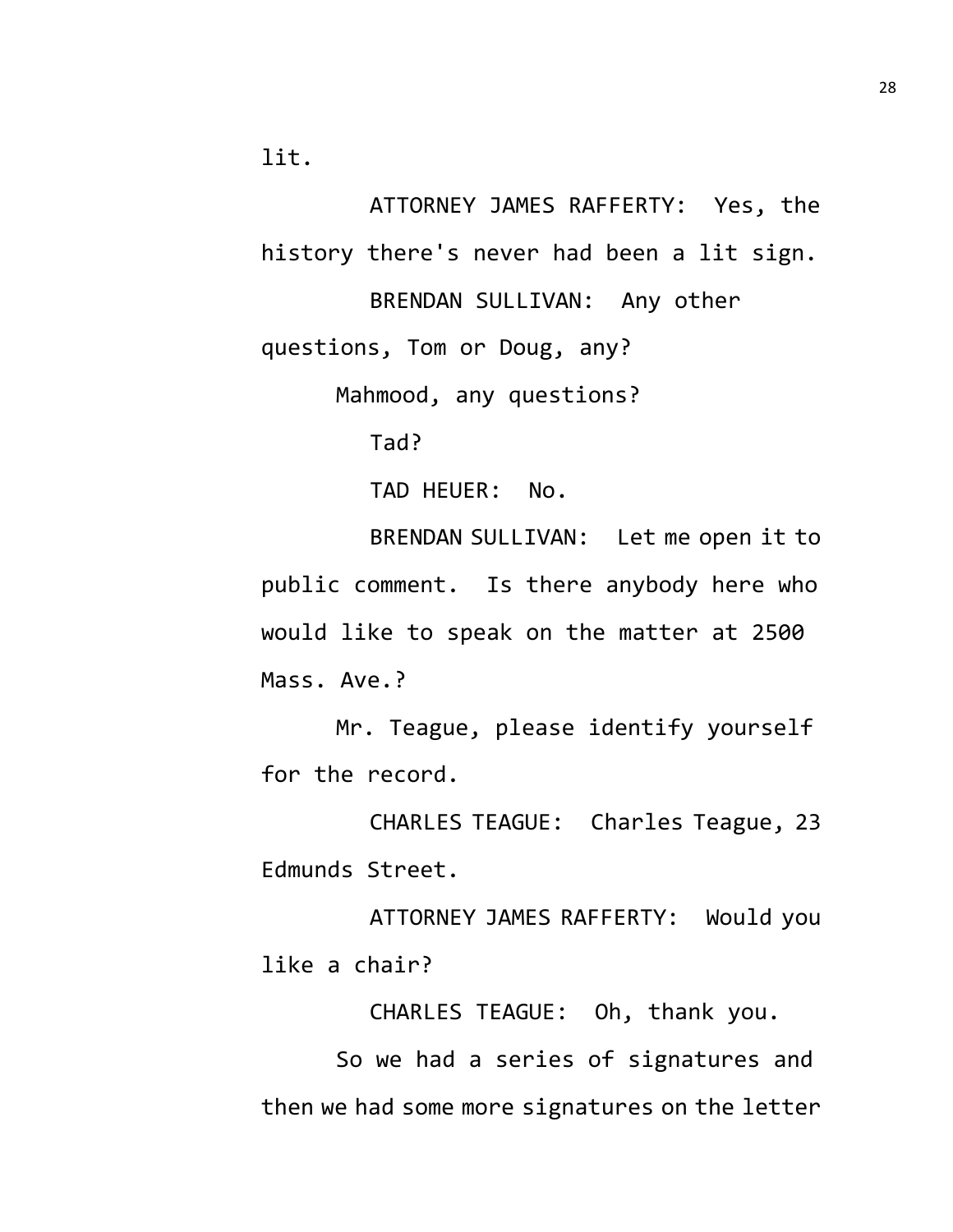that was sent in. I assume you've read it, and asked for some conditions. And in the first one is about the light. And the light is very high and it actually can be seen through people's windows when it's illuminated. And I have to say, Maureen, there's been a series of management changes over the years for that building. And Maureen's wonderful. And she's working very hard on all sorts of neighborhood issues. So we would really, really like to be memorialized that there be no light. But if she needs more time, that would be great, you know. I think it's very clear, there wasn't a light there. It actually shines in people's windows. We have a pending zoning amendment with my name on it to -- about things like this. And so, that would be great if we could have that condition.

The thing that's bothering John Courtney who lives at 2508 and his wife is the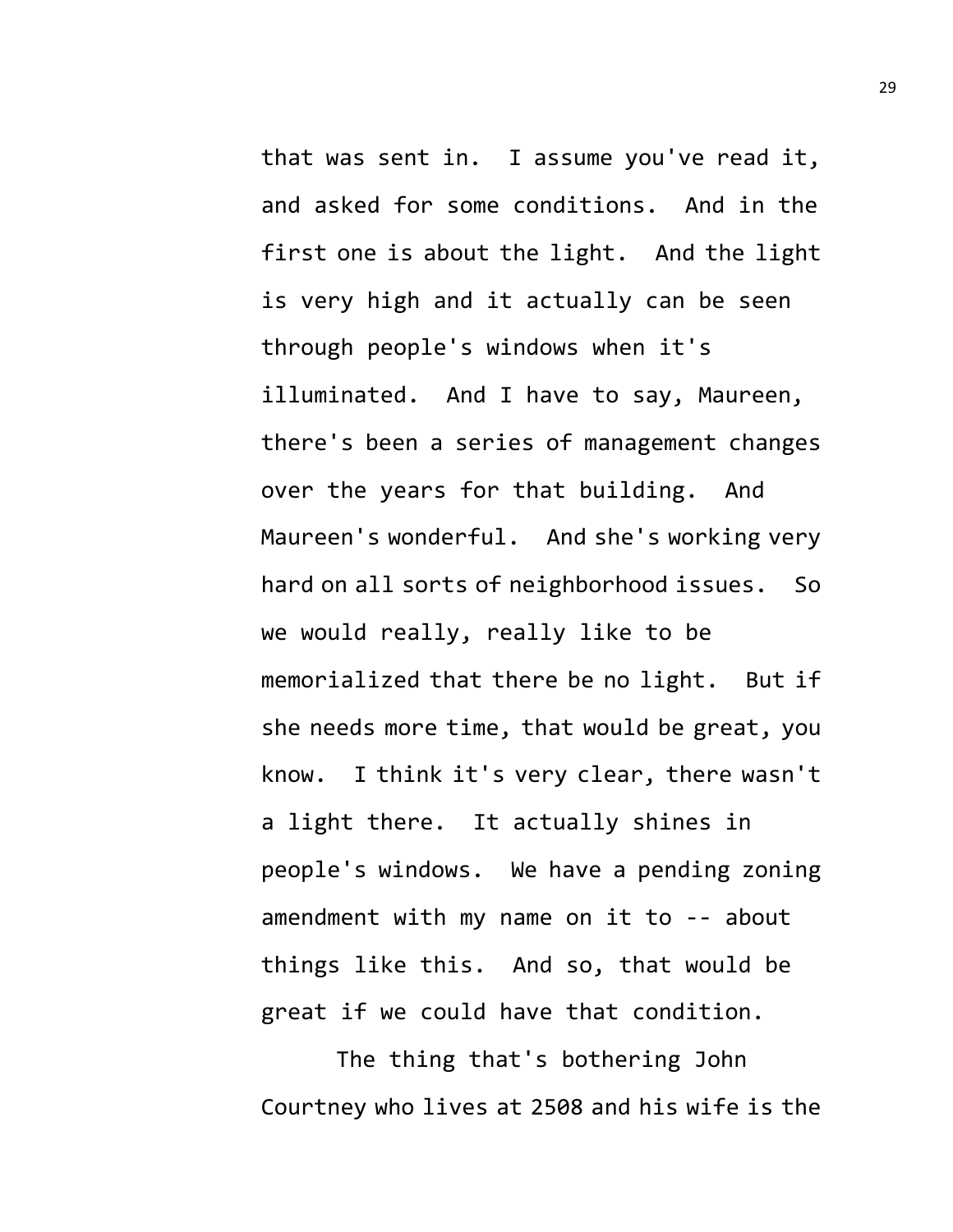lights on in the building. And it's just been a hardship for them for a very long time.

BRENDAN SULLIVAN: I'm sorry, the which?

CHARLES TEAGUE: The lights that are inside the building.

BRENDAN SULLIVAN: But what does that got to do with the light that's on the front of the building?

CHARLES TEAGUE: Um.

BRENDAN SULLIVAN: The issue before us is not the function of the building or the operation of the building, but it's the sign over the front door.

CHARLES TEAGUE: I was just trying to explain why we put -- why we put additional things in that.

BRENDAN SULLIVAN: But, again, our parameters here are very narrow. We're talking about a sign over the front of the door which exceeds the height limit.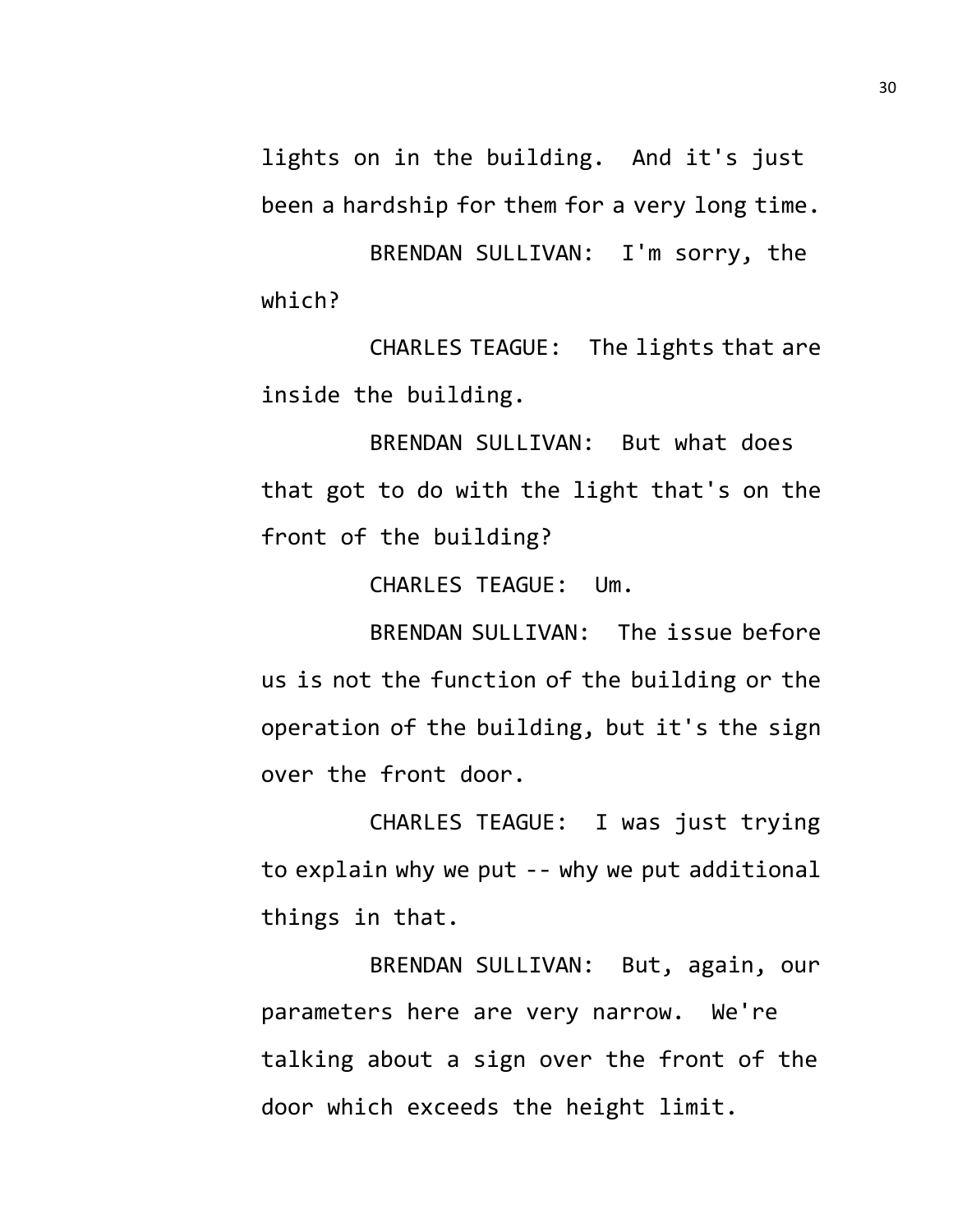CHARLES TEAGUE: Okay. All right.

I would -- our efforts were trying --

BRENDAN SULLIVAN: I don't want to go too far, Charlie, because, again, you know, I'm not for trying to extract a whole bunch of concessions because this is perceived as somewhat of a day in court here, and while we have a forum, I don't want this Board to be used as a forum to address a whole bunch of other probably annoyances or whatever they may be. That's something I think I would discuss with her --

CHARLES TEAGUE: No, and --

BRENDAN SULLIVAN: -- to alleviate that. But I don't want to use this Board as a vehicle for that.

CHARLES TEAGUE: I was just expressing that with management changes light goes up and down for the residents because the business zone is wrapped with residences. This building is a business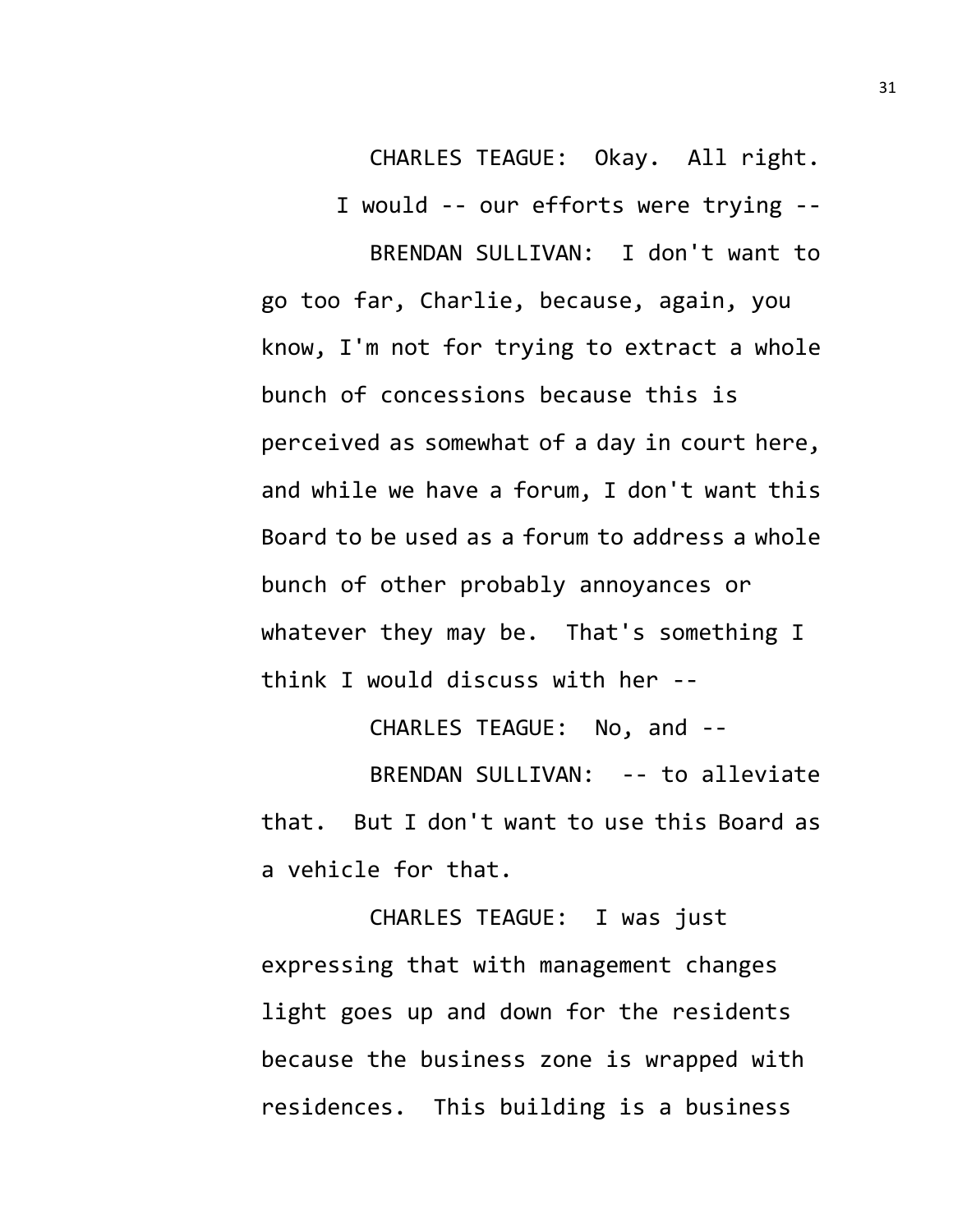zone. And it's a little bit of a special case. And that was all the neighbors were trying to express.

BRENDAN SULLIVAN: Okay, I want to narrow our focus.

CHARLES TEAGUE: All right.

All right, well, if we're just going to --

BRENDAN SULLIVAN: That's the issue that's before us.

CHARLES TEAGUE: The only, you know, we support the sign without a light.

Without -- if the light stays --

BRENDAN SULLIVAN: I think we're beyond that.

> CHARLES TEAGUE: Then we're fine. BRENDAN SULLIVAN: Yes.

CHARLES TEAGUE: And I just want to say the light is visible, that the actual elements of the light are visible from both the street and from residences.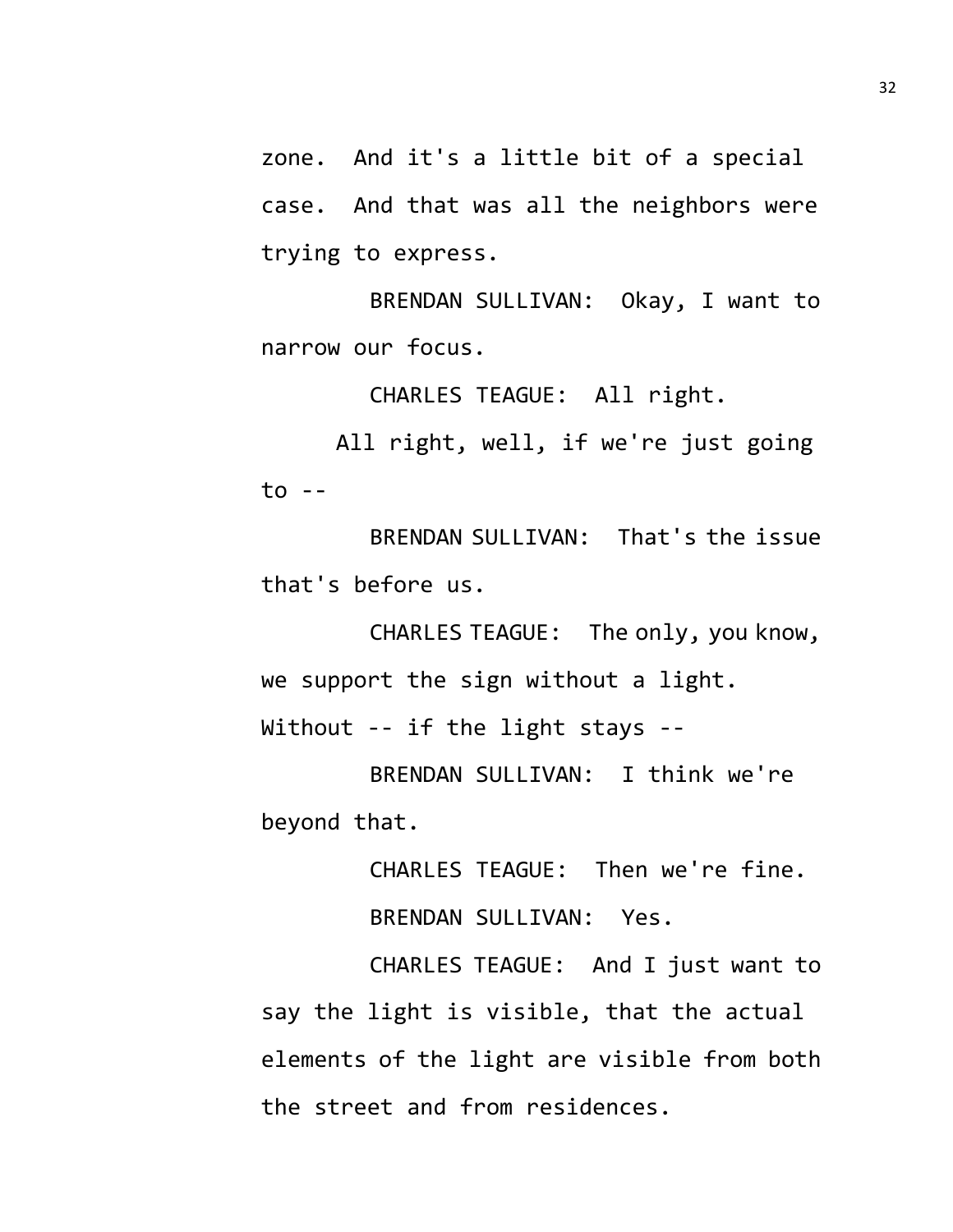BRENDAN SULLIVAN: Okay, all right. CHARLES TEAGUE: Thank you. BRENDAN SULLIVAN: Anybody else wish to speak on the matter 2500 Mass. Avenue? (No Response.) BRENDAN SULLIVAN: I see nobody. I

will close public --

MICHAEL BRANDON: Excuse me, Mr. Chair. I'm Michael Brandon. I live at 27 Seven Pines Avenue in Cambridge. I feel uncomfortable with the height of the sign. Since it was put there, no hardship was involved, none of the rationales for granting a variance that I see are there. I realize others felt that perhaps if accommodations to address some unrelated problems were there that were willing to live with a sign infraction. My organization the North Cambridge Stabilization Committee has been active over the years in calling Inspectional Services Department's attention to sign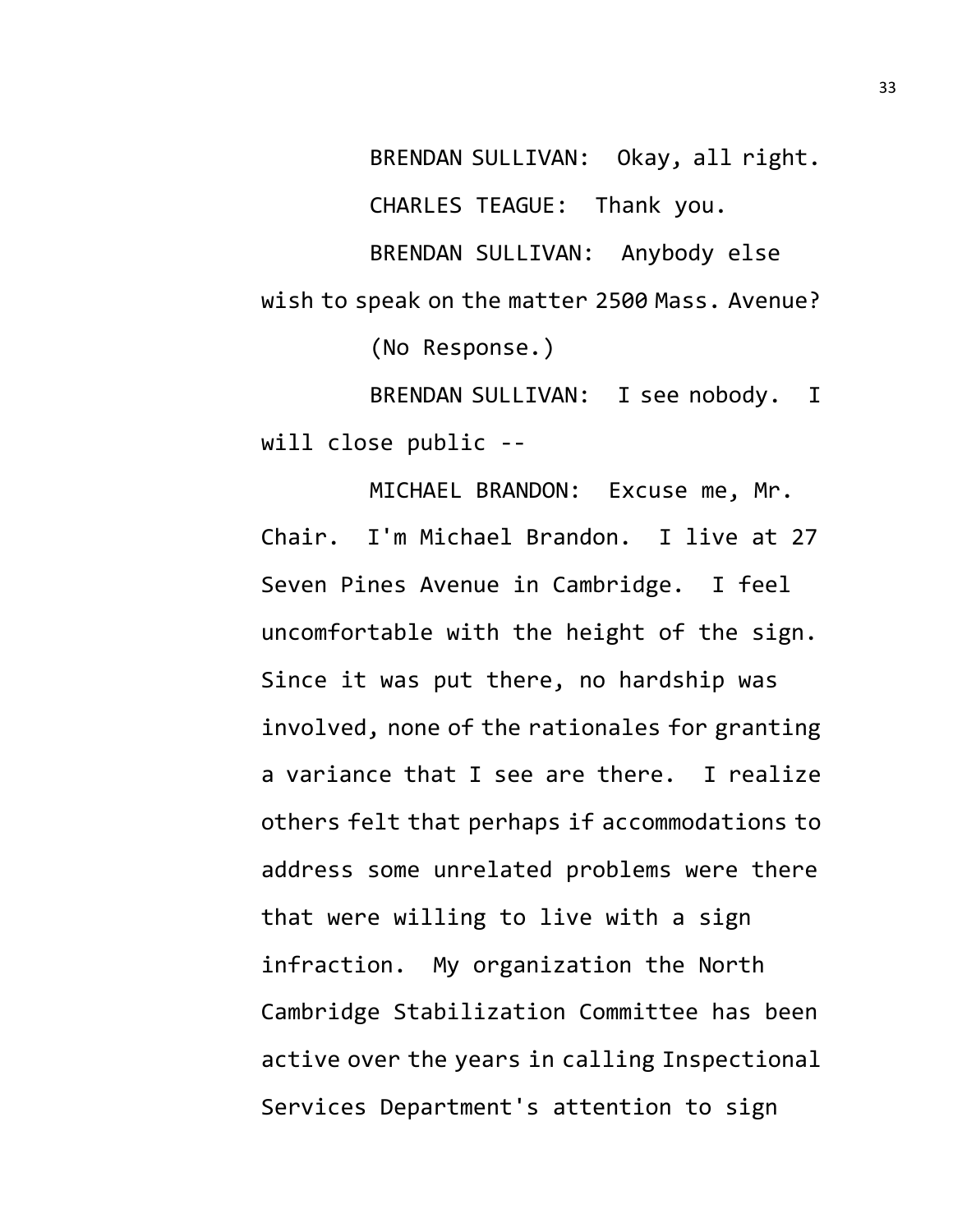violations, including fairly recently height issues, often lighting issues, but height issues. 2400 Mass. Ave. Has two large placards were placed above the second stories.

BRENDAN SULLIVAN: Have they reviewed this case, Michael?

MICHAEL BRANDON: Yes. My point is just that --

BRENDAN SULLIVAN: No, but wait a minute.

MICHAEL BRANDON: I'm sorry.

BRENDAN SULLIVAN: Have they submitted any correspondence? Have they submitted any correspondence?

MICHAEL BRANDON: Who they?

BRENDAN SULLIVAN: Who they? The organization, North Cambridge Stabilization.

MICHAEL BRANDON: No, we have not because some of our members were negotiating.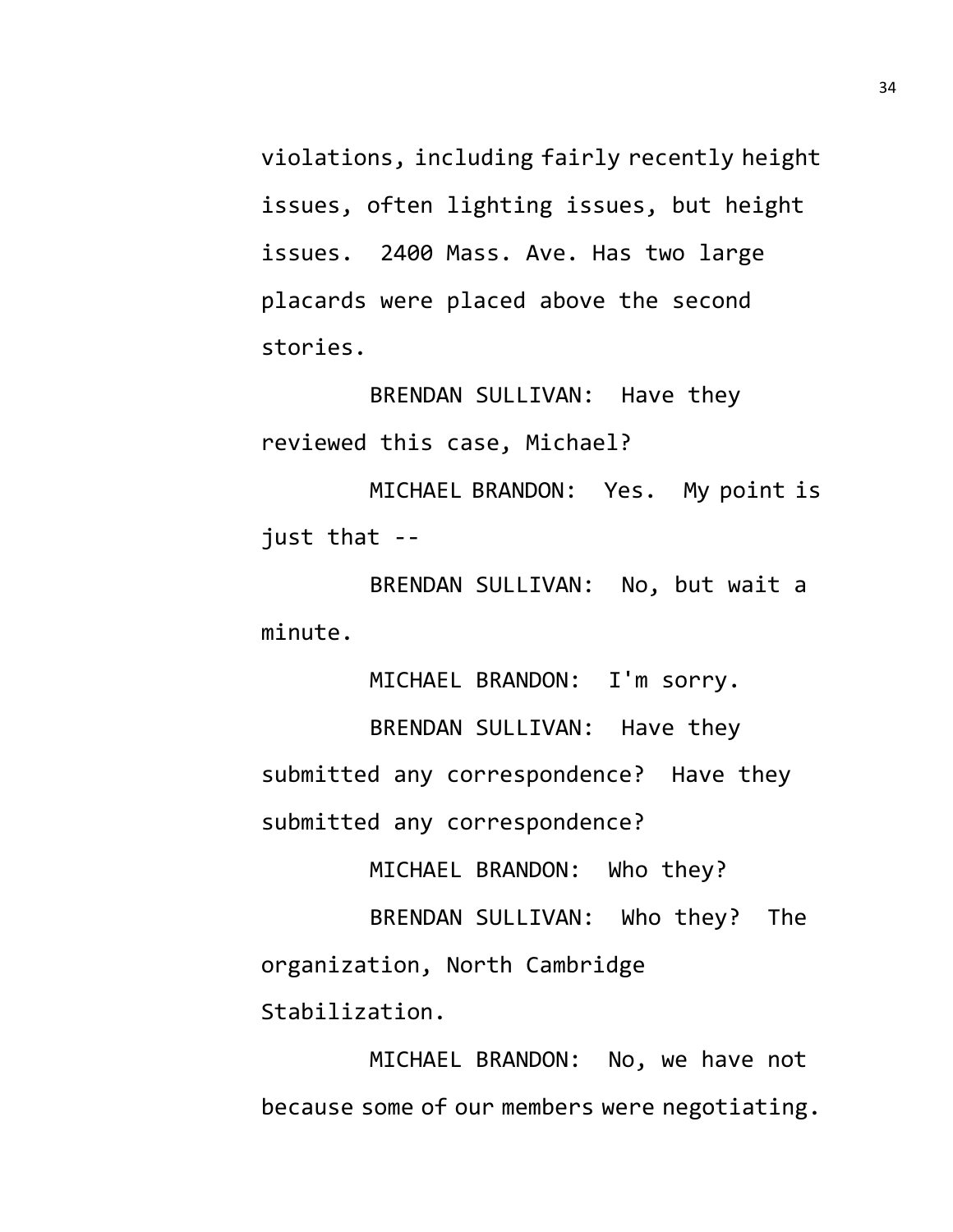We did invite the applicants in. They appeared before us, we made the presentation. Some of these other issues were raised. There were discussions and problems of possibly working together to retain a bus stop that's immediately across the street, but would serve their patrons.

BRENDAN SULLIVAN: That's not before us.

MICHAEL BRANDON: No.

The sign issue specifically was, you know, it was not resolved, it was suggested at that time that they seek a continuance because there were clearly opponents, and then as you know this Board, I think, delayed hearings further because of improper posting and there was a change of ownership. So I haven't been involved in the discussions. I'm a little disappointed to hear that agreements weren't reached apparently. So that's just my view, not speaking for the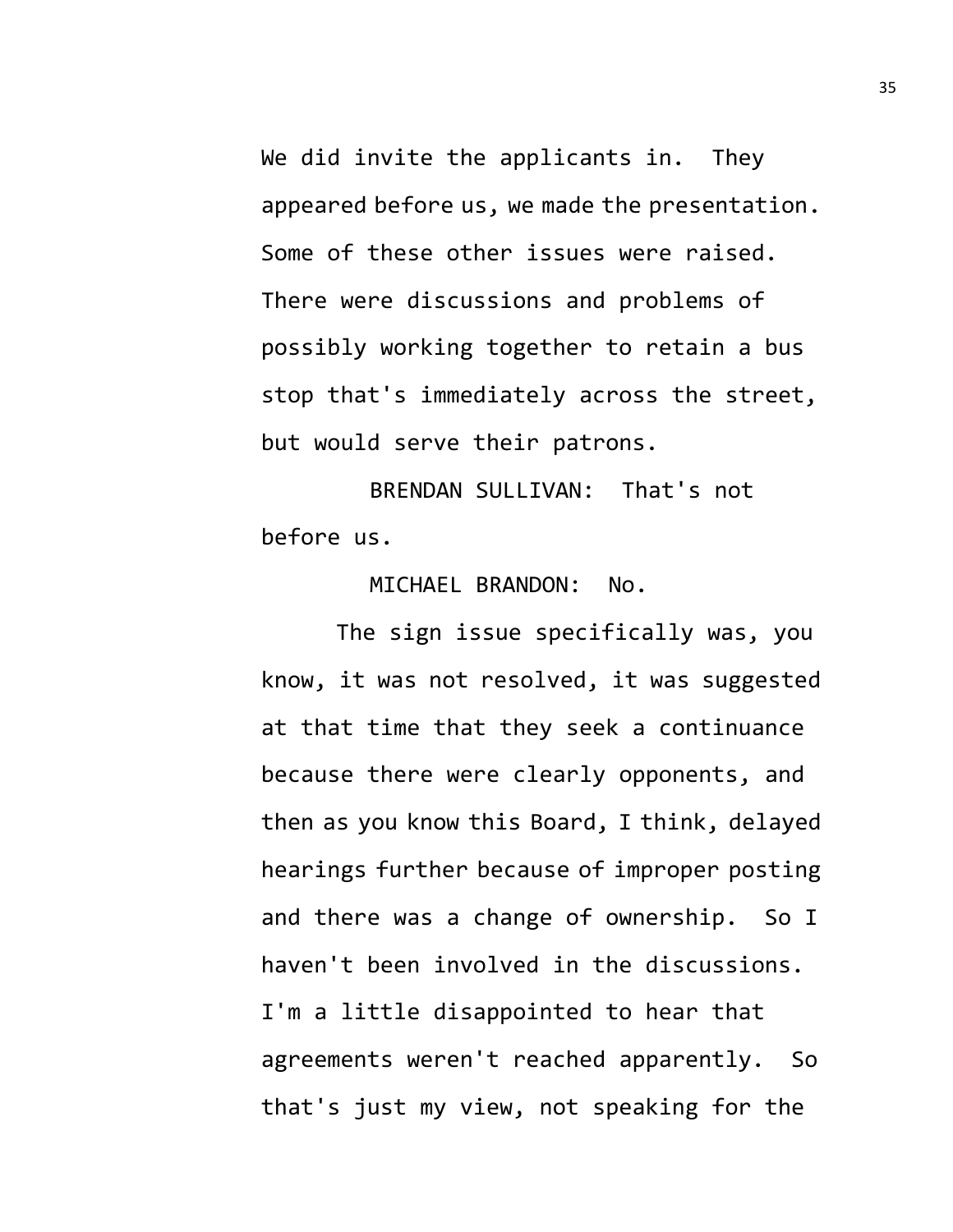organization which hasn't taken a full vote on it, but that I would like to see the Sign Ordinance complied with and as a matter of fairness to other businesses along the avenue, that recently have, you know, they were enforced. They didn't come to get a variance. And that's what happened. So it's just for the record.

> BRENDAN SULLIVAN: Good, thank you. MICHAEL BRANDON: Thank you. BRENDAN SULLIVAN: Anybody else

wishing to speak on the matter?

(No Response.)

BRENDAN SULLIVAN: I see nobody.

I'll close public comment.

Any questions from Members the Board at this point?

Mr. Rafferty.

TAD HEUER: I have a question. BRENDAN SULLIVAN: Yes. TAD HEUER: So this, we're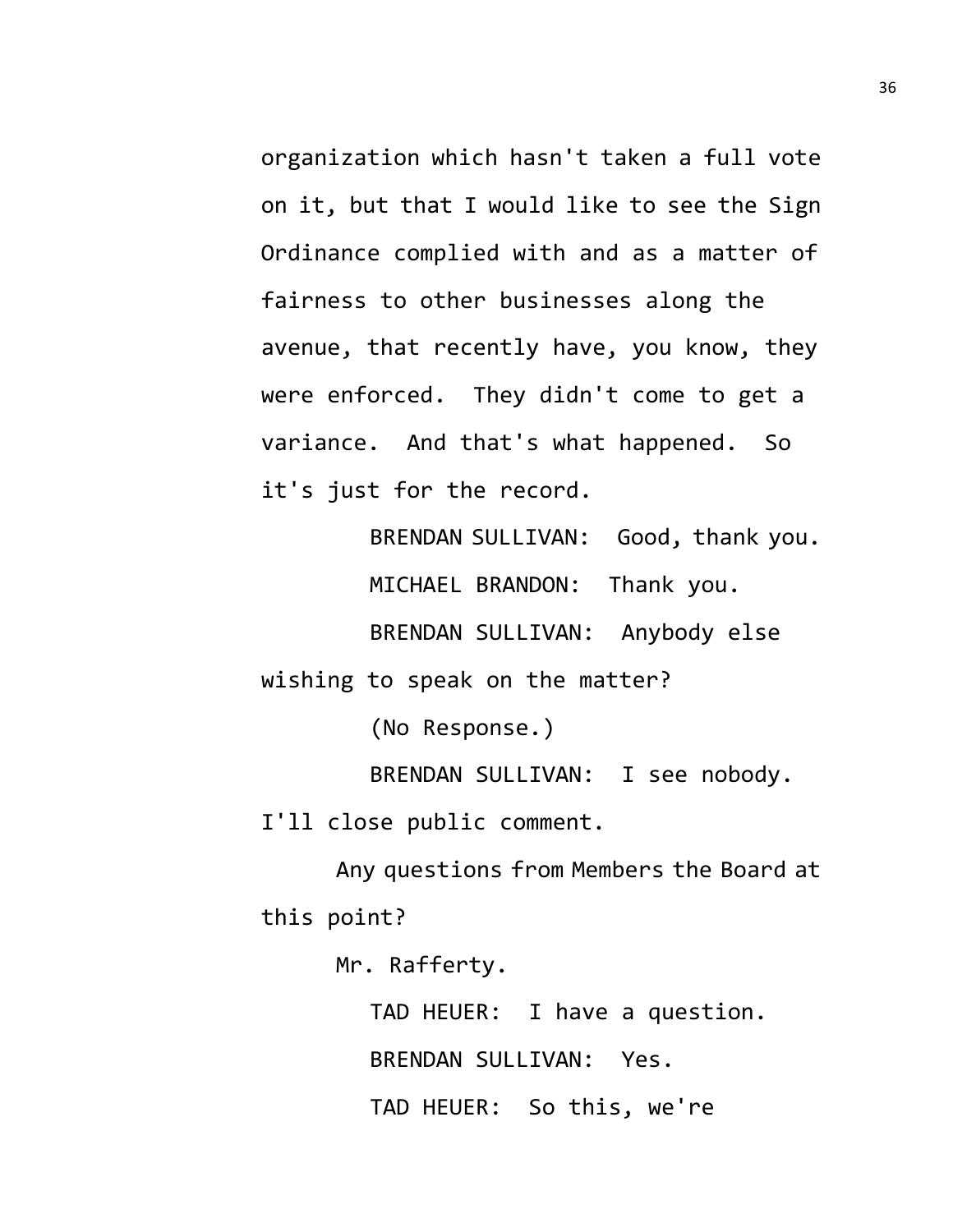here -- just a technical merit. This is not a replacement of the original sign in the opinion of Inspectional; right? So this -- it's not as though this sign is in the context of where you would be maintaining something and you take it down for -- like the Sheraton Commander sign, it was taken down, it was then put back up. It's not a violation of the Sheraton Commander sign because of a repair and put back. It's the opinion of Inspectional that that's not what we have here. It's a sign that went down and this is a new sign being that's placed above the height limit and doesn't gain the benefit of any of the grandfathering of the old sign? If I understand it correctly.

ATTORNEY JAMES RAFFERTY: I may not be the best person to provide the opinion of Inspectional Services, but I understand the question. I suspect that's their position, but candidly I never discussed it with them.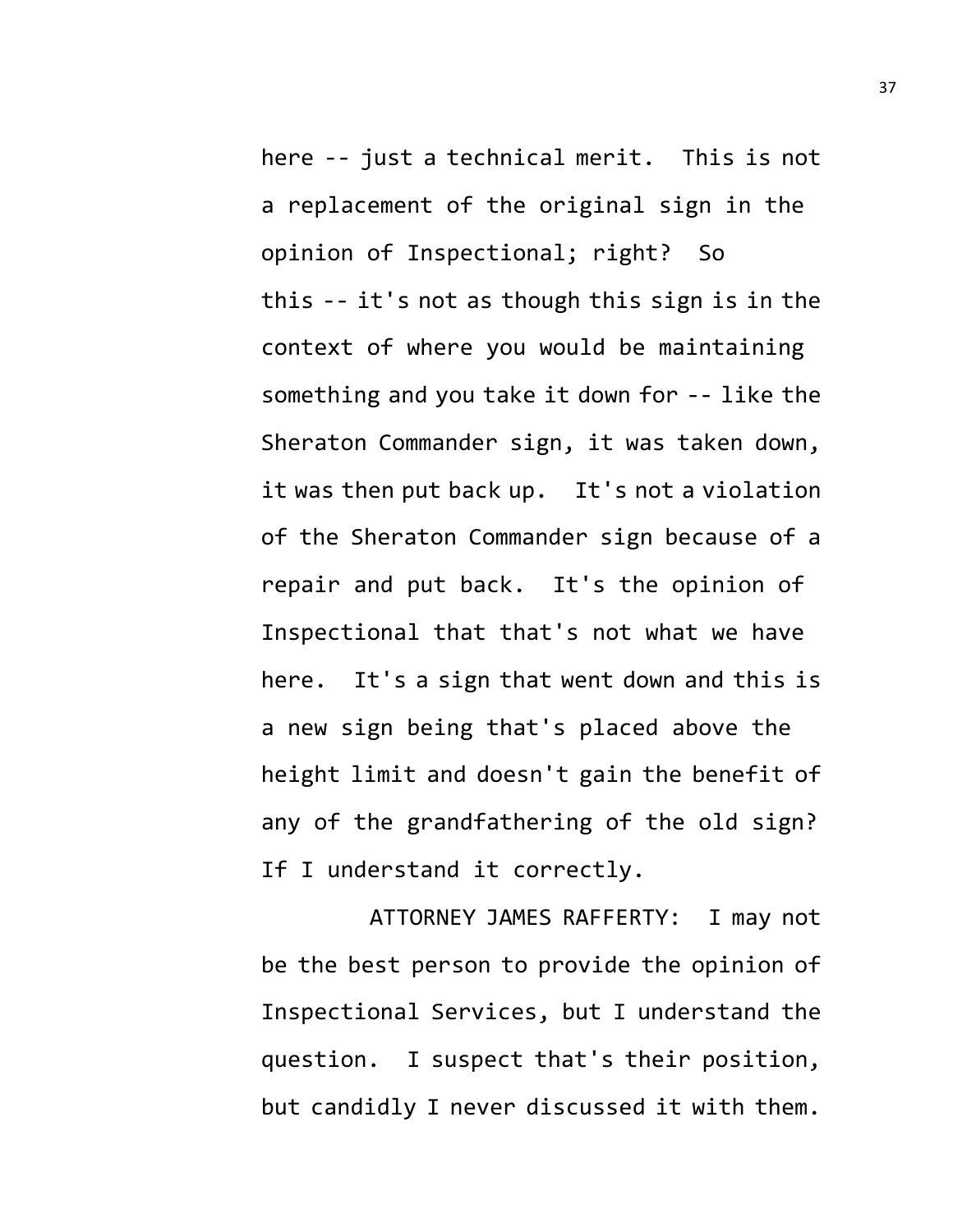But I think we're all familiar with the protections under the Section 6 that have been lawfully pre-existing, perhaps that was the case of the Sheraton.

But, no, I don't think we're making a claim here lawful. I think there's a practical implication that the old sign could have remained larger or this sign lower could have the type of illumination that's been found to be objectionable. So, it's a use that it's a primary care facility. Having a slight more prominent sign allows people who are coming to this place who are very often, and more often than not in a compromised physical condition. It's easier to locate if you're travelling on the bus or you're arriving by car. So, I know the Board has recognized sometimes with healthcare institutions. The ordinance makes a provision interestingly that the height doesn't apply to hotels with the thinking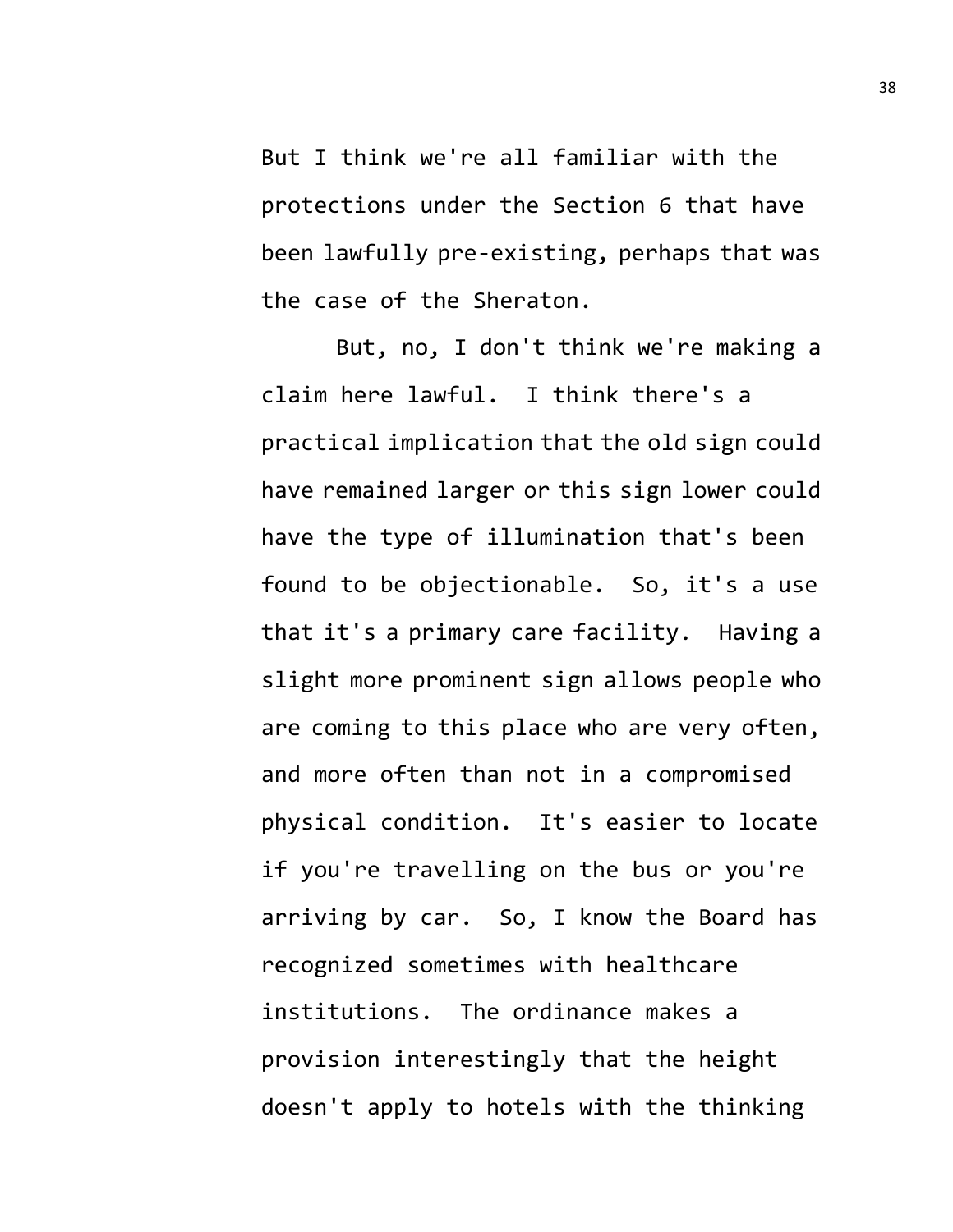that people need to find the hotel. This represents a rather modest increase in height, but is accompanied by a non-illumination condition, and our thinking was that the location of the single entrance and one sign would provide sufficient elements for the Board to conclude that a hardship could be justified here.

TAD HEUER: Okay.

BRENDAN SULLIVAN: Anybody else? Mahmood?

MAHMOOD FIROUZBAKHT: No questions.

THOMAS SCOTT: I think the hardship is that the sign's already up. And if we don't like where it is, then it's going to cost them money to put it in the correct location. You know, it is in violation of the height restriction. I don't see any reason why it couldn't be lowered to where the 2500 is. I don't see the need for the 2500 frankly to be so big. Once you have your name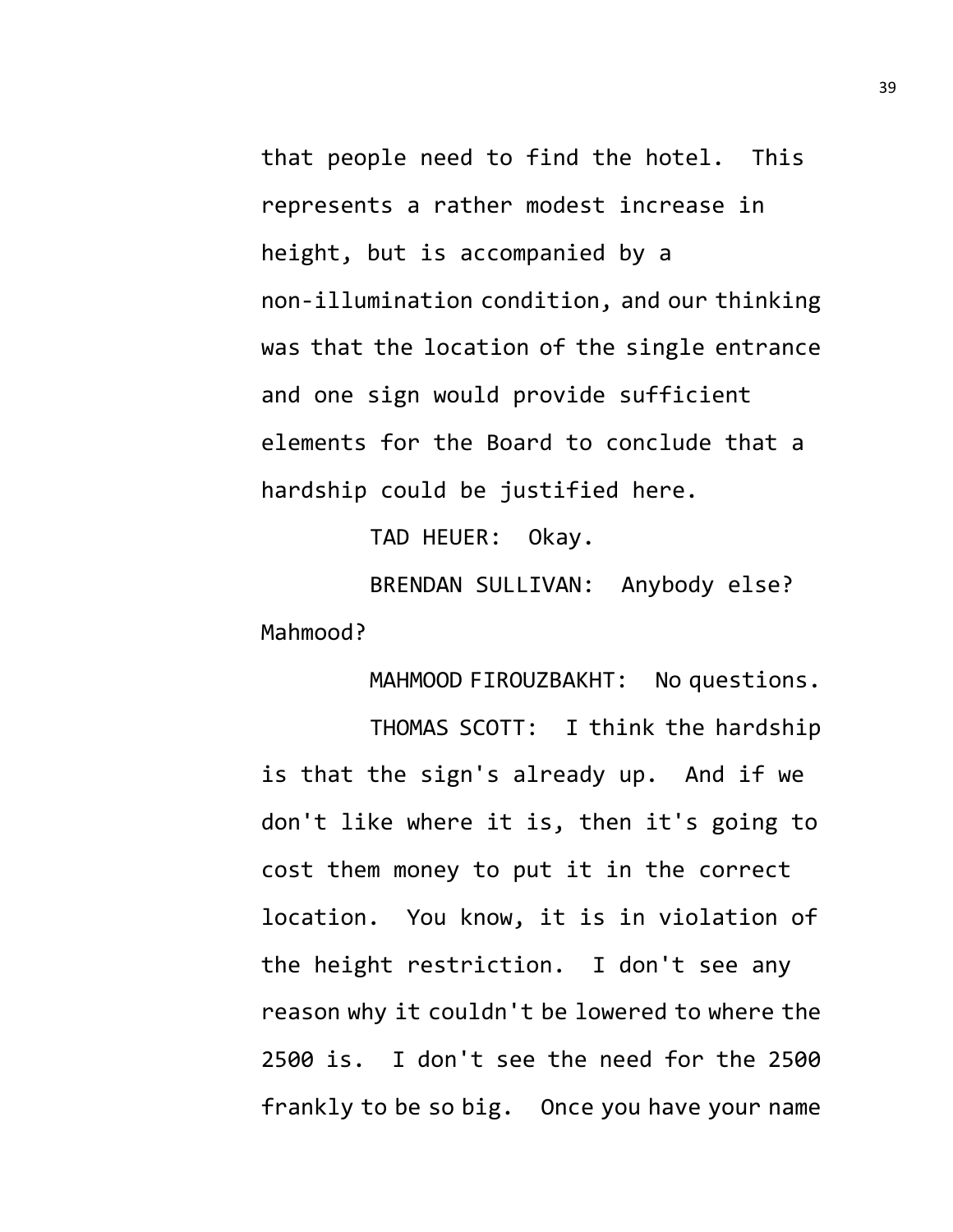in the center there, people will know where they're at. So I don't know. I just don't see why it can't be brought into conformance.

BRENDAN SULLIVAN: Do we have from the street, from the sidewalk rather, to the top of the M in Marino, what is that distance? I'm just thinking does the logo sort of tip the balance here?

ATTORNEY JAMES RAFFERTY: Close to it. If you look at the site, the sign begins at 19. According to this, the M is 13 inches and the letter below the 7. So it looks like the top of the M is -- would appear to be 20 inches above the bottom of the R.

BRENDAN SULLIVAN: The bottom of the sign is at 19 feet, 9 inches. So we have more than three inches above there obviously.

TAD HEUER: It's 25 inches; right? This you're drawing the --

ATTORNEY JAMES RAFFERTY: He asked about the top of the M, though.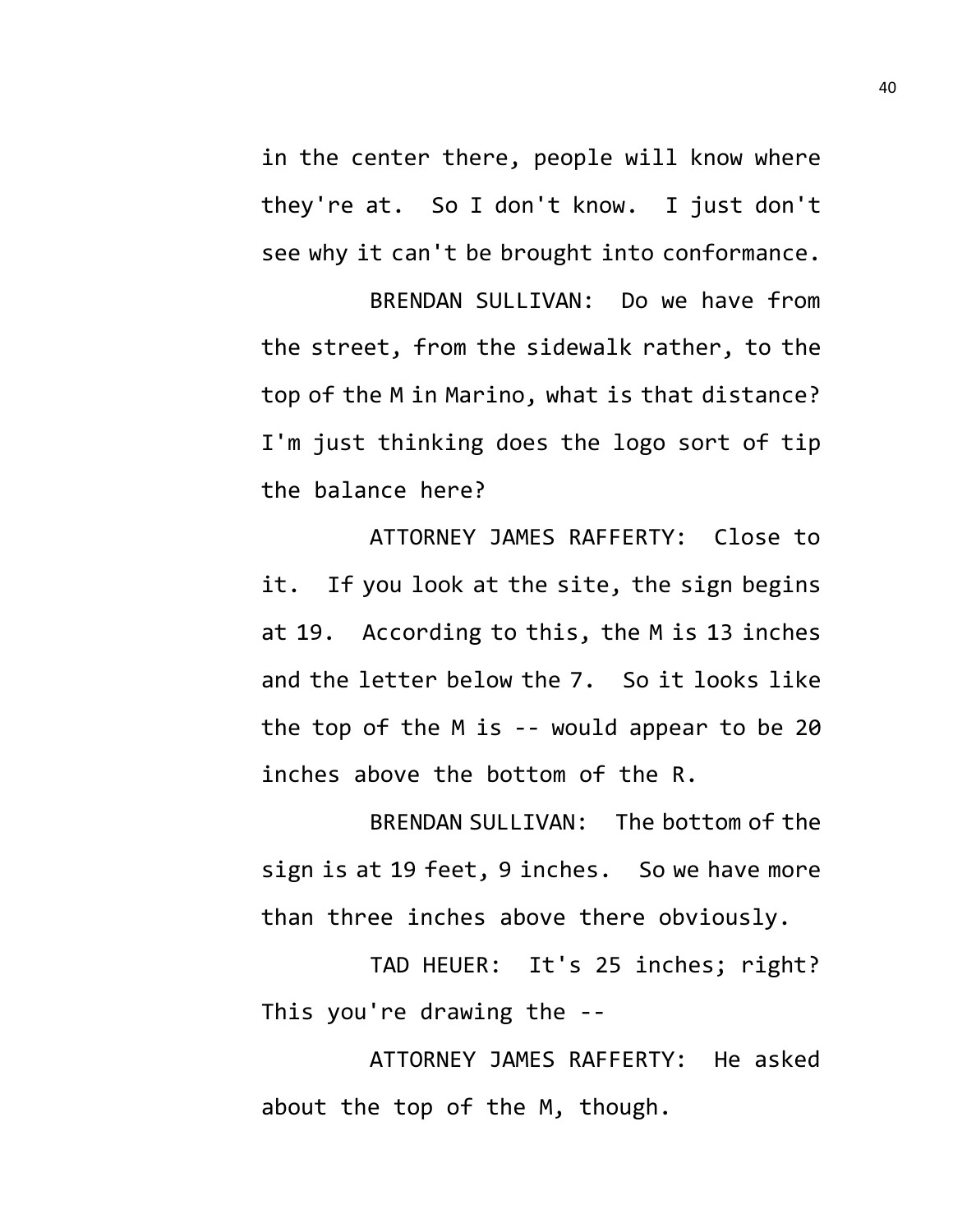TAD HEUER: Yes, yes, but if that's 26 inches high and that's 51 inches total, then those look like they overlap maybe an inch if at all. Then the difference between 51 total and the 26 for the logo is 25, 24 probably. It's probably 24 inches.

ATTORNEY JAMES RAFFERTY: Oh, yes, yes, I see what you mean.

TAD HEUER: Right?

ATTORNEY JAMES RAFFERTY: So 13 and 7, is 20 and probably the spacing between them is a couple of inches.

TAD HEUER: Right.

ATTORNEY JAMES RAFFERTY: Yes.

TAD HEUER: So I would say it's

probably a two-foot sign. So it starts at --

BRENDAN SULLIVAN: So it's at 21 feet.

TAD HEUER: Right. So it starts at 19, add two feet for letters and spacing. Without the logo gets you to 21.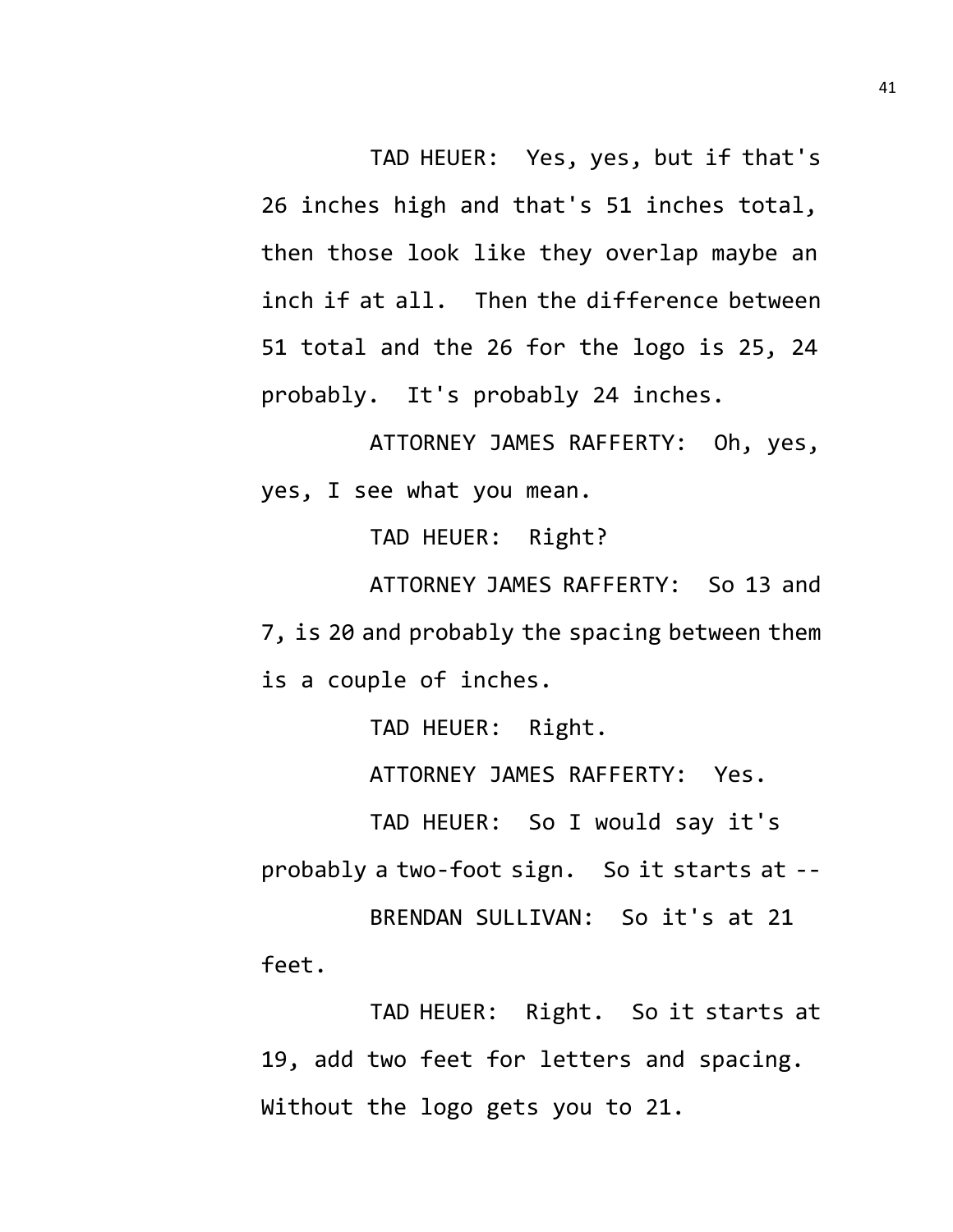BRENDAN SULLIVAN: Right.

TAD HEUER: Right?

BRENDAN SULLIVAN: I mean, it's more -- it's heading in the right direction being compliant than the previous sign. If the logo were moved down, it would be even more in compliance.

ATTORNEY JAMES RAFFERTY: That's correct.

BRENDAN SULLIVAN: That's the feeling of if we're really trying to push it down as much as possible.

ATTORNEY JAMES RAFFERTY: Right. If the logo were in the same panel as the lettering.

BRENDAN SULLIVAN: Right.

ATTORNEY JAMES RAFFERTY: This is like -- well, this is a -- the logo, it's their font.

BRENDAN SULLIVAN: It's on their stationery business cards.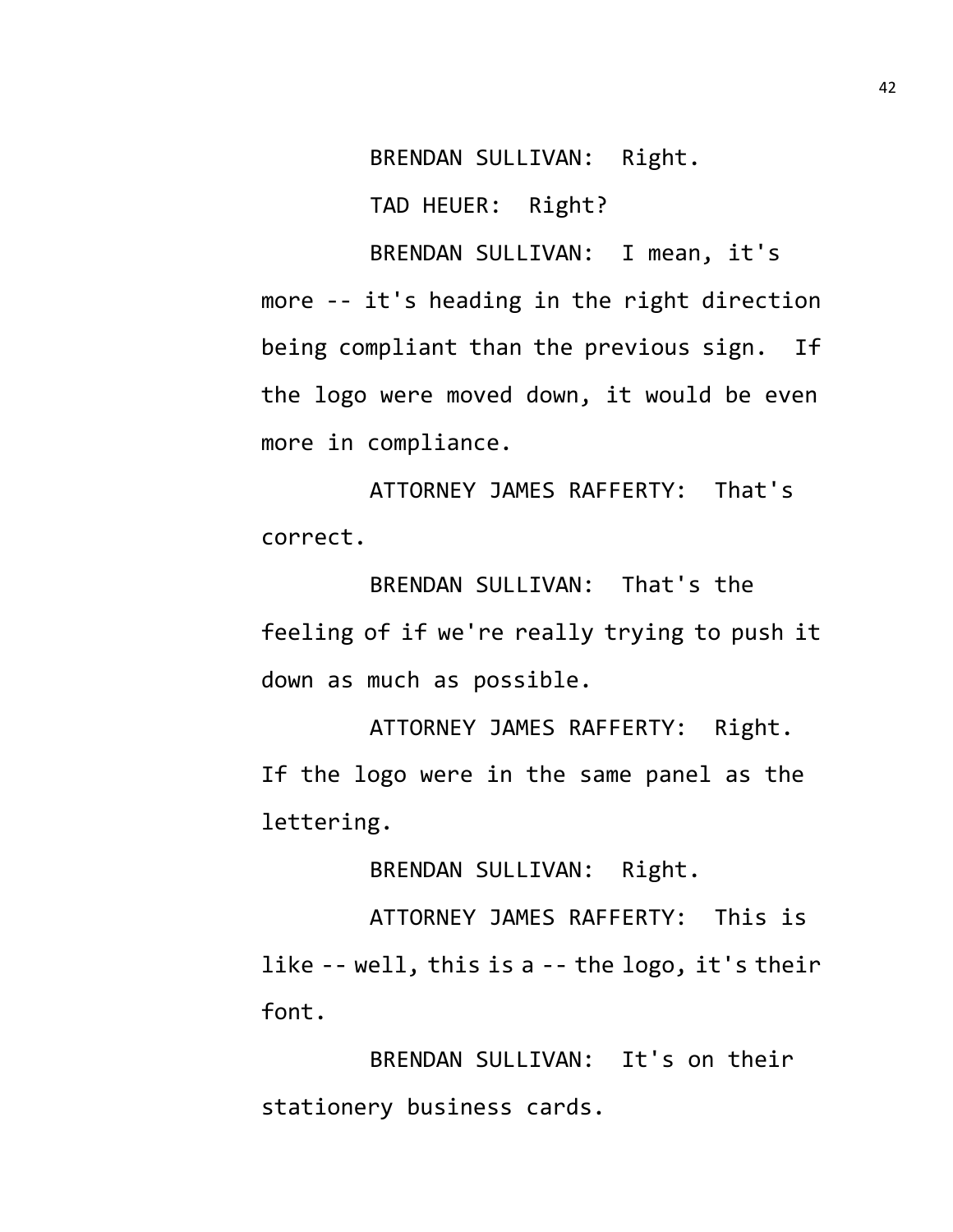MAUREEN ARKLE: Website.

ATTORNEY JAMES RAFFERTY: We suggest it's a rather benign logo. It's not a hamburger or something.

BRENDAN SULLIVAN: All it does is it stretches the number.

DOUGLAS MYERS: Board members are kind of talking with each other through you, using you as the medium to communicate with each other because we're not at liberty to discuss these cases among ourselves before, you know, outside of tonight's hearing. And in that spirit I'd like to kind of offer my thoughts for the applicant's consideration and for the consideration of the other Board members, and picking up what other questions and what other Board members have said.

I'm not so much troubled by the height of the sign or by the fact that it's a new sign in effect that is somewhat non-conforming. I'm more -- troubled is not the word, but I'm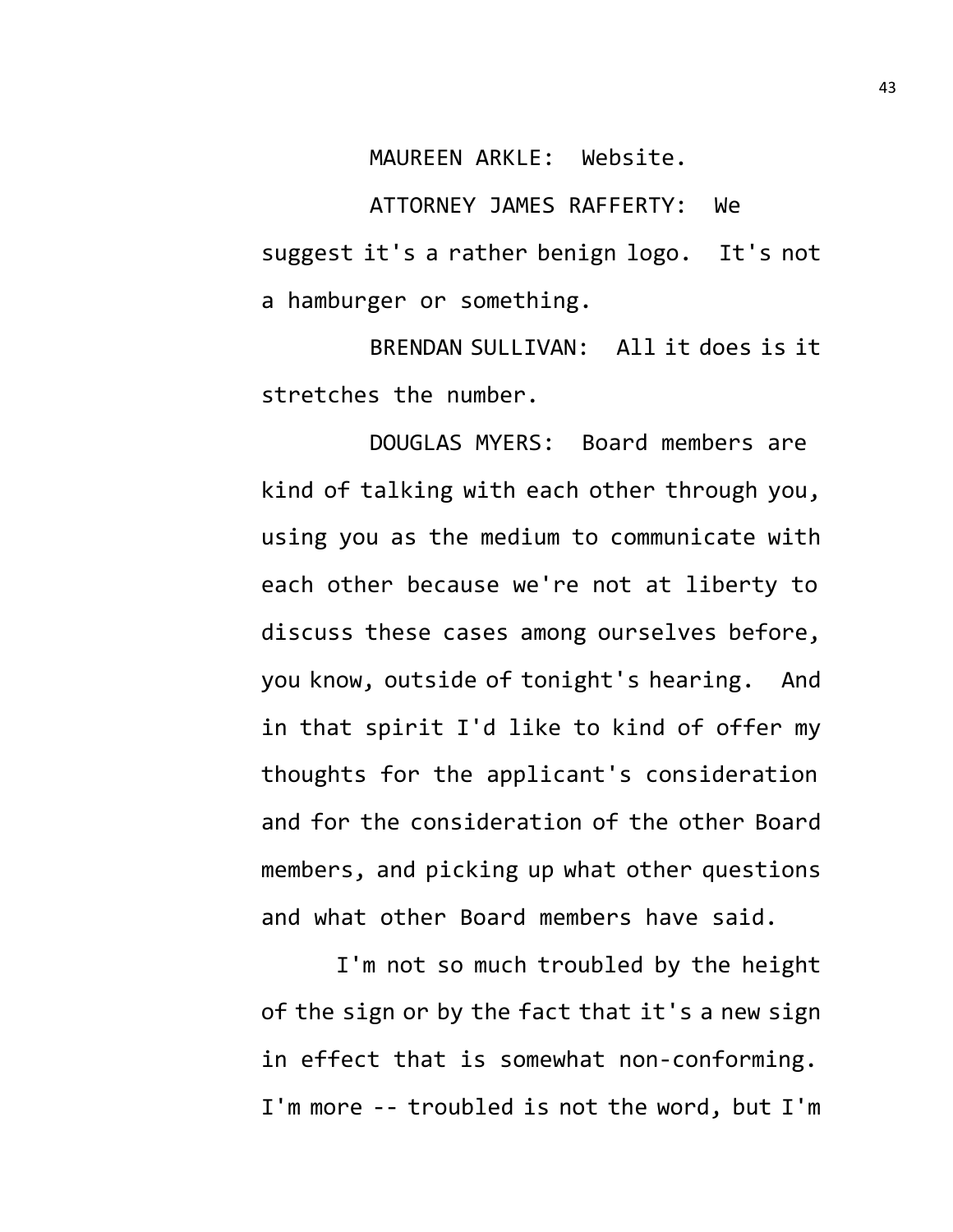more mindful and maybe troubled is the word although not seriously troubled, but I'm troubled by the question of the lighting fixture, because the lighting fixture is considerably higher than the sign. Now it's clear it serves no purpose. It's something of a renegade in that it shouldn't be there at all, and it increases, it increases the non-conformity significantly. So from my point of view -- I mean, I would favor -- I'd like to see the removal of the lighting fixture, although it's some kind of tolerance period of a year or two to allow for some kind of budgeting or planning so it's not a forced expense. But I'll go further and to say that if other Board members don't agree or no one else particularly supports that approach, I would support the variance for the sign placement so long as there's some sort of absolute and adequate agreement of non-illumination.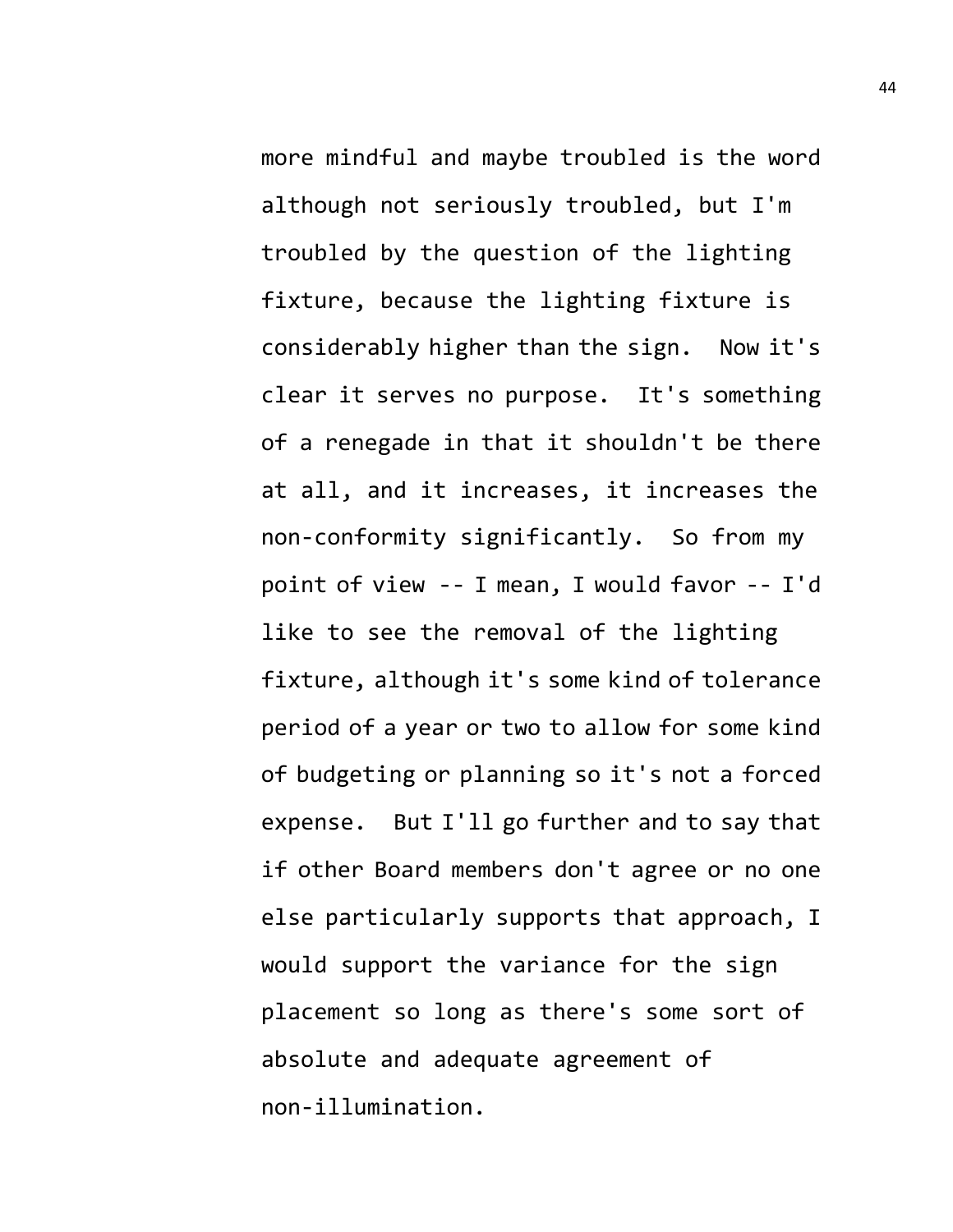BRENDAN SULLIVAN: Tom, what are your thoughts?

THOMAS SCOTT: I think -- I'd go along with what Doug said. If we put some condition that the light fixture be removed within some period of time, you know, given that the sign is smaller, it's lower, the attempt is there to come closer to conformance with the zoning guideline, I could go along with that.

BRENDAN SULLIVAN: Okay.

So, both of you are saying that the existing sign is okay, that the light strip over it No. 1, should remain dark, off. And that over some period of time eventually be removed? Is that the essence?

DOUGLAS MYERS: That's correct.

THOMAS SCOTT: Yes.

BRENDAN SULLIVAN: Mahmood, what do you say?

MAHMOOD FIROUZBAKHT: I would agree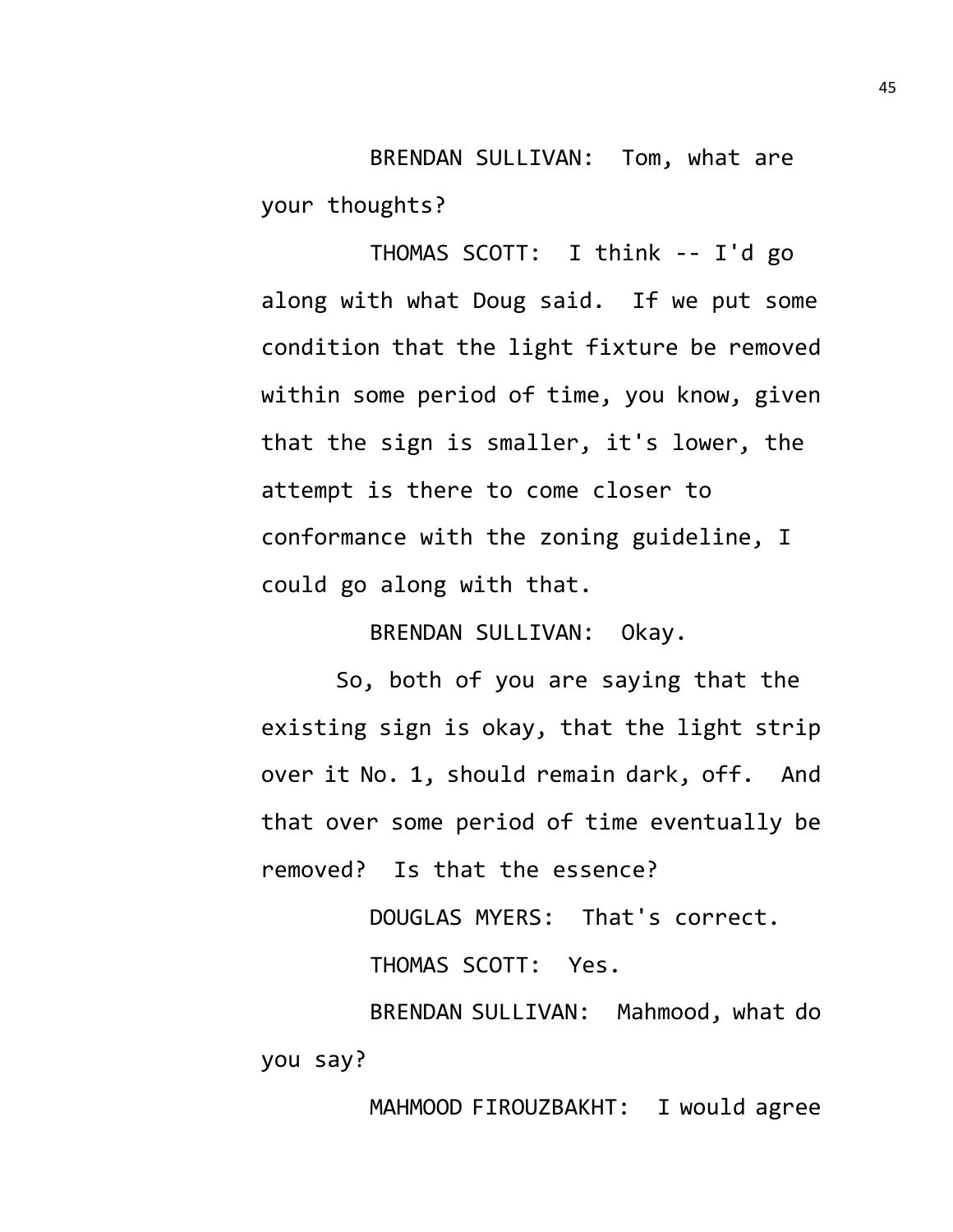with that.

BRENDAN SULLIVAN: Tad?

TAD HEUER: I don't agree with that. My concern here, and the reason I asked about the replacement versus non-replacement because I think it does matter. If this were deemed by Inspectional as a replacement of an existing non-conforming sign, I think it's fine. All the things that's just been said are right; it's smaller, it's a bit lower. I would see it as a replacement of an existing pre-existing non-conforming or a cured non-conforming.

ATTORNEY JAMES RAFFERTY: With all due respect, we wouldn't need to be here.

TAD HEUER: Absolutely. But we are here.

ATTORNEY JAMES RAFFERTY: But you're asking for a scenario that we can't provide. You're prepared to give relief in the case where relief wouldn't be necessary.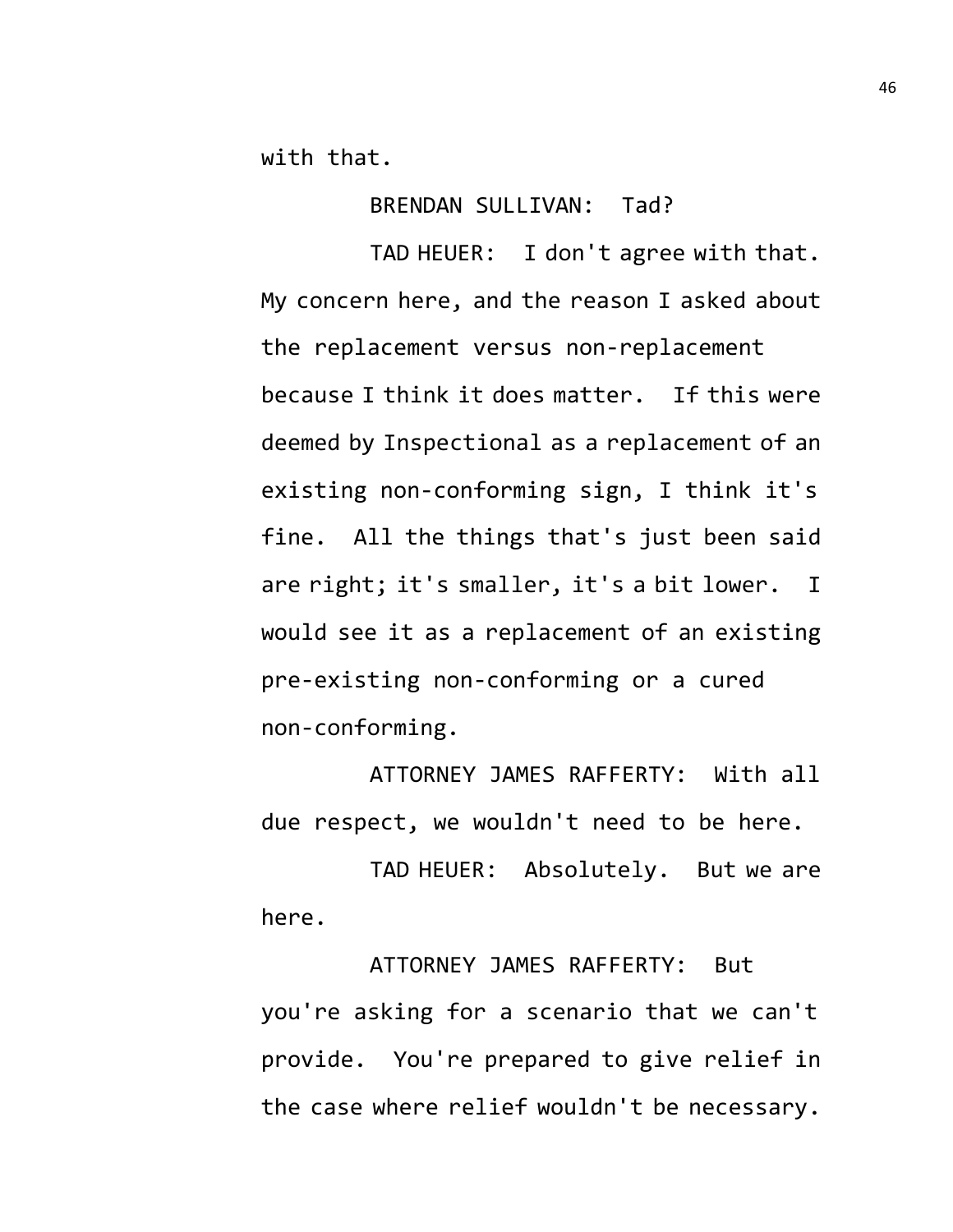I wanted to point that out.

TAD HEUER: That's exactly what I just said. If Inspectional just said if this were a replacement for a sign, then I'm happy to live with that. It wouldn't be in front of us and I wouldn't be bothered. If Inspectional said it's not a replacement for a sign in that the original sign has come down and all the ordinance provisions now apply in full force, means that that leeway isn't granted to the sign. It's a 20-foot sign non-illumination sign of this building. And given that, I don't see the hardship. Because I see several other places on this building where you could put a sign of this size. You could put it below the window course. You could put it to the left of the window course. You could remove the logo and just have the words. I might be willing to go with that. But I'm somewhat troubled by this notion that we can trade or that, not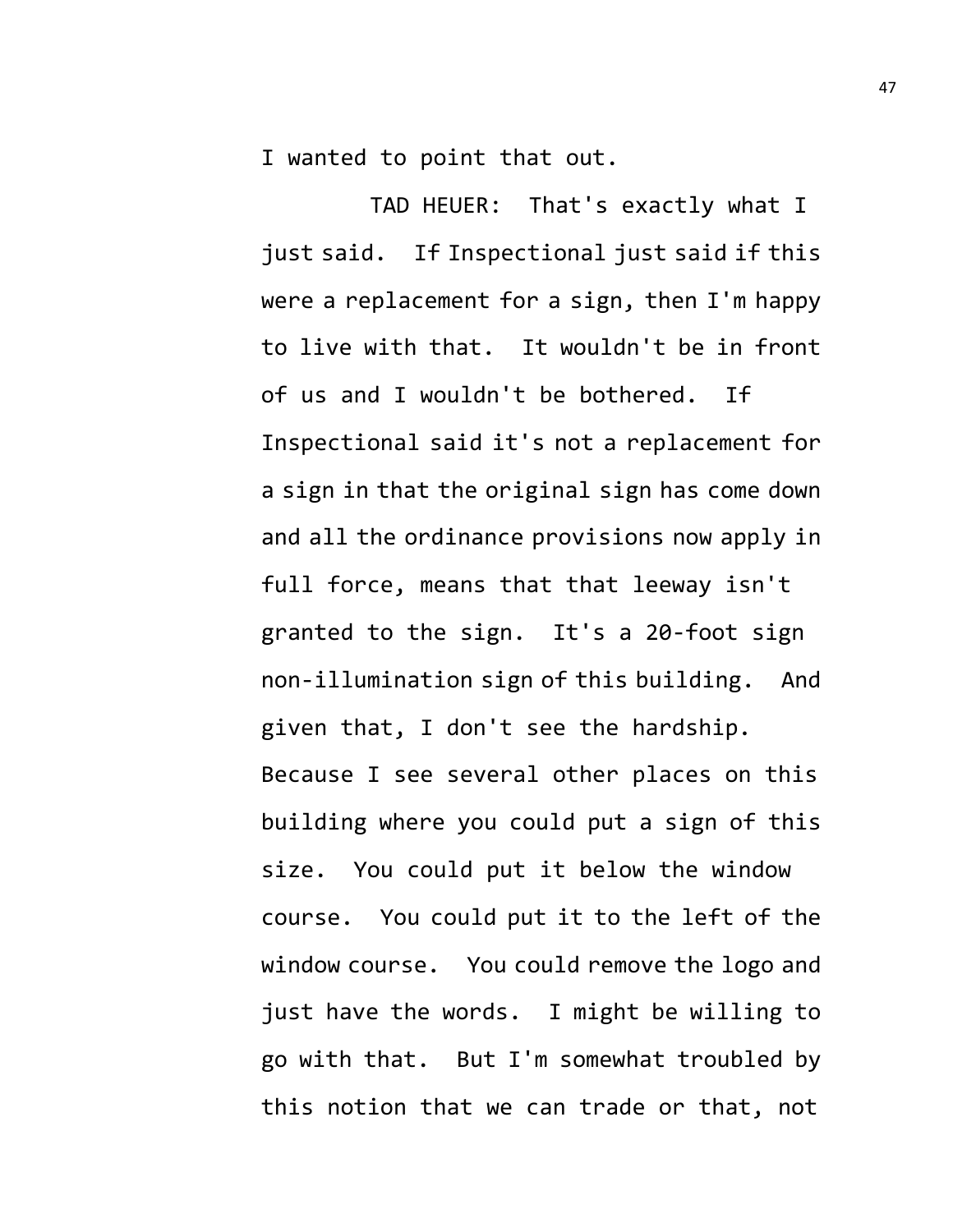necessarily what's happening here, but as a precedent that we could have petitioners come in and say I put up a sign and I shouldn't have put it up. This has been going on in four months in violation, which does trouble me a great deal actually. And then we illuminated it. We'll take away the illumination as a deal with the neighbors in order to retain the height. That doesn't seem the way we should be going. We shouldn't be able to trade illumination which you shouldn't be entitled to for height because you're not entitled to because it's less worse than the other worse option. My sense is that, the sign, if it does need to be conforming it should start with no presumptions that the other sign was there, was a bit bigger, was a bit higher, it goes under its own terms, which means it's above 20 feet. There doesn't seem to be in my mind to be a hardship except that it's been put up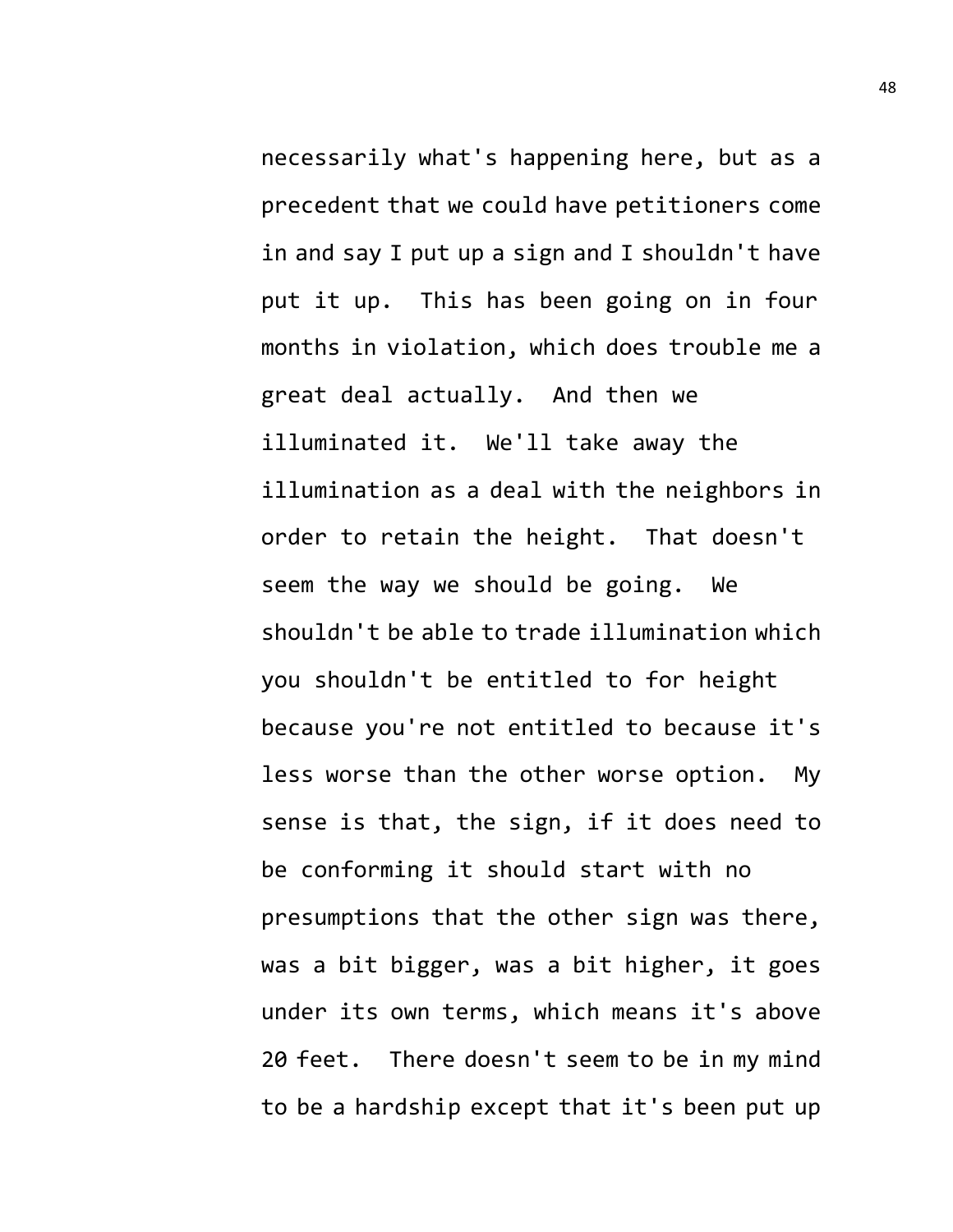there which seems to be self-imposed. And because of that I would vote against the granting of the Variance.

> BRENDAN SULLIVAN: Okay. ATTORNEY JAMES RAFFERTY:

Mr. Chairman, just a brief reply. I understand and respect that opinion. I would only say to the notion that this is a deal, I think it is not at all inappropriate for the Board to look at a sign applicant, in this case the illumination of this sign was deemed to be a nuisance to abutters. If the Variance were denied and the applicant pursued an as-of-right sign in the lower location, then the illumination could return. So I think it's a valid consideration for the Board in assessing the variety of interest at stake here to acknowledge that a lower sign with lighting that may be found objectionable to nearby residential abutters is not a preferred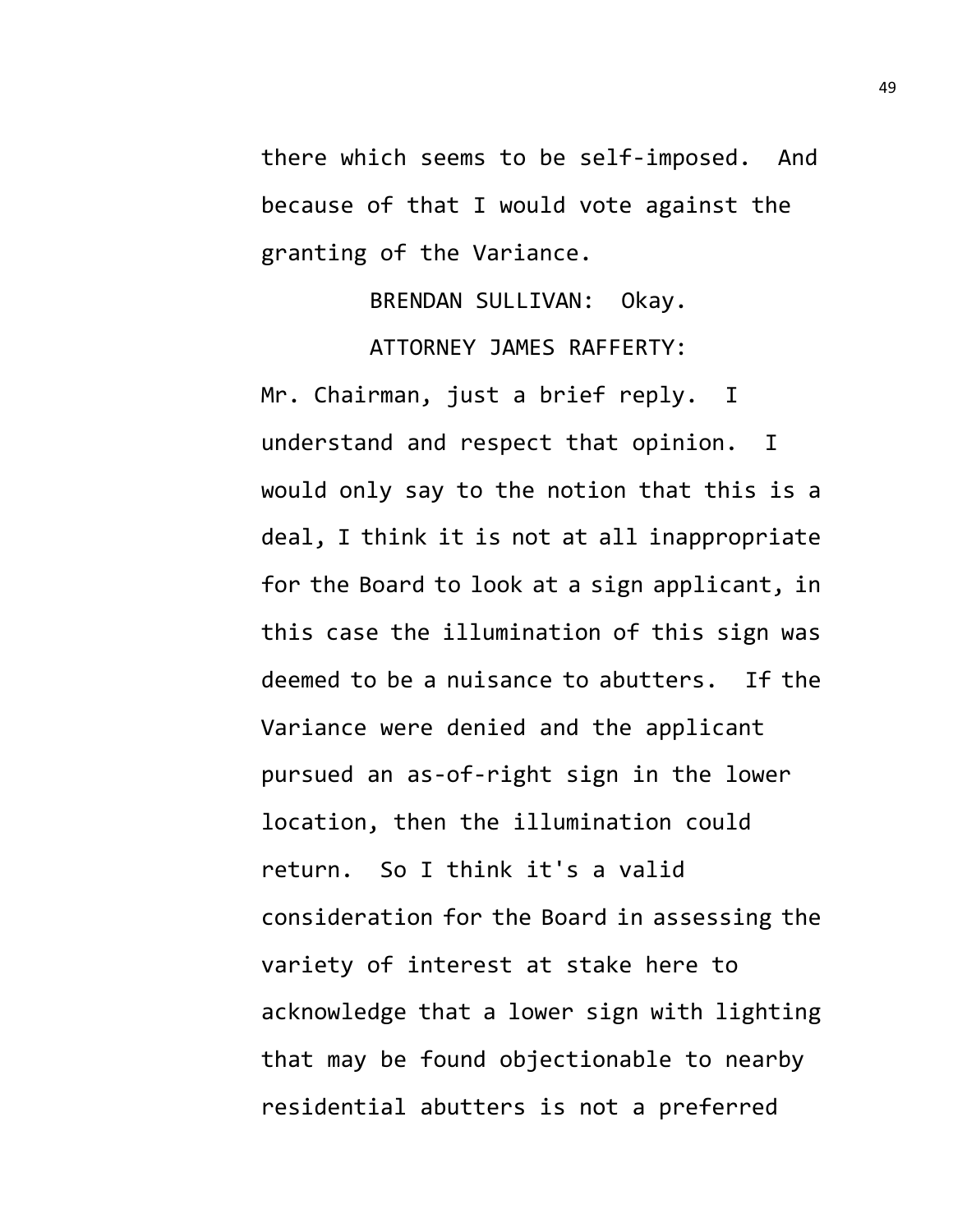outcome, and that's the only reason we offer that. Not to suggest that we make a deal, but an acknowledgement of impact upon abutters of having a non-illuminated sign I think is an appropriate concern for the Board.

BRENDAN SULLIVAN: Okay.

Let me make a motion to grant the request for the sign as per the installation and the documents on file.

The Board finds that a literal enforcement of the provisions of the Ordinance would involve a substantial hardship to the petitioner because it was a fairly limited visibility and accessibility of the patients coming to this building to identify the locus.

The Board finds that there's practical hardship in lowering it into a compliant situation because of the lack of distance visibility down Massachusetts Avenue, and that the Board finds that the location is a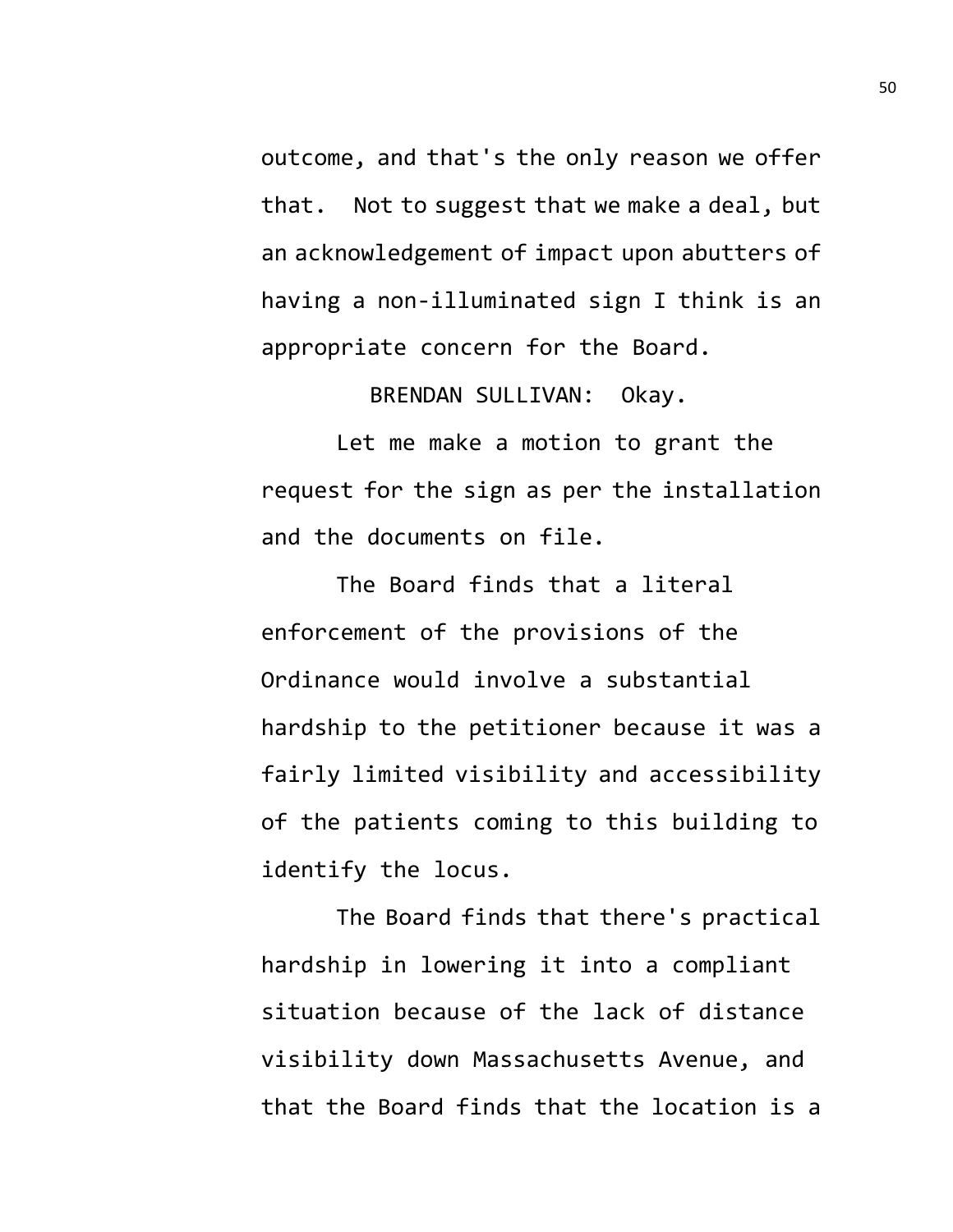fair and reasonable request given the nature of the sign.

The Board finds that the hardship is owing to the corner location of this particular lot. The siting of the unusually shaped building on this lot, the location of the front door, entryway on the lot, and the need for identification.

The Board finds that desirable relief may be granted without substantial detriment to the public good, and the Board finds that relief may be granted without nullifying or substantially derogating from the intent or purpose of the Ordinance.

The Board finds that as a condition of granting of this Variance that the lighting strip over the existing sign be turned off, remain dark, and be removed at a period not to exceed?

ATTORNEY JAMES RAFFERTY: Two years? 18 months?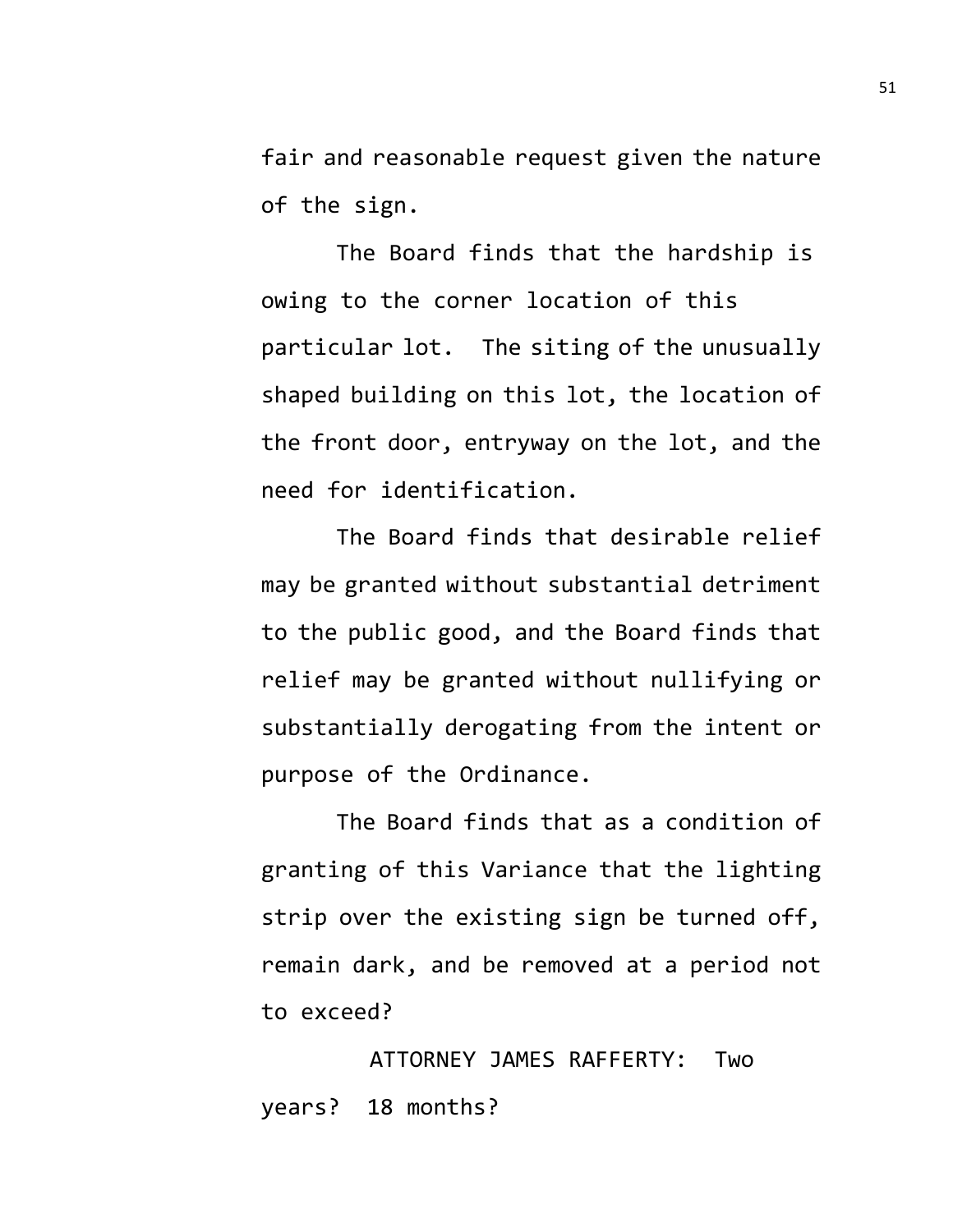BRENDAN SULLIVAN: 18 months?

MAHMOOD FIROUZBAKHT: I'd like to keep that at one year.

ATTORNEY JAMES RAFFERTY: One year? BRENDAN SULLIVAN: Not to exceed one year.

DOUGLAS MYERS: Whatever the Chair says.

BRENDAN SULLIVAN: From the effective date of this relief.

Any other conditions?

All those in favor of granting the relief for maintaining of the sign.

(Show of hands.)

BRENDAN SULLIVAN: Four in favor.

(Sullivan, Scott, Firouzbakht,

Myers.)

BRENDAN SULLIVAN: And one opposed. (Heuer.)

ATTORNEY JAMES RAFFERTY: Thank you very much.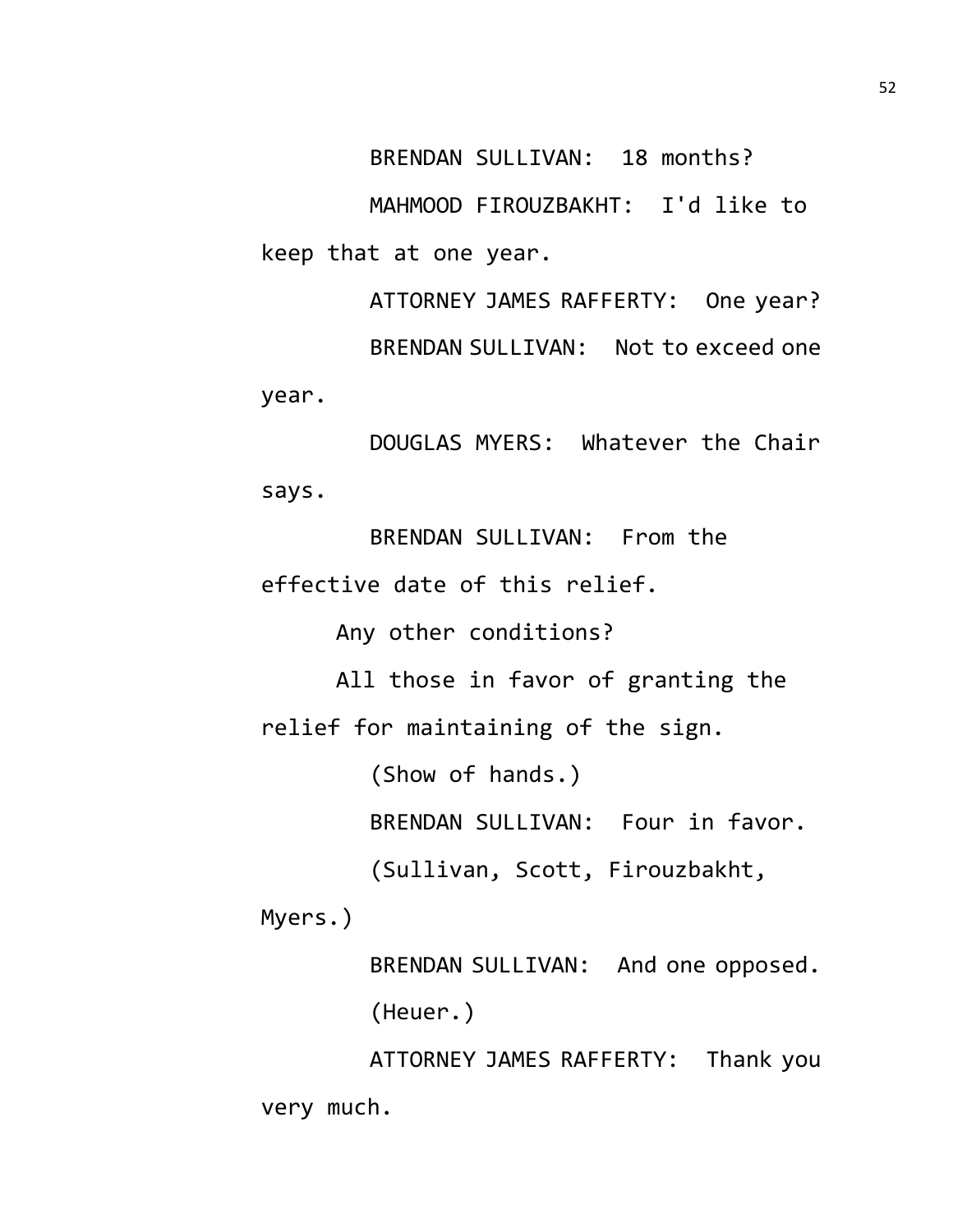(7:45 p.m.)

(Sitting Members: Brendan Sullivan, Tad Heuer, Thomas Scott, Mahmood Firouzbakht, Douglas Myers.)

BRENDAN SULLIVAN: The Board will hear case 10201, probably together, 10202 and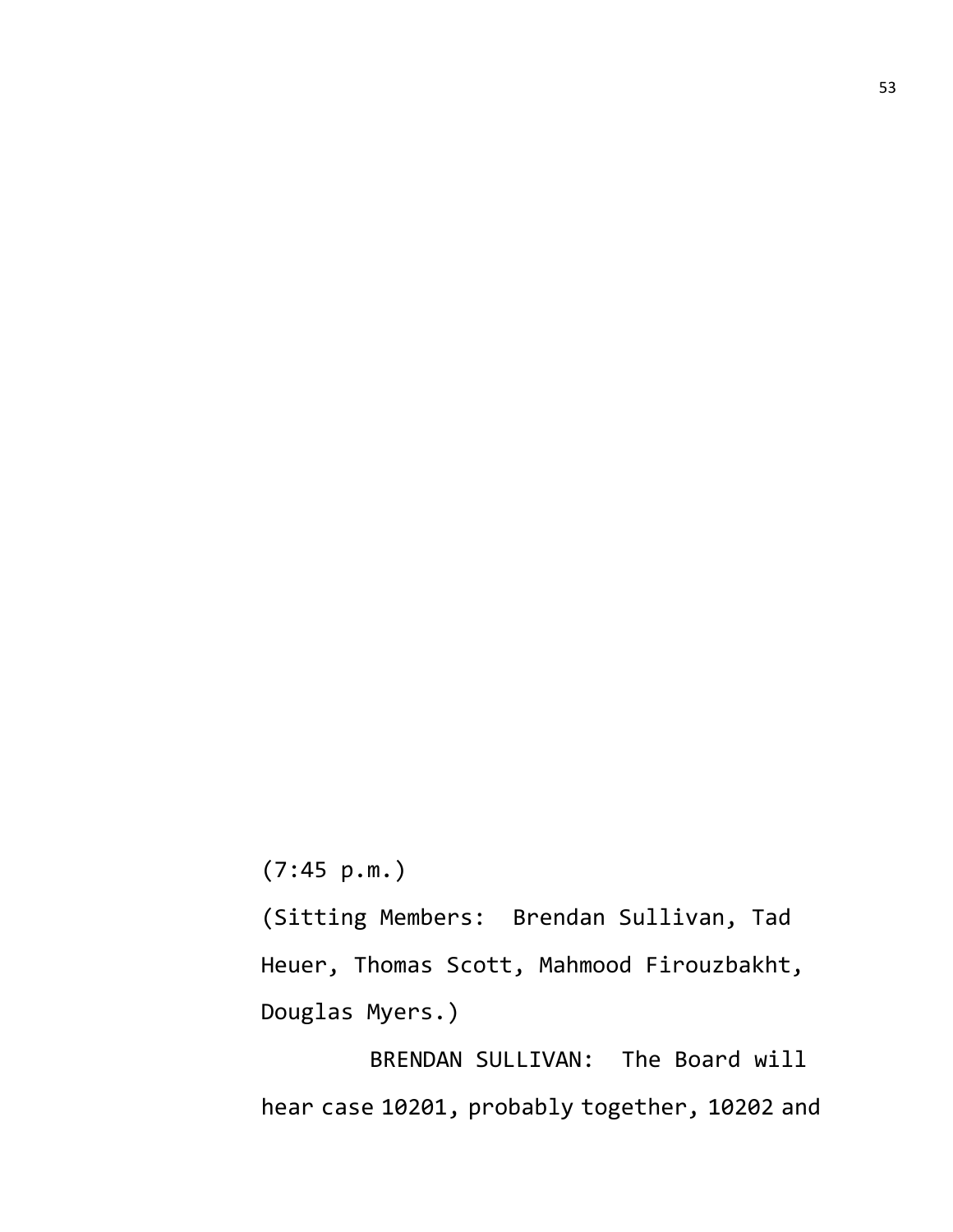10203 which entails 18, 22, and 27 Cottage Park Avenue.

MAHMOOD FIROUZBAKHT: Mr. Chair, before we proceed, I do want to disclose for the record that my law firm represented the seller of this property. My understanding is that there's no connection or relationship currently between the previous seller and the current petitioner. I don't believe there's any conflict, but I wanted to disclose that for the record, and to the extent that there's an issue with that.

BRENDAN SULLIVAN: Does the petitioner have any problem with that? MAHMOOD FIROUZBAKHT: My law firm

represented the seller that sold the property to you.

> MARC RESNICK: Oh, really? MAHMOOD FIROUZBAKHT: Yes.

MARC RESNICK: If you didn't sell it to us then I would object.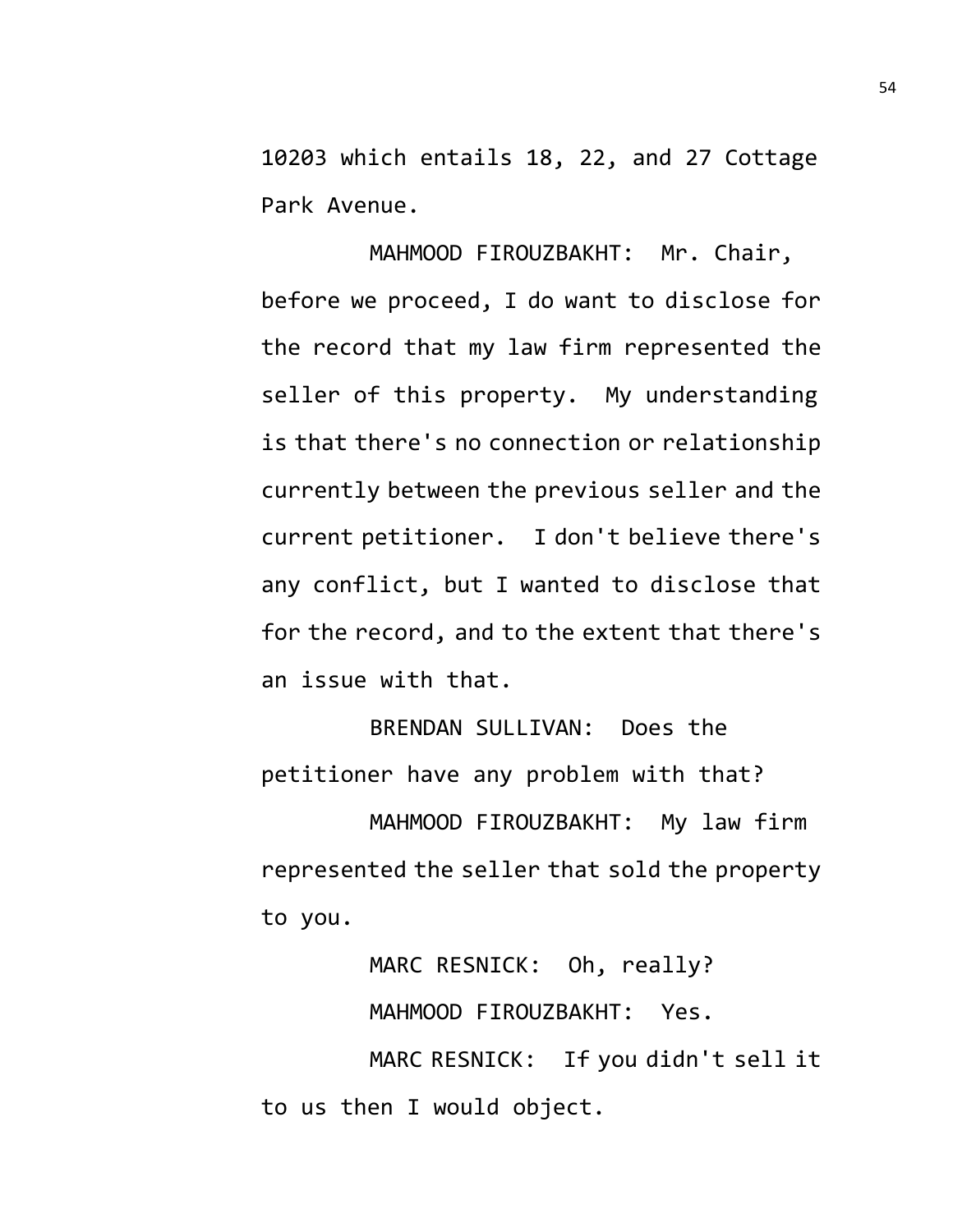BRENDAN SULLIVAN: Does any member of the Board have an objection with Mr. Firouzbakht sitting in?

(All members shaking head.)

ATTORNEY JOSEPH HANLEY: Good evening, Mr. Chairman, members of the Board. My name is attorney Joe Hanley. I am the counsel for the owner and the developer who is to my immediate right, Mr. Marc Resnick who is the trustee of the entity trust on -- the two entity trusts at issue. David O'Sullivan is our project architect who I will hand off to just briefly to go through the plans and make a brief presentation if that's the pleasure.

BRENDAN SULLIVAN: Counsel, just to sort of set the table here.

ATTORNEY JOSEPH HANLEY: Yes, sir. BRENDAN SULLIVAN: I guess we would proceed with 18 and then I guess 22, its relationship to each other.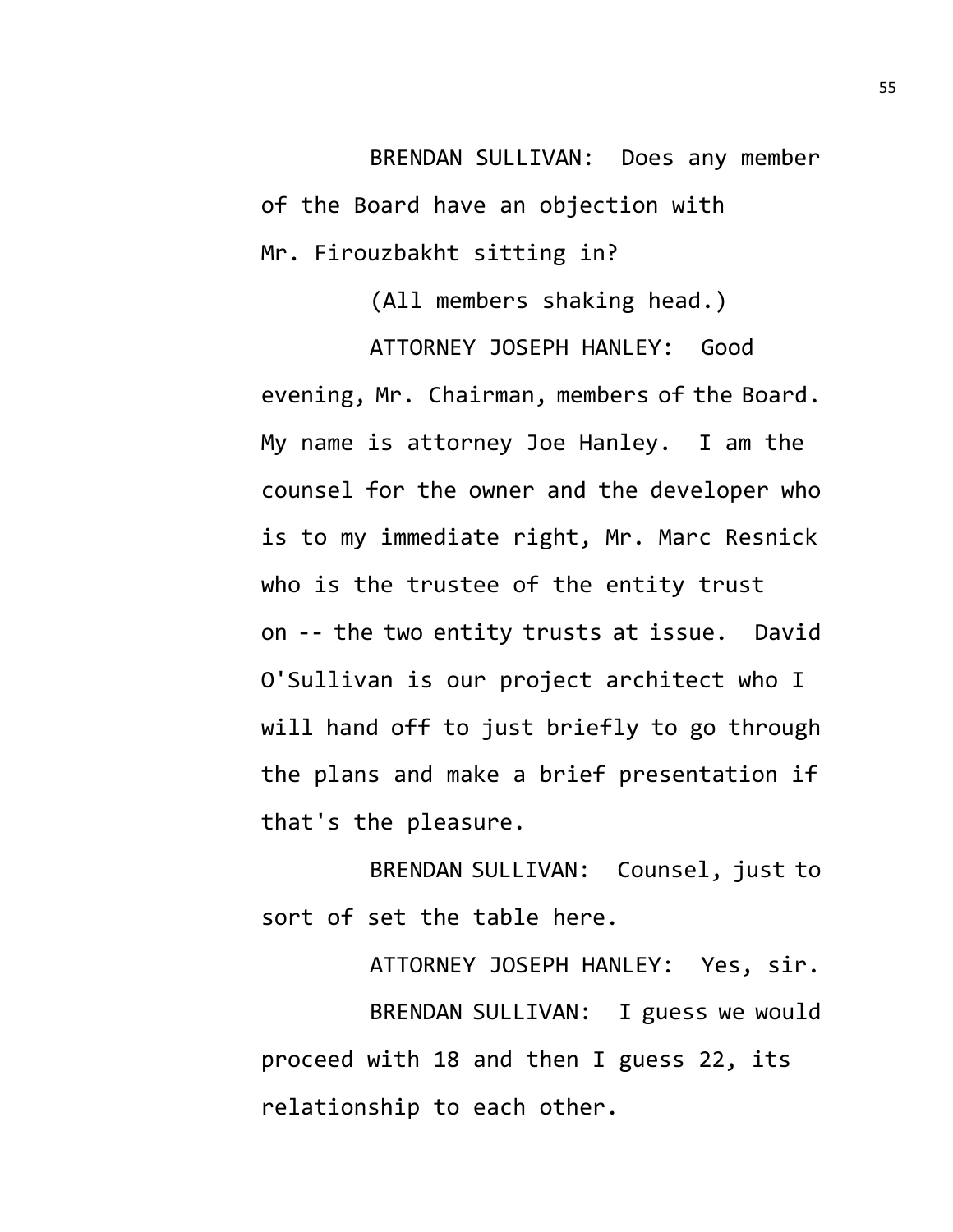ATTORNEY JOSEPH HANLEY: Yes.

BRENDAN SULLIVAN: And then proceed then to 27. I know that all three are going to be intertwined and they're all going to be part of it, but there are going to be three distinct documents.

ATTORNEY JOSEPH HANLEY: Correct. So I start with 18 and 22?

BRENDAN SULLIVAN: Correct, yes.

ATTORNEY JOSEPH HANLEY: Okay. Thank you. As you indicated, these are three related cases. The two that you're hearing at the moment, 18 Cottage Park Ave. and 22 Cottage Park Ave.; 18 is an existing two-family structure property that is adjacent and contiguous to 22 Cottage Park Ave. which is an existing four-story commercial building. What is contemplated here overall is an overall residential conversion and renovation of the subject properties with on-site parking and a very de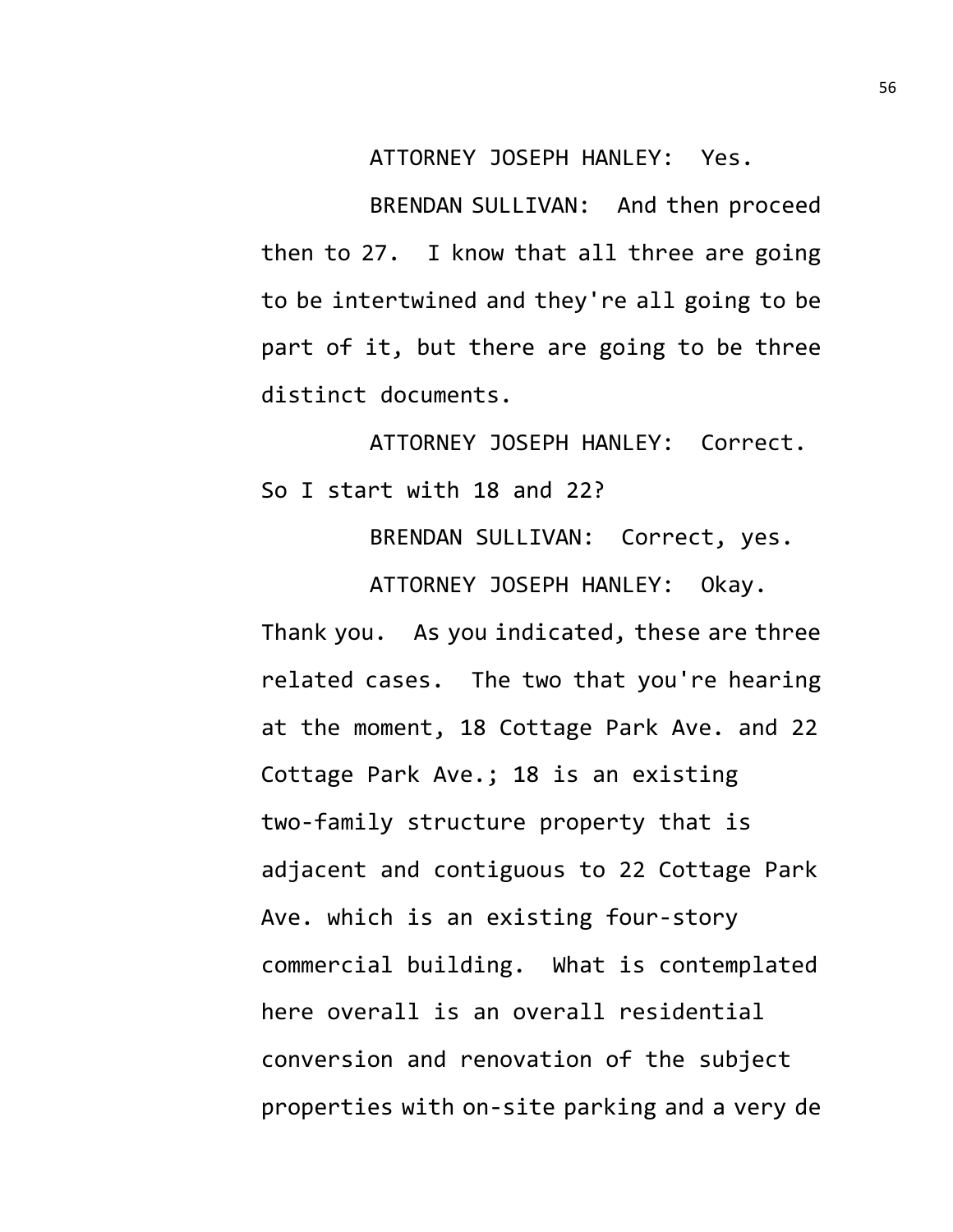minimus addition that's necessary to accommodate the handicap accessibility and relates to the hardship aspect.

In particular on the first case is relating to the subdivision of 18 Cottage Park Ave. This is an existing, long existing two-family with a garage parking, two garage parking spaces. We're not proposing any changes to the existing condition. It was historically always separate. It was just recently combined through merger of the deeds based on common ownership of the prior owner.

There's also a common driveway in there that is at issue, and we'd like to be able to subdivide these in order to provide two distinct ownership entities. The trust that owns 18 is the Bliss Realty Trust. Mr. Resnick is the trustee of that. And the trust that owns 22, which is the main residential renovation, is Cottage Park Realty Trust. Part of that relief being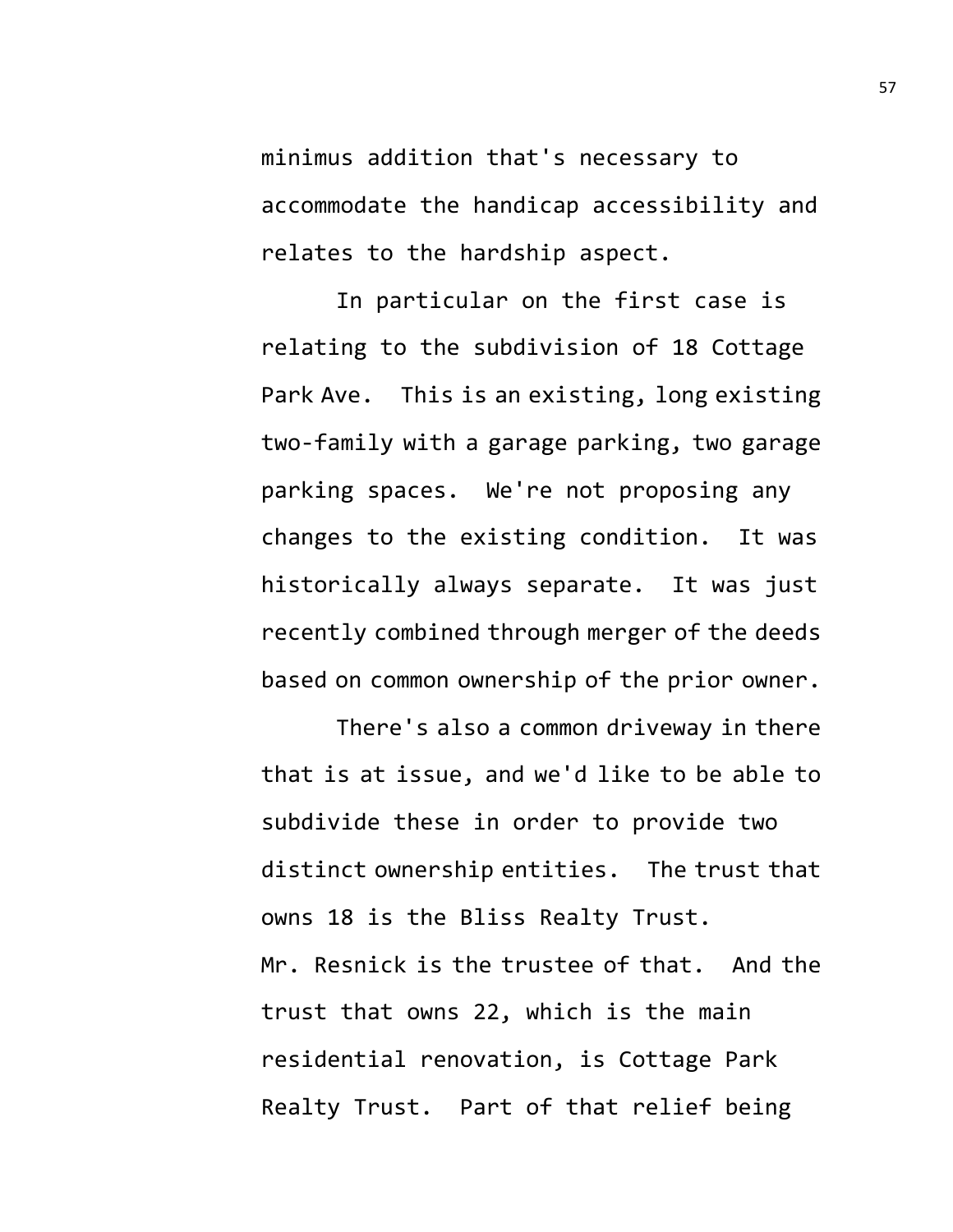requested is to allow for the renovation of the main building at 22 which is, again, an existing four-story commercial building that lacks handicap accessibility. It's not compliant to its current use. And what we're trying to do is to convert it to a 16-unit residential building with generously-sized residential units for home ownership. We hope this will provide an opportunity for families to live and remain in Cambridge. Also have the ability to parking which relates to the final case.

One of the variances at issue there, as I mentioned, is an addition to the existing structure. This is approximately 80 square feet so it's de minimus, and that is necessarily merely to provide handicap accessibility into the renovated structure.

There's no habitable space or living space per se that's in that area.

Those are the sort of specific and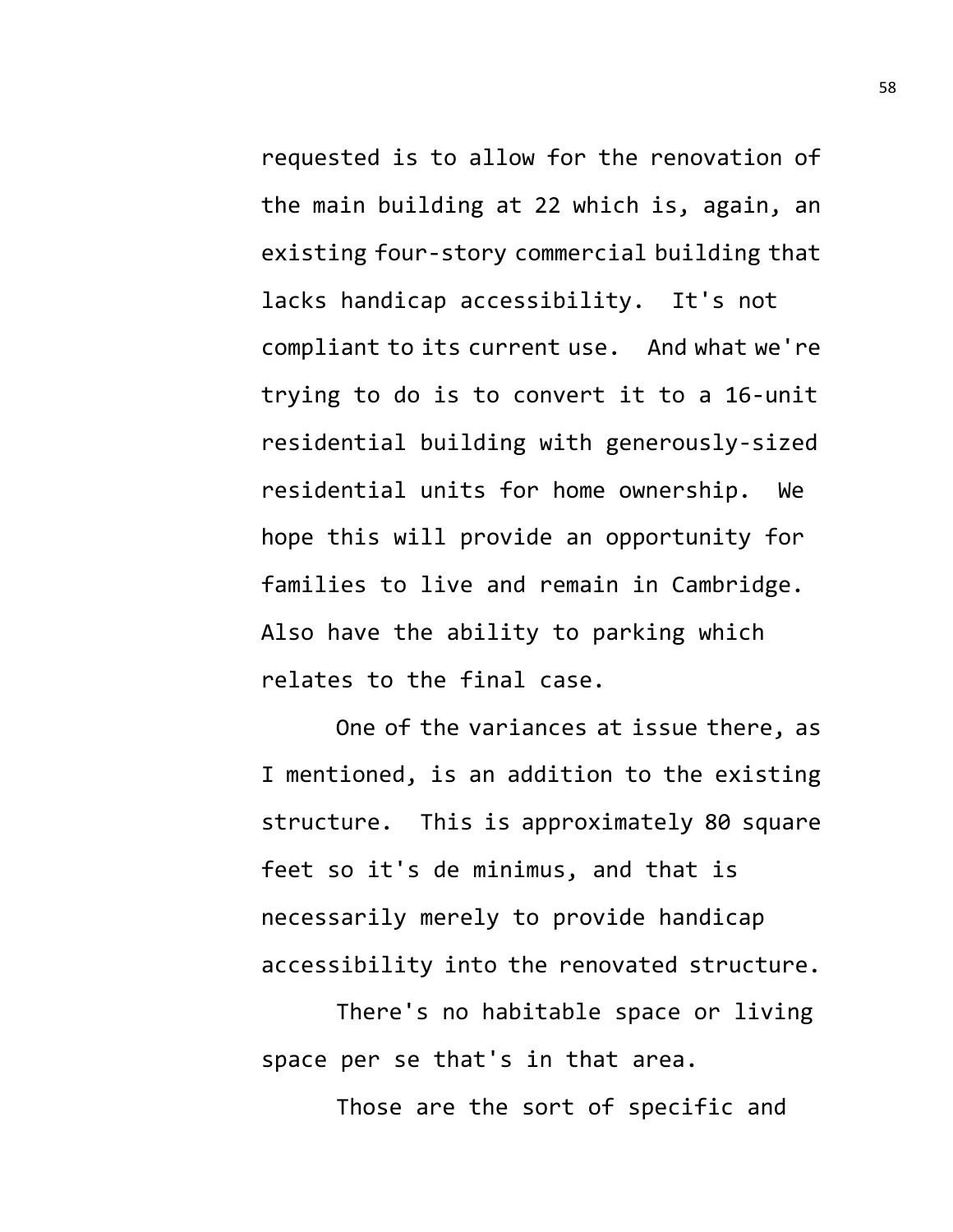general aspects of the proposal. There are a series of variances and Special Permits that relate to that. I can go through them one by one if you wish or I could have Mr. O'Sullivan do a brief review of the plans.

BRENDAN SULLIVAN: Just do a brief if you will. Is there a plot plan, certified plot plan on the proposed subdivision?

> TAD HEUER: There should be on 18. BRENDAN SULLIVAN: Okay, I'm sorry.

DAVID O'SULLIVAN: So to the first case of two lots, 18 is a two-family house. This is the existing two-family house. There's basically a driveway between the two. It's all paved. Garage out in back. Backyard. And on down the street are more similar houses. The mill building that's here basically has this lot. So they are kind of two descript -- two separate lots, they've been sharing driveways and parking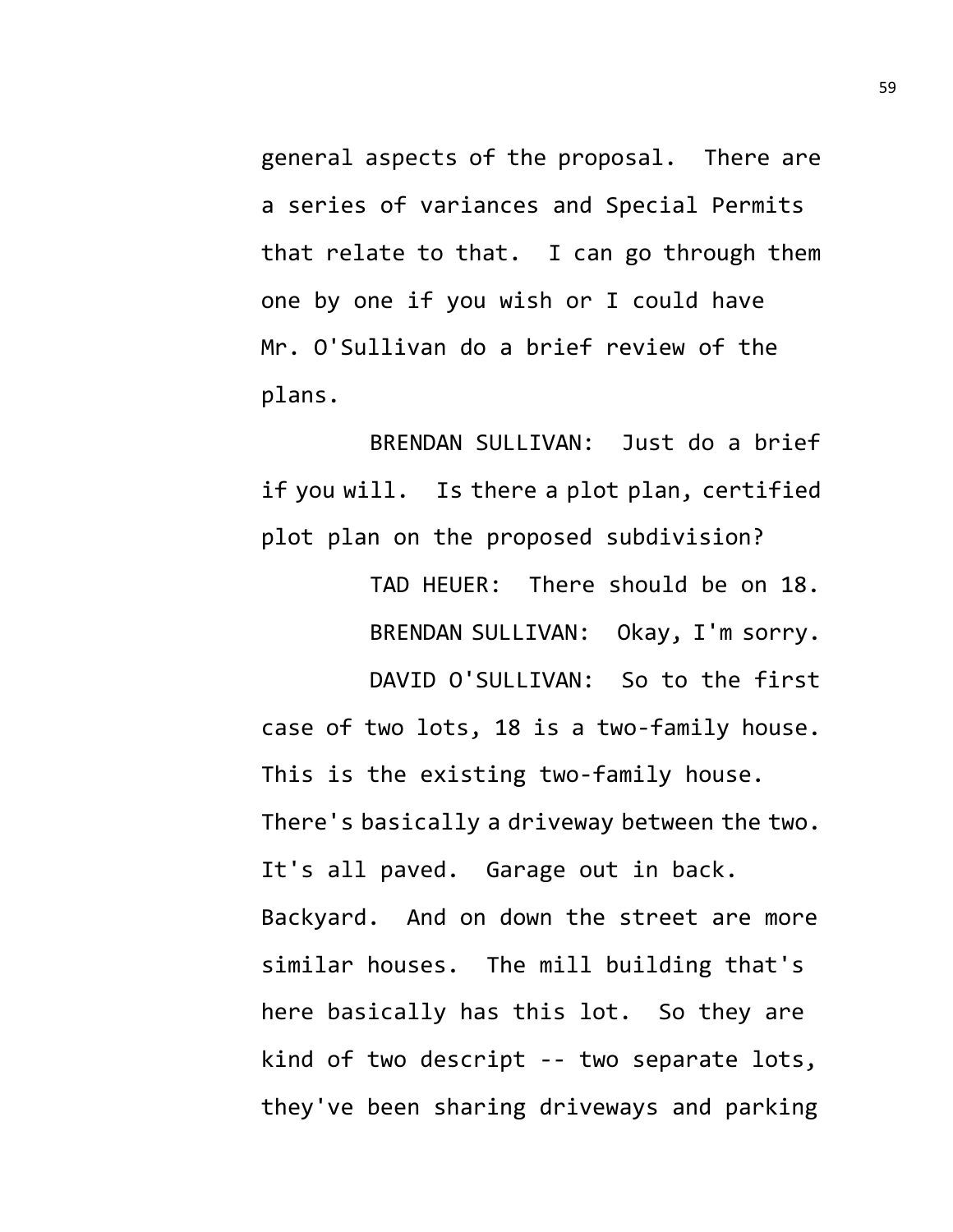for a long time.

TAD HEUER: So is there a cross easement that you need for 18?

DAVID O'SULLIVAN: We will be having this -- one of the permits there is to get a common driveway so we can keep a wider driveway.

TAD HEUER: Well, right. Let me rephrase. We can certainly grant that.

ATTORNEY JOSEPH HANLEY: Under mutual easements.

TAD HEUER: You have a cross easement somewhere that we can see?

ATTORNEY JOSEPH HANLEY: That's correct, yes.

TAD HEUER: Is it in one of these folders, do you know?

ATTORNEY JOSEPH HANLEY: Are the mutual easements, do you know --

MARC RESNICK: I would say they're not in the package. But they will be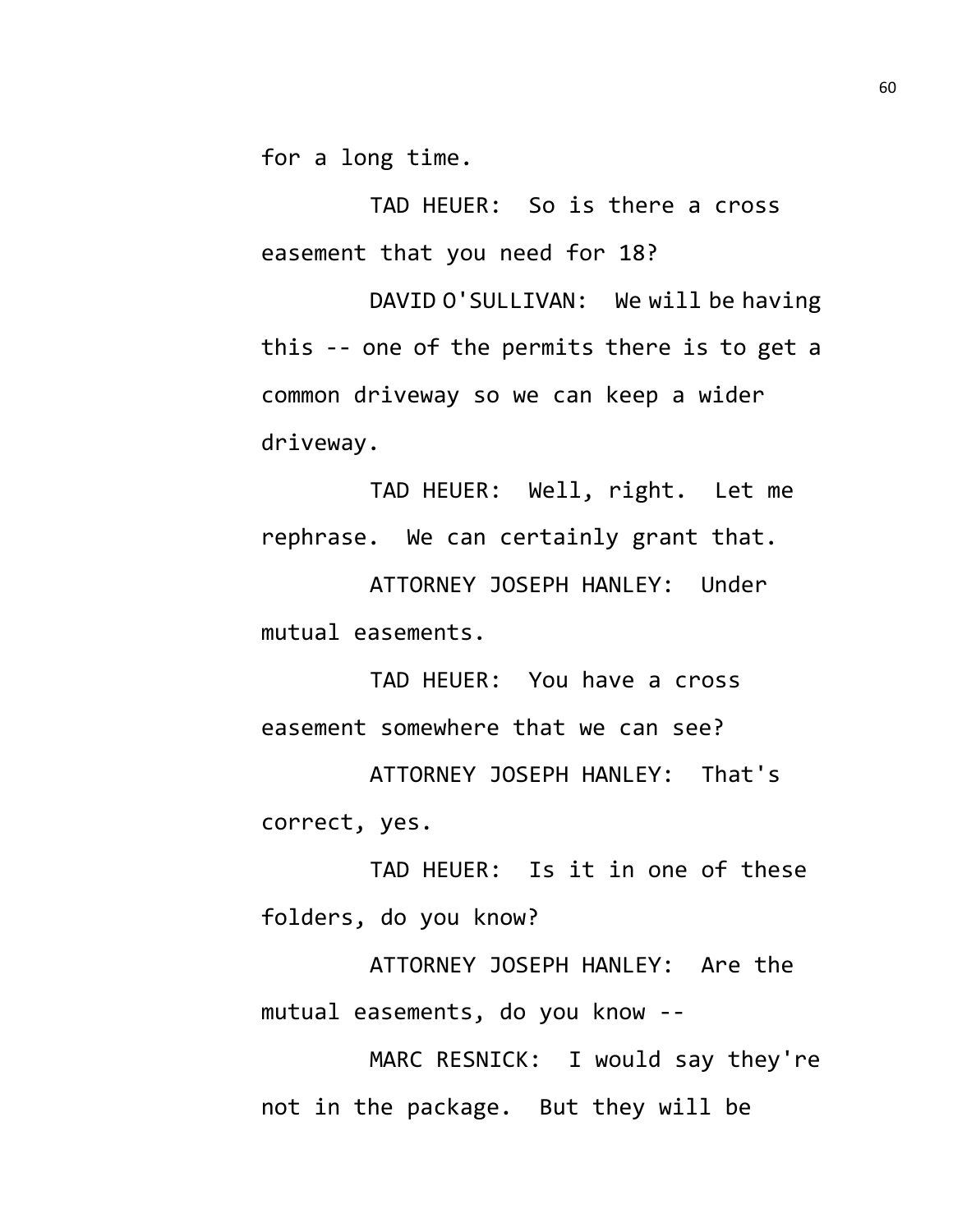provided.

TAD HEUER: Okay. But you're the common trustee of both?

MARC RESNICK: I am involved with both properties.

ATTORNEY JOSEPH HANLEY: Correct, yes, sir.

TAD HEUER: Okay.

ATTORNEY JOSEPH HANLEY: So in compliance with that section, we have mutual easements and we can provide them as right of way.

TAD HEUER: Right.

DAVID O'SULLIVAN: That is -- this the view of the existing building that is at 22 right now. And this is the view of the backyard -- this is the view of the existing building at 18, pretty much as is. There are some interior renovations, but no changes to the exterior of 18. No changes to the lot or the parking set up for 18.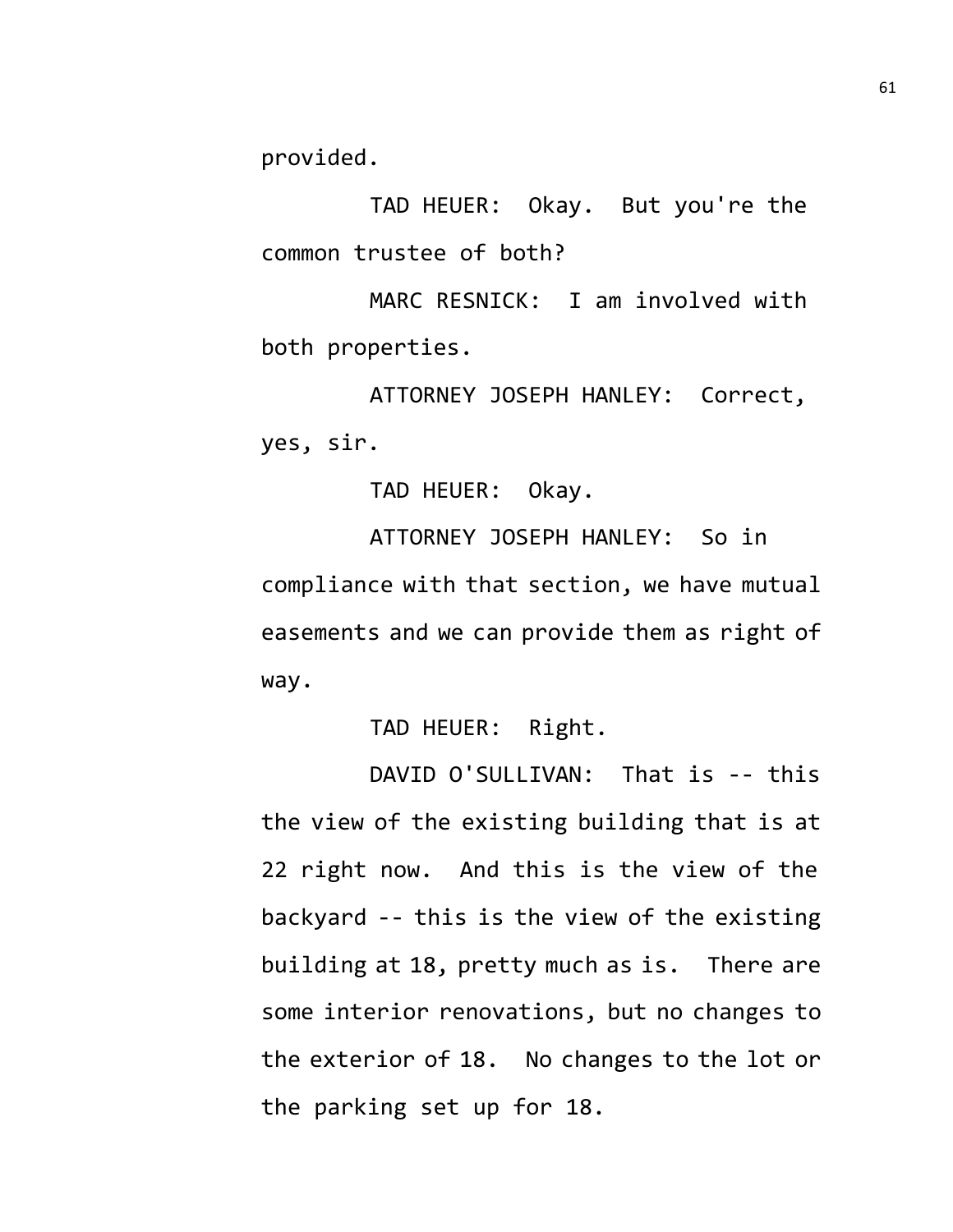BRENDAN SULLIVAN: Okay.

DAVID O'SULLIVAN: Do you want me to continue on?

BRENDAN SULLIVAN: Well, no, the specific relief that's being required? ATTORNEY JOSEPH HANLEY: So the relief for 18 which is the property which is presented by Mr. O'Sullivan, a series of dimensional variances under Section 531. Most of those relate to the existing non-conformities which Mr. O'Sullivan said we're not altering.

The second set of variances for the subdivision, and that's again because of the obviously the subdivision and we're not changing the existing dimensions and the structure and pursuant to that we'll also have mutually things in place.

Special Permit for the common driveway, which again is allowing the new residential use at 22 to utilize the driveway which exists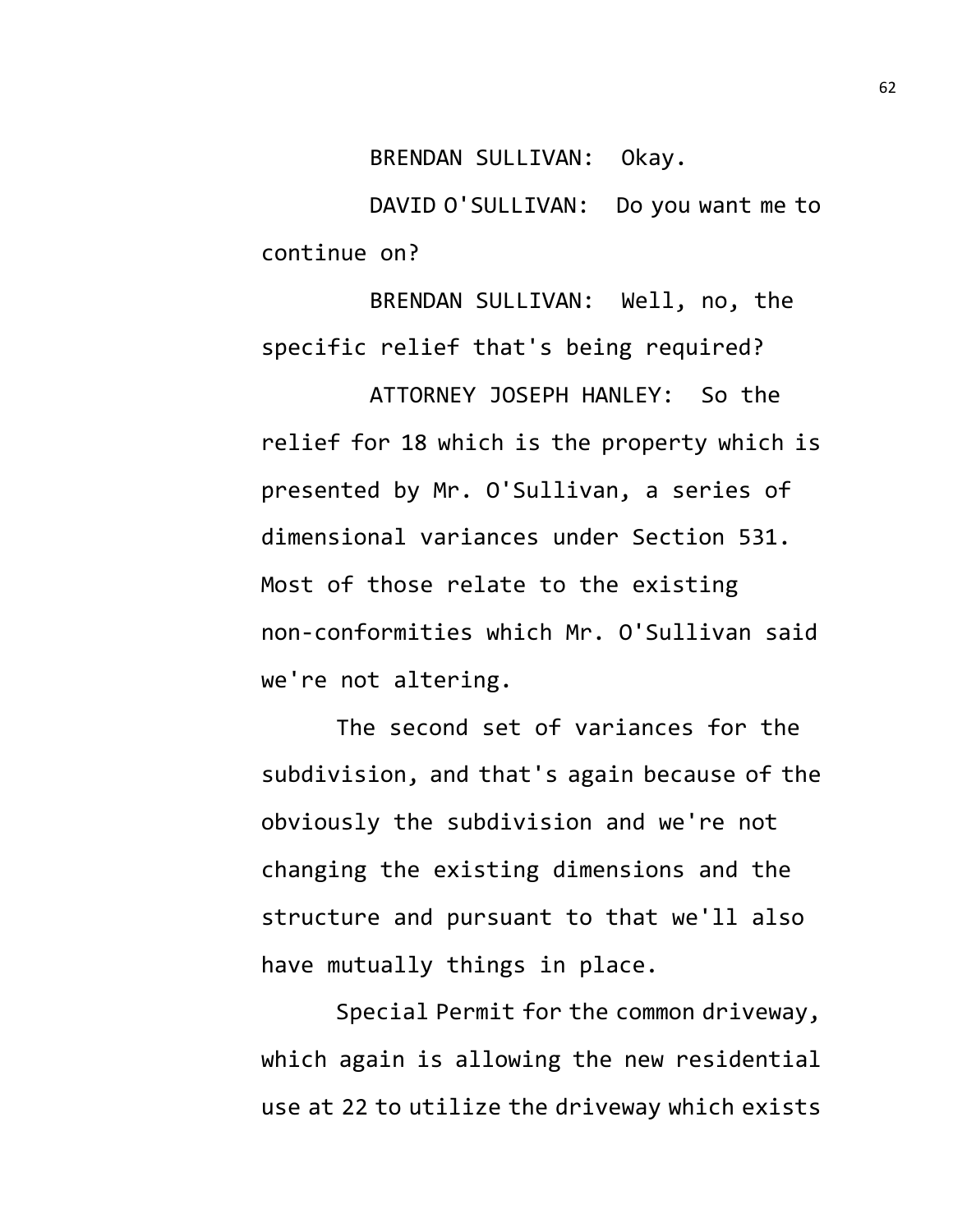today without any changes.

And the final is the setbacks for the driveway which is within five feet of the rear of the property line. Property that's affected by that is owned by the same individual. So, again, it's part of the overall residential conversion of the -- of the whole.

## BRENDAN SULLIVAN: Okay.

DOUGLAS MYERS: What would be the future -- in connection with the development in toto, what will be the future use of the two-family property at 18 Cottage Avenue?

ATTORNEY JOSEPH HANLEY: So it will remain as home ownership.

MARC RESNICK: Two condos. Two separate condominiums.

ATTORNEY JOSEPH HANLEY: Yeah. They exist now as two rental units. They will be renovated for the interior. But, again, no expansion of the envelope or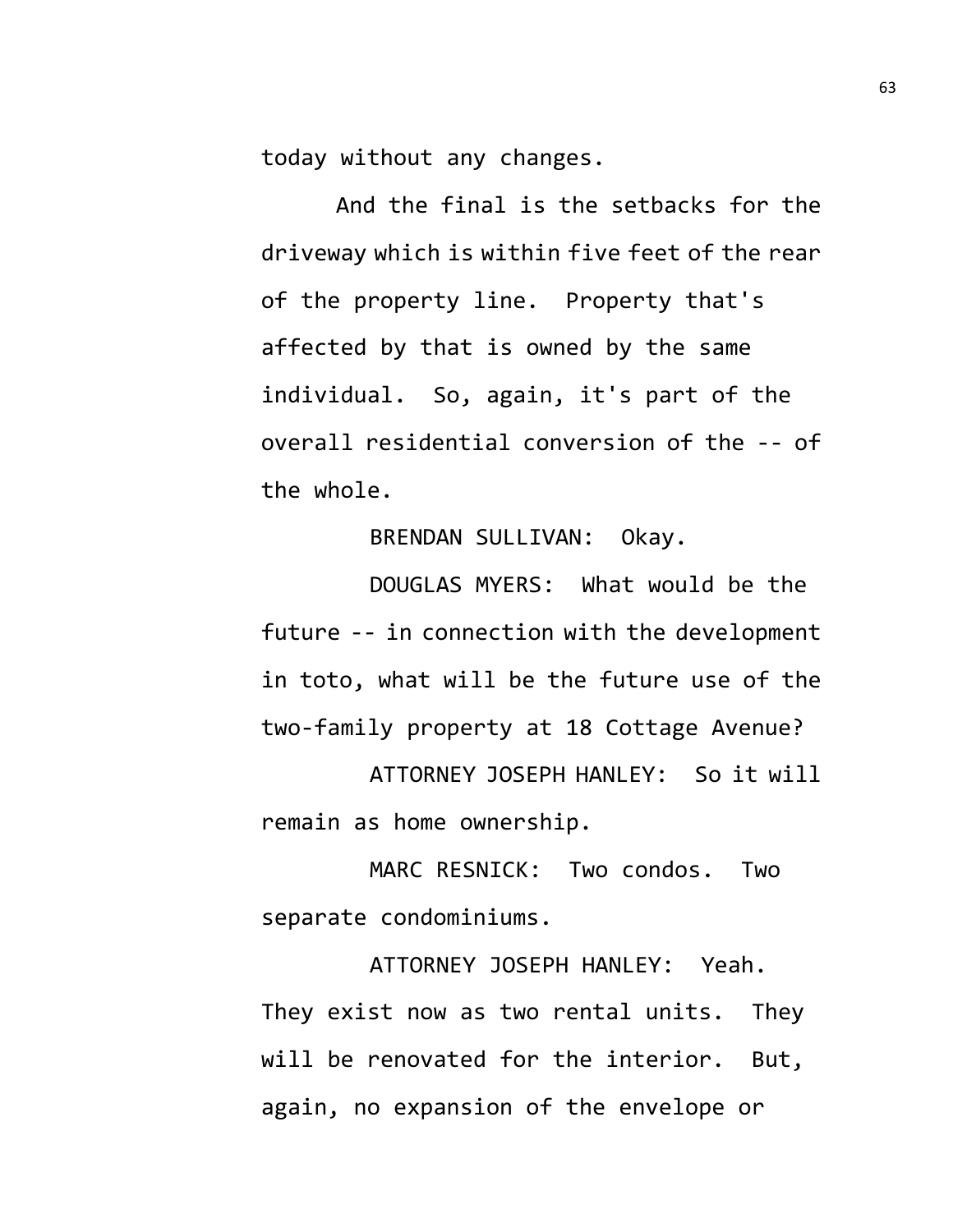footprint so no violation of that, but they will be renovated, upgraded, and provided as home ownership. And they exist now with two garage parking spaces which is also appropriate.

DOUGLAS MYERS: Would they be part of the same condo association? No, they'll be separate?

ATTORNEY JOSEPH HANLEY: No. And that's why we're seeking subdivision. Because really it is a different type of interest that someone's going to have living in the two-family versus living with the other folks and 16 units as you might imagine.

DOUGLAS MYERS: I understand.

ATTORNEY JOSEPH HANLEY: I just also note, too, and I'm sure you may be aware of this, but the Planning Board on January 3rd approved this application for the use change for -- to the 16 units at the former commercial building at 22. So that's kind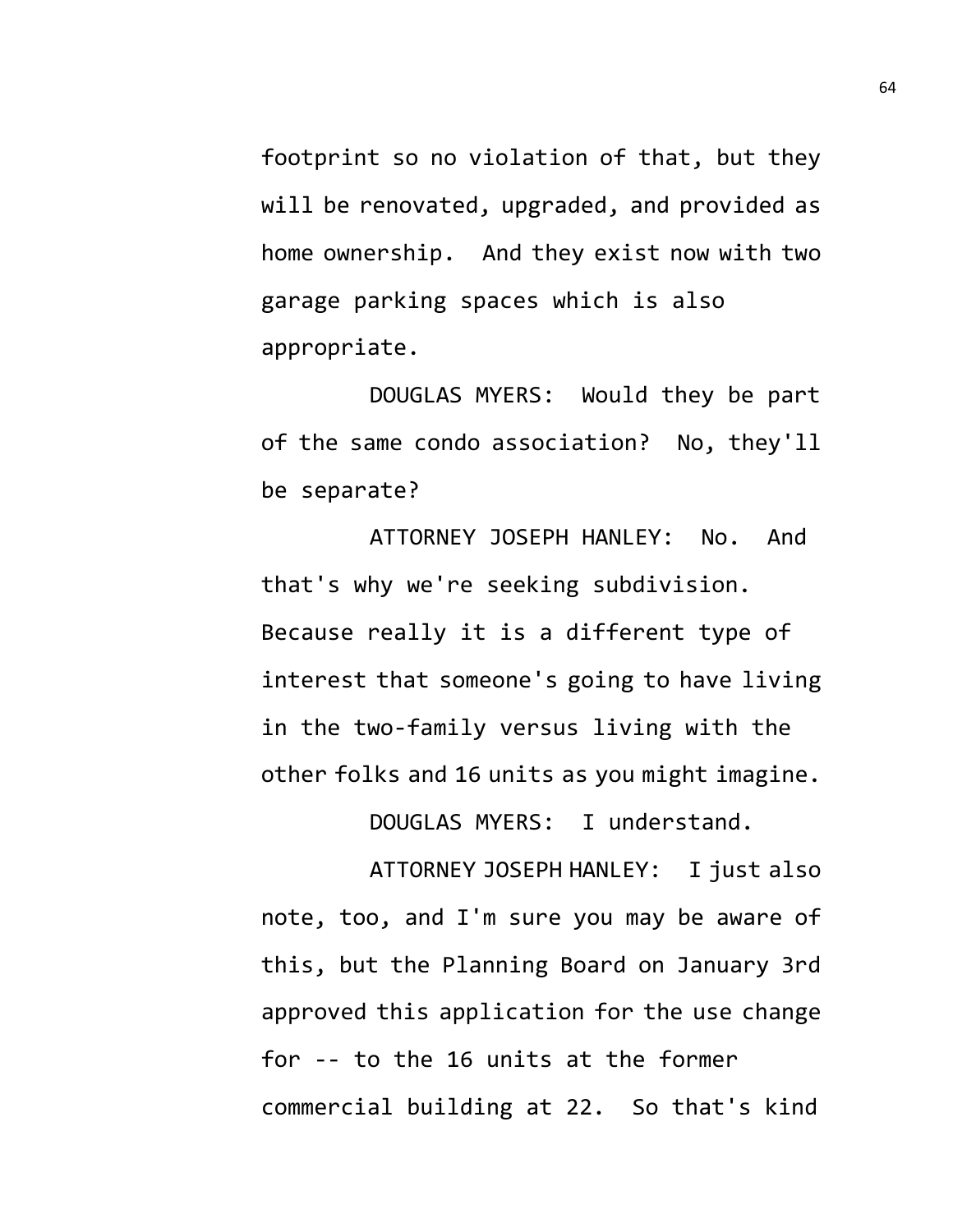BRENDAN SULLIVAN: So --

MARC RESNICK: Under 5.28.

BRENDAN SULLIVAN: -- the Special Permit covered 22, 27?

ATTORNEY JOSEPH HANLEY: Correct.

MARC RESNICK: Yes.

BRENDAN SULLIVAN: And 18 is sort of a stand alone?

ATTORNEY JOSEPH HANLEY: Correct.

BRENDAN SULLIVAN: Okay.

ATTORNEY JOSEPH HANLEY: Yes.

There are some skylights and stuff that were approved as part of that Special Permit for 22.

BRENDAN SULLIVAN: Right.

ATTORNEY JOSEPH HANLEY: And some other elements.

TAD HEUER: When did the lots come into common ownership, do you know?

MARC RESNICK: A long time ago.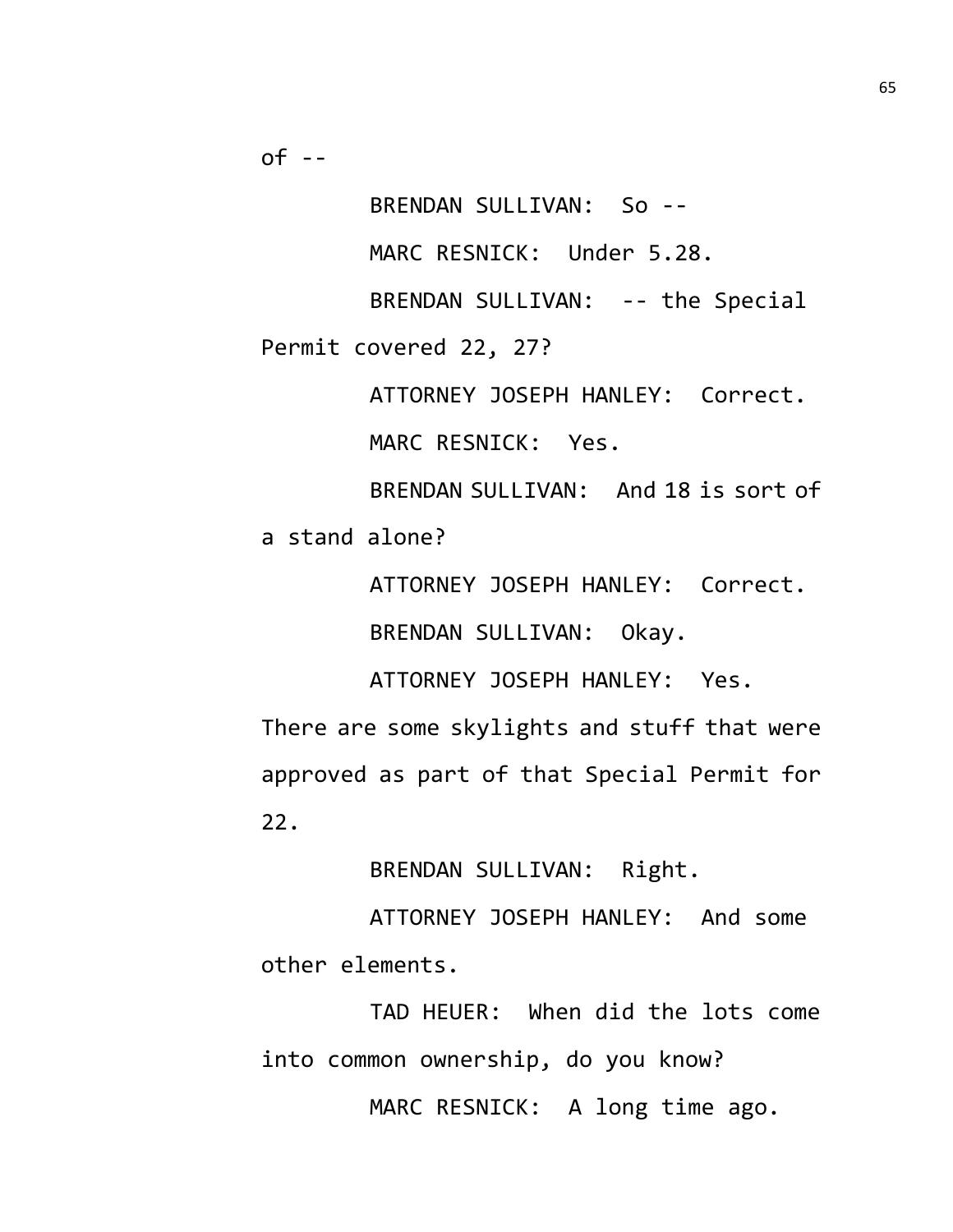TAD HEUER: So the previous owner. MARC RESNICK: The previous owner -- TAD HEUER: 18 was decades ago? MARC RESNICK: 22 over time. TAD HEUER: Okay.

ATTORNEY JOSEPH HANLEY: Yes. So common ownership.

MARC RESNICK: So 40 or 50 years I would say at least.

TAD HEUER: How many?

MARC RESNICK: Like, 40 or 50 years.

ATTORNEY JOSEPH HANLEY: They'll have separate ownership again.

MARC RESNICK: And the big building was always used as a commercial structure and the house was always a -- totally a house.

TAD HEUER: So is it fair to say that you were required to buy the house as an element of being able to get the commercial building that you really wanted to get first. MARC RESNICK: It was a package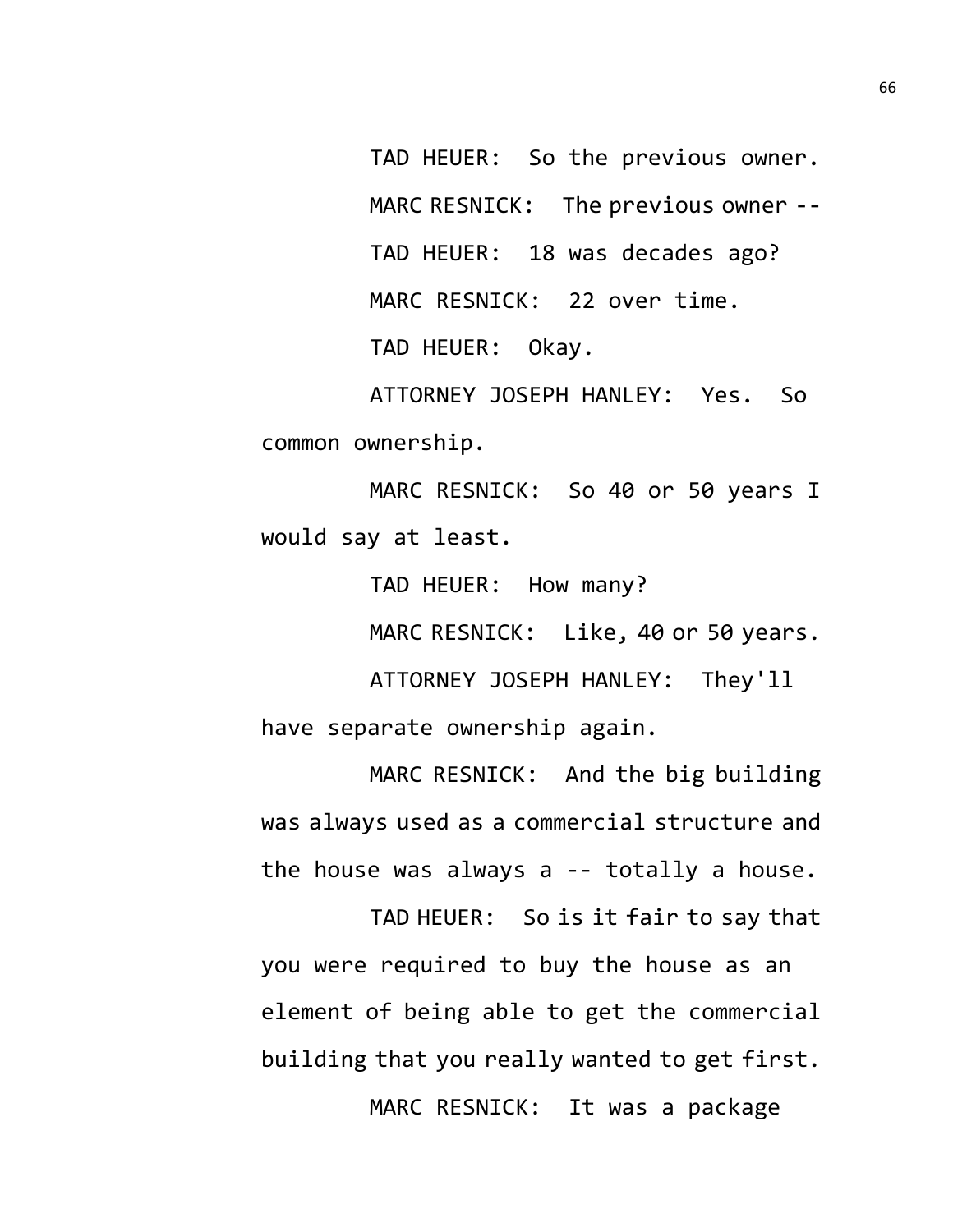deal. That's why the investment pack -- I own the house by myself, but I own the building with like five other people because I just had to buy the house.

TAD HEUER: Right.

MAHMOOD FIROUZBAKHT: What's the use of the driveway?

DAVID O'SULLIVAN: The driveway basically accesses this parking and the handicapped parking here, and it also provides utility access. We're going to have a transformer for this building back here so they need truck access if they ever have to replace that. So it's very limited use driveway, really, because it's only serving three parking spaces.

MAHMOOD FIROUZBAKHT: And the garage spaces will go with the two-family? DAVID O'SULLIVAN: And goes for -- MAHMOOD FIROUZBAKHT: And the handicap space will go to the big building?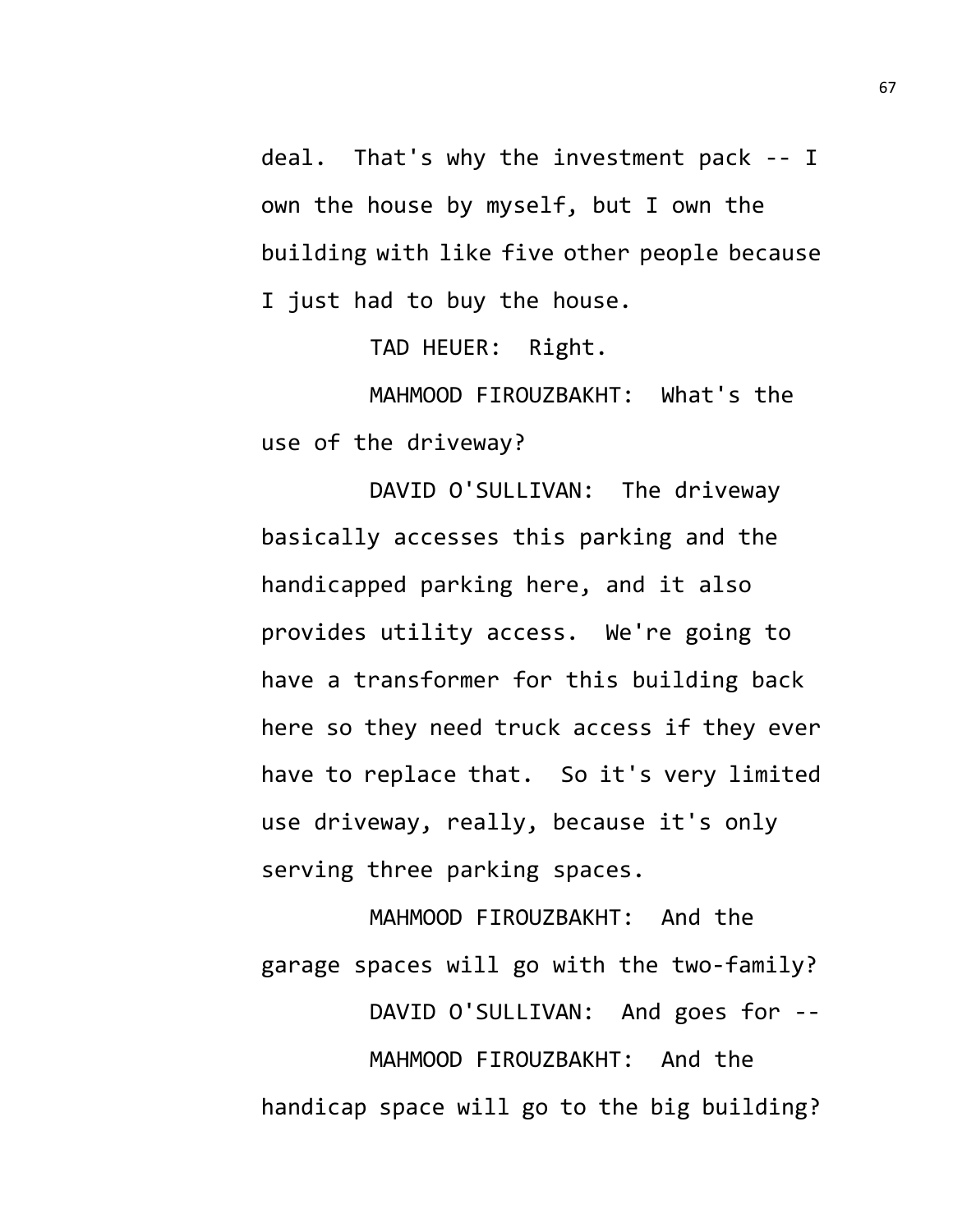MARC RESNICK: There's a handicap ramp out in the back in case someone needs to get in there.

ATTORNEY JOSEPH HANLEY: And that's what's being proposed and that's what you need a variance for.

DAVID O'SULLIVAN: We need a variance for the other side. For handicap access.

ATTORNEY JOSEPH HANLEY: Okay. DAVID O'SULLIVAN: The building code requires all access for handicap access. BRENDAN SULLIVAN: Okay. Any other questions at this time?

TAD HEUER: Just a second.

DOUGLAS MYERS: Just on this topic. The driveway you're referring to is the driveway presently located to the left as you stand in the street to the left of No. 22?

MARC RESNICK: Left of the building -- left of 22, yes.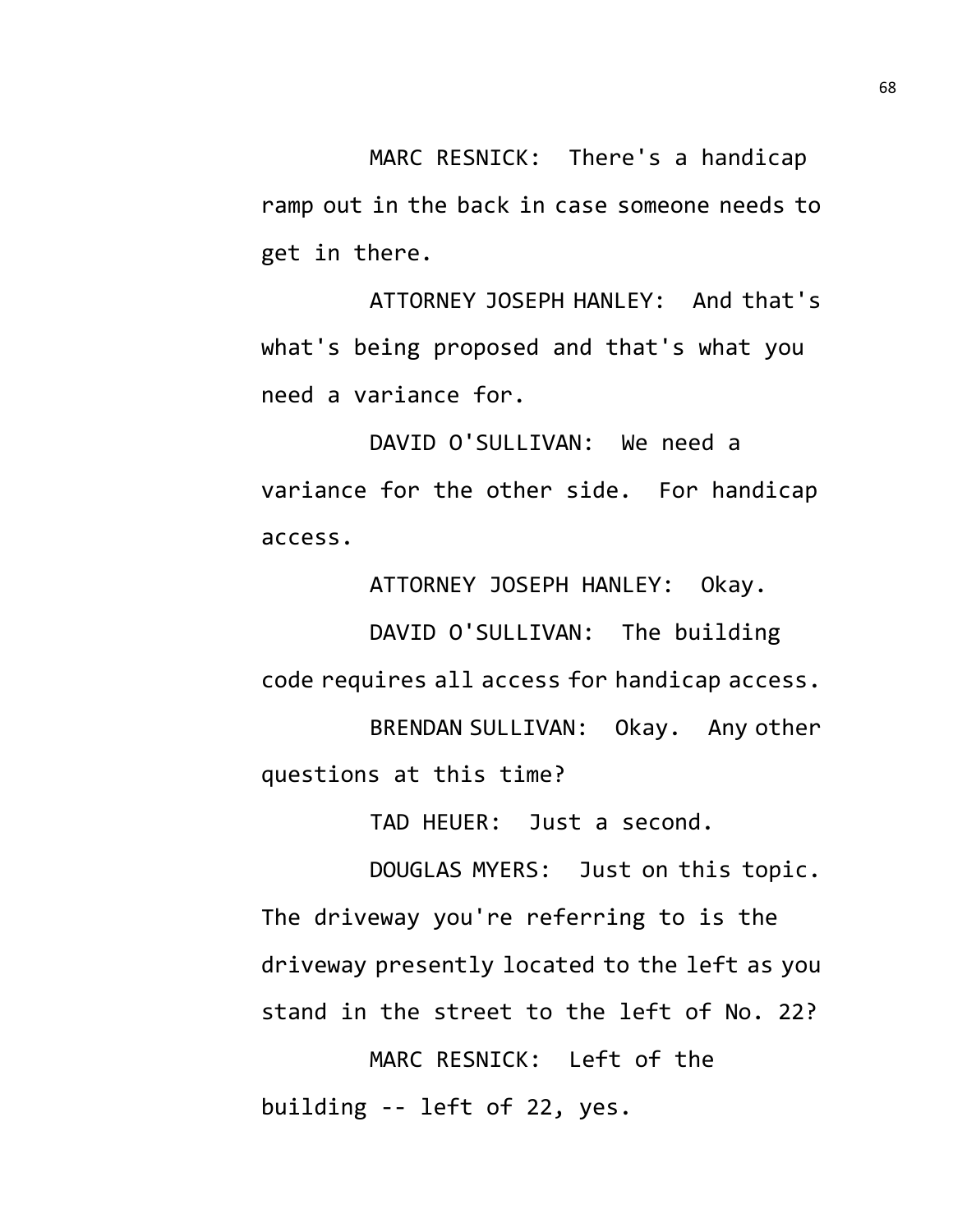DOUGLAS MYERS: And the garages are further back on the left side of that driveway although you say they're part of the property at 18?

MARC RESNICK: They're part of -- behind the two-family house.

DOUGLAS MYERS: But also the asphalt part of the driveway that we're referring to seems to make a dog leg to the right behind No. 22.

MARC RESNICK: It does. There used to be other garages behind the 22 Cottage that have been removed. There were like some very old decrepit old garages that have already been taken down. And that's going to be -- do you have a picture of that?

DOUGLAS MYERS: And what would be the use of the dog leg area? That's my question.

MARC RESNICK: One handicap parking space. I think we're going to put some bike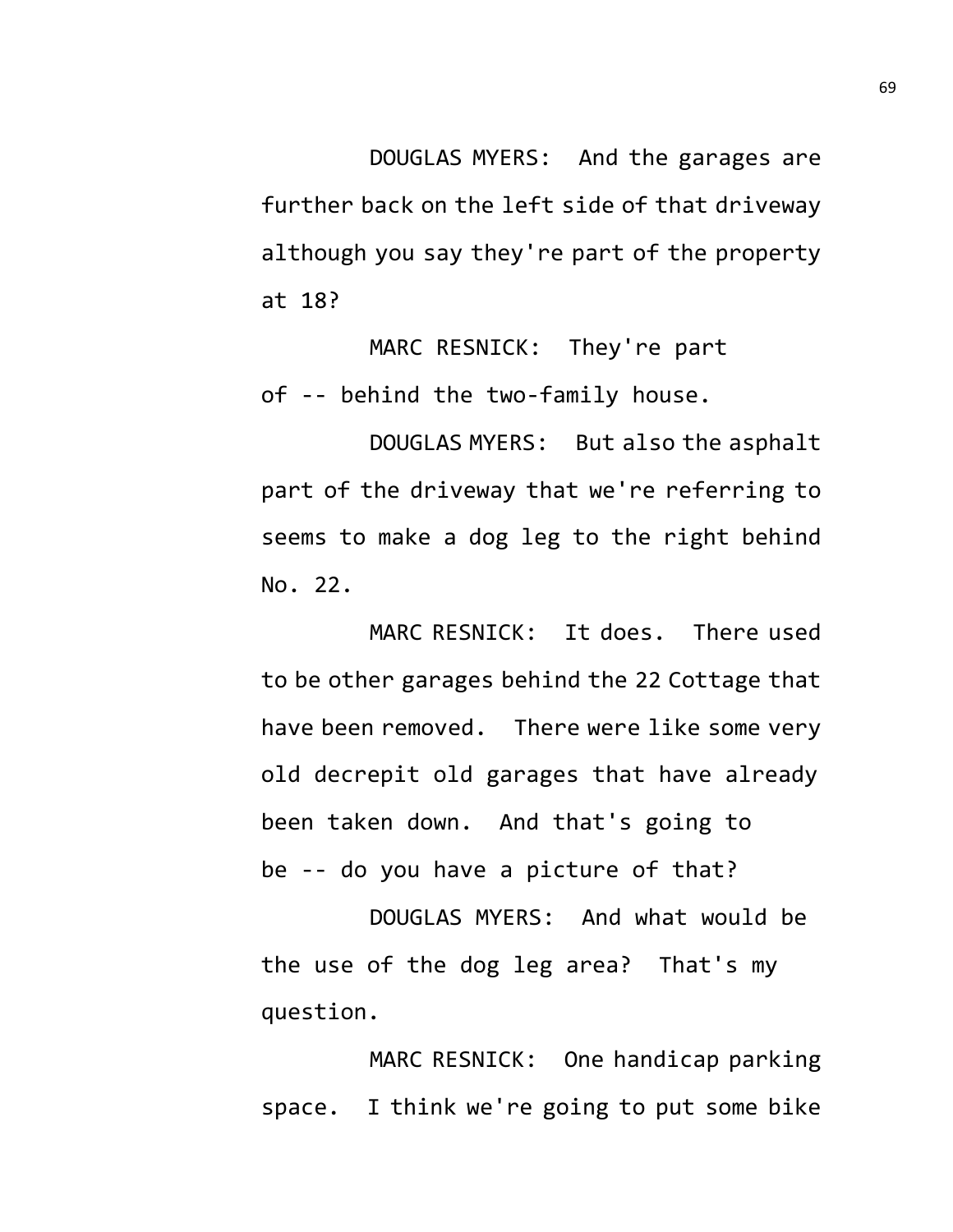racks back there and landscaping.

DAVID O'SULLIVAN: Right. The space behind 22 is supposed to be handicapped parking, the transformer for 22, an open green space for the residents of 22, rear access to the building, and bike racks for 22.

DOUGLAS MYERS: And that is the utilization for the space that already exists, correct?

DAVID O'SULLIVAN: Correct. There were garages previously that connected kind of -- almost connected from the 22 building over to the other garage. So there were, like, four other garages along here previously.

DOUGLAS MYERS: Thank you, Tad. That's it.

TAD HEUER: A technical question on the subdivision. So you're asking for a subdivision of 18 and of 22?

ATTORNEY JOSEPH HANLEY: Correct.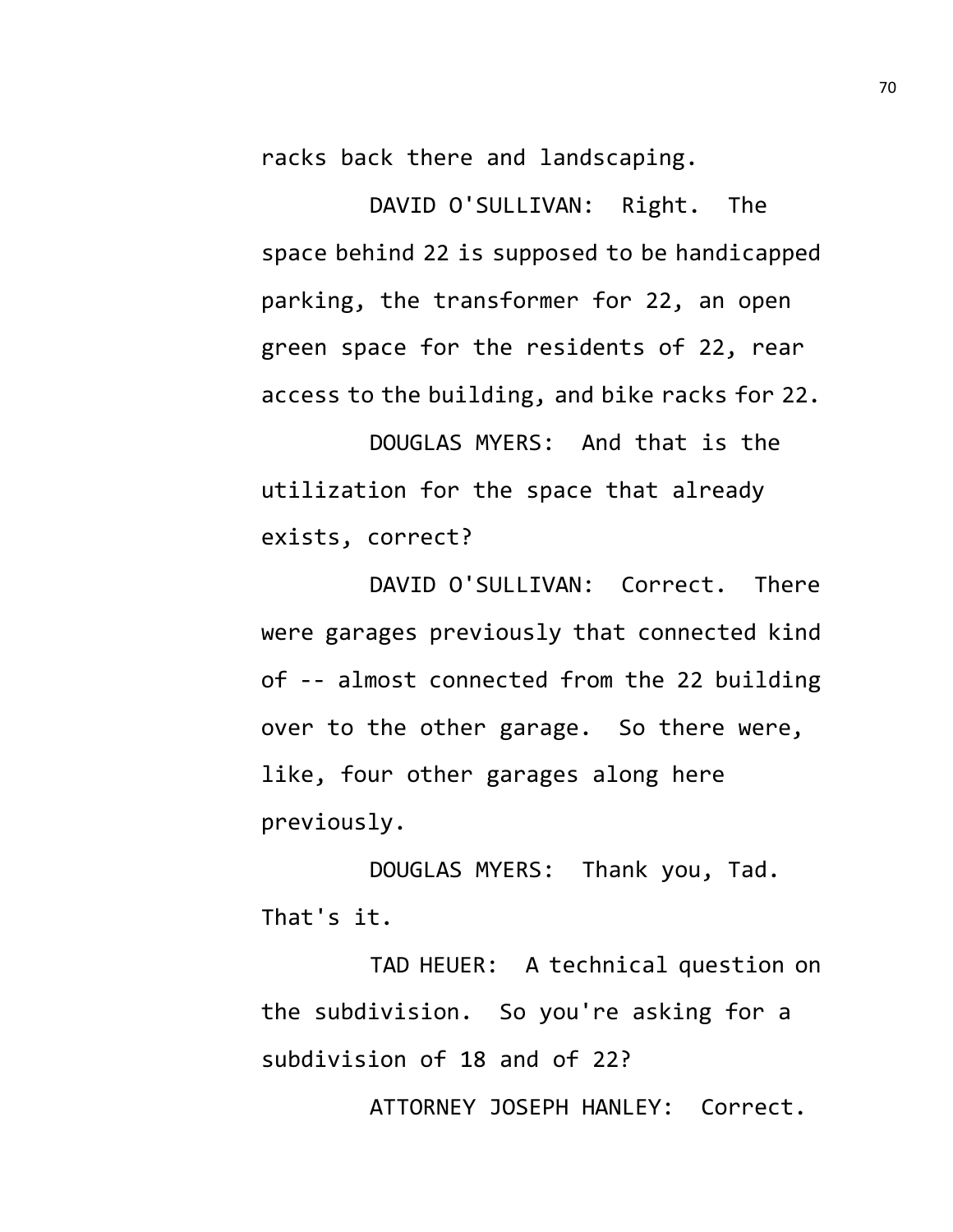TAD HEUER: Is the need for a subdivision on -- so a subdivision is drawing a single line; right?

Is there a setback violation created at 22 by the subdivision of 18 from it that requires relief or is that just a prophylactic request for two subdivisions because both properties are involved?

ATTORNEY JOSEPH HANLEY: The -- so we are sited for minimum front, side, and rear yard.

TAD HEUER: Okay.

ATTORNEY JOSEPH HANLEY: The existing -- the addition to the lobby which is the handicap accessible --

TAD HEUER: That's on the other side of the building.

ATTORNEY JOSEPH HANLEY: That's one violation of that.

TAD HEUER: Right.

ATTORNEY JOSEPH HANLEY: The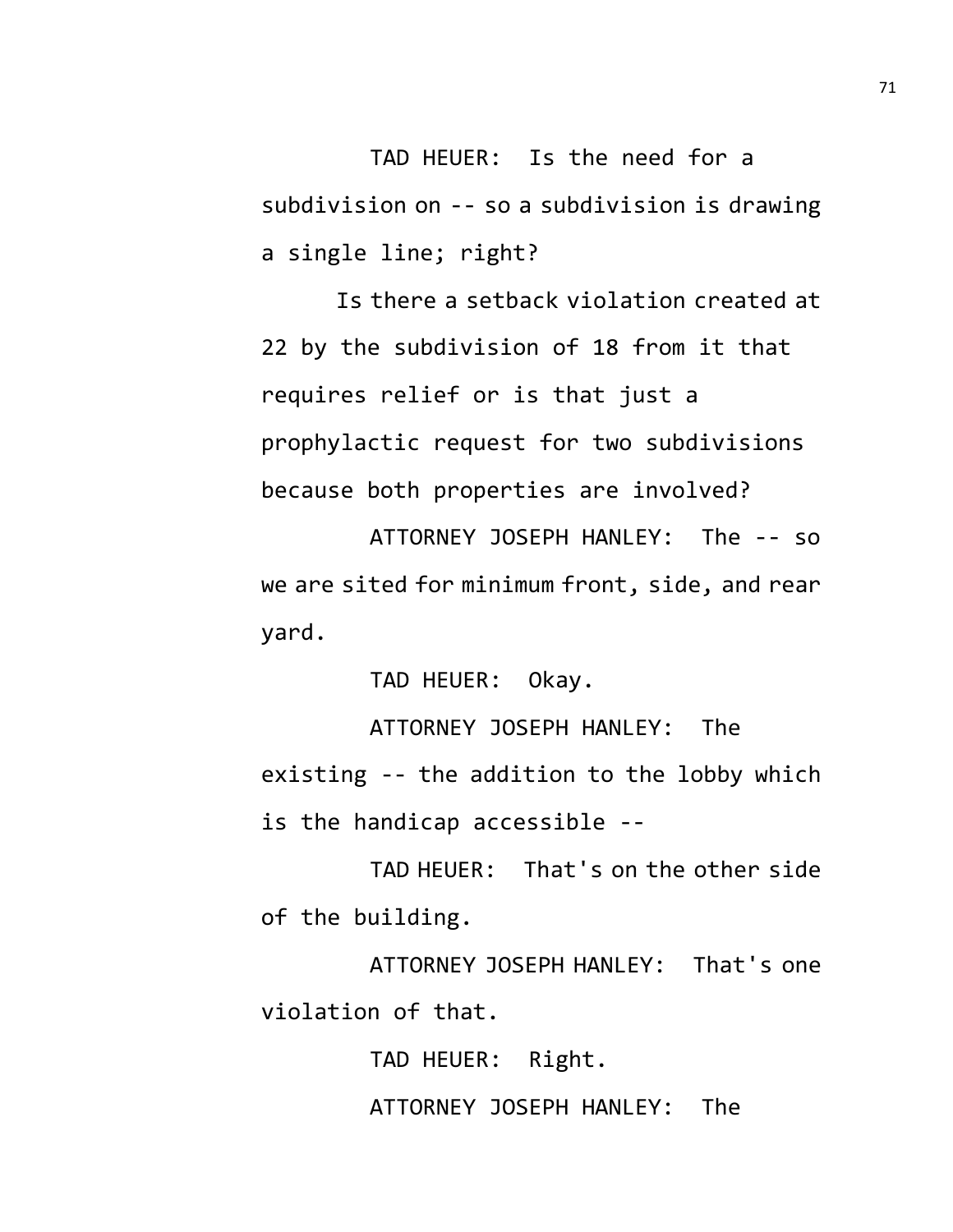question is whether when you subdivide you have -- I mean, you have existing non-conforming --

TAD HEUER: Right, where you're subdividing --

DAVID O'SULLIVAN: You're asking if this lot is too close to the property line? TAD HEUER: Yes.

DAVID O'SULLIVAN: We have about 15

feet. I don't remember what the zoning calls for.

(Looking over plans).

TAD HEUER: All right. So your dimensional form says that you've got nine foot, six. Nine and a half feet.

DAVID O'SULLIVAN: On 18?

TAD HEUER: On 22.

BRENDAN SULLIVAN: And on the right side of 18 they're getting 10 with a seven-foot, six. So the lot line to the left, to the right are in compliance.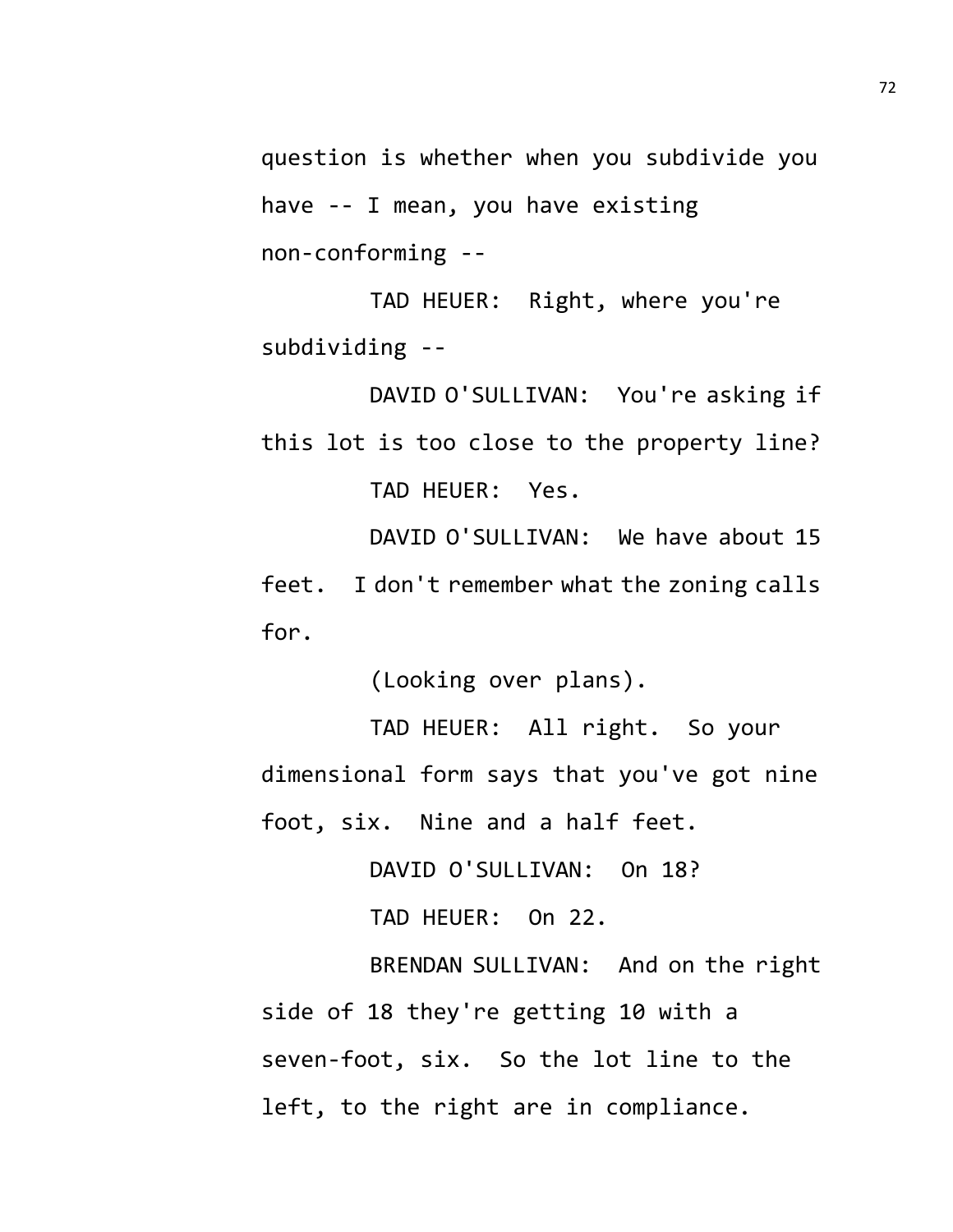TAD HEUER: Okay, right.

BRENDAN SULLIVAN: Does that --

ATTORNEY JOSEPH HANLEY: Makes sense, yes.

BRENDAN SULLIVAN: Correct? TAD HEUER: If we do grant the subdivision on 18, the subdivision on 22 is superfluous; right?

MARC RESNICK: Once they're separated.

> TAD HEUER: Once they're divided -- BRENDAN SULLIVAN: Correct.

TAD HEUER: -- they're two created properties with a drawing of a single line.

BRENDAN SULLIVAN: Correct.

Mahmood, any questions?

MAHMOOD FIROUZBAKHT: Not at this time.

BRENDAN SULLIVAN: All right.

Anything else?

DOUGLAS MYERS: No, thank you.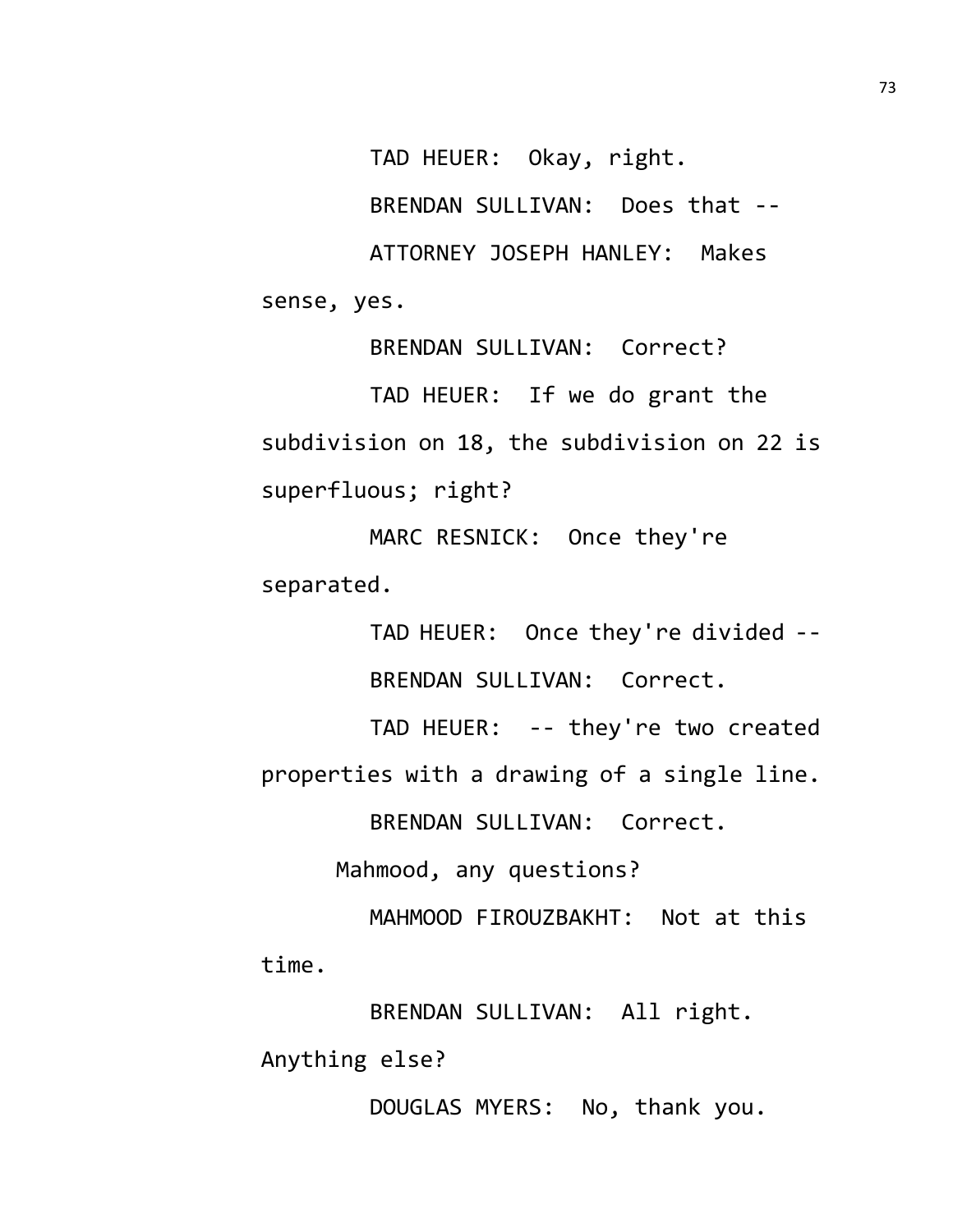BRENDAN SULLIVAN: You can save the Board's wisdom. Let me open it to public comment.

Is there anybody here who would like to speak on case No. 10201, 18 Cottage Park Avenue.

Mr. Teague. This is on the subdivision and common driveway.

TAD HEUER: I guess my question is are we having comments on the entire project? BRENDAN SULLIVAN: No, I'm going to take 18. So this is on the subdivision of 18 from 22 and the common driveway. Okay.

CHARLES TEAGUE: As a global comment, we were just discussing this morning with Mr. Resnick, a neighborhood agreement which was a lot of health and safety, particularly because there is all the elderly in the area. And because the street is -- this project more than doubles the density of Cottage Park Ave. which has 11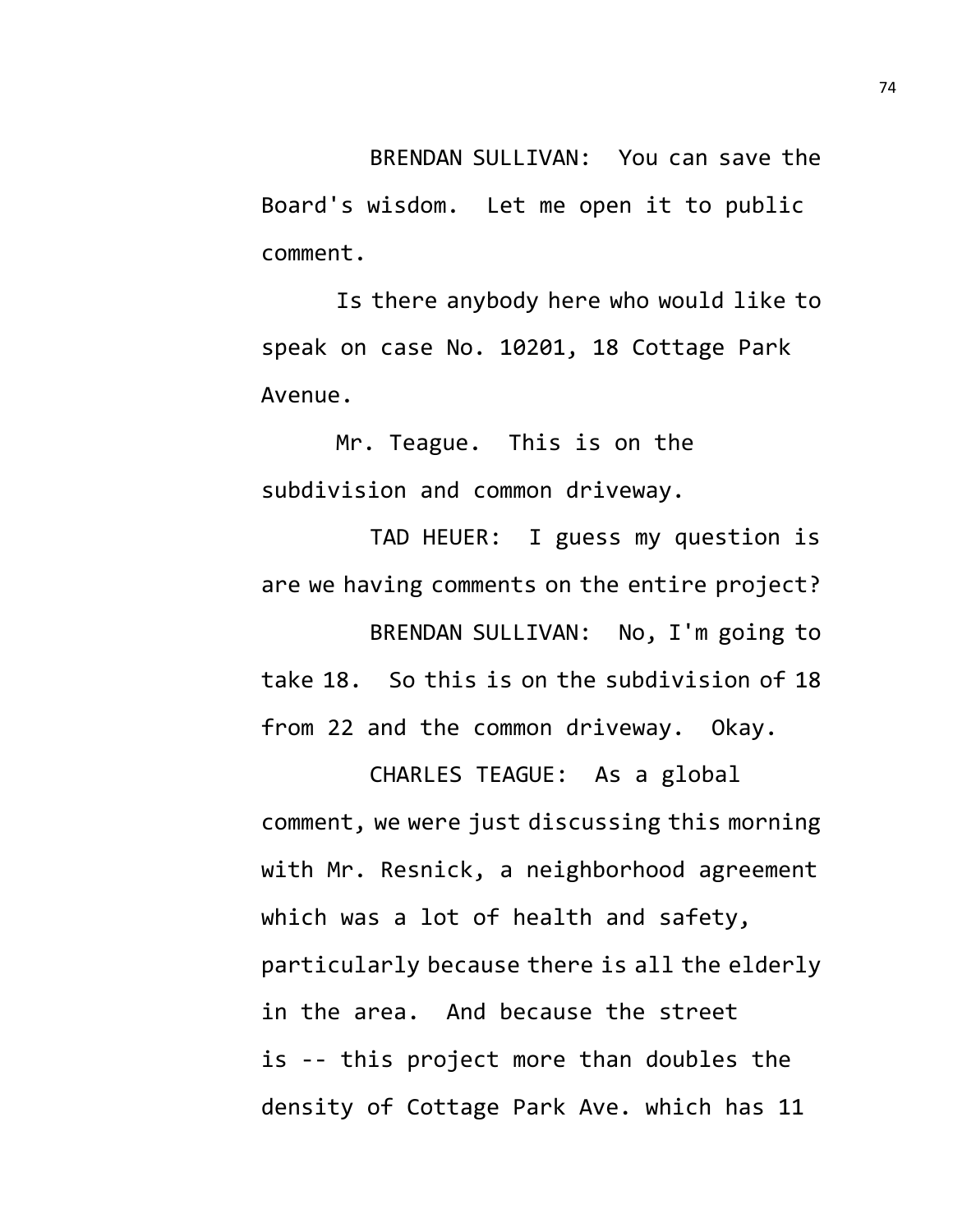units on it right now. So, we feel that all of this -- we're asking -- we would like to see a delay of this, of all these cases because this is a lot, a lot of relief. And I don't think they appreciate how much relief this is.

I was here when this -- when the Board denied Vinnie Pachenko (phonetic) the -- dividing the lot on Washington Ave. right behind the Valvoline. I'm not sure we have -- I think this is an undersized lot. I don't think the -- when you mentioned the setbacks, I'm not sure --

BRENDAN SULLIVAN: Charlie, are you representing yourself or North Cambridge Stabilization?

CHARLES TEAGUE: I've been working with a group of the neighbors. So we, in some sense, we're a subcommittee. It's just been so drawn out and every time we get at the one yard line of agreement, something happens.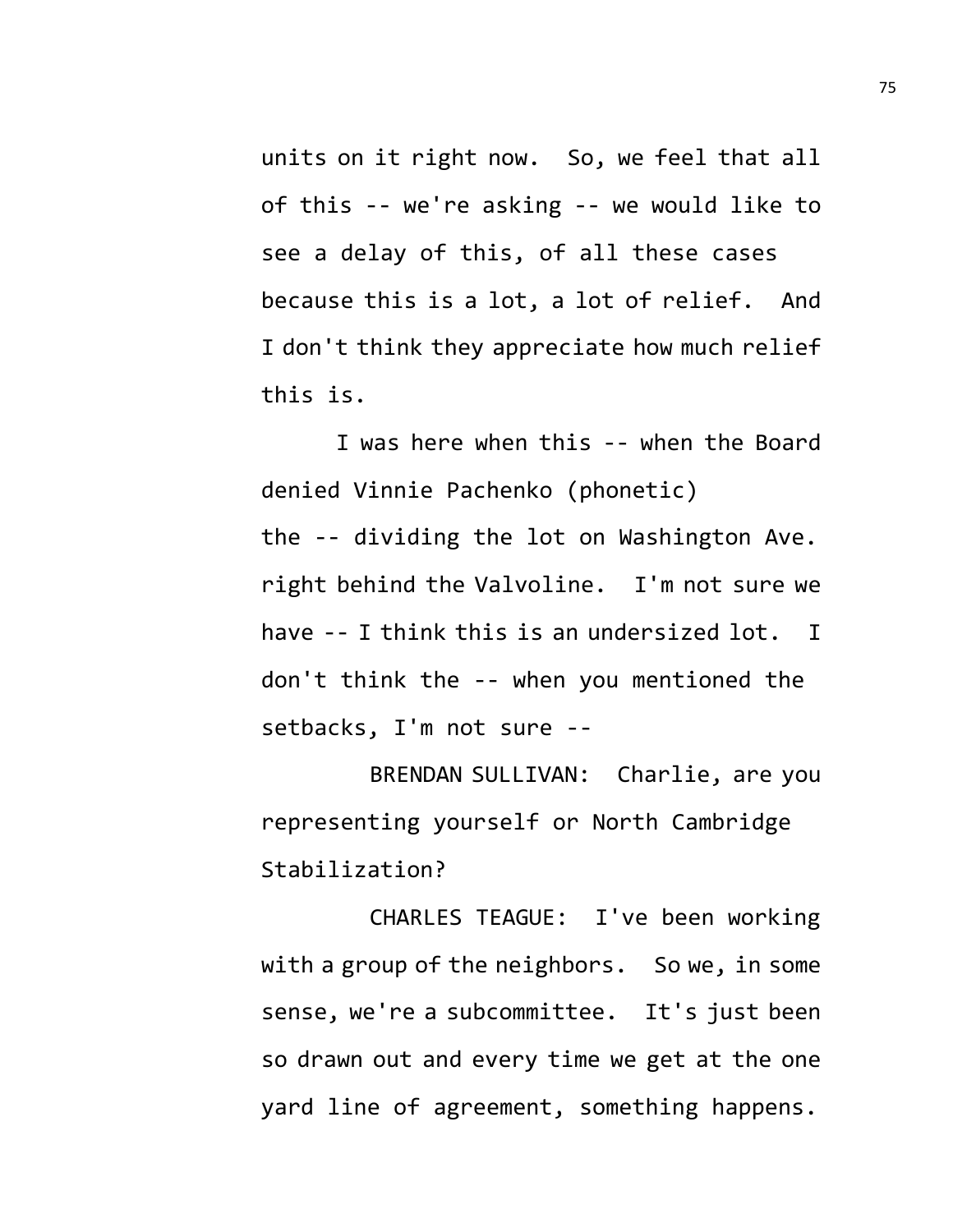BRENDAN SULLIVAN: Did this not go down before the Planning Board? I mean, did you speak at that time? Did you give it support or did you voice opposition?

CHARLES TEAGUE: We asked for a delay.

BRENDAN SULLIVAN: All right, okay. Not North Cambridge Stabilization Committee? CHARLES TEAGUE: No, the North Cambridge Stabilization Committee asked for a delay.

BRENDAN SULLIVAN: Asked for a delay?

CHARLES TEAGUE: And I asked for a delay as well.

BRENDAN SULLIVAN: Okay. And I asked in the previous case, again, is there any correspondence from the North Cambridge Stabilization Committee to us regarding this matter?

CHARLES TEAGUE: No.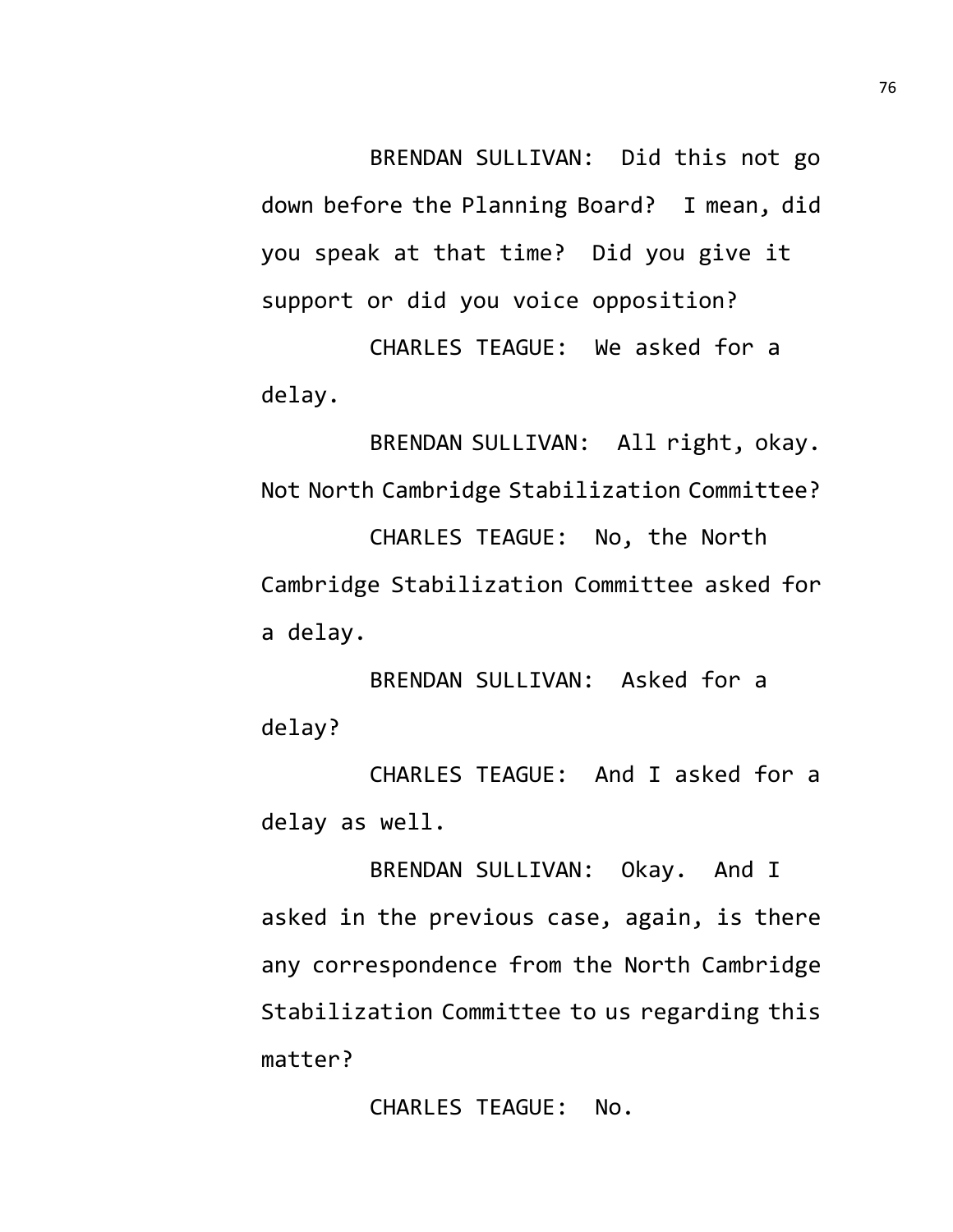BRENDAN SULLIVAN: Okay.

CHARLES TEAGUE: What happens is that even as this morning, we thought we were all the way there and then at like six o'clock, we got an e-mail saying we're not there. So, you know, I don't know what to tell you. It's -- this is --

BRENDAN SULLIVAN: You're opposed to 18 being --

CHARLES TEAGUE: I'm not --

BRENDAN SULLIVAN: Well, I'm just trying to get the nature of what the opposition is. That you're opposed to 18 being subdivided from 22? We're not talking 22, we're not talking 27. We're talking 18. Should 18 be separated, subdivided?

CHARLES TEAGUE: The questions I have in particular on the subdivision are is there relief for the size of the lot. You know, there's no easement documentation present. And are the setbacks correct for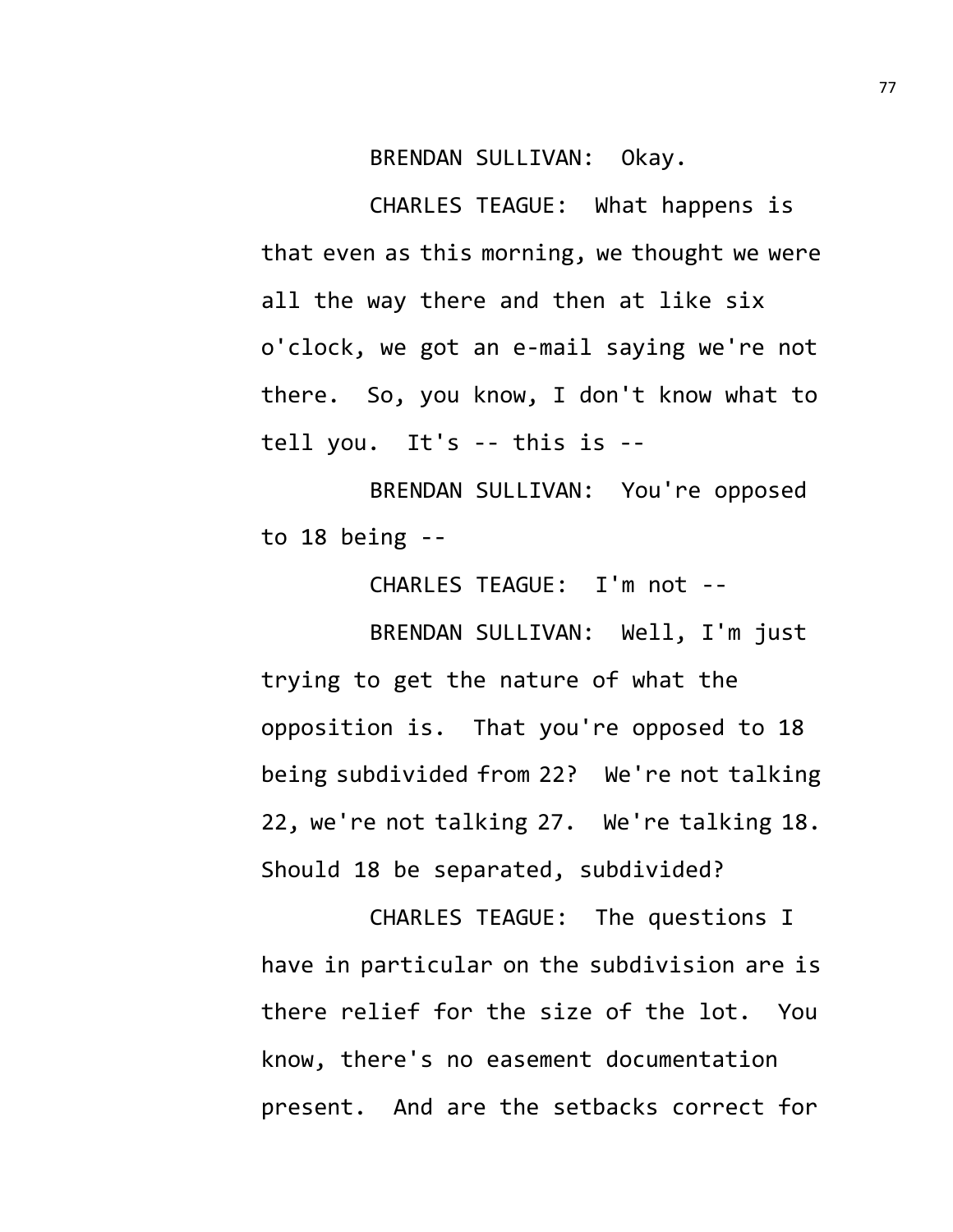the 22 when it's the sum of 20 for Residence B. So, you know, you check the setbacks for one side and you need 20 feet total. So that, that is sitting practically right on the lot line on that little bump-out over there. So I'm not even -- if they don't have all the relief, then they should come back and get the right relief.

BRENDAN SULLIVAN: Well, that's what they're asking. That's what they're here for. They're asking us to give them the relief because they don't get over that threshold because it's an existing structure on the lot.

CHARLES TEAGUE: I was just asking whether there was any solution. If they're getting the right relief, we're just asking for a delay to get everything done.

BRENDAN SULLIVAN: In review of the documents, my understanding is that they were asking for the proper relief.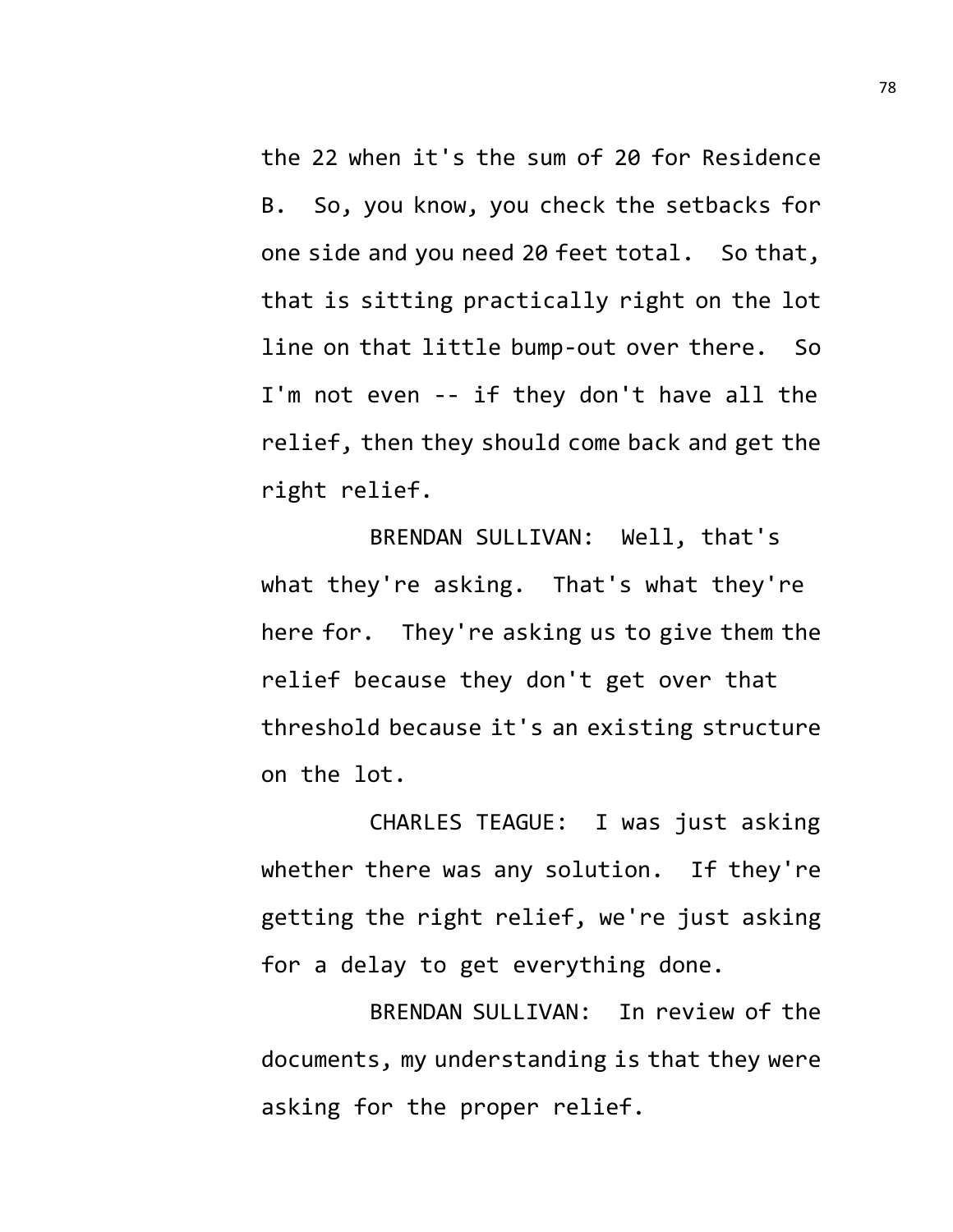CHARLES TEAGUE: Okay.

BRENDAN SULLIVAN: Is there anybody else who would like to speak on the matter? Sir, yes.

DAN FARBMAN: My name is Dan Farbman. I'm the new resident of 14 Cottage Park. You can't see it in these pictures, but my house is in some of those pictures. So it's right next door.

The only reason I would ask for delay is only because I haven't -- we just moved in two months ago, and I've only had an e-mail correspondence with the person who claims to be the person who is going to live in 18 Cottage Park, and I really haven't had the chance to really look at the stuff. I'm not -- I'm able to process it, I could, but I'm not sure if this impacts my property basically is what I'm saying. I don't -- I can't -- I don't have a total sense of what the plans are. I haven't met with these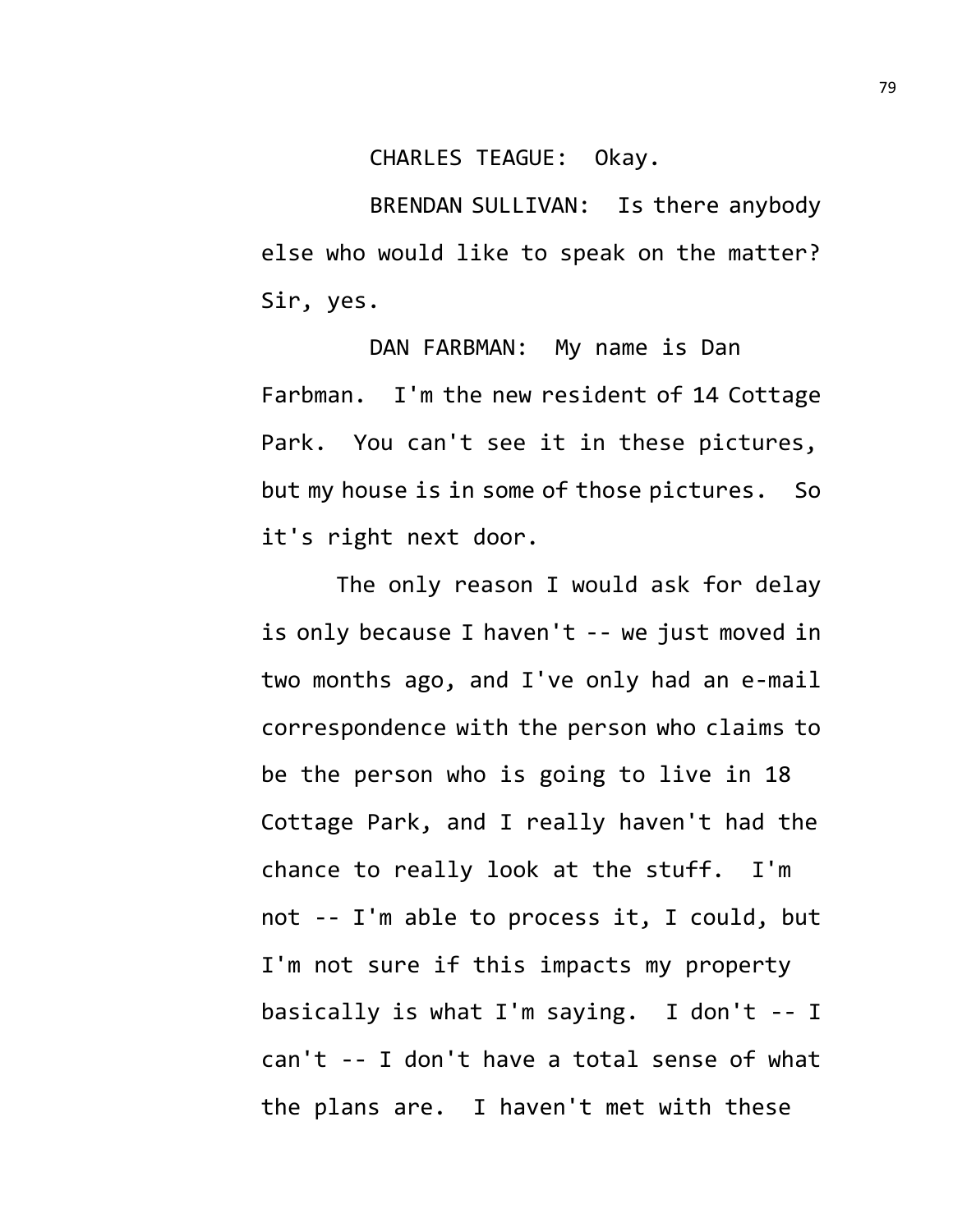folks before.

MARC RESNICK: If I could help you, this vote is just to draw an agreement --

BRENDAN SULLIVAN: Mark, Mark.

DAN FARBMAN: No, I understand what the vote is for.

BRENDAN SULLIVAN: I don't want a back and forth so you hold on.

DAN FARBMAN: I totally understand what the vote is for. And what I'm saying is from what I've heard tonight I don't hear anything impacting 14 Cottage Park, but what I don't know is whether if this relief goes through, there's anything that might impact me that I haven't had a chance to process. So for me I'm just -- that's -- I'm asking not for -- I'm not opposing it. I'm just saying if there is something in it -- this is the only time I can speak because if it gets granted and the subdivision happens and if there's anything in the subdivision that does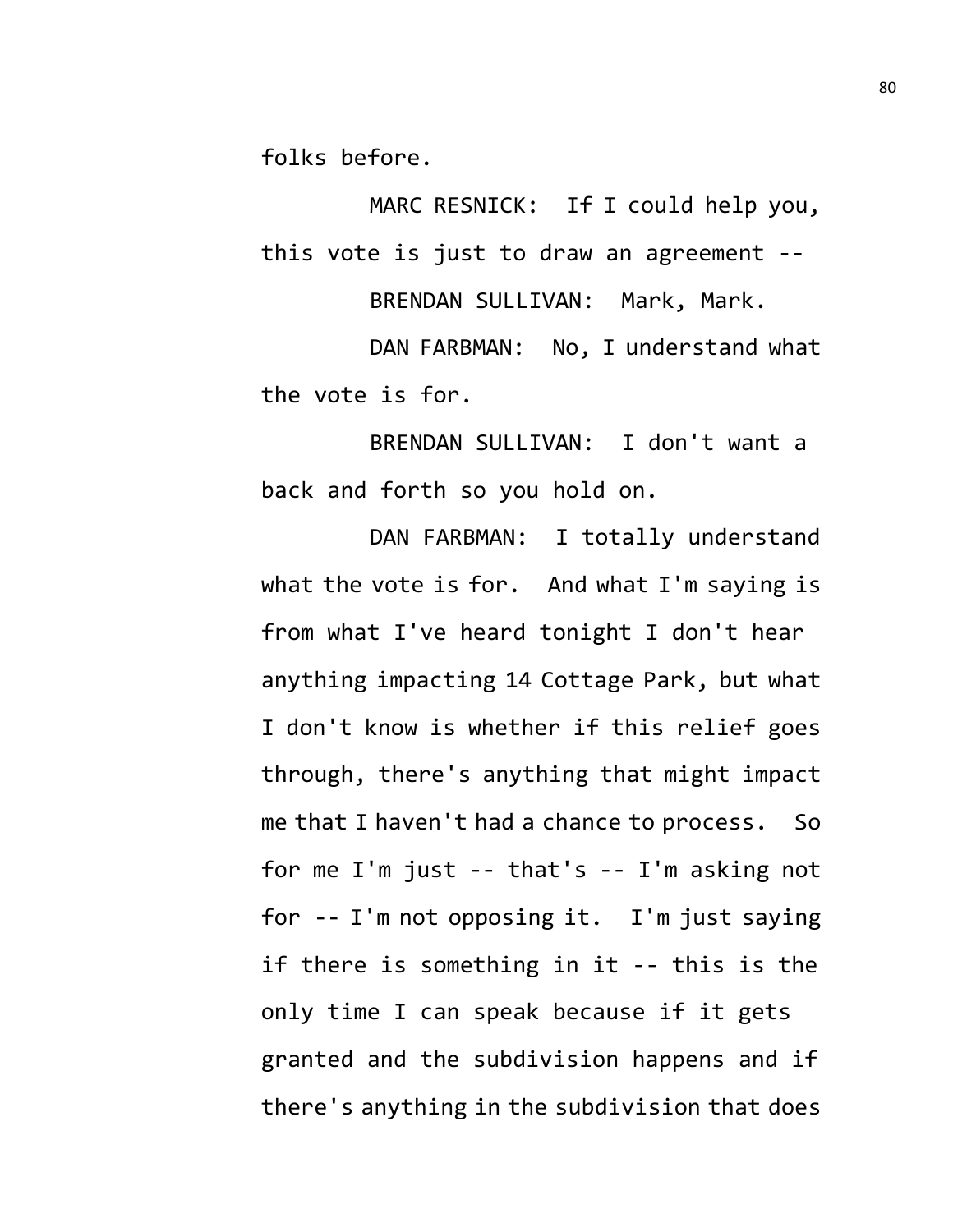affect my property, I won't have a chance to speak. That's the reason I'm standing here. Not opposing it, just --

BRENDAN SULLIVAN: And you've not had any substantive conversations with the --

DAN FARBMAN: I've only talked with -- I mean, the only people who have approached me are the people in the neighborhood committee. And when I wrote an e-mail did I get a response from someone from the development company asking to sit down and talk, and we've had e-mail

correspondence, we haven't been able to talk. And he said he's going to be the new owner but not the person who was responsible for making the plans. So, I'm just expressing that I don't know everything in these plans. They may be great. There may not be any impact on my property. I just -- if I can't -- I can't speak later so I'm speaking now.

TAD HEUER: You're not the direct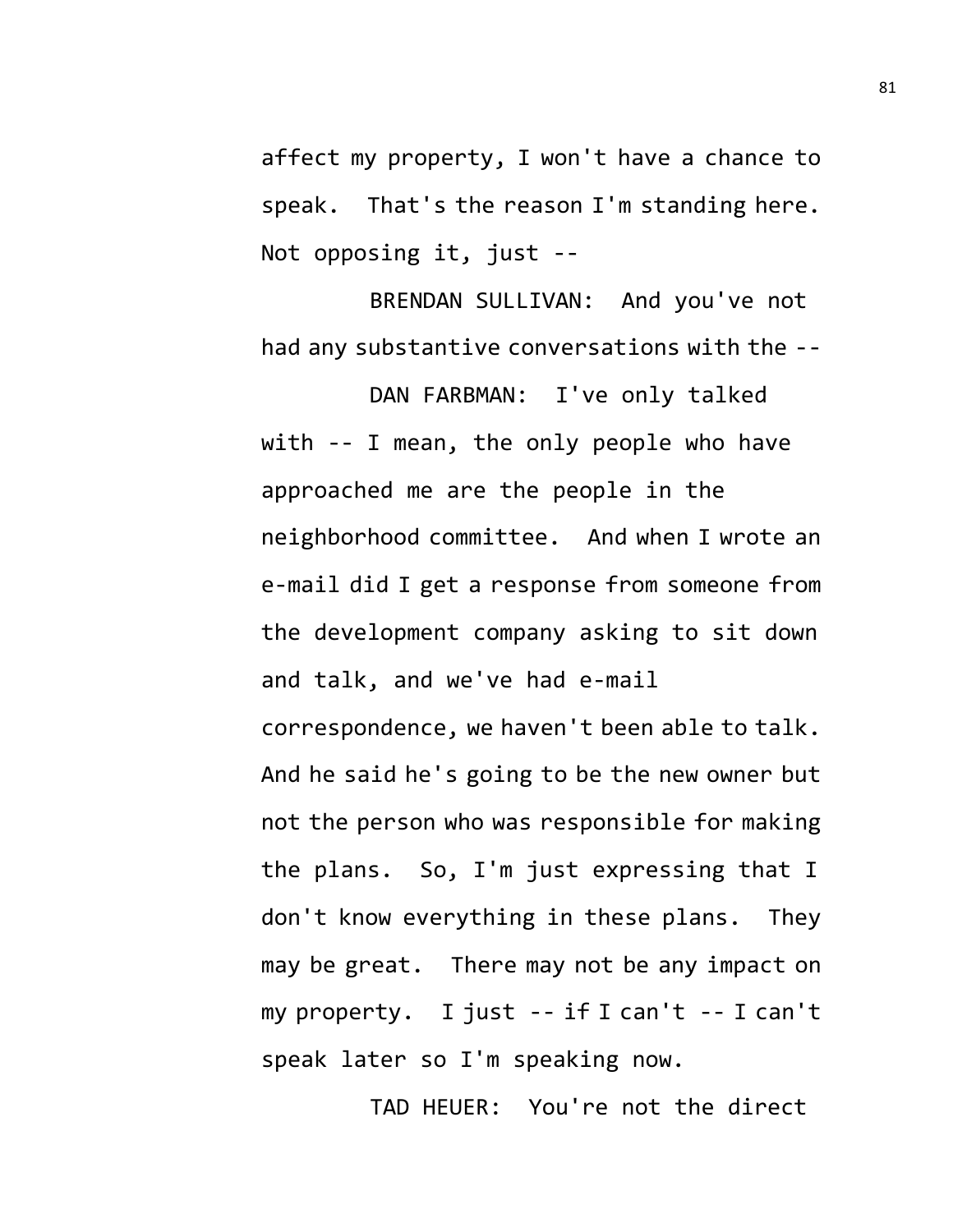abutter, you're the --

DAN FARBMAN: I'm the direct abutter of 18 Cottage Park.

> TAD HEUER: So is it 14-16? DAN FARBMAN: I'm 14-18. TAD HEUER: There's no 16? DAN FARBMAN: There's no 16. TAD HEUER: Okay.

DAN FARBMAN: And our property -- we share a long fence in our backyard. And we, you know, the construction is happening right through our windows. So we -- all of this stuff matters to us, but I can't tell you. From what I've heard tonight, I'm a lawyer, it sounds fine, but I also don't know. So....

BRENDAN SULLIVAN: Okay.

Is there anybody who wishes to speak on the matter, 18 Cottage Park Ave.?

MICHAEL BRANDON: I'm Michael Brandon again. 27 Seven Pines Avenue. I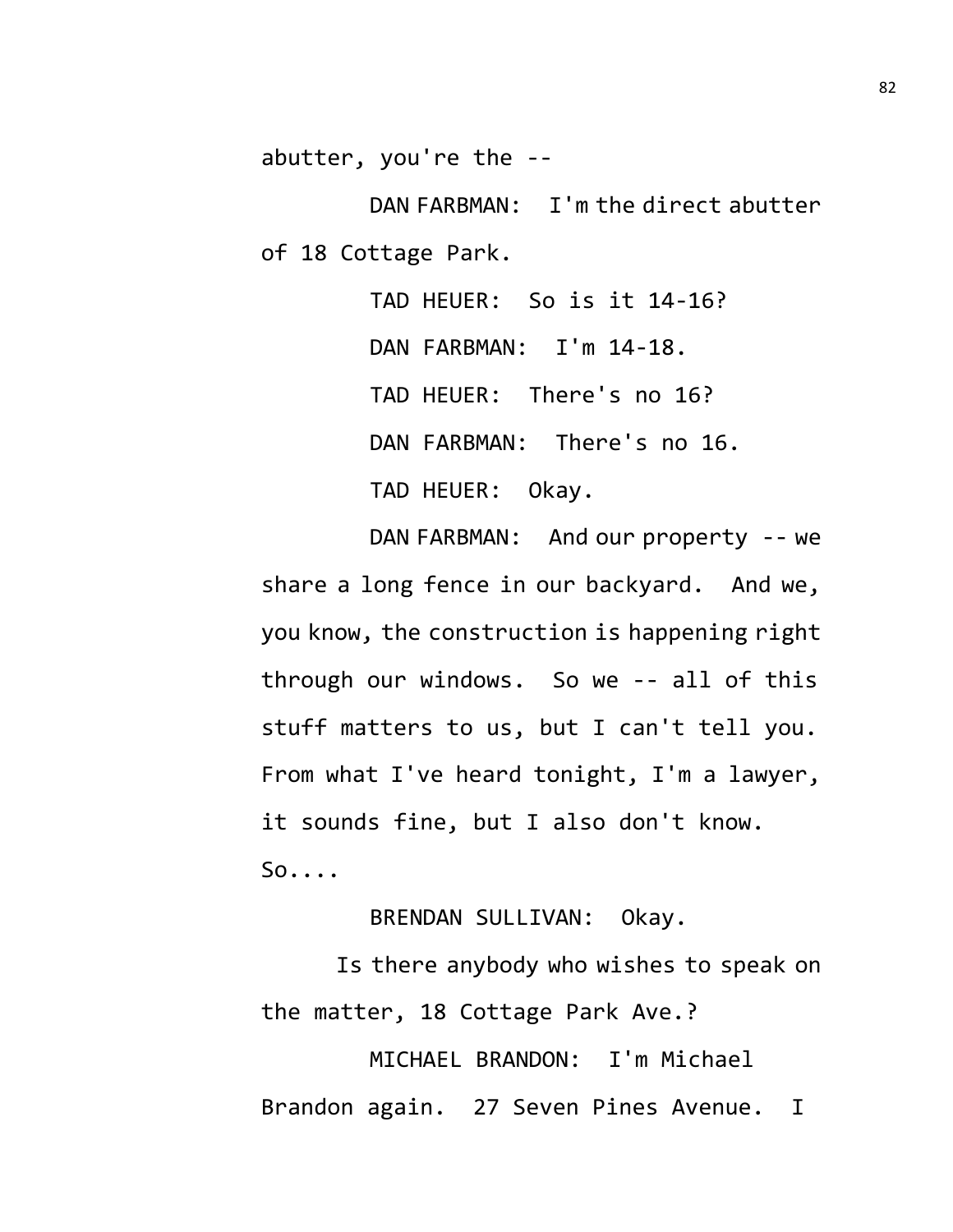would support Mr. Farbman's request for a delay with approval that would be necessary for the applicants because he and his wife are new to the property. There have been a lot of negotiations going on and I think, you know, out of fairness to be a good neighbor, you know, the applicants would want to do that, especially knowing that the property owners, they aren't happy with what happens and once they understand what's going on, you know, could make things difficult.

Another question on the specific question of the subdivision, my understanding is that the properties have already been divided in ownership is my understanding. It's not -- 18 and 22 are not owned by the same entity. They're two different entities although Mr. Resnick, I believe, is involved in both of them. And I guess my question, my understanding is that there's a provision of our ordinance that you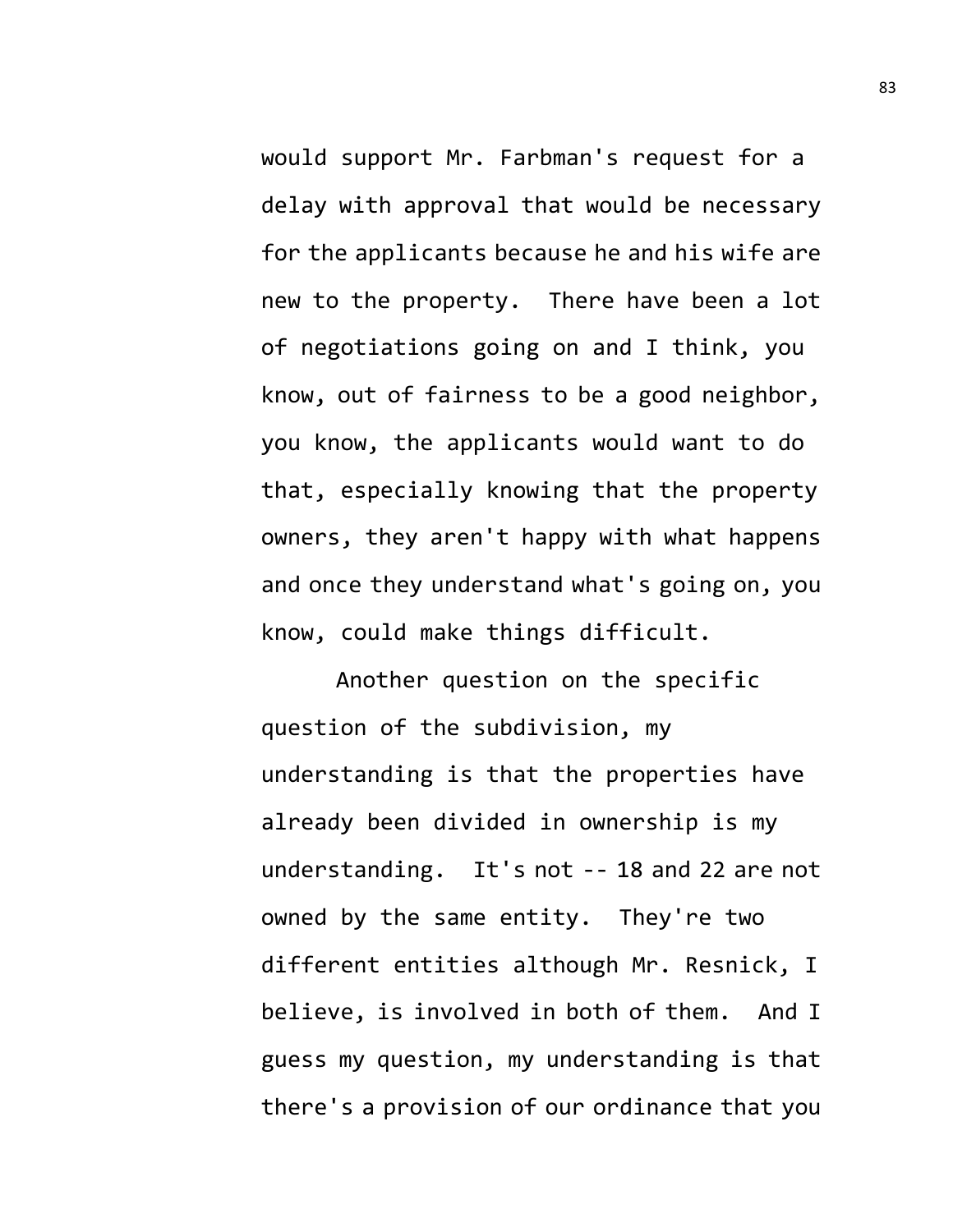cannot change ownerships of properties, subdivide them, such that it creates new non-dimensional non-conformities. And I presume, given the large buildings that are on those lots, that, you know, to make the lot smaller, that triggers various violations that may or may not have been identified. So the nature of the real detailed nature of the relief that's being granted may be even bigger than the pretty significant relief that's on the table right now. And it's sort of like a previous case you had where if my understanding of what the law is, you have a violation and, you know, they're really coming here to correct a violation and whether, you know, the hardships apply, the criteria apply, you know, when you think about that aspect of subdividing. And that's all I'll say on this particular case. Thank you.

BRENDAN SULLIVAN: Okay. Anybody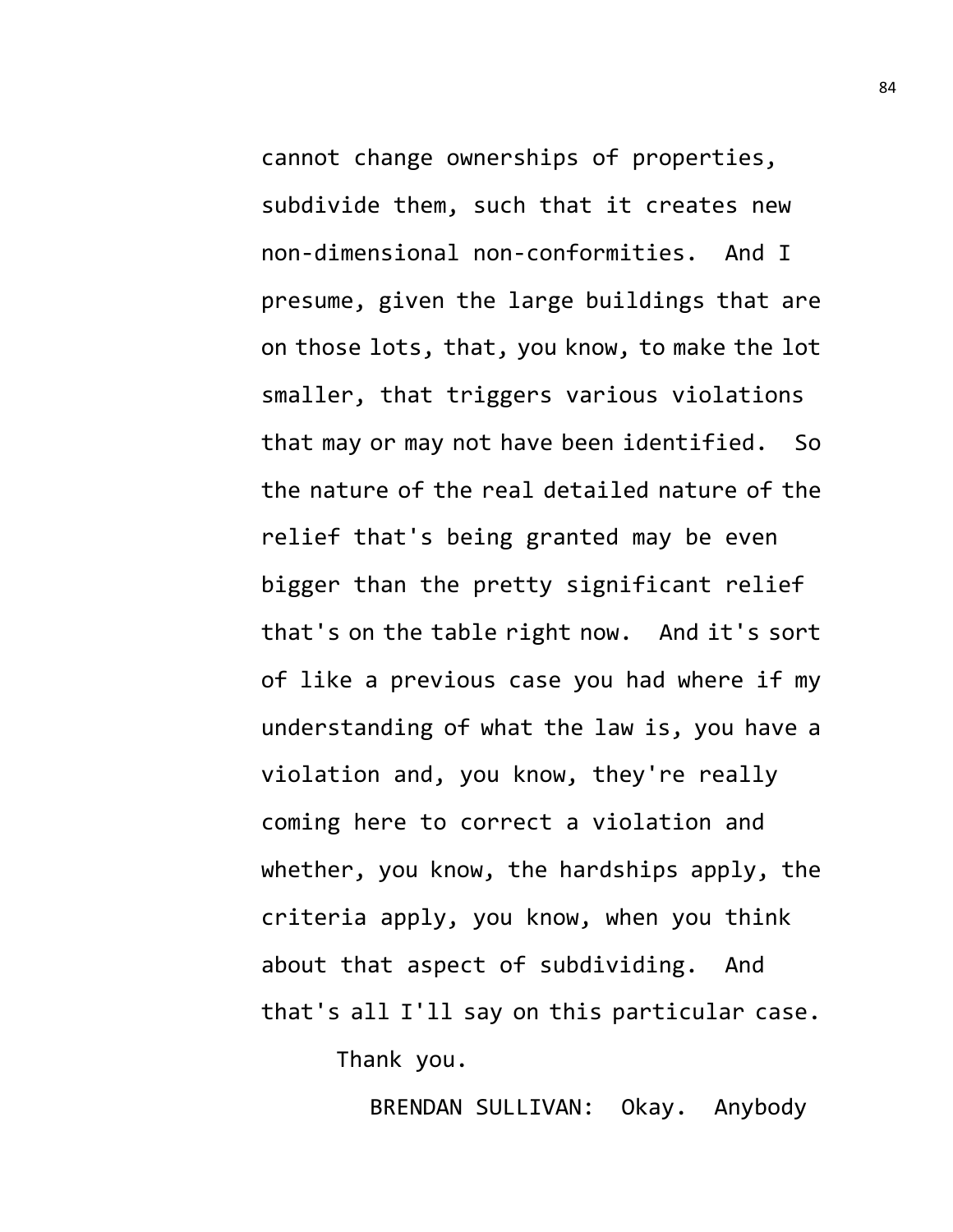else wish to speak on the matter?

(No Response.)

BRENDAN SULLIVAN: I see none.

Would it be wise for us to recess this for a little bit, have you go back into the other room, talk to the abutters, at least have some conversation, see if you need to extend those conversations further than tonight? At least this gives you maybe an hour or something rather than us having that hang out there. And you may come back and say that, you know, we want to proceed or you may come back and say well, you know, maybe we could have further discussions. Or you may come back and say you're satisfied with some discussion. Would that be of benefit?

DAN FARBMAN: That's fine with me. MARC RESNICK: Could we recess for 15 minutes or 20 minutes?

BRENDAN SULLIVAN: However long it takes. We'll go on to the next case or two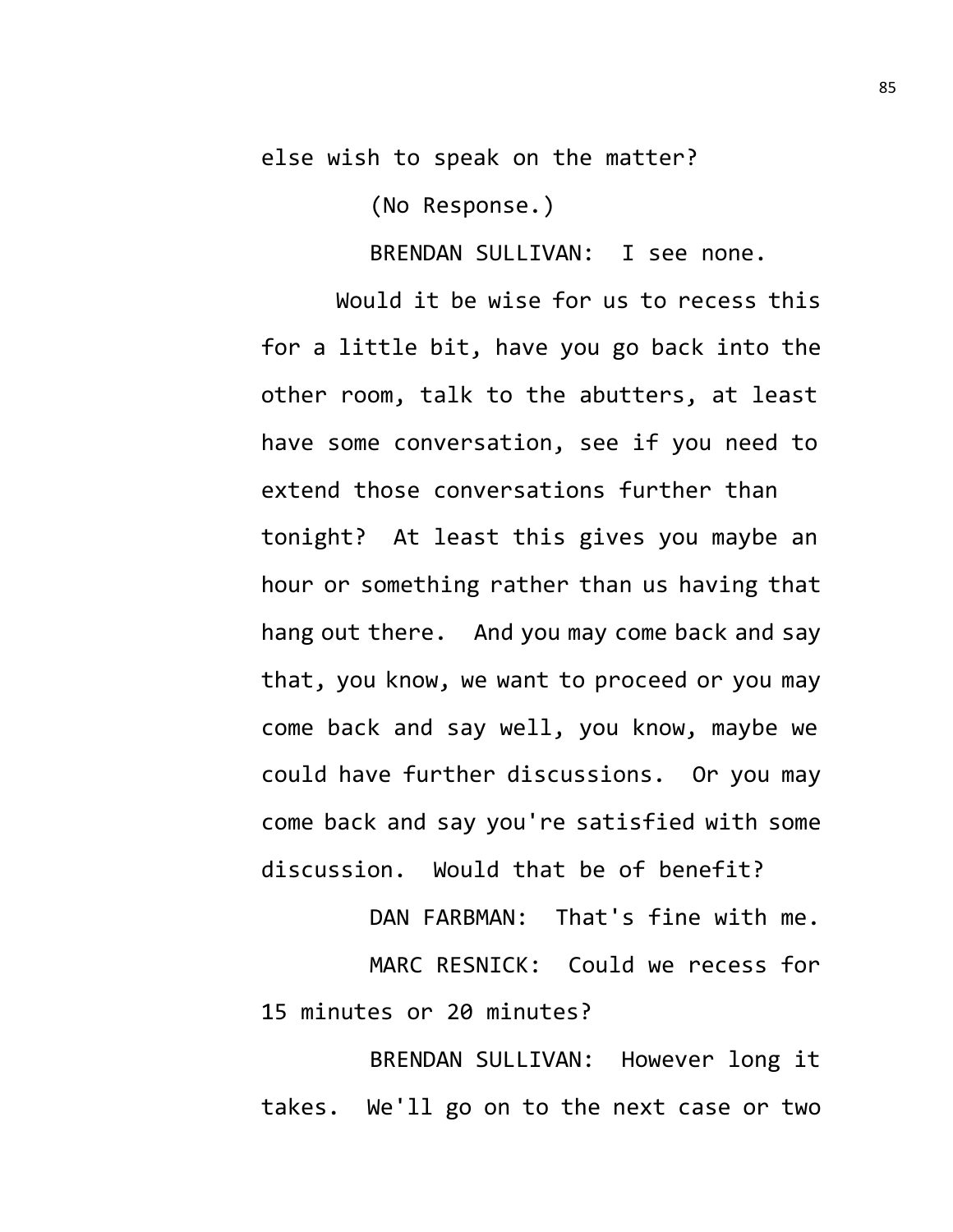and I'm not going to stop a case, but when you conclude the discussions, come back and say we're ready to proceed. In whatever manner you want.

MARC RESNICK: We'd love to talk to them, absolutely.

BRENDAN SULLIVAN: I think that might be of some benefit.

MARC RESNICK: All right.

BRENDAN SULLIVAN: On the motion, then, to recess this until the petitioner returns after discussions.

DOUGLAS MYERS: May I just say, if at some point the question of a continuance arises before this Board, that would be something that the Board would discuss, wouldn't it?

BRENDAN SULLIVAN: That's correct. Oh, yes, absolutely.

DOUGLAS MYERS: Subject to a discussion and a vote by this Board?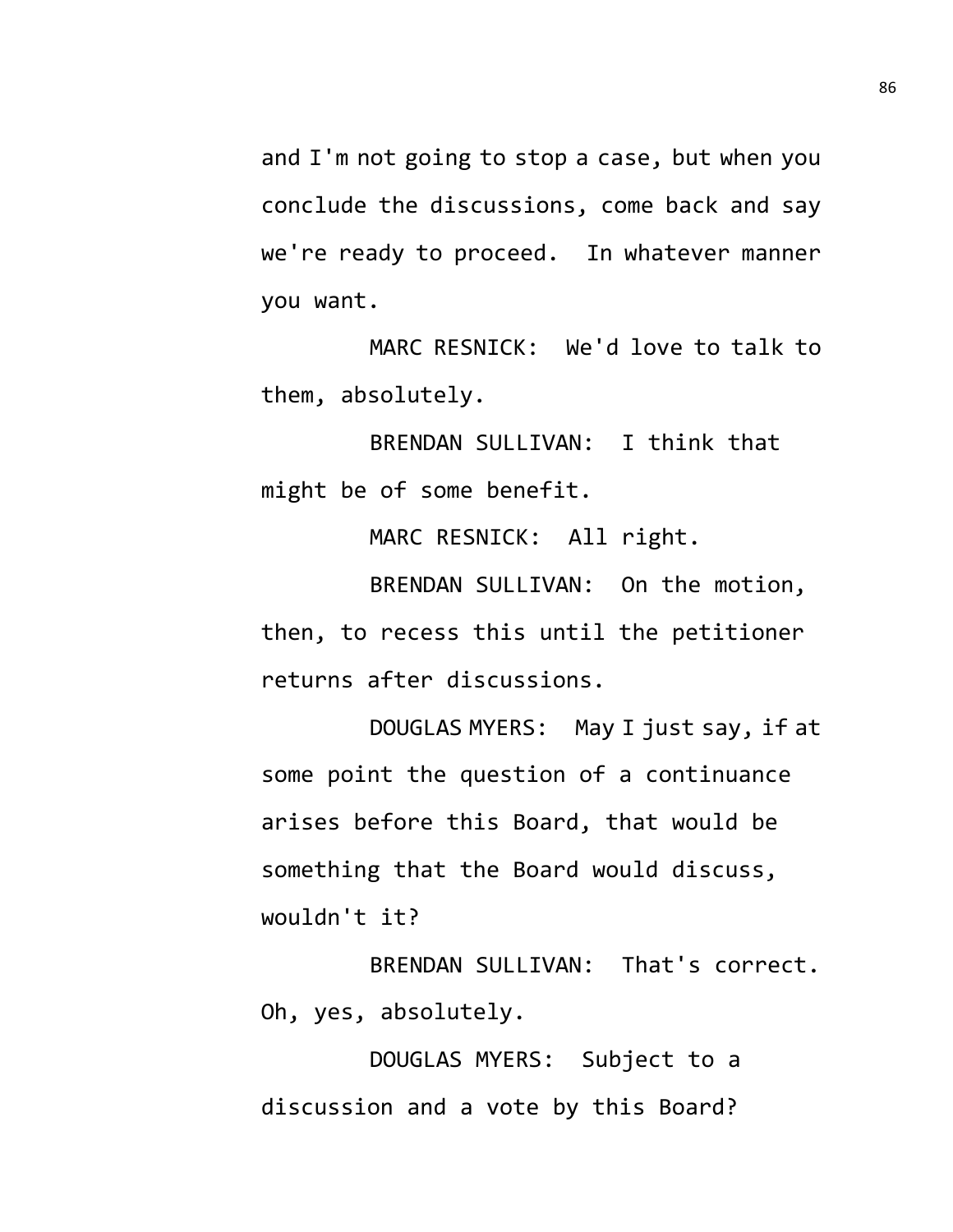BRENDAN SULLIVAN: Absolutely, yes.

MARC RESNICK: We'll do that, gladly.

BRENDAN SULLIVAN: Case in recess.

(A short recess was taken.)

(8:15 p.m.)

(Sitting Members: Brendan Sullivan, Tad Heuer, Thomas Scott, Mahmood Firouzbakht, Douglas Myers.)

BRENDAN SULLIVAN: The Board is going to hear case No. 10208, which is 61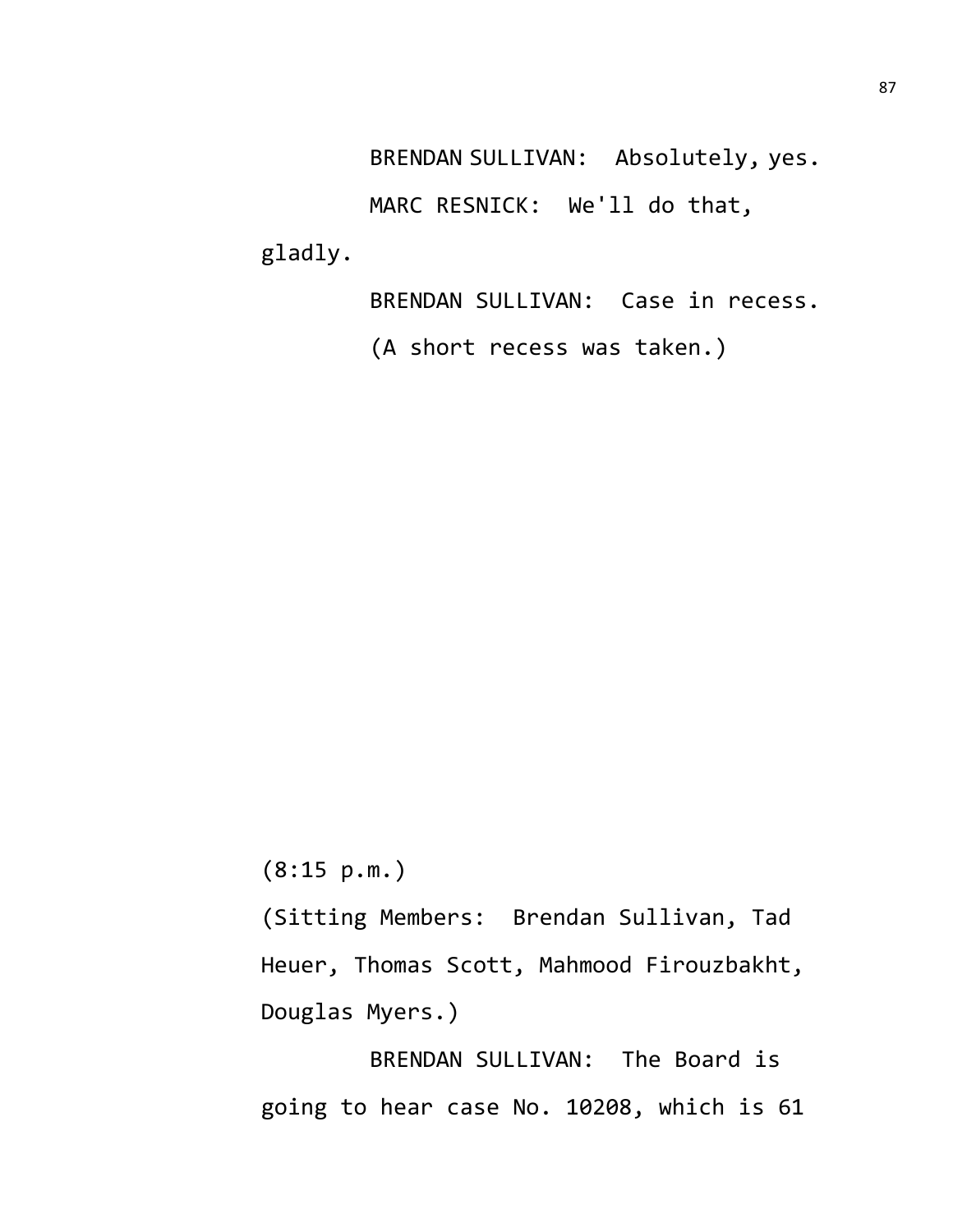Dudley Street. We will hold 10126 in abeyance. So it's 10208, 61 Dudley.

Mr. Wiggins.

ATTORNEY MICHAEL WIGGINS:

Mr. Chairman, Michael Wiggins from the law firm of Weston, Patrick in Boston, and I have Meg Bond with me who is one of the owners. Her husband Bill is on the West Coast teaching I believe and he can't be here. And Arch Horst the architect here tonight.

BRENDAN SULLIVAN: Mr. Horst.

ARCH HORST: Mr. Sullivan.

 $H$ -o-r-s-t  $A$ -r-c-h.

ATTORNEY MICHAEL WIGGINS: So we have essentially one matter, but two cases tonight. We have a continued case that started last summer, and I don't know if you all, you all weren't here, but some of you were, and I think just to refresh your recollection for those of you who were, this is a house on Dudley Street which is a row of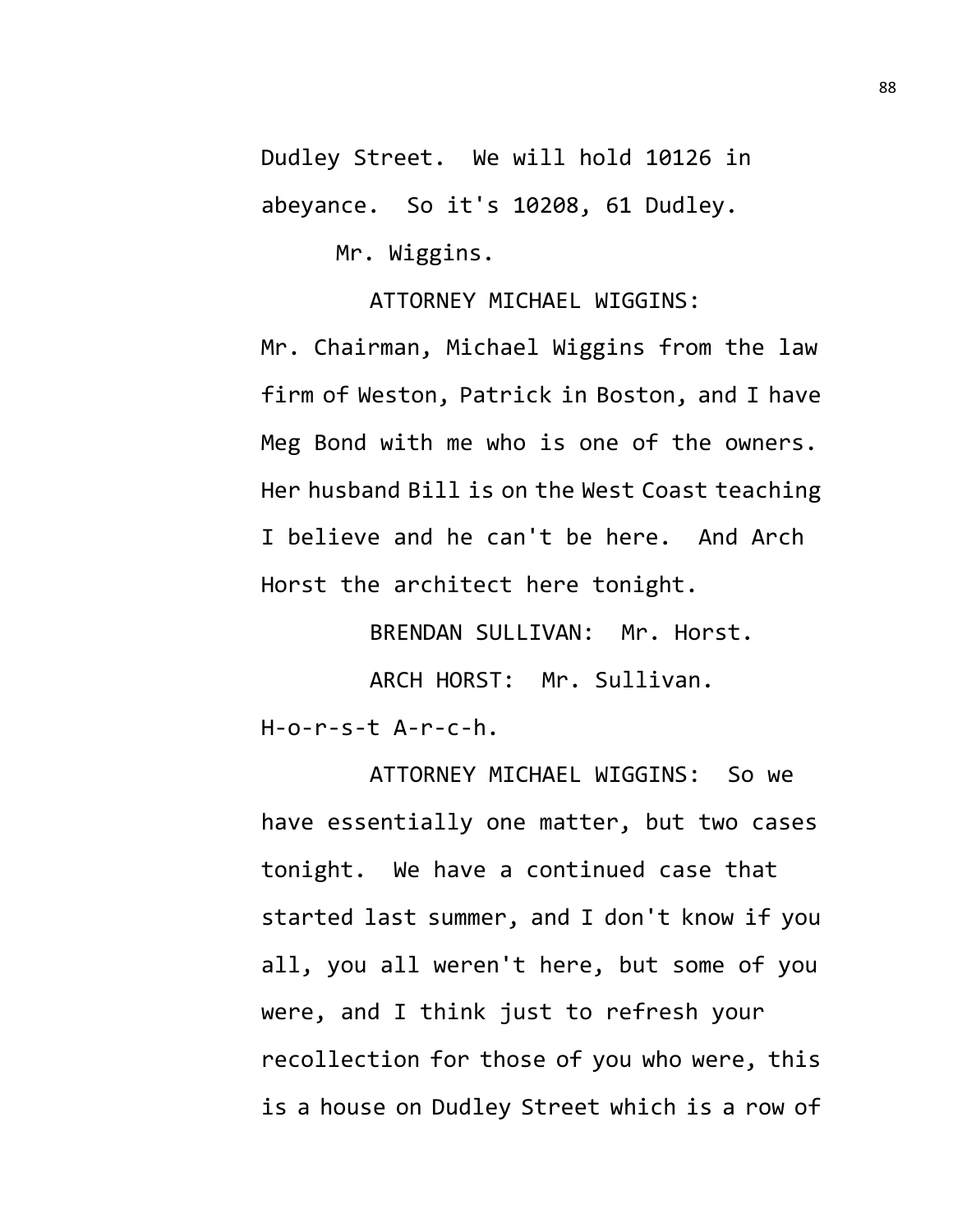similarly designed houses. And at the time that we brought the petition for a Variance last summer, we were looking to raise the roof and add a third floor. And I think the sense -- the consensus of the Board upon looking at this is that it was a bit out of scale with the street. It was a bit too large, and we were encouraged to go back and think about maybe doing something out to the back so that the streetscape could remain the way it was. And that's essentially what Bill and Meg did. And they hired Arch to look at some alternatives, and he came up with some, I think, really good alternatives to slightly increase the floor area, but do it in towards the back in a way that would preserve the streetscape. We had originally asked for a 500 square foot plus or minus, and this is really only about 300 square foot, and it's actually only about 175 of enclosed space because as you'll see when you look at the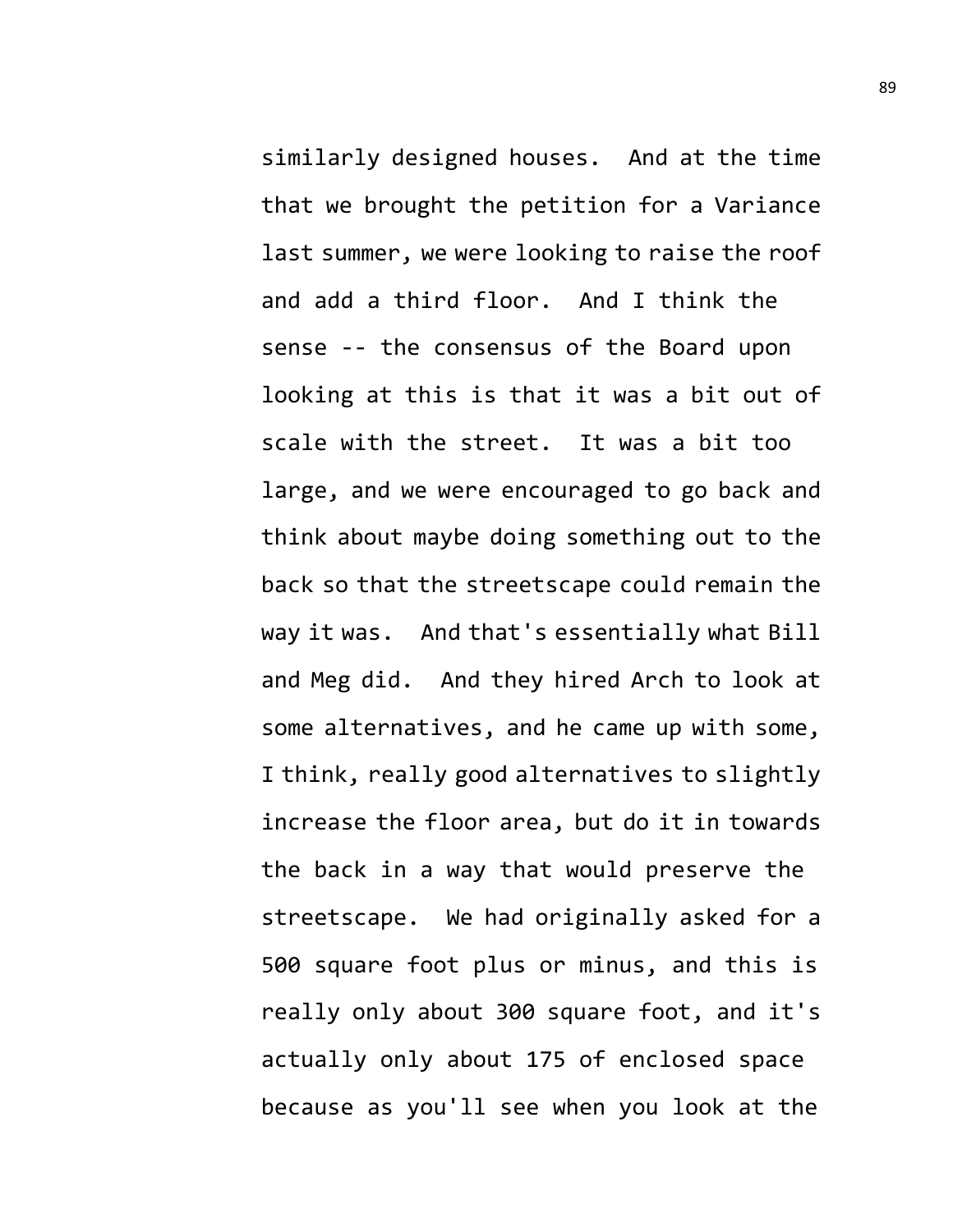plans as Arch describes them, it's only going to be a second floor slight extension to the rear and there will be an open porch beneath them. It's covered, therefore, it counts for floor area. But in terms of preserving the open feel in the backyard, it really does a great job. So, the relief we're looking for is basically the several hundred square feet as we go to the back. And, of course, the floor area will increase slightly.

I do want to mention one mistake in the dimensional chart that Arch discussed tonight. The ratio of usable open space existing should have been 0.44, and it will be reduced to 0.36 which is only slightly below. And so this is incorrect and if we need to initial that change, we can.

 $So - -$ 

TAD HEUER: You also have a technical setback violation, correct, because you're extending further back?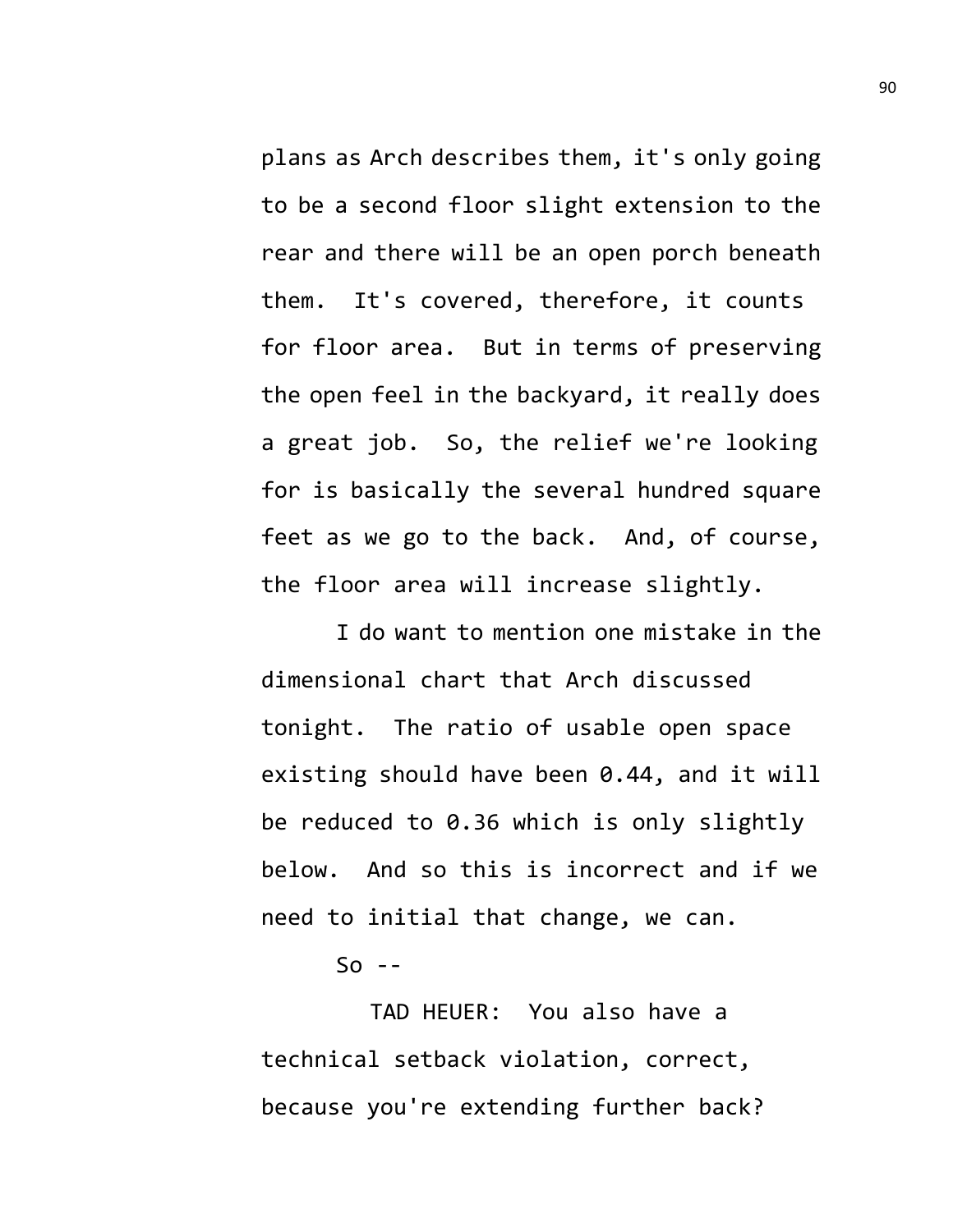## ATTORNEY MICHAEL WIGGINS: I do

want -- yeah, the side yard to the right is going to be -- those few feet. I do want to mention that. That's the other, that's the other bit of relief that we need. So those are the three things.

We do have neighbors here tonight. I don't know when it's appropriate for them to speak in favor. I do know they've been here a while so, Mr. Chair, when you're ready, I'd like them to just be acknowledged. We don't, you know, for whatever you want to ask them. But basically they are in favor, the three of them here tonight. And you do have a raft of letters in support from front, back, rear and also up and down the street. So people I think appreciate what Meg and Bill are doing to preserve the streetscape well. Modestly increasing so that they can suit their, you know -- address their needs.

I think the best thing now would be for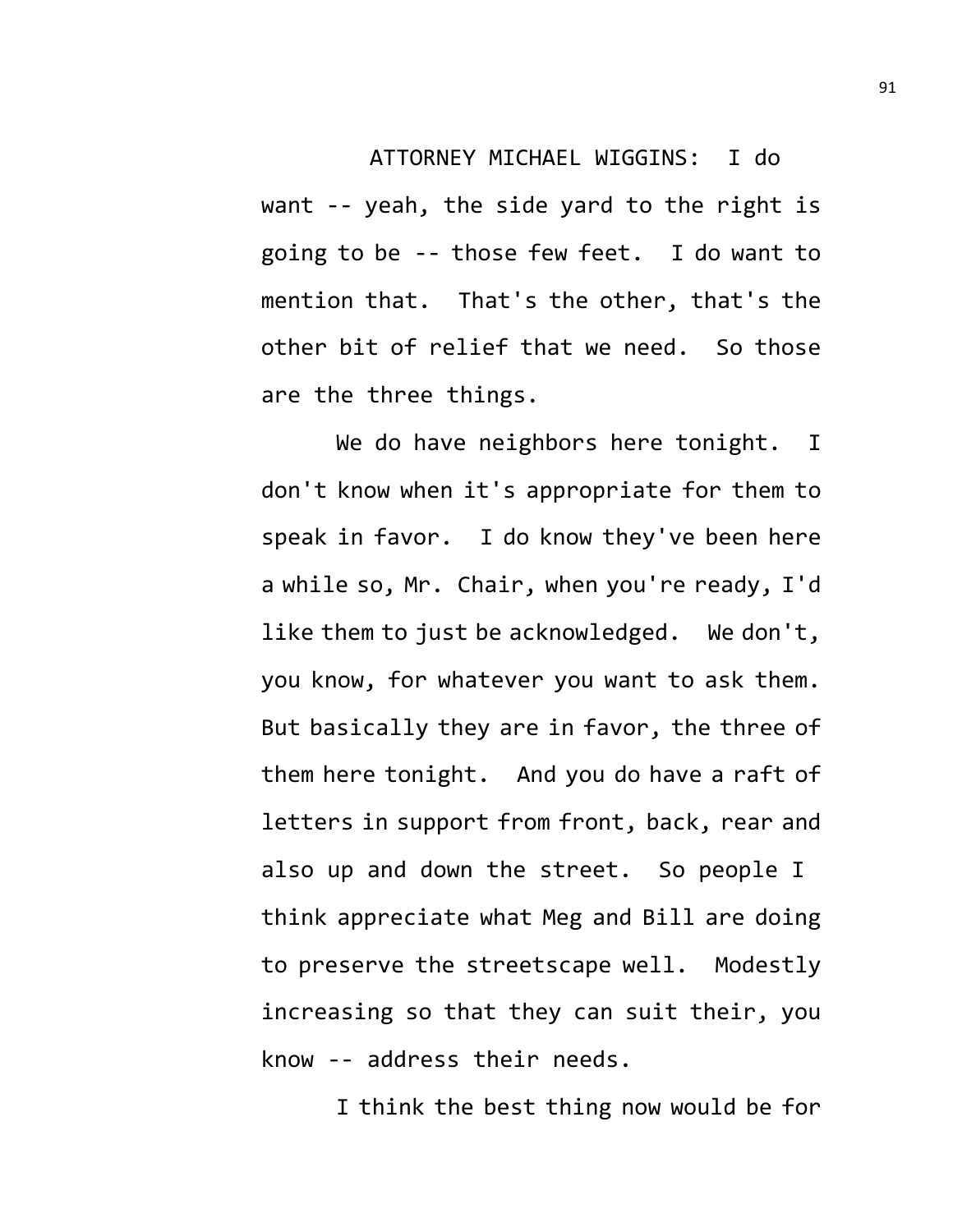Arch to just go over the plans with you and show you what exactly they're doing. If you can bring it forward, Arch, if that's possible.

ARCH HORST: So as Mike points out, there are a whole series of houses up and down Dudley Street. There are six in a row. They all pretty much look like this. And the previous suggestion had been to raise this a whole floor. So that's -- the ridge line doesn't change. And all we are really -- just for the sake of the side-view, this is what's getting added. Just this little bit here. And as Mike points out, this gets categorized as floor area because it's covered, but the actual habitable space is the shaded area which is this 7 by 21 foot element here. It takes a substandard bath and a bedroom. It does meet the building code requirement for a room, but it's very, very small and makes it into a larger bedroom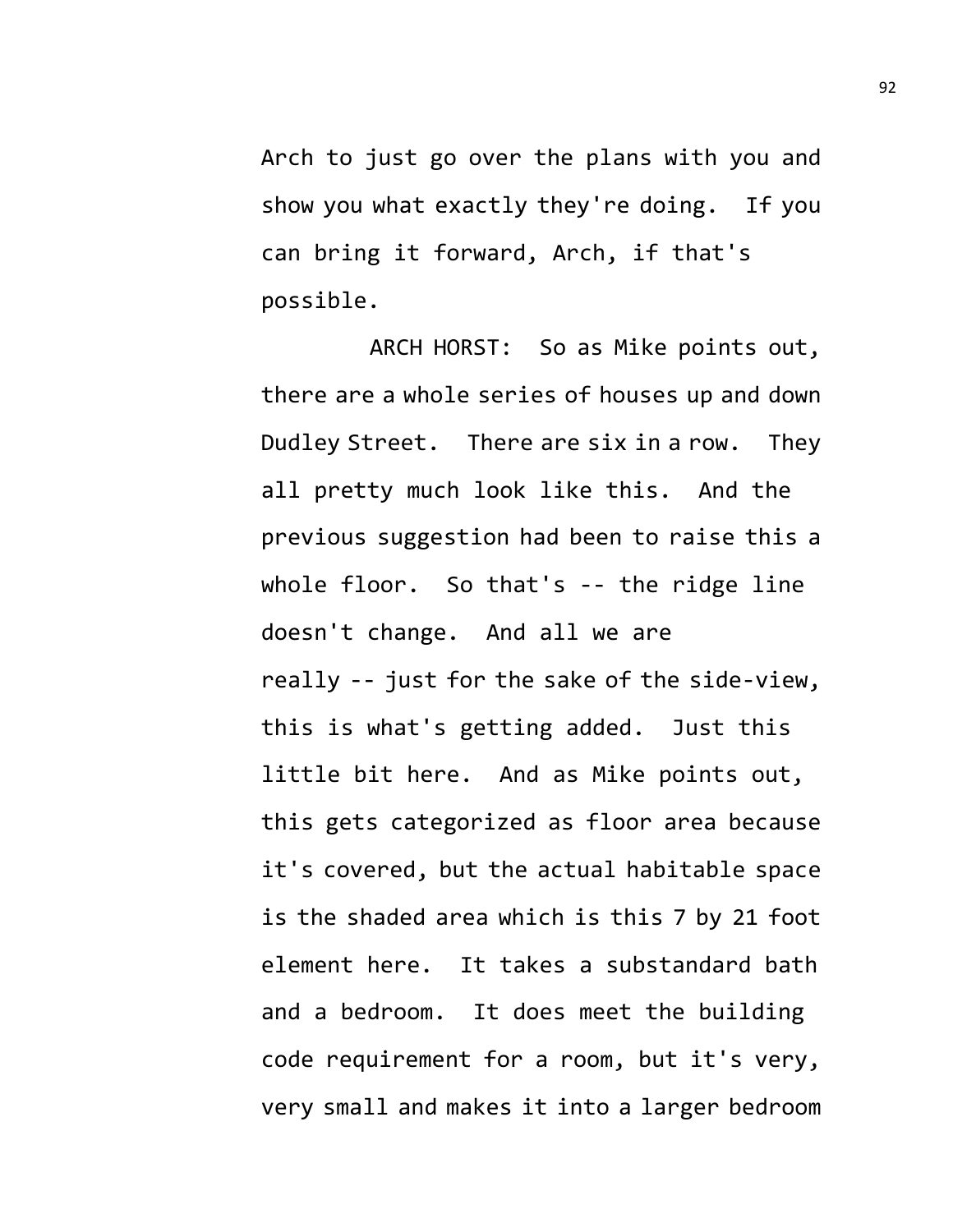and makes this into a larger bedroom. And also on the first floor we've taken a section of what would be covered space and have actually made the dining room bigger. And that's really all we're doing.

I just want to correct one thing that Mike said. We actually need side yard relief on both sides. The addition --

ATTORNEY MICHAEL WIGGINS: Okay.

ARCH HORST: Yeah, extends back. And then there's skylights in the roof. And these two groups of skylights actually don't need relief. This one -- because this is an asymmetrical setback, you have 12-and-a-half feet on one side and 7 on the other. That's really it.

BRENDAN SULLIVAN: So you're taking the plane of the house and basically just going back?

> ARCH HORST: That's right. BRENDAN SULLIVAN: But it's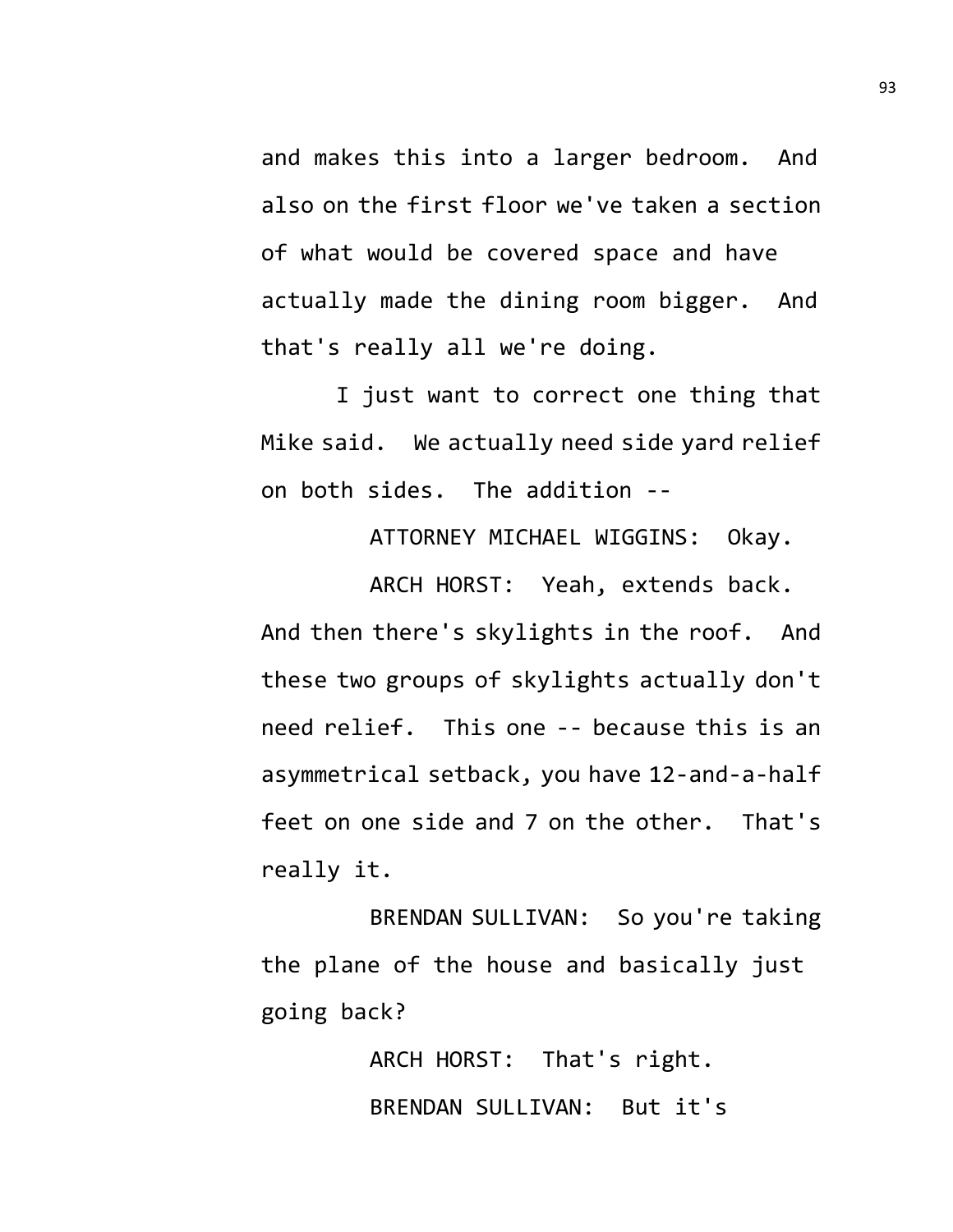existing, non-conforming regarding setbacks --

ARCH HORST: That's correct.

BRENDAN SULLIVAN: -- in the addition.

ARCH HORST: And in fact you could almost not add on to this house if you respect the side yard setbacks, they're so small and the lots are so narrow, your setback -- a conforming addition literally would be this wide.

BRENDAN SULLIVAN: Yes.

TAD HEUER: And on the left side and the rear of the porch, so that's going to be a -- have a -- is that a wrap-around?

ARCH HORST: That goes around, yeah, yeah.

TAD HEUER: Okay.

And then the second floor extends just slightly over?

ARCH HORST: Yeah, exactly.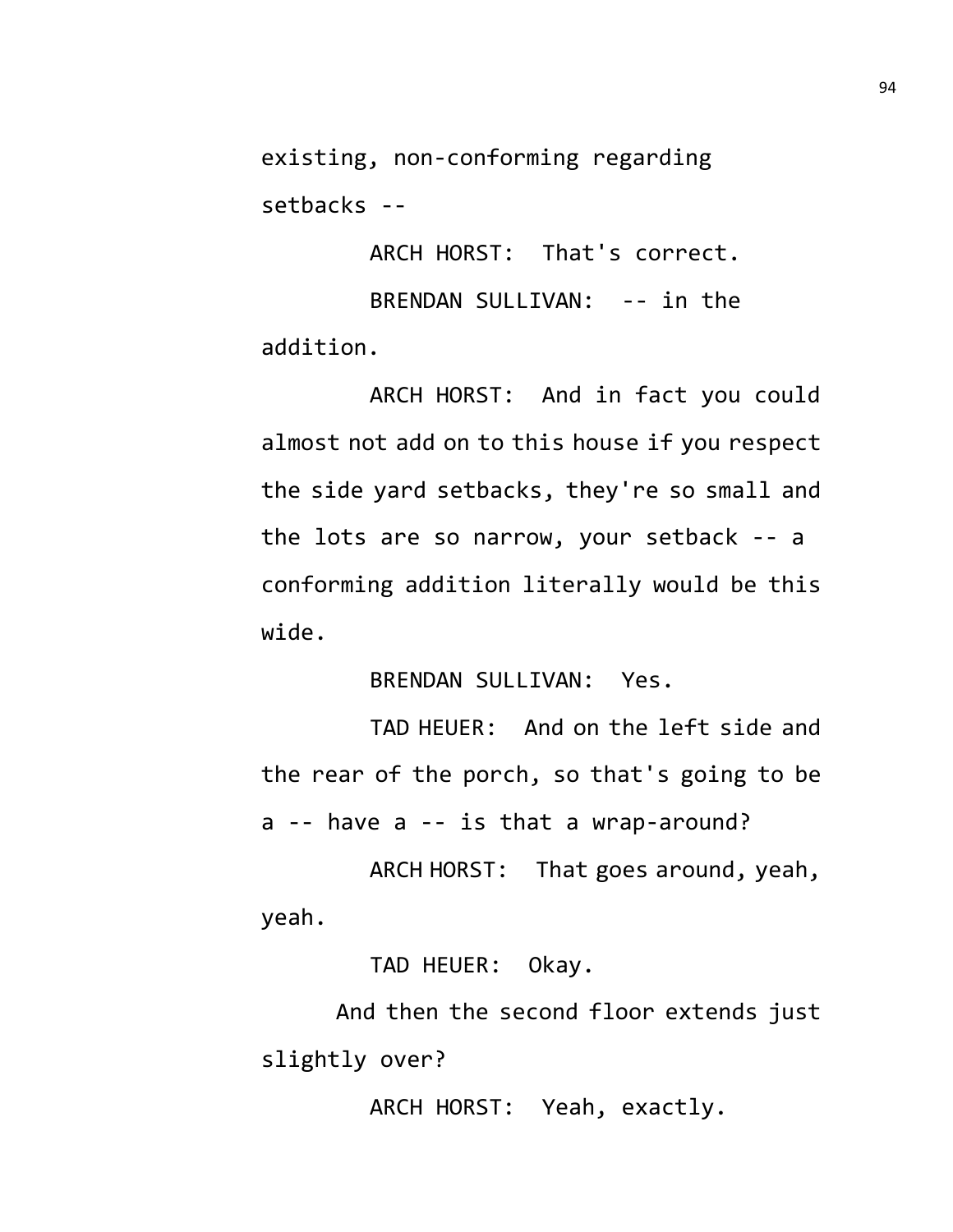TAD HEUER: Okay.

ARCH HORST: It's a little confusing, but it does in fact extend. The habitable space on the second floor extends to here and then the rest is roof. And you can see that on the side elevation. You can see how it extends and then the roof comes out a little.

DOUGLAS MYERS: Could you express as a percentage the degree to which the habitable space is being increased?

ARCH HORST: Yeah, let me look. Habitable as in enclosed?

BRENDAN SULLIVAN: Interior.

DOUGLAS MYERS: Yes.

ARCH HORST: Yeah, interior space.

ATTORNEY MICHAEL WIGGINS: It would

be 175 over 1400. So --

ARCH HORST: 175 over 1400.

ATTORNEY MICHAEL WIGGINS: I have to....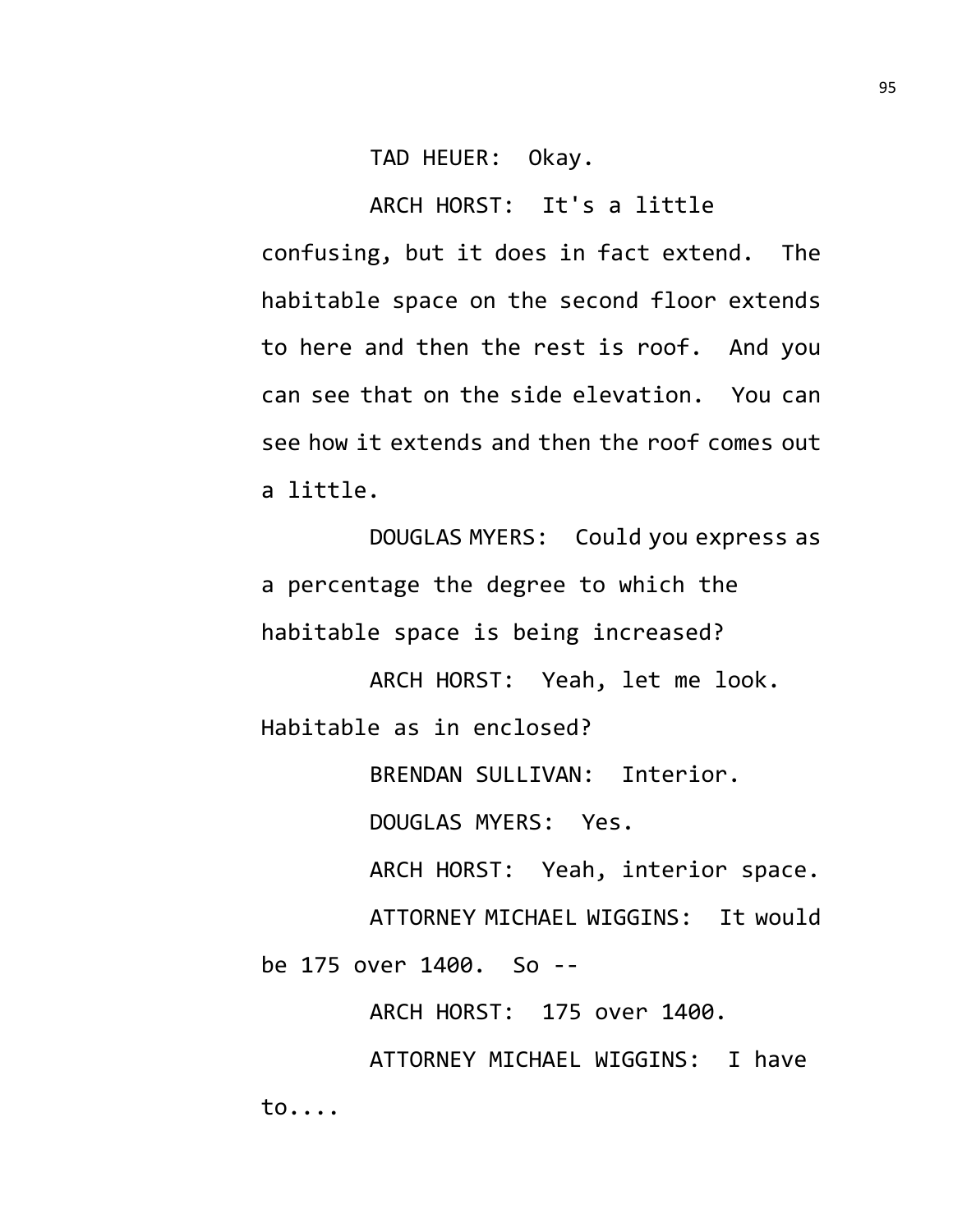ARCH HORST: It's like seven percent, six percent.

ATTORNEY MICHAEL WIGGINS: It's pretty small.

ARCH HORST: Yeah. Is that right? No. Someone please, quick, save my embarrassment. No, it's more than that.

ATTORNEY MICHAEL WIGGINS: I'm not doing this correctly.

ARCH HORST: I wish I had a calculator.

MARGARET BOND: He's got a calculator.

you.

TAD HEUER: 12 and a half. ARCH HORST: 12 and a half? ATTORNEY MICHAEL WIGGINS: Thank

TAD HEUER: You're welcome.

BRENDAN SULLIVAN: So carrying that argument one step further, existing is 0.67. What you're requesting a 0.81 in a 0.85.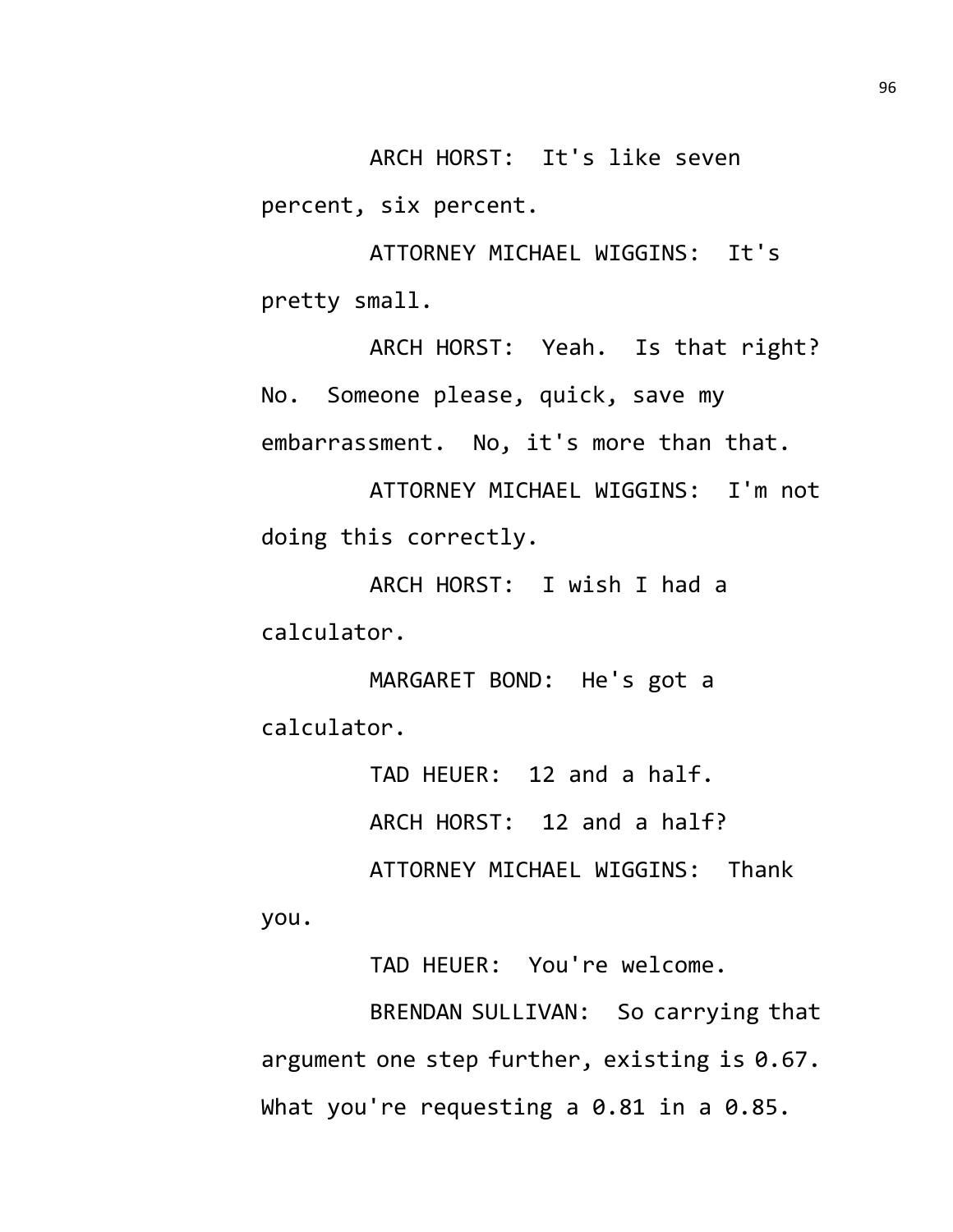ATTORNEY MICHAEL WIGGINS: Right.

BRENDAN SULLIVAN: We're talking 175 square feet; is that correct, of interior habitable space?

ARCH HORST: That's correct, yes. BRENDAN SULLIVAN: So that takes that 0.67 to --

ARCH HORST: I've got it right here, actually. It takes the floor, the interior floor area to 0.75.

BRENDAN SULLIVAN: Okay.

TAD HEUER: Is there a basement? ARCH HORST: Yes. But it

doesn't --

ATTORNEY MICHAEL WIGGINS: It

doesn't have the height.

TAD HEUER: What about in your attic?

ARCH HORST: This zone here in the attic is floor area. And if you actually compare the original dimensional form with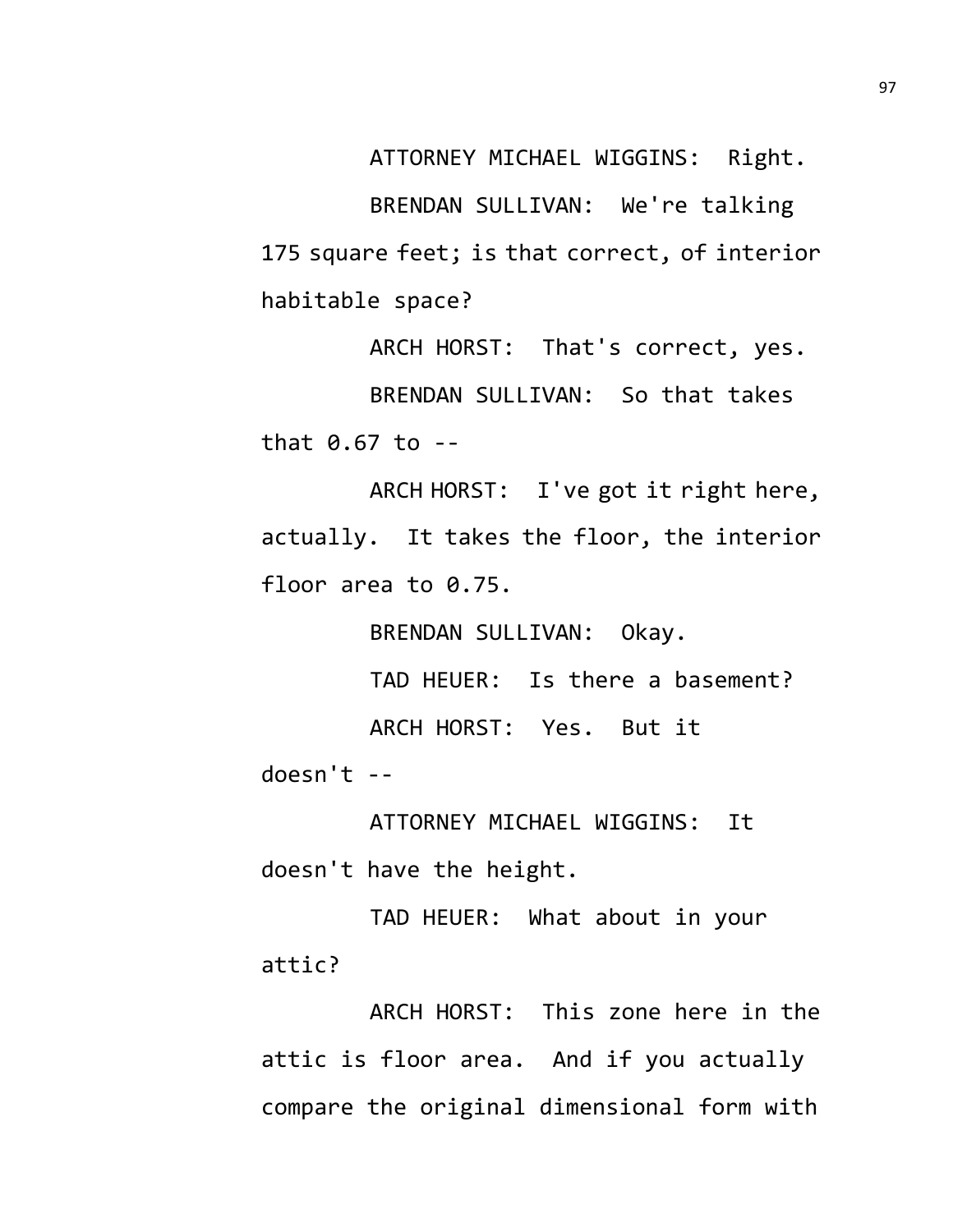this one, the original dimensional form did not count this as floor area. So we -- I mean, because it is technically. I mean, we've made our case worse -- it's an odd thing.

BRENDAN SULLIVAN: That's why that number's lower.

ARCH HORST: Yes.

BRENDAN SULLIVAN: Okay.

ARCH HORST: We did this absolutely according to the Ordinance until so it makes it look worse than it did last time. We actually haven't changed anything. That's all.

BRENDAN SULLIVAN: You're actually adding more square footage before?

ARCH HORST: Yes.

ATTORNEY MICHAEL WIGGINS: 500 and this is about 300.

BRENDAN SULLIVAN: Right. So the number got askew because the attic was not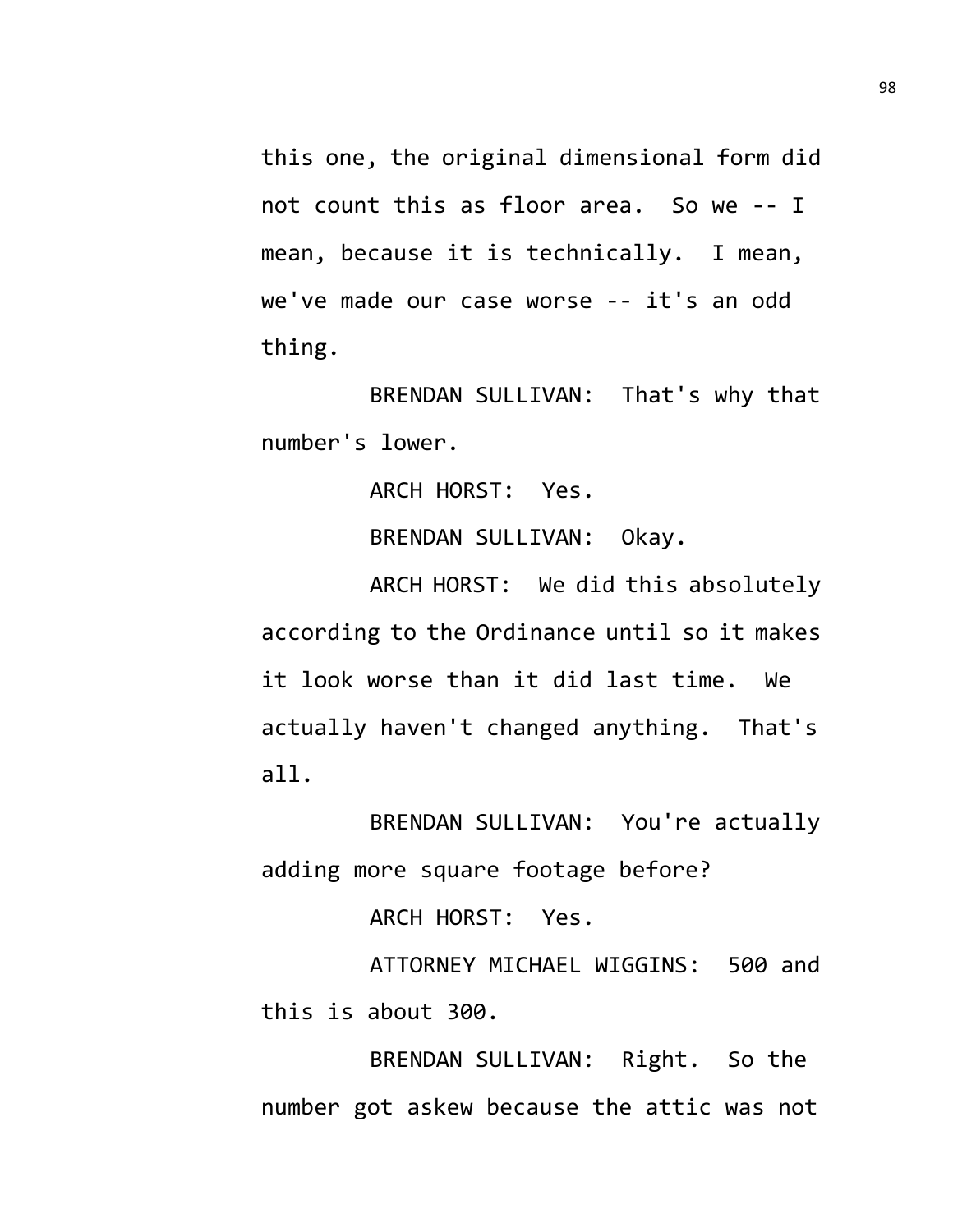included?

ARCH HORST: Right.

BRENDAN SULLIVAN: All right.

DOUGLAS MYERS: I noticed that you referred to a row of six houses, approximately like running from number 59 to 57 on the same side of the street, and the rear as well as in the front the houses are very similar, aren't they?

ARCH HORST: No, some are actually added on to. And there's one that's been added on to even further than this. I don't know --

DOUGLAS MYERS: Among those six, really?

ATTORNEY MICHAEL WIGGINS: We have a picture of the backyard. If you're looking at the backyard -- from Meg's backyard down the row of the back houses, and you'll see one of them --

MARGARET BOND: Is it okay if I step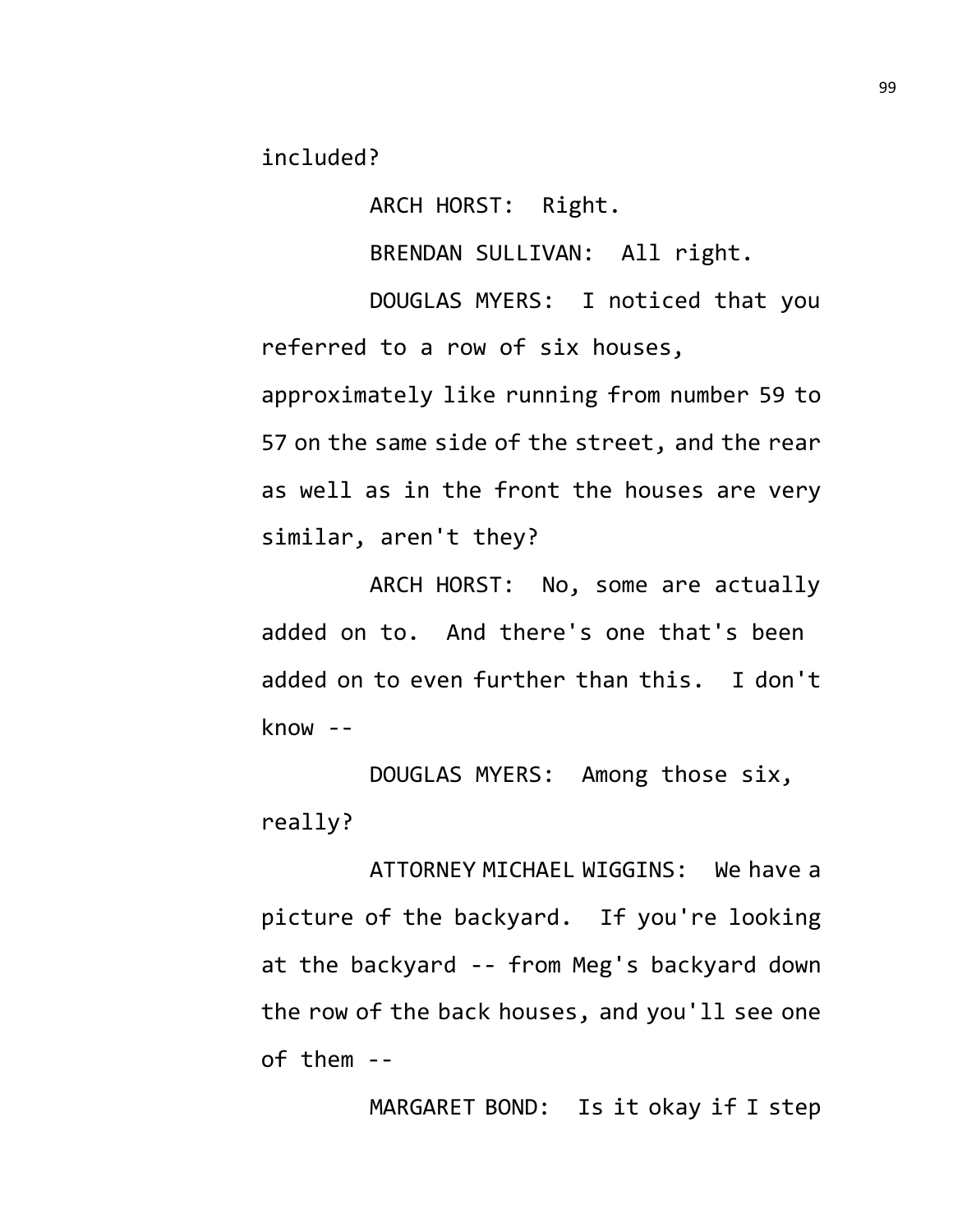in?

ATTORNEY MICHAEL WIGGINS: Yes, go ahead. Please describe it.

MARGARET BOND: This is the house -- it's a little bit hard to -- this one includes our house. This is our house. This is the house next-door, it goes out -- ATTORNEY MICHAEL WIGGINS: Hold it up.

MARGARET BOND: Oh, I'm sorry.

ATTORNEY MICHAEL WIGGINS: No, just point to it.

MARGARET BOND: The house next-door goes out significantly beyond ours. These two houses, which in this picture, look like they go out further, they don't. Those are identical to our house. But this house down here goes out further than even what we're asking for and it goes out to that -- I don't know the exactly the number of feet, but it goes out that far on all three floors. And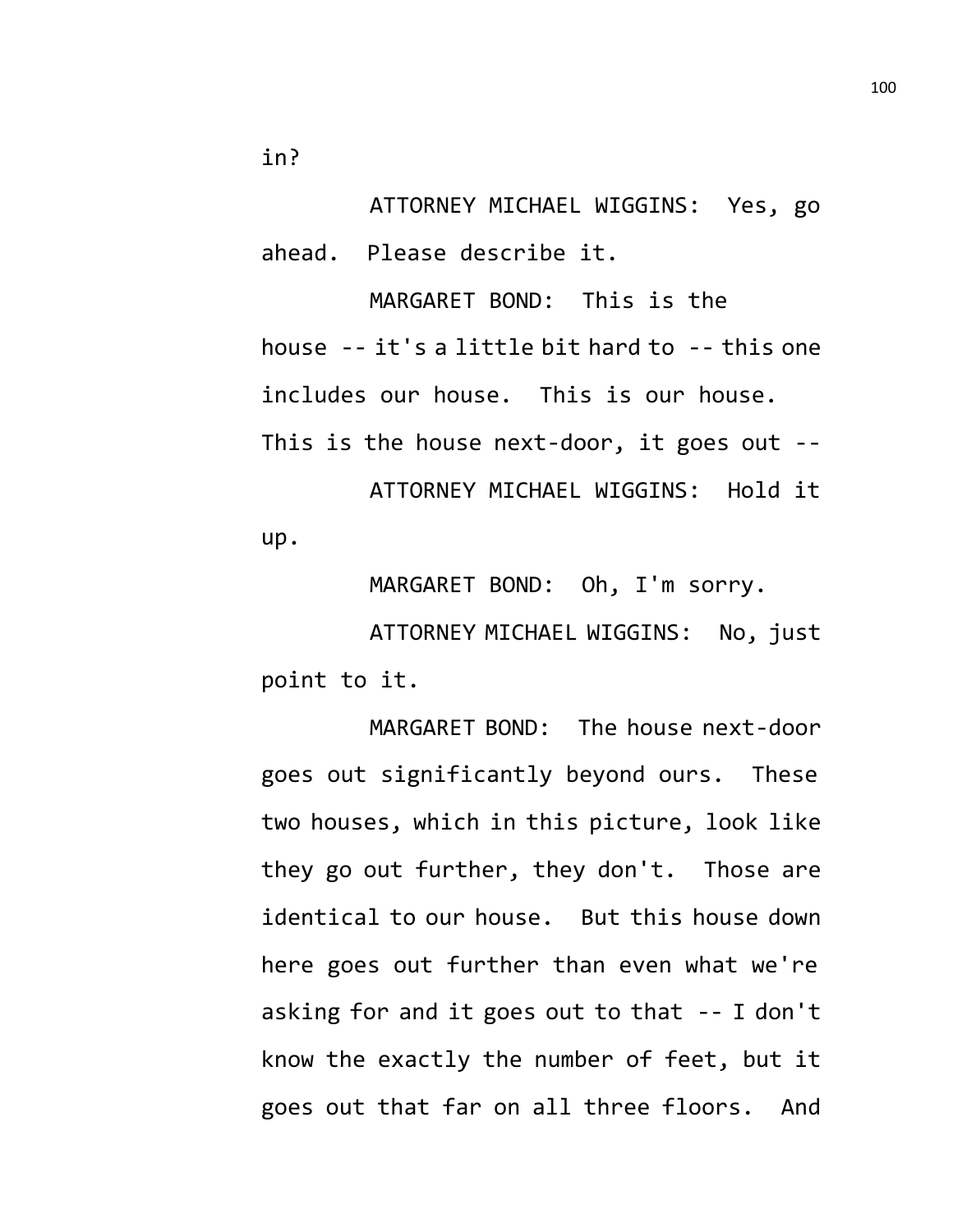we're only asking --

DOUGLAS MYERS: The ones that have not been altered --

MARGARET BOND: Yeah.

DOUGLAS MYERS: -- do you have any idea of the functionality of that slight, slightly extended rear space?

MARGARET BOND: This?

DOUGLAS MYERS: No, the houses that have not been altered.

MARGARET BOND: Those are the ones that are like ours?

DOUGLAS MYERS: Yes, the ones that your like yours.

MARGARET BOND: The functionality of that space. I don't know what you're asking.

TAD HEUER: The lack of functionality presumably you have in yours. MARGARET BOND: It's so fascinating these houses because we're all struggling how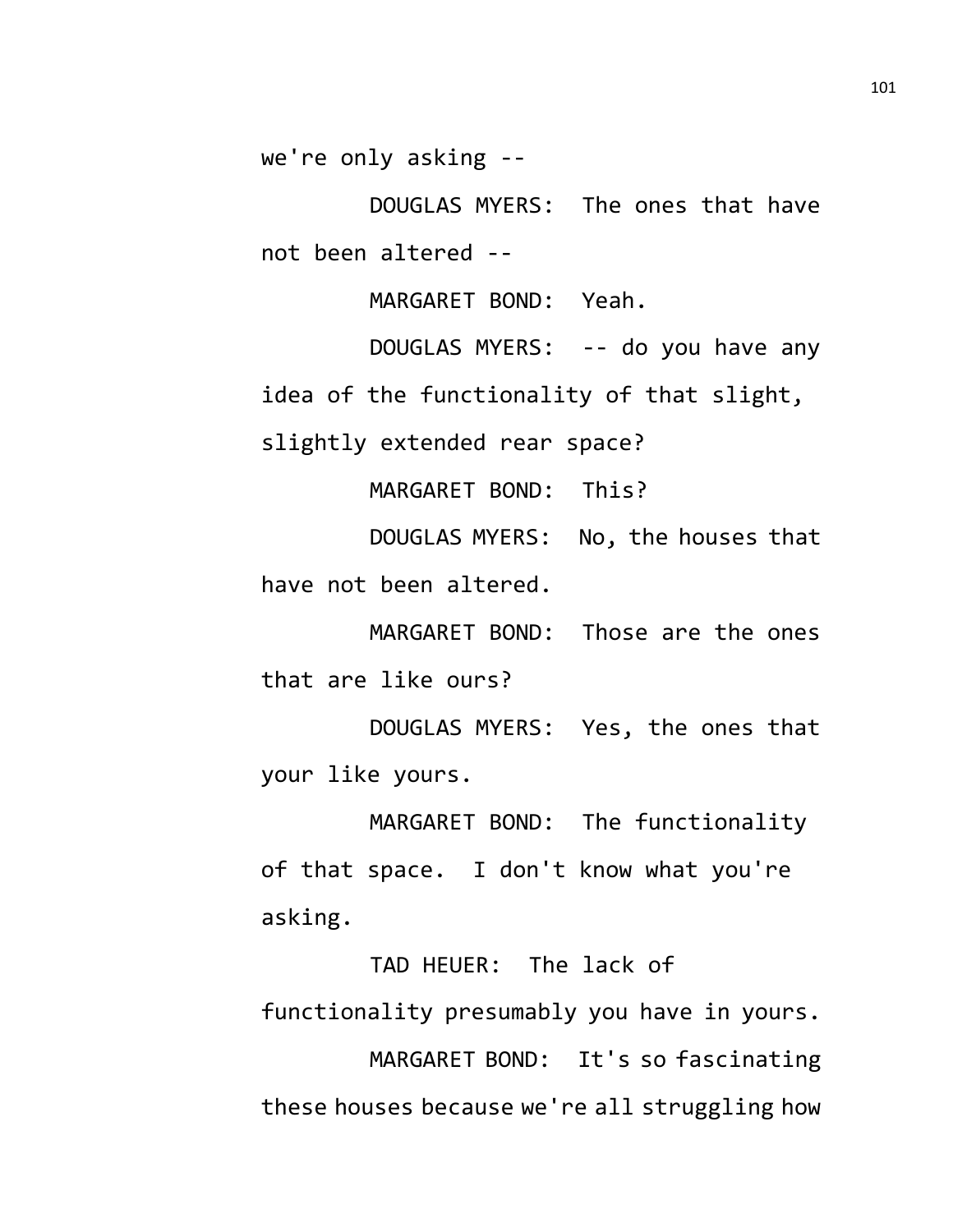to figure out to deal with a tiny house and have a number of people live in them. So I don't know that it's that.

DOUGLAS MYERS: Well, how is that space used in your present house?

MARGARET BOND: Well, part of it is in the kitchen, and -- do you have a photograph?

ARCH HORST: Yeah. This is the living room and it's, it's about -- it looks to me like 10-by-12 so it's quite small. This is a dining room. And at some point this wall was taken down or opened up so that this is somewhat of one room kitchen and half bath. That's it.

MAHMOOD FIROUZBAKHT: What are the dimensions of the bedrooms after the work? ARCH HORST: This one doesn't change significantly. This one I can -- I'm trying. You really want to -- hold on a second. I didn't think of the dimension, but I can tell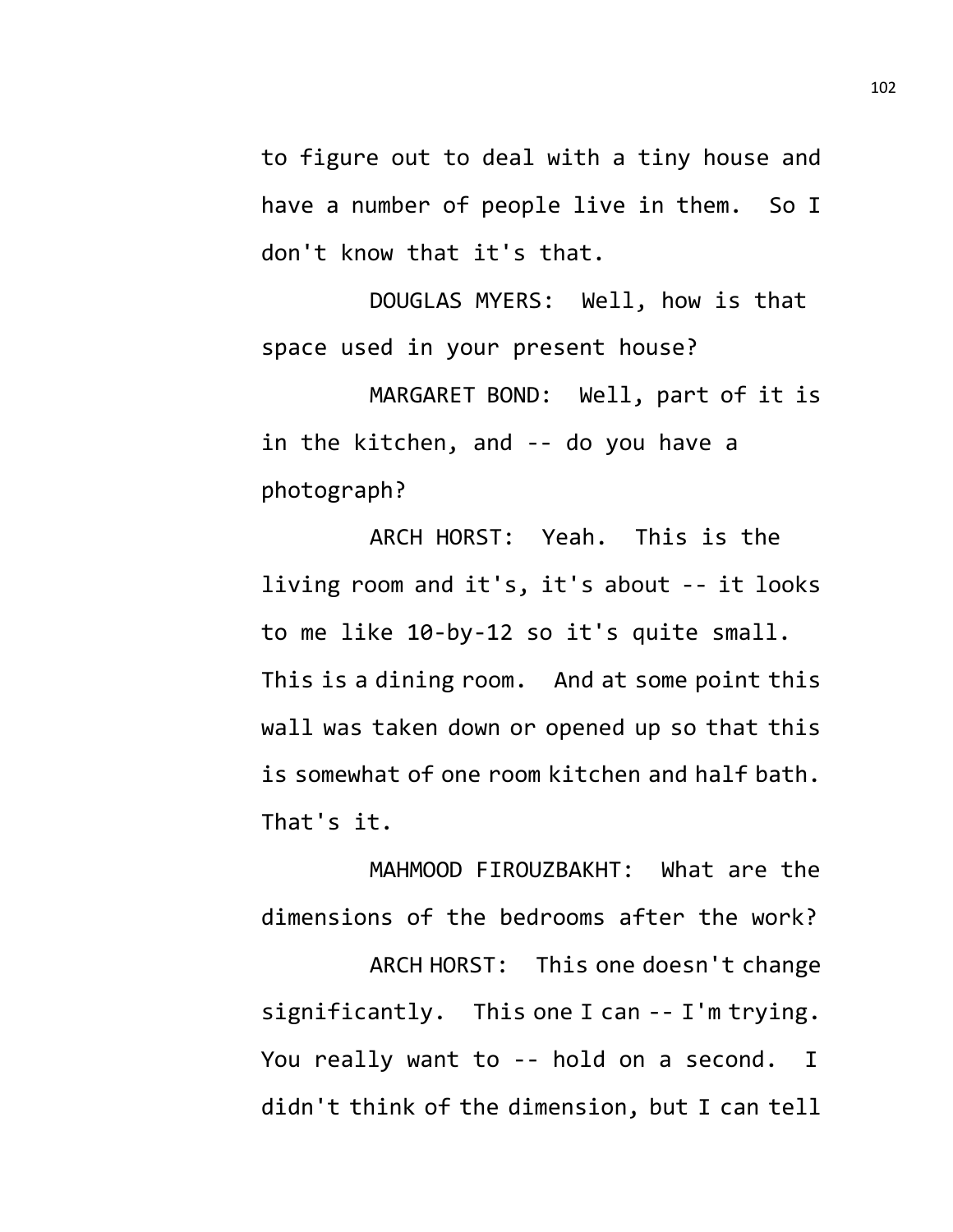you.

So this is going to be -- so that is 13-by-10. And this is probably more like 16-by-10. Not very, not even 10 really. It's nine, eleven. You can call it 10, and they're narrow rooms. And the house is only, you know, it's 500 square feet on the floor. It's pretty small. It's about the size of this. It's smaller than this room. Quite a bill smaller.

TAD HEUER: What's the attic space used for, storage?

ARCH HORST: Yeah, maybe storage and maybe it will get used as a study or something like that. It can't be a bedroom because it doesn't meet code.

TAD HEUER: Right. There are no closets?

ARCH HORST: No, no.

ATTORNEY MICHAEL WIGGINS: With respect to the backyard, the use of the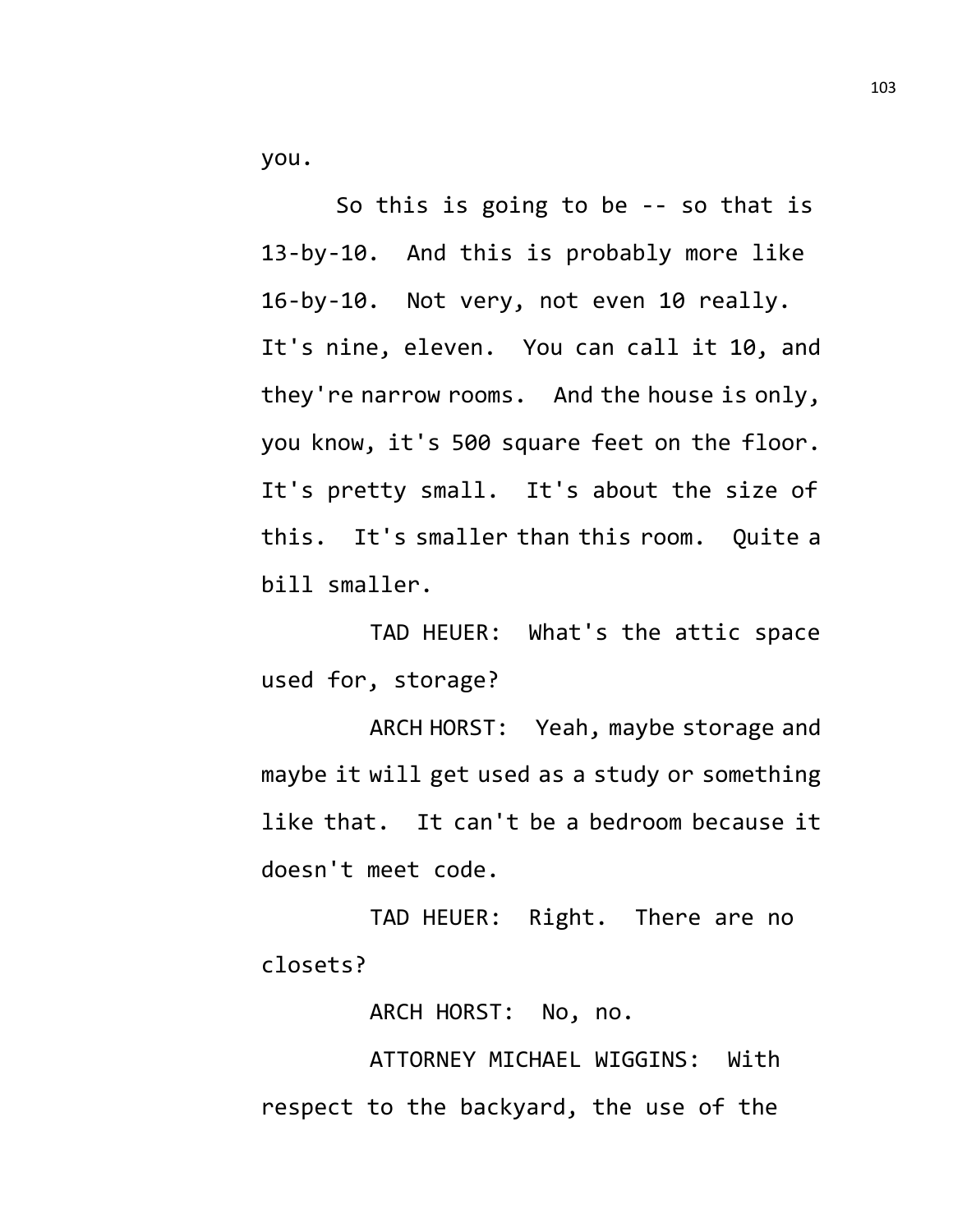backyard, I just wanted to point out this lot, unlike the ones down the row, are much longer in the back. So even with this extension we still are observing the full rear yard setbacks. It's not an occasion for the relief. And in fact, the abutter to the rear is totally in favor of the project.

BRENDAN SULLIVAN: You can see here where these houses wind up in relationship to there, but this lot goes right back.

TAD HEUER: I think part of our suggestion last time was the fact that you do have because of the strange plot of that flat, you have much more rear yard space than your neighbors even though you're all lined up against the same setback from front to center. You share a similar setback in the front. Your lots have significantly different depths which is not evident unless you're looking at a plot plan.

MARGARET BOND: I did have an aerial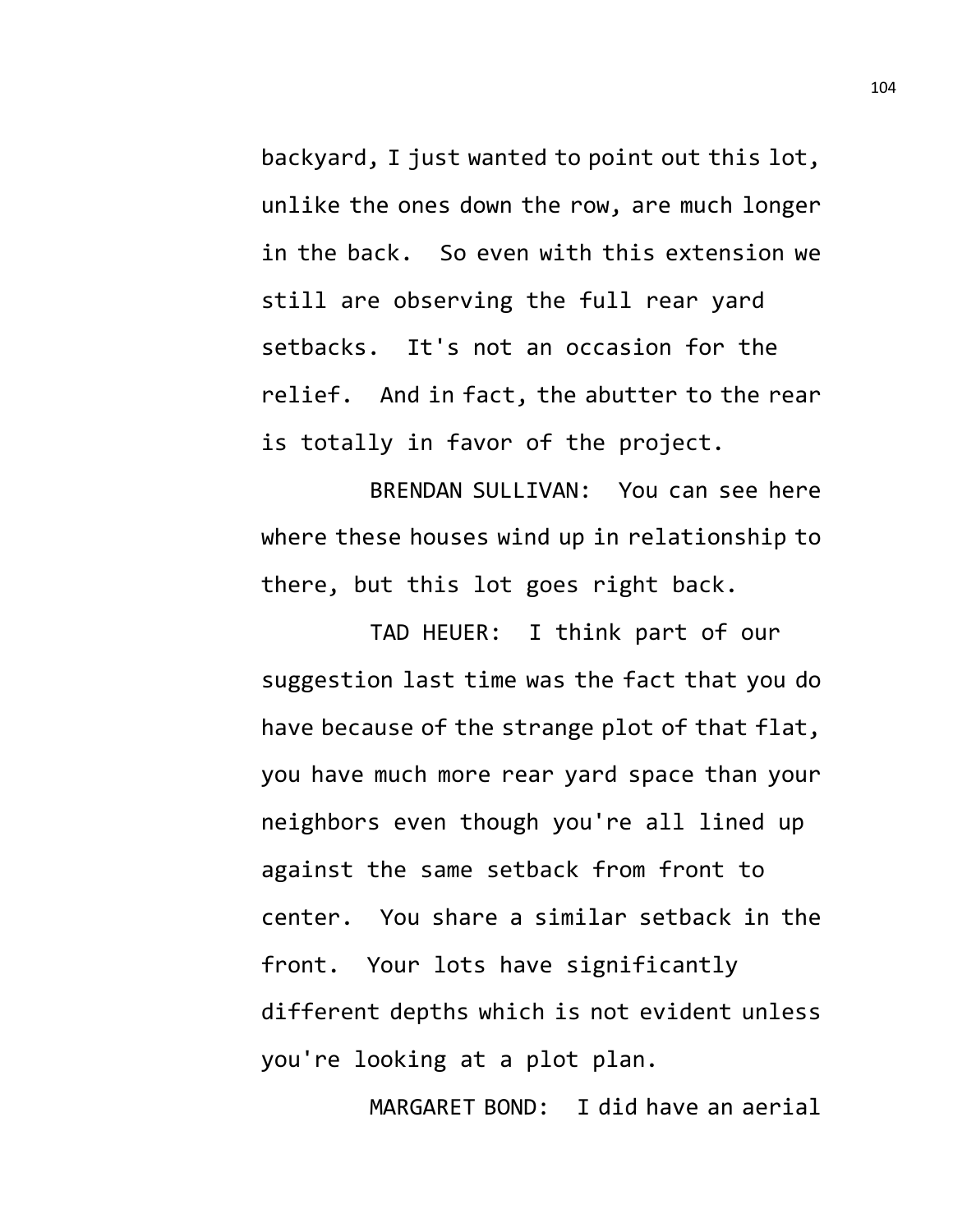picture, but I can't put my hands on it.

ATTORNEY MICHAEL WIGGINS: That's what I was looking for.

BRENDAN SULLIVAN: This shows it to me here somewhat.

MARGARET BOND: Okay. Oh, here it is.

BRENDAN SULLIVAN: Okay, any other questions?

Tom, any questions at this point?

THOMAS SCOTT: No.

BRENDAN SULLIVAN: Doug, any questions?

DOUGLAS MYERS: No, thank you. BRENDAN SULLIVAN: Mahmood? MAHMOOD FIROUZBAKHT: No. BRENDAN SULLIVAN: Tad? TAD HEUER: No. BRENDAN SULLIVAN: Let me open it public comment. You would have final say. Is there anyone here who wants to speak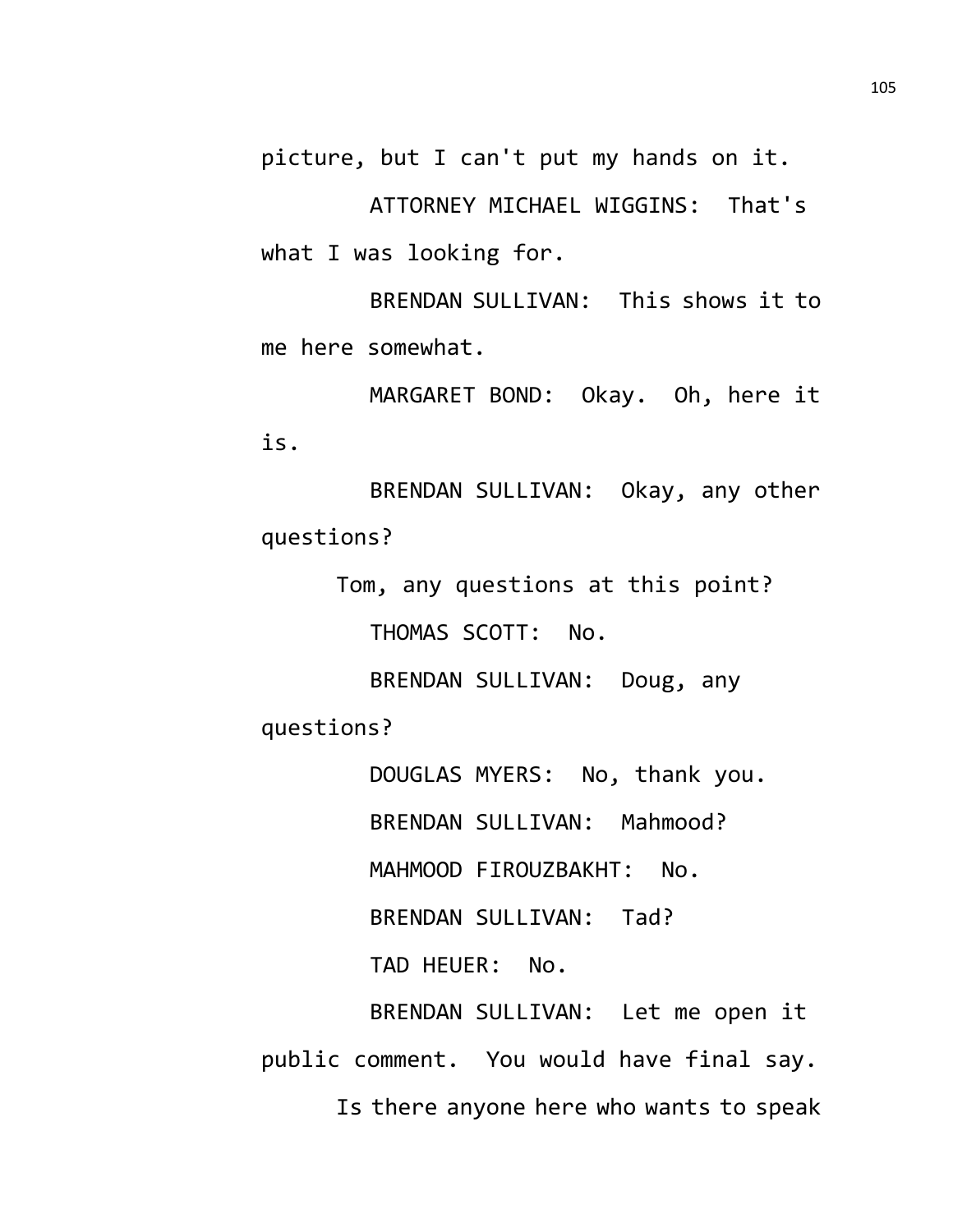on 61 Dudley Street?

Would you please come forward and identify yourself.

KAREN FRIEDMAN: My name is Karen Friedman and I'm at 59. I'm an abutter and I'm basically completely in support. I mean, my backyard is next to her backyard, too, and I have no problems at all with her plans to extend so I'm hoping that this passes.

BRENDAN SULLIVAN: Okay. And we have a letter from you in the file.

KAREN FRIEDMAN: Yes.

BRENDAN SULLIVAN: Is there anybody else who wishes to speak on the matter?

CHRISTOPHER DEERY: My name is Christopher Deery, D-e-e-r-y, 69 Dudley Street, another one of these houses. And we fully support this as one of the seven sisters we call them. You know, this absolutely preserves the facades of the neighborhood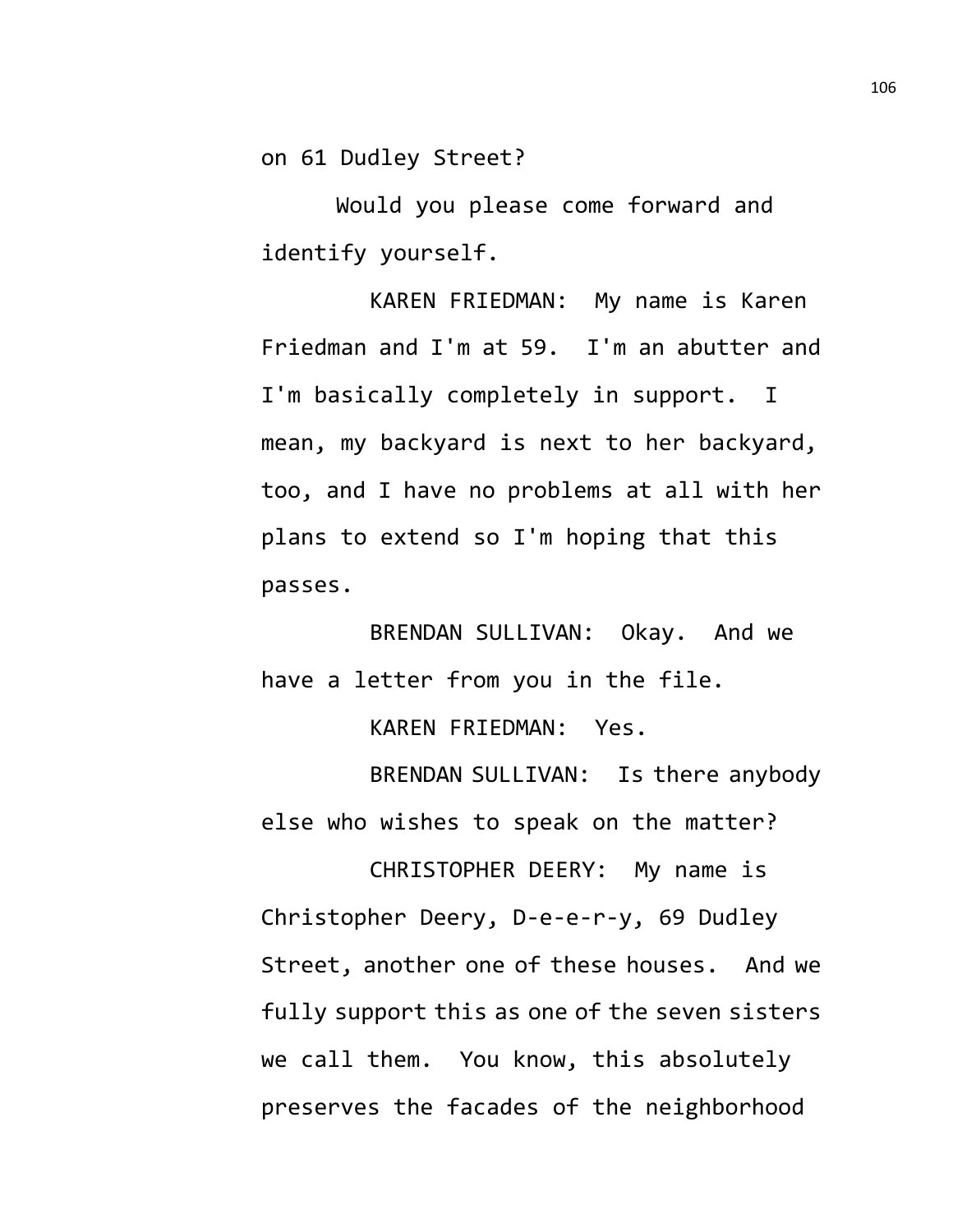and, you know, we fully support the proposal. BRENDAN SULLIVAN: Okay. And we have a letter in the file from you, also.

TAD HEUER: This is your second appearance in as many weeks; isn't it? CHRISTOPHER DEERY: This is my third time here. I'm a regular. I enjoy the boards.

BRENDAN SULLIVAN: Is there anybody else who would like so speak on the matter? Anybody else?

MARGARET DEERY: Okay, sure. I'm Martha Margaret Deery. I live at 69 Dudley Street. I'm totally in favor of this addition. I like the fact that they're building backwards. That's a great, great idea and I'm for it.

BRENDAN SULLIVAN: Great, thank you.

MARGARET DEERY: There's also a letter from my husband and I in the file.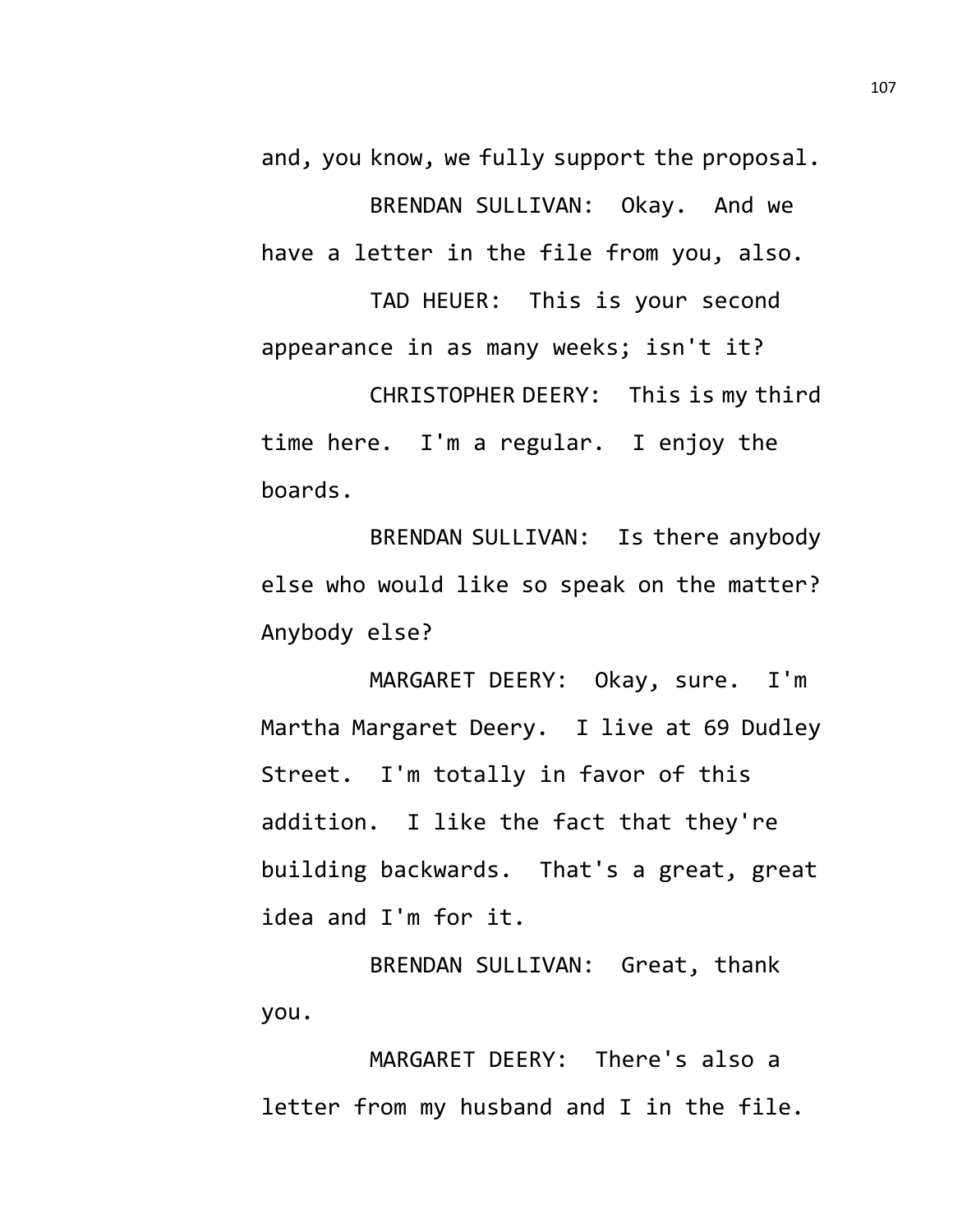BRENDAN SULLIVAN: Is there anyone else who wishes to speak?

(No Response.)

BRENDAN SULLIVAN: There is correspondence in the file from Carol and Ted Roberts, 63 Dudley. (Reading) Please accept this letter in regards to the Variance to allow construction on 61. Reviewed the plans and they support the application of the owners.

They are aware that the owners have been very responsive to the Board's concerns about streetscape and height and they have come up with a plan that looks like it will have very little impact on the neighborhood since it goes out the back of the house. Several other similar houses on our block already extend further out the back than their proposed renovation.

There is correspondence from John L. Fitch, F-i-t-c-h and Antoinette M. Fitch, 71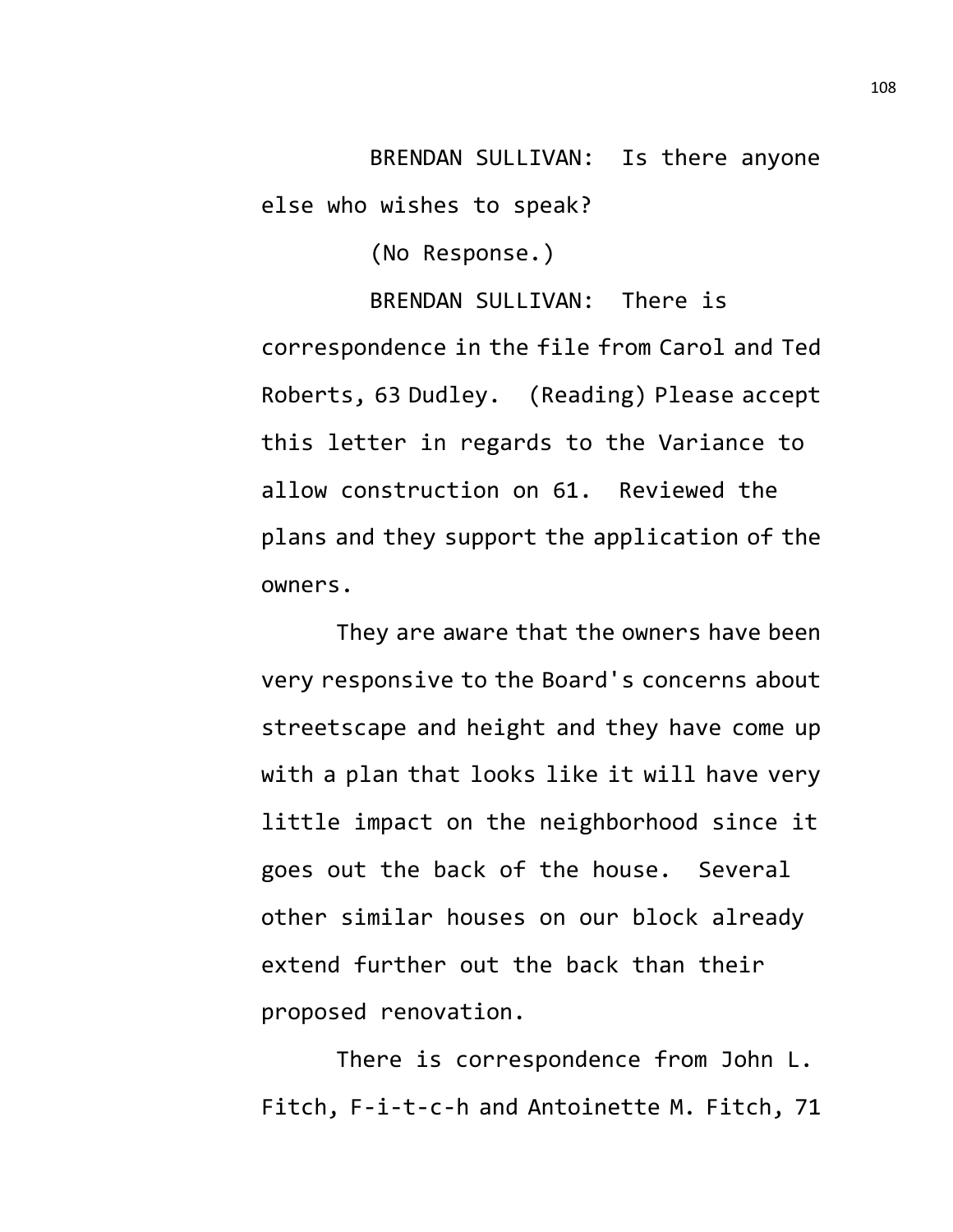Dudley. They support the application.

(Reading) After having reviewed the plans which will be submitted to the Board, there are seven single-family houses in a row on this particular block. About 20 years ago we obtained a zoning variance and added floor space to our second floor at the rear of the house. The plans for 61 Dudley are for a similar extension to the rear of the house. Most of the other single-family homes have an extension to the rear at the first floor level, thus a modest extension to the back of the house seems very much consistent with the neighboring houses.

There is correspondence from Jessica Cashdan, C-a-s-h-d-a-n and Francois Berelowitch, B-e-r-e-l-o-w-i-t-c-h. (Reading) We are writing to let you know that we support the plans for Meg Bond and Bill Madsen have proposed for renovating their homes. We have reviewed their plans and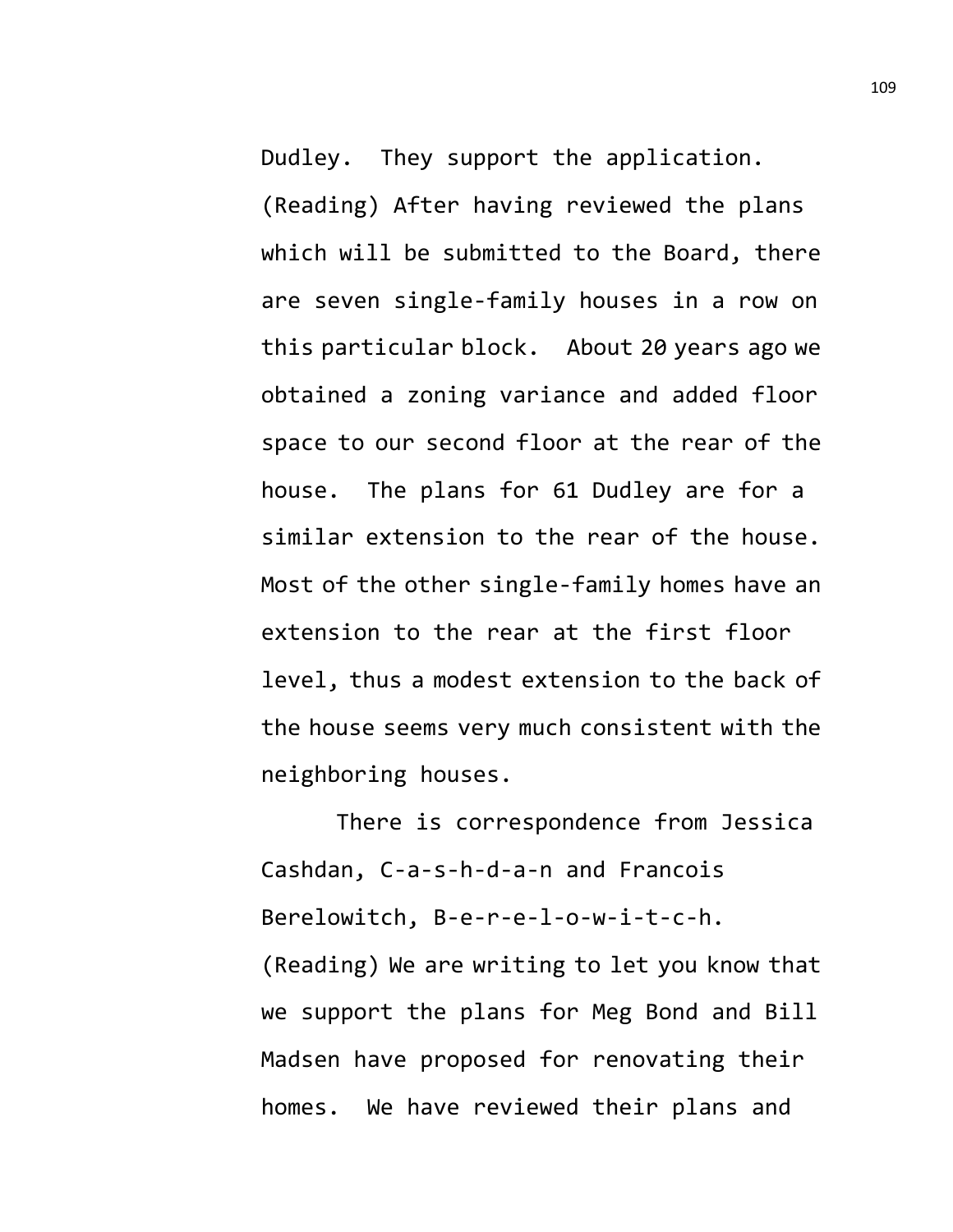believe they have been very responsive to the Board's concerns. The work they propose will improve the property, something we believe the City should be pleased to see. We sincerely hope you will approve their plan.

And there is a petition approving the plans and support the application for the owners signed by nine abutters. People in the immediate neighborhood.

> Okay. So, I will close public comment. ATTORNEY MICHAEL WIGGINS:

Mr. Chairman, I would submit that this slight extension, it really meets the concerns that the Board had before. If this is allowed, of course, we would withdraw the continued case. This can be done without derogating at all from the public good. I think it actually goes a long way to preserving it, and there would be no nullification or derogation from the intent of the ordinance. This addition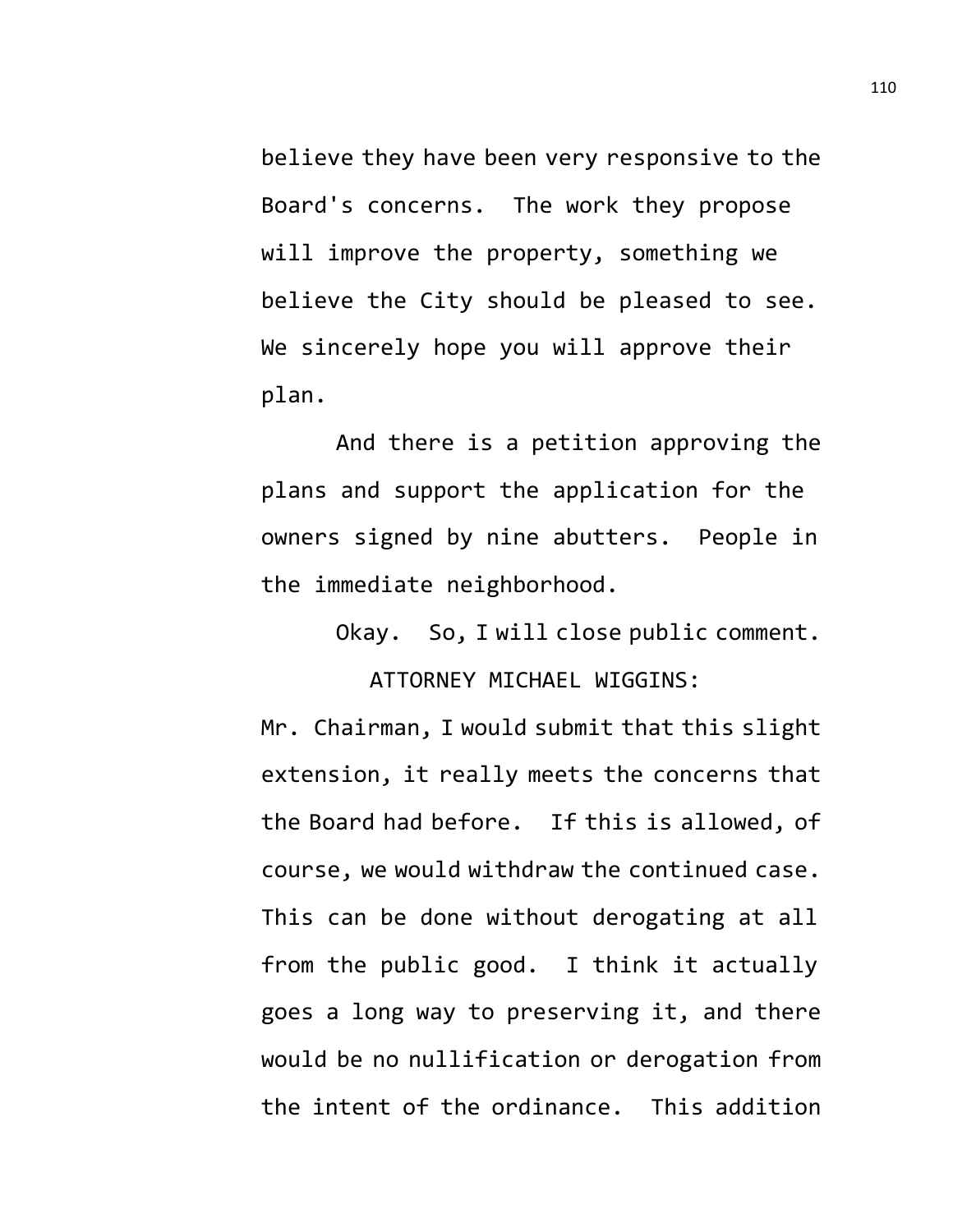will not result in any increase in intensity of use. It's the same family, the same two family living there. As always, it will remain a single-family home with only the slight addition to make it more habitable in the rear. It's exceptionally sensitive to the open space in the rear. There could have been an option to actually have a complete addition with twice the inside space, and the petitioners have recognized that that was too extreme and have decided to keep the open look. I think it -- that's probably a lot of the reason why the neighbors are so much in support of people around the backyard, including the people to the rear.

So I would respectfully submit that this is a good case for granting this variance.

> BRENDAN SULLIVAN: Okay. Tom, any questions or thoughts? THOMAS SCOTT: No. I think they did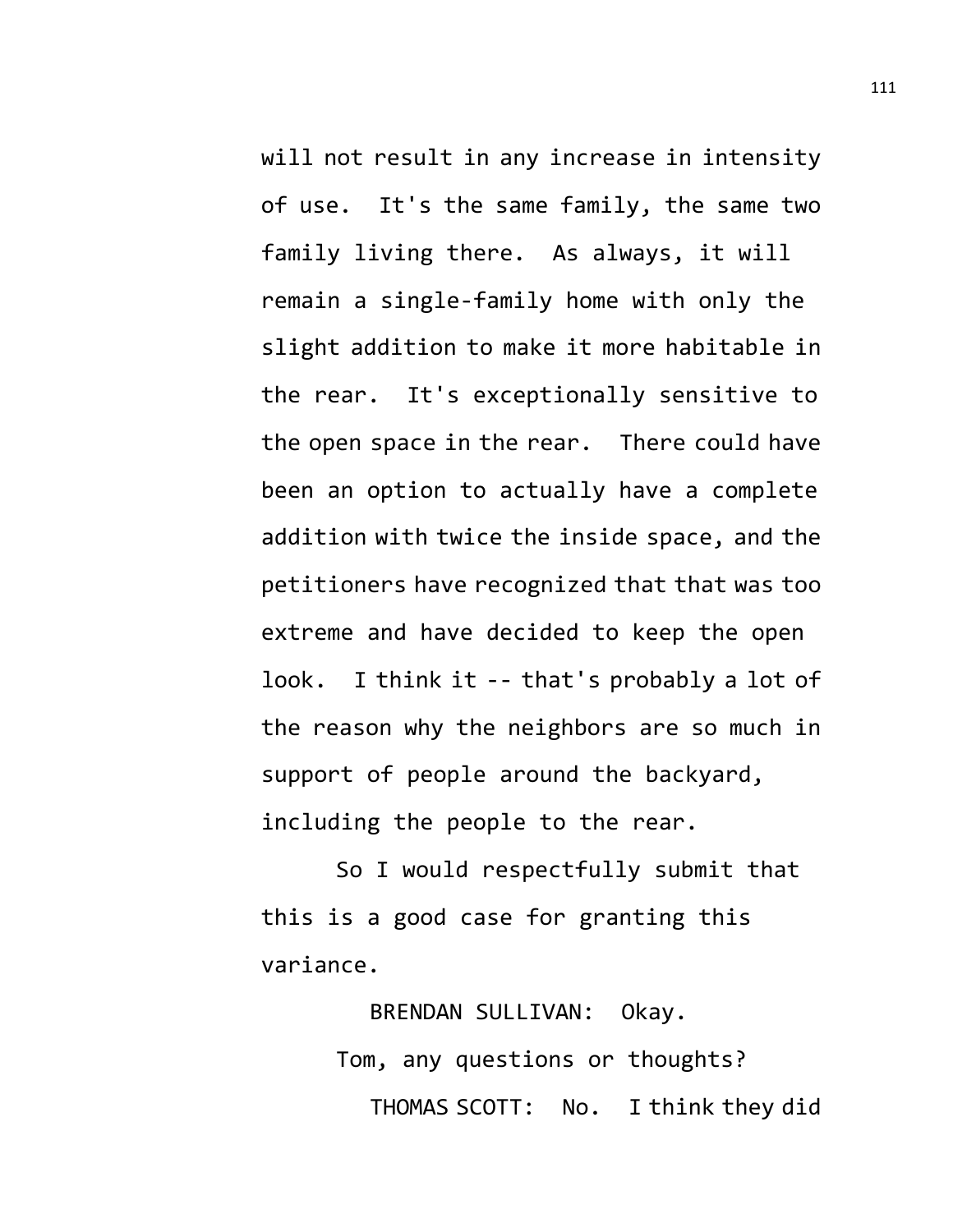a nice job in their revisions to the plan and I support the --

BRENDAN SULLIVAN: Had you seen the original proposal?

THOMAS SCOTT: Yes.

BRENDAN SULLIVAN: You sat on that? Okay.

DOUGLAS MYERS: I didn't sit on the first panel, so I'm not aware of the original proposal, but I can -- I accept completely that this is considerably reduced and seems to be proportional and in scale. I sense that my other members of the Board are comfortable with this. My mind works slowly and I had to overcome some resistance, and I am satisfied that the actual increased living space is very modest and modestly executed. However, I mean, I certainly respects the streetscape in front. However, there is a streetscape consideration to me in the rear as well from Harrington Road which is a public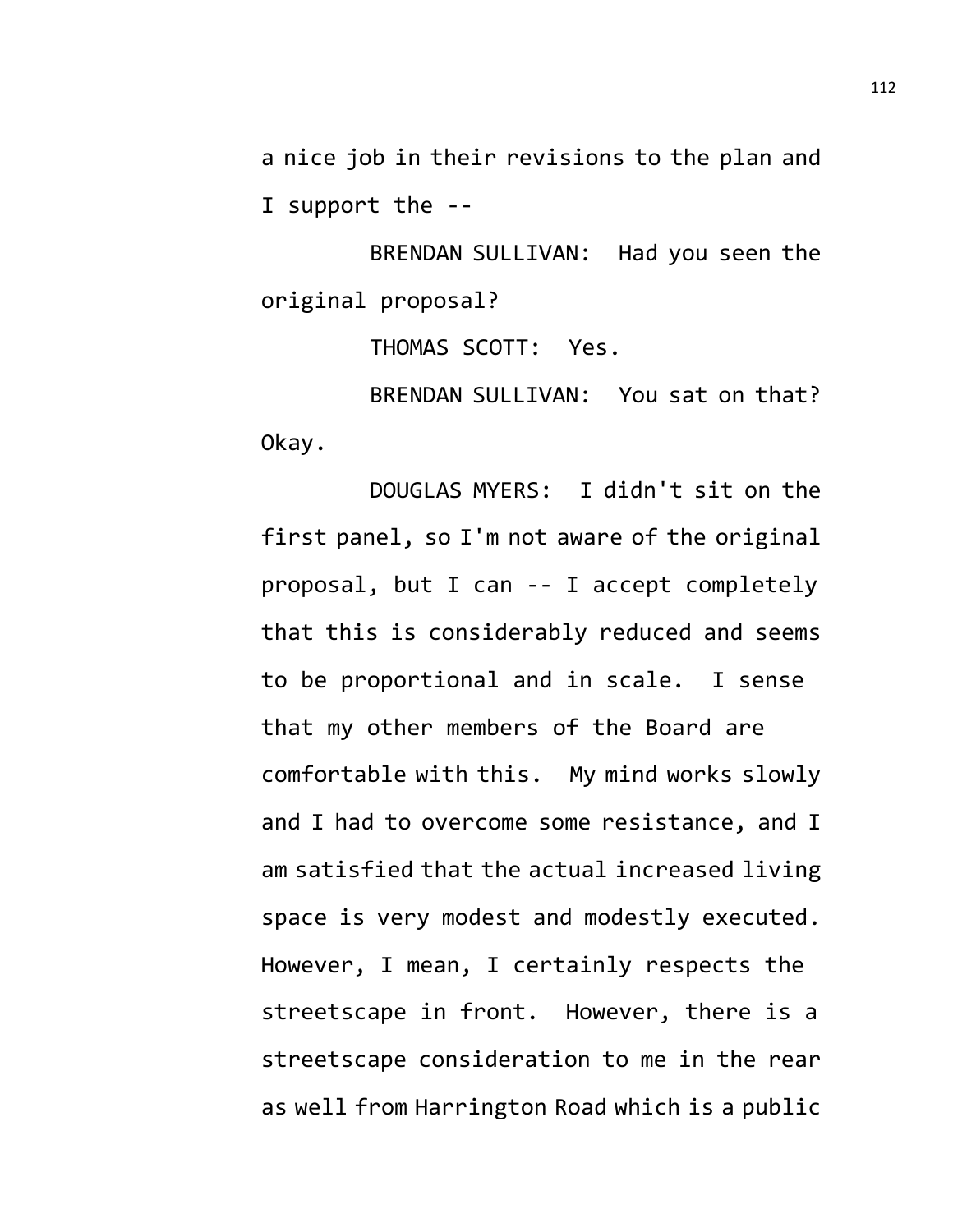way approachable by public sidewalks on both sides. And these houses, the number of the seven sisters or whatever they're called, present an appealing uniform appearance from the rear as well. And I am now satisfied that because your rear yard is larger, because the addition is modest in its proportion and you didn't seek for the maximum and don't ask for any setback relief in the rear, I am satisfied that this really is a case that should be judged completely in isolation on its own merits and will not necessarily lead to a flood of variance requests marching up and down among the seven sisters. That this really is a case that stands on its own merits. And on that basis with apologies with the lengthy remarks I'm in favor.

BRENDAN SULLIVAN: Mahmood?

MAHMOOD FIROUZBAKHT: Yes, I think the petitioner has done a great job responding to the concerns of the Board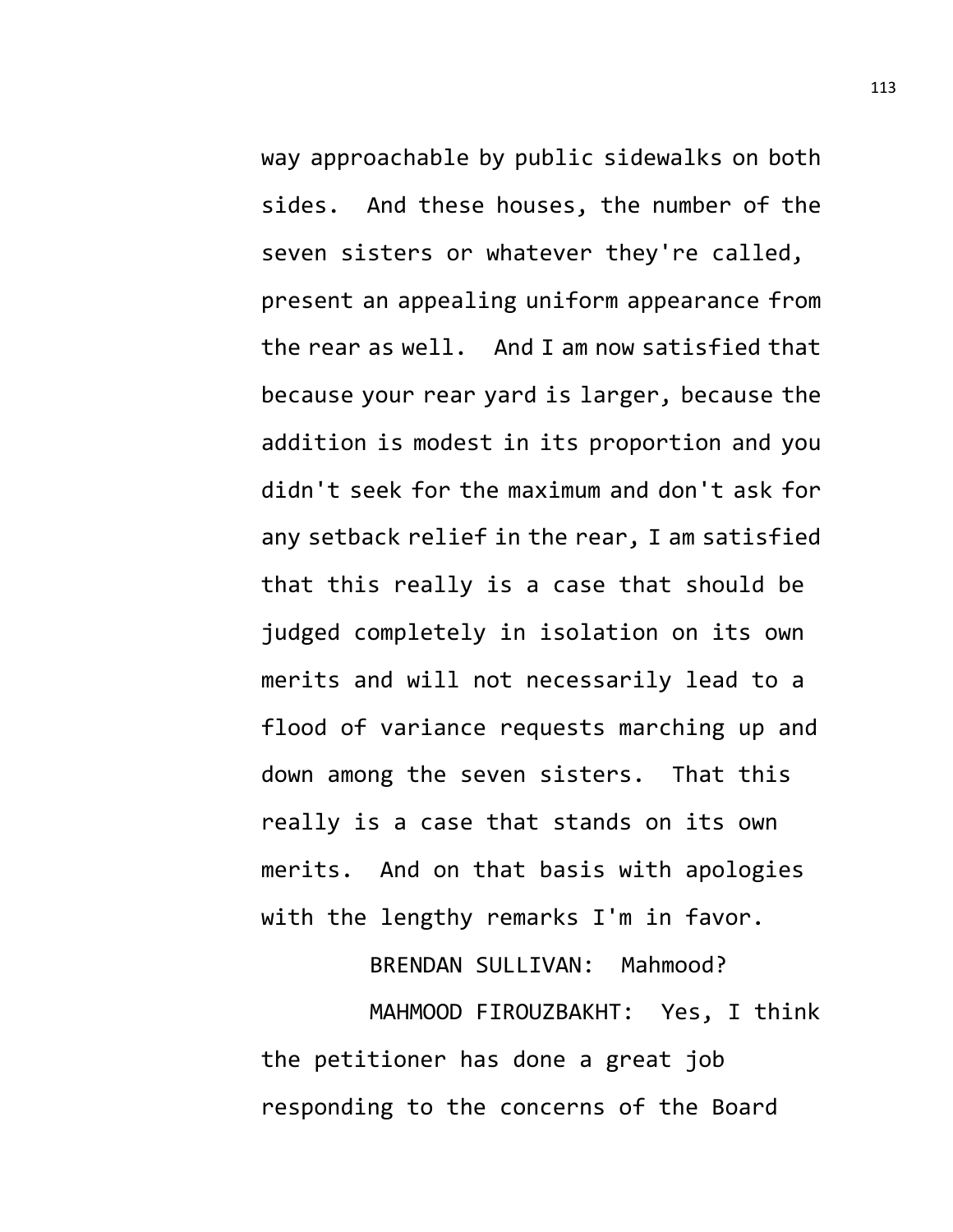members. It's a modest amount of relief. It's appropriately scaled. I think the bedrooms, you know, don't meet modern living standards the way they currently are, and so it's very appropriate. And I think there is definitely public good in that, you know, people should have nice, reasonable spaces to live in. And that's what this accomplishes without having a detrimental effect on the abutting neighbors.

BRENDAN SULLIVAN: Mr. Heuer.

TAD HEUER: I agree. I mean, the first application with the raising the roof was, I think, everyone on the Board felt was a bit tall. And I think you've done a very good job in both, you know, looking at this, you know, particularly not dormering but looking at skylights which helps preserve the front facade and the ridge. You know, using the open portion in the back I think is very sensitive and intelligent approach. It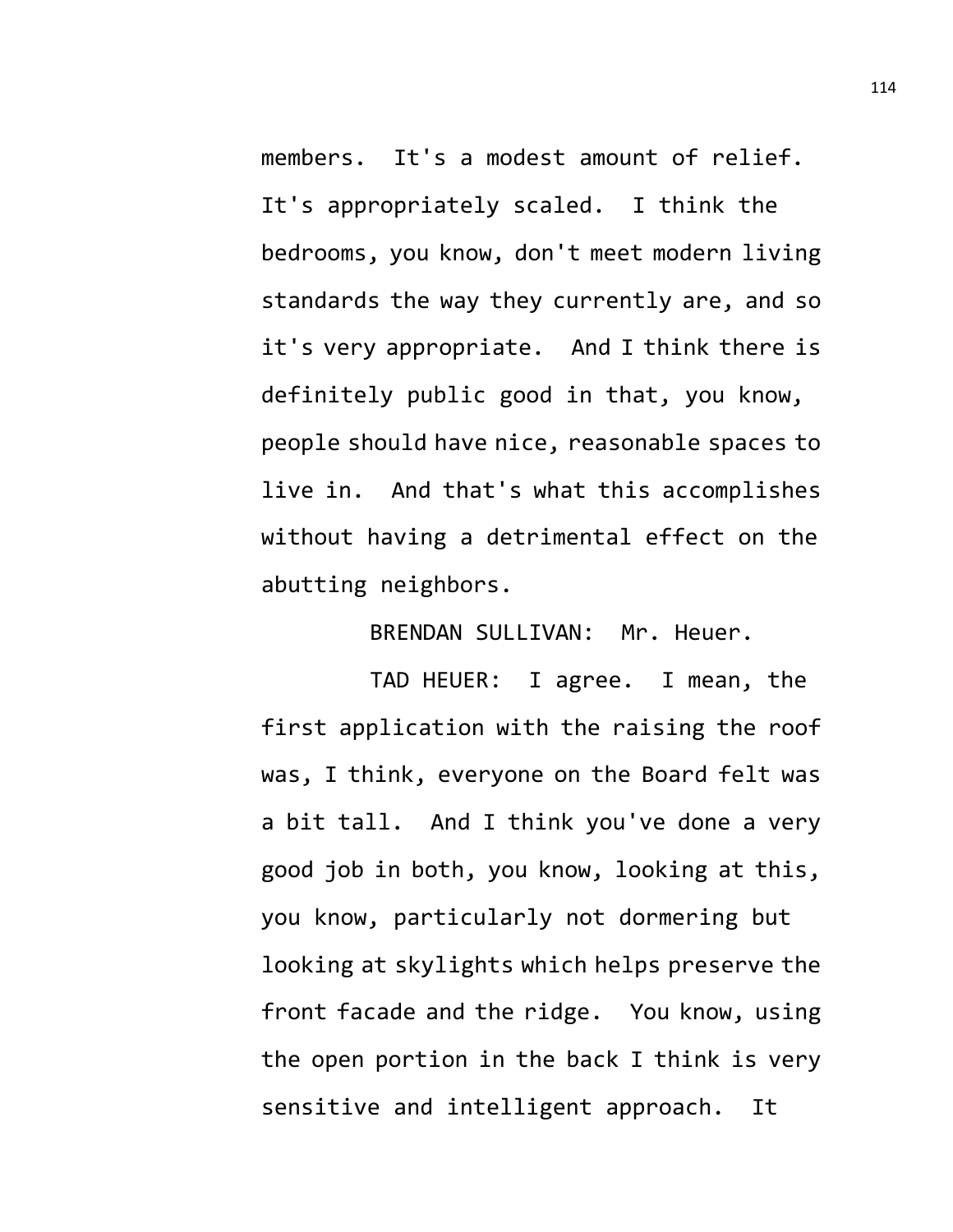gives you more covered space, but it still allows a see-through when you're looking down the lot from either end of the row of houses. I think here the situation of the large percentage increase in the FAR is due to a severely undersized lot. You have a 2,000 square foot lot or something? So the reason the FAR increase may be in large percentage because you're starting with numbers that are so small so any increase is going to look like a large percent than if this lot were anywhere near normally sized. And, again, the advantage of the rear setback that you have in order to go back and come away from the desire to go up, which I think does help the streetscape, does help the neighborhood, and it gives you the space you need without derogating from our ordinance. So I would be in favor.

> BRENDAN SULLIVAN: Okay. Let me make a motion to grant the relief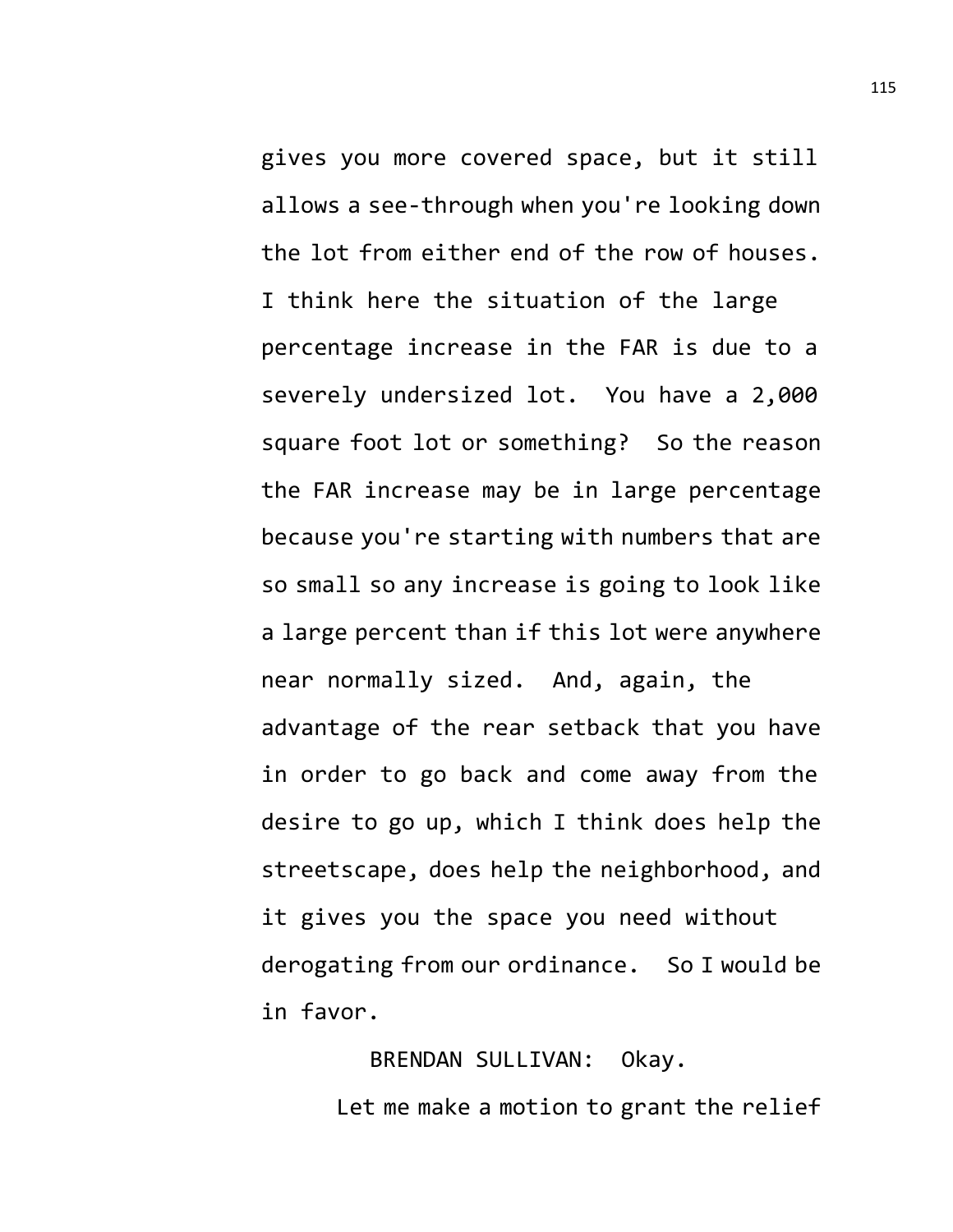requested.

There's not going to be any changes to the drawings? These are them, these are those?

ARCH HORST: Yes.

MARGARET BOND: These be it.

ATTORNEY MICHAEL WIGGINS: Better not be any changes.

BRENDAN SULLIVAN: The Board finds that a literal enforcement of the provisions of the Ordinance would involve a substantial hardship to the petitioner because it would preclude the petitioner from adding some much needed space, some realignment of existing interior space to better suit the sort of modern day living as opposed to the alignment of the house that was built in --

MARGARET BOND: 1898.

BRENDAN SULLIVAN: -- 1898.

The Board finds that the hardship is owing to the size and shape of the lot which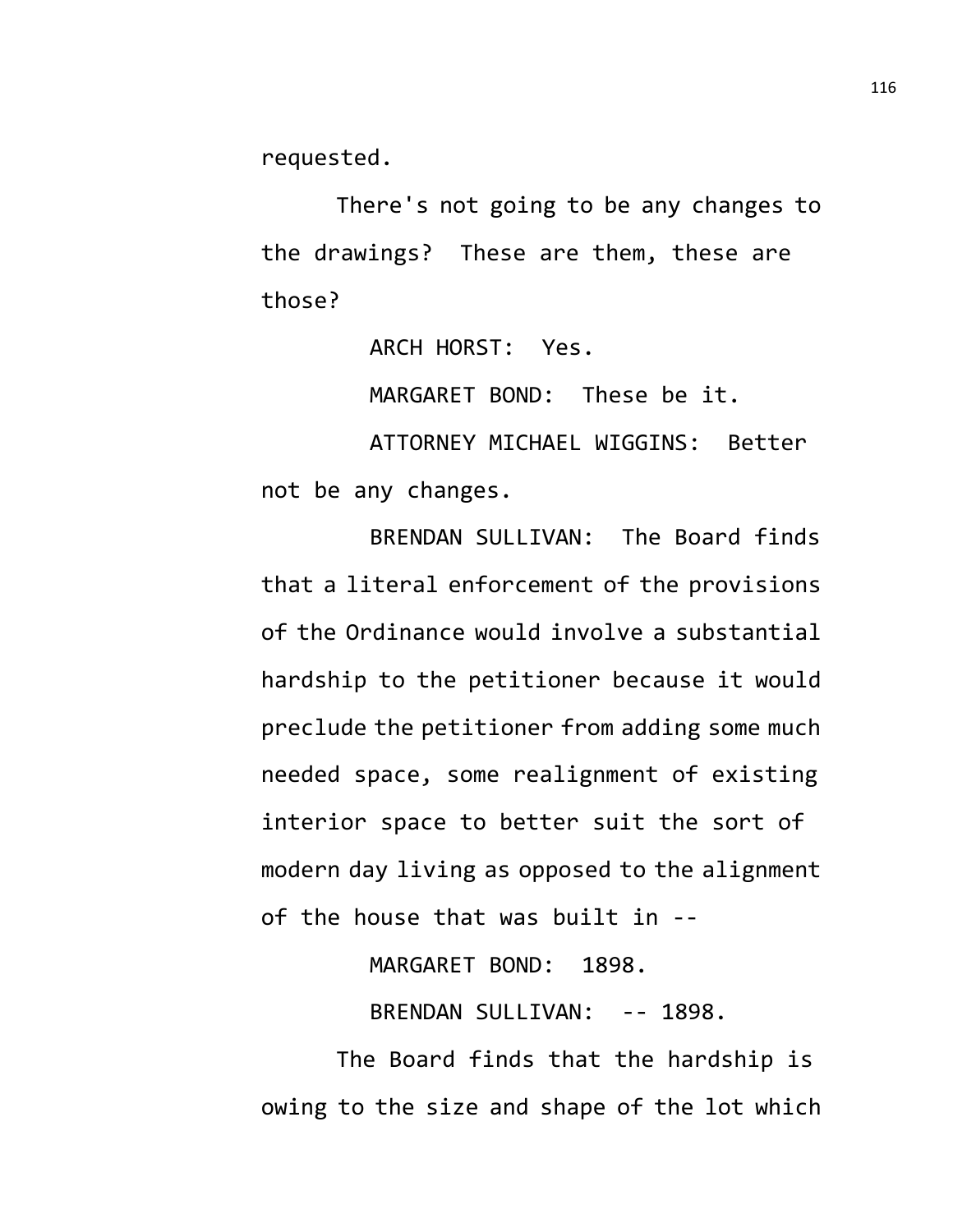predates the existing Ordinance, and that any addition, realignment, exterior renovations, improvements by adding would require some relief from this Board due to the pre-existing, non-conforming nature of the structure.

The Board finds that the relief being requested is a fair and reasonable one.

The Board finds that desirable relief may be granted without substantial detriment to the public good, and that relief may be granted without nullifying or substantially derogating from the intent and purpose of the Ordinance. And the Board notes the letters in support from the immediate abutters and surrounding neighbors.

The Board will grant the relief on the basis that the work conform to the drawings as initialed and dated by the Chair.

All those in favor?

(Show of hands).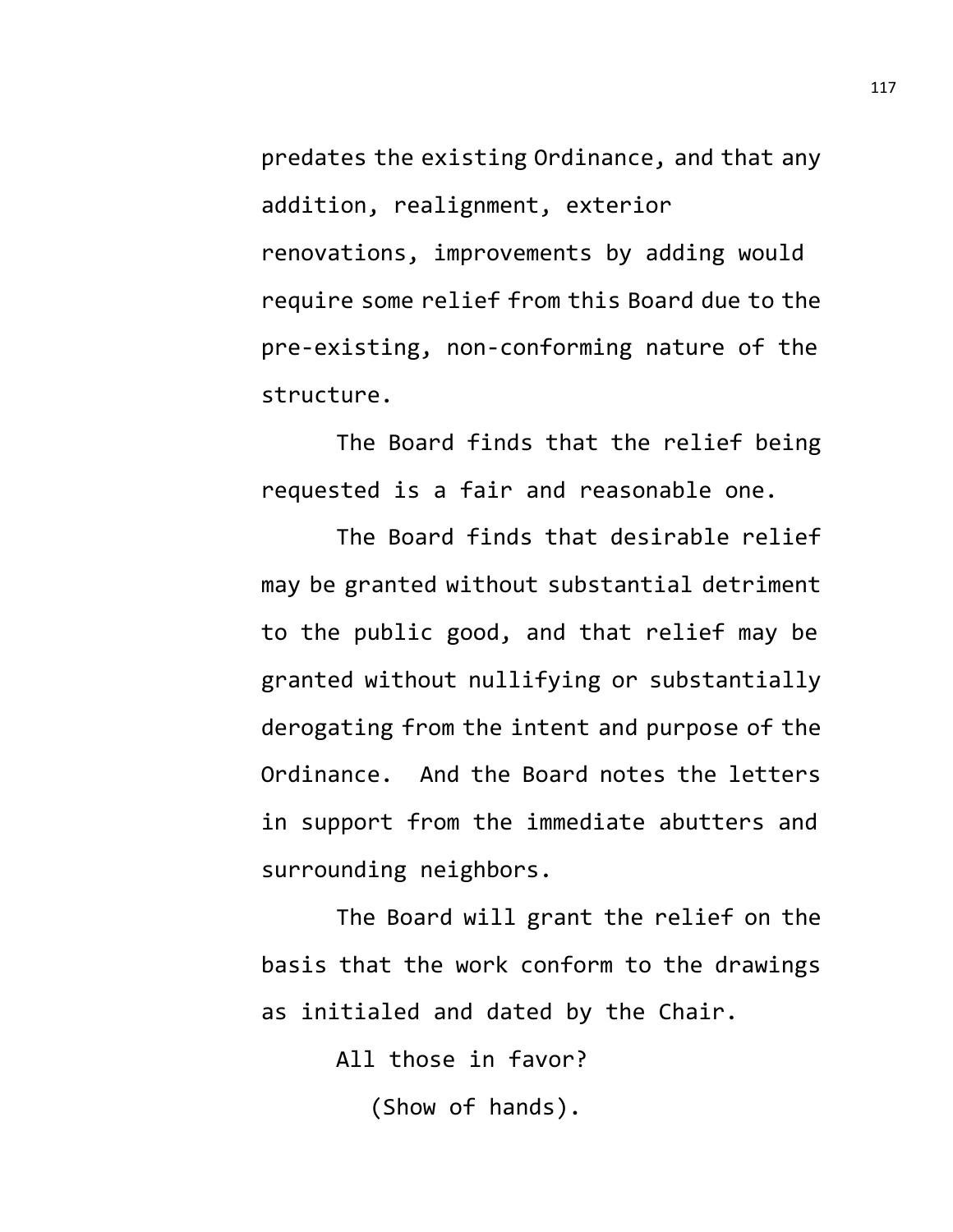BRENDAN SULLIVAN: Five in favor. (Sullivan, Heuer, Scott, Firouzbakht, Myers.) BRENDAN SULLIVAN: Okay, granted.

MARGARET BOND: Thank you.

(8:45 p.m.)

(Sitting Members: Brendan Sullivan, Tad Heuer, Thomas Scott, Mahmood Firouzbakht, Douglas Myers.)

BRENDAN SULLIVAN: The Board will hear case No. 10126, 61 Dudley Street.

ATTORNEY MICHAEL WIGGINS: We wish to withdraw that petition, Mr. Chairman.

BRENDAN SULLIVAN: On the motion then to withdraw case No. 10126, all those in favor?

> (Show of hands.) BRENDAN SULLIVAN: Five in favor. (Sullivan, Heuer, Scott,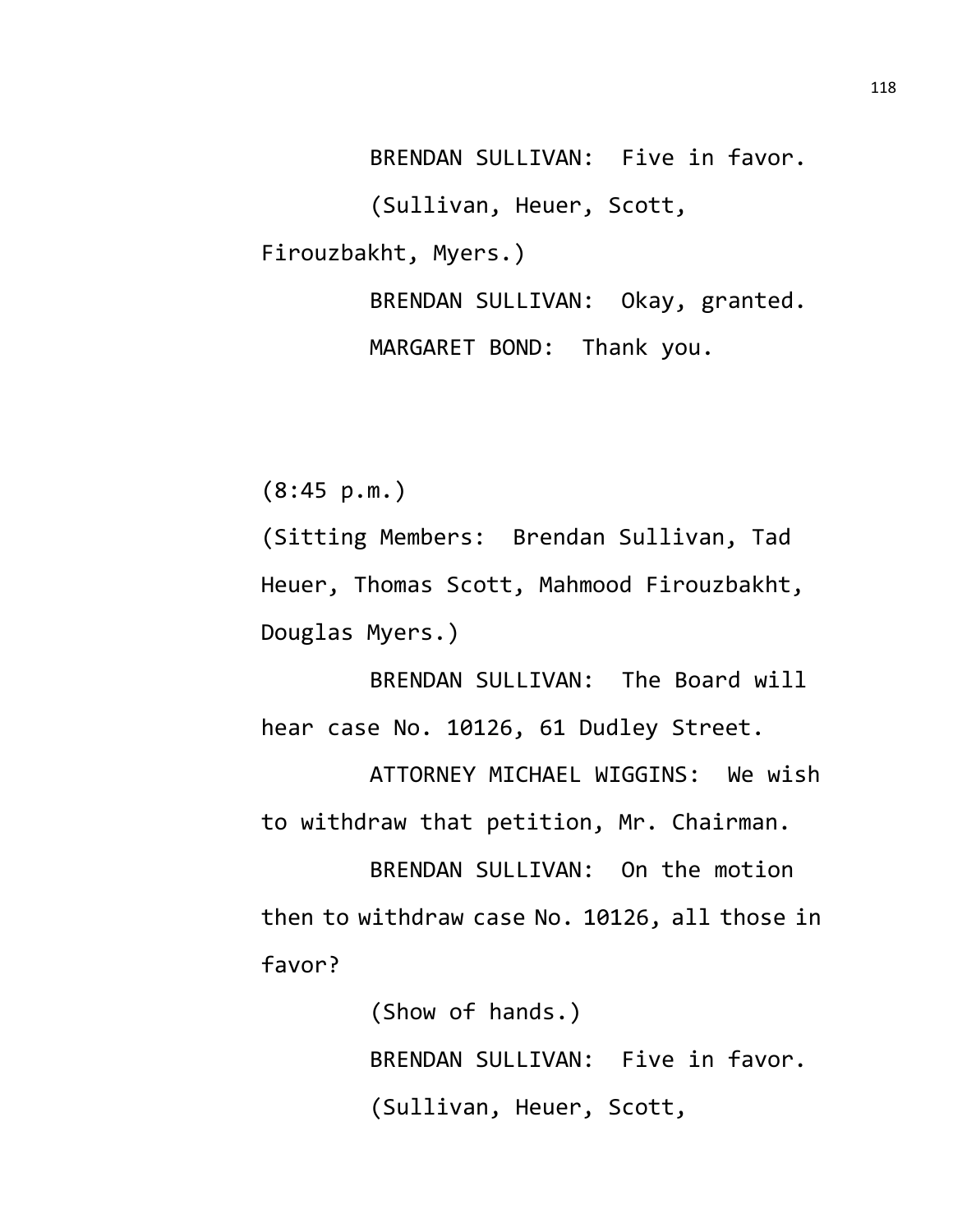Firouzbakht, Myers.) \* \* \* \* \*

(8:45 p.m.)

(Sitting Members: Brendan Sullivan, Tad Heuer, Thomas Scott, Mahmood Firouzbakht, Douglas Myers.)

BRENDAN SULLIVAN: The Board will hear case No. 10209, 106 Kinnaird Street. Mr. Rafferty.

ATTORNEY JAMES RAFFERTY: Good evening, Mr. Chairman, for the record, James Rafferty appearing on behalf of the applicant. Seated to my left is Steven and Jessica -- well, Steven Watt and Jessica Wenning. W-a-t-t is Mr. Watt. And W-e-n-n-i-n-g is Ms. Wenning.

Mr. Watt and Ms. Wenning occupy this single-family house on Kinnaird Street with their 15-year-old twins.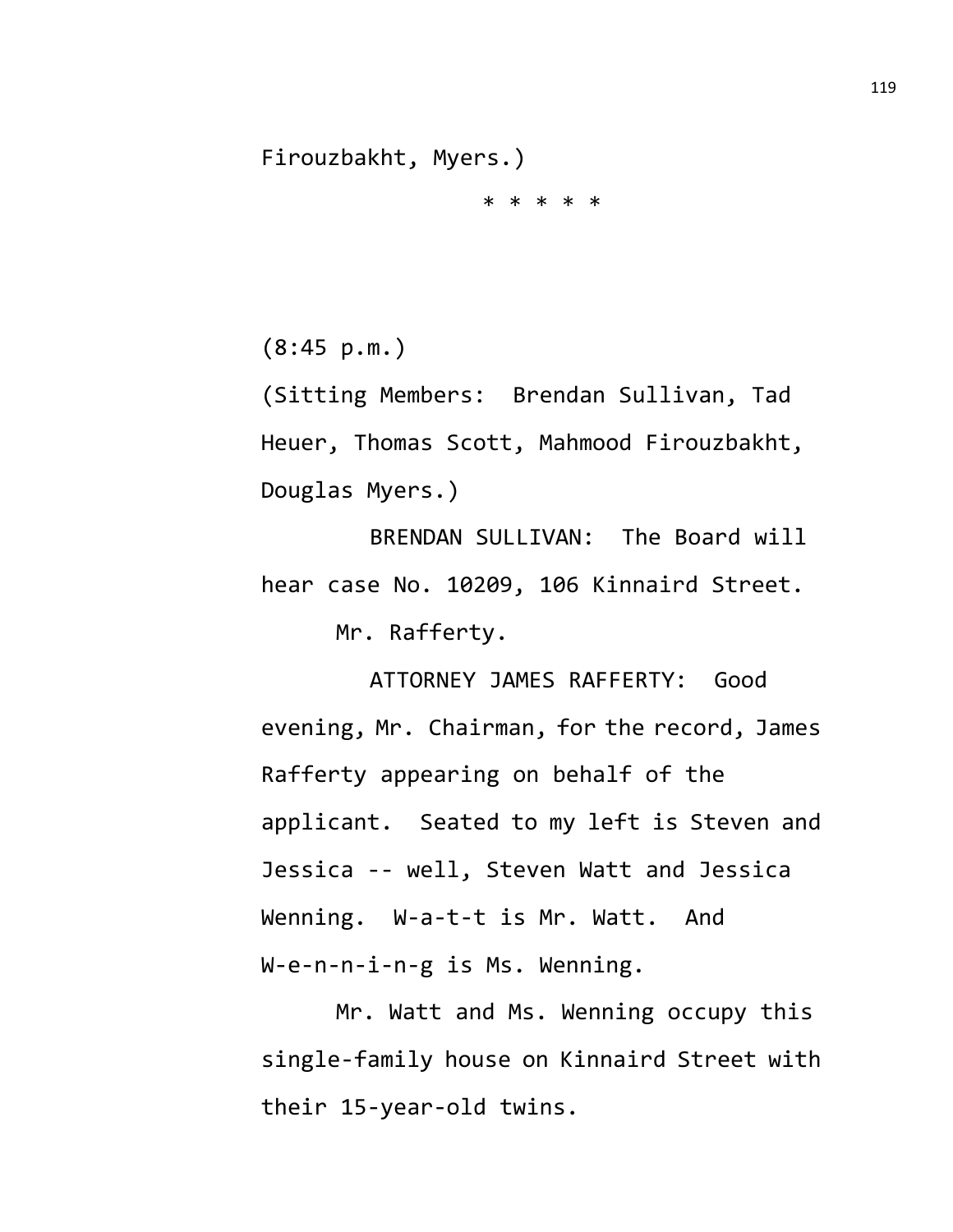STEVEN WATT: Two, 14-year-old twins.

ATTORNEY JAMES RAFFERTY: 14-year-old twins.

The application tonight presents some unusual issues given the shape of the house, and I confess I'm very recent to the case. But as I reviewed it, I began to wonder why this structure as a single-family house might not qualify for that second exception clause of Section 6 that you spent so much time on with over on Foster Street as I studied the footprint of the house and recognized that we weren't changing any of the setbacks. And what's proposed here are two moves.

The house is somewhat unusual because it's a three-story house in a different type of construction might be considered the basement, is actually the first floor. But if you've seen the house, and we probably have photographs that show this, there's this area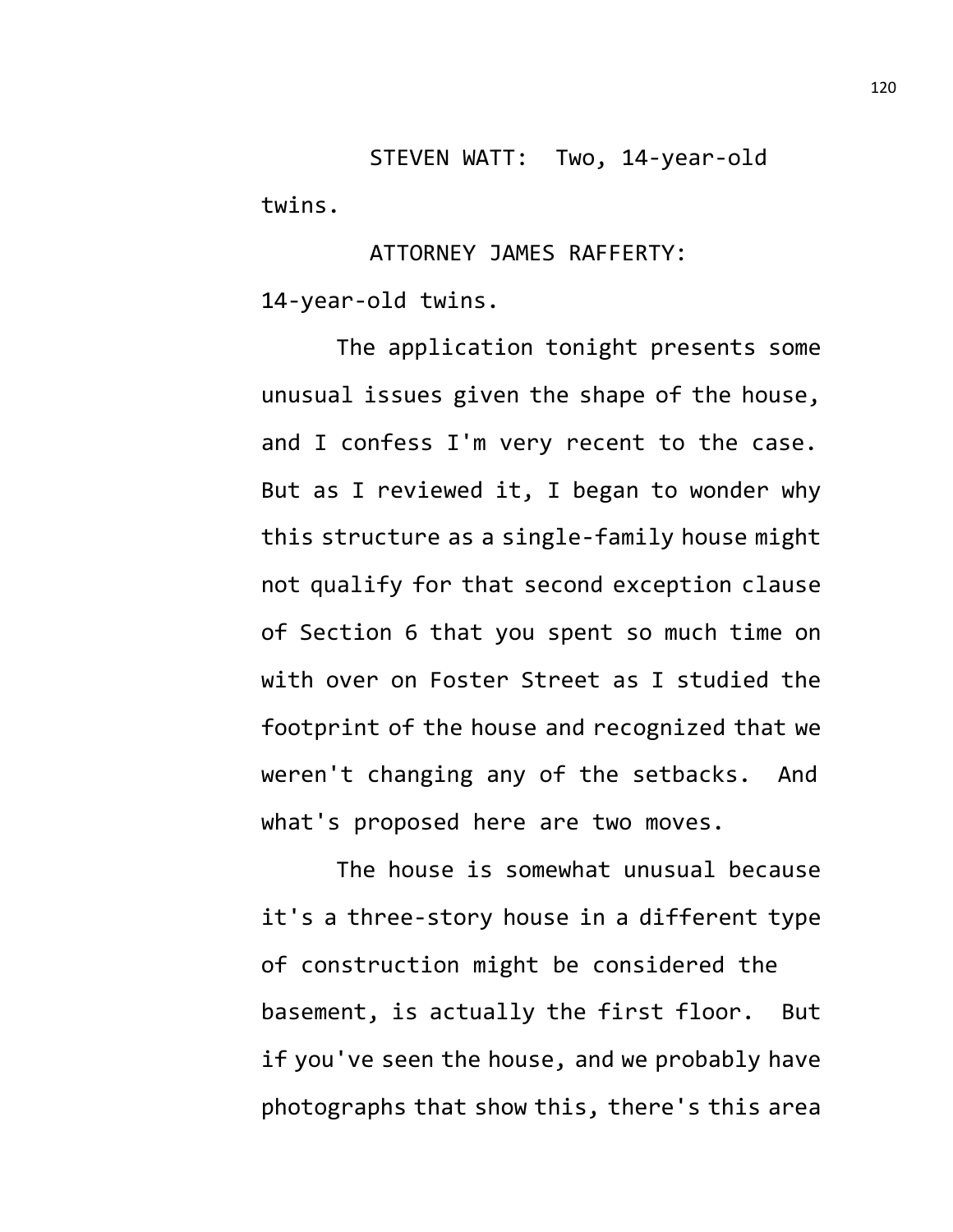beneath, you step down. So there's this second floor room which feels maybe like it's the first floor, but because the stairs go up to it. But nonetheless, you've got this area now that is -- that can be enclosed because it's already included as GFA. So the Variance doesn't apply to the in-fill of the lower level, which is the first component of the project. And the second component of the project is the creation of this third floor addition. But that third floor addition sits entirely within the footprint of the room below.

The zoning issue presented that Mr. Simmers reviewed, is that it's -- I mean, it's a hardship if there ever was one. There's been a determination that the rear setback in this district falls a foot and a half in front of the plane of the existing house. So the relief that's being requested is related to the fact that if you look at the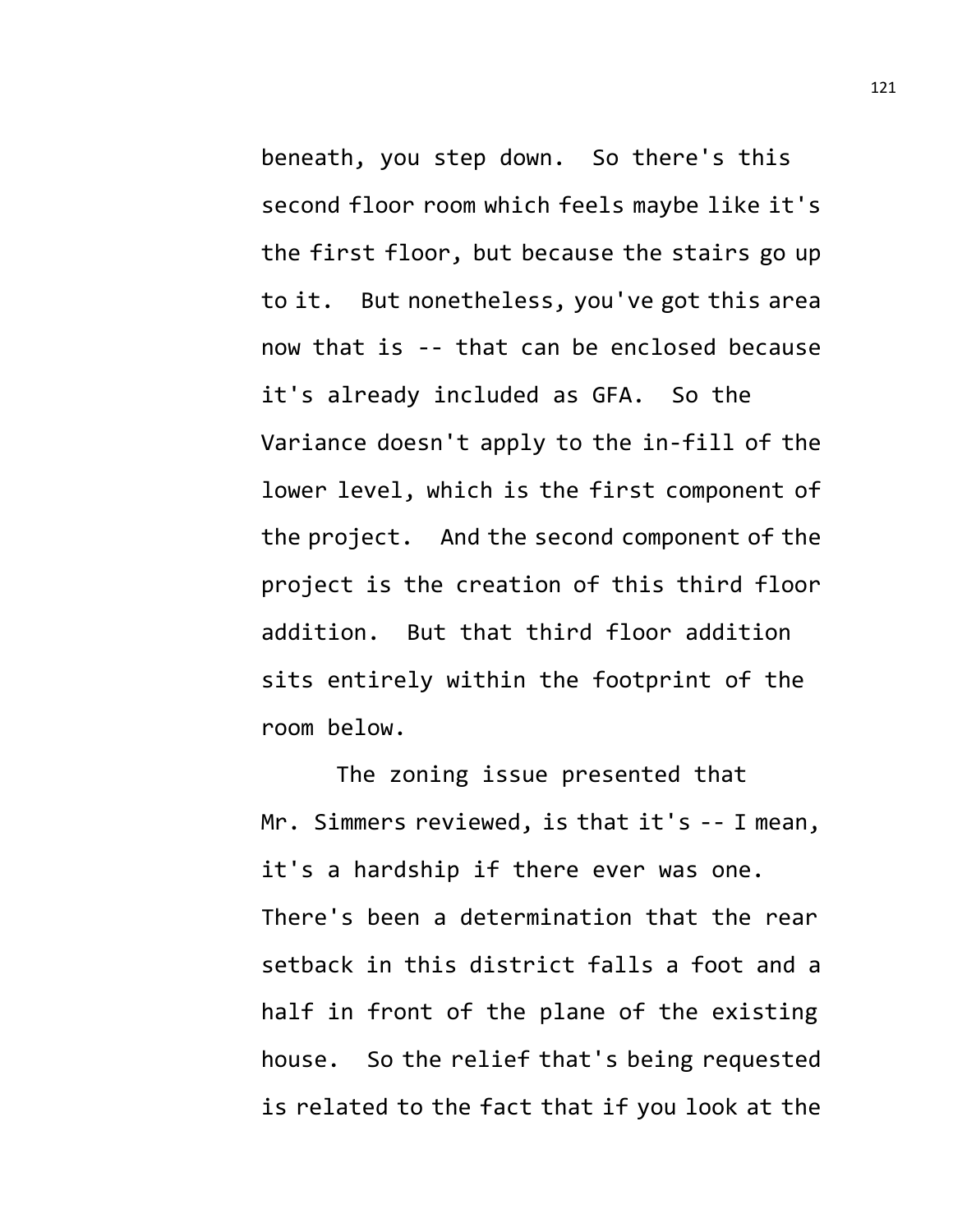site plan, that that small foot and a half band is technically within the rear setback. But the rear setback is not established here. The rear setback is established by the rear wall of the house. So if one were to make the case that a variance was needed, the reason is because the as-of-right construction here would require you to put a wall here and the third floor wouldn't connect. You'd have to go downstairs to the second floor, go back up and go up again. But the GFA and the other setbacks conform. And it's a single-family house. I did ask Mr. Simmons whether he explored the second Section 6 exceptions with Mr. O'Grady, and he said that he had not. But as I began to understand the case, I wondered if this might not be a candidate for such an exception. So I thought who better than to raise that issue with, the learned members of this Board.

Similarly the requirement associated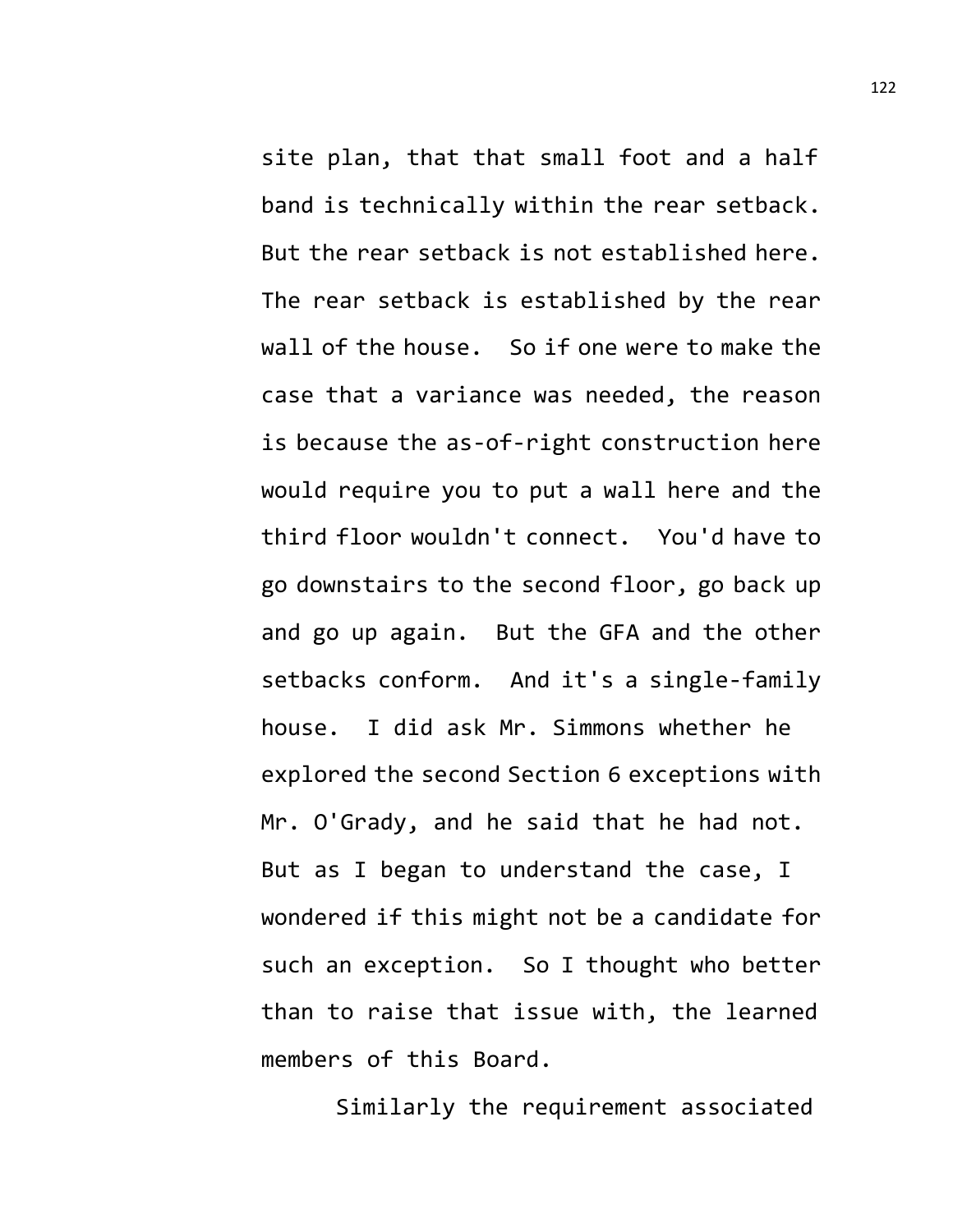with the Special Permit is not that clear to me. The determination is that the Special Permit at the lower level, that all but the foot and a half elevation can be enclosed as of right. Oftentimes when we see cases enclosing porches is because those porches are in the setback and so we're putting -- extending a non-conforming wall. That isn't the case with the walls of this. It would be again with the exception of that foot and a half, but as I continue to think about Section 6, I think well, what determines the footprint? It's got to be -- the area above it has got to be included in the footprint; right? Because that's -- that's -- if you look at the cases in this area, and you look at what these existing setbacks are, those existing setbacks on the side are established by that second floor piece. So when the setback in this area is determined, it's already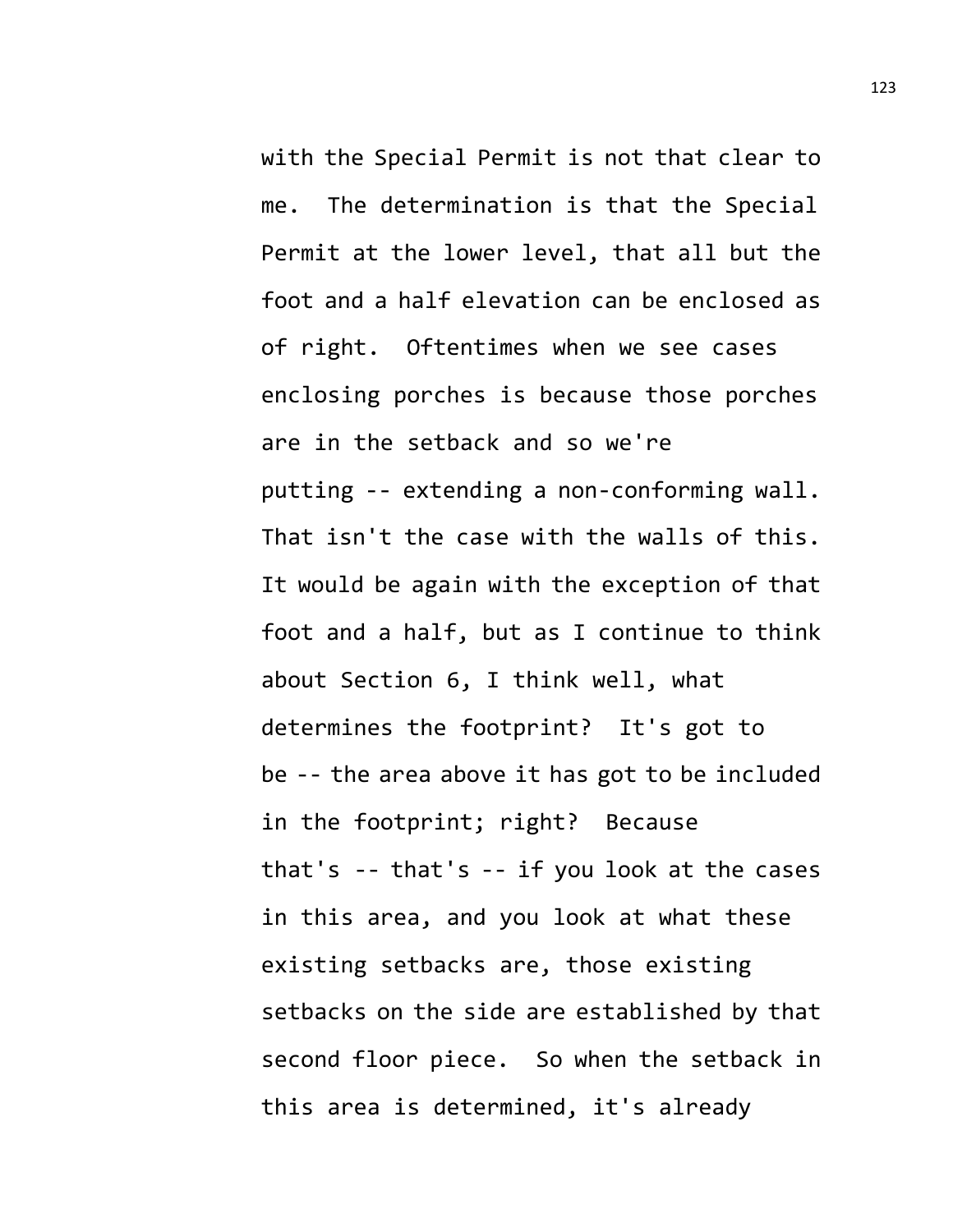established. So there's no change in the setback on the ground floor with the in-fill, and there's certainly no change in the setback on the third floor. They're within the GFA. And I then ask the question --

BRENDAN SULLIVAN: You're saying that the footprint doesn't change at all? ATTORNEY JAMES RAFFERTY: The footprint doesn't change at all. And I said what establish the footprint --

BRENDAN SULLIVAN: First it's the plane of the wall come down.

ATTORNEY JAMES RAFFERTY: Right. And the footprint is established by that, what feels like a first floor but is the second floor. That second floor room that's out there floating establishes the front setback at the house. And in this area it establishes the side setbacks. The rear setback is established here, and then granted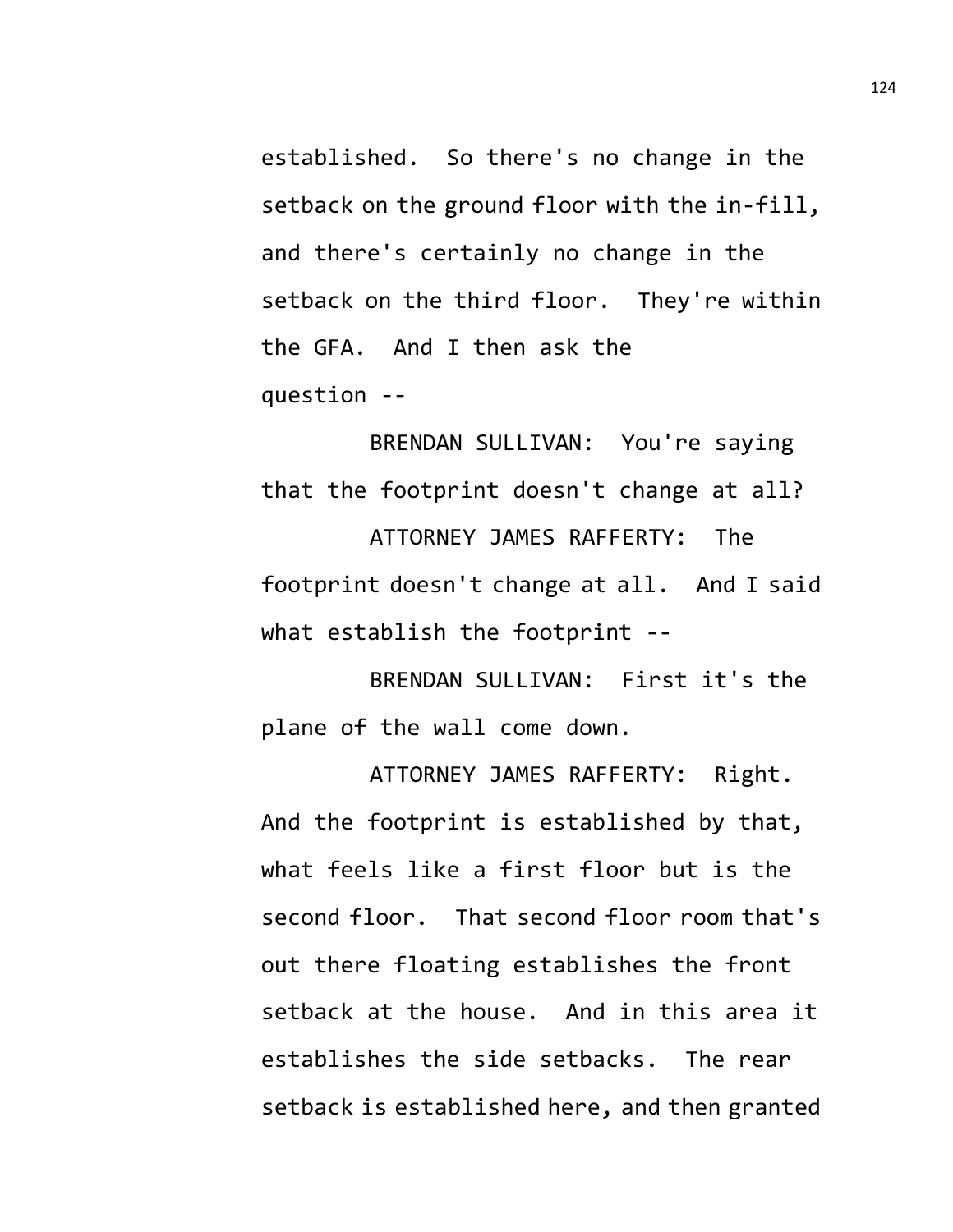there are rear setbacks in this location. So -- and I saw some correspondence and there's some concern, well what about shadow and light? The neighbor had some concern. I said, well, even if we were to move into an area of relief, the impact here is the foot and a half. And to the extent the hardship would be needed, how would one's -- in terms of their own property be affected by the foot and a half in-fill. But I honestly wonder whether if the relief being sought here actually may not be necessary.

TAD HEUER: So I haven't thought about it, but my question is does this not present a similar issue to what we had on Essex Street, the dead end of Pearl? The house of lot of people cut down trees, neighbors didn't like cutting down the trees?

ATTORNEY JAMES RAFFERTY: Uh-huh.

TAD HEUER: What location am I thinking of?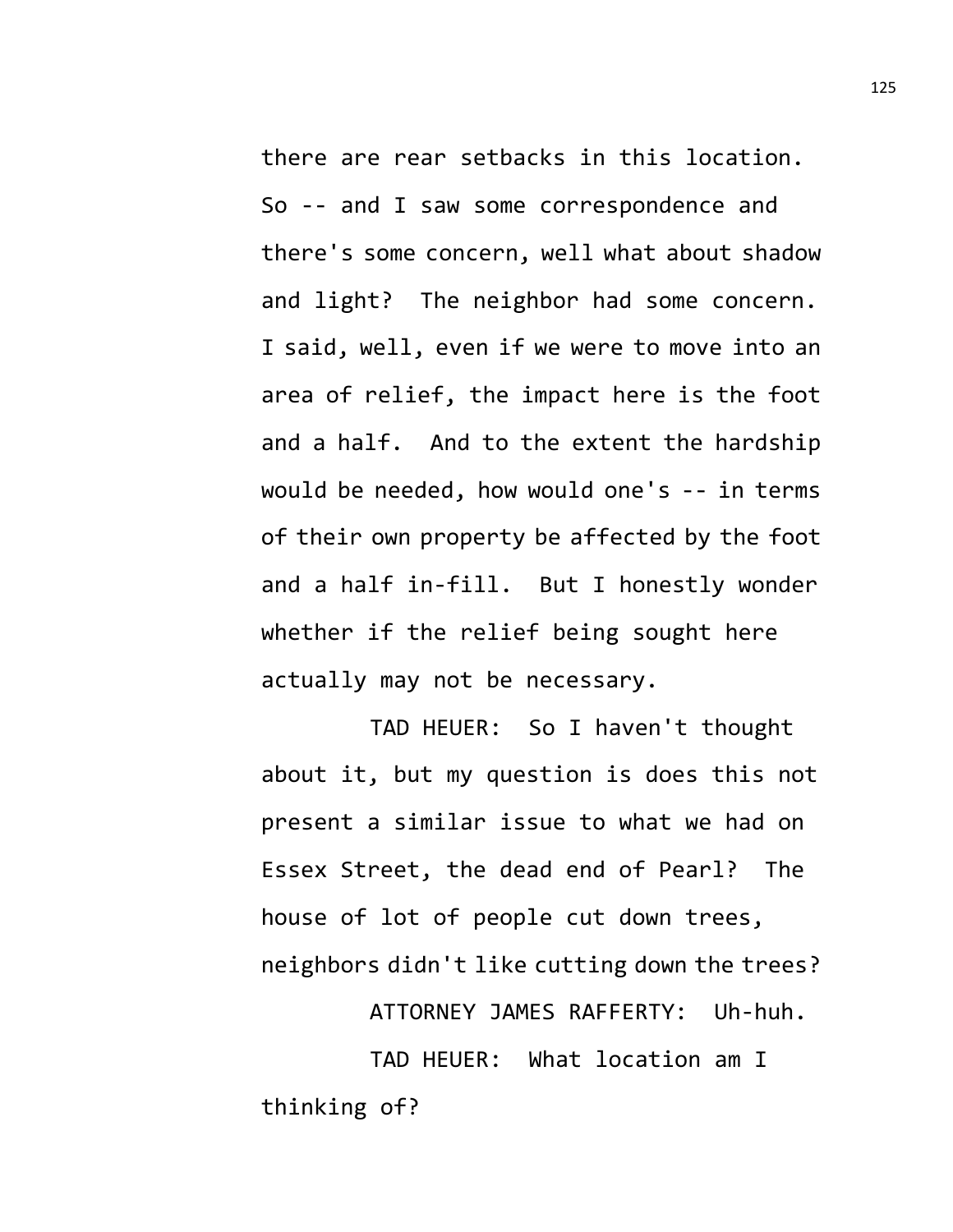ATTORNEY JAMES RAFFERTY: Yes, was that Ashburton Place? It was one of my cases. It was one of those little fingers off Essex Street.

TAD HEUER: It's not Ashburton Place. That's 21-story building across from the State House in Boston.

ATTORNEY JAMES RAFFERTY: No, no, Cambridge has an Ashburton Place off Essex Street, and it's the one before that one.

TAD HEUER: I want to say it's Pearl,  $but --$ 

ATTORNEY JAMES RAFFERTY: Oh, no, it's a little dead end.

TAD HEUER: Pearl Place?

ATTORNEY JAMES RAFFERTY: It's one block down from Ashburton Place off of Essex Street. Between Bishop Allen and Harvard Street. It's the second right as you proceed down Essex Street.

TAD HEUER: Percy Place.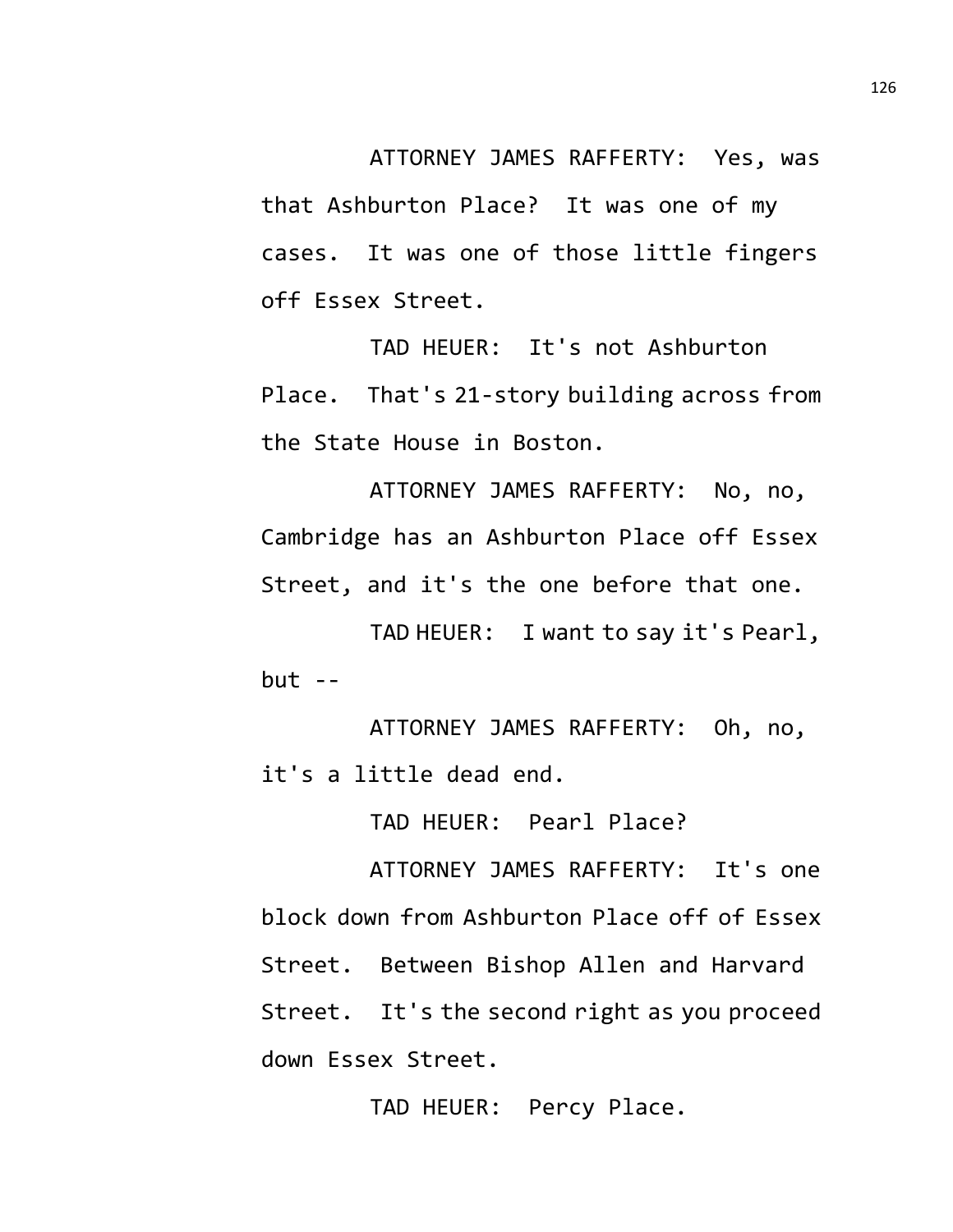ATTORNEY JAMES RAFFERTY: Percy

Place. What is the one before it?

TAD HEUER: It is Ashburton. The issue that we had there was a house that was in its front yard setback and had a sufficient enough rear yard setback. So the reverse of this. When we went over the second except clause ground in that case, one argument that I believe was presented by the Chairman was that if you were looking at that house, the reason you can do a conforming addition in the front yard is largely because your rear yard setback is where that -- or in that case, the front yard setback is where the house is sitting. So the reason you can do an as-of-right addition in the front is because you've already taken up a significant amount of none as-of-right pre-existing non-conforming, but nevertheless addition in the rear. So I guess my initial question is if the rear is the length of the house that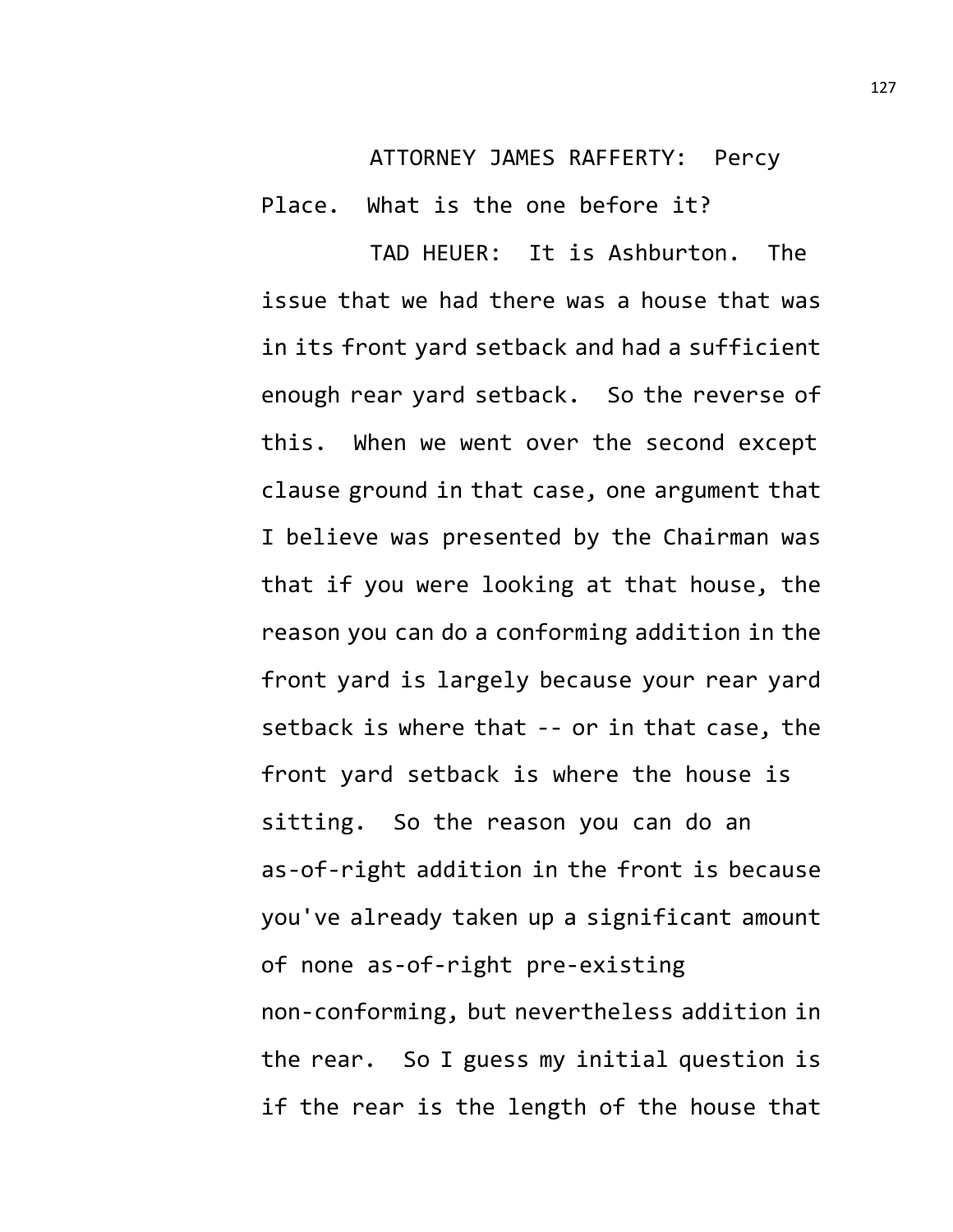you have now, would that be permitted as of right within all your setbacks? If it were bumped forward or at least your front and rear setbacks.

ATTORNEY JAMES RAFFERTY: If it were bumped forward?

TAD HEUER: Yes.

ATTORNEY JAMES RAFFERTY: Yes. If you moved the house forward, there's a point where you would cure the rear setback.

TAD HEUER: Would you invade your front setback? No.

WILLIAM SIMMERS: You would invade the side.

ATTORNEY JAMES RAFFERTY: The side would remain unchanged. To your point, you can continue to move the house forward. I mean, there's a lot of distance here.

TAD HEUER: Right.

ATTORNEY JAMES RAFFERTY: But, you know, in that case there were additions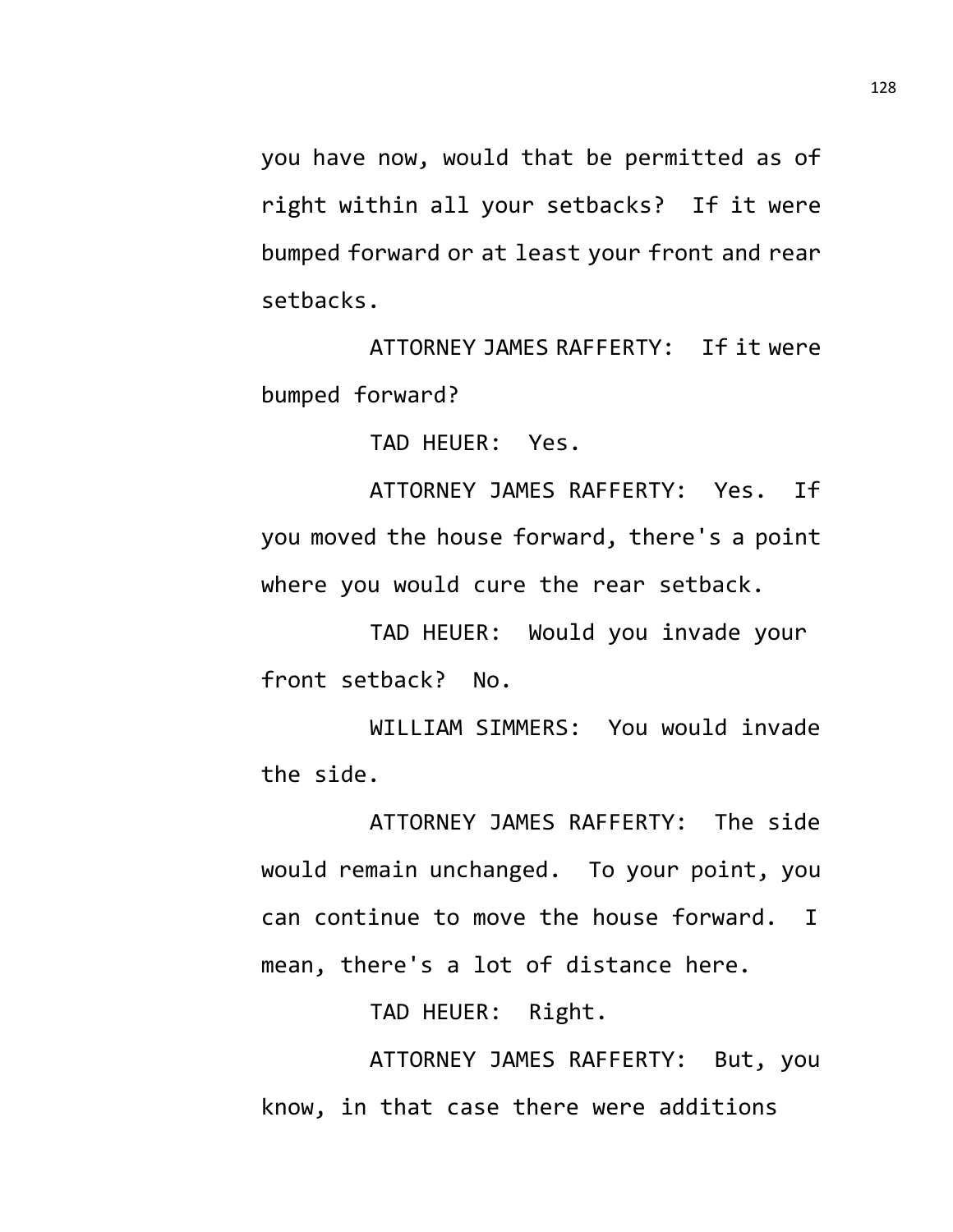occurring outside the footprints of the house.

TAD HEUER: Indeed. There was also an issue of length.

BRENDAN SULLIVAN: That was a tipping point I think.

ATTORNEY JAMES RAFFERTY: Right. But I mean in terms of Section 6 -- because the case -- my recollection, I haven't read them recently, but I know it was such a dispositive issue and it was, very interesting discussion. There was that recent case on it, and it was in -- it was a -- it was a case that got heard twice, the appeals. And it really said that in cases where the footprint is unchanged, it could be an administrative Section 6 when there's a -- but when there's a change outside the footprint, it is possible that it could be found that it did have an impact. So the test was there.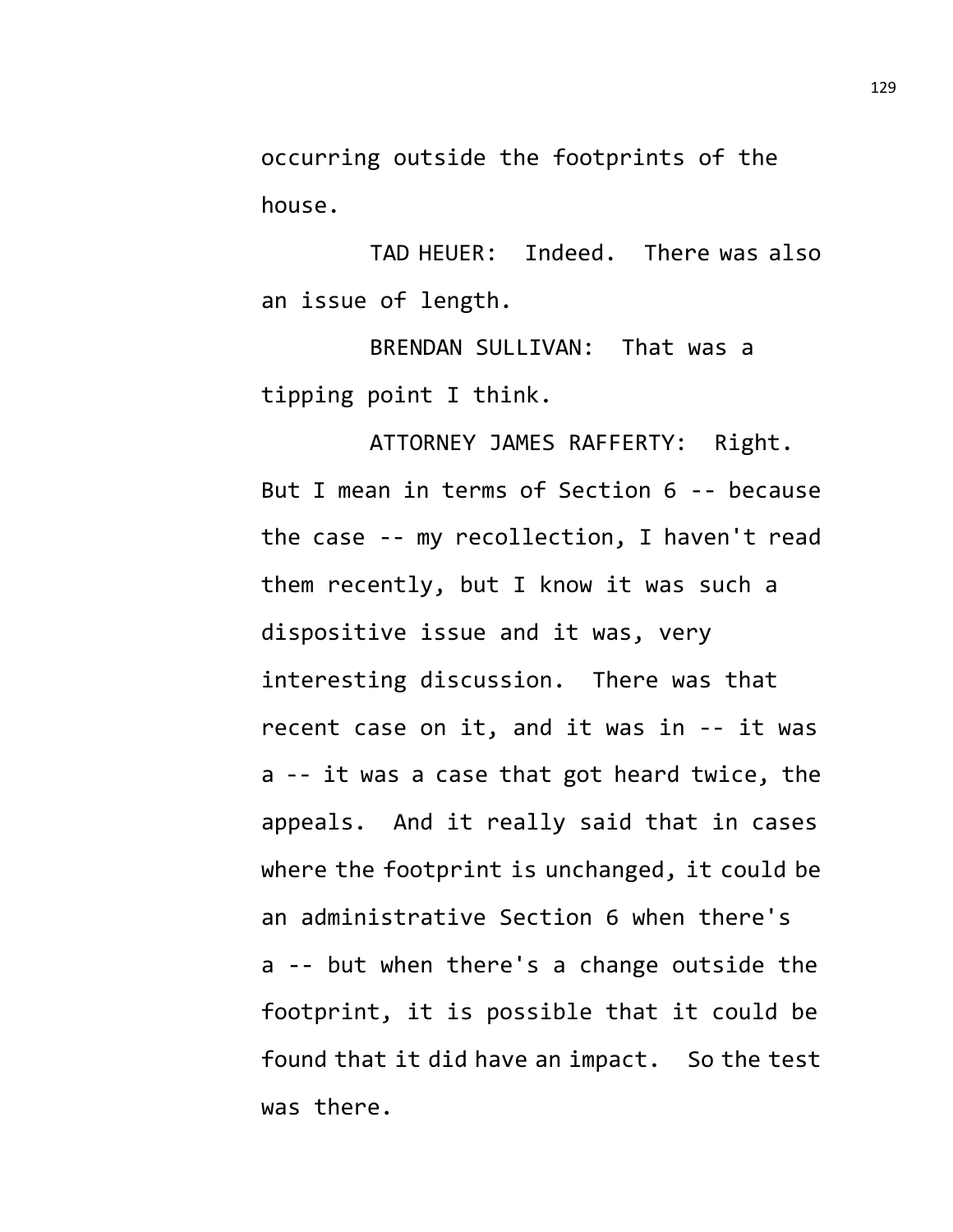TAD HEUER: Correct. And that was the case where they went from a colonial to  $a -$ 

ATTORNEY JAMES RAFFERTY: Yes, exactly. Right. It changed the whole volume and impact of the house.

TAD HEUER: Stucco or something?

ATTORNEY JAMES RAFFERTY: Right.

The other curious thing about this, this is very analogous to the fact that if this house were constructed differently in that lower level that's unenclosed now, was a basement which in many houses it would be, because it's set below, then under our Article 8 you can construct a second floor addition onto -- of a single -- one or two-family houses as long as you don't extend beyond the setbacks and that you don't change any other violation. You don't exceed the FAR. And I asked the architect, I said, is there any stretch of the definition that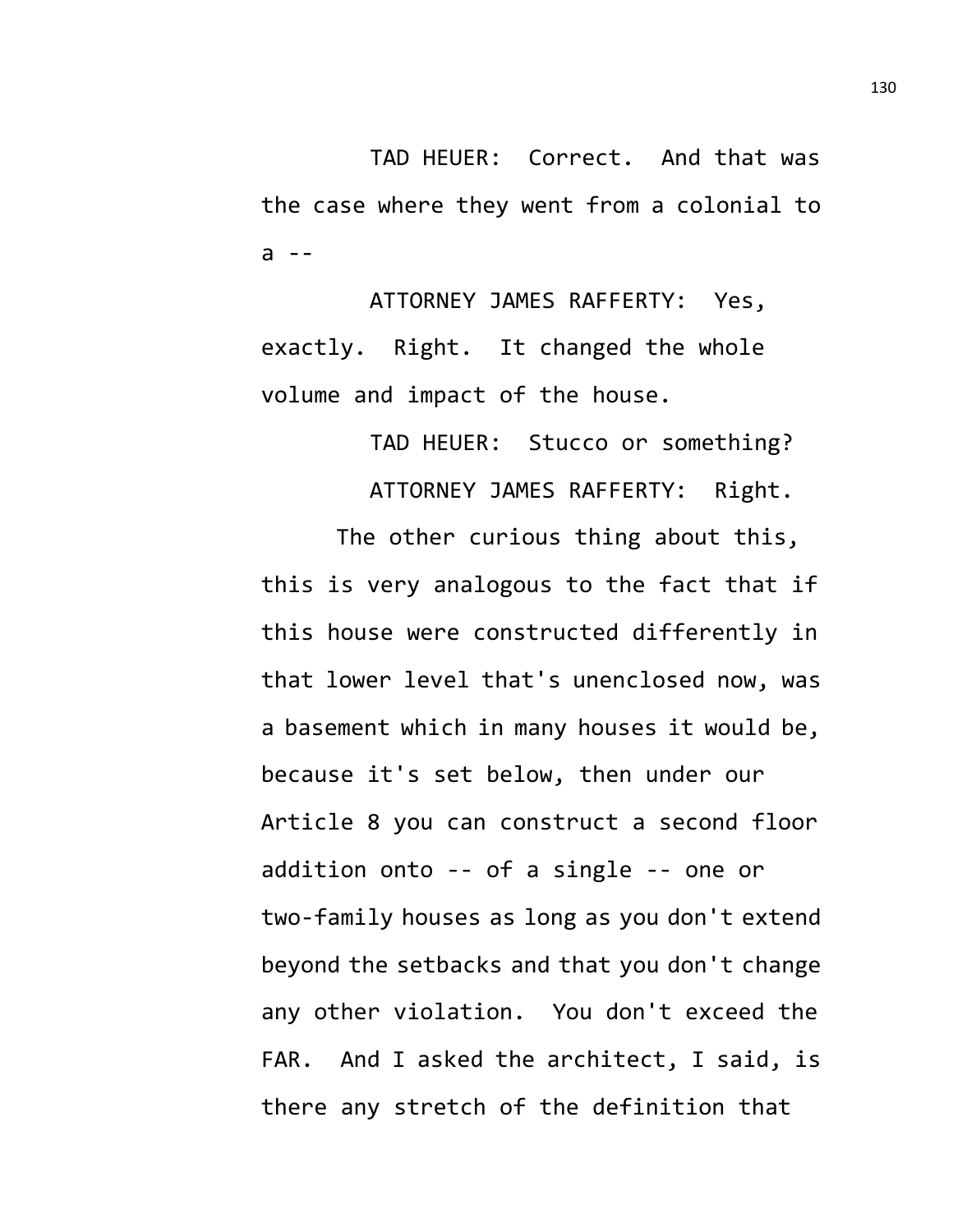would suggest that what's floating out there is first floor? Because what do you -- do you have that, Bill, the elevation? Where is the basement of this house? And at the end of the day, I think the honest answer is that the house doesn't really have a basement. I say well, this -- the house -- what happened here is the historical evidence suggests that this was built as a three-story house. And at some point a one-story floating addition that jets out here was constructed.

TAD HEUER: Well, that's clear from the 1964 case.

ATTORNEY JAMES RAFFERTY: Right, right. So that's what I said, the historical evidence that tells us that's what happened here. But my point is once you've got that established, if it was constructed differently. But I'm mixing my arguments.

The big picture here is I'm suggesting that I think the relief requested is quite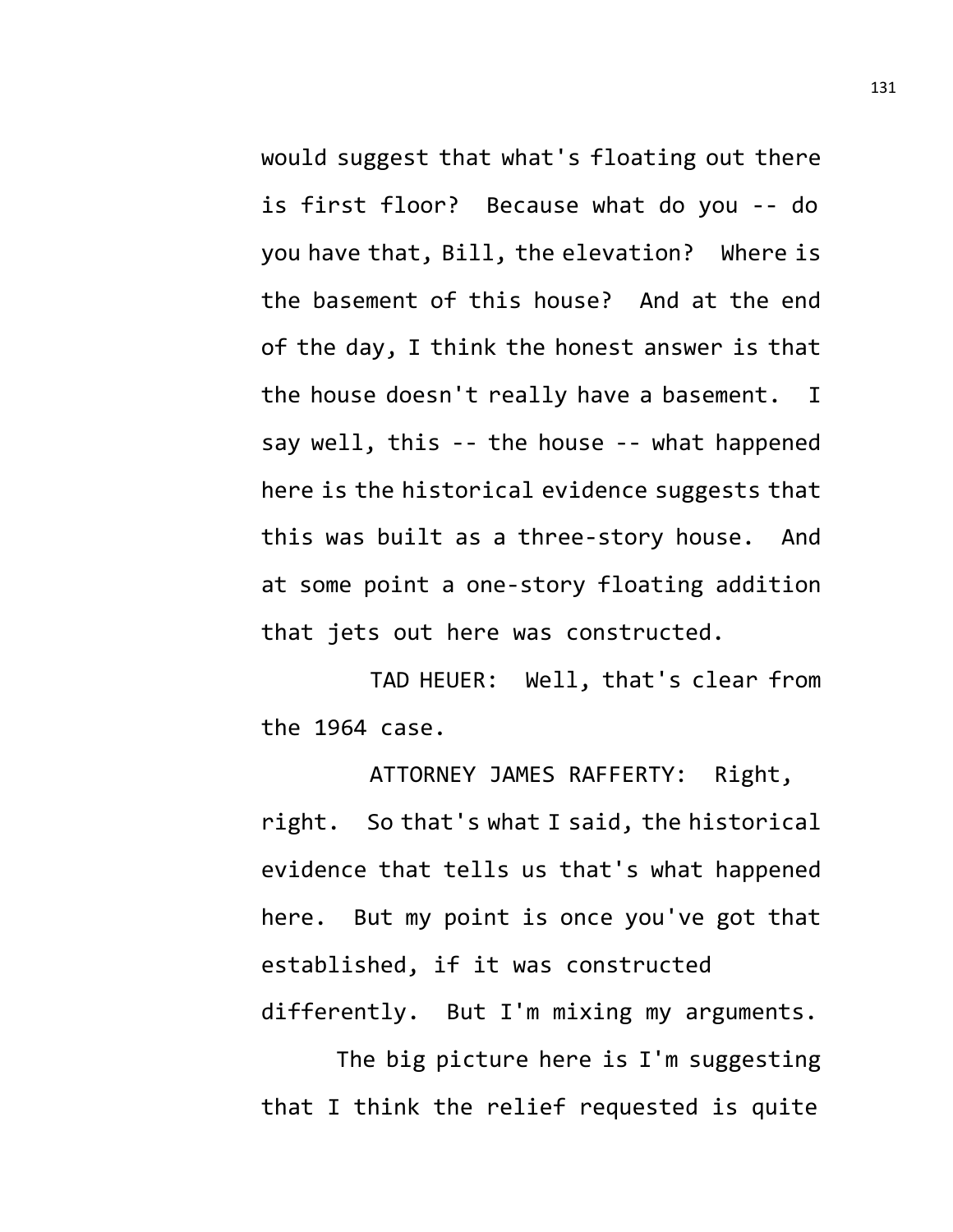modest and it involves a rather discrete area that in front of the house, which actually is within the rear setback, not withstanding the fact the entire house is, but I do question or think it's worthy of consideration as to whether or not it would qualify. I only wish it's not fair to the Board or the applicants or others to raise it tonight perhaps.

BRENDAN SULLIVAN: Well, you would have to ask for an administrative ruling.

ATTORNEY JAMES RAFFERTY: Right. And we talked about what that would mean unless, unless the Board members opine, because I know this great deference of the Board felt that the relief wasn't necessary, that could be communicated. But I don't know any Board members able to reach that decision.

BRENDAN SULLIVAN: Well, I would want it to go and have an administrative ruling first. And then if it was decided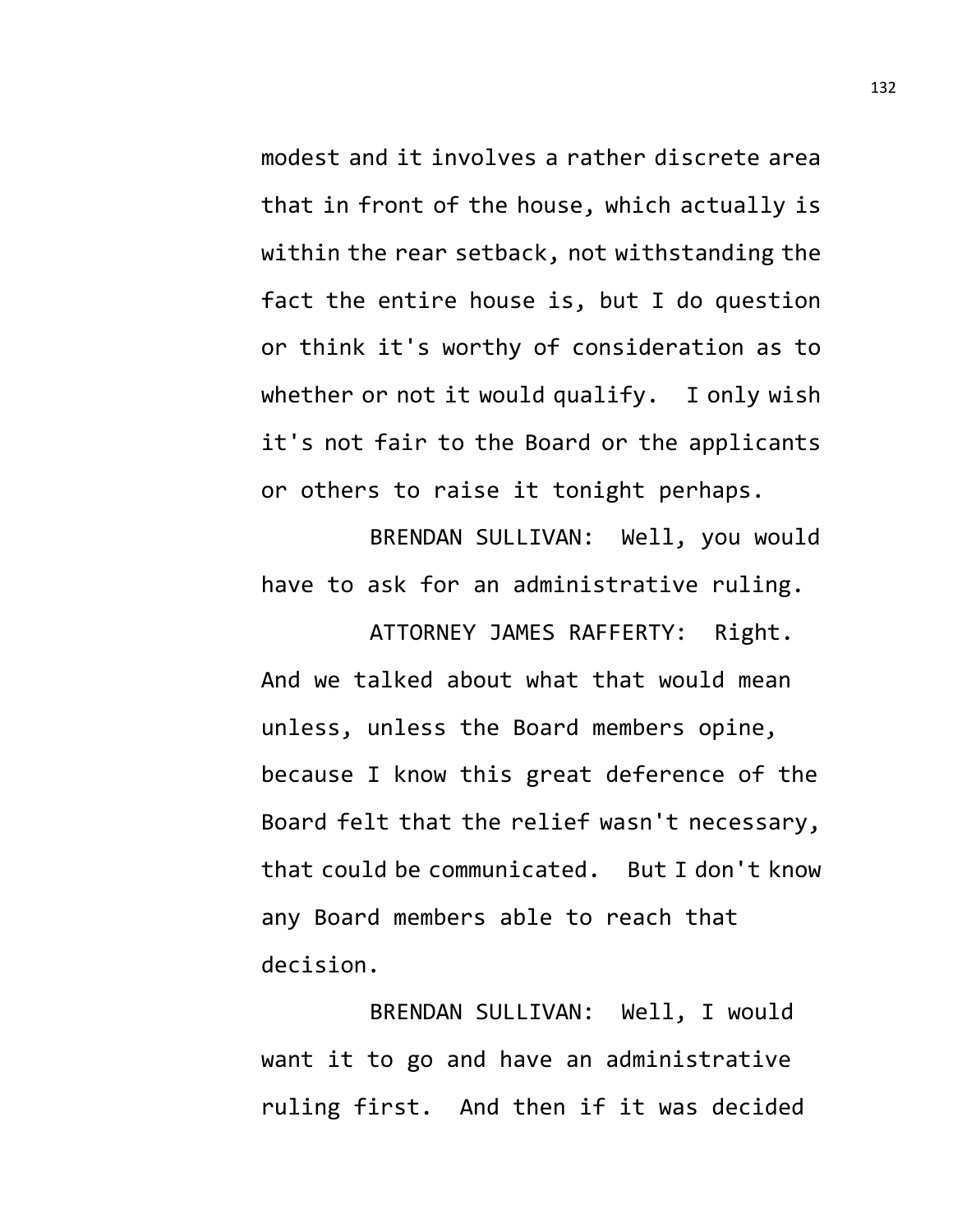that it needed to come to us. But where they have not had an administrative ruling on that aspect --

ATTORNEY JAMES RAFFERTY: Right. I think in fairness -- I think it wasn't -- I'm not saying it was. It may not have been put before them, and I'm not -- as I say, I didn't have an opportunity to review this with Mr. O'Grady. And I would, with all due respect, I would, if there was thinking that it wasn't met, I'd respect that and say okay, why not proceed with the Variance? But if there was indication that perhaps there's a legitimacy to that, I might be encouraged to request a continuance. If there was any concurrence that that was -- there was some validity to that theory. So I don't know if Board members think there's validity to that. I mean, it's worth -- I mean, the Board members could say I think it's valid and it would be worthwhile to get an opinion. And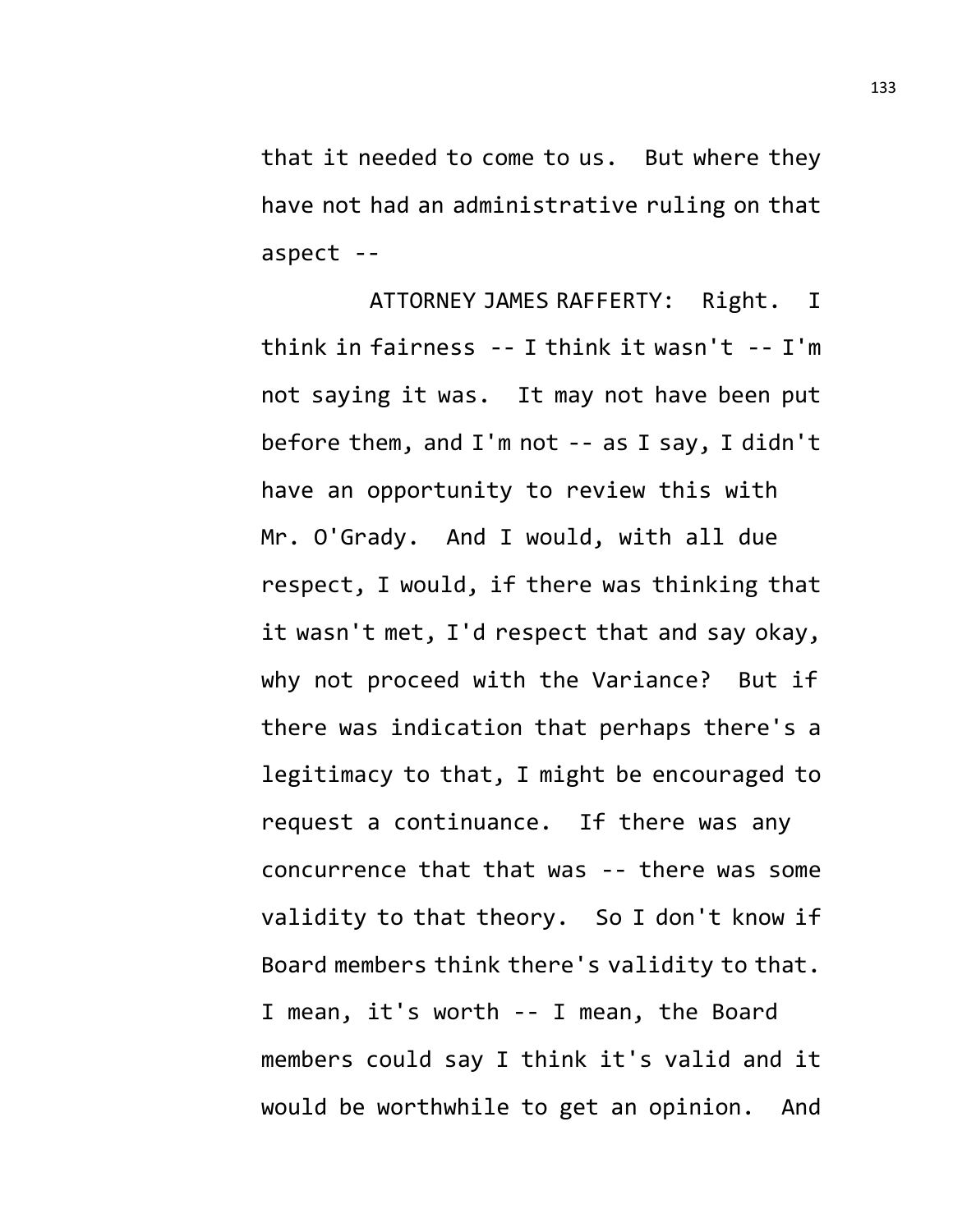why hear a case and provide relief if in fact relief isn't needed. Or if at the end of the day there's enough skepticism to suggest well, the applicant is better served by proceeding. Because I frankly -- I think the hardship is quite compelling, I think, to construct an otherwise conforming addition to not -- but not to be able to use the foot and a half that's in the rear would be a very illogical outcome, and the purpose of the ordinance states in one of its clauses is to allow for logical outcomes and land use decisions and to construct a house that --

BRENDAN SULLIVAN: Yes, I mean we can kick it back and then ask for a detailed review of it, but not, you know, that's valid and it could probably be considered a case not heard I guess. Yes? Somewhat.

ATTORNEY JAMES RAFFERTY: Right. But my point is -- but having said all that, if the direction wasn't clear, rather than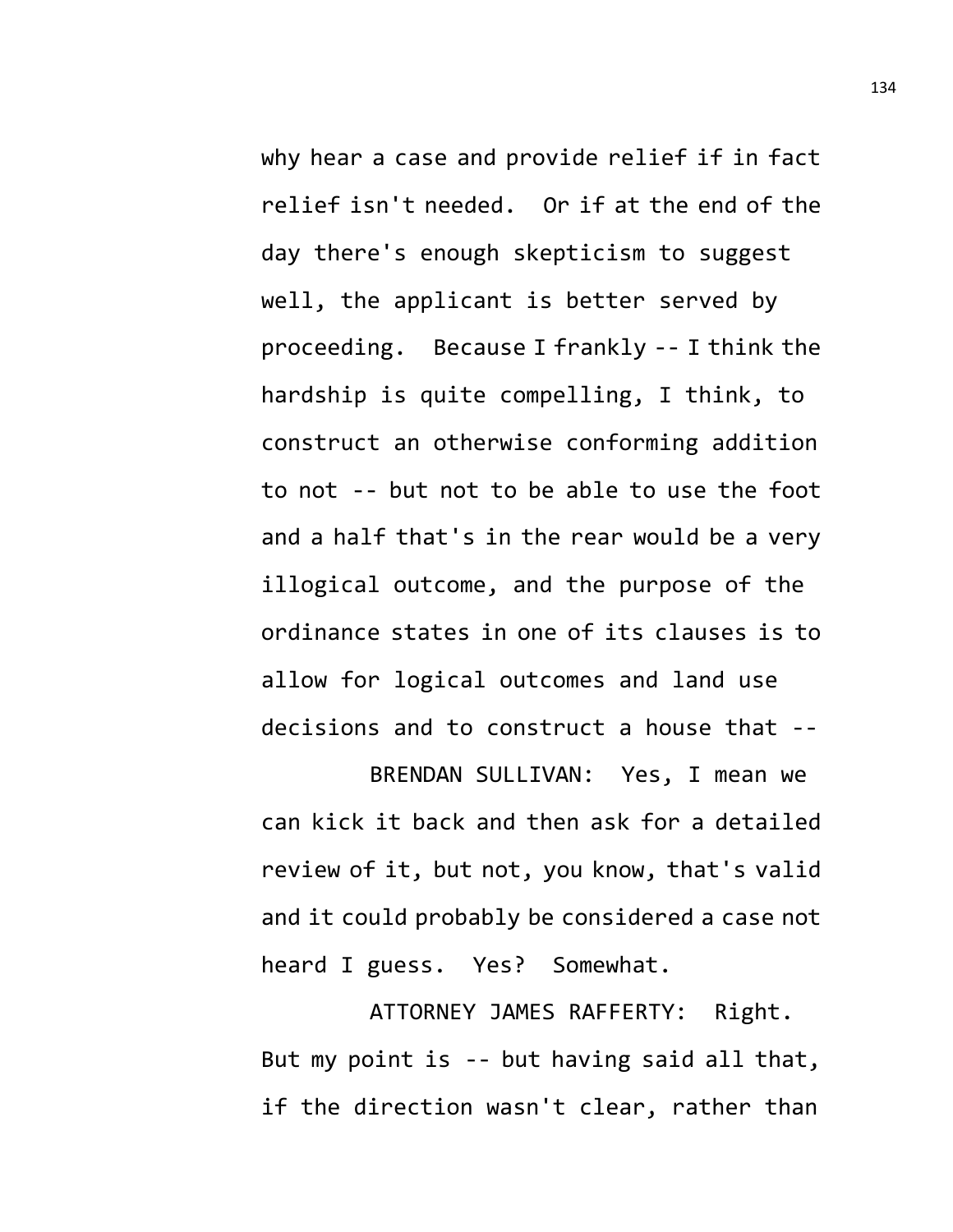have the applicants lose several weeks and it was not clear, I would suggest that there is compelling hardship here that I would say that the applicant could proceed.

TAD HEUER: Well, I suggest this perhaps, that we proceed as the Variance on the petition of hardship. If we were to turn down the Variance on hardship, I don't think that creates a repetitive petition if you were to petition the Building Department.

ATTORNEY JAMES RAFFERTY: No, it doesn't. That's not a petition at all.

TAD HEUER: Right. Even if they said no, coming back to us on an appeal of that, doesn't preclude. So if the petitioners are looking for time, I would suggest they have no disadvantage going forward with their variance petition tonight, because if they win, they win, they go ahead and their clock starts running and they can build. If they lose, they can seek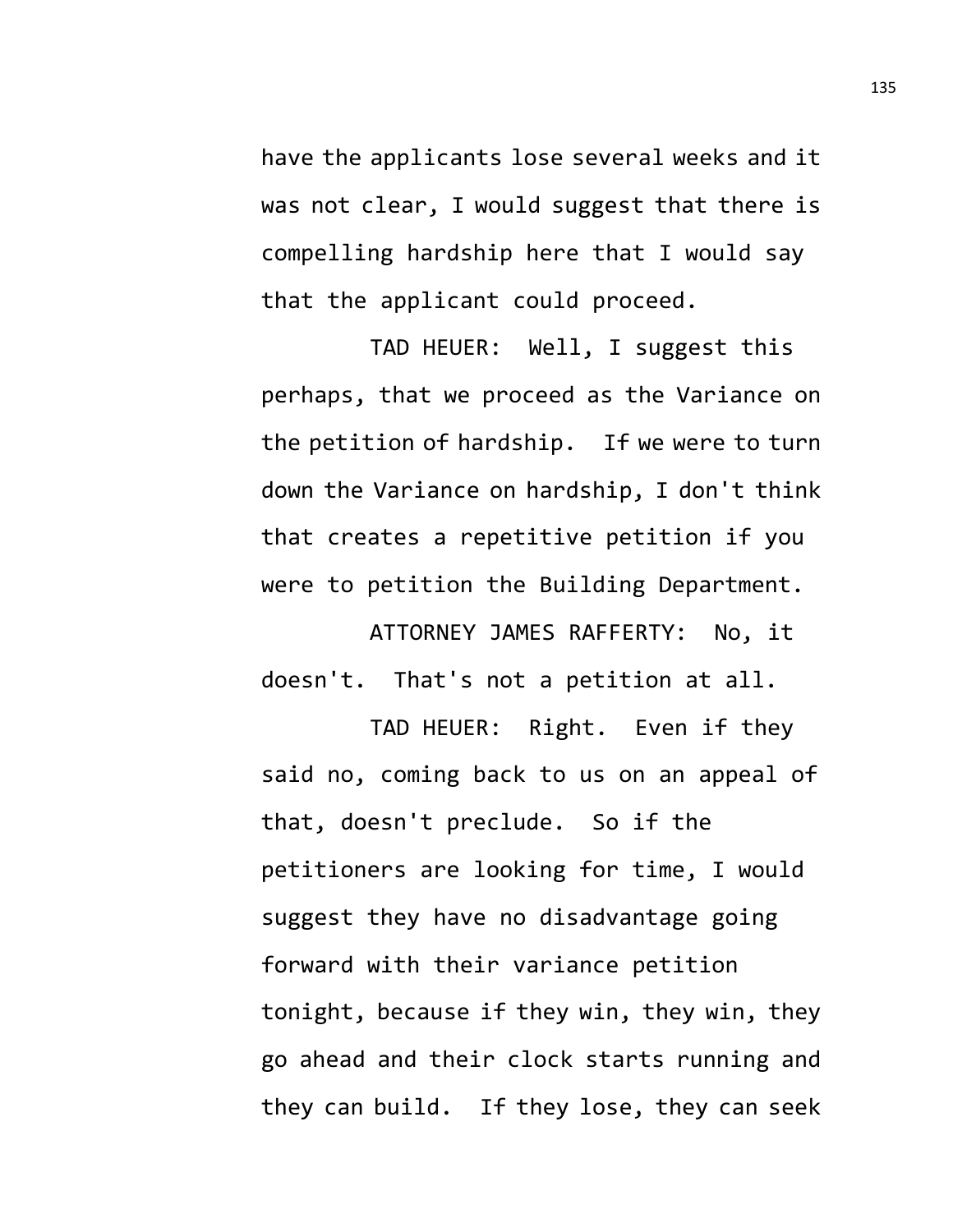an alternative route through the Building Commissioner, which even if that were adverse, could come back to us in an appeal and be precluded.

ATTORNEY JAMES RAFFERTY: Yes. I guess the only, the flip side of that would be in pursuing the relief in the application is -- we wouldn't want the petitioner to be deemed to have waived any rights that might exist under Section 6. So I think it's also not mutually exclusive that one could get relief. And rather than have to wait for the appeal period and the vulnerability associated with it, if the case could be made at the Building Department that there was an adequate basis under Section 6 to proceed without the need of the zoning relief, I don't think the fact that the Board would have heard the case should on its face preclude that possibility.

DOUGLAS MYERS: Mr. Rafferty, just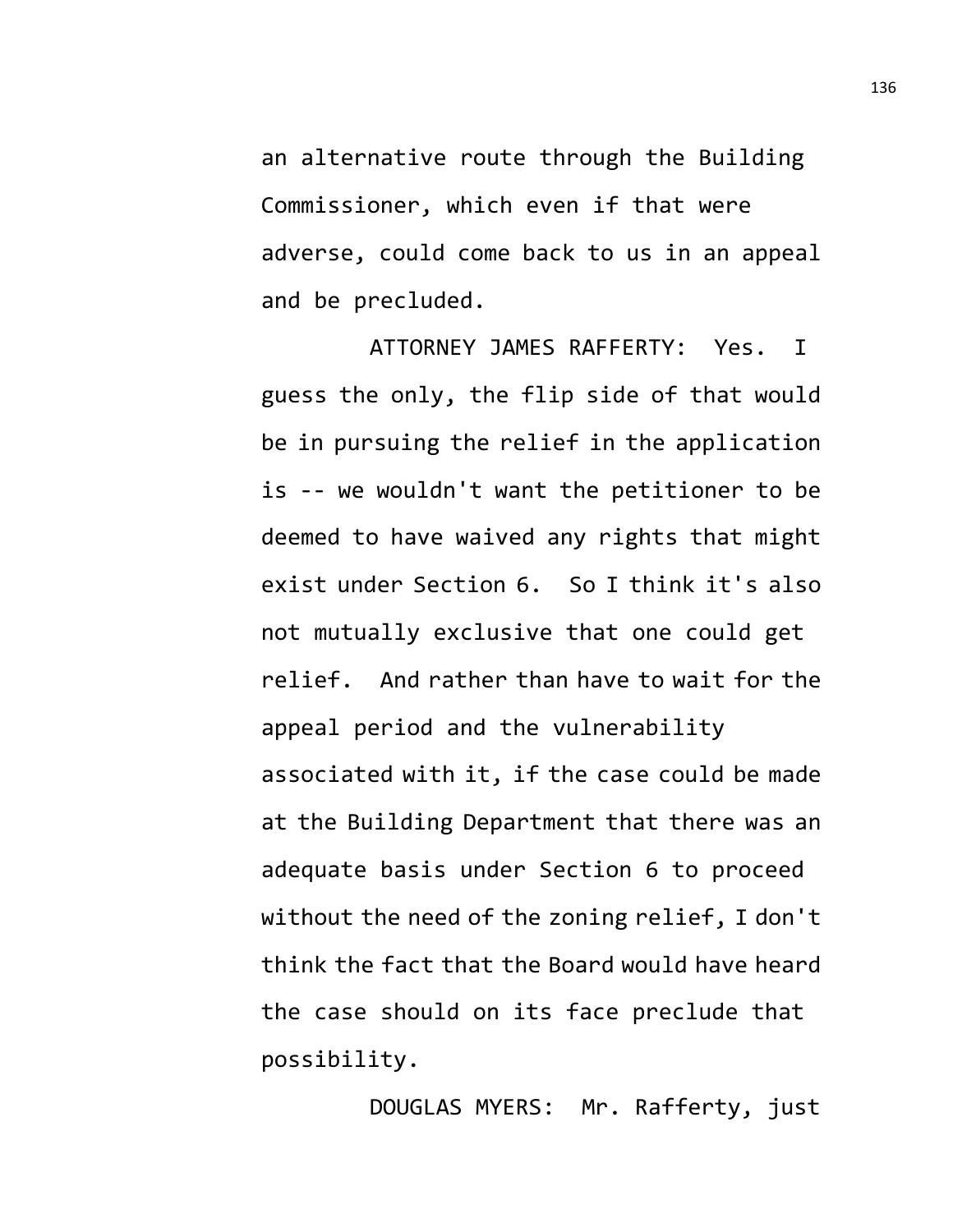one question: And in terms of the point that you just made, isn't that your election rather than ours?

ATTORNEY JAMES RAFFERTY: Yes, but I was just saying it on the record so that if I had it wrong someone would say no, no, no, you can't do that.

DOUGLAS MYERS: The other considerations, I mean, I'd like to really hear from Board members wiser than myself, but with respect to your last point, it seemed to me the way you phrased it, that really is your decision rather than this Board's.

ATTORNEY JAMES RAFFERTY: No, I agree. And I was just stating as part of the colloquy that either scenario, that whatever were to happen here, if there was a denial of the application, I think what Mr. Heuer was saying is well, if you could make the case to the Building Department that I didn't need that relief that I didn't get, I could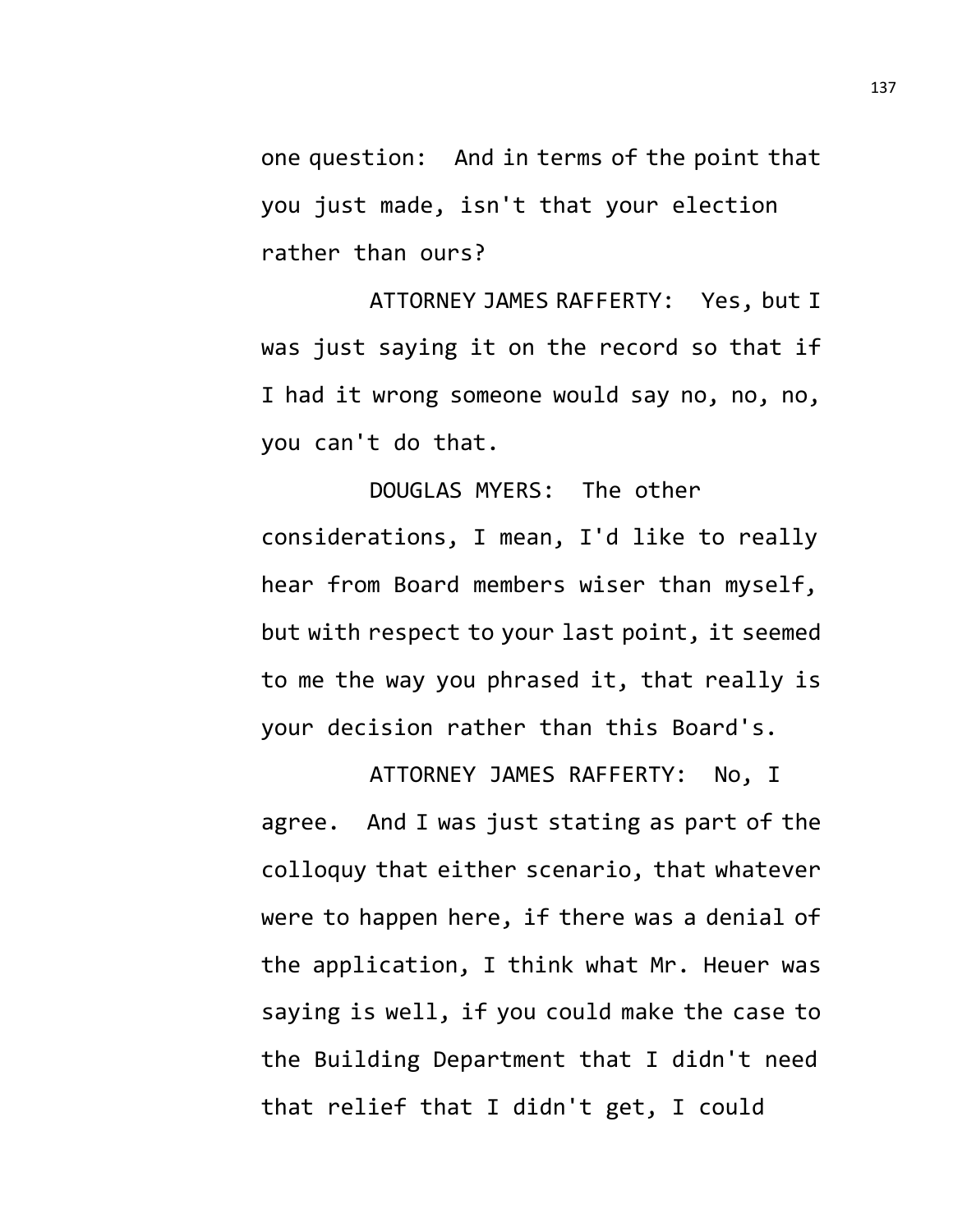proceed. I think that's what you were saying.

TAD HEUER: Or in the alternative. If you decided that you did not wish to proceed with the Variance that you did indeed receive either because it was challenged or because --

ATTORNEY JAMES RAFFERTY: That was my second point; right.

TAD HEUER: -- you go through the trouble of recording a Variance.

ATTORNEY JAMES RAFFERTY: Right. Or having to wait the time; right. That was my point, the flip side of that same argument is that -- and I agree with you, so that any point a property owner has certain rights and an applicant could go to the Building Department and say, you know, I've discovered a way to proceed without relief.

BRENDAN SULLIVAN: There's always that course of action.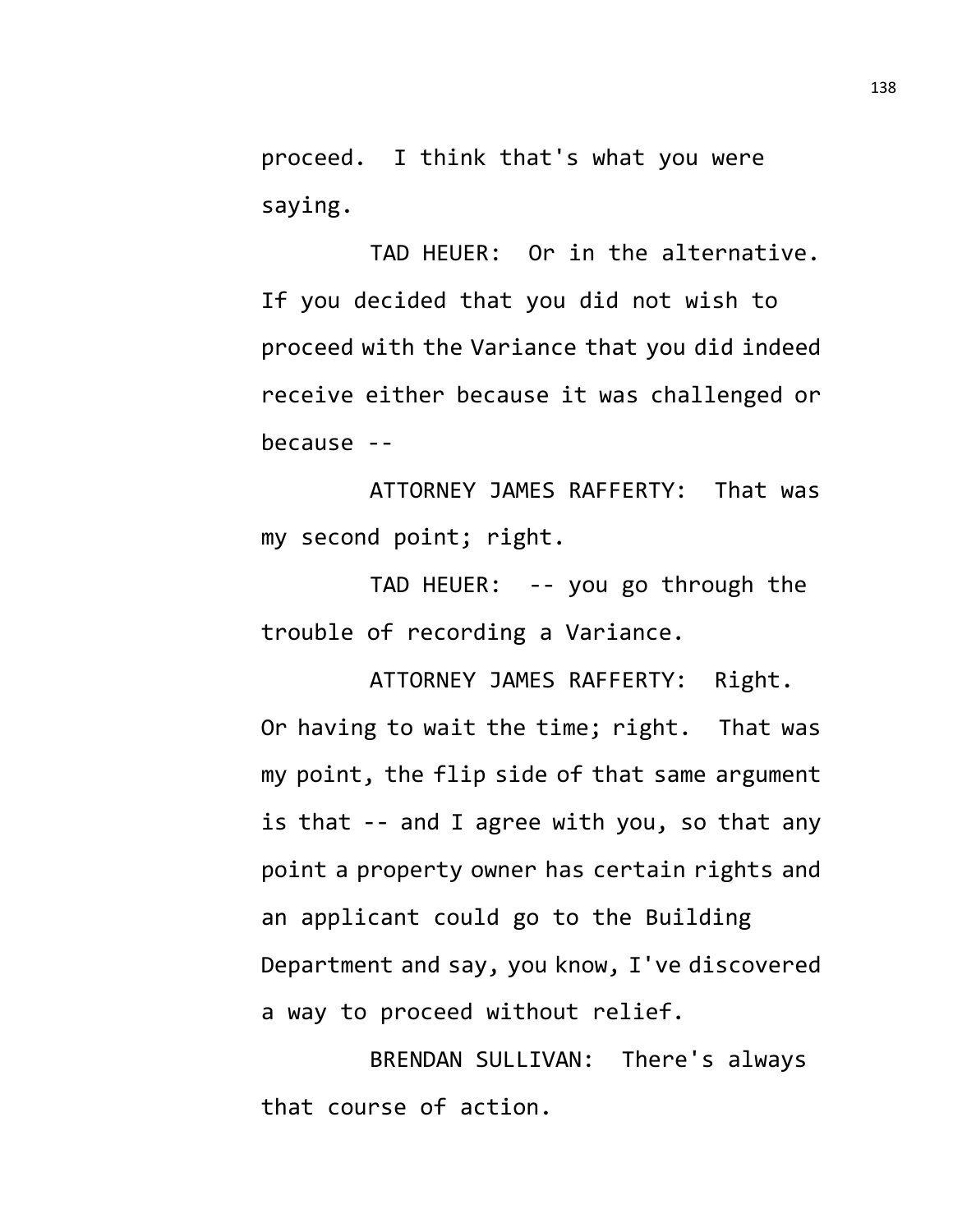ATTORNEY JAMES RAFFERTY: Right, right.

MAHMOOD FIROUZBAKHT: So how long would you expect that process to take to kind of flush through that question with the Building Department?

ATTORNEY JAMES RAFFERTY: Well, you know, if there were some direction this evening that suggested that was a meritorious approach, it could facilitate an outcome. If there was skepticism, I would proceed tonight with the relief as requested.

MAHMOOD FIROUZBAKHT: I mean, I don't know if you're going to get that. But the fact that we would agree with continuing the case for that option to be explored with the Building Department, I think would, you know, potentially have an affect.

BRENDAN SULLIVAN: I think we can probably get them on the next hearing. Which is the 16th?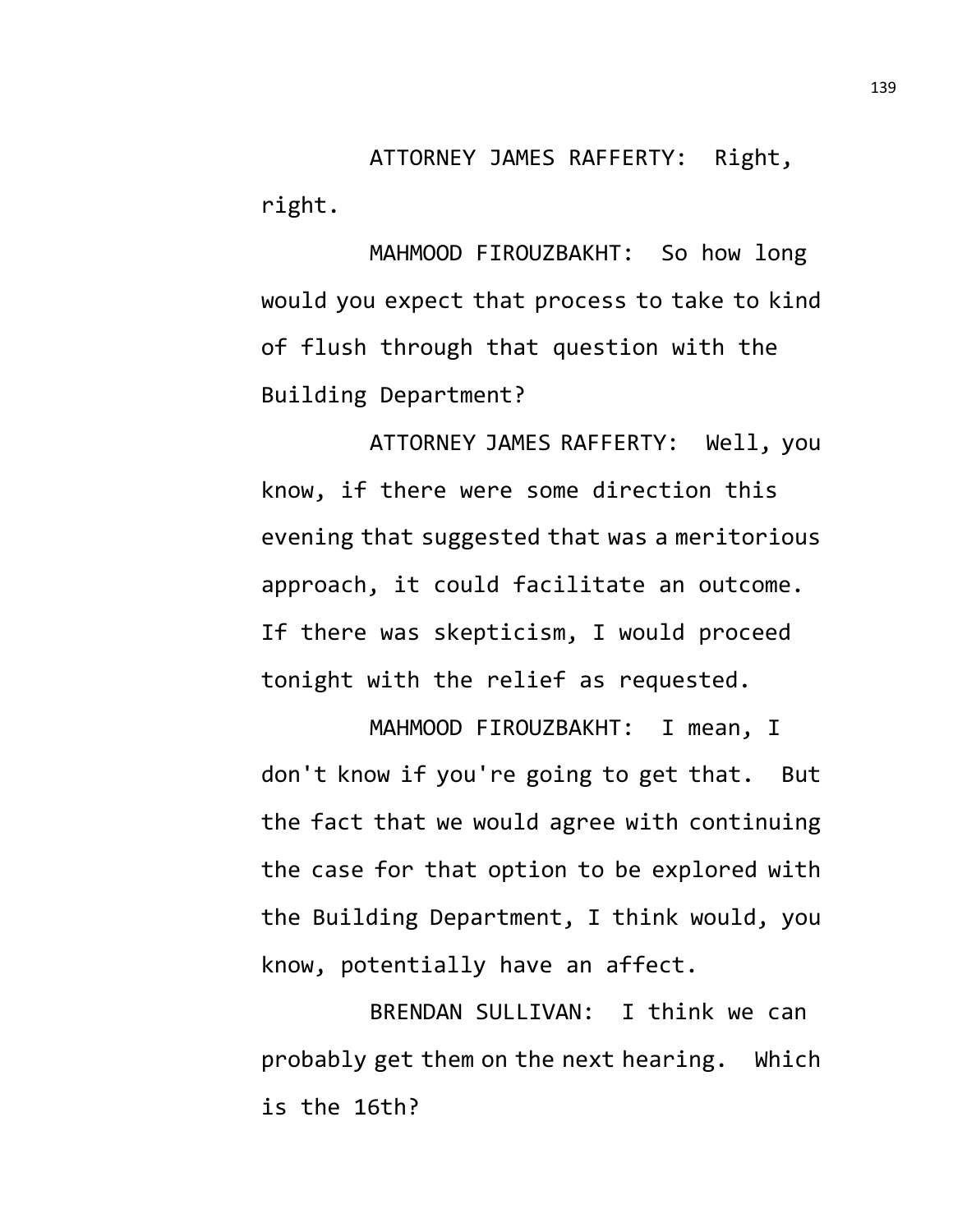MARIA PACHECO: Yes.

MAHMOOD FIROUZBAKHT: Yes, so if you can get it done by the 16th, than, you know the more power to you. If you can't then you come back to the Board and you present your case.

TAD HEUER: I still don't understand -- I mean we've now -- I think my opinion is we're here, we can hear the case. We can grant them relief. They can have it. It's not as though, I mean --

ATTORNEY JAMES RAFFERTY: Yes, I would agree.

TAD HEUER: I mean, I understand there are larger issues at play here than your front porch, I think. Because this, you know, Legal has been thinking about this could be --

ATTORNEY JAMES RAFFERTY: Yes, right. In fairness, my clients are appropriately focussed on their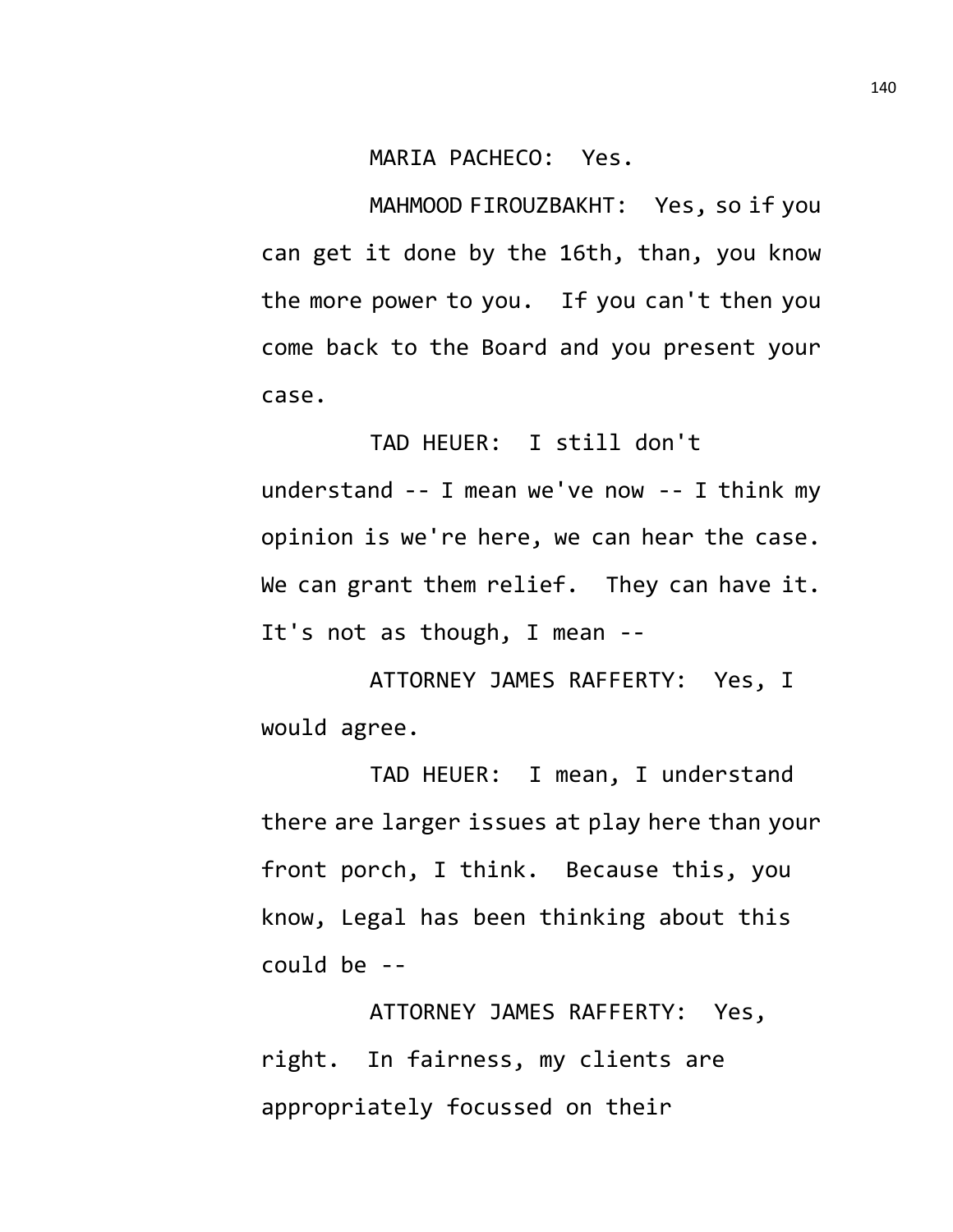self-interest as they should be, and my duty is to do that. So, I didn't mean to take too much time on it, but it did strike me as an interesting issue. But I think with the Board's indulgence, it's a rather straight forward -- our presentation is nearly complete. I would have Mr. Simmons just show it out. But the issue presented in the variance involves the portion of the third floor addition that's located within the rear setback, not withstanding the fact that it's in front of the house. It's only a foot and a half, and that Mr. Simmons can -- can you just show where this foot and a half exists?

WILLIAM SIMMERS: On the elevation.

ATTORNEY JAMES RAFFERTY: On the elevation.

WILLIAM SIMMERS: This.

ATTORNEY JAMES RAFFERTY: The as-of-right construction -- the as-of-right construction here would require a foot and a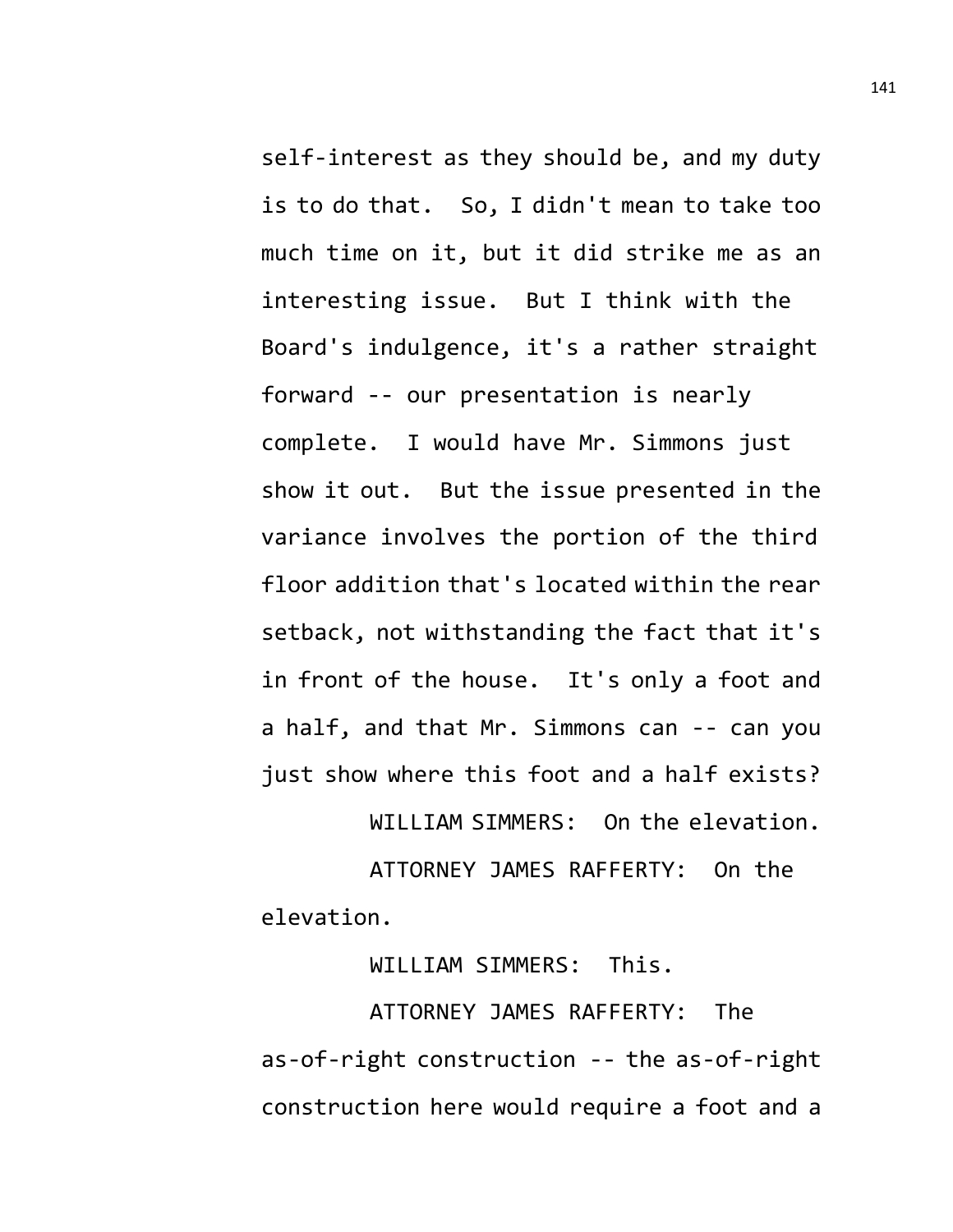half slot between the third floor.

WILLIAM SIMMERS: This exists here. This exists. This and this, this is the Special Permit. This is the variance.

ATTORNEY JAMES RAFFERTY: And that's the case. That's why the determination has been made. It is, as you measure, you simply apply the straight setback rule. It is within the setback technically, but the reality of the setback is that the entire house is within that setback. So certainly no rear abutter is adversely affected which is generally the place one seeks to -- the setback exists for the protection primarily for the rear abutter. Well, the rear abutter is never going to see, feel, or be aware that this foot and a half in-fill is there. So I'm suggesting that it adds to the issue about the hardship because there is no adverse affect upon those that are entitled to the benefit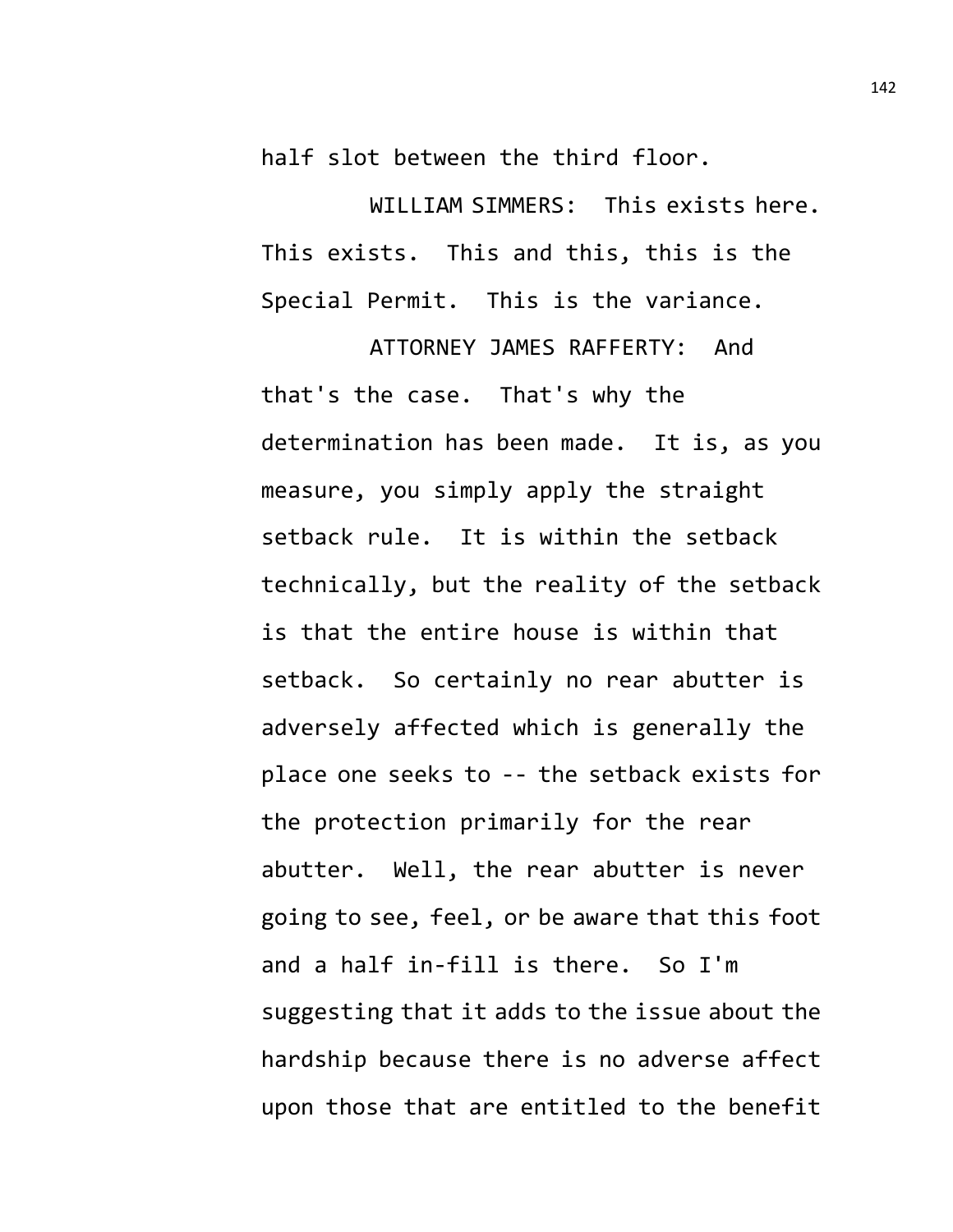of the rear setback. So, I hope without having to say much more that that hardship has been properly identified and placed before the Board. It has everything to do with the location and siting of the structure on the lot. And the fact that it would -- to build this as a conforming addition, you would not be able to connect the third floor. It would result in a very unusual and illogical outcome that you'd have to have two sets of stairs. So to go from the third -- you need to access the third floor independently with two different sets of stairs because you couldn't come through the third floor.

BRENDAN SULLIVAN: So this is the connecting link?

ATTORNEY JAMES RAFFERTY: This is the foot and a half link. And the hardship is and the variance relief is requesting relief so as to not have to do that, to allow for that foot and a half in-fill because it's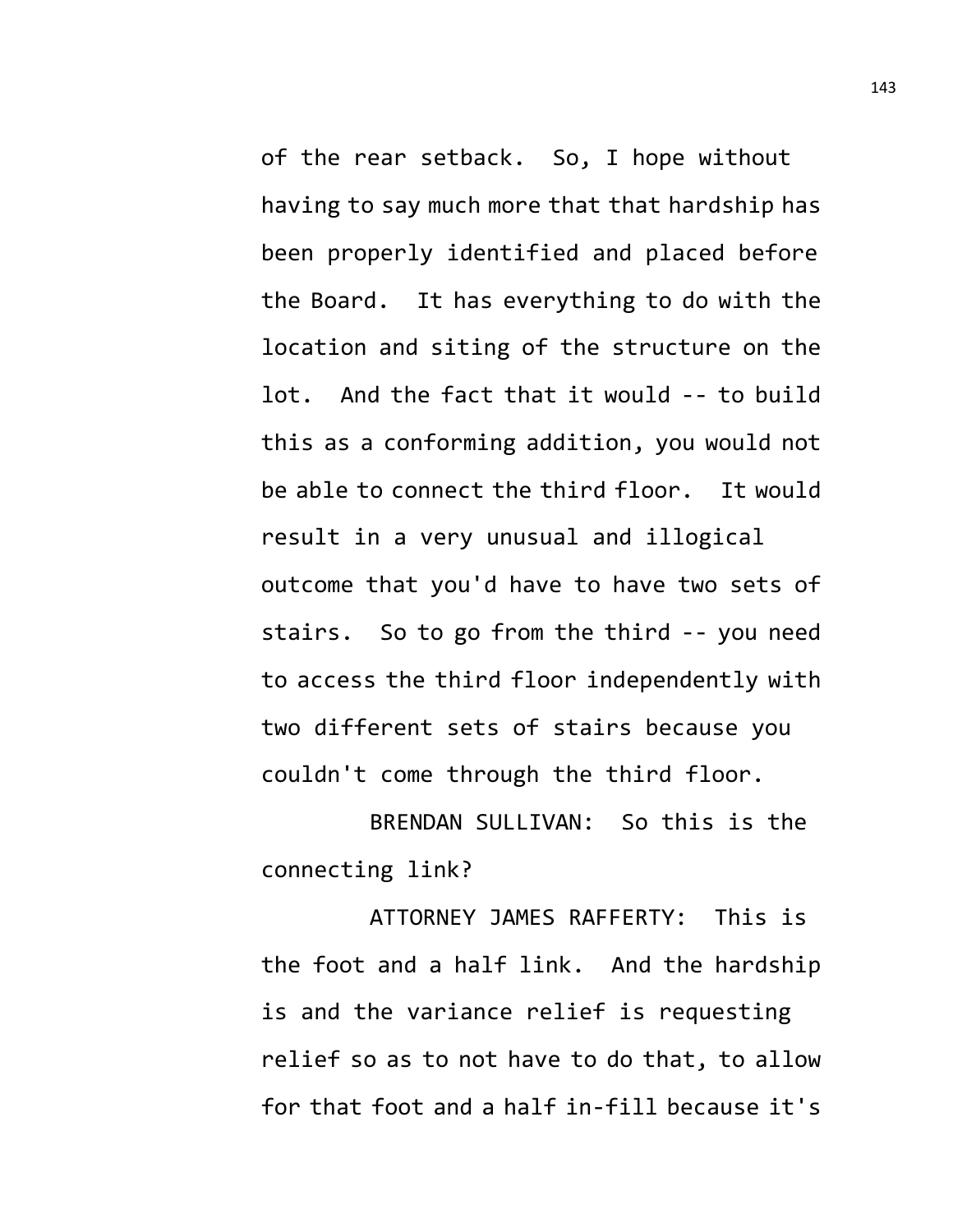occurring, while it is indeed occurring within the rear setback, the setback, the setback is not -- the rear abutters are not affected by that in-fill. And for others who feel that they would prefer this not get constructed, there is an as-of-right procedure here. As-of-right path that is so illogical that it makes no sense, but yet --

BRENDAN SULLIVAN: I think it borders on the safety issue as well, the communication -- being able to communicate, to travel, to traverse unimpeded.

ATTORNEY JAMES RAFFERTY: I was jokingly saying -- I was asking well, could you have windows? It's a foot and a half, could you open the window? You know, agile 14-year-olds could hop through the windows. I mean, you could have presumably thriving, I don't know what, without getting too absurd about the whole thing, I think the more one thinks about it, the -- it's so illogical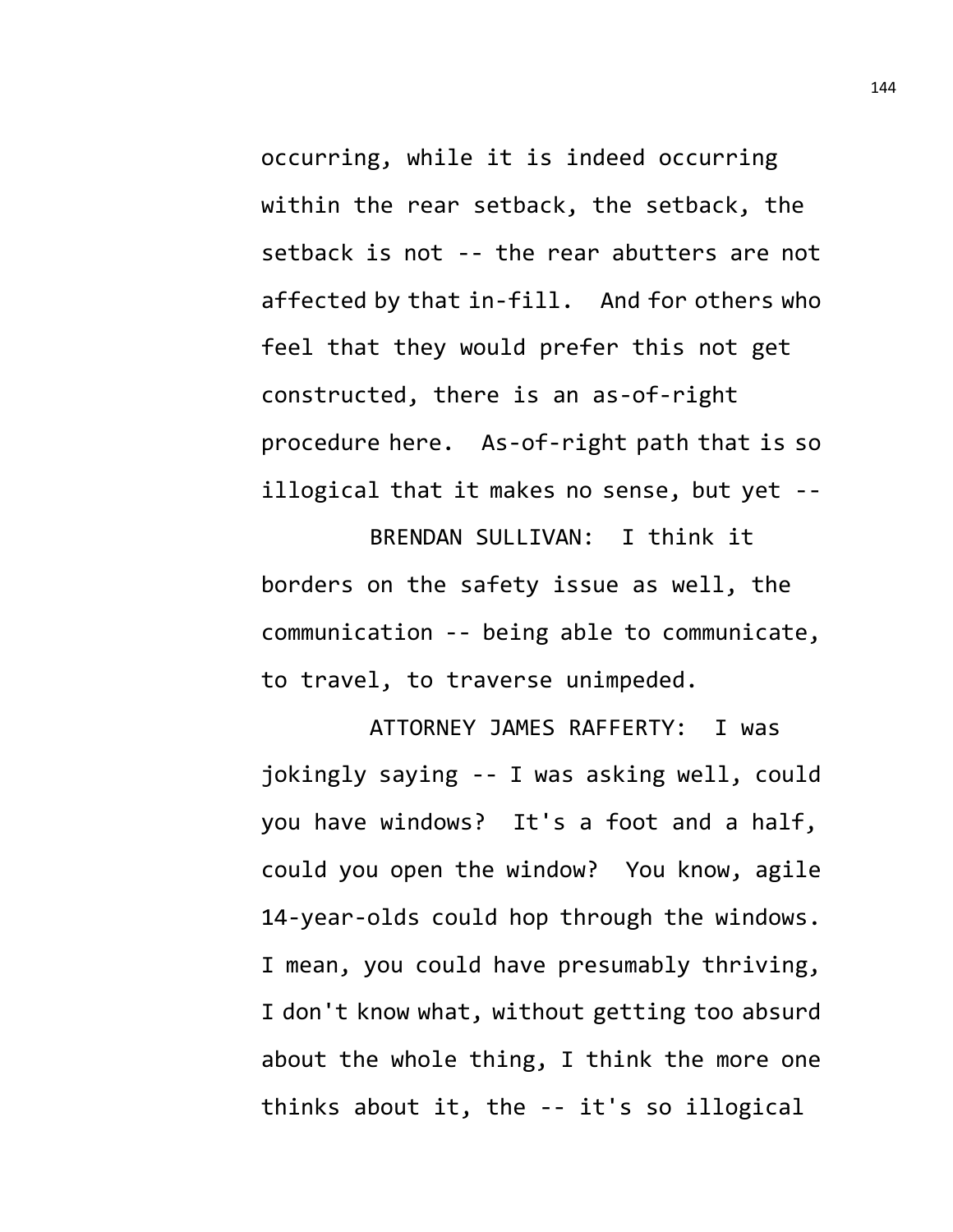that the case almost makes itself. So I'm going to stop talking.

BRENDAN SULLIVAN: Going back through the record, I found that the house was built in 1857 but it was moved to this location in 1891.

JESSICA WENNING: Oh, I didn't know that.

ATTORNEY JAMES RAFFERTY: He's been on the Board a long time.

BRENDAN SULLIVAN: It precludes the existing ordinance by many years.

Tom, any questions?

TAD HEUER: This is a narrow lot; right?

ATTORNEY JAMES RAFFERTY: Yes.

This is. Good point.

THOMAS SCOTT: I would be in favor. BRENDAN SULLIVAN: Doug, anything at this point?

DOUGLAS MYERS: No.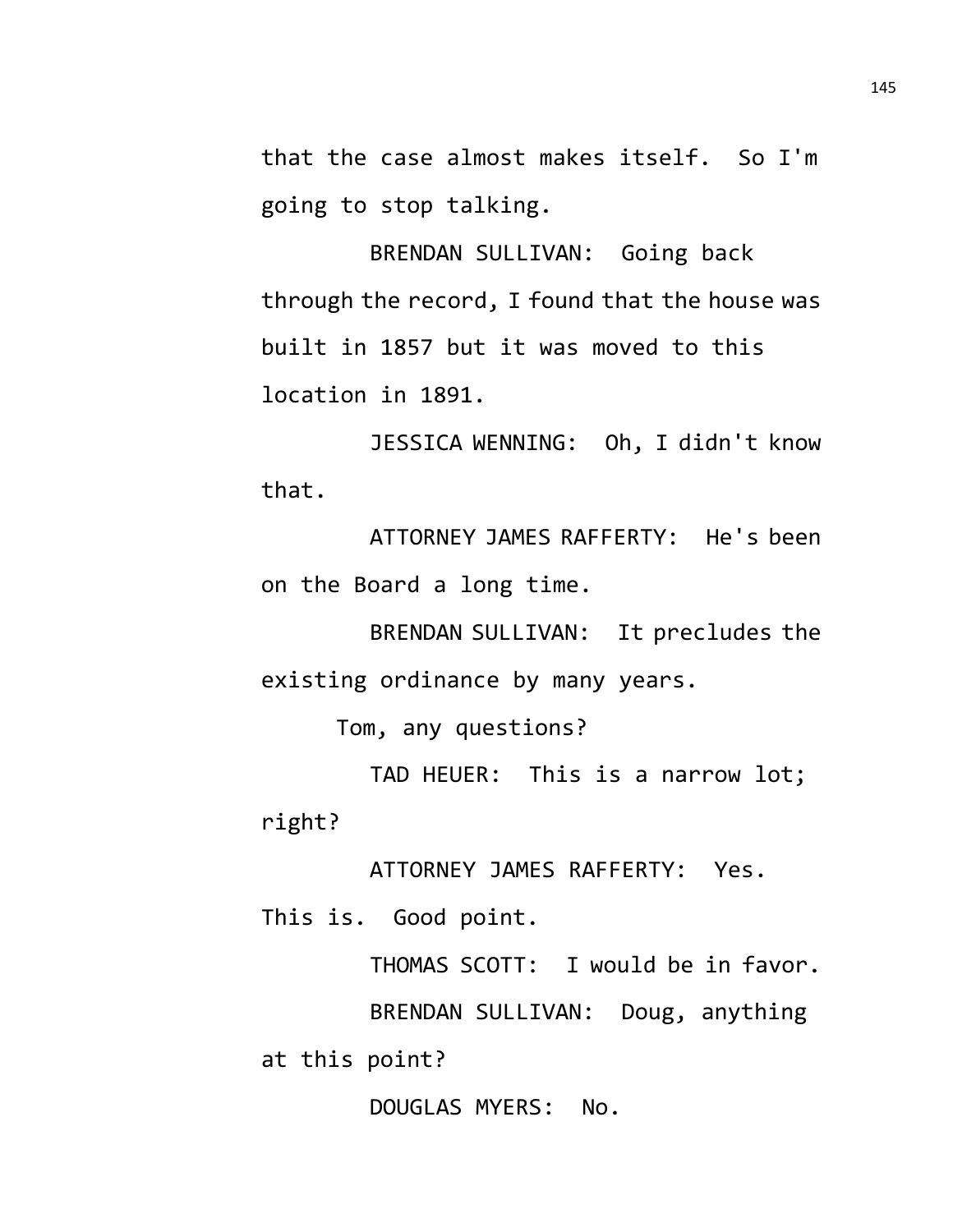BRENDAN SULLIVAN: Mahmood? MAHMOOD FIROUZBAKHT: No. BRENDAN SULLIVAN: Tad, anything

else?

TAD HEUER: No.

BRENDAN SULLIVAN: Let me open it to public comment.

Is there anybody here who wants to speak on the matter of 106 Kinnaird Street.

ATTORNEY EDWARD FITZGERALD: My name is Ed Fitzgerald, and I represent the abutter, Olga Pelensky, the abutter to the left. And I'm going to hand out six of those. If you could pass those down and maybe pass one to Mr. Rafferty.

BRENDAN SULLIVAN: Do you have a business card just for the secretary if you have one.

ATTORNEY EDWARD FITZGERALD: So in essence, Miss Pelensky is next-door, and I wanted to -- I gave you a little summation of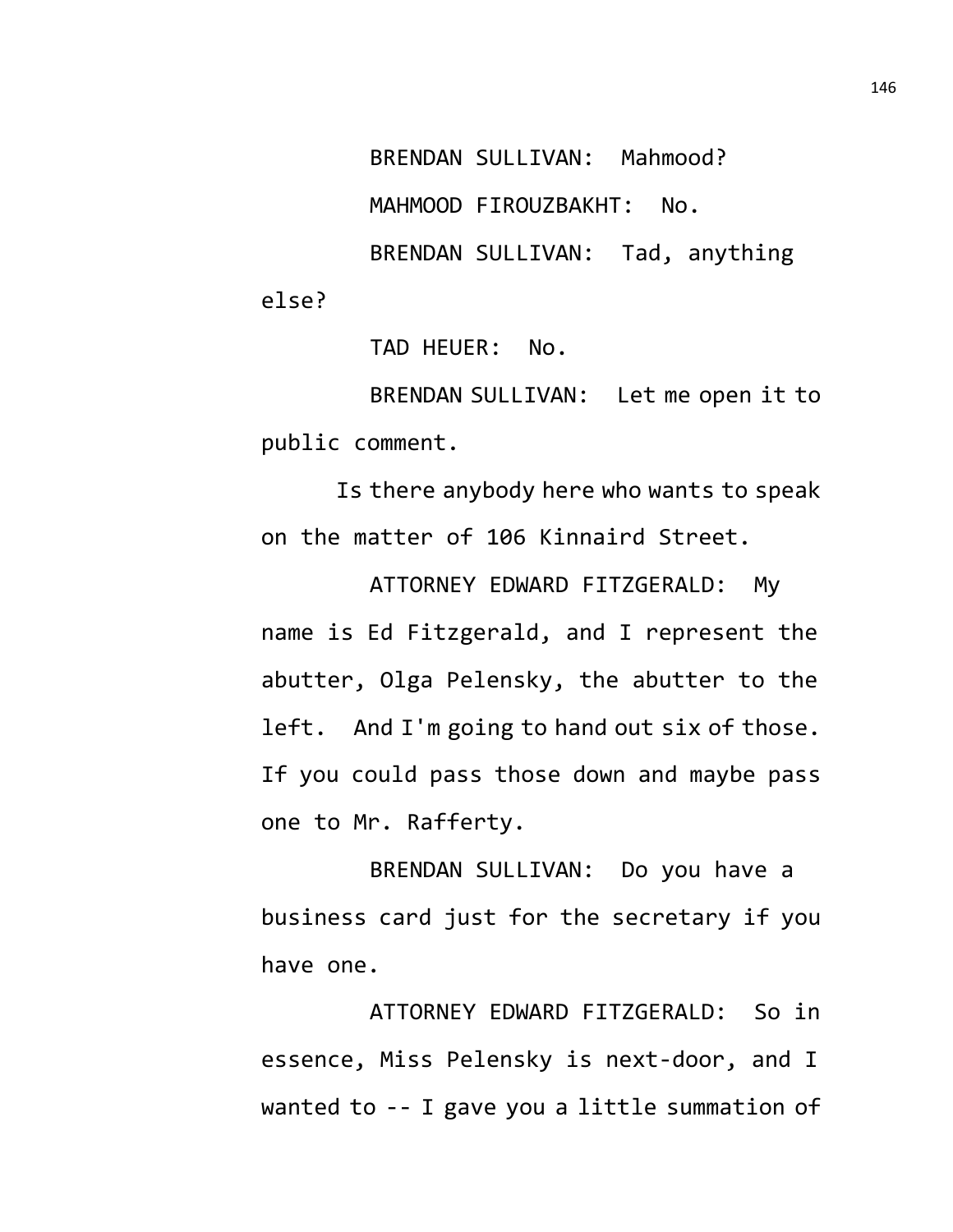this argument and I have some photos which I think clearly demonstrate that in her view the light and air is going to be significantly cut off. While I think Mr. Rafferty mentioned that the rear setback is only to protect the rear abutters, we strongly disagree. And if I could just go through these photos with you.

This first one which is the blue dwelling, is to the left of her house looking from her deck. So you can see she's looking up at the third floor on the left-hand side of her house. That's No. 1.

No. 2, is a straight shot back from her deck, which shows the petitioner's house on the right, and this just shows you just how congested it is there.

TAD HEUER: But the addition isn't going in that direction. You couldn't see that; right?

ATTORNEY EDWARD FITZGERALD: Right.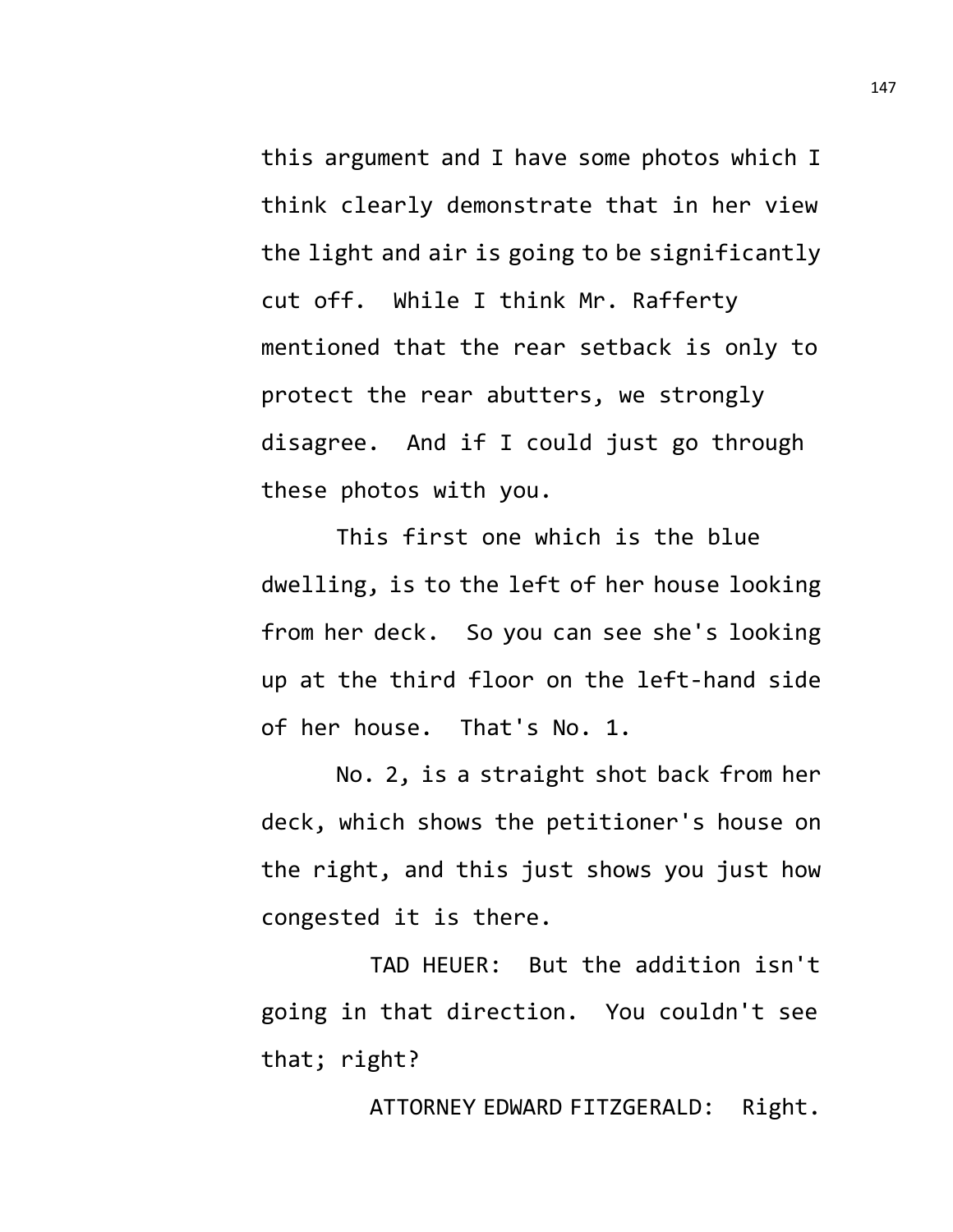TAD HEUER: Okay.

ATTORNEY EDWARD FITZGERALD: But the idea here is how much light, how much air does she have?

Photo No. 3 shows a view from her kitchen window, and this is a significant -- even though it's an unclear picture, it's pretty significant because it shows the front of the dwelling right now. And I agree that it is in need of some repair and some renovation, but the relief requested would put an addition from this -- correct me if I'm wrong, from this peak on the front out to here at about this level, the same height of the peak.

ATTORNEY JAMES RAFFERTY: You are wrong. The relief is related to a foot and a half.

ATTORNEY EDWARD FITZGERALD: Okay, okay. All right.

ATTORNEY JAMES RAFFERTY: You asked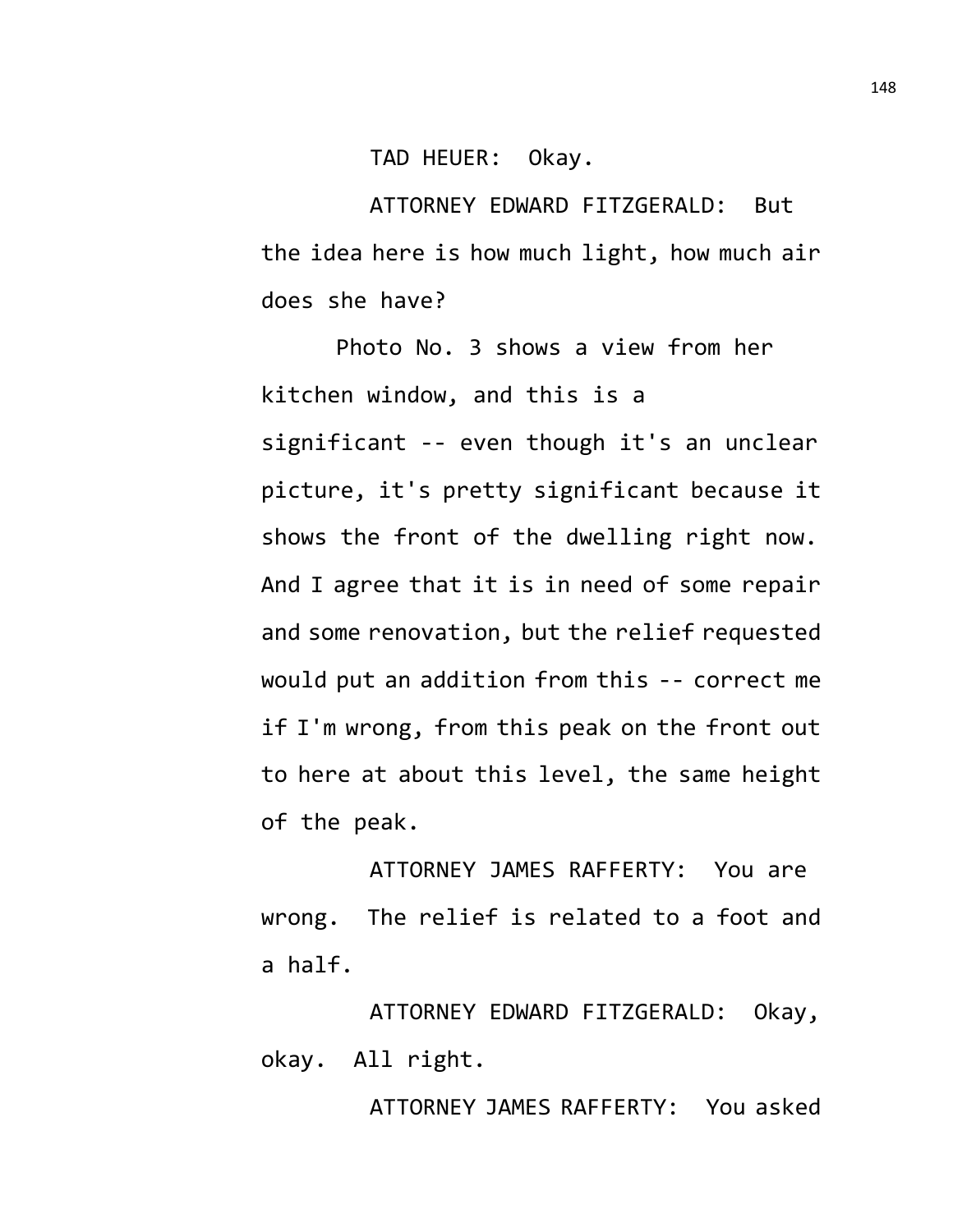to be corrected.

ATTORNEY EDWARD FITZGERALD: Okay, thank you.

The light that she sees from her window is essentially going to be completely chopped off from her kitchen window. She won't be able to have any light essentially. That's photo No. 4.

Photo No. 5 is the view from the, from her side lot which is almost to the street. You can see there's like a little parking area that -- it's a pretty large parking area, actually, it's in their front yard. And you can see that from that area she has light above and light over that dwelling. Right now in the morning particularly when that addition is put up, she'll have no more light.

She's got the same problem with photo No. 6. This is from her yard. These are very tight. I would say her side yard is about three or four feet.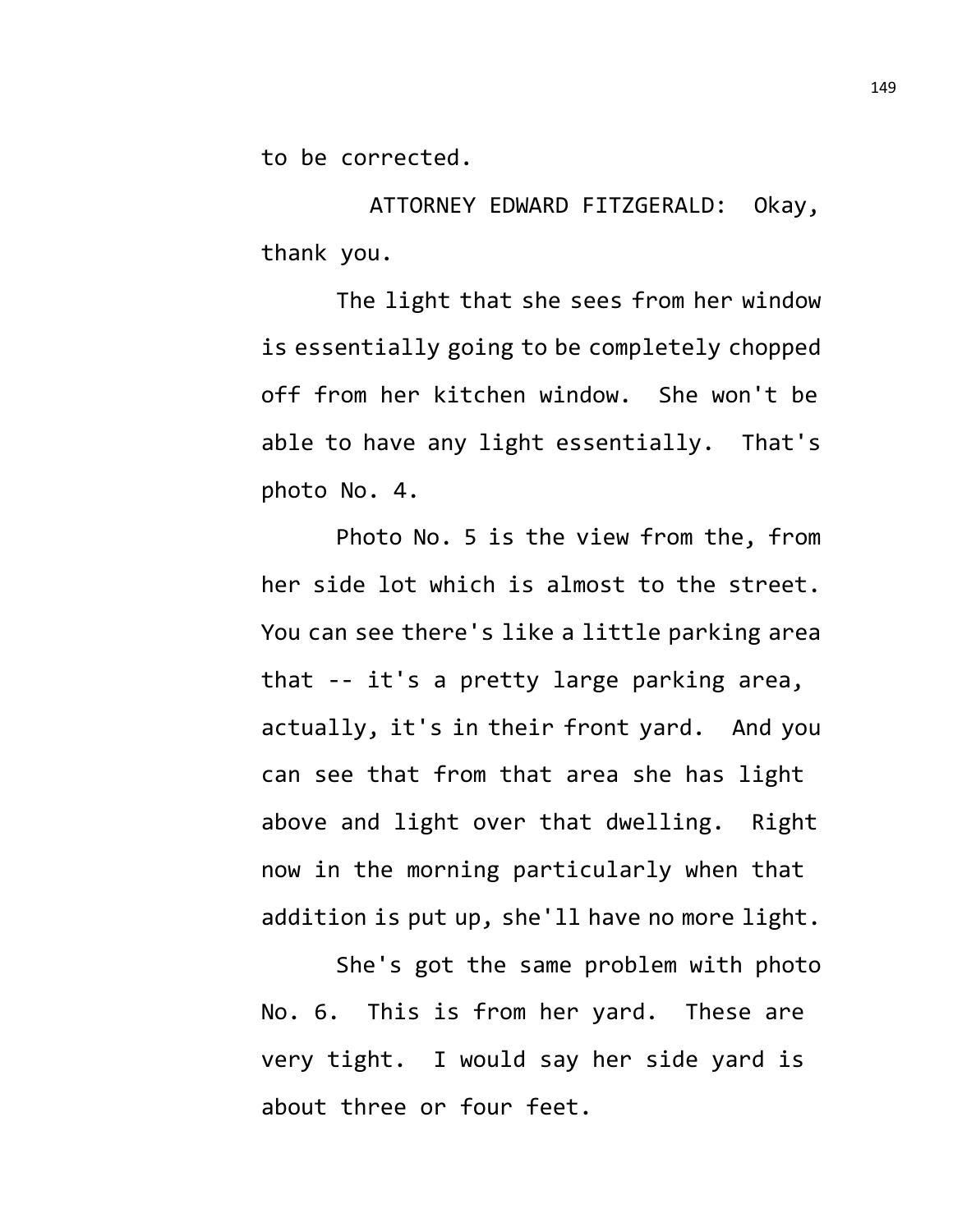And the next photo shows.

WILLIAM SIMMERS: Nine feet.

ATTORNEY EDWARD FITZGERALD: Her side yard. It's very close. Her side yard shows -- this is the view she has. So right now she, you know, it's wintertime there's no vegetation here, but she sees, you know, she can see right through to the neighbor on the other side of the petitioner's house and she gets currents of air and light from that direction. That will be completely closed off.

TAD HEUER: Can you say that again? ATTORNEY EDWARD FITZGERALD: She's here. She looks through, she can see directly through. She can see around. That will all be closed off by the in-filling; right?

WILLIAM SIMMERS: That picture is taken from the ground. It's not taken from her kitchen.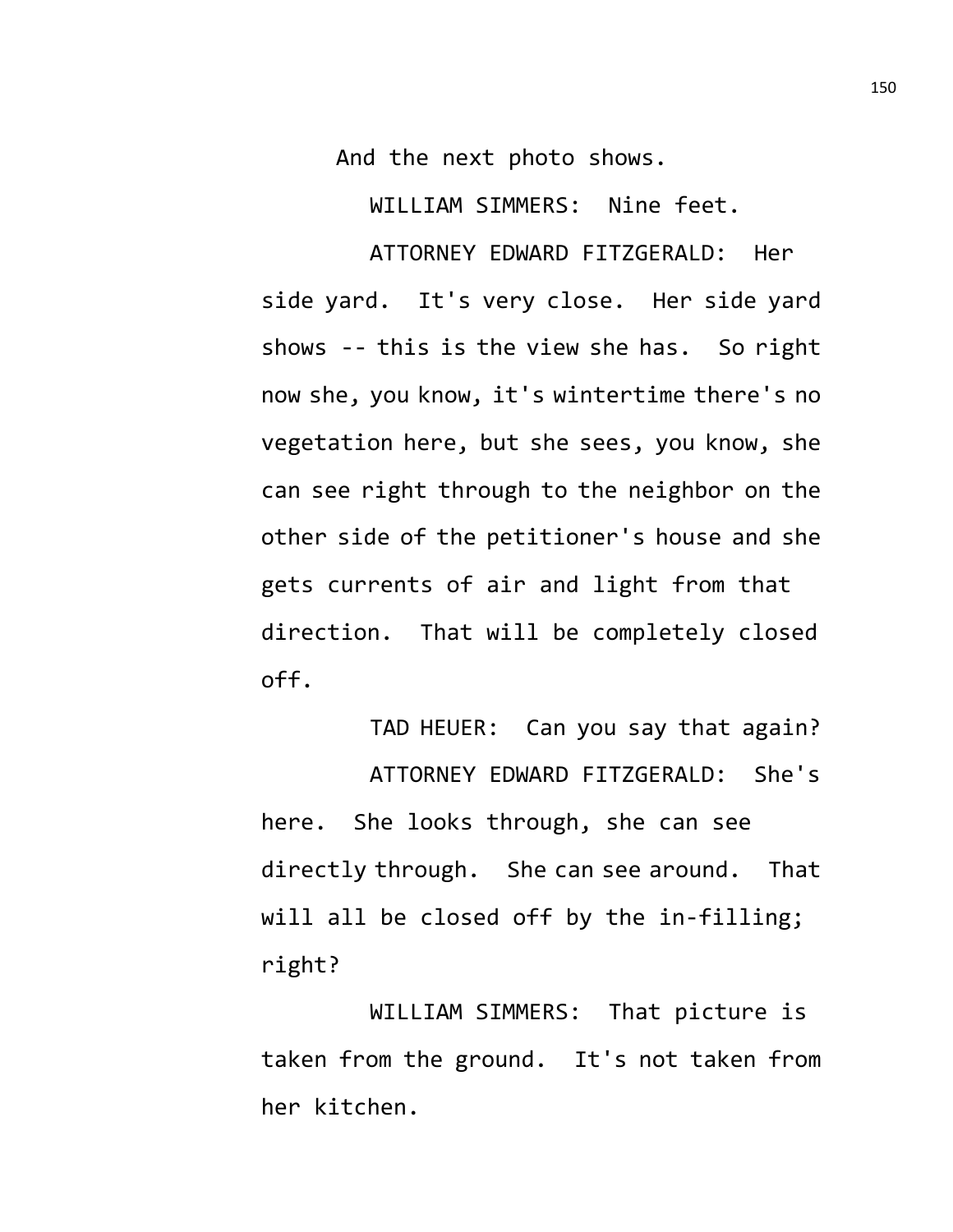ATTORNEY EDWARD FITZGERALD: That's

right. This one is. In fact, this one's taken from the ground. This one's taken from out by the street. Only one picture was taken from the kitchen.

ATTORNEY JAMES RAFFERTY: Right. So she's getting breezes underneath that today that she won't get, is that what you're saying?

ATTORNEY EDWARD FITZGERALD: And light.

ATTORNEY JAMES RAFFERTY: Light comes underneath that?

ATTORNEY EDWARD FITZGERALD: Yes, you can see that. This was a cloudy day today.

TAD HEUER: I just have a question. So, I'm looking at the Assessor's map that you provided, and it appears that 108 and 104 are essentially on the same setback line. They're approximately the same size. And it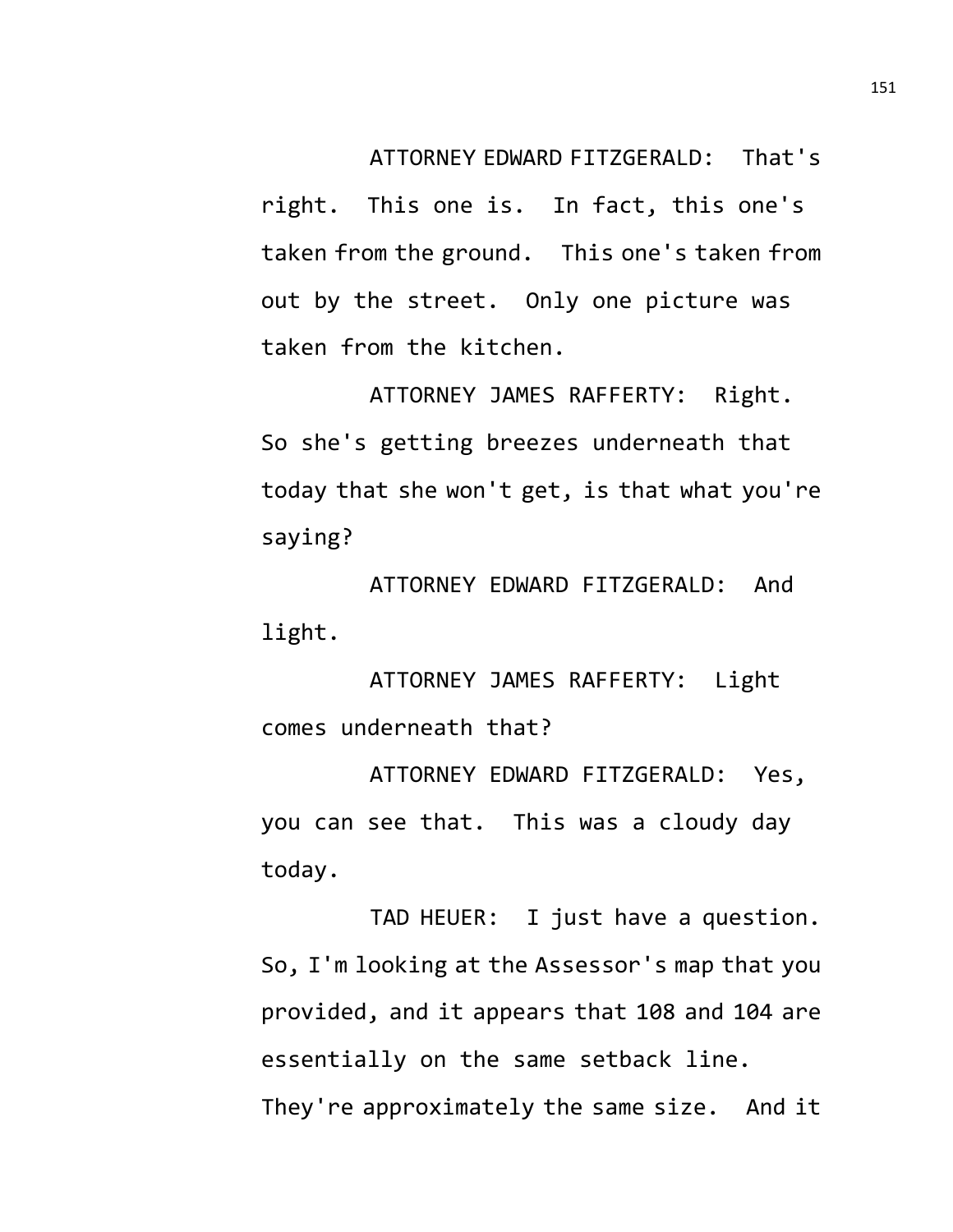appears that there's no overlap whatsoever in parallel to Kinnaird Street line between 108 and 104 and 106. They seem to be counter set. There's no overlap going through the lots from Kinnaird Street to the rear lot line from your client's house and the subject properties; is that right? So I mean, if I were to draw a line right here, none of the proposed addition overlaps at all with where the  $-$ 

ATTORNEY EDWARD FITZGERALD:

Actually, I don't think that's -- I do see what you're saying, but I don't think that's correct.

WILLIAM SIMMERS: It is correct.

ATTORNEY EDWARD FITZGERALD: No, it's not. Because this picture is taken directly from her deck. There's a slight angle there, but this is picture No. 4.

TAD HEUER: Is her deck indicated in the depth of 108 Kinnaird Street on your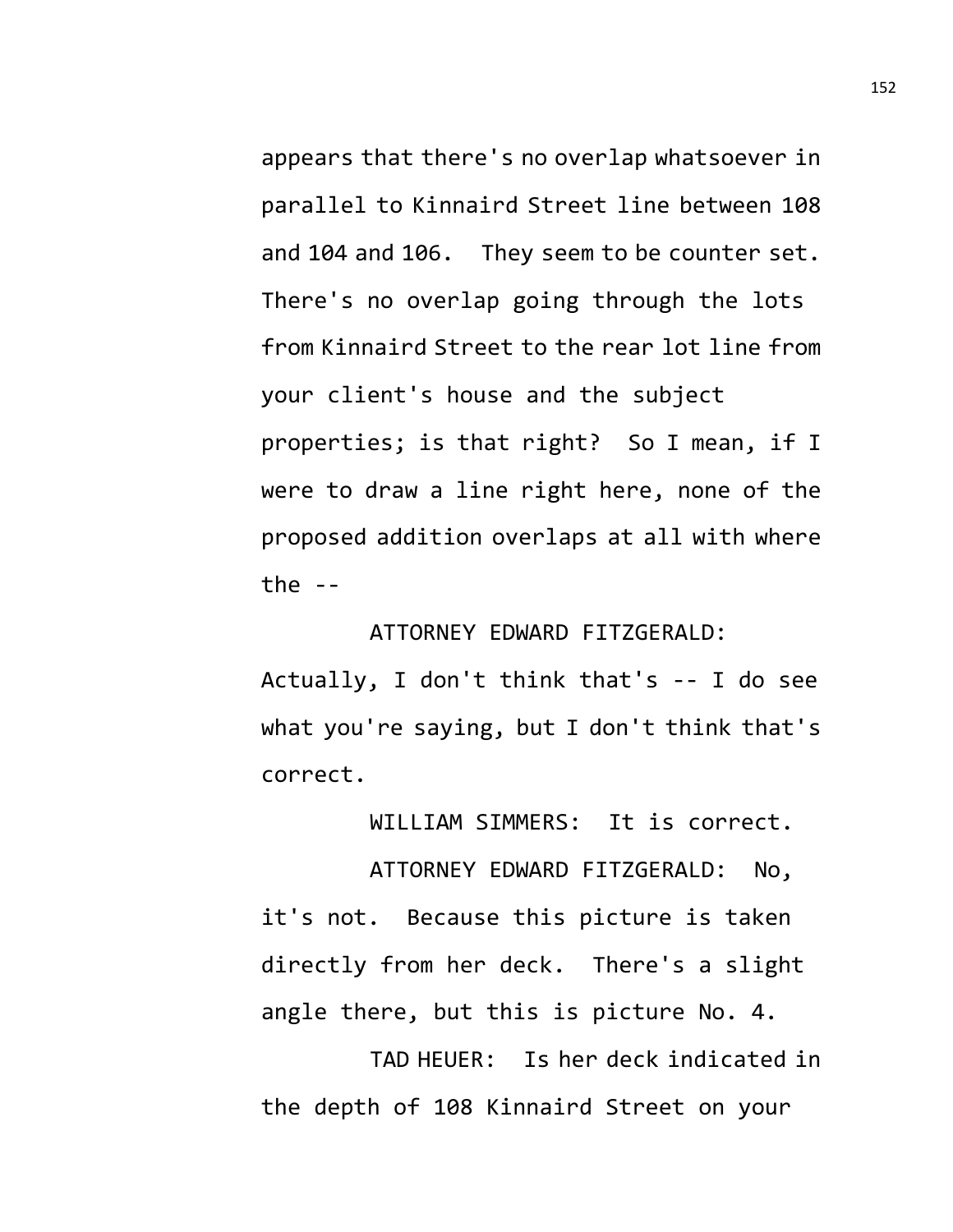Assessor's plot?

ATTORNEY EDWARD FITZGERALD: No, I don't think it is. That's an old Assessor's map. But, no, it's not. She has a deck back there. In fact, this was the same issue that popped up in a '97 case here. There was a request for a two-story addition at that time and the Board denied it based on the light and air issue. And I can give you the case number.

TAD HEUER: I think that case was, if I've read that case correctly, wasn't that case about in-filling on both sides of the deck and creating more bulk in the side setback?

ATTORNEY JAMES RAFFERTY: That's correct. It created new setback violations.

TAD HEUER: Correct.

ATTORNEY EDWARD FITZGERALD: And it was a two-story.

TAD HEUER: Oh, sure. But my sense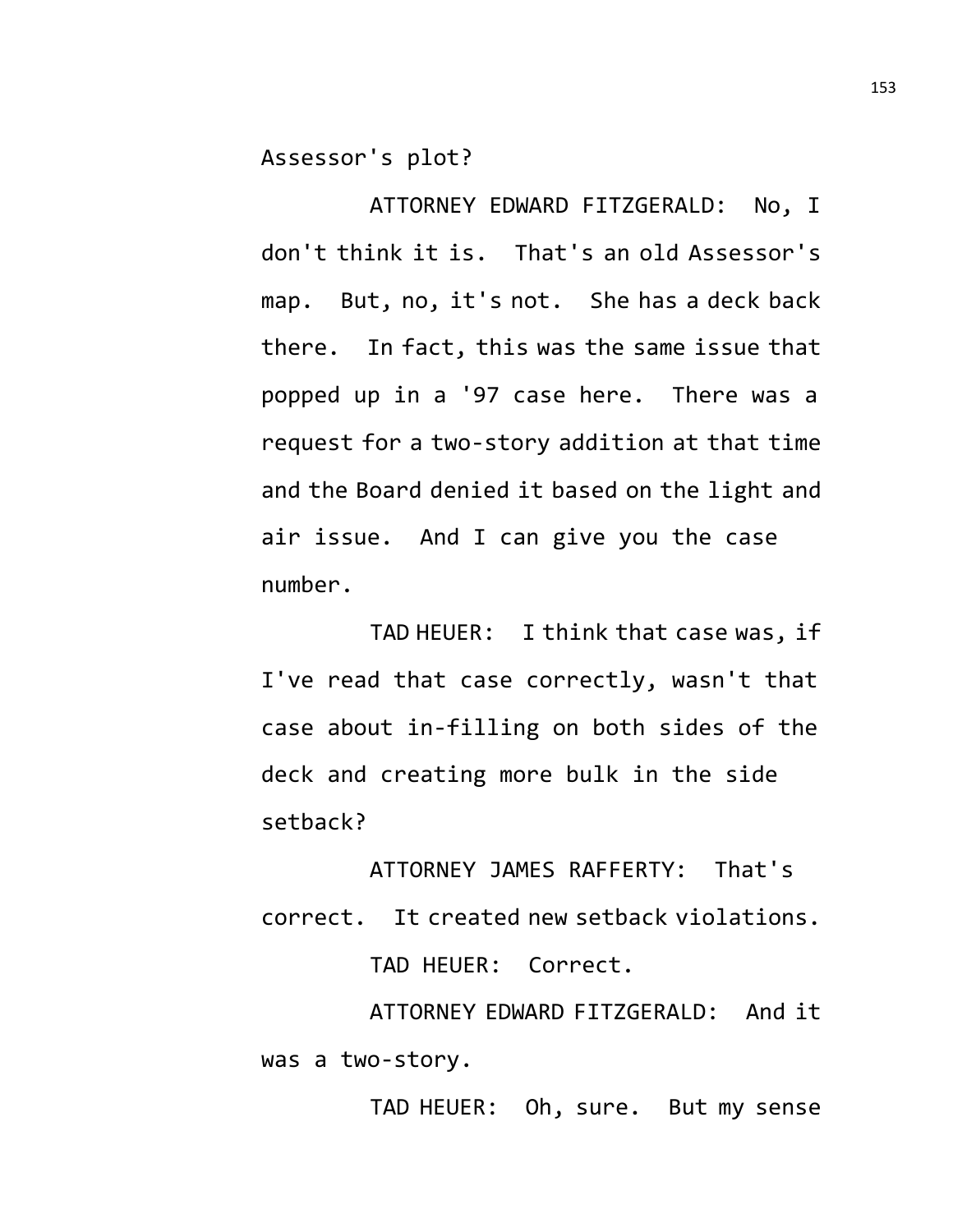is that the concern of the Board when I read that transcript, was that it was creating a violation of setback on either side as well as massing, and it was the concern, if Mr. Wiggins were still here he could enlighten us, because he was sitting on the case --

JESSICA WENNING: He was on the Board.

TAD HEUER: -- that that was the concern there. It wasn't necessarily the height which was under FAR in height, but it was the massing in the setbacks that was an issue. Am I --

ATTORNEY EDWARD FITZGERALD:

I -- I'm not a hundred percent sure on that.

TAD HEUER: Have you had a chance to review the 1997 --

ATTORNEY EDWARD FITZGERALD: I reviewed part of the transcript from it. So I understood there was a significant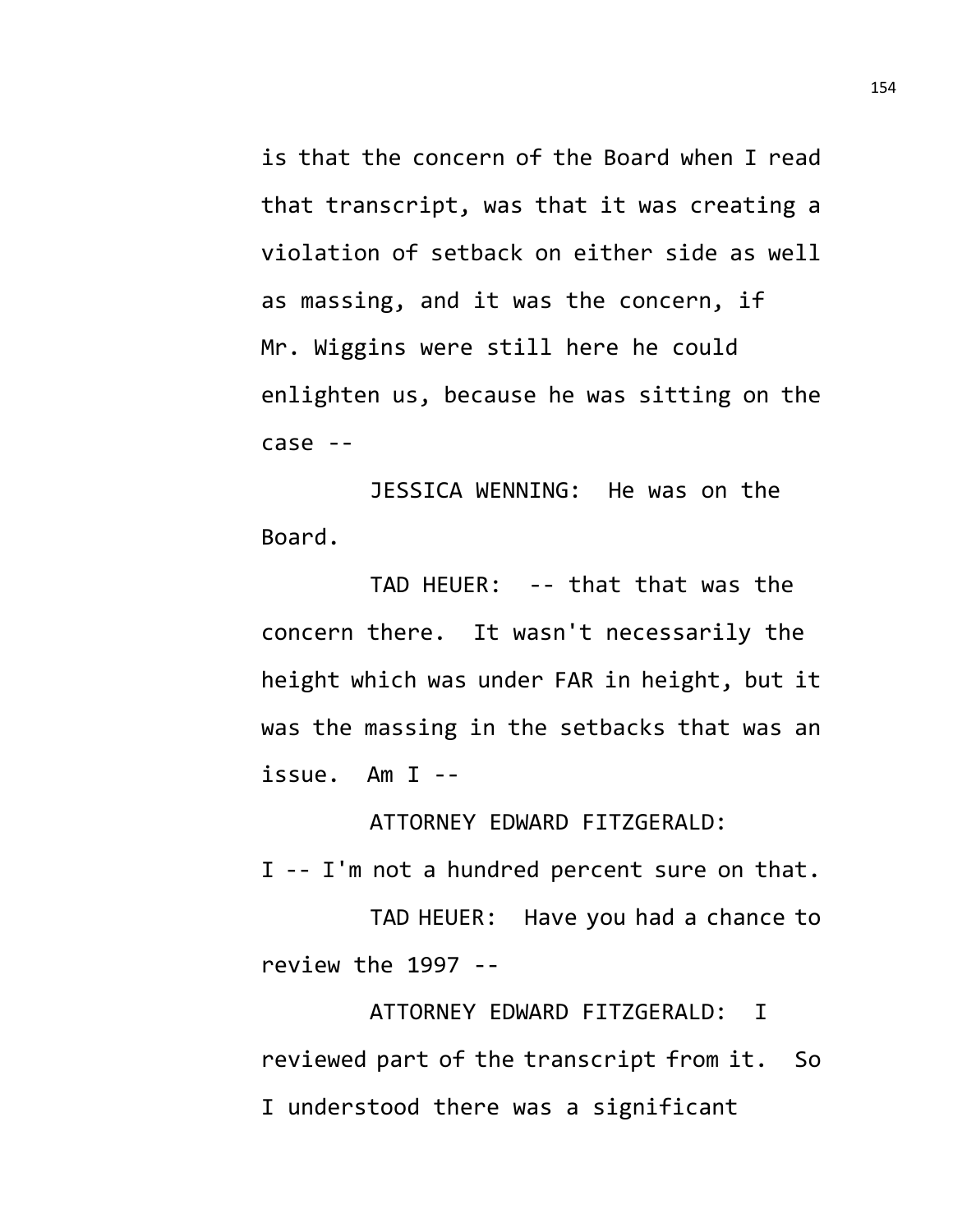discussion regarding the light issue. In fact, she would be blocked in much of the same way she is going to be blocked here, a little distant addition, the height of it is going to be much more significant detriment to her.

TAD HEUER: But the depth would be significantly less because it's over -- as Mr. Rafferty's suggesting, the existing footprint; is that right?

ATTORNEY EDWARD FITZGERALD: I don't know. That's correct. But the, you know, there's no doubting -- this is going to be a wall up here. It's going to block that light. She's got -- it's right here.

WILLIAM SIMMERS: No.

STEVEN WATT: It's not from where you're starting. It's from where it's coming off.

ATTORNEY EDWARD FITZGERALD: The little piece in the front is a very small piece right here.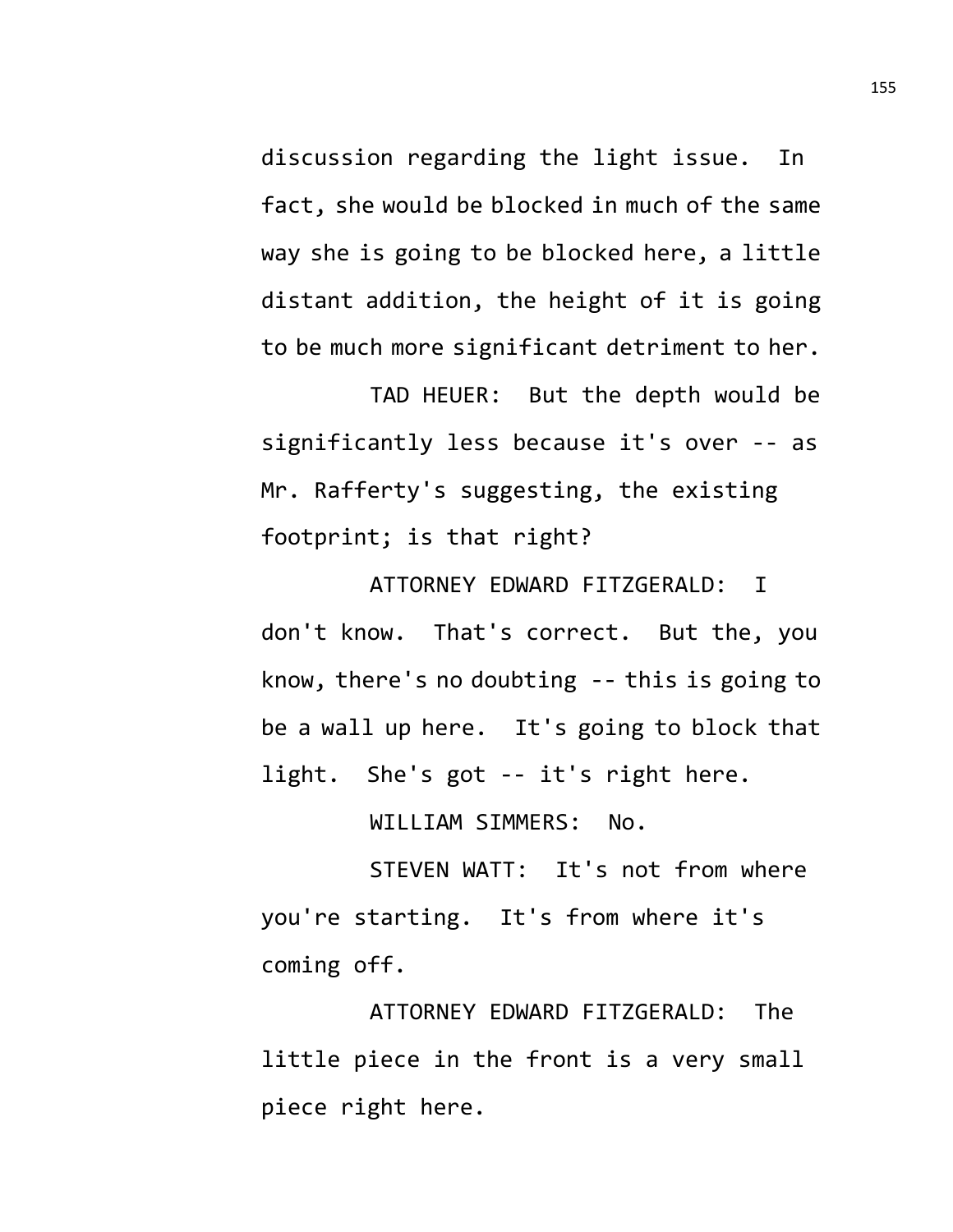WILLIAM SIMMERS: This, this bump that you see on the --

EDWARD FITZGERALD: The little bump that's coming out.

ATTORNEY JAMES RAFFERTY: That's being removed.

ATTORNEY EDWARD FITZGERALD: But the addition will still be -- it's still going to be from here out to there. And so when she's looking up from her deck, that's exactly what she's going to see. She's going to have that wall on one side, and flipped around, she's going to have the big blue house on the other side. She's going to have tunnel vision out the back.

ATTORNEY JAMES RAFFERTY: We'll stipulate the view will change, but I think the issue is the relief is related to the footnote.

BRENDAN SULLIVAN: My understanding is that could be built as of right.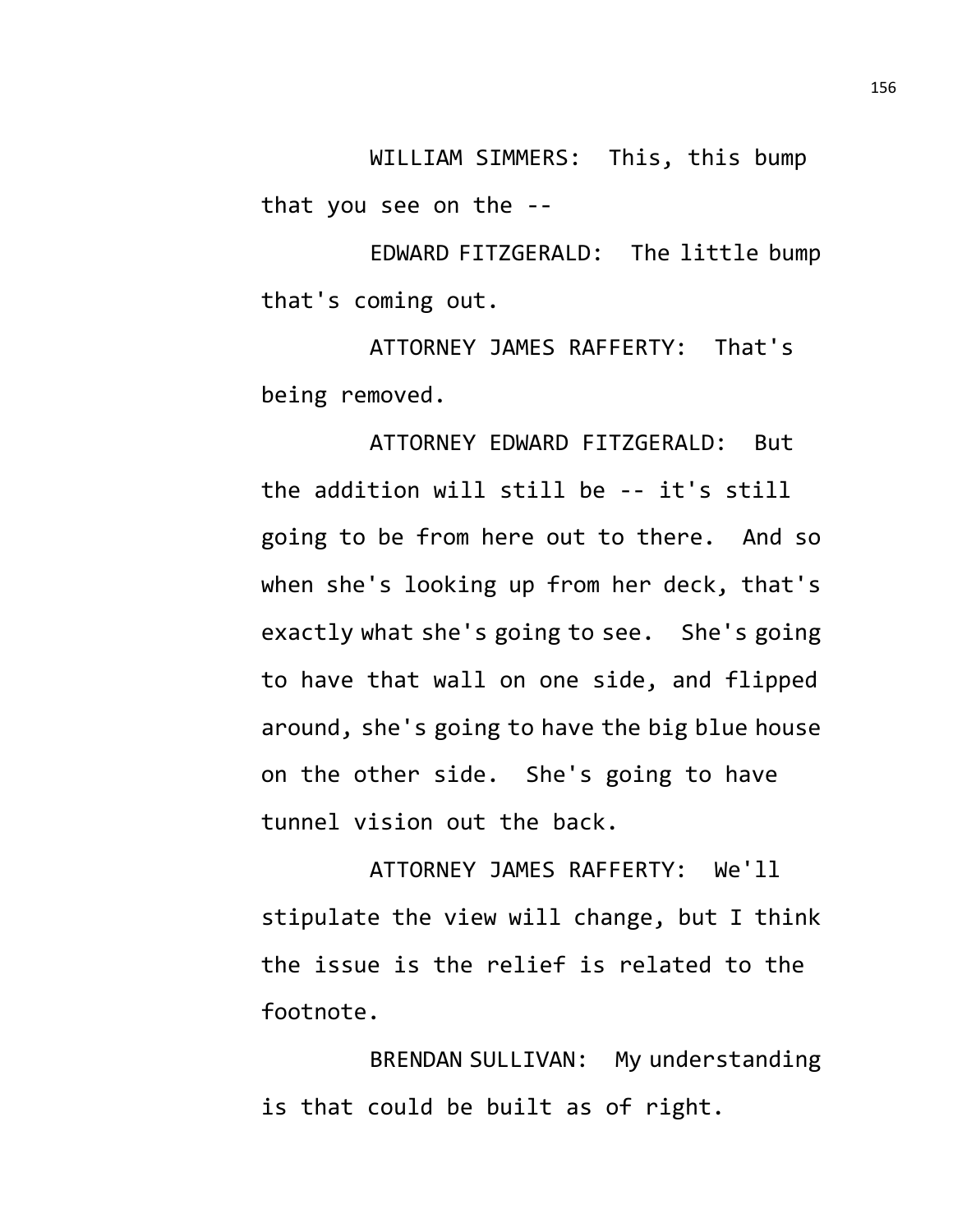ATTORNEY JAMES RAFFERTY: Right. BRENDAN SULLIVAN: That could be built as of right.

ATTORNEY EDWARD FITZGERALD: The petition for a variance, did he withdraw that?

BRENDAN SULLIVAN: No. The relief that is being requested is this foot and a half between, say, the front structure and the rear. So they could build most of that as of right with an interruption of about a foot and a half as shown on the drawing. So you would still see this in the front, and you would probably see the entire I think at the rear. That's the foot and the half.

ATTORNEY JAMES RAFFERTY: This is the area where the relief is being sought, the foot and a half. And the hardship is related to the fact that if that had to have a rear wall, that had to have a wall, it would provide an illogical outcome. But all the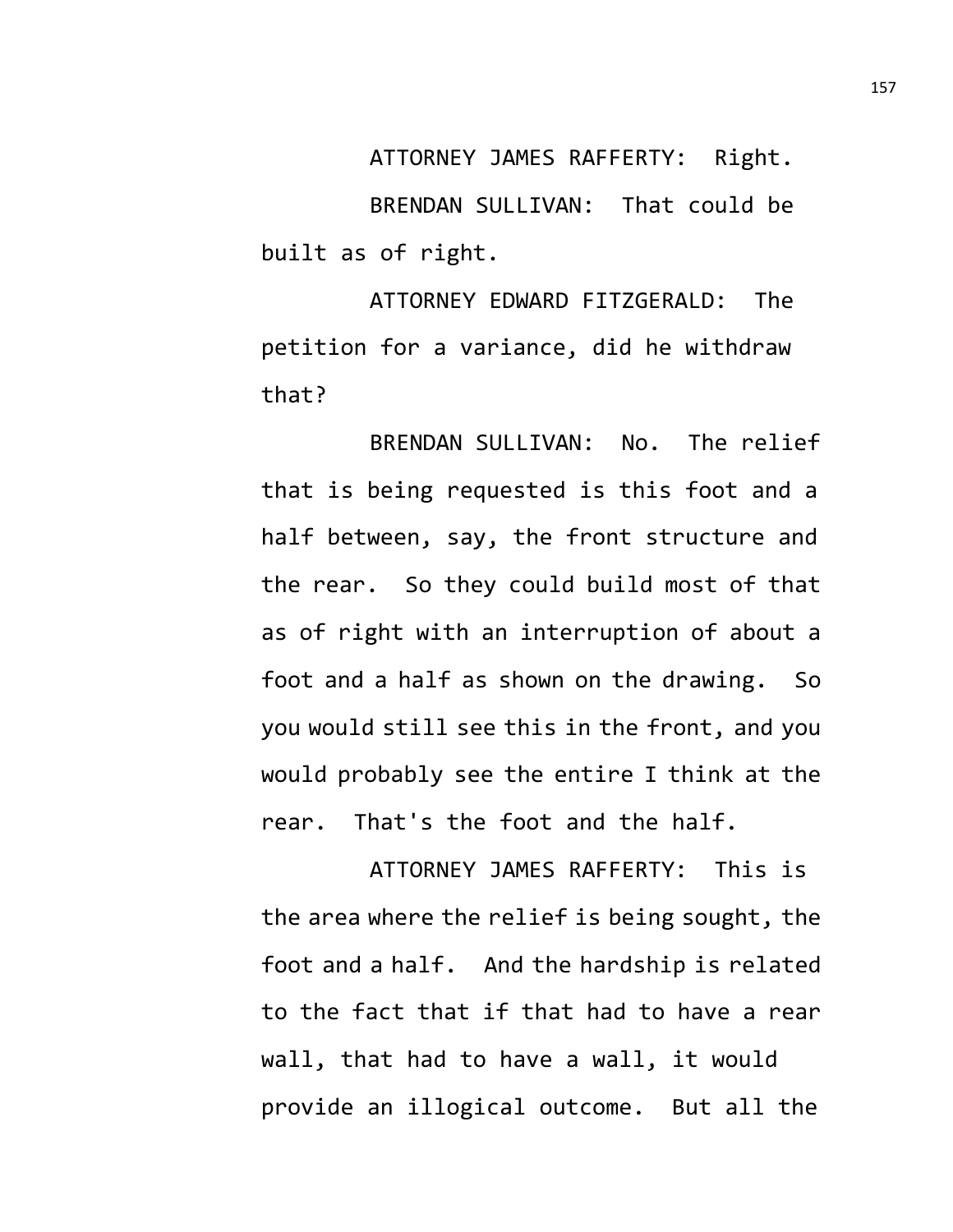issues that you cited with regard to that addition admittedly that will all be there, but none of that is related to the relief. That's all as of right.

DOUGLAS MYERS: But isn't it true the fact that the addition will be built the way it's proposed is a consequence of the relief being granted?

ATTORNEY JAMES RAFFERTY: Only to the extent that the foot and a half would be there.

DOUGLAS MYERS: It could be built without the foot and a half?

ATTORNEY JAMES RAFFERTY: Right, right.

DOUGLAS MYERS: But certainly if we grant the variance, it will be built the way it's part of the application?

ATTORNEY JAMES RAFFERTY: Yes.

BRENDAN SULLIVAN: Have you not had discussions with --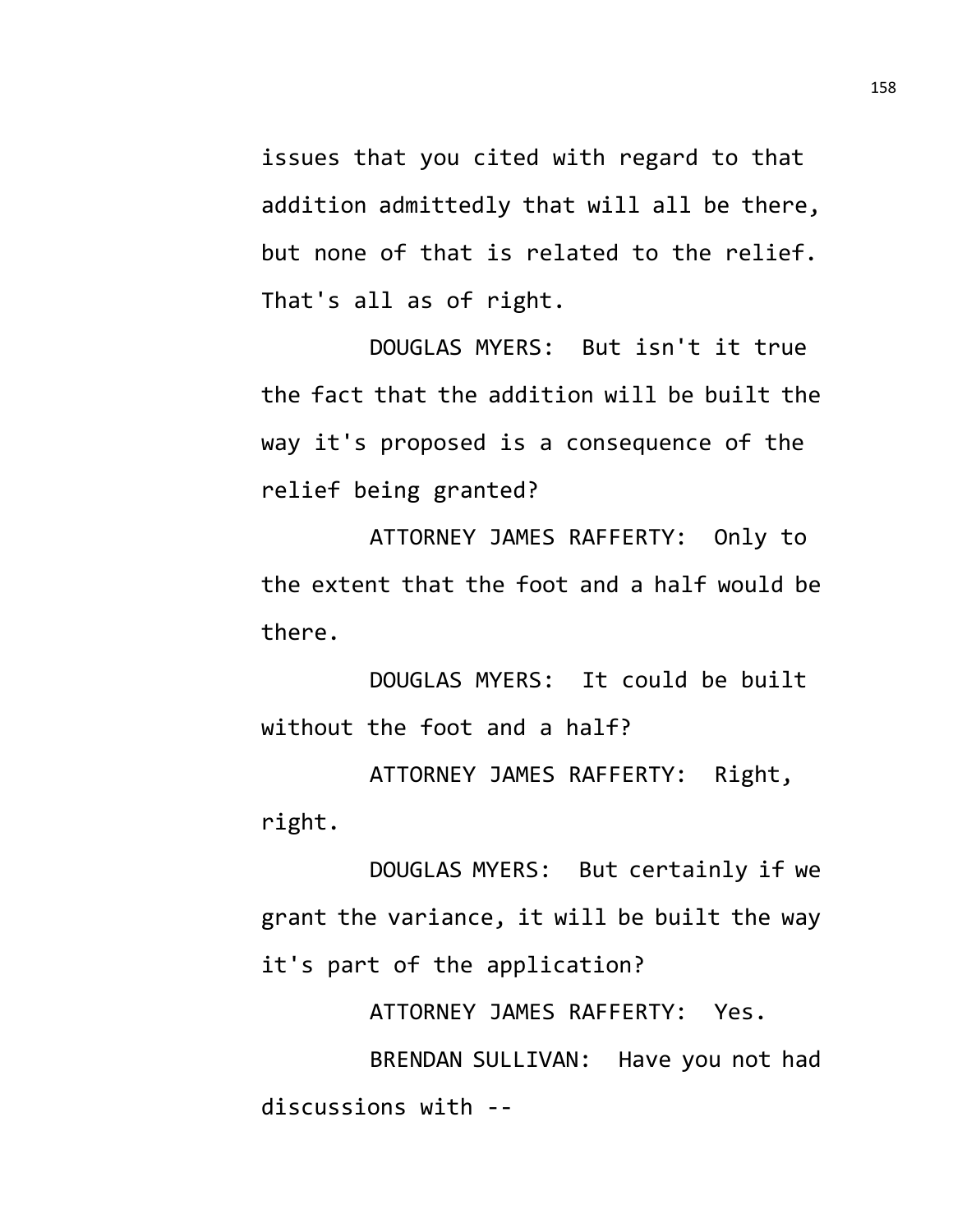ATTORNEY JAMES RAFFERTY: Yes, we've had more productive discussions with Ms. Pelensky's husband because he has a letter of support. He co-owns the house. He has a different view of the impact of the project than his wife does. I don't know if joint tenancy limits a Plaintiff's ability, but it is an unusual scenario where --

ATTORNEY EDWARD FITZGERALD: He agrees that the --

ATTORNEY JAMES RAFFERTY: Well, he's speaking from -- I don't think you're speaking for him; right?

ATTORNEY EDWARD FITZGERALD: No. I've got his letter right here from him.

ATTORNEY JAMES RAFFERTY: I'll just gave it to the Board.

ATTORNEY EDWARD FITZGERALD: He agrees with the petitioners that the property needs to be renovated --

ATTORNEY JAMES RAFFERTY: Well, you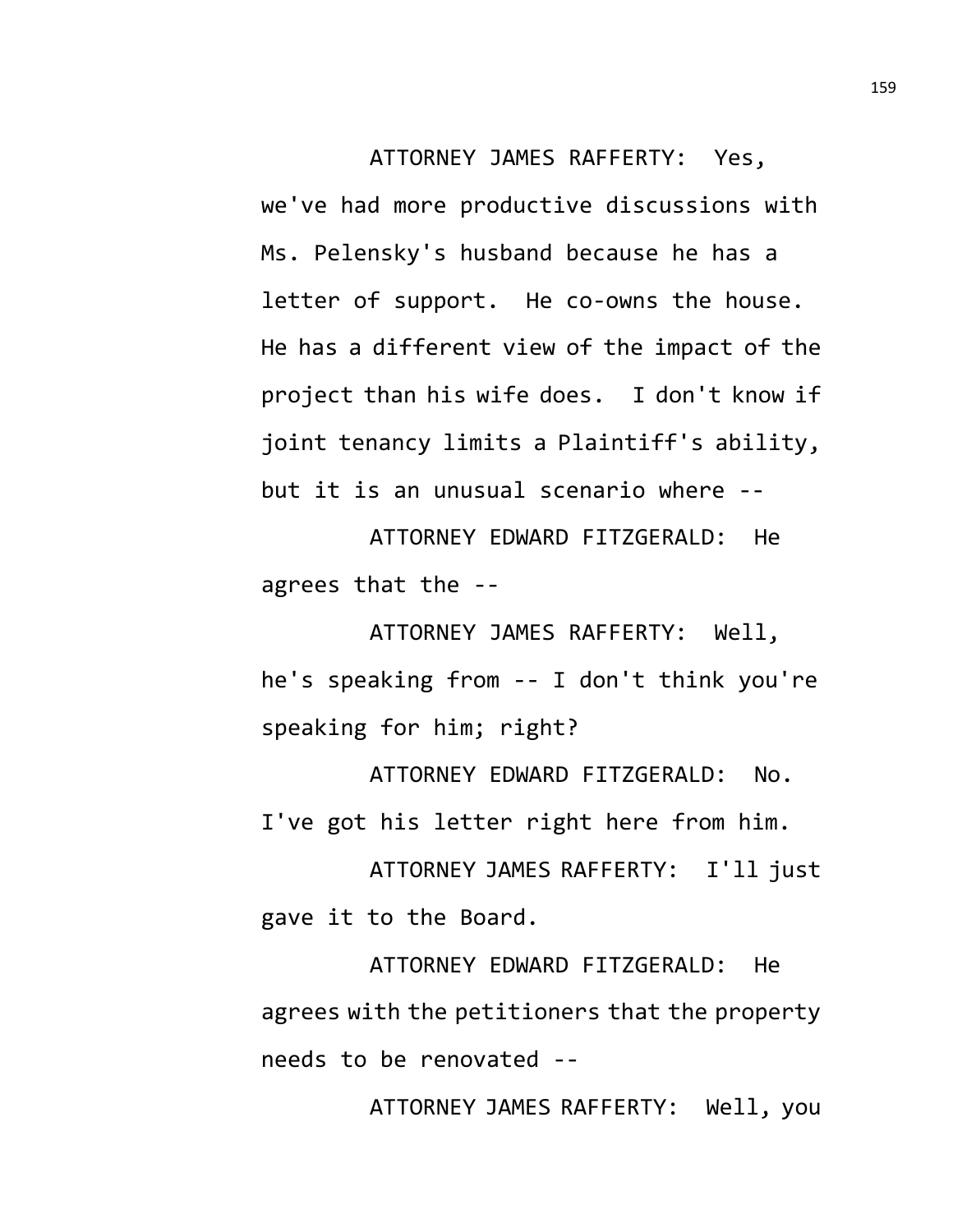don't represent him, Mr. Fitzgerald; right? BRENDAN SULLIVAN: Let me have counsel talk first, one person at a time.

ATTORNEY EDWARD FITZGERALD: He also says in his letter he's not thrilled about the height and he's gonna block their morning light. He supports the renovation because it needs to be renovated. It's outdated. The pictures clearly depict a home in need of renovation. There's no dispute about that. But the pictures also depict the other homes in the rear, for instance, of the property that were renovated with no addition. I understand they're all different, but you need relief here, and the hardship here, if you will, is some kind of a nexus between that and the --

BRENDAN SULLIVAN: I don't think counsel understands the full extent --

ATTORNEY JAMES RAFFERTY: The as-of-right opportunity.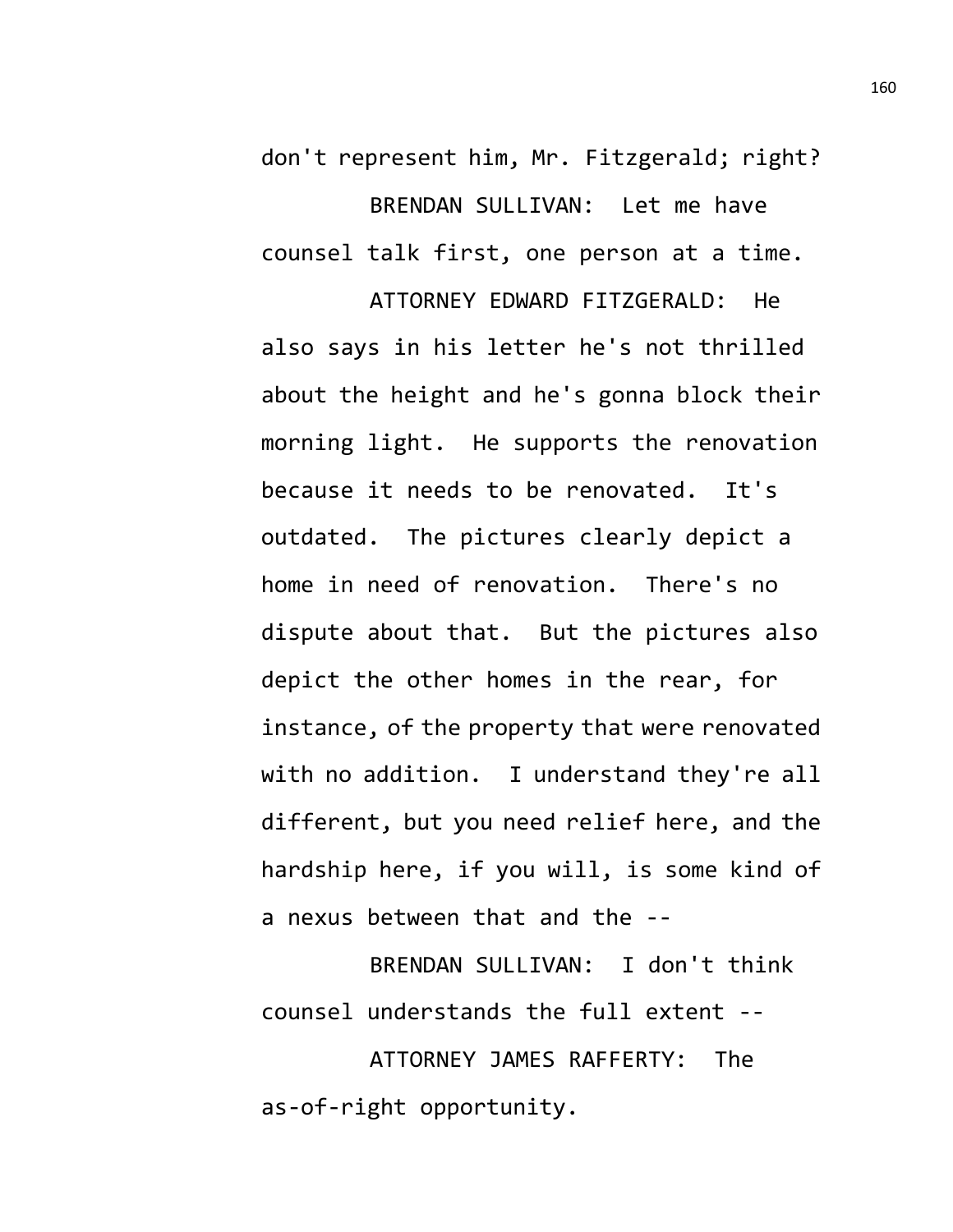BRENDAN SULLIVAN: -- and what is before us. And it's basically a connecting link between, if you will, the front and the rear. If you could build most of that as of right, you could build what's in the back as of right, because that's a foot and a half which would be interrupted if you did not receive relief from the Board.

ATTORNEY JAMES RAFFERTY: Correct. BRENDAN SULLIVAN: You could go from the third floor, here, you would have to go down, over, and up if this third floor -- if this one and a half foot were not allowed. If it is allowed, then it gives you unfettered access across. And that's basically what it is, the nature of this relief.

ATTORNEY EDWARD FITZGERALD: Right. The consequence of that relief is what her primary concern is.

BRENDAN SULLIVAN: What she's really objecting to is not this foot and a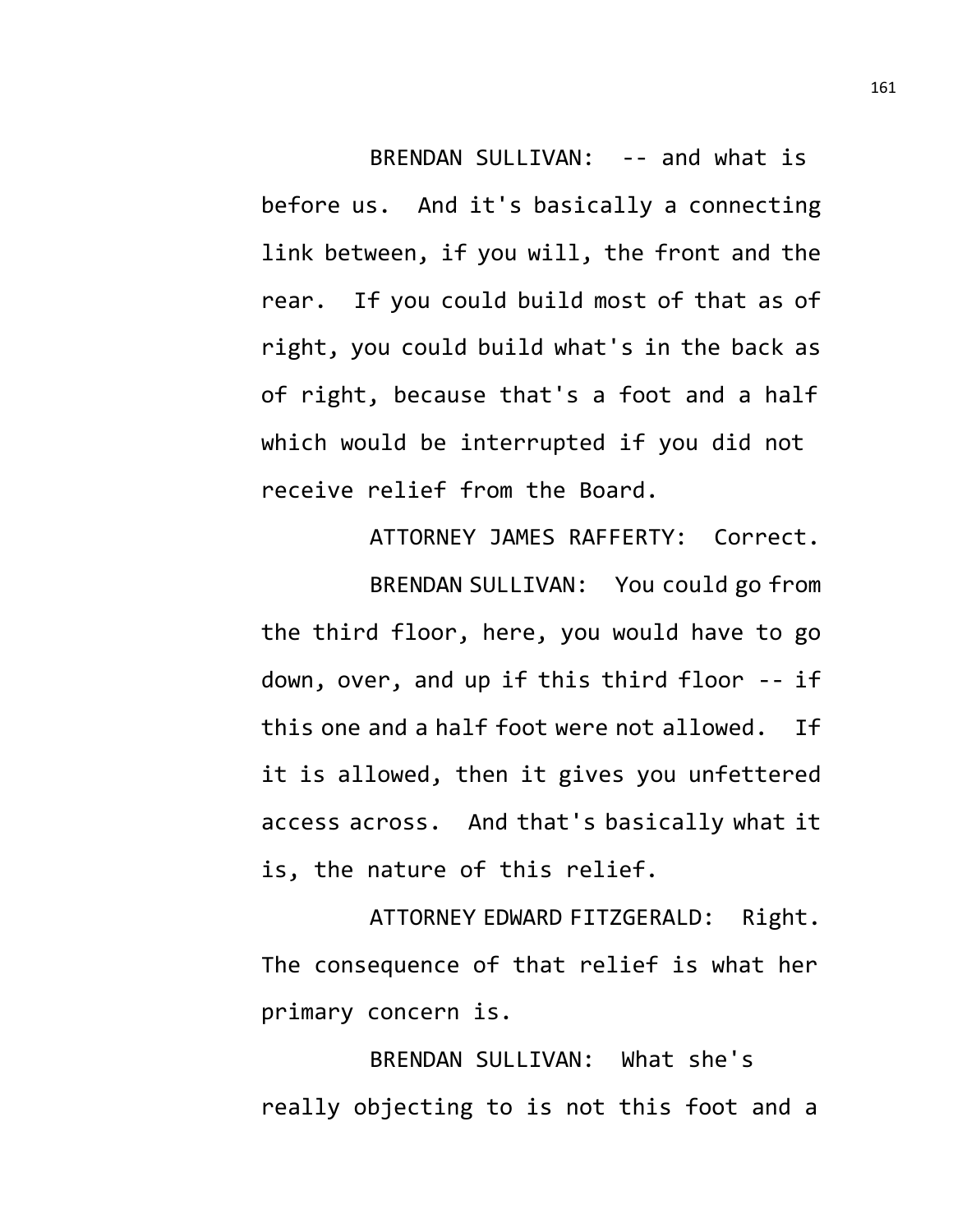half. She's really objecting to this.

ATTORNEY EDWARD FITZGERALD: Well, I think she's objecting from everything to the peak over. Because right where your pen is, there, right below that, below the top square, right there, that also is the new fill in also blocks the light, too. And so --

BRENDAN SULLIVAN: But that all can be done as of right.

ATTORNEY EDWARD FITZGERALD: Exactly. So if you give the relief, though, you know, the end result depends upon whether you give the result -- the relief. If you give the relief, she can't see anything out of her window.

TAD HEUER: Well, you're suggesting in practice that if we don't give the relief, they will not build this and therefore it will be status quo and they --

ATTORNEY EDWARD FITZGERALD: No, no, they may decide to go ahead and build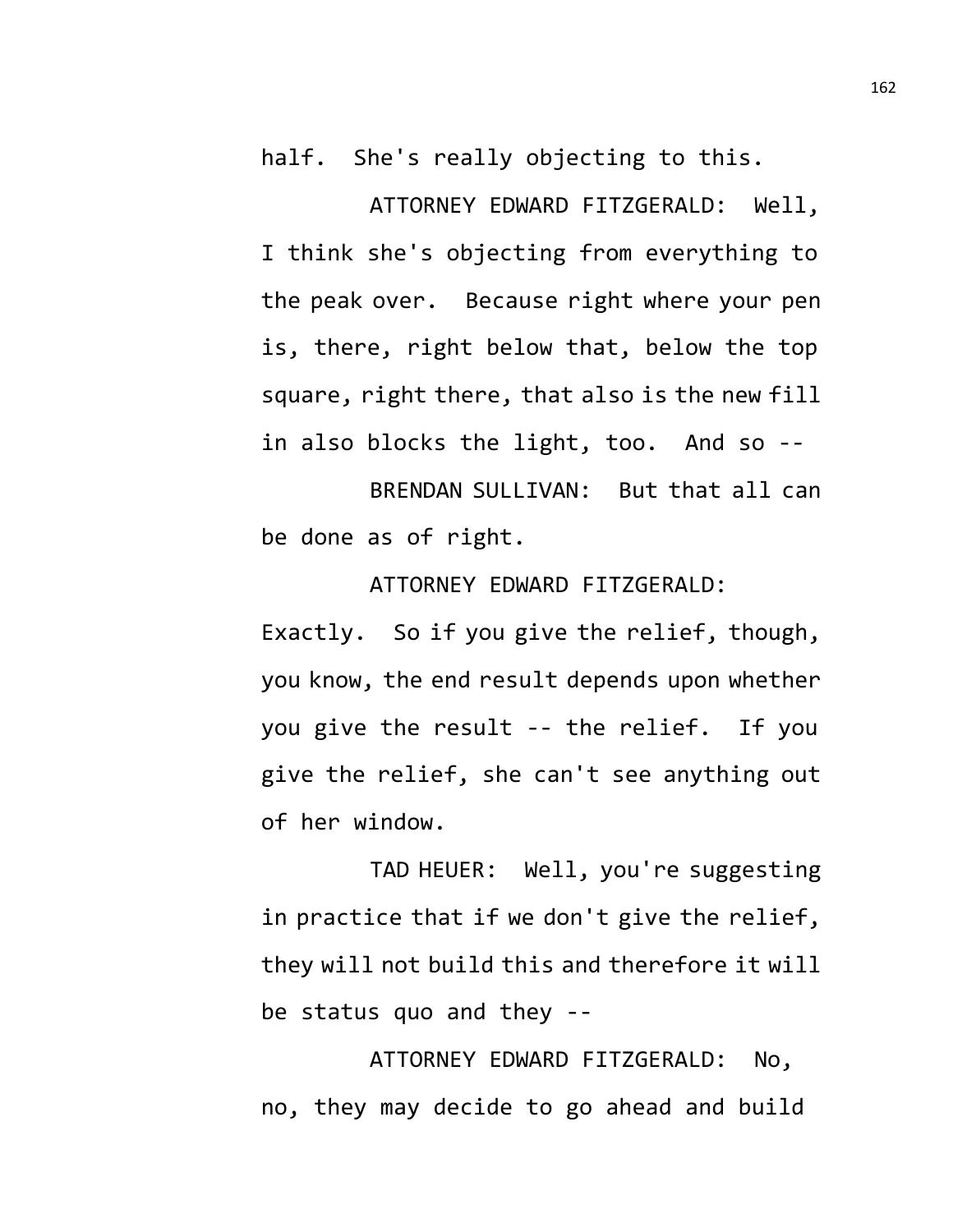something as of right --

TAD HEUER: Whoa, whoa, I don't think you want to go there, Counsel. Because what they can build as of right is everything except for that notch. I think what you're client is saying is that this new addition is what she is concerned about, and only by granting this can they actually get it. My question was, isn't she really saying if they don't get this, she's presuming they will not build this? If your answer to that is no, then I'm not sure where your position is.

ATTORNEY EDWARD FITZGERALD: That's probably right. She thinks they won't build it.

TAD HEUER: Okay.

WILLIAM SIMMERS: Could I --

ATTORNEY JAMES RAFFERTY: No, it wouldn't be helpful.

BRENDAN SULLIVAN: You'll have a chance to rebut. But you've got the floor.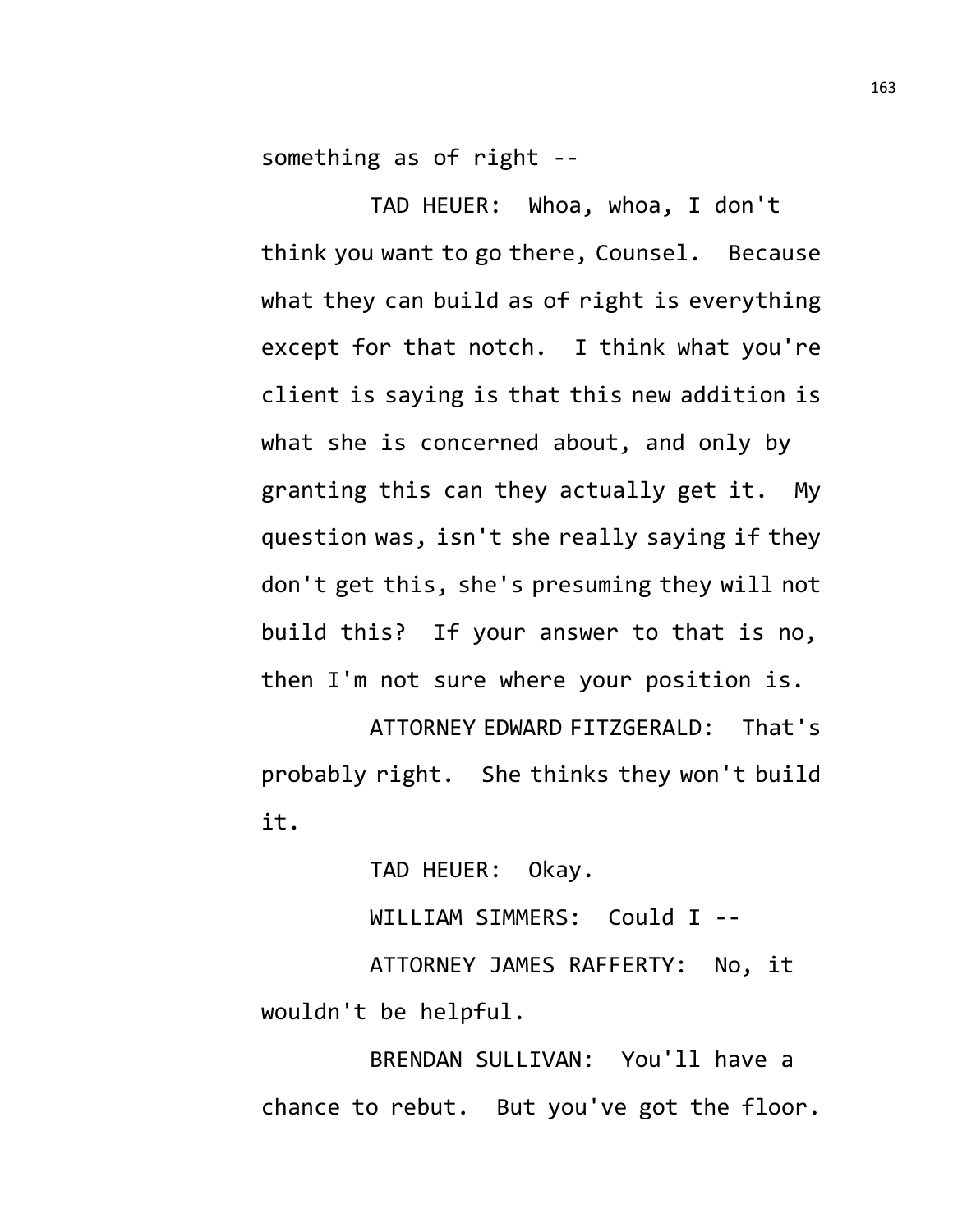ATTORNEY EDWARD FITZGERALD: She's opposing it because she doesn't think they'll build it. If they want to build it, we'll be back.

TAD HEUER: I have a question for the Petitioner's counsel. You're seeking to build this portion up on top of the existing house, the main house, to a notch using the dormer provisions; is that correct? So just can you clarify how we're getting from the ridge to the notch and it's only the notch that's the issue?

ATTORNEY JAMES RAFFERTY: Well, no, I don't think we're relying on a dormer provision. I think we're within the allowable FAR and we're --

TAD HEUER: Sure, but you're building in a setback here; right?

ATTORNEY JAMES RAFFERTY: Right.

TAD HEUER: You're certainly in the rear setback. So the question is why is this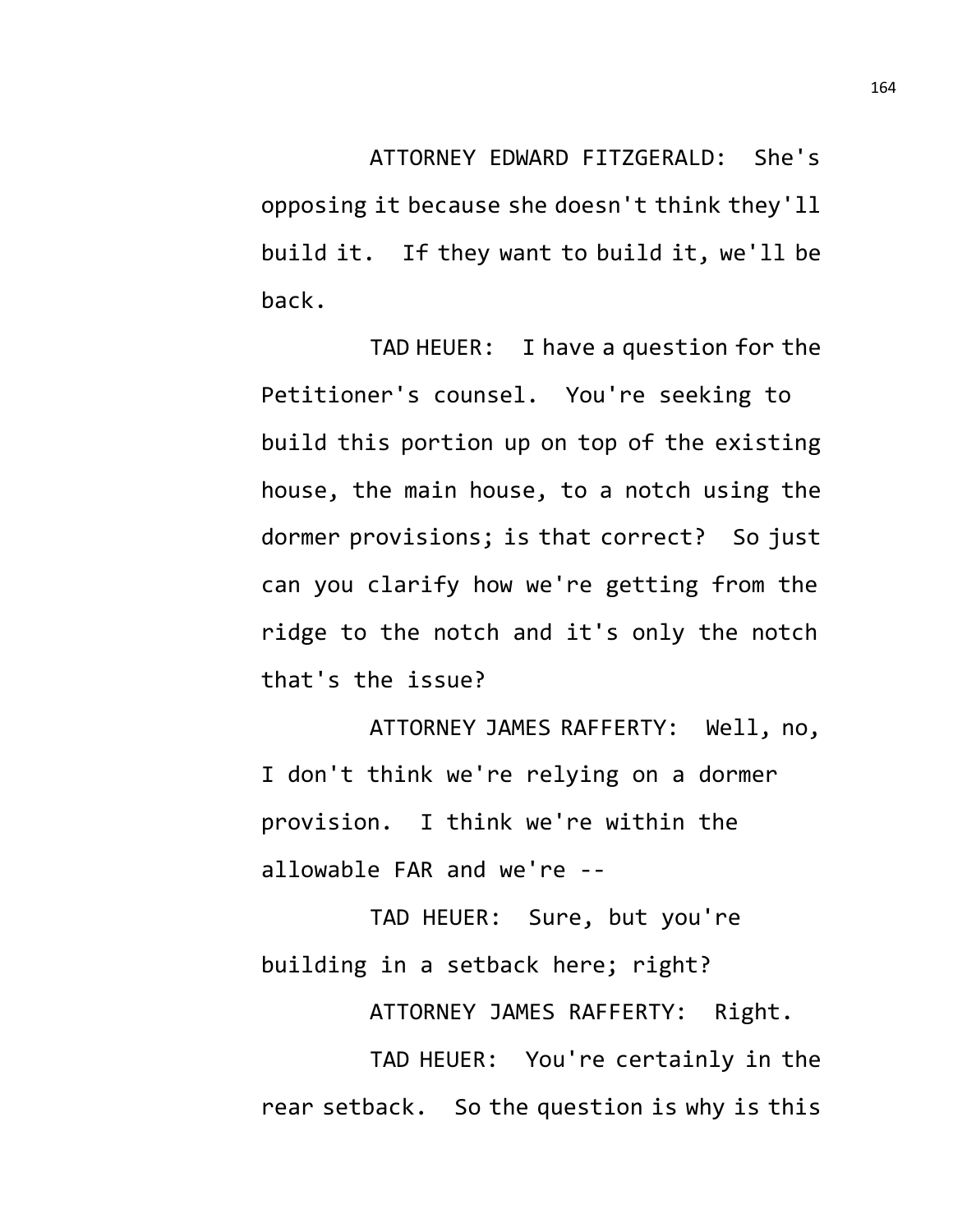not required setback relief but not -- ATTORNEY JAMES RAFFERTY: Thank you. Yes, that's exactly right, yes.

TAD HEUER: So would be it theoretically possible to -- and I don't know this, to bring out the front wall of your house sufficient enough to allow the dormer provision to capture that, within your setback, your front setback, and your side setback, to capture the notch under the dormer provisions and then you have no notch because you have a dormer all the way up to there and then you have as of right into your front yard setback. Would that theoretically be a solution?

BRENDAN SULLIVAN: No, because you're extending that wall into the rear yard setback.

WILLIAM SIMMERS: Yes, the side setback you'll be extending the front with the side yard setbacks.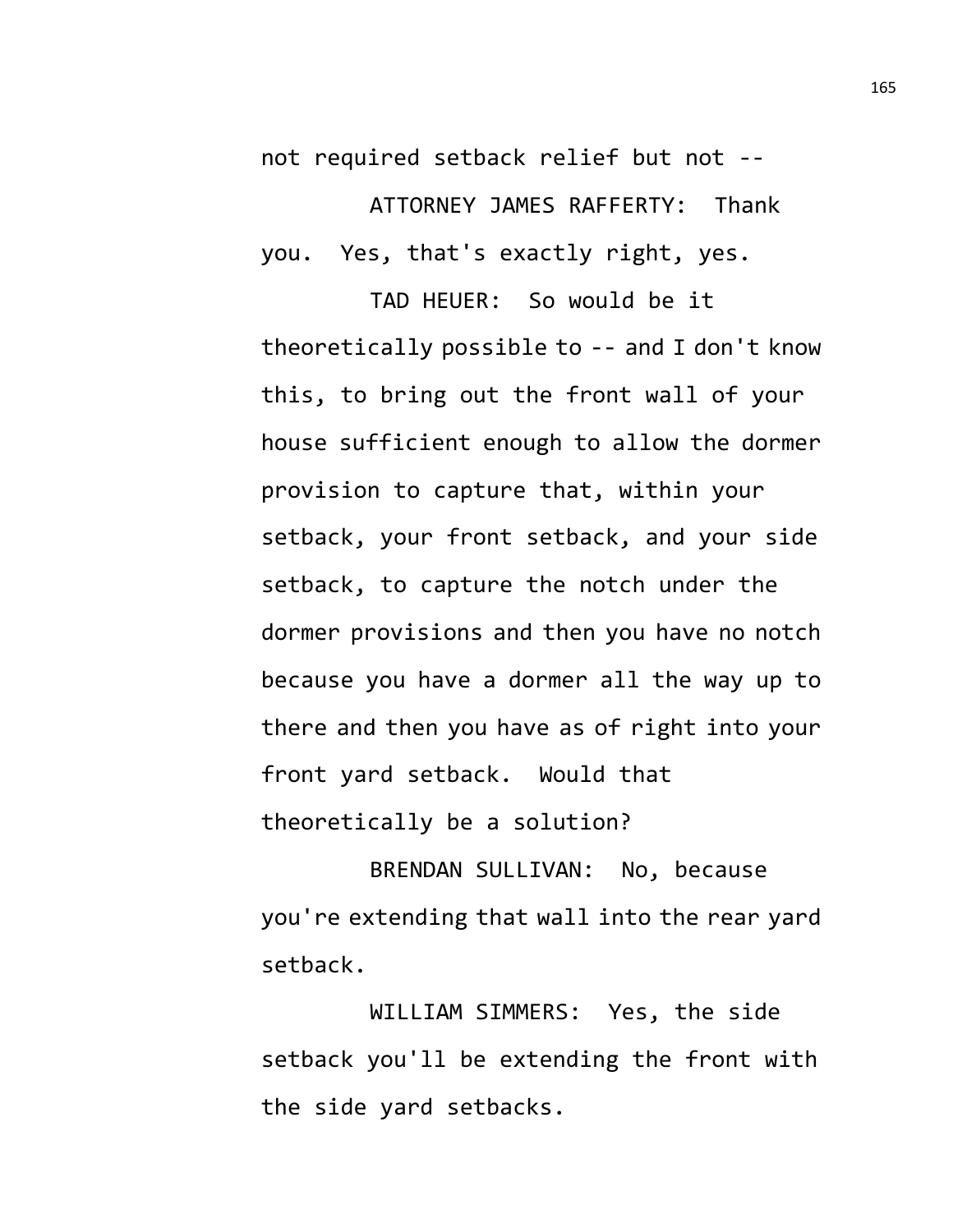TAD HEUER: Not necessarily.

ATTORNEY JAMES RAFFERTY: No.

TAD HEUER: The Chairman may have just provided the answer, but if you extended the front wall of the existing house, I guess that -- but you're already there.

WILLIAM SIMMERS: It's 3.3 feet.

ATTORNEY JAMES RAFFERTY: Right. No, it's an interesting observation. So the point being that if -- it's the same theory that gets you to that point, doesn't it take you to that point?

TAD HEUER: Kind of.

ATTORNEY JAMES RAFFERTY: I mean to the extent that the Board will accept, I mean Mr. Simmons has done some shadow and light studies and we find the impact will be --

DOUGLAS MYERS: I just like to raise a point for everyone's consideration, and I'm perfectly fine if nobody's interested, it's really okay. But have we reached a point in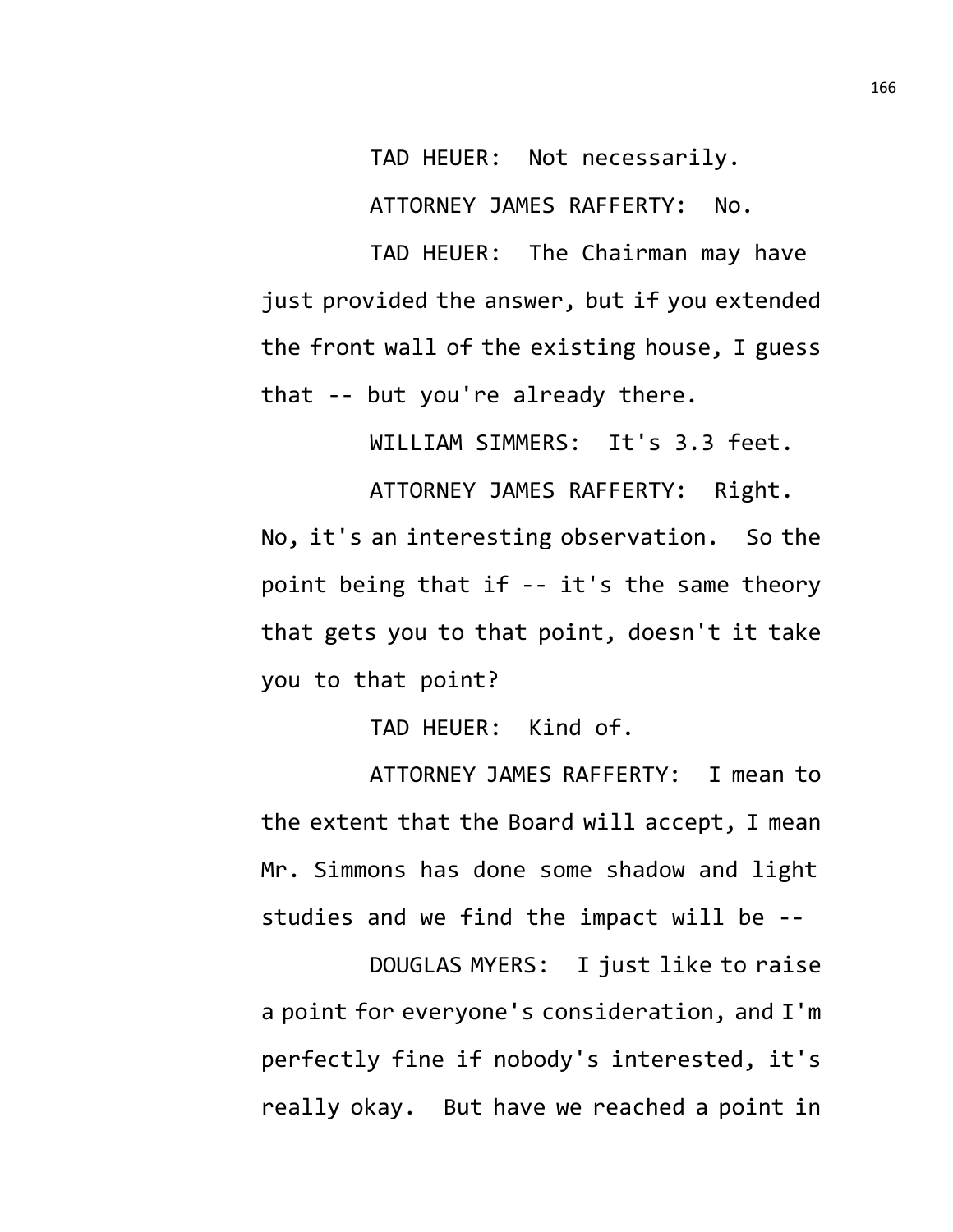terms of an accumulation of suggestions, possibilities that are worth discussing where it might be, where it might make sense to entertain the prospect of continuing the case? And I really appeal to minds wiser than myself. If these alternatives may crystallize, I wonder if it may be a way around the necessity of us deciding the case this evening. Not that I'm trying to -- not that I've lost interest in the case or I want to avoid a decision.

ATTORNEY JAMES RAFFERTY: I understand.

DOUGLAS MYERS: Just raising for the consideration, not the applicant, of course, the abutters, and the members of the Board. And if no one's interested, that's fine.

ATTORNEY JAMES RAFFERTY: Yes, I think the conversation, the conversation that's starting to emerge has more to do with exploring what other as-of-right means might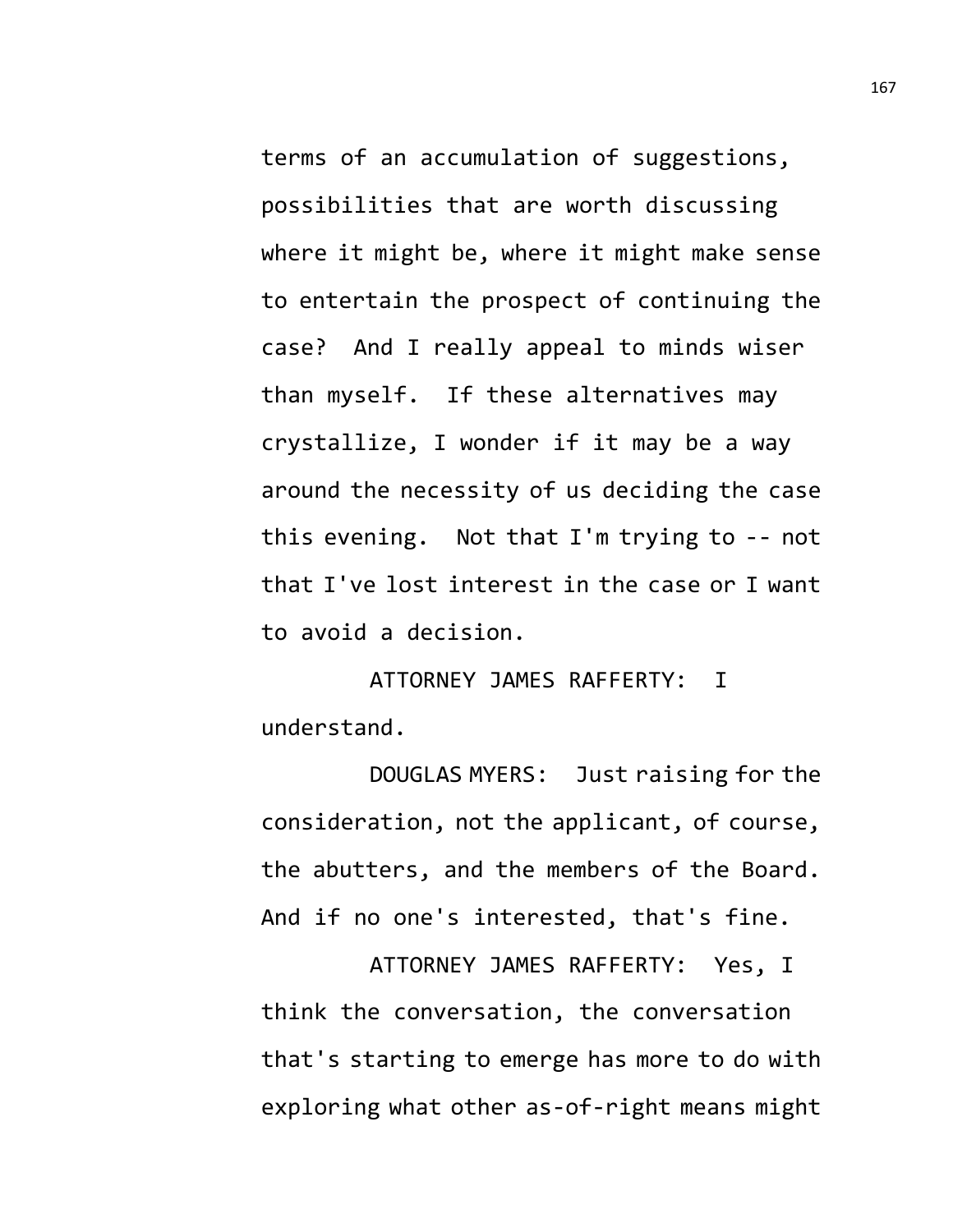exist. I don't think in fairness to Mr. Fitzgerald it's a case of well, you know, could have be scaled back or something different happened? I mean the size of this, to make this work, to take advantage of the existing wall, I mean, I think the form is pretty well determined here because it really is the addition on top of that room that's here now. But I know what you're suggesting. I mean, I think, I applaud Mr. Fitzgerald's first candor which is that, you know, his client would prefer this didn't get constructed and she might think that there's a practical unreality that if relief doesn't happen then something that could happen probably won't happen, and I'm not sure that's the test, though, that the Board should apply as to whether or not a hardship exists. The fact that, I mean, we see hardships all the time where we say well, if the Petitioner raised the house and brought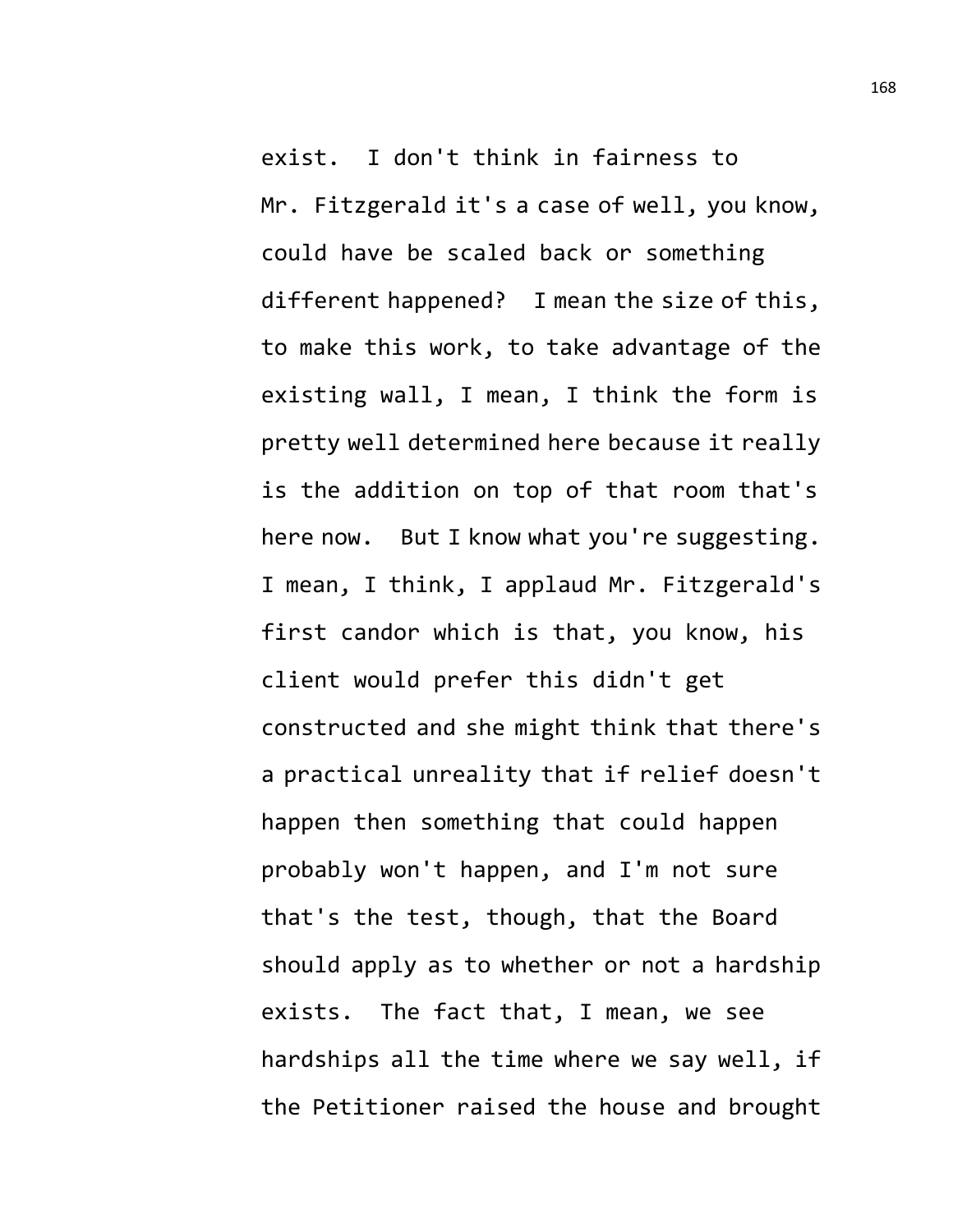it forward, it would make it conforming and they could otherwise perceive that more than 10 or 25 percent. But lifting the house up and removing it doesn't make a lot of sense. I mean, there is so much room in the front here. One could envision a scenario where a relocated house winds up happening here. I mean, at the end of the day the GFA is below what is permitted. We're dealing with setbacks that are unchanged by this. So, like I said, I can understand why it would be nice not to have it. I frankly don't understand why the lower level, and that's only a Special Permit even under the most strictest interpretation, how one could claim that their property interest was adversely affected by in-filling an area such as that. But I think we're in a place where we probably just -- we have a neighbor who would prefer something didn't happen. But we've identified -- I mean there was a fair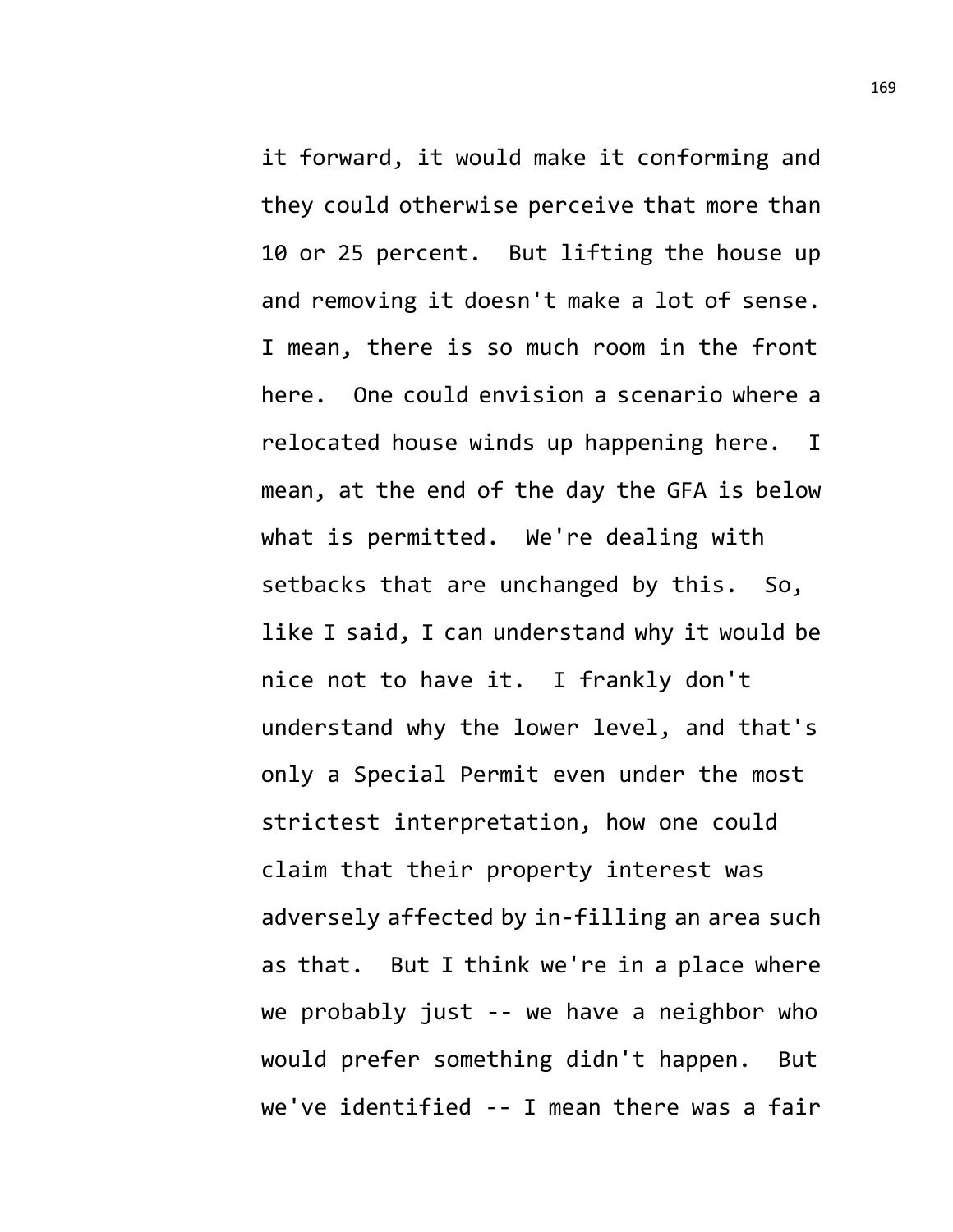bit of time spent by Mr. Simmers with Mr. O'Grady trying to arrive at an as-of-right solution, and the determination was that they couldn't get there, so maybe that's the reason that that dormer takes up.

BRENDAN SULLIVAN: Okay. Well, anyhow, Mr. Fitzgerald are you concluded or not?

ATTORNEY EDWARD FITZGERALD: I would just say this: I don't think that the hardship, if you will, is the type that is contemplated by the statute that really if there's any type of nexus between that hardship and any of the factors under the statute, you know, the size of the lot, it's a very common quality of the lots in the area, they're all rectangular shape. All of the houses, if you look at that Assessor's map, and that may not be 100 percent accurate, but all the houses are almost right on the line throughout that area. Miss Pelensky's lot

170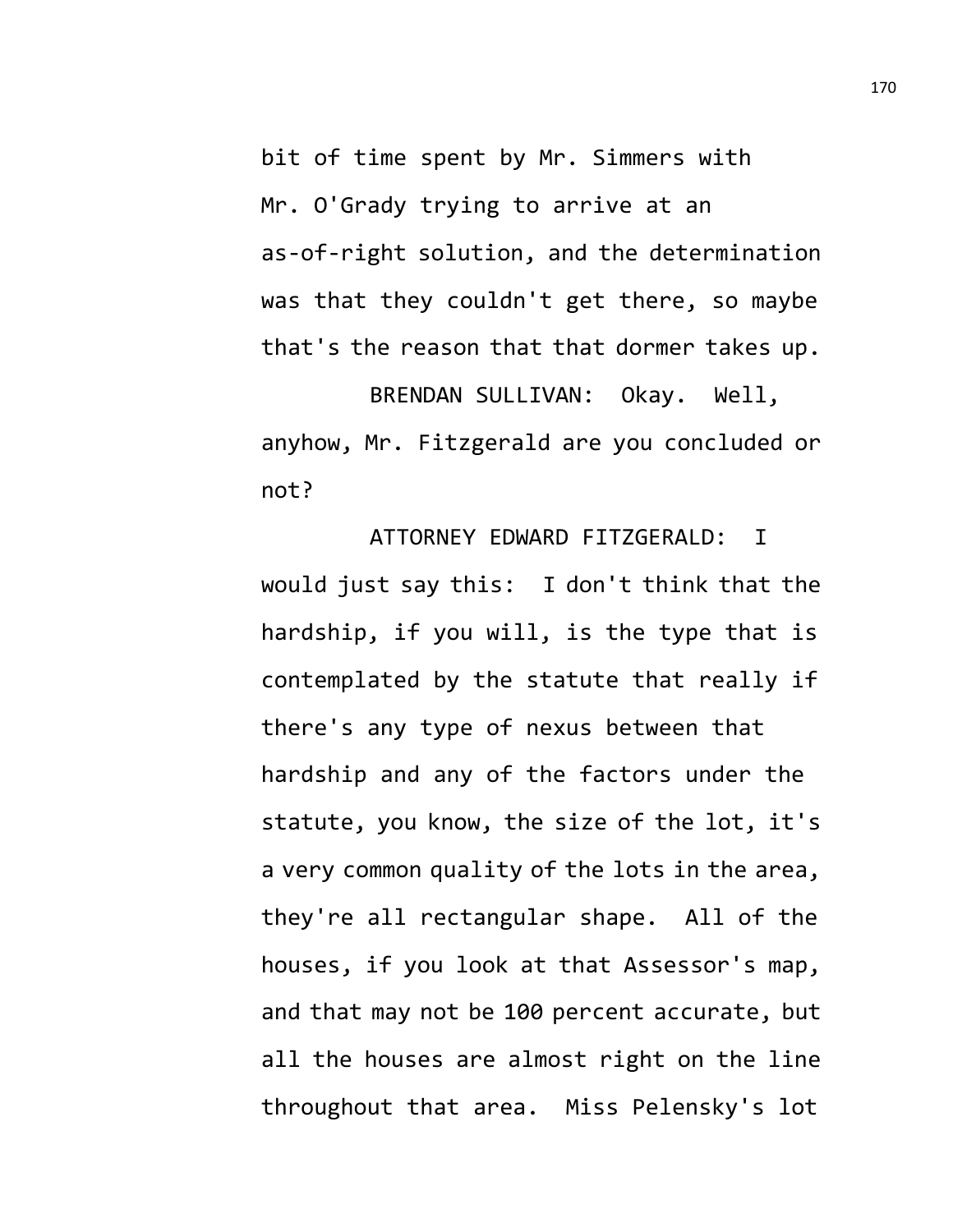is actually smaller than the subject premises. The lot behind is actually smaller than the subject premises. I don't think there are any factors that are there that only affect this particular lot or that this particular lot has anything special about it that the other parcels don't. So that's it.

BRENDAN SULLIVAN: Okay. Great, thank you.

Anybody else wishes to speak on the matter?

ATTORNEY EDWARD FITZGERALD: If you want to speak on it you have to speak.

OLGA PELENSKY: Well, I hope you don't mind.

BRENDAN SULLIVAN: No, no. Just give your name.

OLGA PELENSKY: Olga Pelensky at 108 Kinnaird. Pelensky, P-e-l-e-n-s-k-y. And I appreciate the time of everybody here, and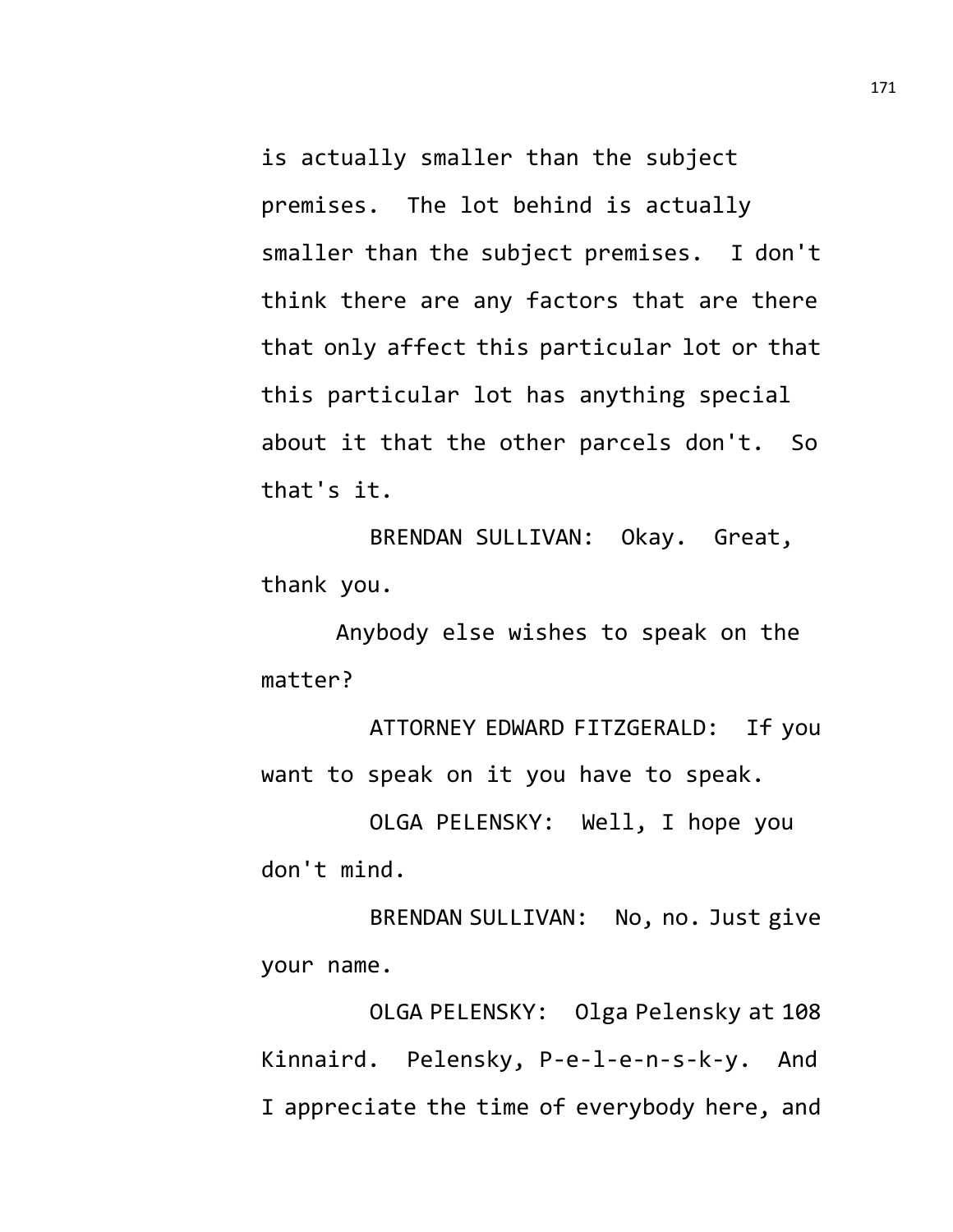I'm -- but I -- there were a couple of issues that I did want to raise.

One is that we did meet with our neighbors and there was no real offer to discuss any of the issues. And the issue was raised of the impingement of light, the sky, fresh air. And one of the things that I'm not sure you can tell from the map there, but in fact it is quite dense in there. I mean, we love our neighborhood, but it is in fact, you know, there's a lot of walls. There's a wall on each side. So there is a density, there is a safety issue. I believe quite sometime ago in Cambridgeport 10 houses went up in fire from density. So it's -- it is a concern, density in addition to the other issues.

I'm a little confused by Mr. Rafferty's point of a foot and a half is all that we're talking about because I was led to understand, and I was not told anything different, that it is a much larger addition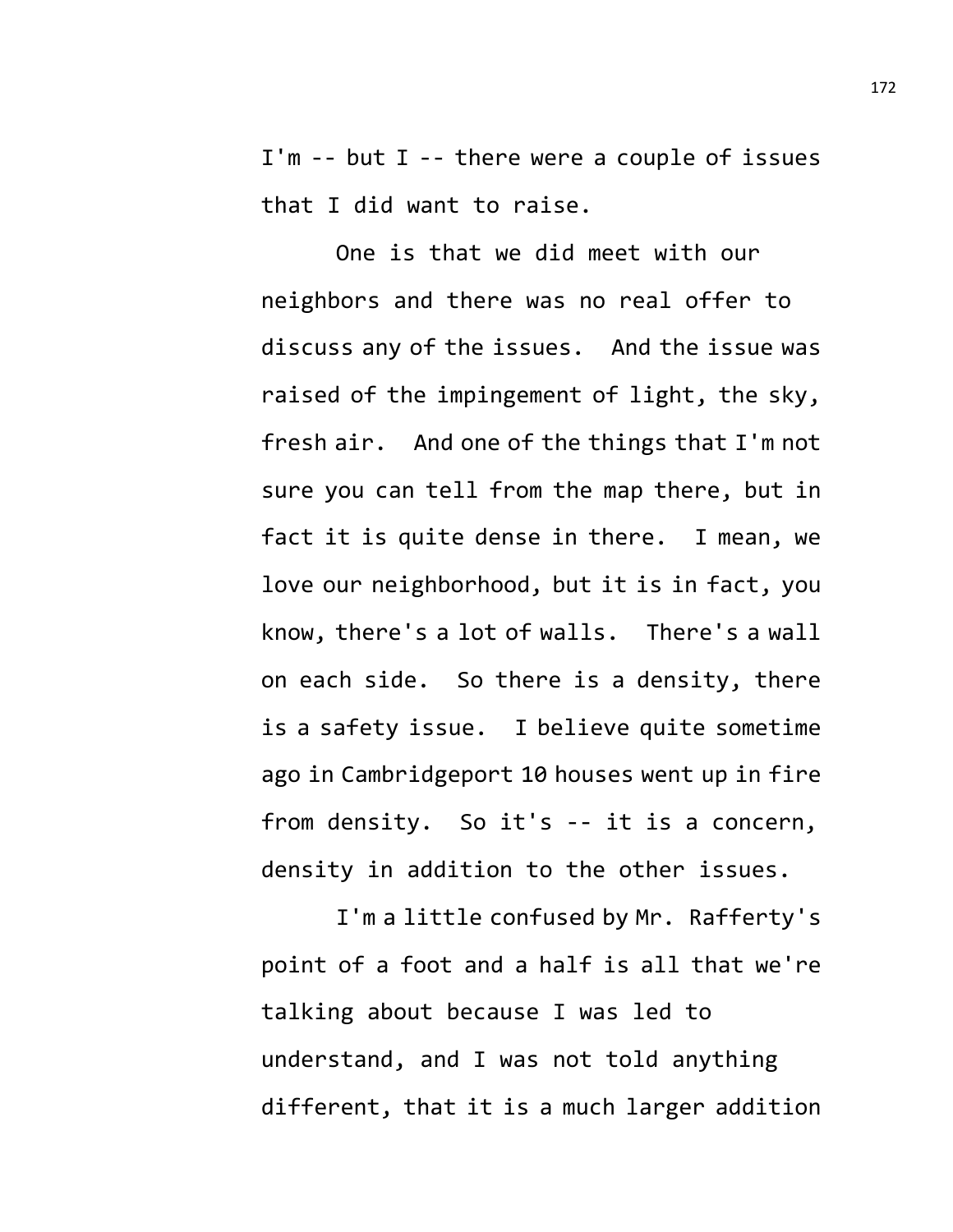that is being contemplated. So, yes, that's a very large addition. I mean -- oh, this is the part. But it is in fact, if I am not incorrect, I believe several hundred square feet of filling in and going up -- so I'm sorry to take your time. I know you all are very busy and I appreciate it. I appreciate you letting me say and I appreciate also my attorney here.

BRENDAN SULLIVAN: Okay.

Is there anybody else who wishes to speak on the matter?

(No Response.)

BRENDAN SULLIVAN: I see none. There is correspondence in the file from Jeffrey Snyder, 108 Kinnaird Street as a next-door neighbor and owner of 108 Kinnaird Street. (Reading) I'm writing this letter in support of the planned renovation by Steve and Jesse Wenning at the home of 106. The plans for the renovation have been presented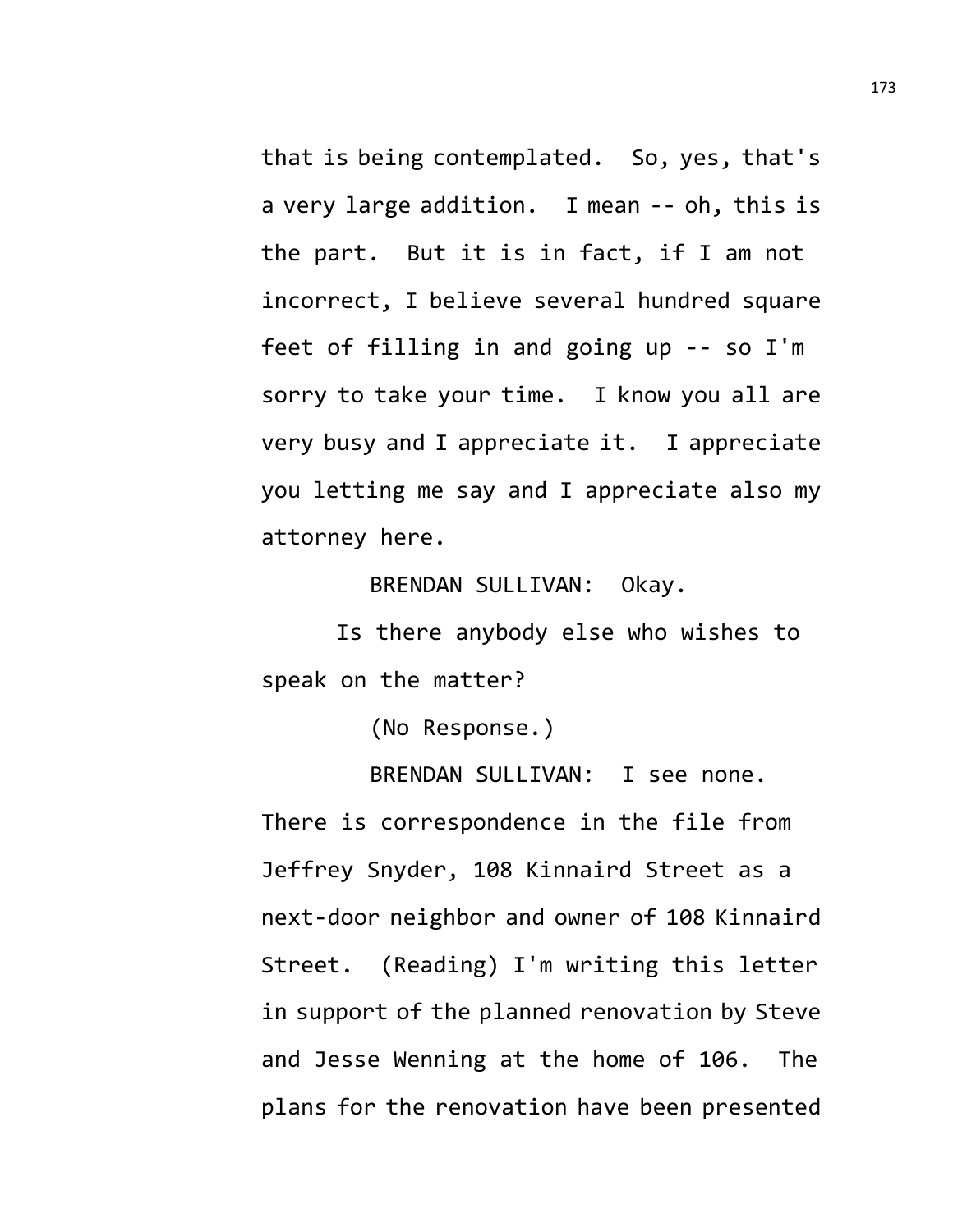to me and have been presented to me, and although I am not thrilled about the height of the renovation, because that height will block our morning light, I nonetheless completely support the renovation. The Wennings have been considering a renovation for a long time and understandably so. I wish to be on the record that I, the other co-owner at 108 completely support the Wennings in their efforts to renovate.

And that is the only other correspondence in the file.

ATTORNEY JAMES RAFFERTY: I thought we -- we had several letters we submitted.

STEVEN WATT: One of the rear.

BRENDAN SULLIVAN: Yes. There is correspondence in the file from Les Montgomery. He lives at 108 1/2 Kinnaird Street. Writing in support of Steve Watts and Jessie Wenning. I have examined their plans and I approve wholeheartedly of these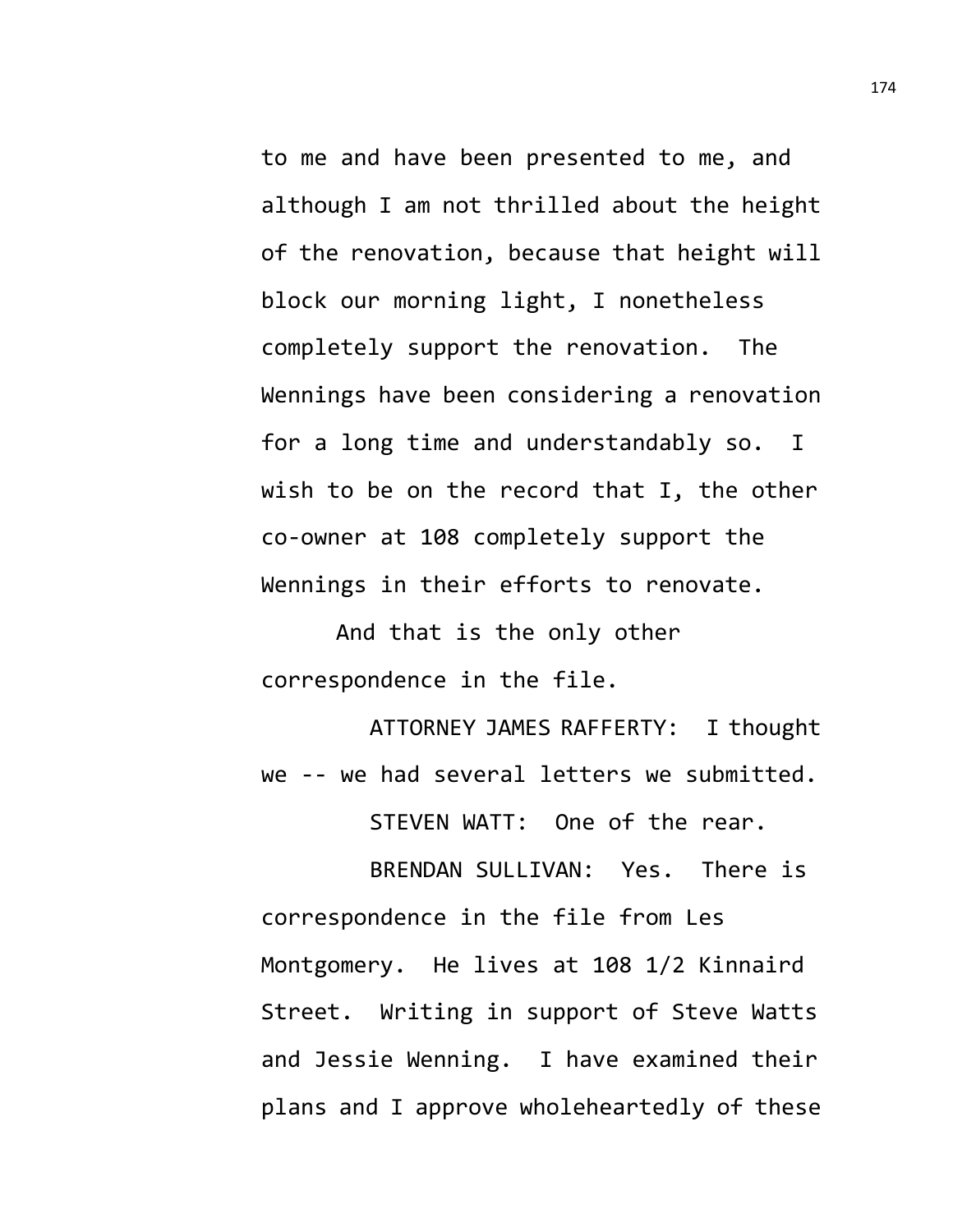plans. I think that the renovation will not only be a great benefit to their family but it will also be an improvement to the neighborhood.

There is correspondence from Ranjan Sen, R-a-n-j-a-n S-e-n.

STEVE WATT: He's the owner at 104.

BRENDAN SULLIVAN: His address is 208 East 39th Street, Baltimore who is owner of 104 Kinnaird Street. They write to express support. And as far as I can tell, there's no change to the footprint. And these plans -- I do not see that the proposed plans in any way diminish the beauty of our street or affect the houses immediately in its vicinity including our own, therefore, I fully support the renovation.

There is correspondence from Diana Goldfarb, G-o-l-d-f-a-r-b, 95 Kinnaird Street. I've examined the plans and I approve of those plans.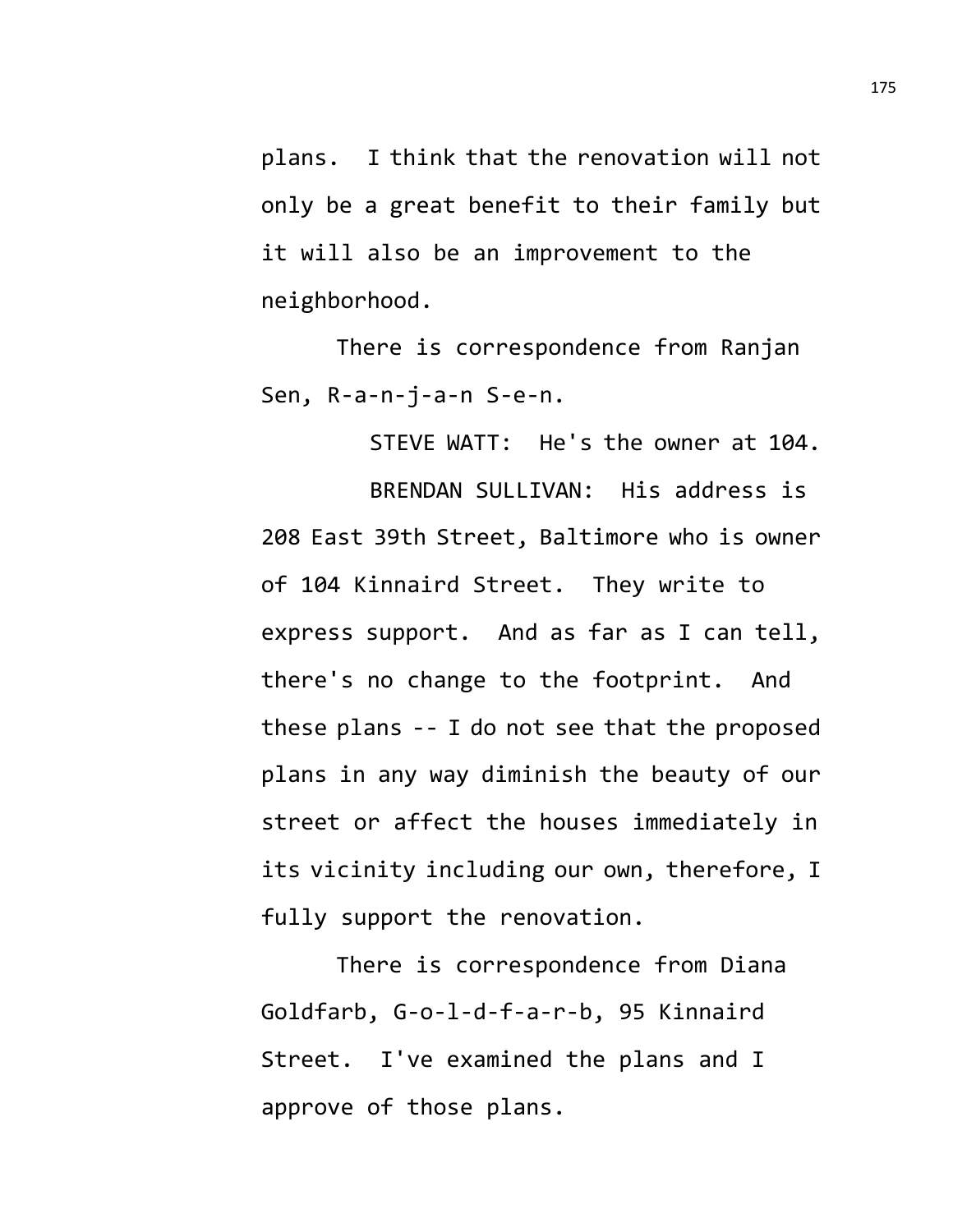There's correspondence from Dell.

STEVE WATT: David.

BRENDAN SULLIVAN: I'm sorry, how do you spell that?

STEVE WATT: It's David. I don't know his signature. It's David Kuttler.

BRENDAN SULLIVAN: K-u-t-t-l-e-r, 560 Franklin Street. And he approves of the plans and the renovation will be an improvement to the neighborhood.

Okay, so that's the.

JESSICA WENNING: They're the rear abutters.

BRENDAN SULLIVAN: Okay. Mr. Rafferty, any final comments?

ATTORNEY JAMES RAFFERTY: Well, I would just conclude that the relief is discrete. It will allow for a logical use of this house by a family that has lived there for a considerable amount of time. We would acknowledge that there will be a change in the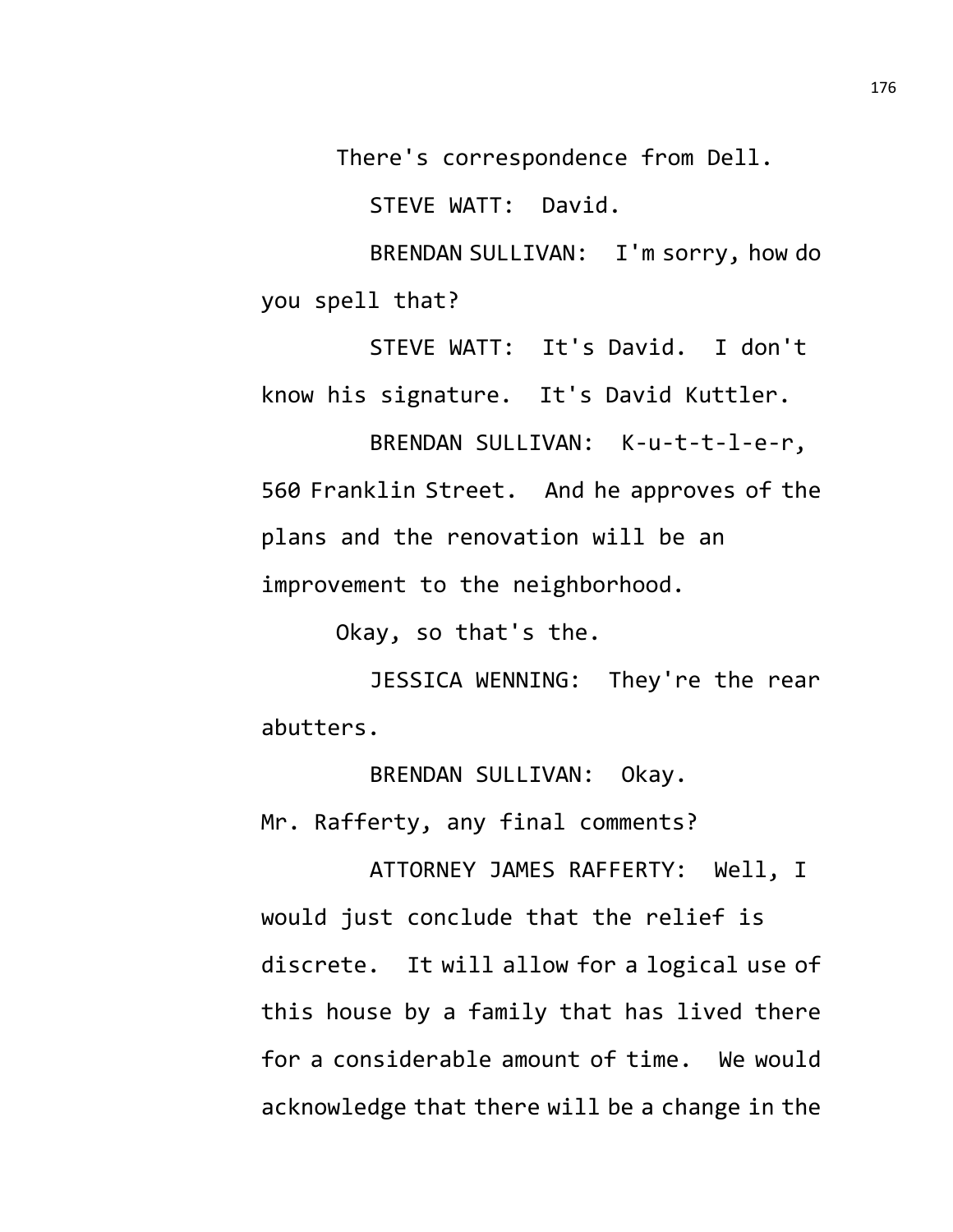view, but both the setbacks, the side yard setbacks, and the height of this comply and it's occurring within the footprint of the existing structure. I think that would allow one to reasonably characterize the relief as modest. And I think we do have evidence of the shadow study. The foot and a half will not create any impact on the abutter. And the mere fact that the abutter theorizes that without the foot and a half, the project wouldn't go forward, I think would suggest that that disqualifies it for relief. The foot and a half setback issue is a direct function of the size of the lot, the age of the structure, and the location of the structure on the lot. And for those reasons I would respectfully suggest that adequate support exists to find a hardship and warrant the issuance of a Variance.

As for the Special Permit, I think that under the Special Permit criteria of no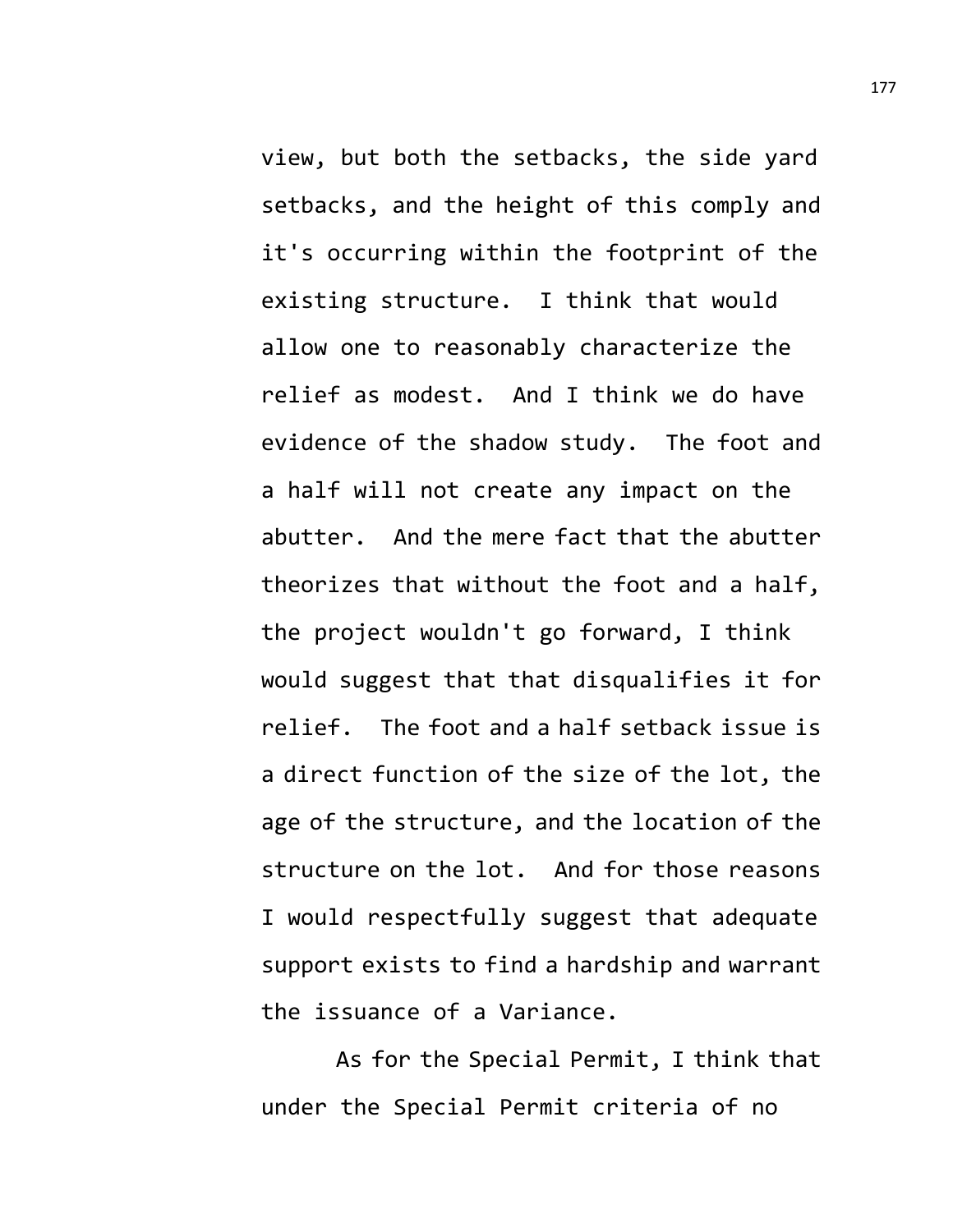adverse impact around surrounding uses, that GFA is already established. Those walls, the vast majority of those walls are within the setback and occurring within the footprint. Again, it's just the foot and a half area at that level that is triggering the relief requirement.

BRENDAN SULLIVAN: Okay.

Tom, any thoughts or questions at this point?

THOMAS SCOTT: I'm just looking at the plot plan and kind of understanding the relationship of the houses around. I think the location of the house is really beneficial to the neighbor in that it's offset and they're not adjacent to one another. They're offset from one another and, therefore, she gains benefit by just the original placement of the house being so far back on the lot. But I think the addition is really going to have a minimal impact on her.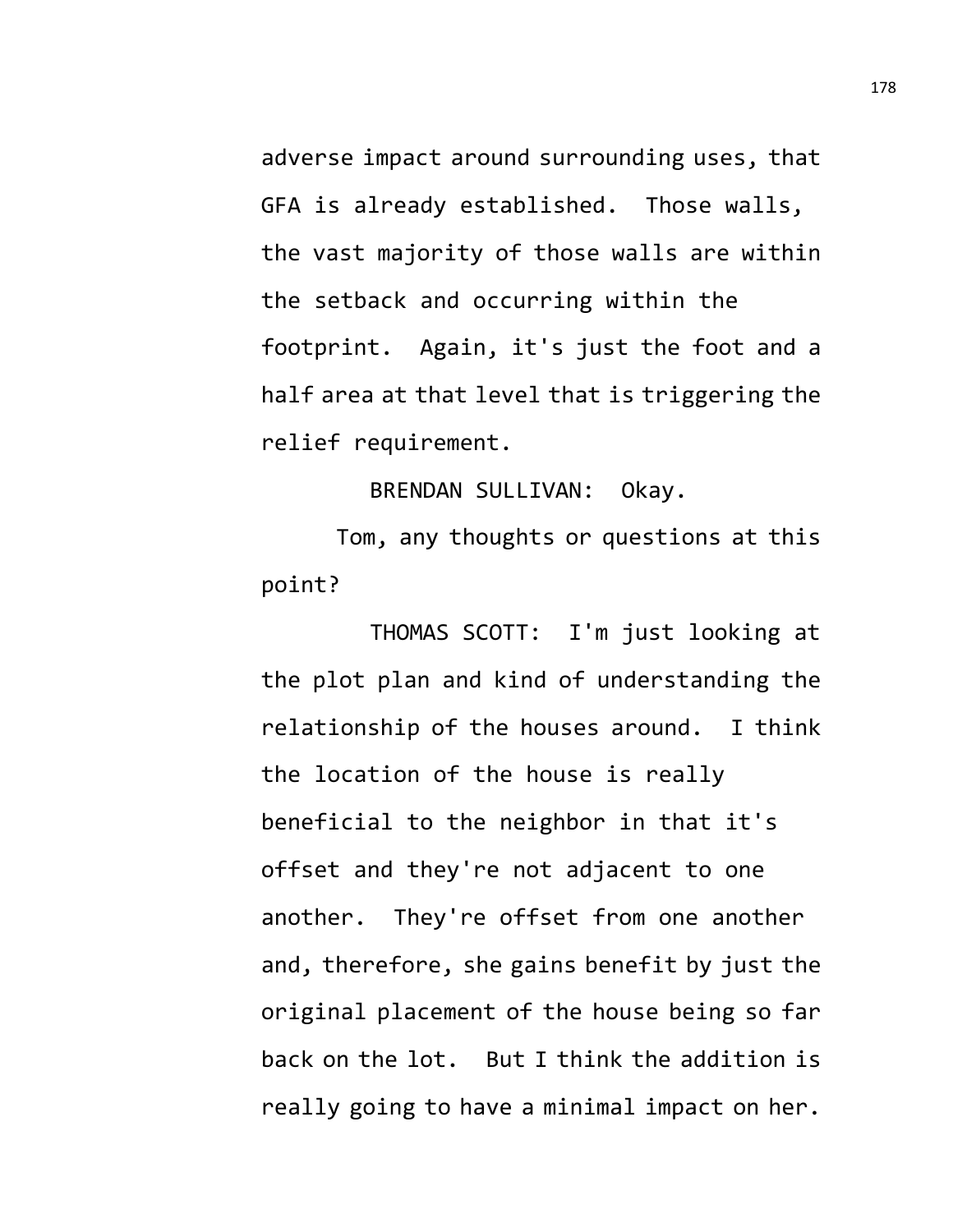The sunlight approaching her lot, I think, the amount of foliage I see or trees that I see separating the two lots certainly would be more detrimental to her daylight than this addition. So, and I see the relief as being so minimal that I would definitely be in favor of this.

## BRENDAN SULLIVAN: Okay.

DOUGLAS MYERS: I have no extensive comments at the present time except to say that I think the presence of the hardship is clear.

## BRENDAN SULLIVAN: Okay.

## Mahmood?

MAHMOOD FIROUZBAKHT: You know, I guess to the extent that relief isn't required, I think my preference would be that this case not be before us and that, you know, those kinds of issues be determined and flushed out before the case gets heard because it is a case heard now. And so I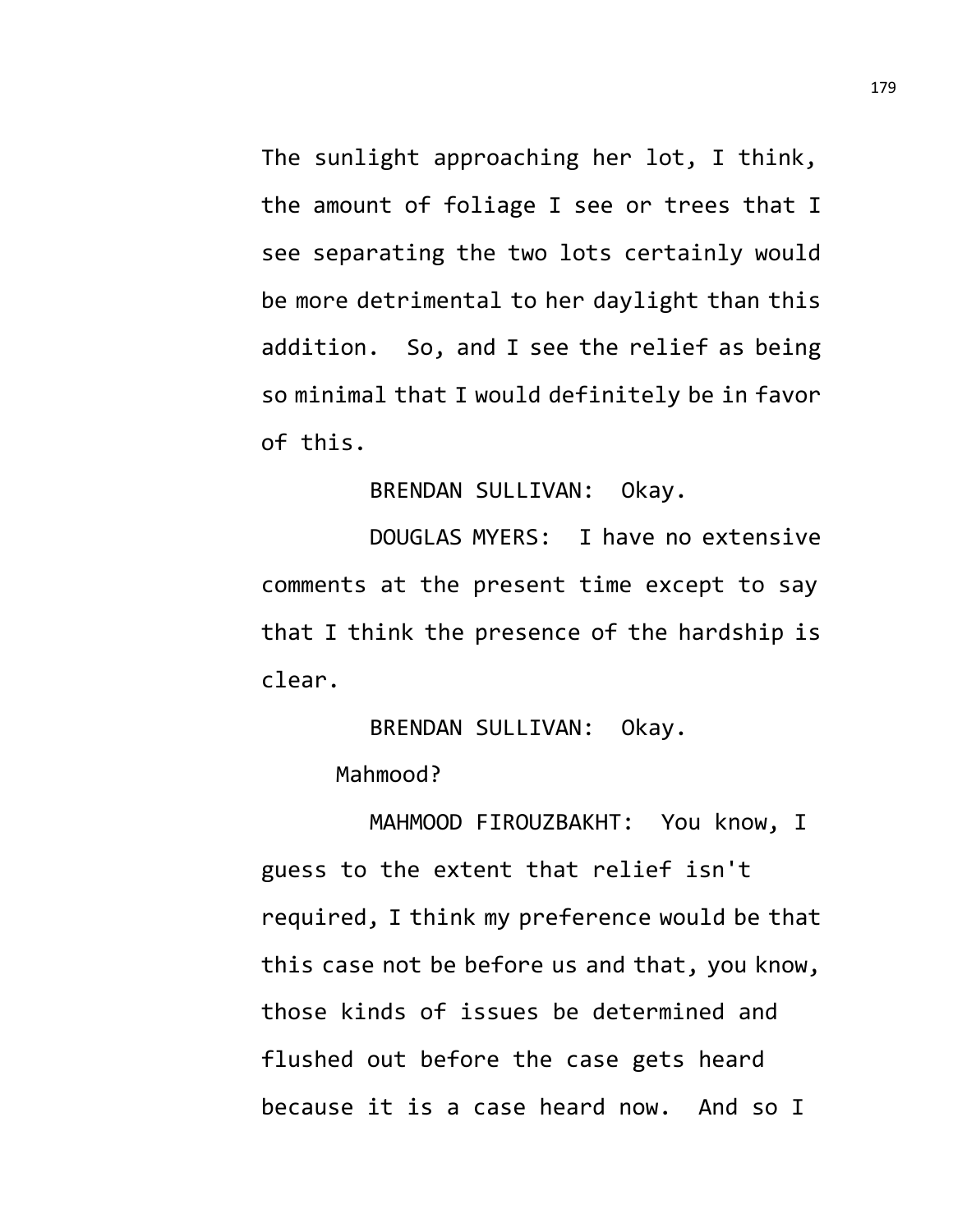guess it's an -- ideally I think before we went into the merits of the case, I think this case -- my preference would have been that this case be continued to deal with some of these questions, but I think we've gone too far at this point and I do think this case presents some unique circumstances with respect to the structure, its siting and narrowness of the lot, and so there are certainly some of those elements are present. But I think so in that regard, I think there's some validity to the Petitioner's case here in meeting the standards to obtain relief. But, again, to the extent that it's required. And so I guess that's where I have a little hesitation about judging a case or issuing a decision on a case that may not need to obtain relief.

BRENDAN SULLIVAN: Well, if it were deemed that the fill in on the second clause and relief was not necessary, it would go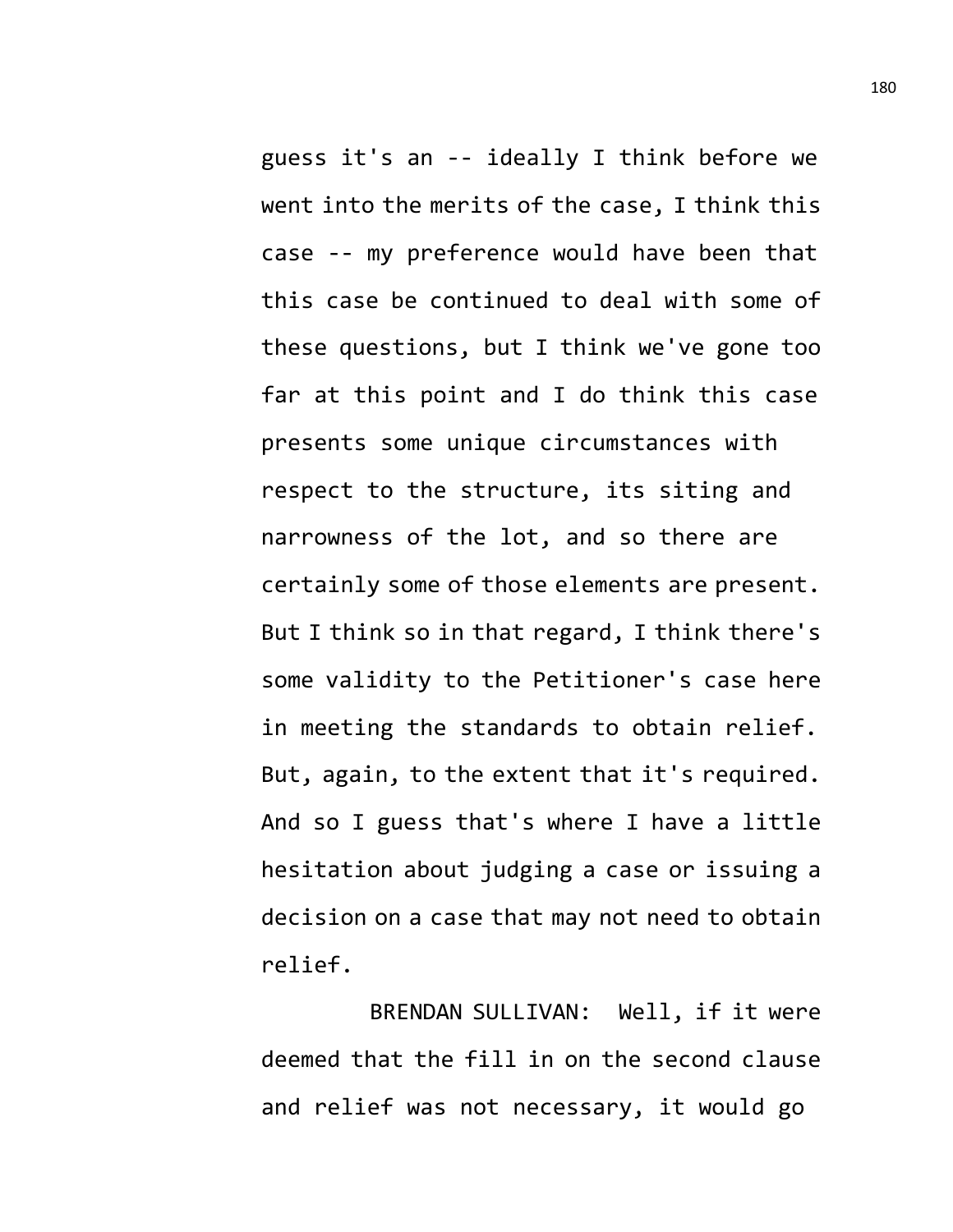away. If it was deemed that a do not -- nominal protection that it would come back to us. So I think the same issues would be before us. So I guess my question is how would you feel on --

MAHMOOD FIROUZBAKHT: The merits of the case?

BRENDAN SULLIVAN: -- the case before us?

MAHMOOD FIROUZBAKHT: I think, I just wanted to state my preference. I think this case should have been continued before we heard it and -- but we've heard it now, and, you know, I think there is definitely some merit to the extent hardship is required.

BRENDAN SULLIVAN: Okay.

Mr. Heuer.

TAD HEUER: I think we hear cases as they're brought to us. The Petitioner went to Inspectional, Inspectional advised them that a Variance was required and a Special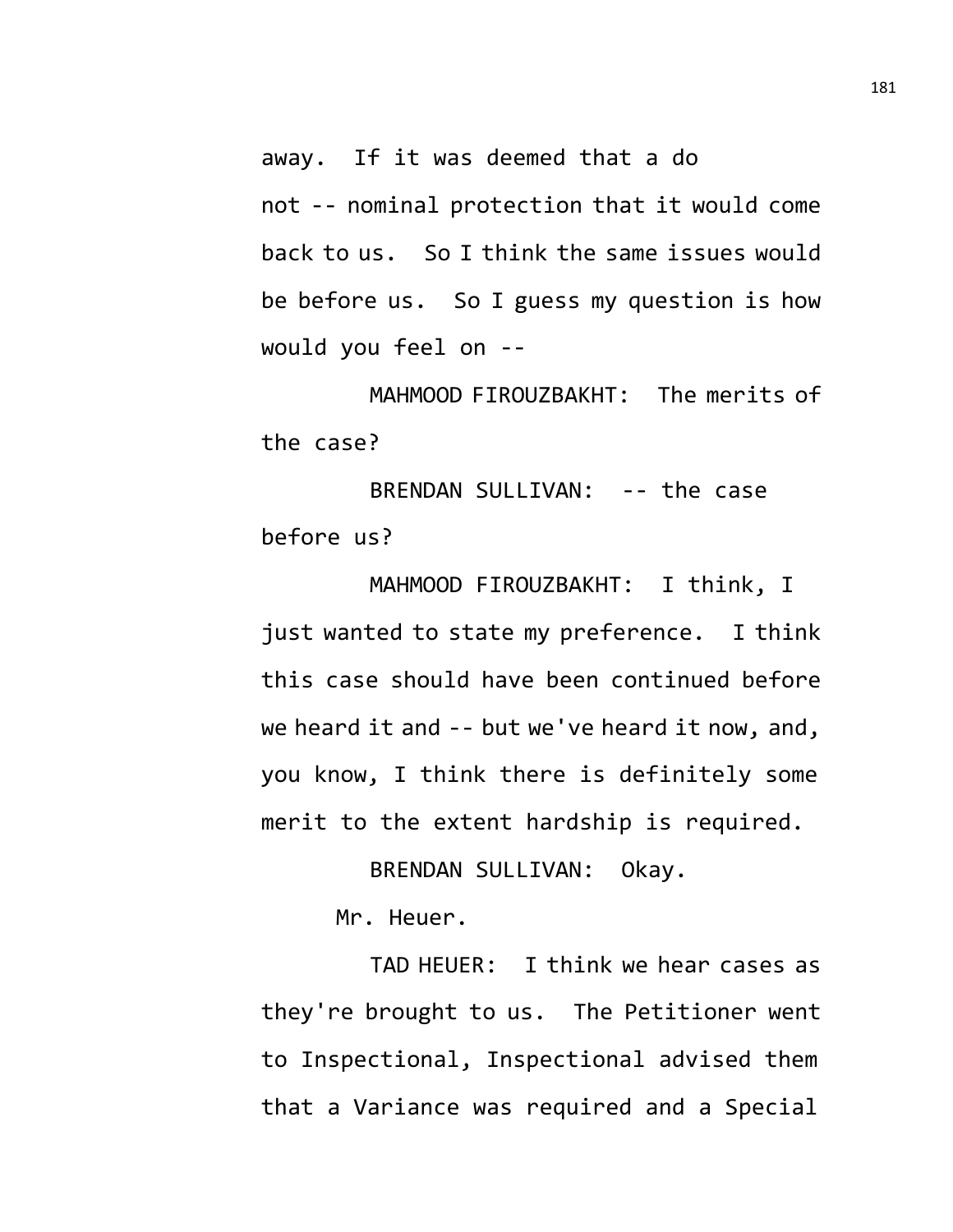Permit was required. To the extent that other options are available, that's neither Inspectional Service's charge nor our charge to investigate. They've come to us, they've proceeded through to the request of a Variance. I think we're required to adjudicate on the request of a Variance. To the extent that other options are available as Mr. Myers pointed out, it's not necessarily other position, although we may have opinions on it, to opine on that, we opine on what's before us which is a request for a Variance.

As to the request for a Variance and to the extent of a Special Permit, I think the Variance subsumes the Special Permit at least because we're talking about the same structure and the same footprint. I think that the conditions for a hardship are met. Here we have something that is very unusually cited structure on the very rear of its lot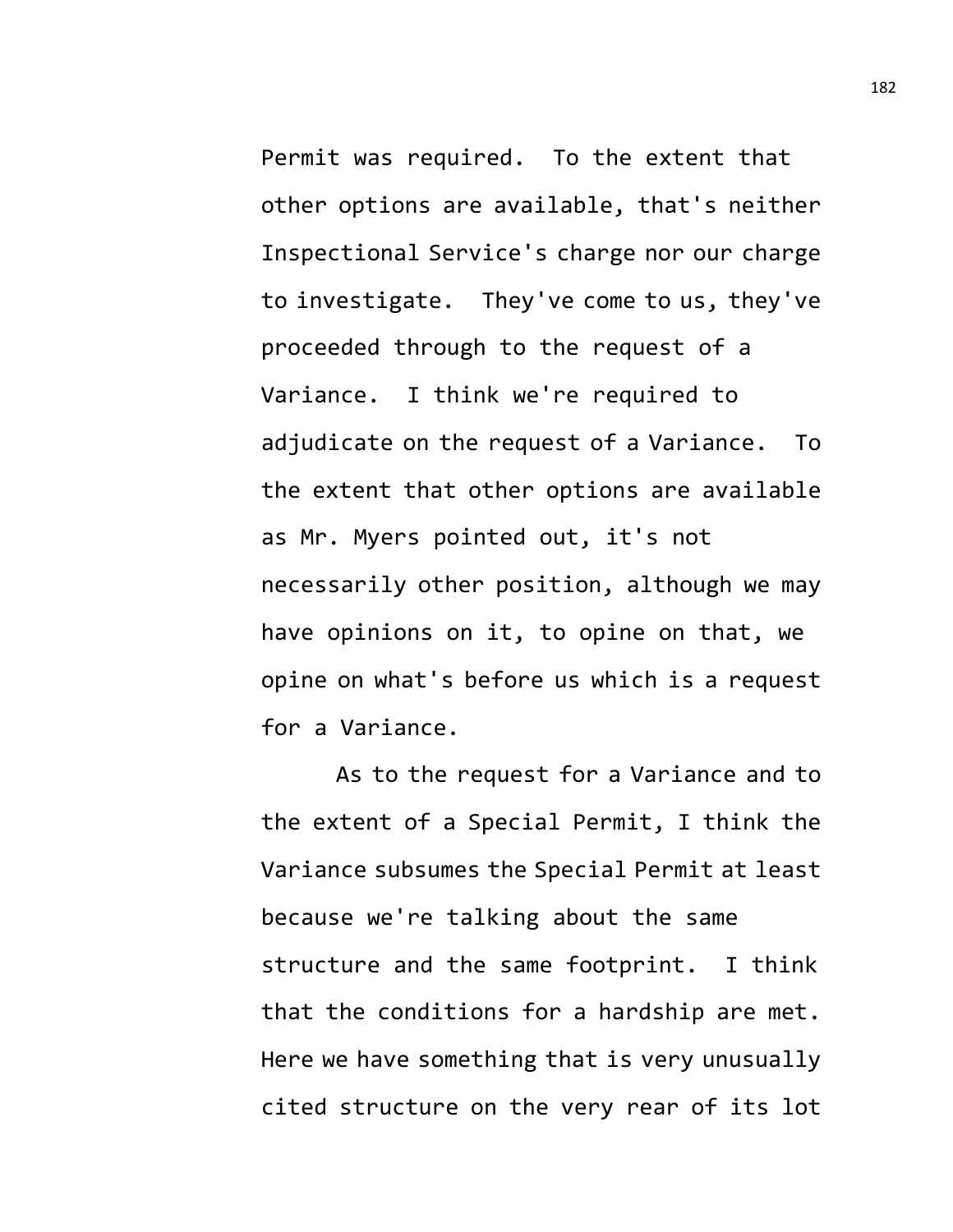line on a very long lot. A situation we frequently discuss is a house that could be moved forward, or if the house were moved forward, it would not be in violation of the relief being requested. That's the situation we have here. It is certainly a hardship to actually move that structure physically back to where it was pre-1964. And I think the request to relief of is modest. I acknowledge the neighbor's concern that even though requested relief is modest, the results for the request for relief is more significant than one and a half feet. But I would point out that I think in response that it would be a by-right addition. As the Petitioner's counsel has pointed out, it's not necessarily that this could not be constructed and create the same impediments that the abutting neighbor believes would occur, and it could be done as of right. The one and a half feet here merely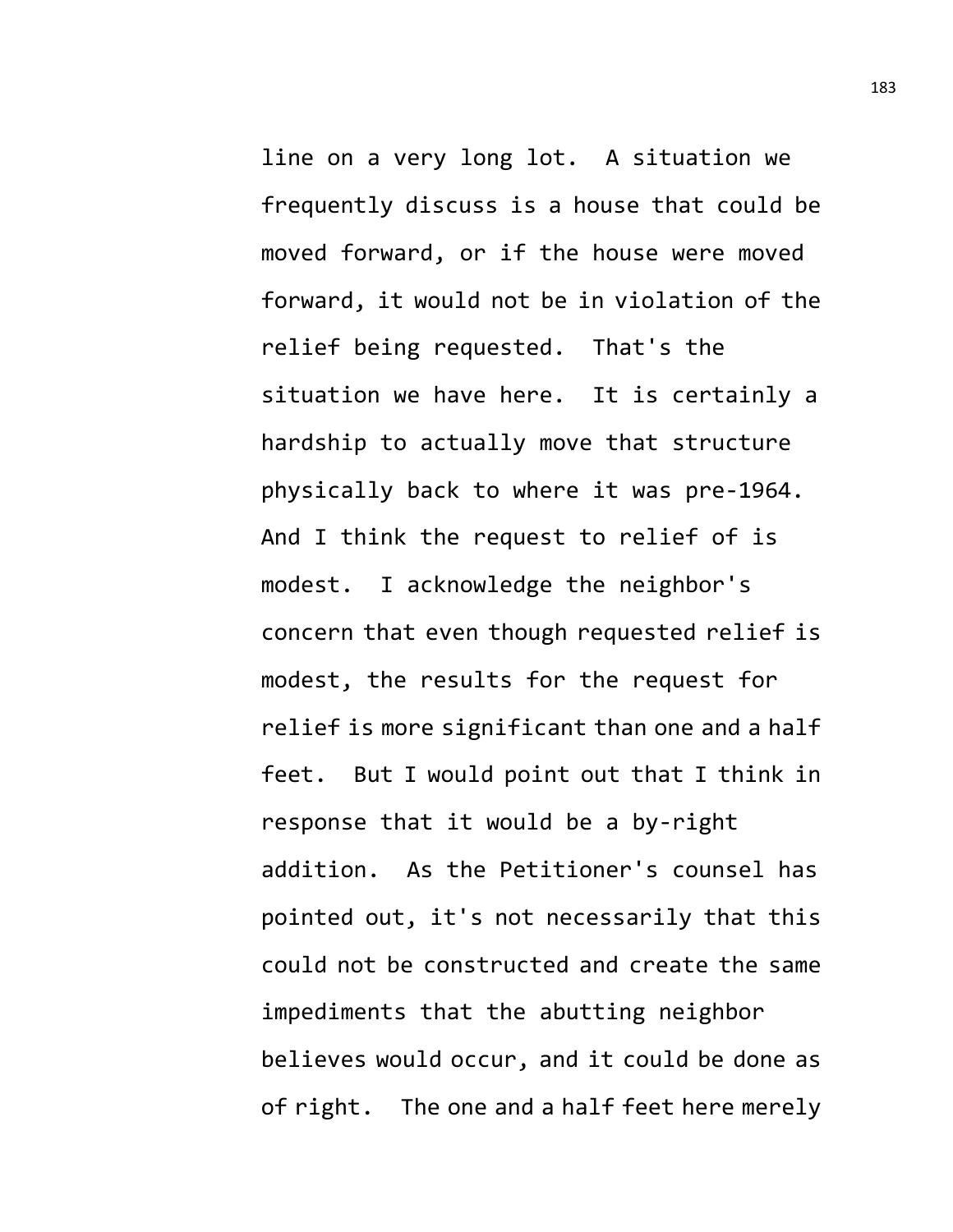provides for a logical use of the structure, logical use of the extension, and I believe that in itself is modest relief coupled with mitigating factors in terms of the size of the lot and the shape of the lot being an undersized, narrow lot, and that it is not violating anything else. It's not violating side yard setback. It's not violating height, and it's not violating GFA or FAR. So I believe that the standard for hardship is met in this situation and I would be in favor of the Variance.

BRENDAN SULLIVAN: Let me make a motion to grant the relief requested as per the application and the drawings submitted therein. There are not going to be any changes to those drawings I would assume; is that correct? There are no changes?

WILLIAM SIMMERS: They don't have to -- it's a question about what if, if there were minor window changes?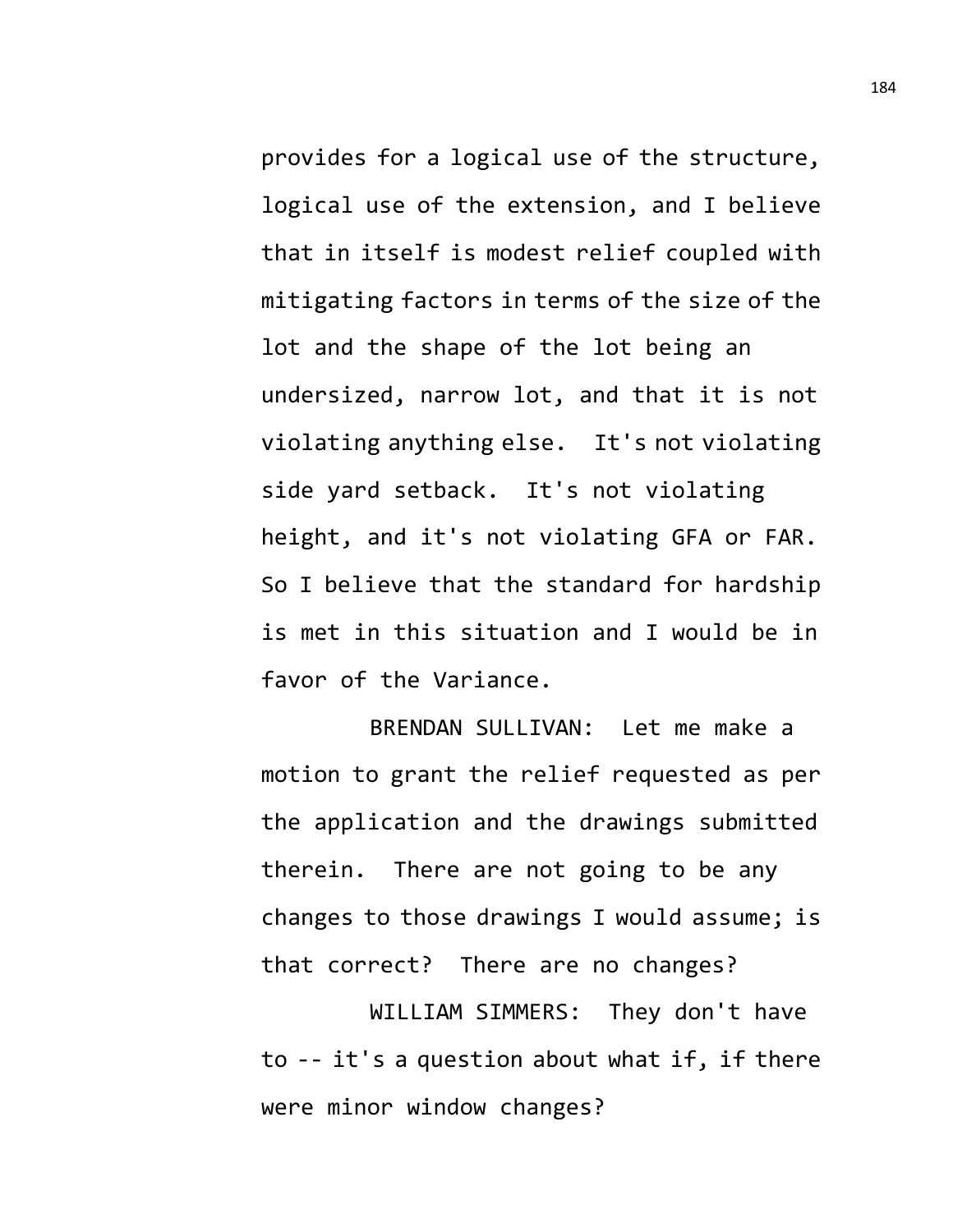BRENDAN SULLIVAN: Well, as long as they're not subject to this relief, then that's fine.

WILLIAM SIMMERS: I mean, it would be in the by-right section anyway. I think it's going to stay the way it is.

BRENDAN SULLIVAN: Yes, okay. All right.

WILLIAM SIMMERS: You have to appreciate the fact that you have to design the entire structure before you come before the Board and you can't do it down to the -- you know, you can't do it down to the fine detail.

ATTORNEY JAMES RAFFERTY: I'll tell him.

TAD HEUER: Reasonable tolerances. BRENDAN SULLIVAN: Architectural license.

> WILLIAM SIMMERS: What? BRENDAN SULLIVAN: Architectural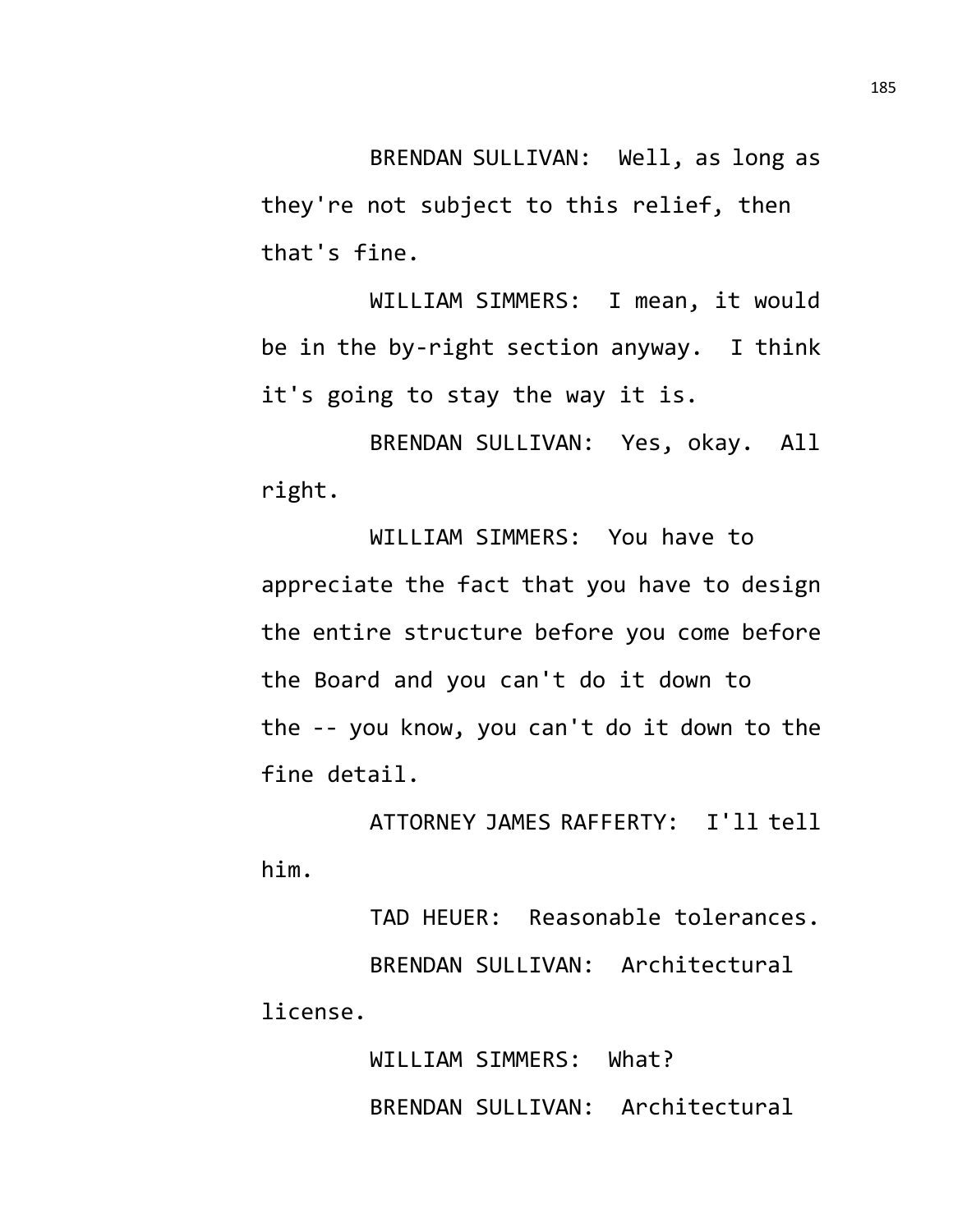license.

WILLIAM SIMMERS: Do you want my architectural license?

BRENDAN SULLIVAN: Let me make a motion.

WILLIAM SIMMERS: Are you asking for my license?

DOUGLAS MYERS: Not yet.

BRENDAN SULLIVAN: No, no.

ATTORNEY JAMES RAFFERTY: At least he didn't ask you if you're going to live or die by these plans.

BRENDAN SULLIVAN: Let me make a motion to grant the relief requested as per the application and the drawings contained therein.

The Board finds that a literal enforcement of the provisions of the Ordinance would involve a substantial hardship to the Petitioner because it would preclude the Petitioner from adding this very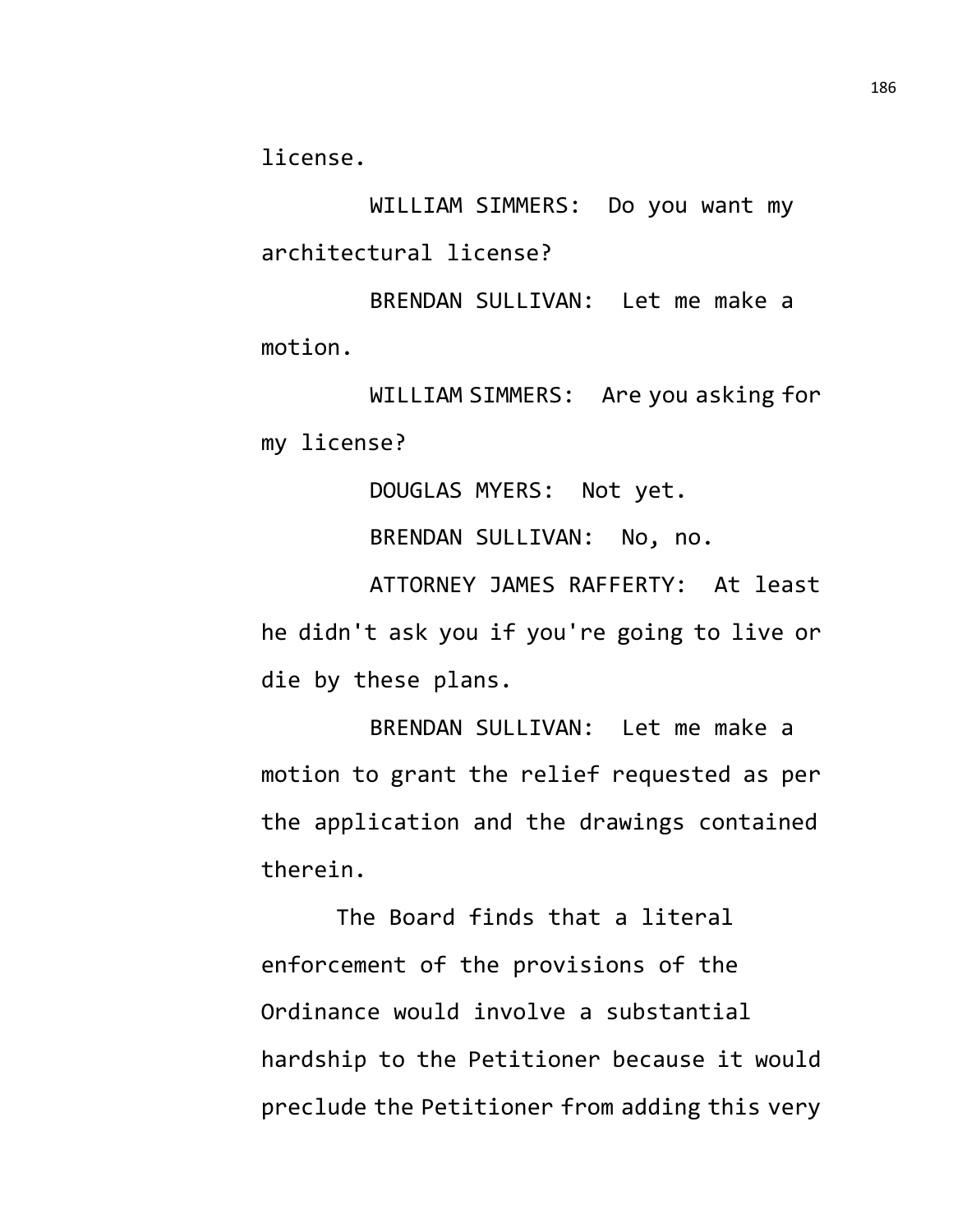necessary connecting link at the third floor.

This connecting link the Board finds is the most practical, economical, and the coherent way to use the space at this third floor level, and that not giving relief from this Board would be a substantial practical hardship to the Petitioner.

The Board finds that the hardship is owing to the unusual placement of this particular structure which was moved back in 1891, which predates the existing Ordinance, to the very rear of the lot in an unusual fashion not consistent with the neighborhood and unique to this particular lot. And the movement of this house to a conforming nature would be not practical.

The Board finds that the relief may be granted -- that the relief being requested is a fair and reasonable one.

The Board finds that desirable relief may be granted without substantial detriment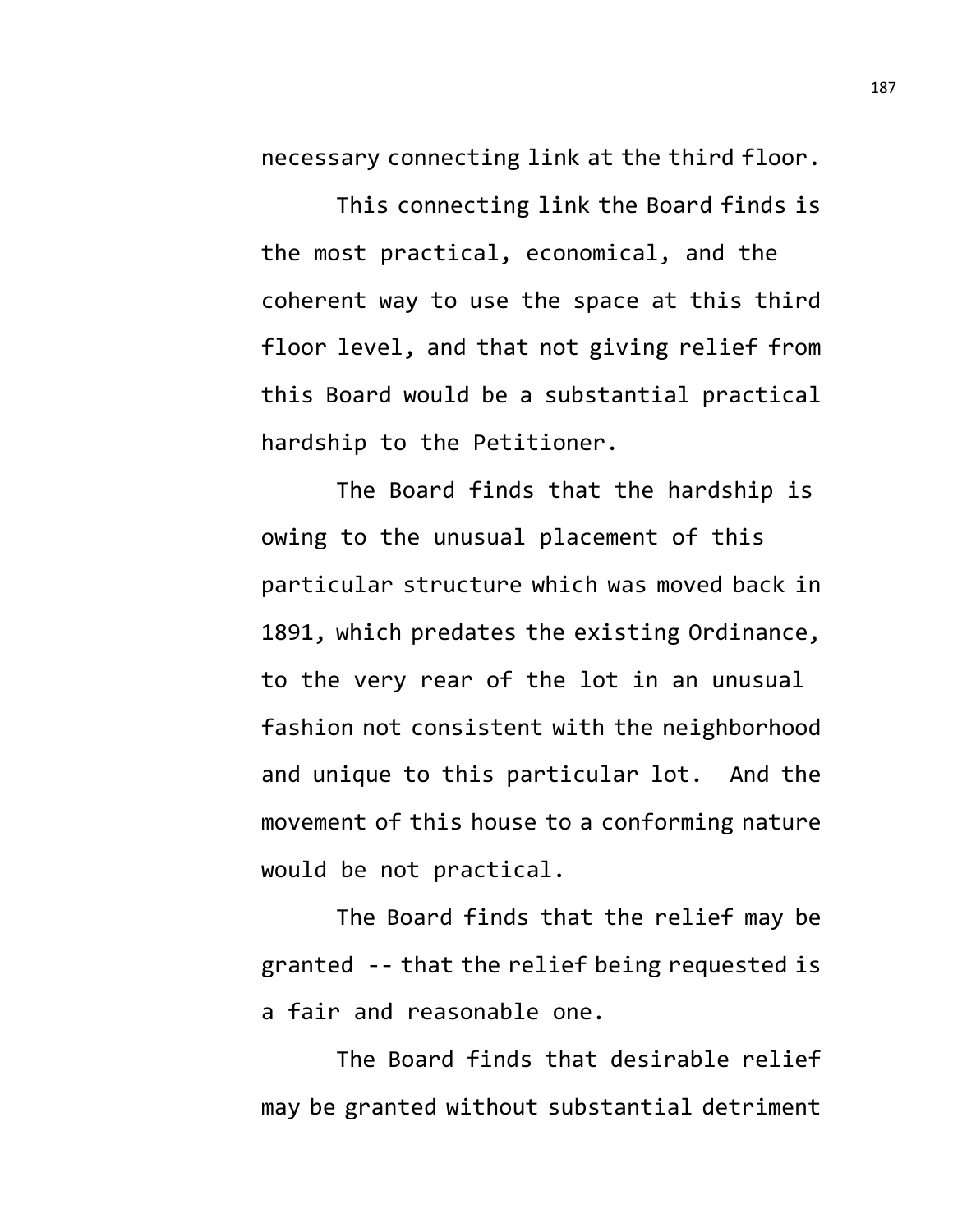to the public good. And relief may be granted without nullifying or substantially derogating from the intent and purpose of the Ordinance.

All those in favor of granting the relief for the slight addition?

(Show of hands.)

BRENDAN SULLIVAN: Five in favor.

(Sullivan, Heuer, Scott,

Firouzbakht, Myers.)

BRENDAN SULLIVAN: On the Special Permit which would be the in-filling of the area below the front overhang of the building, if you will, or the first --

ATTORNEY JAMES RAFFERTY: Second floor addition.

BRENDAN SULLIVAN: Second floor?

TAD HEUER: And is it the entire in-fill or is it again a foot and a half in-fill? Do we know?

ATTORNEY JAMES RAFFERTY: I don't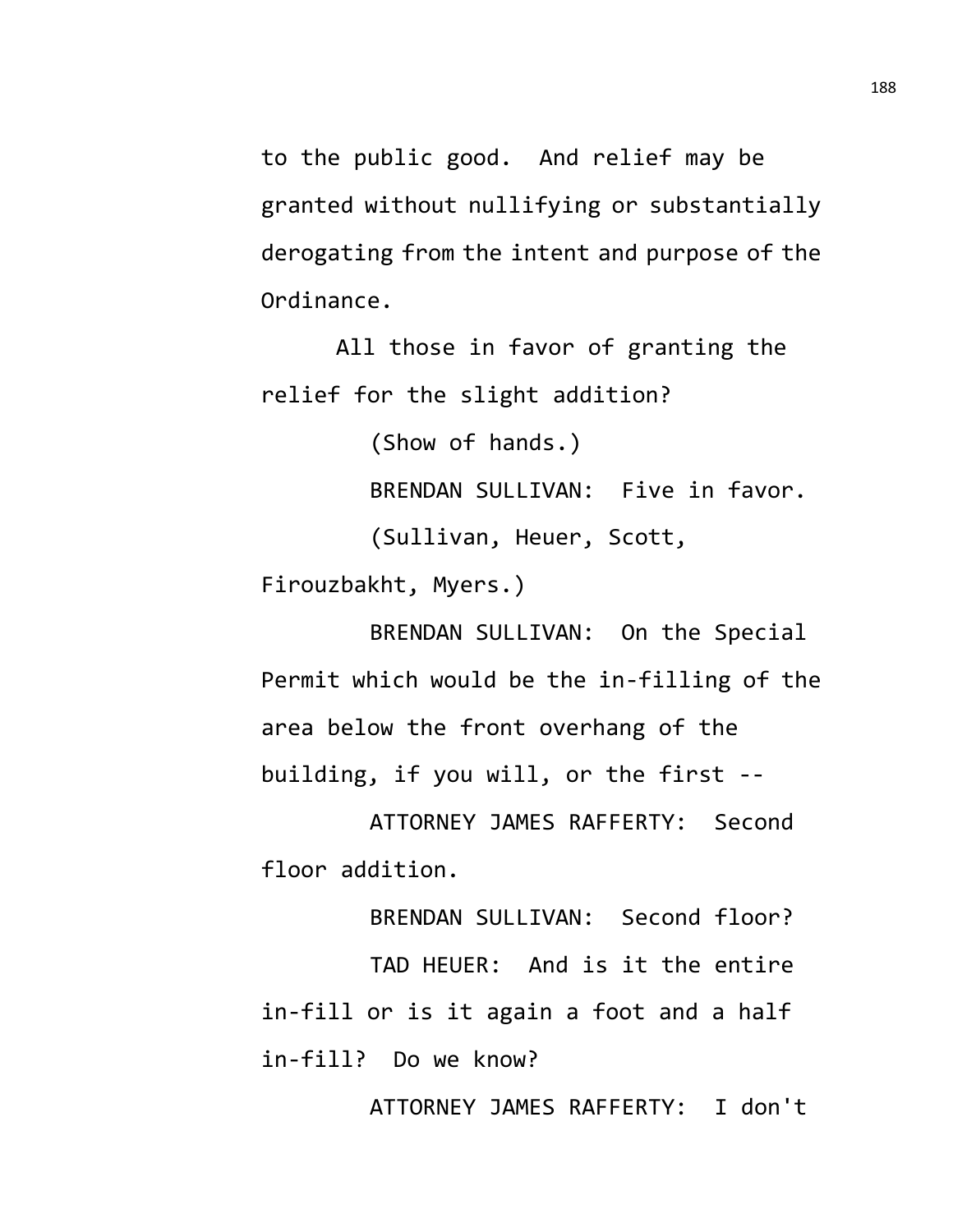know what the benefit of the conversation with Mr. O'Grady. Both of those walls are within the side setback permitted within the side setback.

WILLIAM SIMMERS: It would only be -- I think you're allowed to enclose the porch if it's within the lot line within the setbacks. It's only this portion in the rear, in the same slot, that is within the rear setback and so it's only that foot and a half.

ATTORNEY JAMES RAFFERTY: The required side yard setbacks for a lot which has less than the back with a minimum width in less area is seven and a half feet.

TAD HEUER: Right.

ATTORNEY JAMES RAFFERTY: And according to these plans, it's nine and a half -- it's nine, four on one side or ten on the other -- or 11. It would appear to me that those are, those would be conforming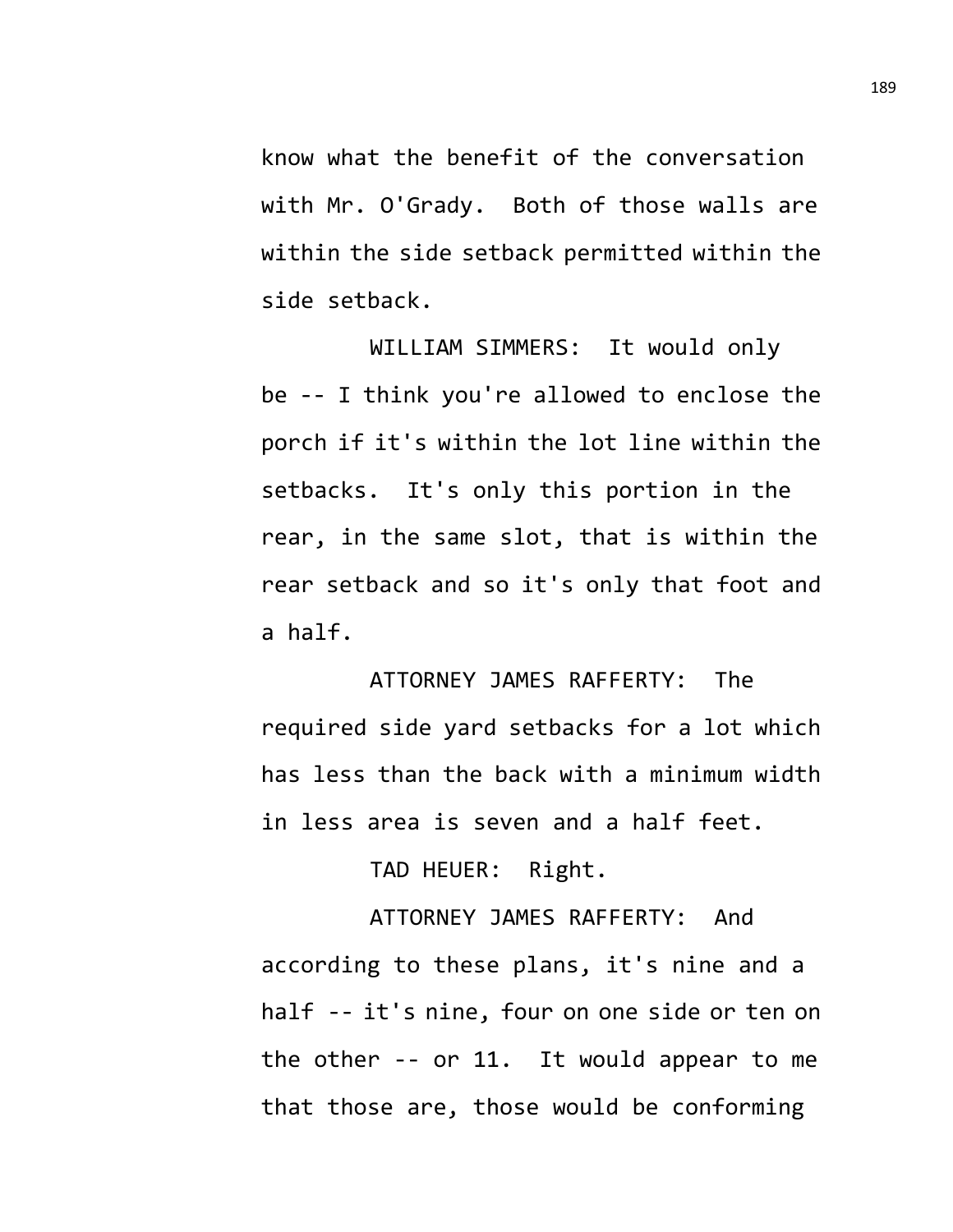walls.

TAD HEUER: Correct.

ATTORNEY JAMES RAFFERTY: And my understanding is that this portion at the ground floor has the same provision.

TAD HEUER: So essentially it's what we usually see in filling a front porch --

ATTORNEY JAMES RAFFERTY: Yes.

TAD HEUER: -- but we're talking about a rear setback for that distance and that's what's being enclosed for that distance.

ATTORNEY JAMES RAFFERTY: Yes. Because this would be a conforming wall -- TAD HEUER: Yes.

ATTORNEY JAMES RAFFERTY: -- and we would extend --

TAD HEUER: To hit the house.

ATTORNEY JAMES RAFFERTY: Yes.

TAD HEUER: Where usually it's the other way around.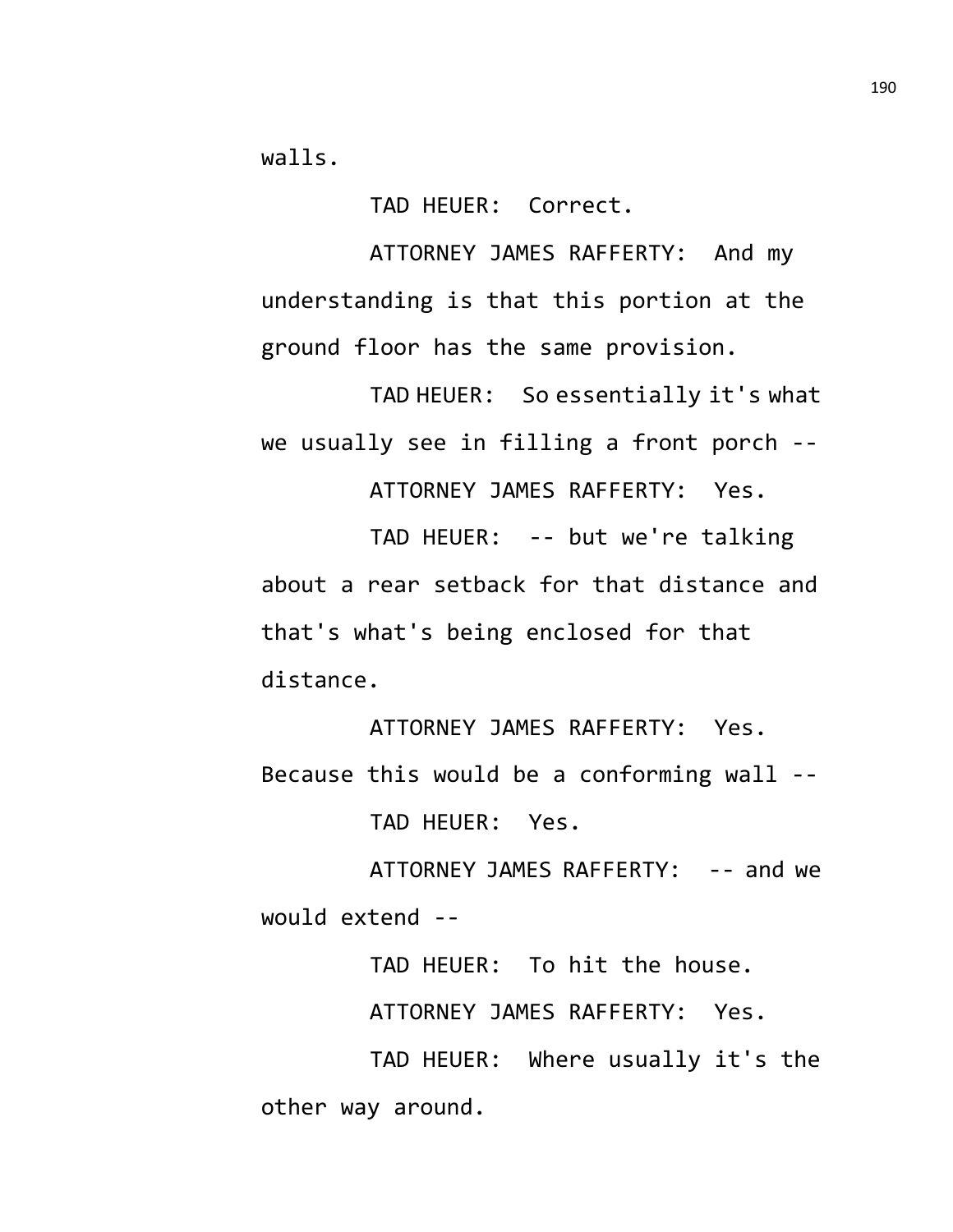ATTORNEY JAMES RAFFERTY: Exactly.

BRENDAN SULLIVAN: Let me make a motion to grant the Special Permit for enclosing the existing open area under the second level of the front of the building as per the plan submitted.

The Board finds that the requirements of the Ordinance can be met.

Traffic generated or patterns of access or egress would not cause congestion, hazard, or substantial change in the established neighborhood character.

The Board finds that the continued operation of or development of adjacent uses as permitted in the Zoning Ordinance would not be adversely affected by the nature the proposed use. And there would not be any nuisance or hazard created to the detriment of the health, safety, or welfare of the occupant of the proposed use or to the citizens of the city. And the proposed use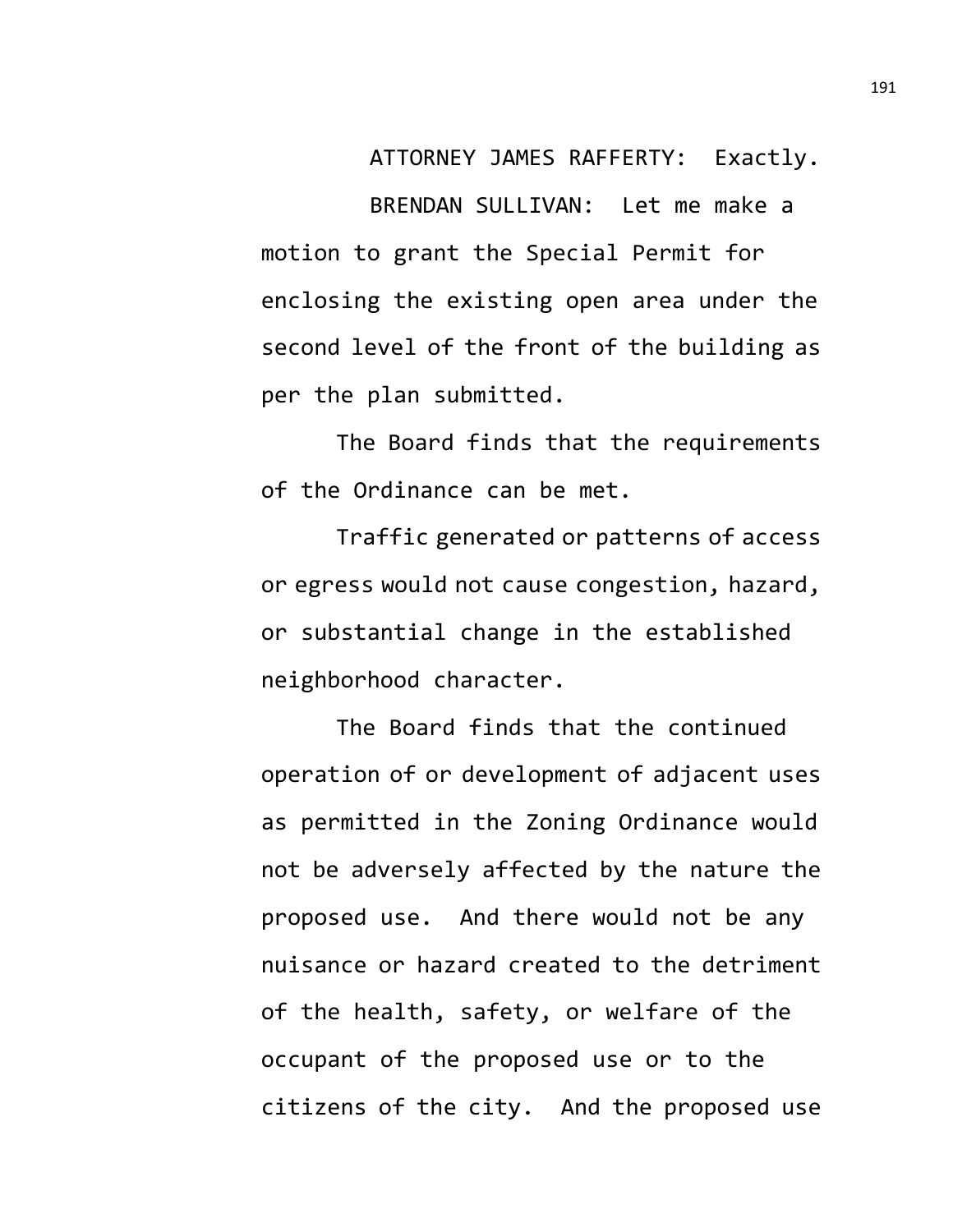would not impair the integrity of the district or adjoining districts or otherwise derogate from the intent and purpose of the Ordinance.

All those in favor of granting the Special Permit.

(Show of hands.)

BRENDAN SULLIVAN: Five in favor.

(Sullivan, Heuer, Scott,

Firouzbakht, Myers.)

STEVEN WATT: Thank you very much.

\* \* \* \* \*

(9:50 p.m.)

(Sitting Members: Brendan Sullivan, Tad Heuer, Thomas Scott, Mahmood Firouzbakht,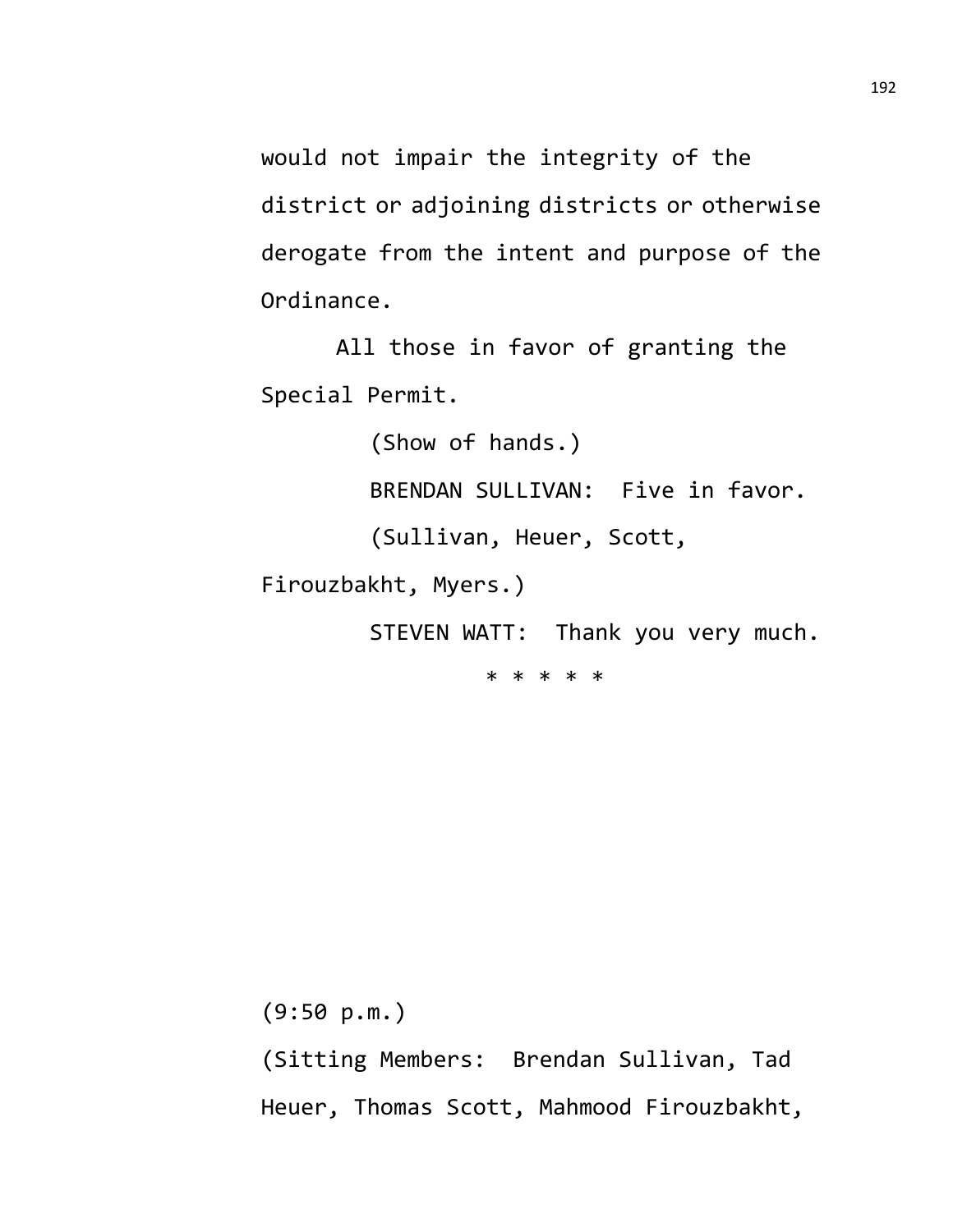Douglas Myers.)

BRENDAN SULLIVAN: I'm going to hear -- Mr. Hanley, was there any benefit to the discussion?

ATTORNEY JOSEPH HANLEY: Yes, we had a good discussion with Mr. Farbman.

BRENDAN SULLIVAN: Are we going to proceed forward?

ATTORNEY JOSEPH HANLEY: Yes.

BRENDAN SULLIVAN: I want to hear one case before we get back to you. I wanted to see where we were with you.

The Board is going to hear case No. 10210, 59-61 Jay Street.

BRENDAN SULLIVAN: If you would introduce yourself.

DAN LABARRE: My name is Dan Labarre. That's Labarre. I am representing the owners only from the capacity I'm the landscape contractor who installed the shed in question. So the fact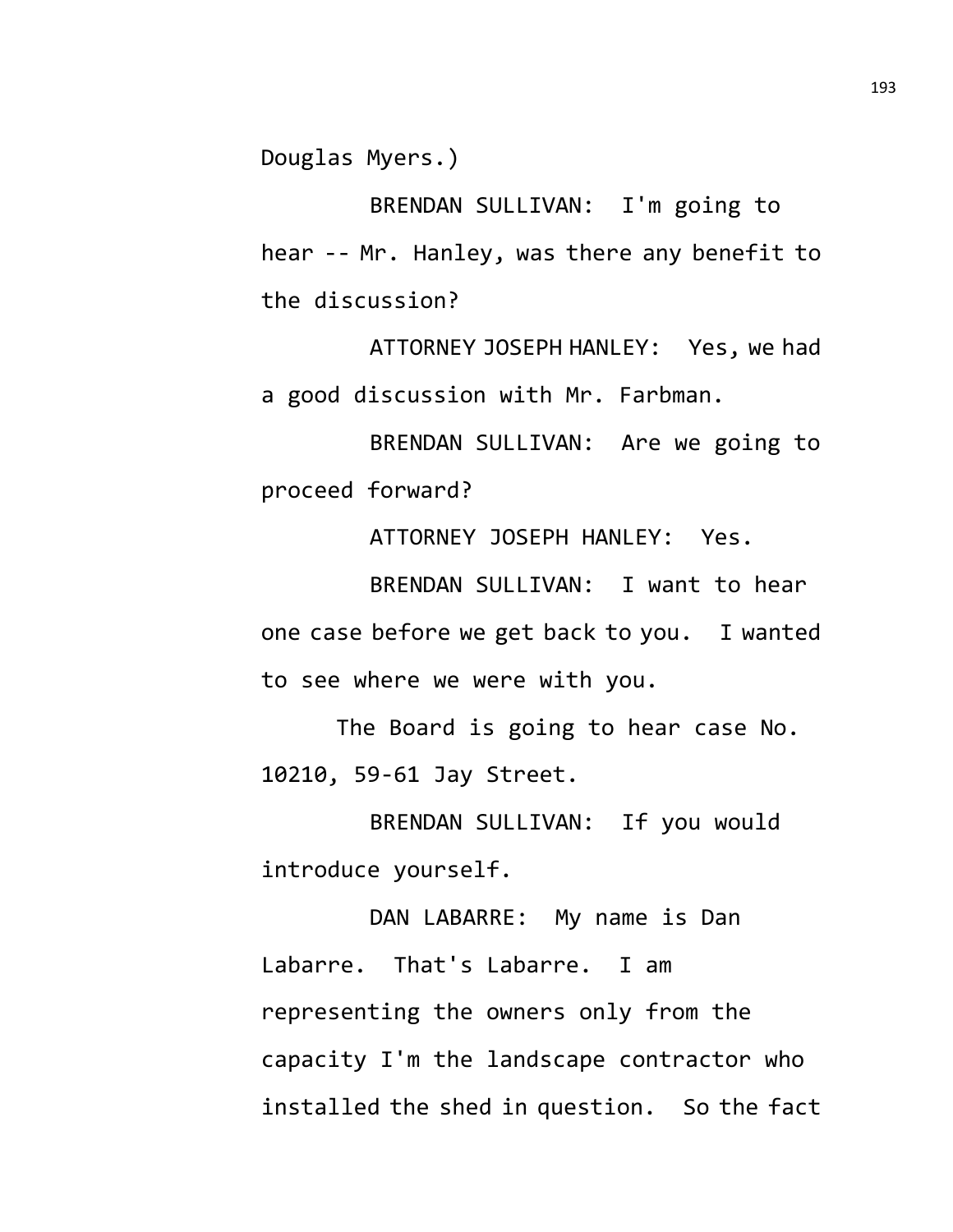that it ended up being not in compliance is my problem not theirs. Bottom line is this: We have just mostly completed the landscaping and the exclusive use portion of their condominium association that goes along with these folks. And one of the conditions was what can we do about the rather large Cambridge recycle bin and trash bin that are mandated by the City so they're not sitting out in the front yard?

I checked with Cambridge Inspectional Services and said, I just want to make sure is there any problem with a six-foot high fence abutting a property? I know the answer to that is no. But how about on the street? No. I said, do I need a Special Permit at all to construct a shed? No. But where we screwed up is that the shed in question is constructed less than five feet from an abutter.

Now Ranjit and DavidBurns came by,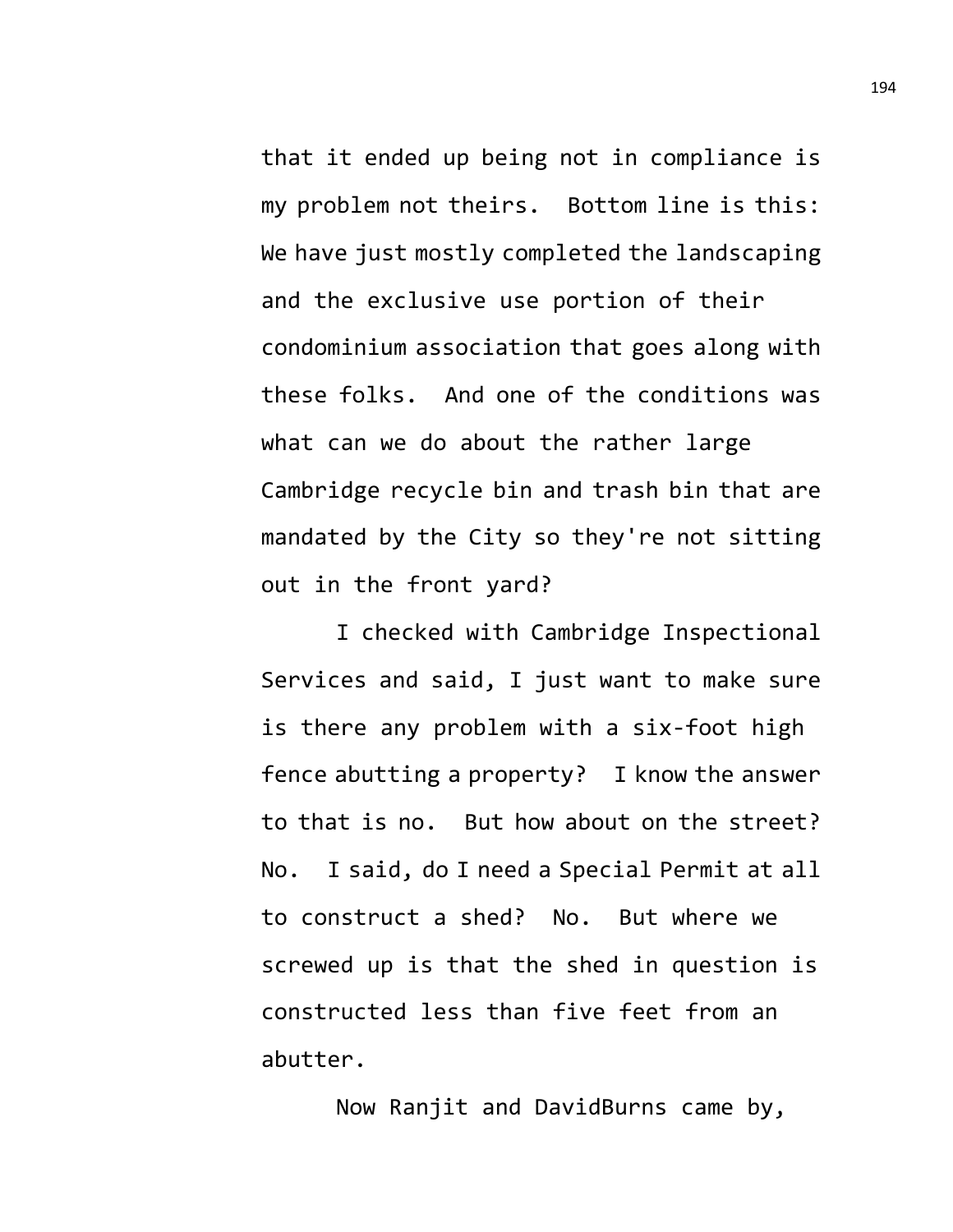checked it all out and they themselves concluded that there really is no practical place for this, for the location of these trash cans, because these trash cans are shared by the owners of 59 and 61 Jay Street, which would be the unit immediately above 59 the way they have it numbered. And the only possible place for it would be way back in the back of the yard. This continues to here. So we put it all on one page. Meaning the neighbors would have to come through, walk all the way down into the backyard to put their trash out, and then haul it all the way back up to the street. So they have historically been stored all the way up here. So we're just enclosing them.

So Ranjit and Mr. Byrne both said, look, truth of the matter is, that if you had put up a six-foot panel of fence, a six-foot panel of fence, and a six-foot panel of fence, and a pair of swing gates, you would be totally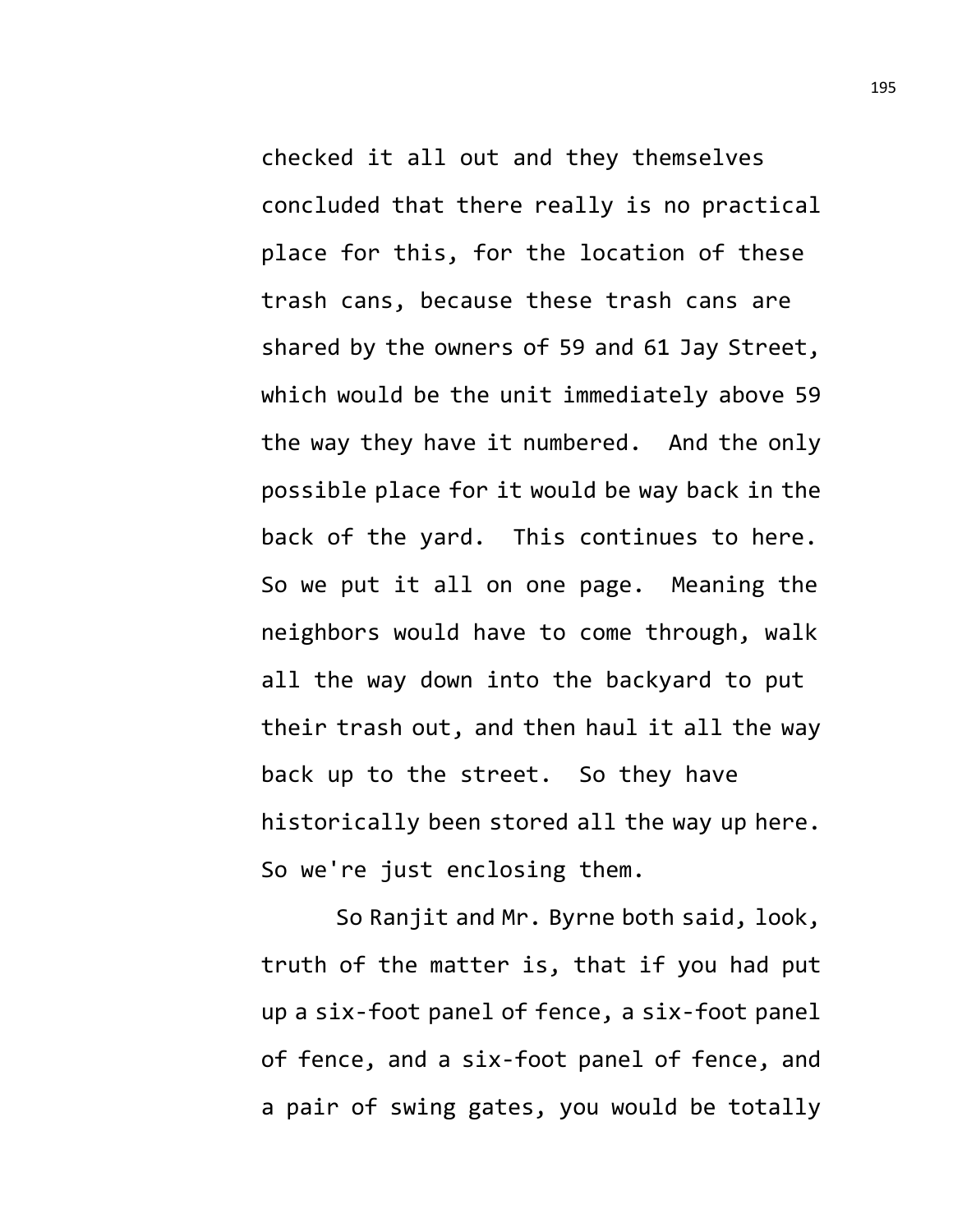in compliance. The fact that there's a roof on it puts it out of compliance. And I said, well, we have two choices: One is to take the roof off, which can be done. Which is sort of silly. One, because it's there. Two, because it keeps snow, leaves, rain, and more appropriately, raccoons, which are all over the neighborhood, out of the trash. And it just, you know -- or we can ask for a Variance. And will we be viewed as being troublemakers if we went for a Variance? And he said, no, go for a Variance.

So this is where we're pretty much coming to you. This is compliant in all ways by zoning and by Inspectional Services with the exception of the fact that there is a roof on it.

It is -- the highest point of it is five-foot, eleven and three-quarters. So it complies with the six-foot height. And most people, I mean, most people cannot see that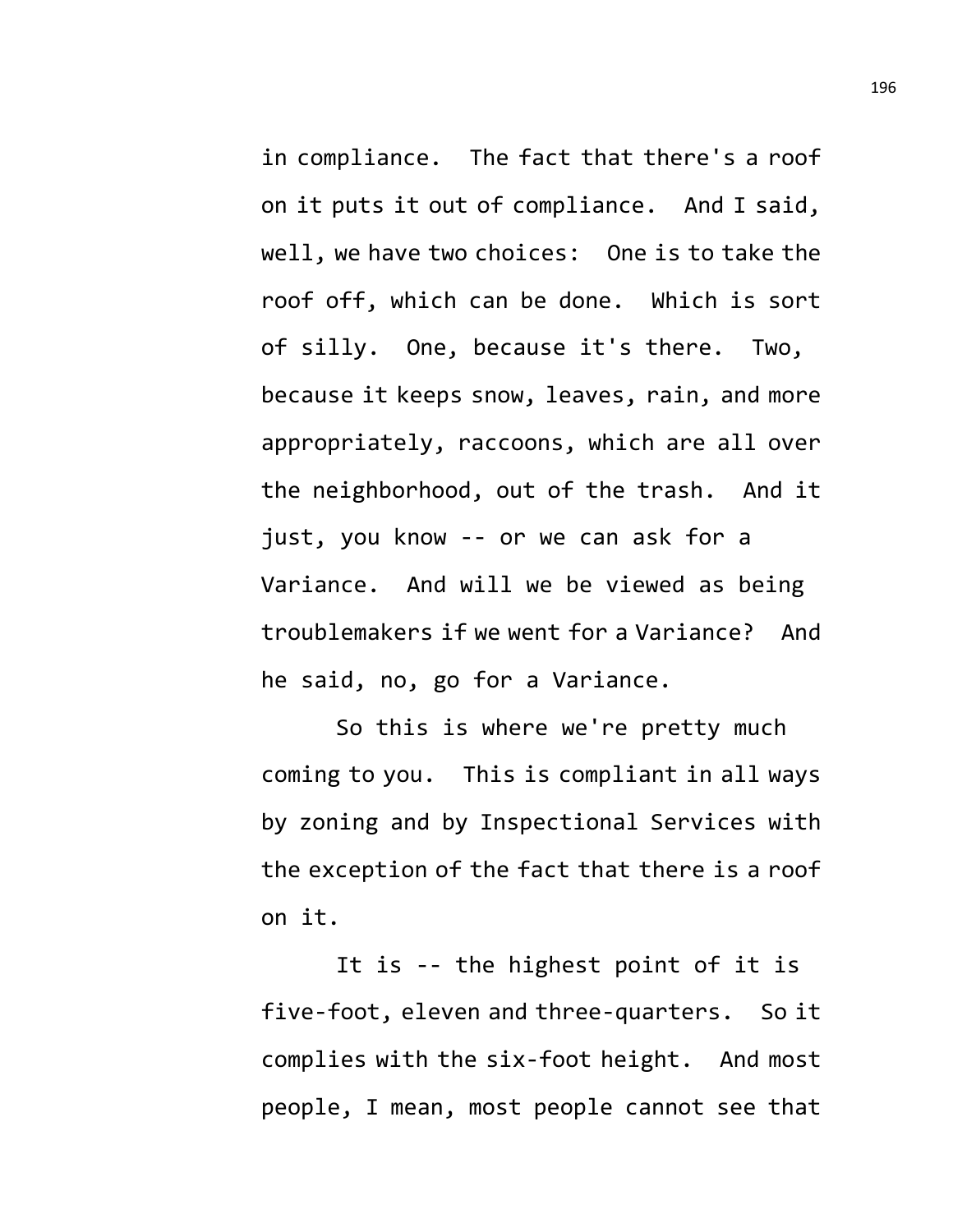there's a roof on it. It looks like fence panels. I believe you have photographs of it in the file; correct?

TAD HEUER: So this is a four-unit? DAN LABARRE: It's a four-unit building, yes.

TAD HEUER: So where do the other two put their trash?

DAN LABARRE: It was a duplex two-family originally. So this two-family has a ground floor and a second floor. They have driveway and a place for that trash on that side. It's like a mirror image. And these folks don't have a driveway because they were not allowed to put in a curb cut. So now they have a landscaped yard where the trash needs to go someplace. And we put it inside of this enclosure. I'll call it enclosure for lack of a better word, because I think it will help people better visualize what it would look without a roof which is to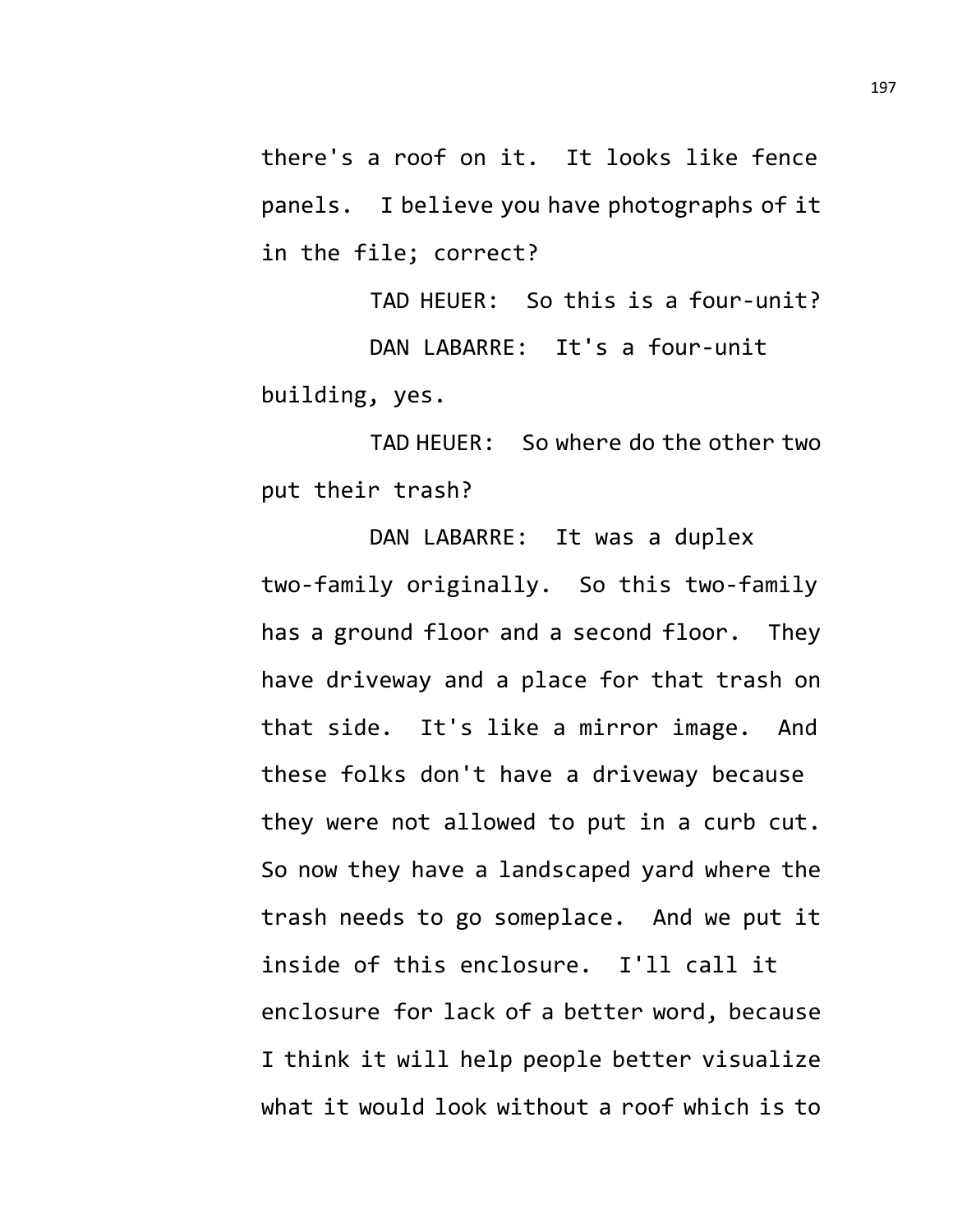say just like it looks like now.

TAD HEUER: When you -- this was just recently condoized?

DAN LABARRE: No. It was condoized probably about six years ago.

TAD HEUER: So recent history of what we think.

DAN LABARRE: Yes. Well, no, it wasn't like last year and this is all new stuff.

TAD HEUER: Right. The condoization of the property created the common areas and the exclusive areas; is that right?

DAN LABARRE: Yes.

TAD HEUER: Right. So you self-created the common areas to the front and the exclusive areas to the rear whereas you could have done it in reverse and put the trash to the rear?

DAN LABARRE: No, sir. Firstly,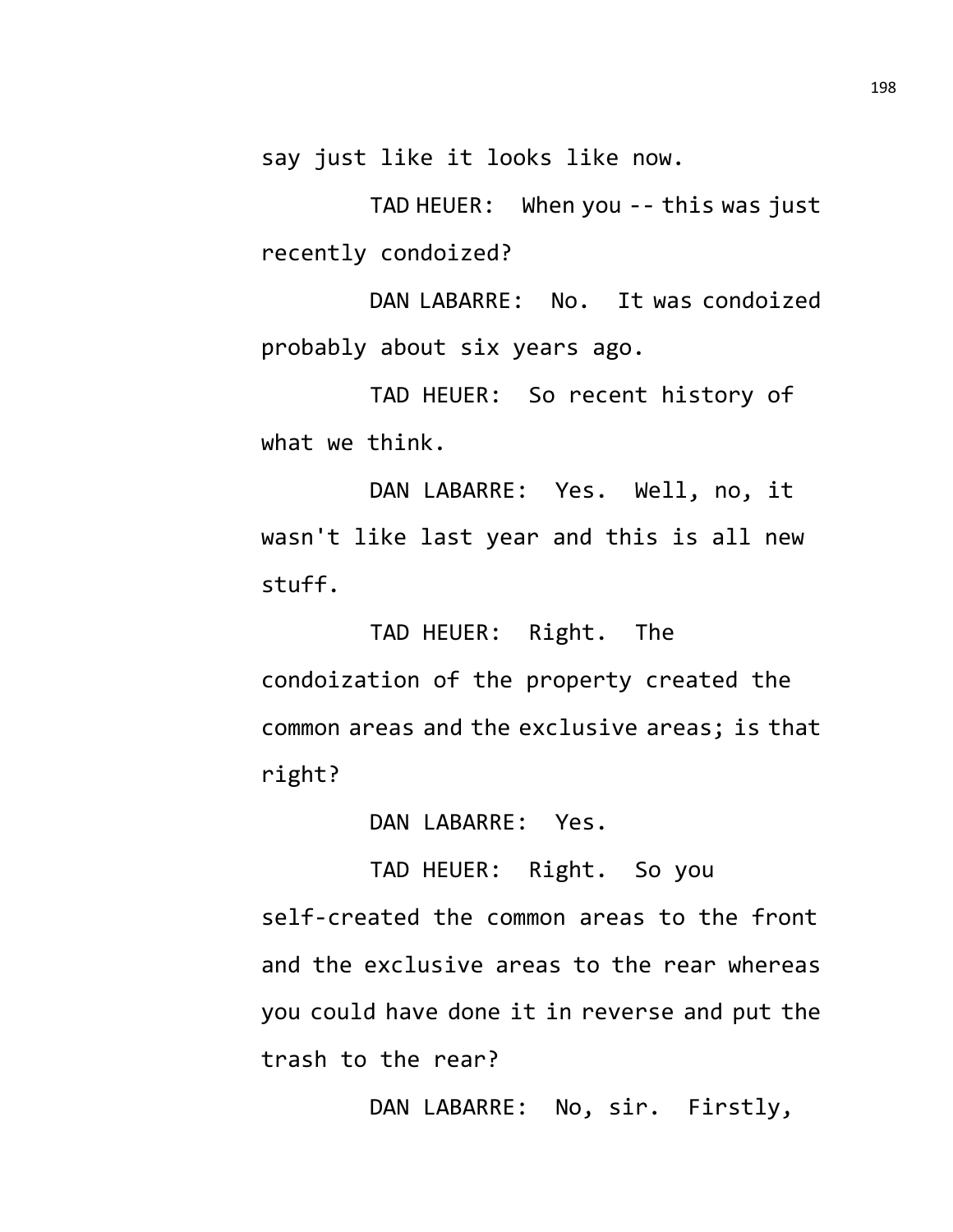they are all exclusive -- inclusive use of common areas. So each yard is exclusive use. There are rear yards and side yards. So No. 59 Jay Street has the side. No. 61 Jay --

KATHERINE PERDUE: The only common area is right in front.

DAN LABARRE: Literally where the little rose bushes are in front.

BRENDAN SULLIVAN: Just identify yourself.

KATHERINE PERDUE: Yes, my name is Katherine Perdue. I'm at 59 Jay Street.

TAD HEUER: Right. So when I'm looking at the plot plan, I see common area to be assigned right where you built.

DAN LABARRE: This is 59. This is 61. This is 63's, and this is 65's.

TAD HEUER: Right. So and --

DAN LABARRE: And in the front as she -- as Ms. Perdue points out, are some rose bushes. This is technically the only common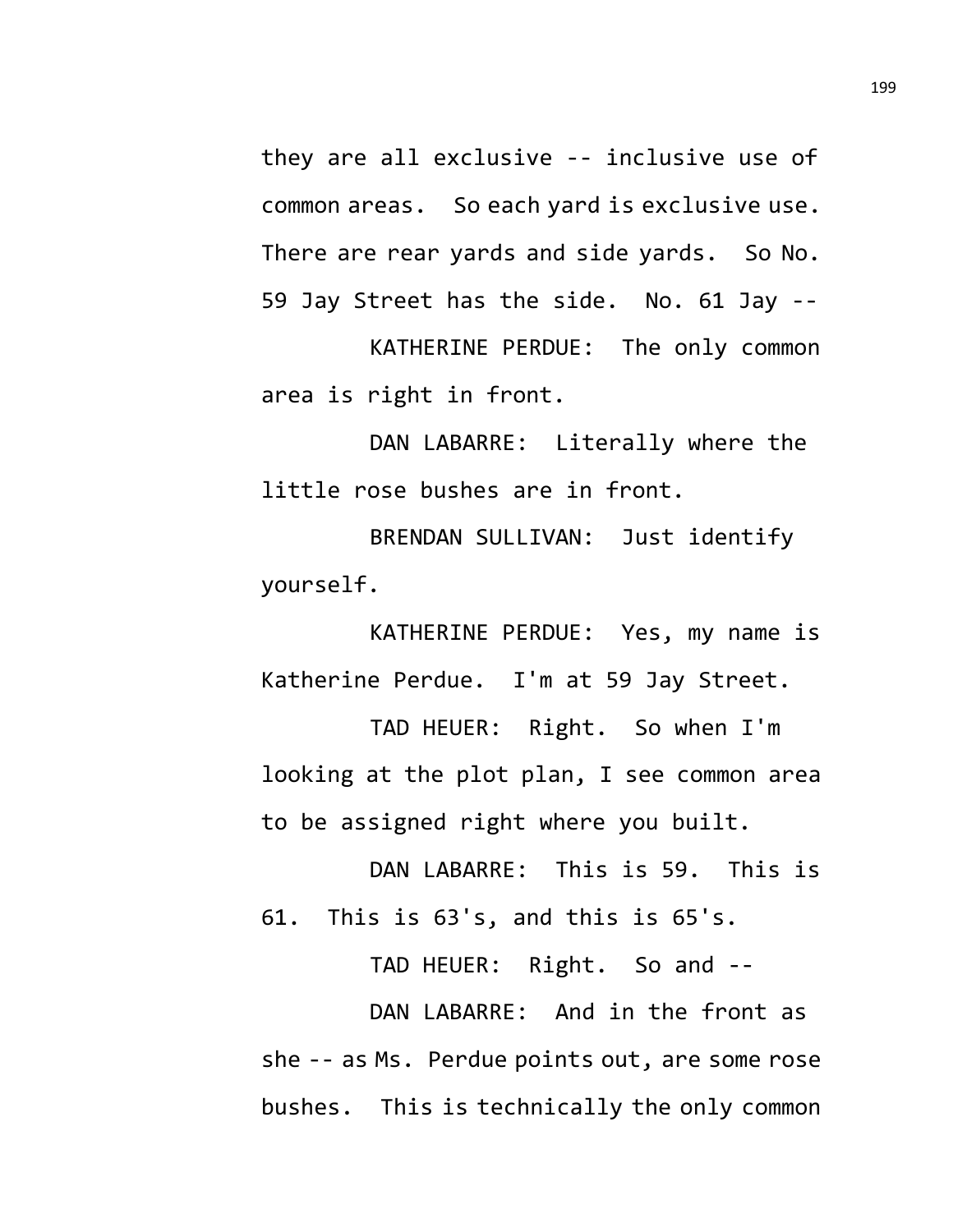land that is not assigned in an exclusive use.

MAHMOOD FIROUZBAKHT: Which are the two units that are going to make use of the shed?

> DAN LABARRE: Of the trash? MAHMOOD FIROUZBAKHT: Yes.

DAN LABARRE: Where this is? Imagine it's split in half. The first and second floor of that building.

TAD HEUER: Right. So right here, so when this says common area, (to be assigned), what does that mean?

DAN LABARRE: I guess at the time when -- my speculation as of the time when they were drafting this and submitting the plot plans for approval to be converted to condos, they hadn't yet decided who was going to get which yard. That's my only speculation.

TAD HEUER: Okay, so where the trash bins are now, they're exclusively in 59's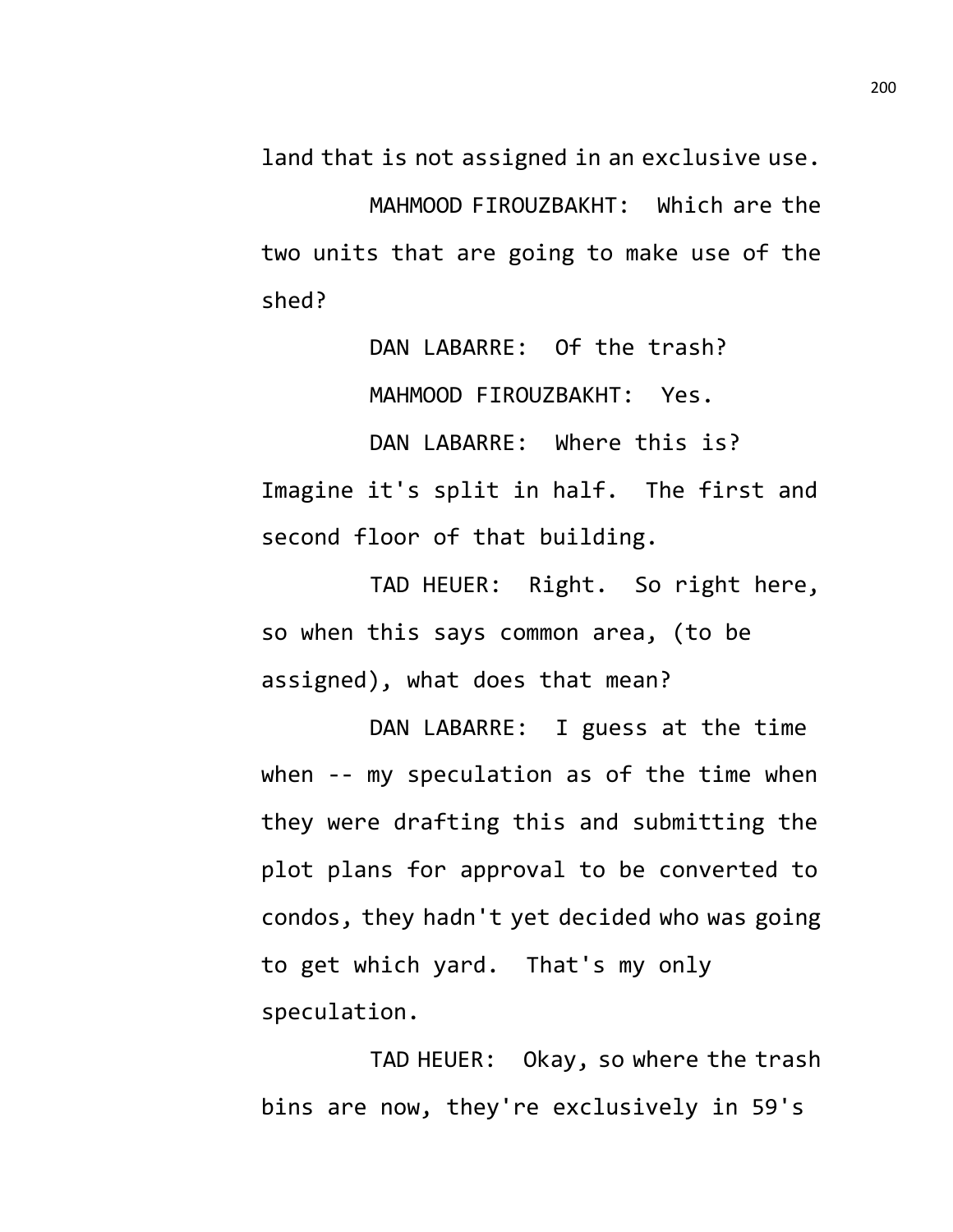property?

KATHERINE PERDUE: That's right. DAN LABARRE: Yeah. Where the trash bins are now basically came with whoever got that property.

TAD HEUER: Right. So my question again goes back to the fact that this is -- the way these exclusive areas were set up is arbitrary; right?

DAN LABARRE: Uh-huh.

TAD HEUER: There's no reason that were this common area to be assigned, which is now been assigned to 59, it couldn't have been something along your rear fence which gets your trash bins out of the front yard and into the rear yard where they're, you know, I think the city would like them.

DAN LABARRE: That would then therefore be in these people's yard, because actually it would be hard pressed to put it. The windows are low enough in this building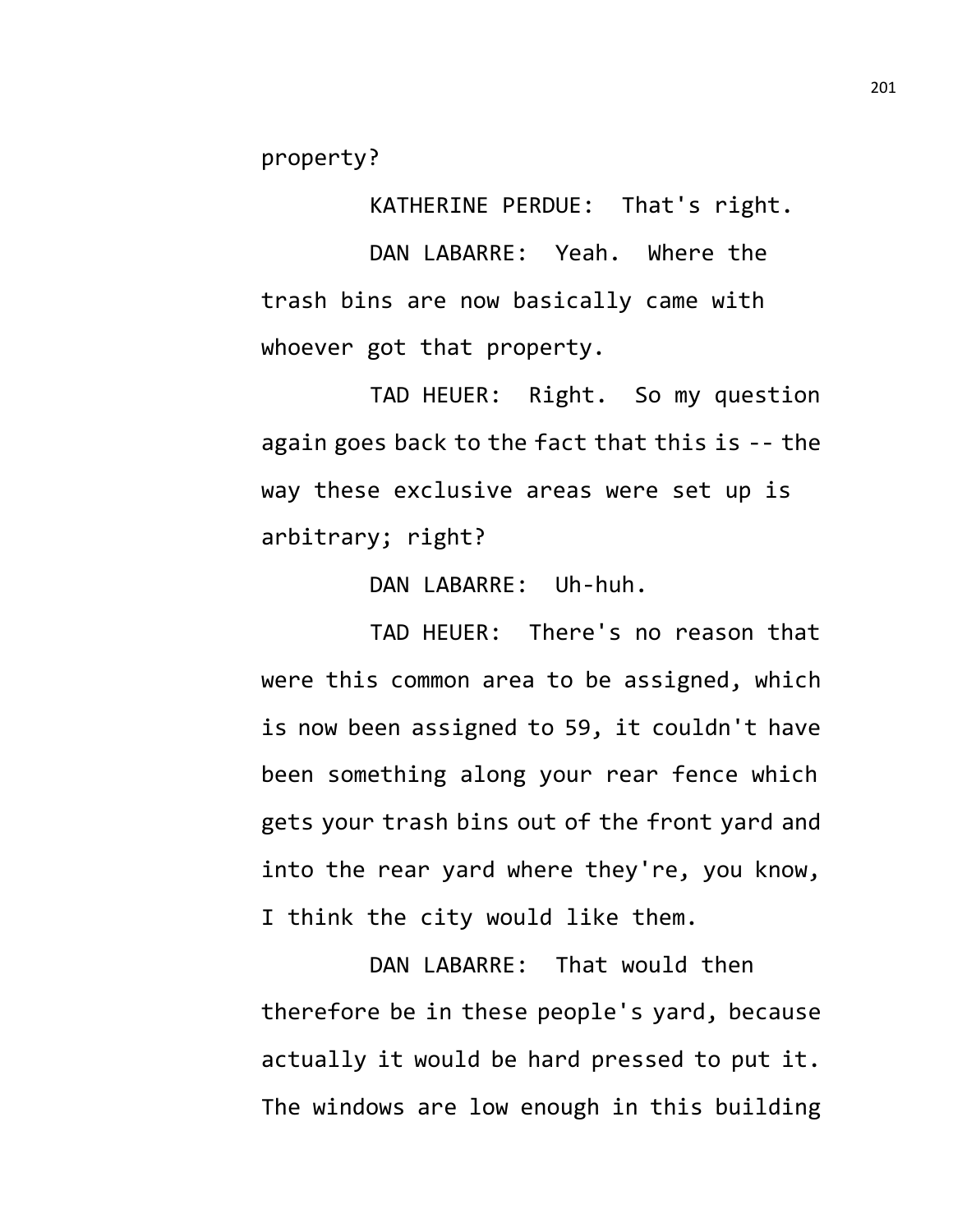for us to go five feet in any direction away from an abutter limits us to right here because technically while there is a fence here, there's room for a trash enclosure, and these people's yard.

TAD HEUER: Right.

DAN LABARRE: But since we didn't contract with these people to do the landscaping --

KATHERINE PERDUE: I guess we view it as a favor to our upstairs neighbors to put the trash cans in our yard because it's near the street where we take it out.

TAD HEUER: Right, and I guess the  $-$ 

DAN LABARRE: I don't think it's in the docs that they have, that's where they put their trash. It just sort of how it has worked out. The second floor's of this side and this side put their trash here and here. It's just how they have, as neighbors figured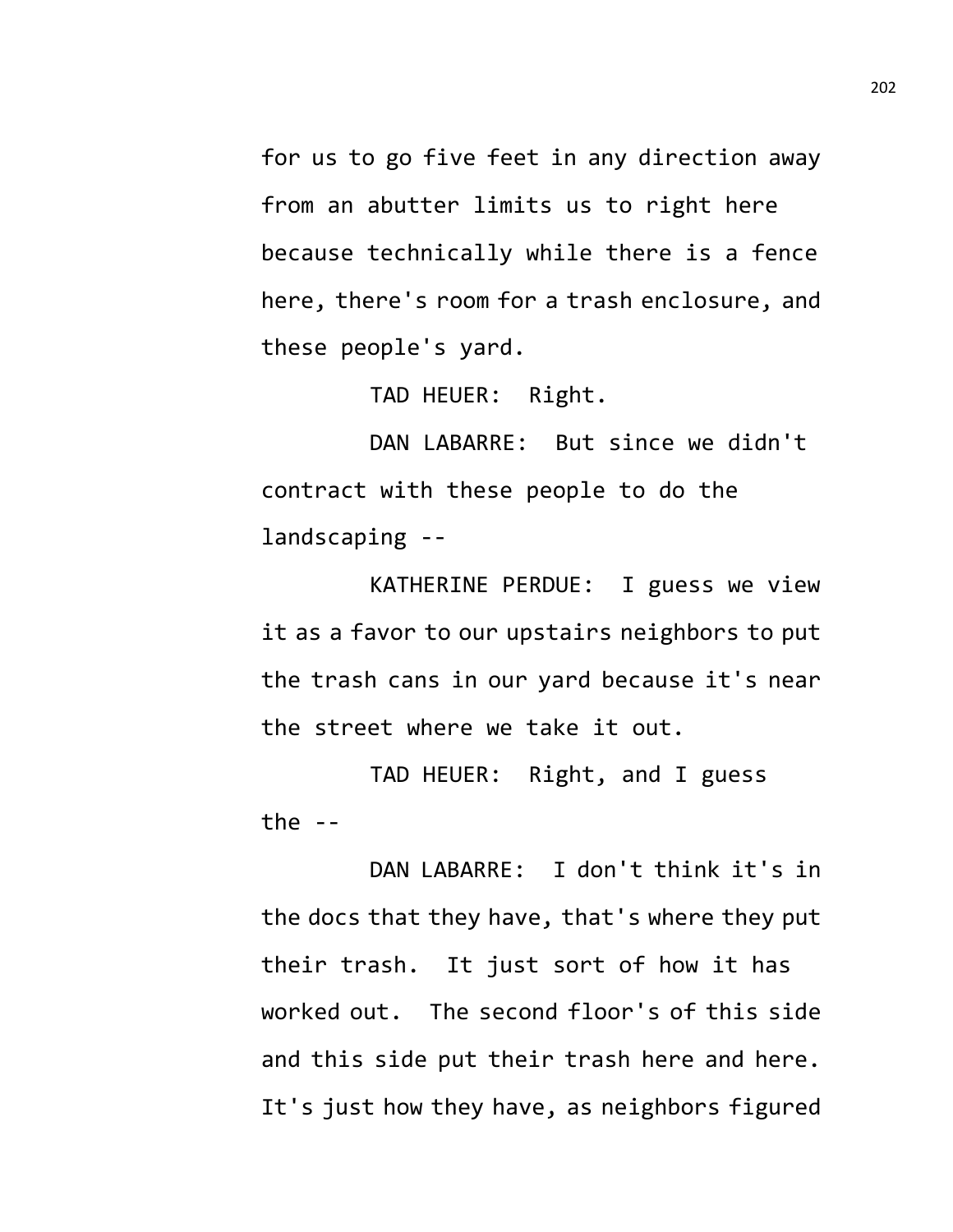out how it goes.

And like I say, Ranjit and Dave both walked through in this yard's limitations. And basically the only place to put it would be right here which are compromised, the basement window of these owners of the second floor because the way the basement works is they have this half of the basement and the first floor is that half of the basement. And two, it would be compromised in their upper window. And three, this is their egress gate in the attempts or desire needed to move large pieces of furniture into the backyard or whatever and it would be right in the middle of that gate. So they walked around and they basically said, not only is there no practical place for it, even if it were placed back here, we are talking about going back some -- to the tune of 45 feet back from the street to haul the trash back and forth.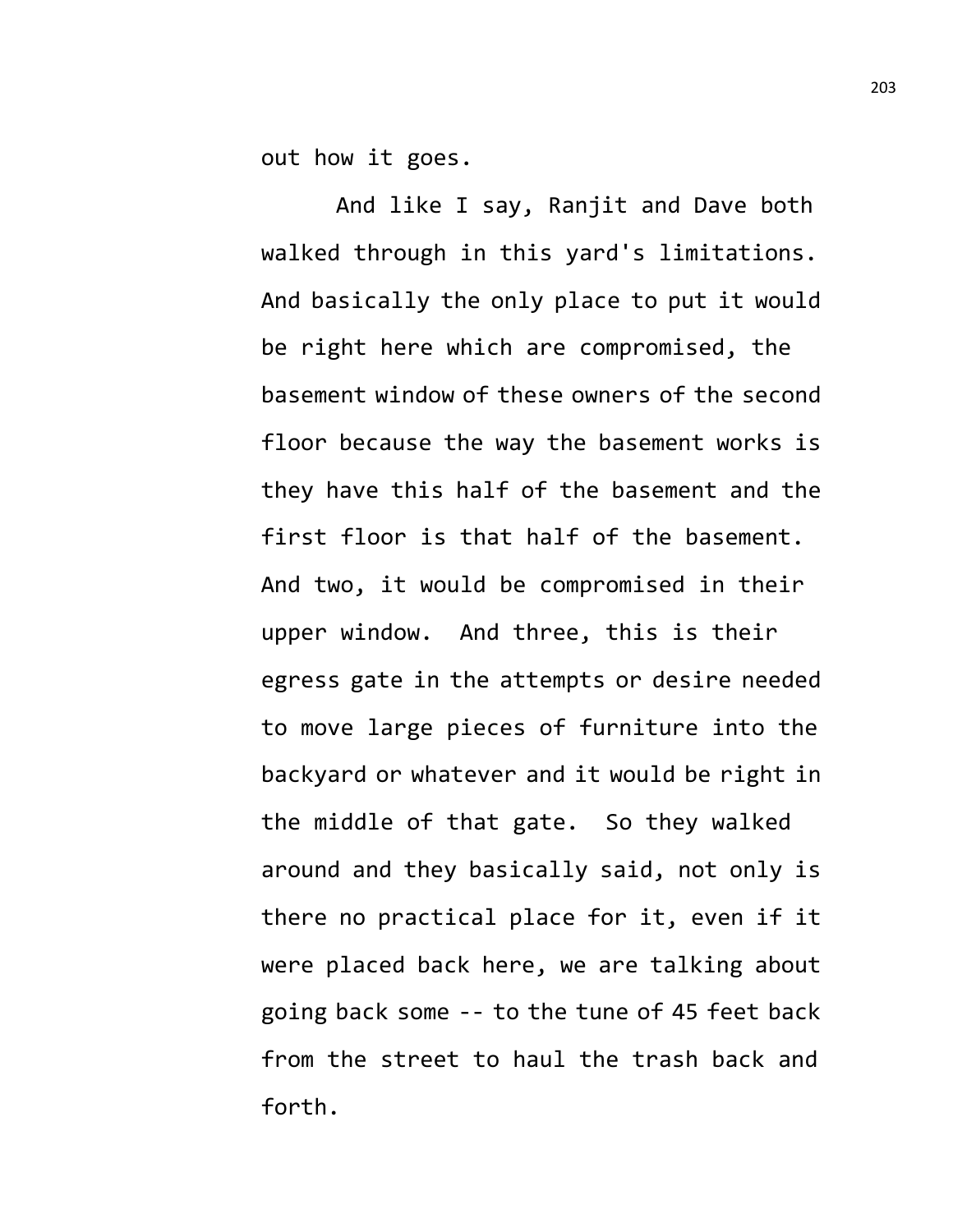MAHMOOD FIROUZBAKHT: How would they access, how would the other condos access that shed?

> DAN LABARRE: The way it is here? MAHMOOD FIROUZBAKHT: Yes.

DAN LABARRE: These are all the front doors. So they would just walk out and right into the where the trash is. Where they've been doing for years.

MAHMOOD FIROUZBAKHT: Meaning along here?

DAN LABARRE: The trash has always been right here.

MAHMOOD FIROUZBAKHT: Yes, but I'm saying if the shed was built back here, how would these folks access the shed?

DAN LABARRE: They would have to come out -- this is their closest door. Walk passed the passageway, through their back patio, out the gate, and to the shed.

MAHMOOD FIROUZBAKHT: And then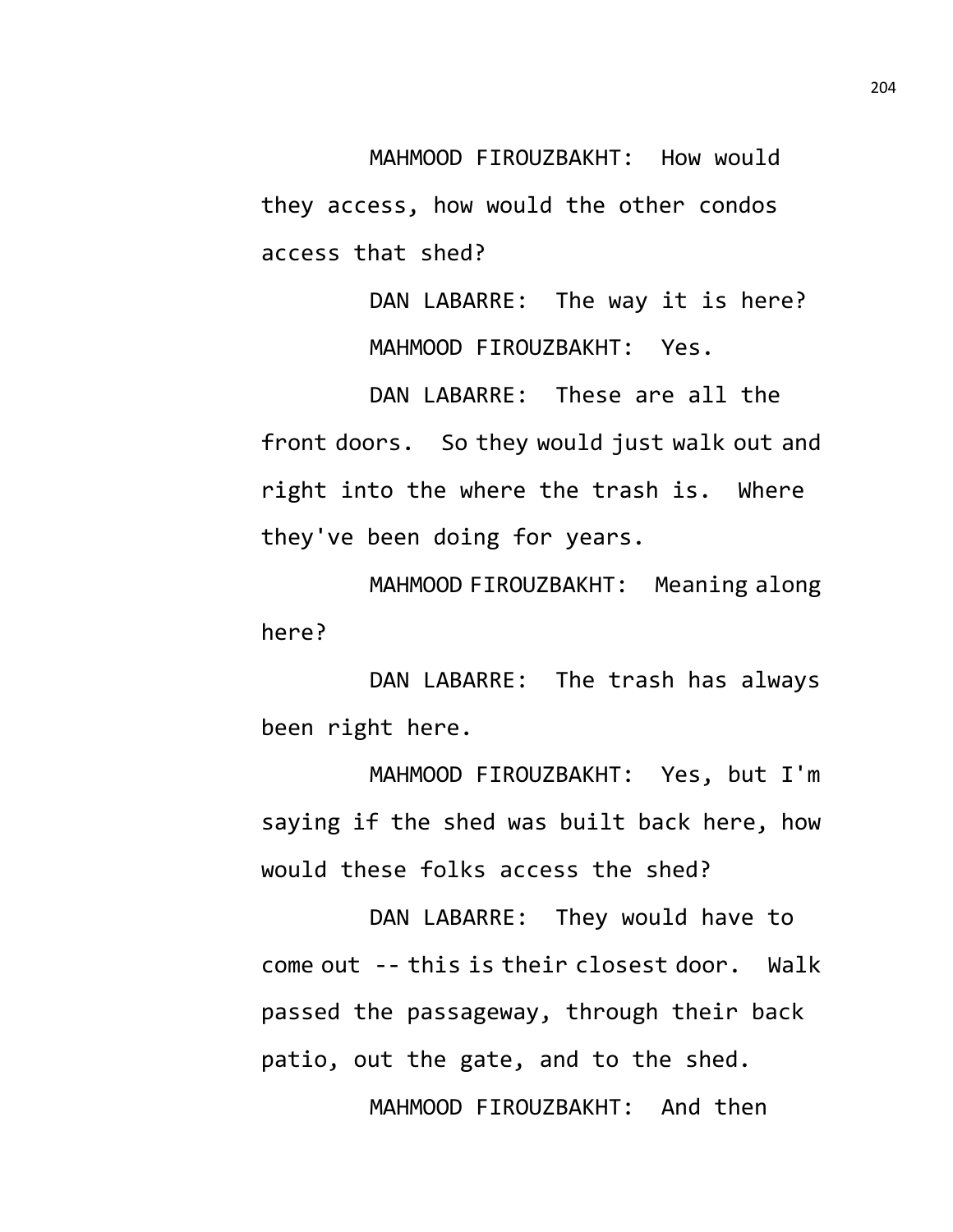where would they take the trash out to?

DAN LABARRE: Back out through across this yard, back through their gate, across their patio, down this walkway, out here through the landscape and out to the street.

MAHMOOD FIROUZBAKHT: Is there a way to go back here and out?

DAN LABARRE: No.

KATHERINE PERDUE: No.

DAN LABARRE: This is a fence with an abutter. This is a fence with an abutter. And this is a fence with an abutter.

Now, this fence around the entire property runs at six feet high. Right here it drops down to -- it dropped down to four feet. What we have -- did was take out the last eight-foot section of the four-foot fence and install a six-foot panel. And the shed in question was designed specifically to look like an extension of the fencing.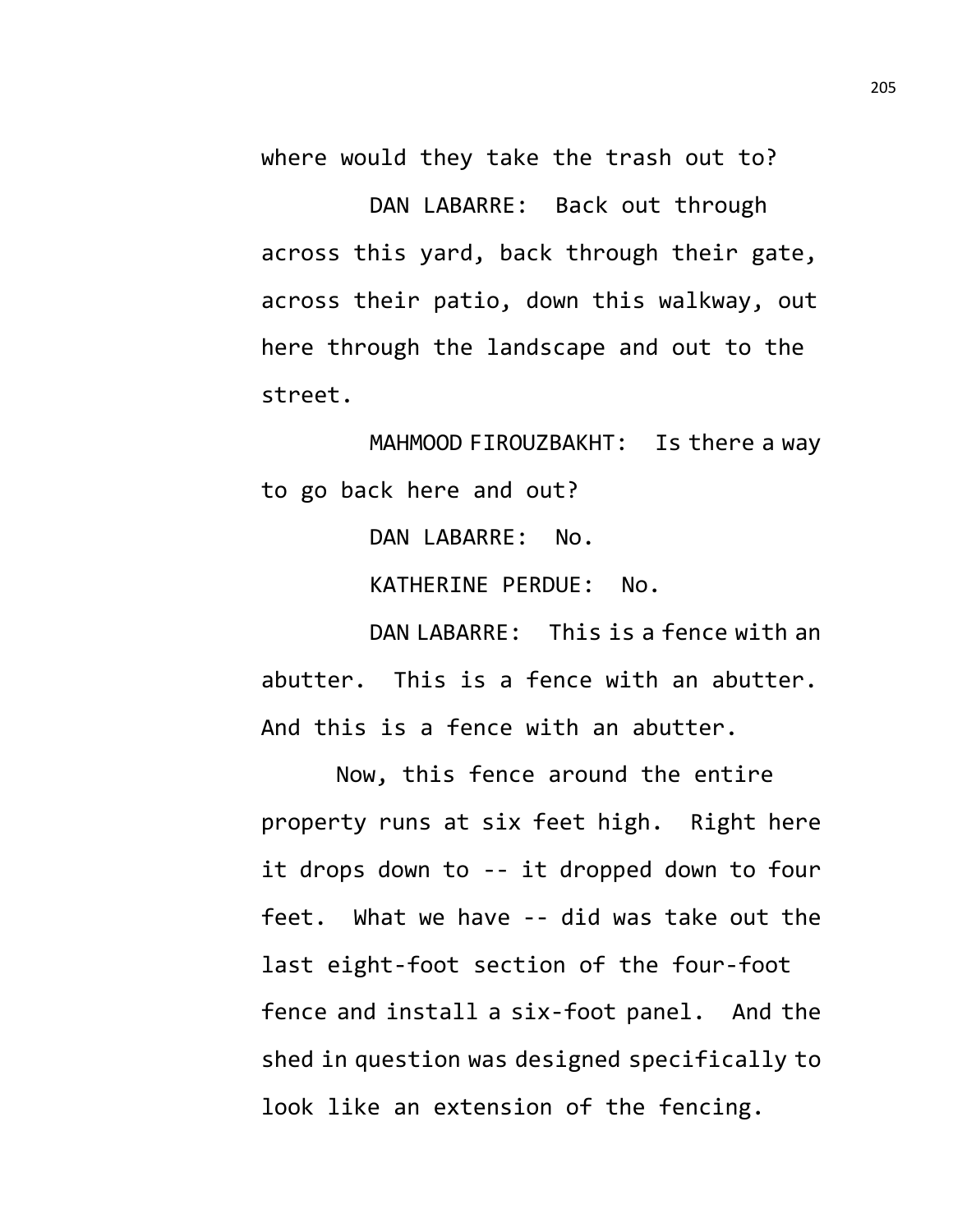MAHMOOD FIROUZBAKHT: Do any of the abutters have a problem with the shed?

DAN LABARRE: I believe one or two does. Is that in the file? There's a picture of the shed from --

TAD HEUER: Previous to now. DAN LABARRE: That is right now. TAD HEUER: That can't be right? DAN LABARRE: Yeah. Here's the  $d$ eal --

TAD HEUER: You just said your fence is six feet high and that's not.

DAN LABARRE: No, no. Sir. Let me rephrase. The fence is six feet high running to roughly here-ish.

TAD HEUER: Yes.

DAN LABARRE: And then it had dropped to four feet.

TAD HEUER: Right.

DAN LABARRE: So this fence --

TAD HEUER: Dropped four feet.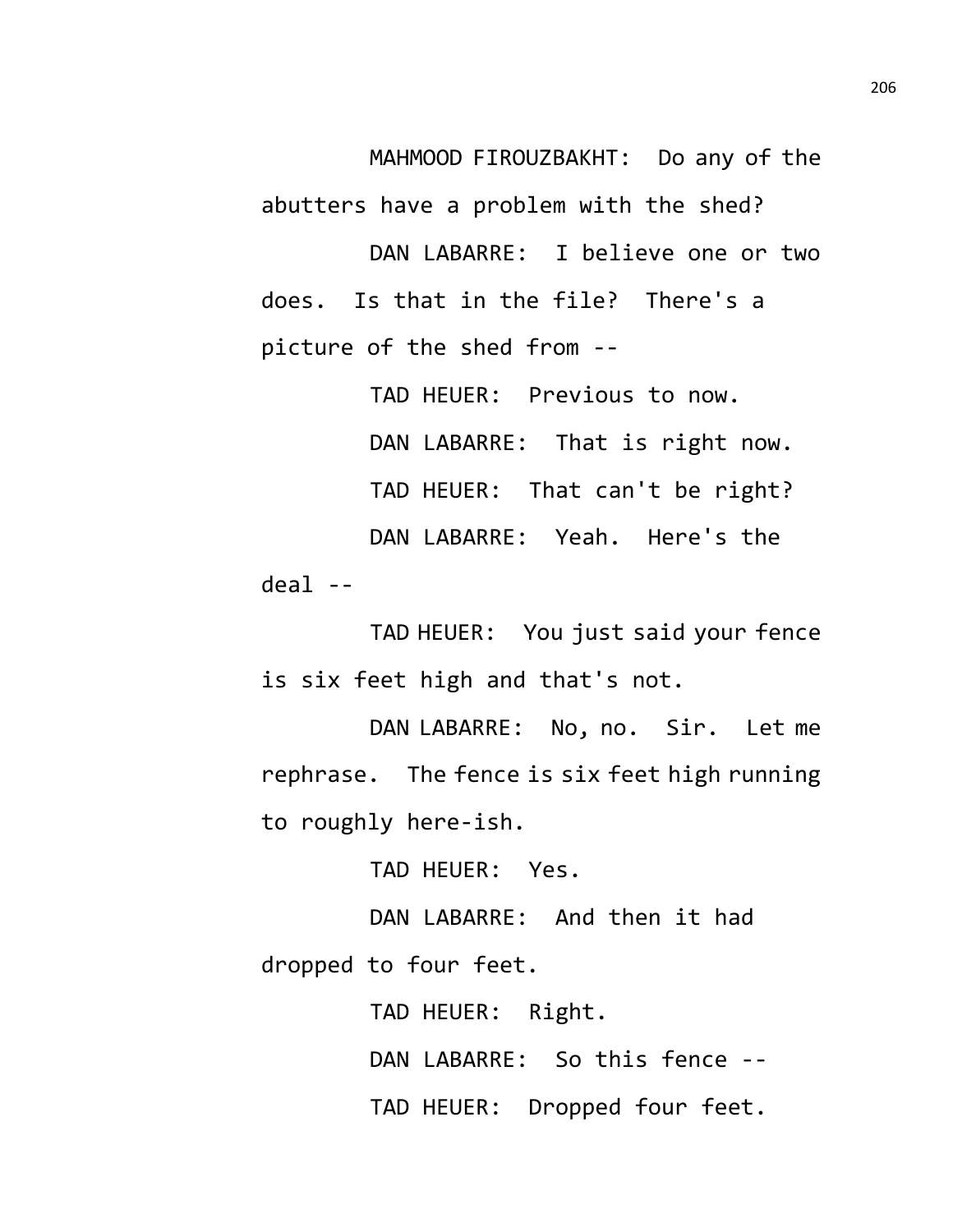DAN LABARRE: -- came along here and dropped to four feet and basically tied into here.

TAD HEUER: Right.

DAN LABARRE: The perspective being what it is. We dropped the six-foot section and built the shed to look as much exactly like a fence, including the corner post, etcetera. There is a lattice scheduled to go across here to tie it all together. It just isn't installed until we can resolve the shed thing. So we didn't bother investing in the mahogany lattice. And so you come in here, there's a little bit, sort of a courtyard that allows you access to where the trash goes. There's a gate which keeps people from just wandering into the landscaped part of the yard. And there are a number of neighbors who are quite thrilled with it. The picture before that you were looking at was showing the context of the street. It's not a street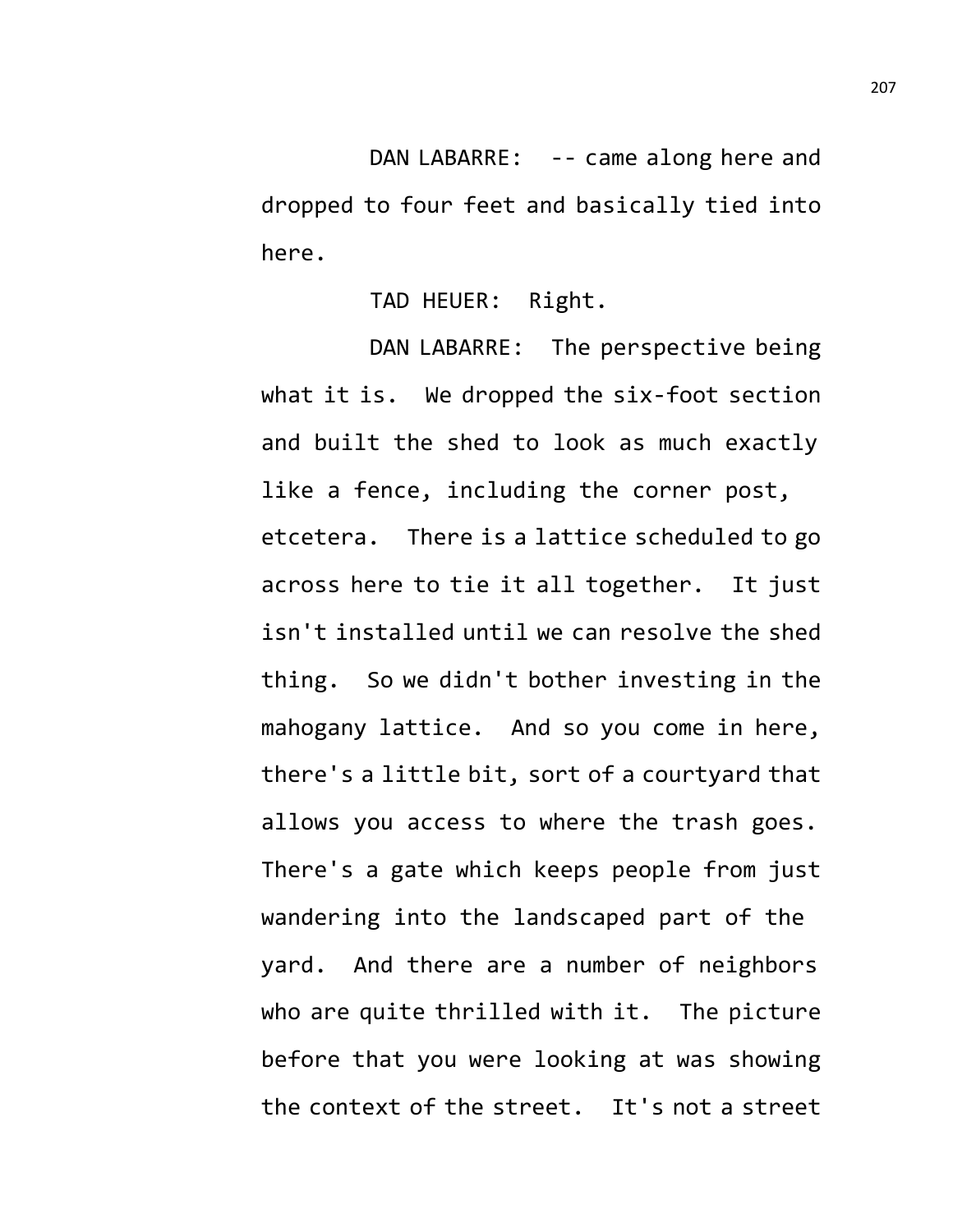like you'll find in Boston's South End where the buildings are pretty much identical, the stoops are identical, the wrought iron fencing is identical. And anything that isn't conforming to that rhythm looks bizarre. It's a street of really mixed fencing and heights and --

DOUGLAS MYERS: Is there any other structure near the street on Jay Street, from the length of Jay Street starting at Kinnaird Street and going to Western Avenue that bears any faint resemblance to this structure?

DAN LABARRE: There are two fences on two properties --

DOUGLAS MYERS: Not fences, structures. Not fences, structures.

DAN LABARRE: There are no structures that look like because this one basically looks like a fence and great care was taken so that it would look just like a fence. So there are six-foot fences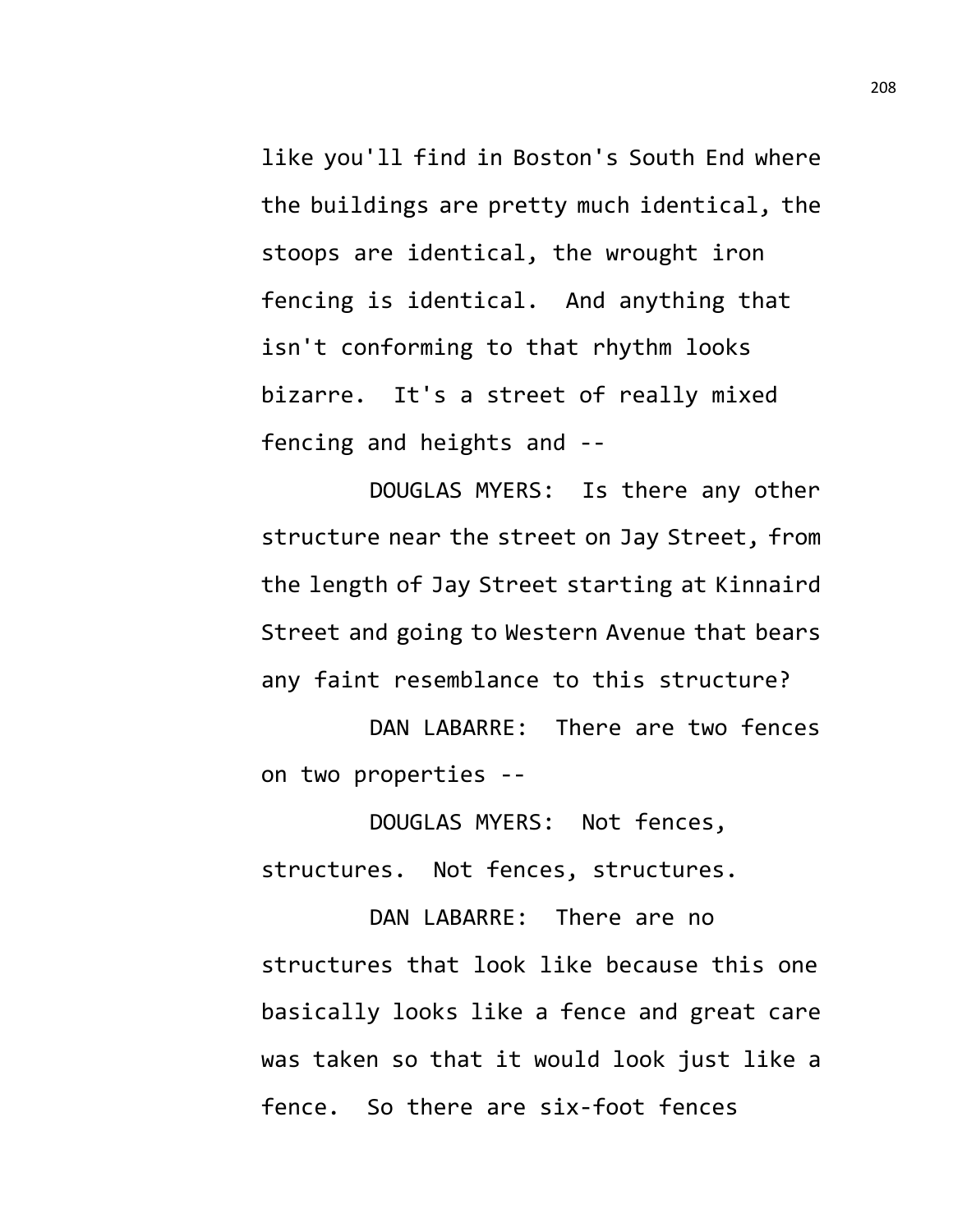abutting the street.

DOUGLAS MYERS: But no other structures whatsoever?

DAN LABARRE: But there are technically no other structures. But as I say, great care was taken to make it look no more or less than a six-foot fence abutting the street, as is the condition in one or two of the other properties on the street going to Western Avenue. I mean, I tried to make it look as much in context as I could while still serving a practical purpose.

As far as it being a structure, like I say, I mean, we can take the roof off -- the roof which you don't see, off of it, be completely compliant, and it will look just like it looks now. So that's what we need to do in order to be compliant. It's not gonna change what it looks like, and it's not gonna change technically having a structure there. That is not against the rules.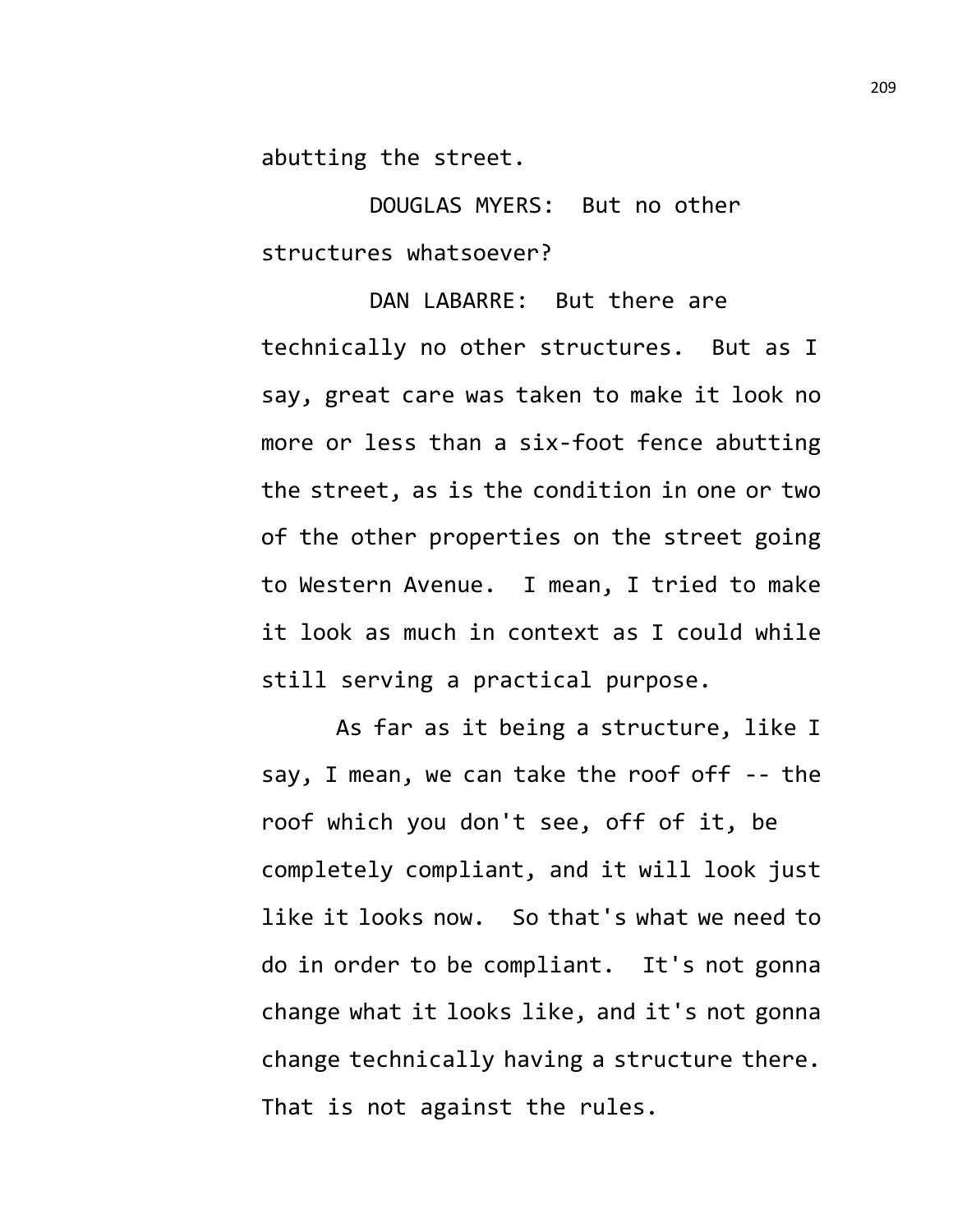TAD HEUER: It does technically change having a structure there. That's the whole point.

DAN LABARRE: What's that?

TAD HEUER: It does change having a structure there, because the structure is a legal defined term, and you'd have a fence.

DAN LABARRE: Yes, we would have a fence with panels and doors. Okay. Yes, we would have fence enclosure. Forgive me, not a structure. You're good especially after three and a half hours of doing this.

TAD HEUER: It's my job.

BRENDAN SULLIVAN: Let me -- any other questions?

THOMAS SCOTT: I mean, the bins themselves, that we get from the city, they're about four feet high?

DAN LABARRE: Yep.

THOMAS SCOTT: Why does the thing have to be six feet tall?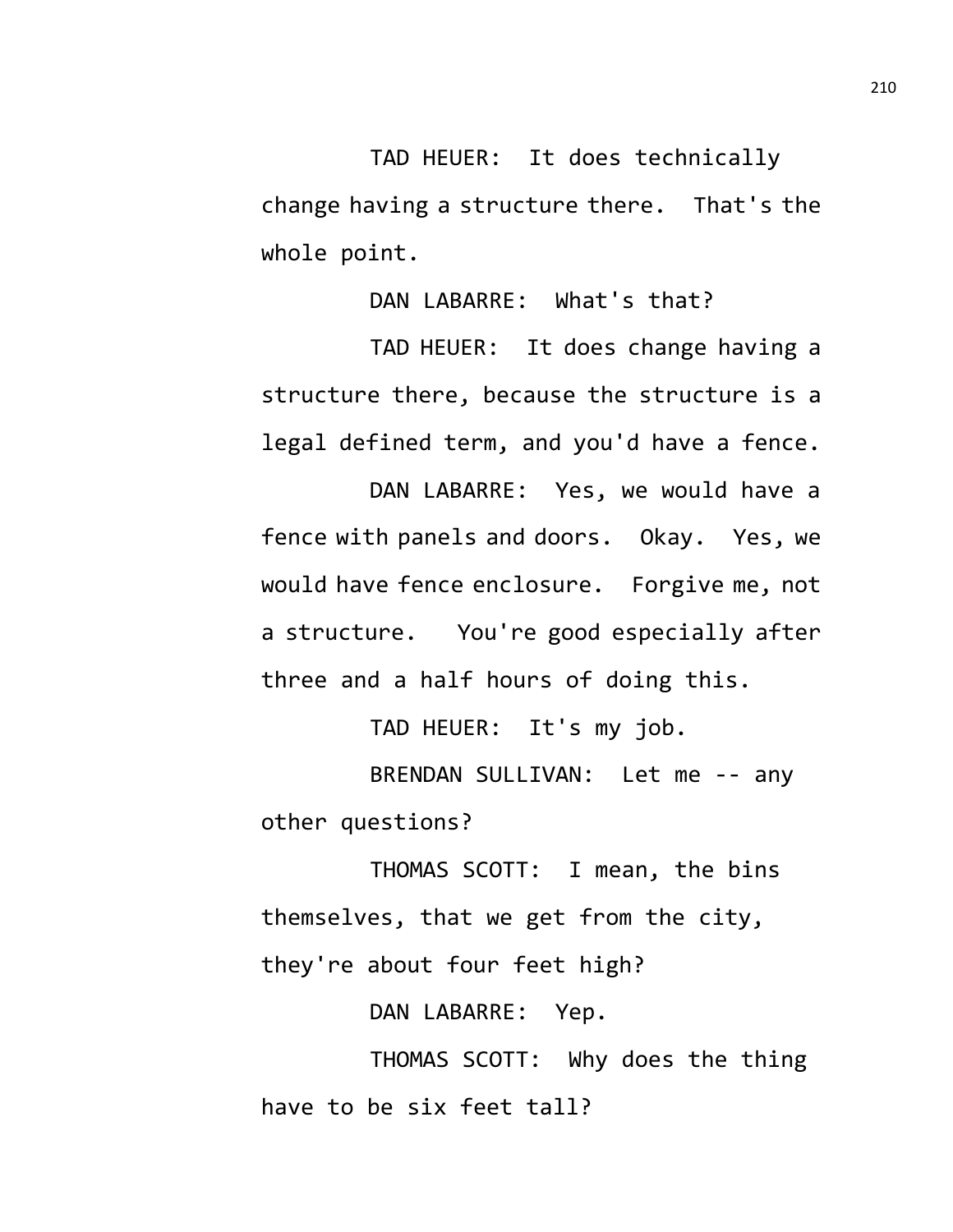DAN LABARRE: Lift up the thing and be able to put a bag of trash in.

THOMAS SCOTT: But if there was no roof on it, you could lift up and throw the stuff in. I guess my objection is the height of it, and especially being in the front yard. I just find it as being really foreign to the landscape of this street and it --

DAN LABARRE: I think it would look less foreign if it weren't brand new cedar against all the faded cedar nearby.

TAD HEUER: I think it looks less foreign if it were not as tall as anything else on the street.

DOUGLAS MYERS: I find myself mildly dismayed by the argument to somehow to pass this off as if Jay Street is a funky environment and that this --

DAN LABARRE: No.

DOUGLAS MYERS: -- and that structure enclosure does not violate the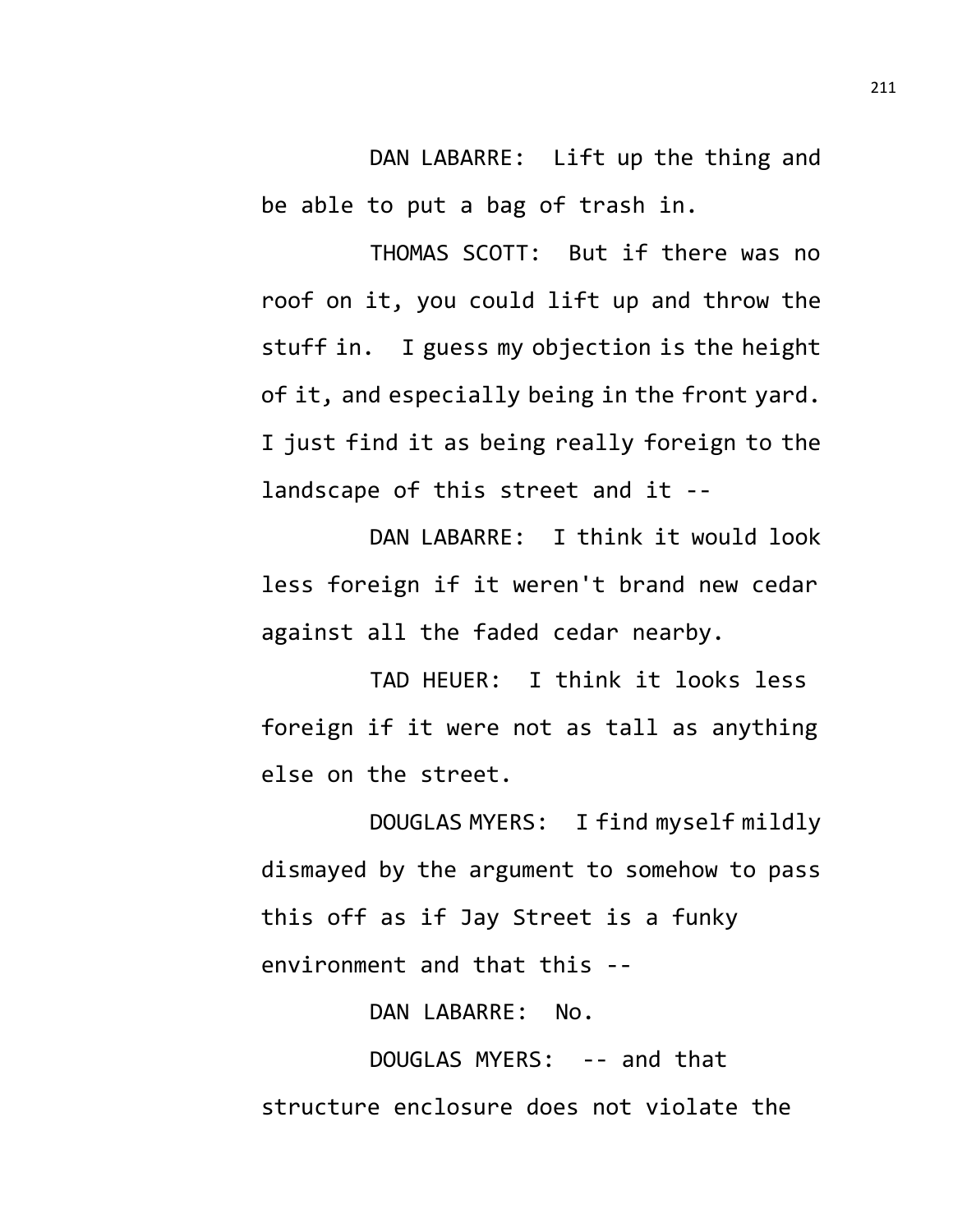appearance, is not glaringly out of place on Jay Street as it now exists.

DAN LABARRE: I didn't mean to imply that Jay Street is a funky place.

DOUGLAS MYERS: I didn't say you did.

DAN LABARRE: It's just a place that has a haptic mix of fencing styles, architectural styles. So there's no one thing that I would defines Jay Street. There's picket fences, there's chain link fences, there's vinyl white fences.

DOUGLAS MYERS: And there's nothing like this?

DAN LABARRE: There is --

DOUGLAS MYERS: Not anywhere on Jay Street.

DAN LABARRE: There are six-foot panels of fence that abut the street.

KATHERINE PERDUE: Right across the street.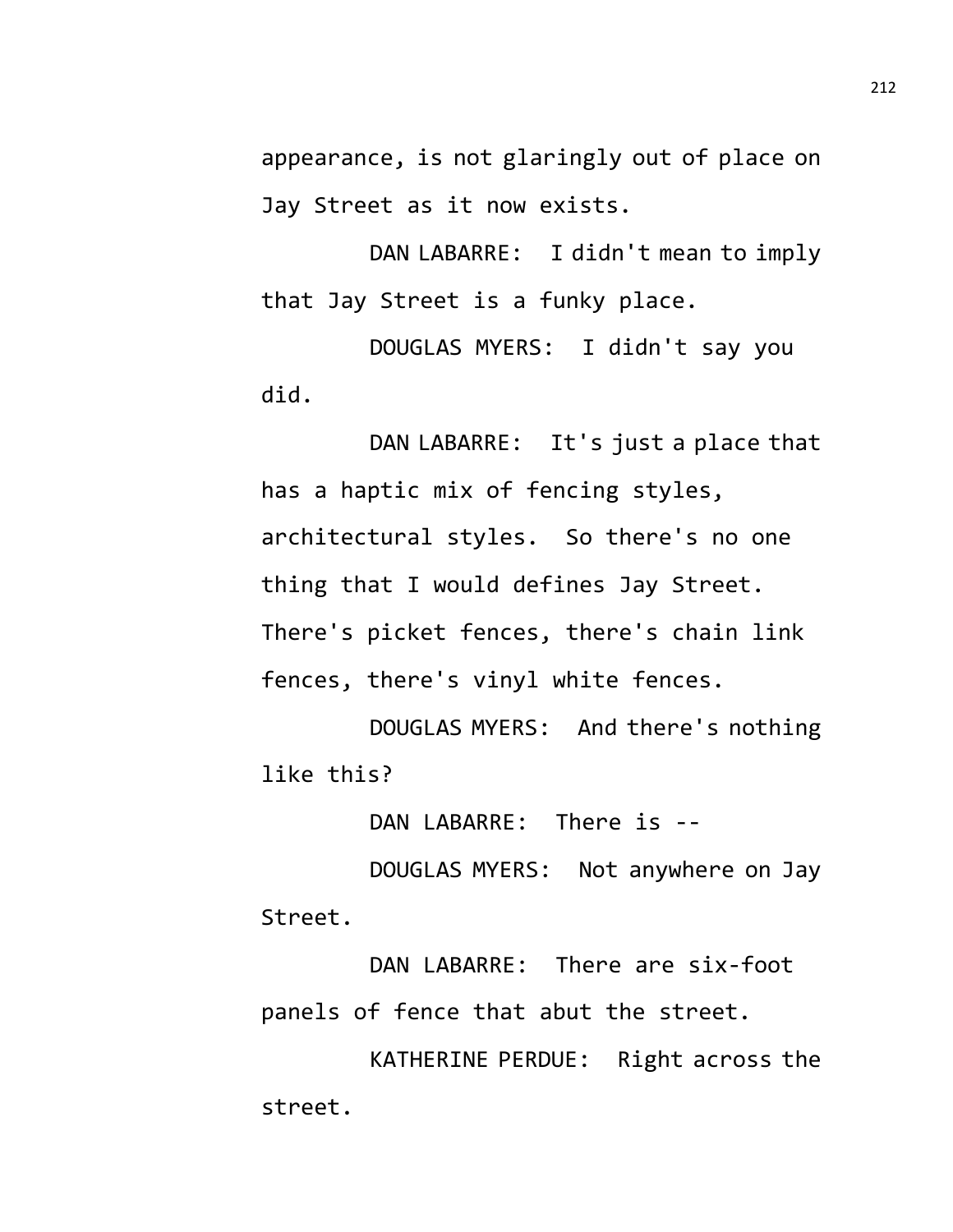DAN LABARRE: And across the street there are six-foot panels that are right on the street.

DOUGLAS MYERS: Other than fences there is nothing like this?

DAN LABARRE: There are only fences. And with the removal of the roof we technically would only have a fence.

BRENDAN SULLIVAN: Okay.

DAN LABARRE: And as for shortening it, I think we'd end up looking worse than better. Because if it were short enough -- especially with -- either with or without a roof, for the average person to look over and into a trash enclosure and see the trash cans, it sort of defeats the whole point of trying to enclose and hide the trash cans. The height of it being six feet really nobody can see.

TAD HEUER: Isn't the distinction that whether someone wants to peer into your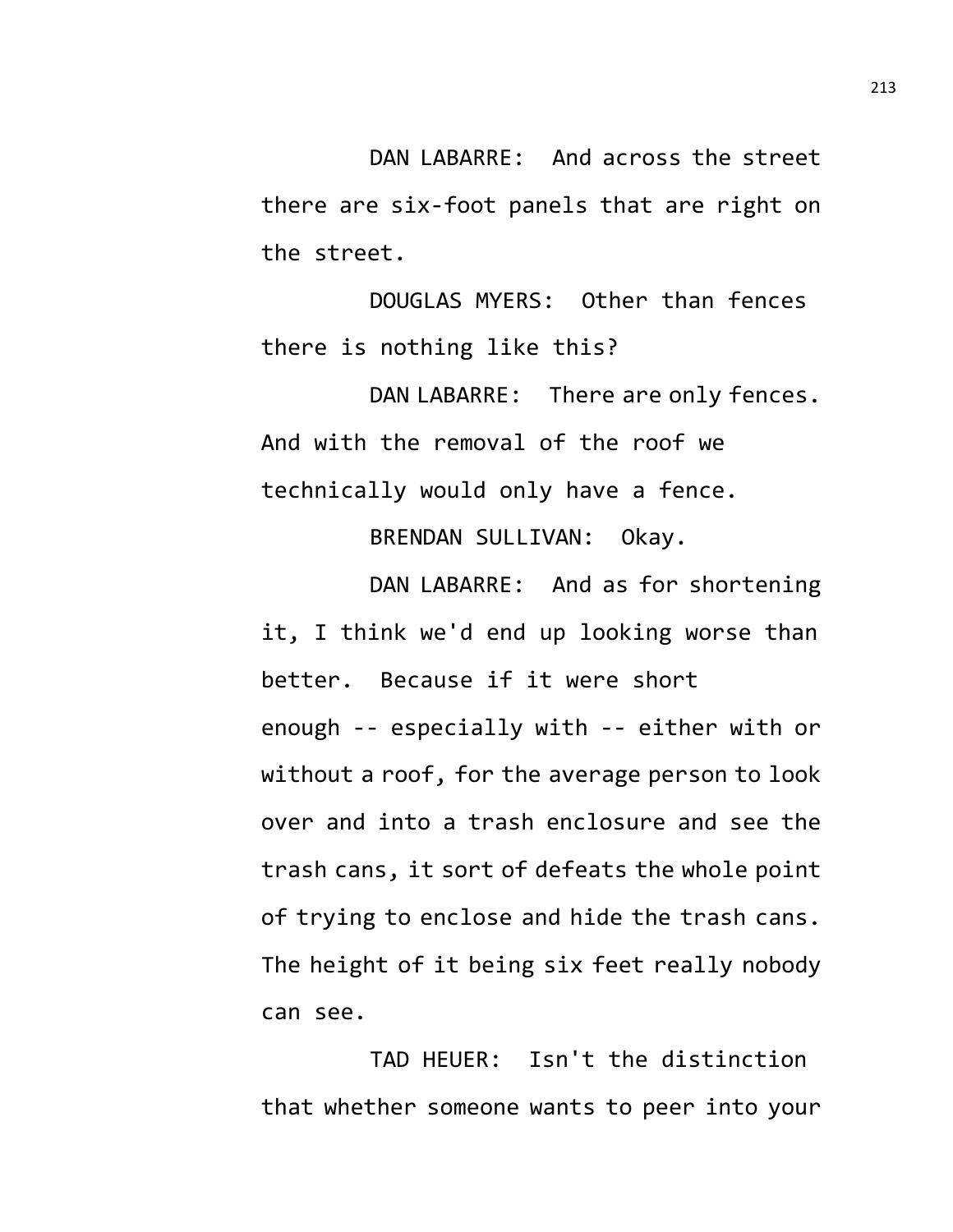trash, I don't know anyone that wants to peer into trash, maybe some people do, but certainly don't. I don't want to go peering into people's trash cans.

DAN LABARRE: No, I'm saying peering in the tops of the cans.

TAD HEUER: Indeed. But aren't most people driving down Jay Street or walking down Jay Street and what they're looking at is the appearance from a pedestrian or a car on Jay Street? They're not looking into your trash. Aren't they looking at what the streetscape looks like in which a situation a four-foot fence is much less obtrusive than a six-foot fence. Granted you're not looking into the trash cans, but no one's actually doing that unless you're standing right on top of it. You see the structure from both ends of the street all the way down the street. You don't see the tops of your trash cans unless you're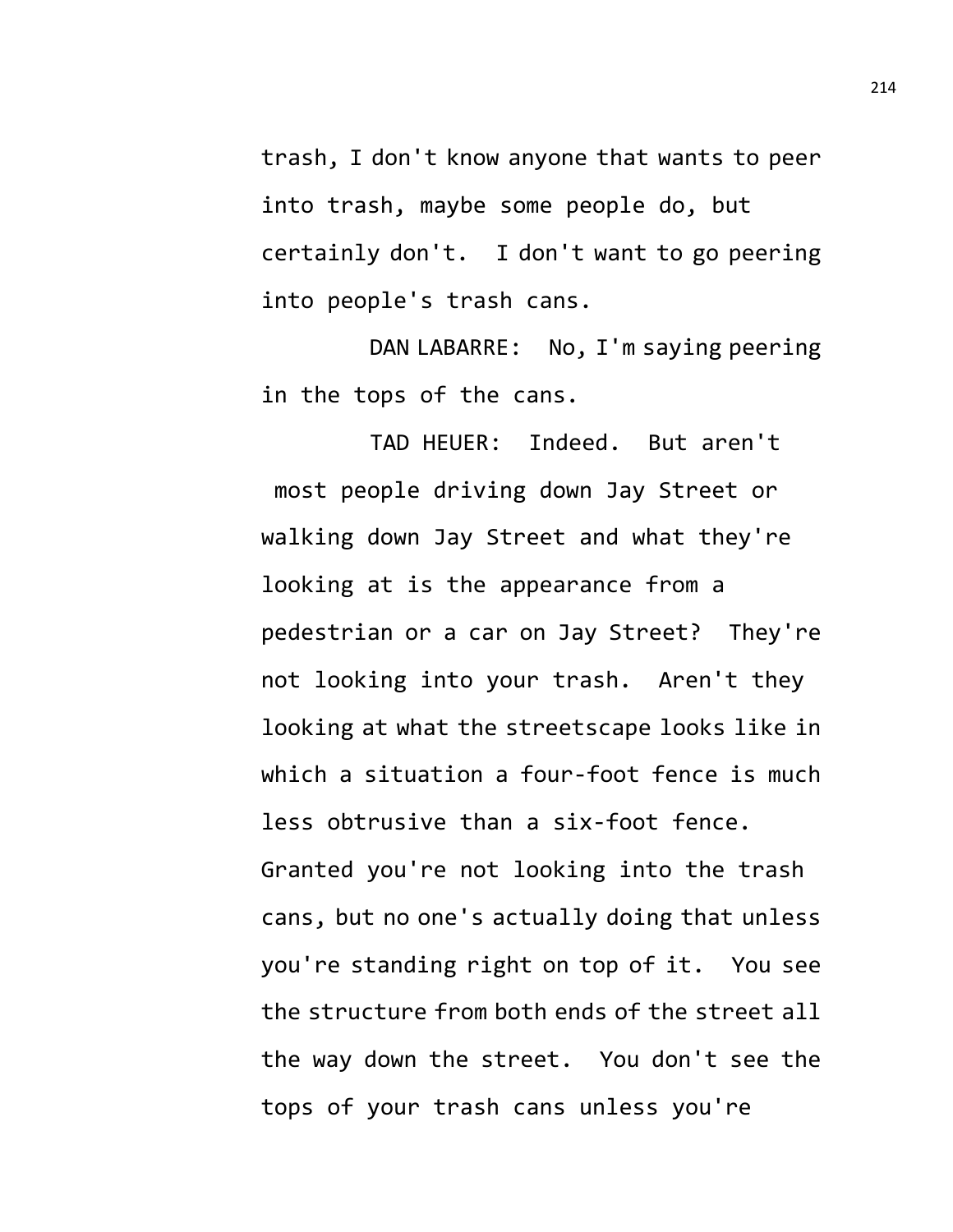standing about three feet from them. I think that's a huge difference between height.

DAN LABARRE: So if we were to cut that down to a four-foot fence and the trash cans were to be sticking out this high with their handles, it sort of defeats the point bothering after they're closed.

TAD HEUER: Four-foot two inches fence. You calculated in a lid height under the presumption that, you know, if this fence weren't there, they would be there with their lids open. That's certainly not the point.

DAN LABARRE: No, no, no. The reason you asked why this structure, which shouldn't have been a structure, was built to be a six feet was that one, there are six-foot fences all over Jay Street. Across the street, there's a six-foot fence. And we have a six-foot fence that drops to a four. And now for sake of argument, without a roof, goes back to a six-foot fence --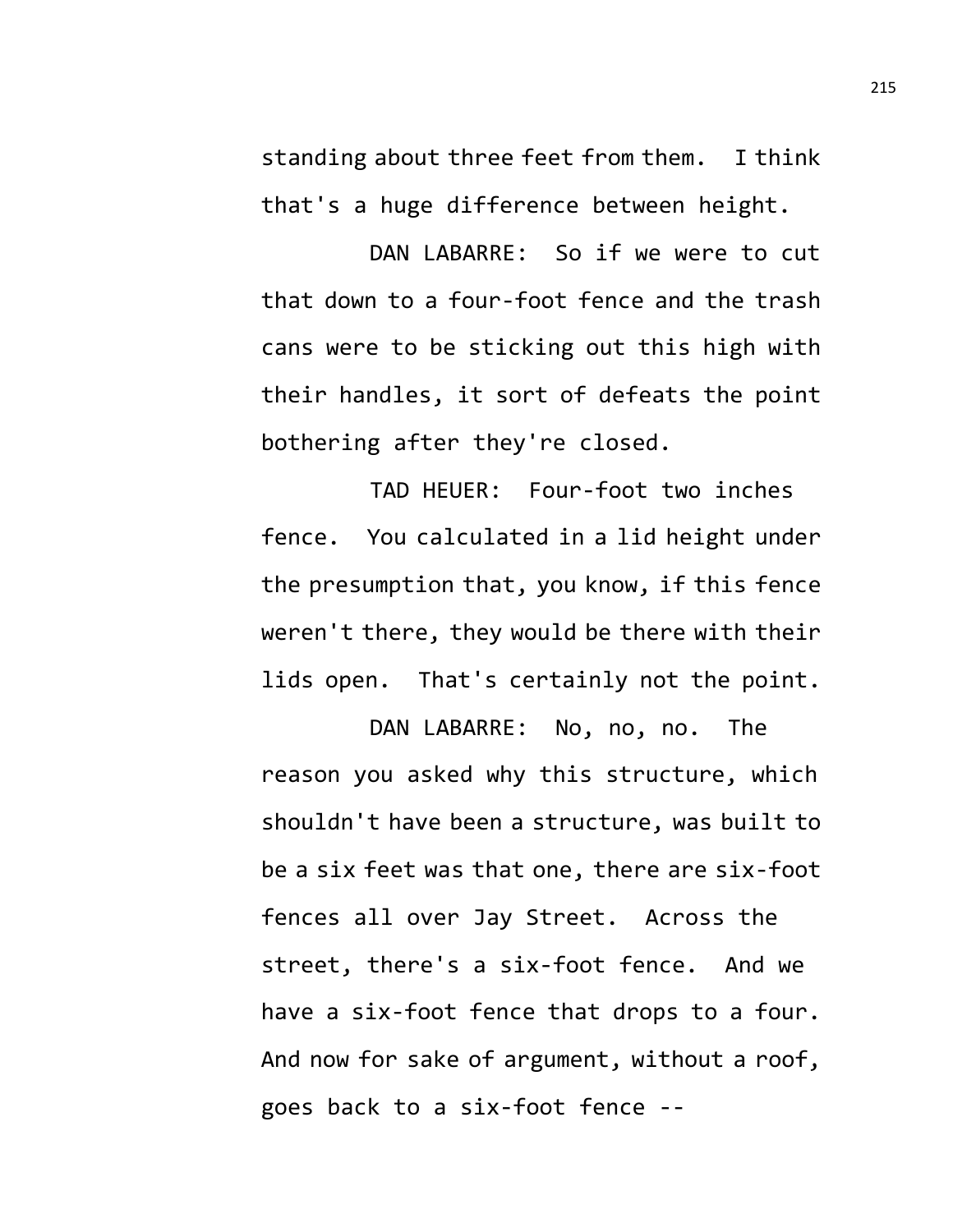TAD HEUER: Right.

DAN LABARRE: -- that would have -- ultimately is going to have a lattice tying it all together very nicely. The idea, of course, being to just minimize the impact of the trash cans.

TAD HEUER: Sure. But if your goal is to minimize the impact of the trash can, you started with six-foot fence in your backyard, you drop to four and a half foot fence so it all ties together in that way  $SO - -$ 

DAN LABARRE: It would be a four, so it would be a six-inch jog or foot jog.

TAD HEUER: Or, you know, top off the fence with extra money you'd save for not having to put the lattice. And then you're back to a somewhat above trash can height enclosure that is not six feet high, cannot be seen by everyone who says is that a garden shed in the front yard? And people approach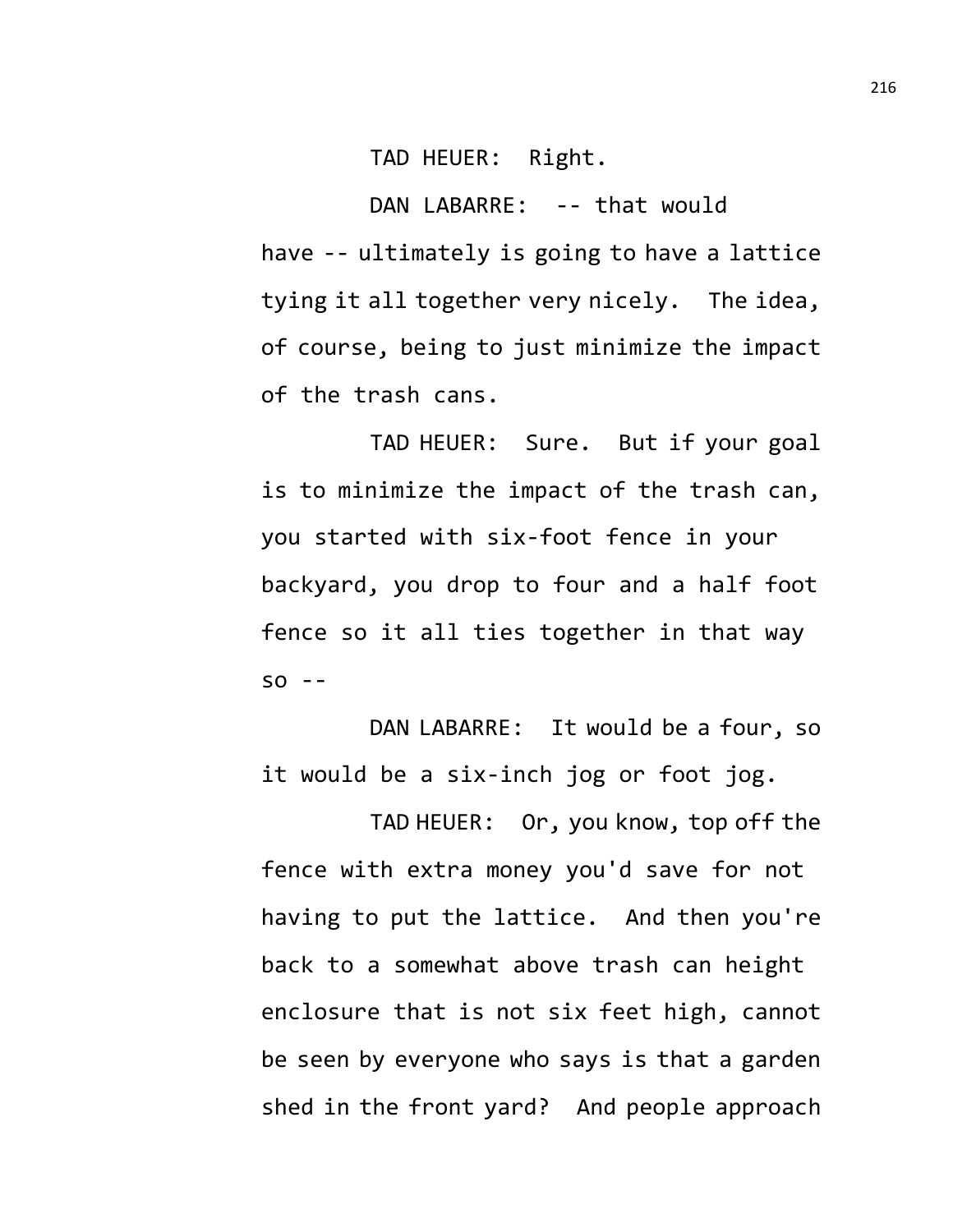it closely with curiosity and they peer and they find out it's trash cans, well so be it. But I mean my personal -- well, my vote on this case will be that it is a structure that is violating front yard setback with no hardship. My suggestion would be that it will be much more in keeping with the neighborhood and much less obtrusive if it were shortened into something that were four feet or so and were no longer a shed. I'm not sure if shortening it that far would still make it a shed, but that's something I'd be willing to look at.

DAN LABARRE: Well, the thing that makes it the definition of making it a shed is because it has a roof, period.

TAD HEUER: That high it would be a shed.

DAN LABARRE: If it had a roof, yeah, presumably.

TAD HEUER: One foot shed?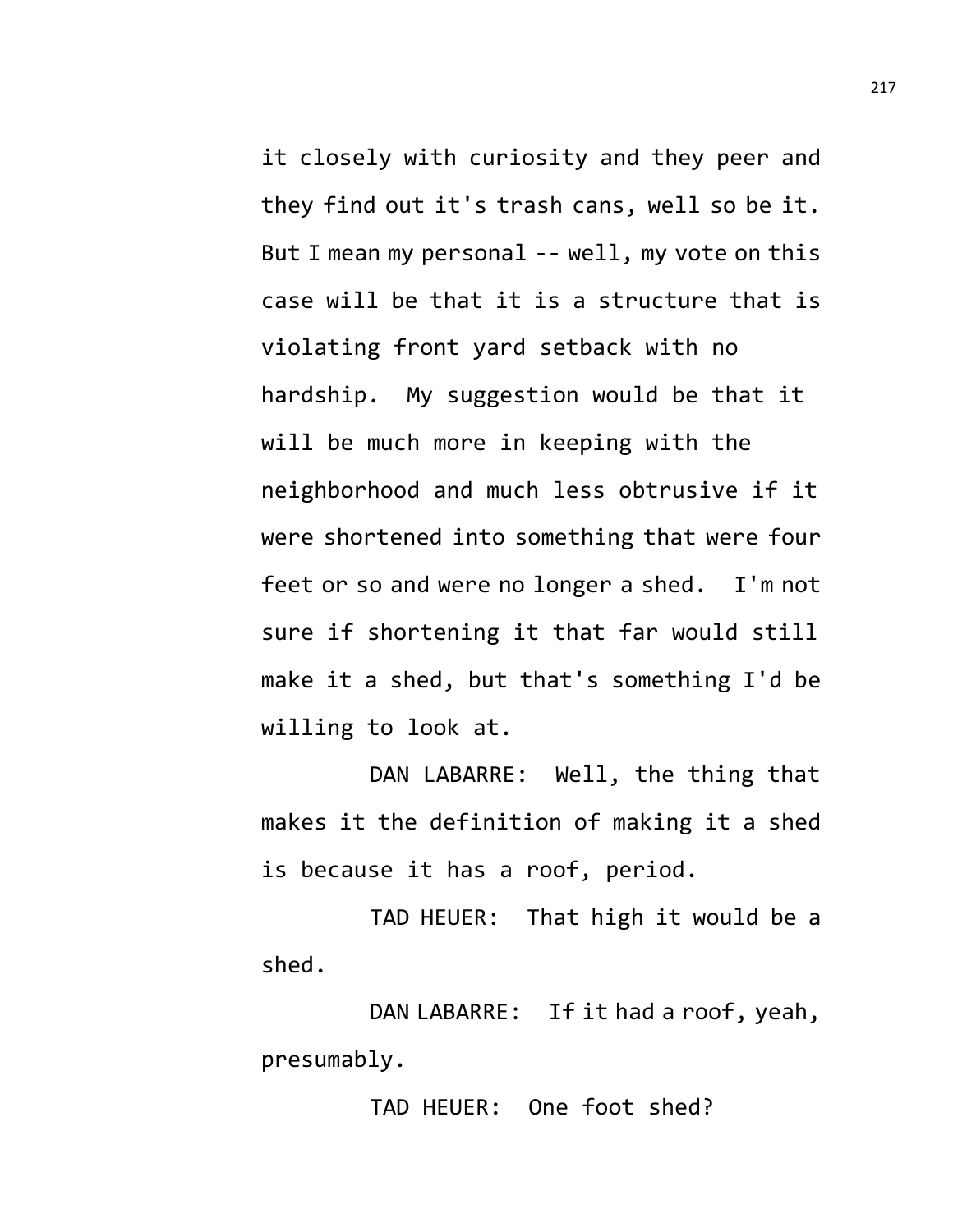BRENDAN SULLIVAN: Makes it a shed is --

TAD HEUER: Right, I mean, or it's a deck; right?

BRENDAN SULLIVAN: Well....

TAD HEUER: I mean there's a certain height.

BRENDAN SULLIVAN: Depends on what you're using it for.

TAD HEUER: Indeed.

MAHMOOD FIROUZBAKHT: To the extent you don't get relief to maintain that shed, what's the plan?

DAN LABARRE: We're going to take the roof off of it. So it's going to look just like it looks now.

MAHMOOD FIROUZBAKHT: Without a roof?

DAN LABARRE: Without a roof. Which means it's going to get full of snow and leaves and occasional raccoons and rats.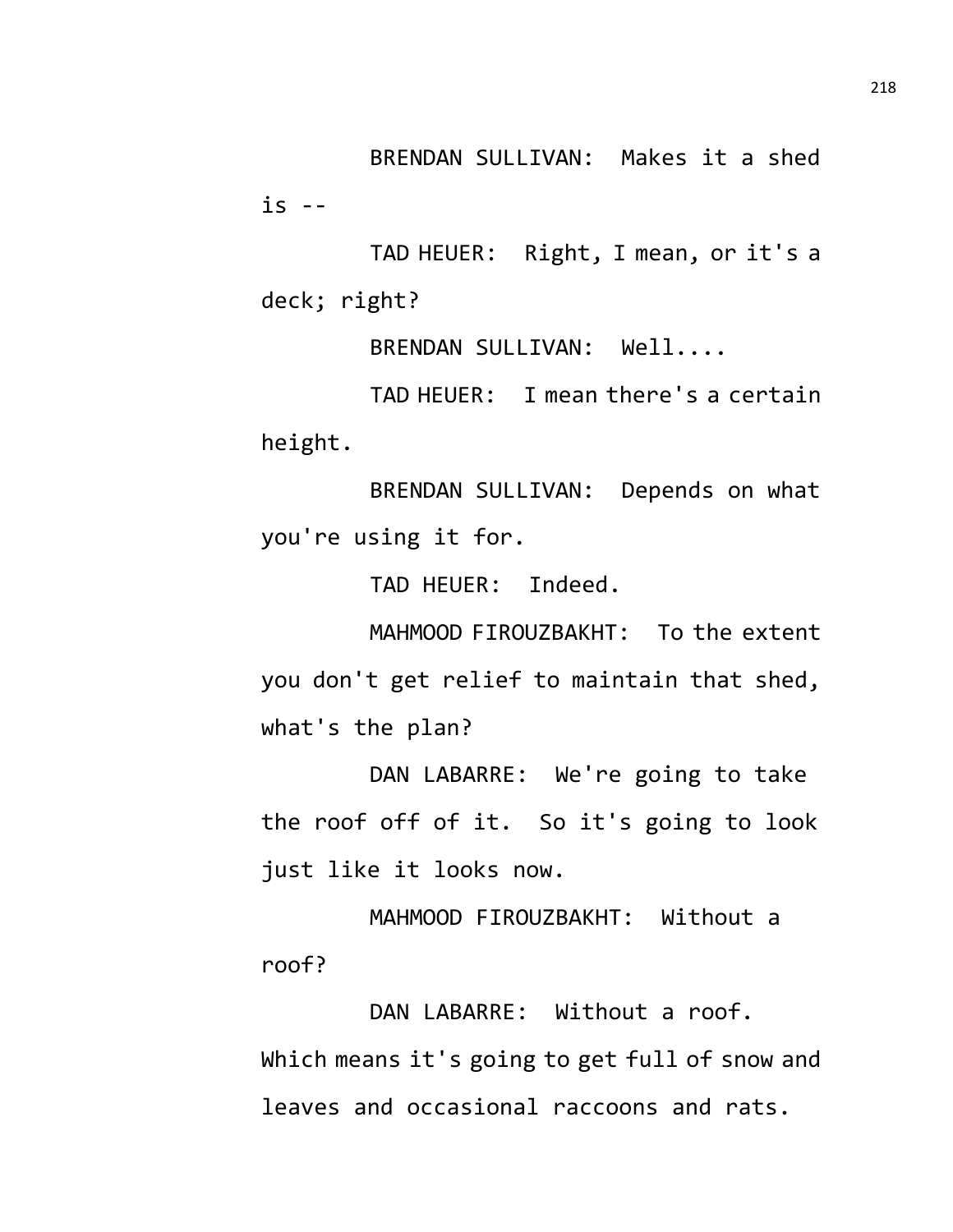That's the goal to make it compliant. Either by your vote to giving it relief or you're saying, no, we're not going to let it go, then we'll make it compliant.

MAHMOOD FIROUZBAKHT: And after having conversations with the abutters who oppose this --

DAN LABARRE: We have one abutter -- there was a number of abutters, a number of abutters like it. One abutter went so far as to submit a letter. I do believe you have in the file saying that they wholeheartedly approve. I know there's another abutter who I thinks it's well constructed but too large for the space and I believe they're here tonight; right? Or are you here to support it?

BRENDAN SULLIVAN: I'll open it to public comment in about three seconds.

DAN LABARRE: Okay. So my to my knowledge walking by and having worked there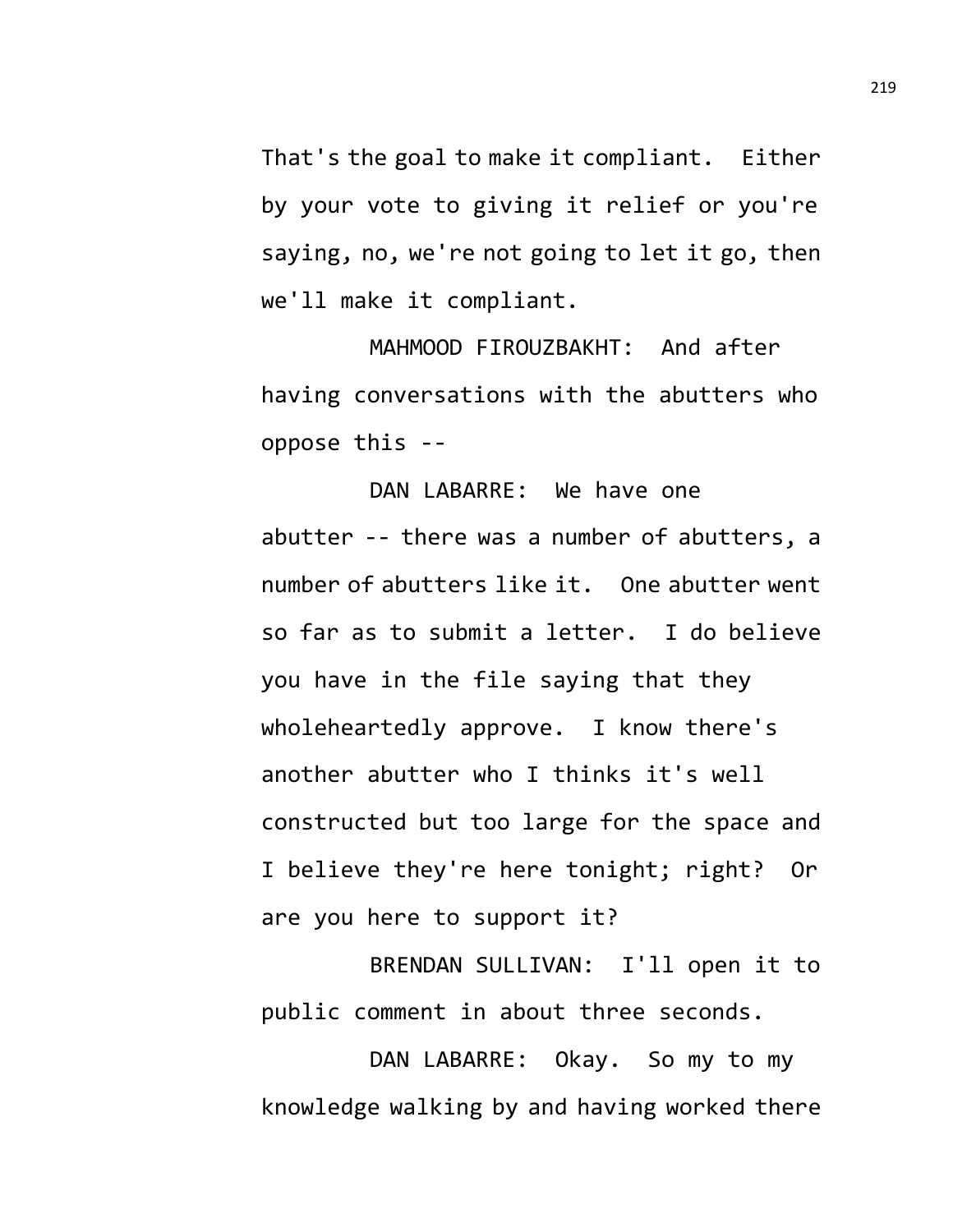most people think it looks great not to look at the trash cans.

THOMAS SCOTT: Can I make one more comment?

BRENDAN SULLIVAN: Yes.

THOMAS SCOTT: Most people put their trash in their backyard. I mean, because you chose to put your trash containers in the front yard, you've said okay, it's a -- it doesn't look that good so we better build something around it. When in fact if you just put them in the rear yard, where actually you have the six-foot fence, you could actually construct something around it in the rear yard and it would have very little impact on the neighborhood. Where this is in the front yard and really deteriorates from the streetscape I think. It just becomes a large object that looks out of place. And it's only because you want to put your barrels in the front yard to make it easier on trash day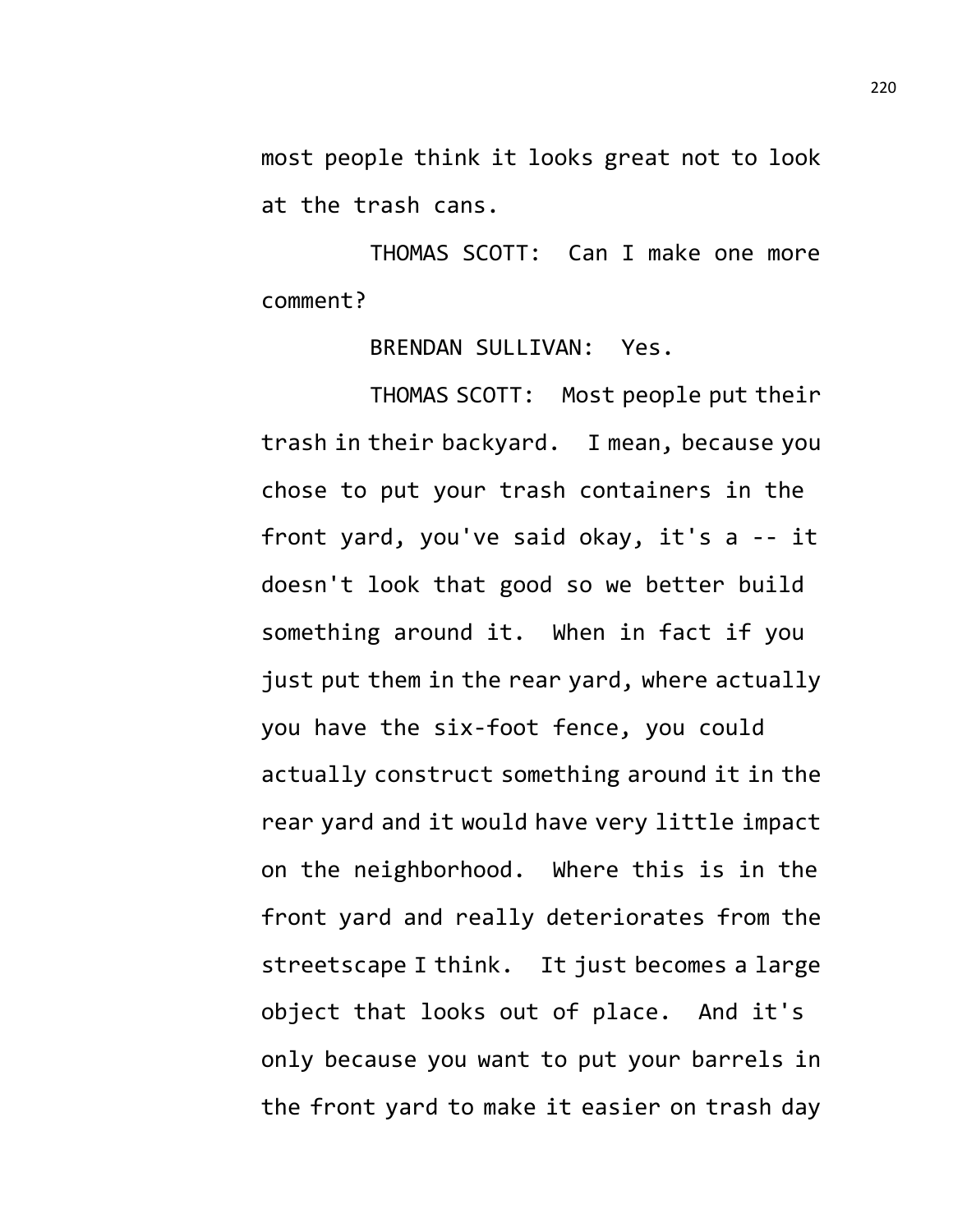to put them out. Well, everybody drags their barrels from their rear yard to the street --

DAN LABARRE: Probably over a driveway, though. Not through a landscaped yard.

BRENDAN SULLIVAN: I read it that the backyard was developed into a Shangri-La, an outdoor living space and it's a beautiful spot and lovely and trash barrels don't fit into the plan.

TAD HEUER: Indeed. And that goes back to my next point that the designation of your comments that your exclusive space is wagging your dog here. If you wanted to designate your trash, it was the only place left. It should have been the other way around. Where you designate your trash bins and then you design your exclusive space around what's left.

MAHMOOD FIROUZBAKHT: See, I agree with that. But the problem is they didn't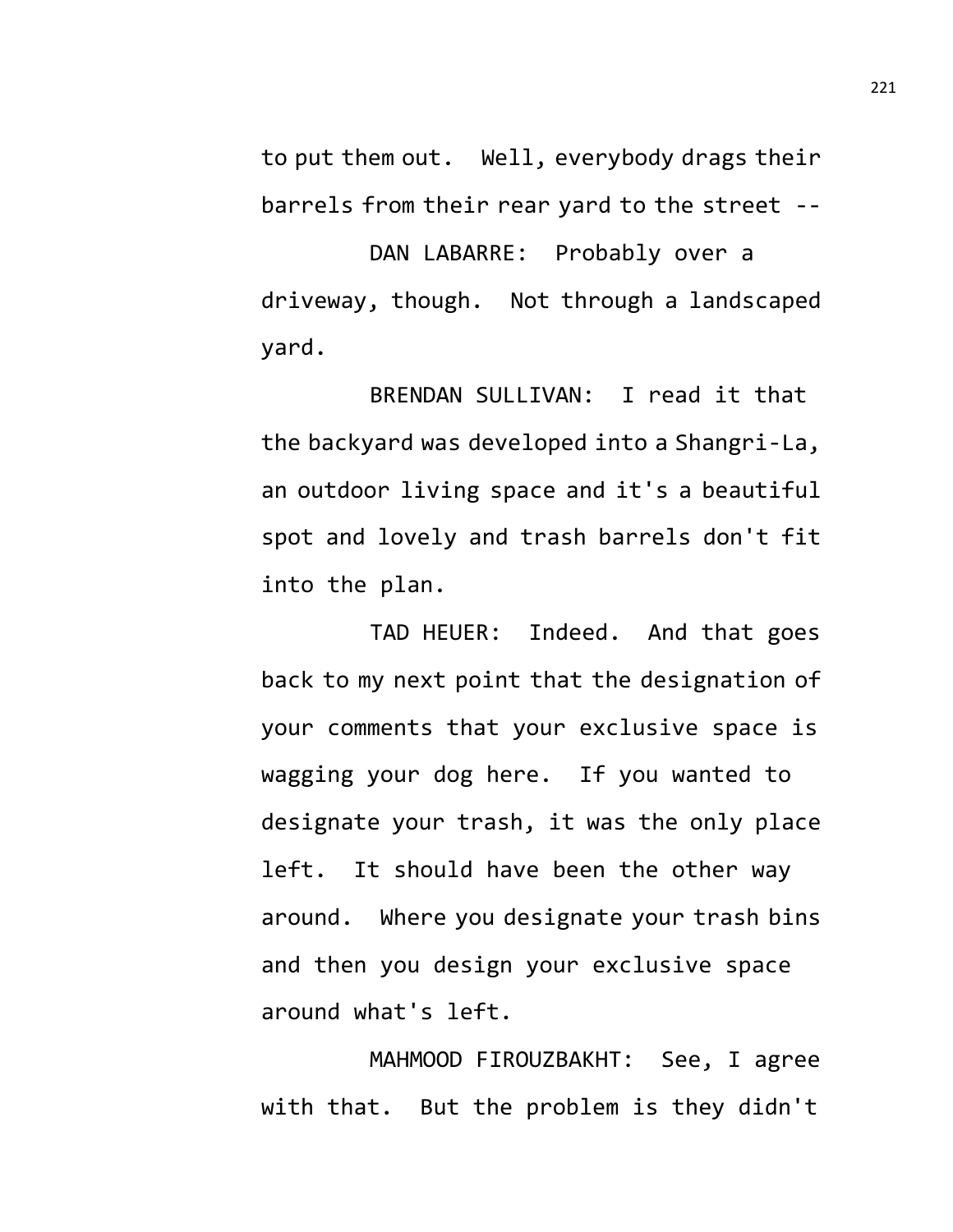develop the condo. They didn't designate the common spaces, you know, now they've bought into this development and they're going to -- they don't have rights to keep their trash bins in the back even they wanted to because if the neighbors in the back say, you don't -- you can't do that, they can't do that. So they're stuck with putting their barrels in the front which is going to look pretty bad.

TAD HEUER: They're a condo association. They can vote and do whatever they want.

BRENDAN SULLIVAN: Yes, they could change it.

MAHMOOD FIROUZBAKHT: I mean, they could, yes, but you could also, you know, go make deals with your neighbors about a lot of things but that's generally difficult to do. BRENDAN SULLIVAN: All right. Let me open it to public comment, that may add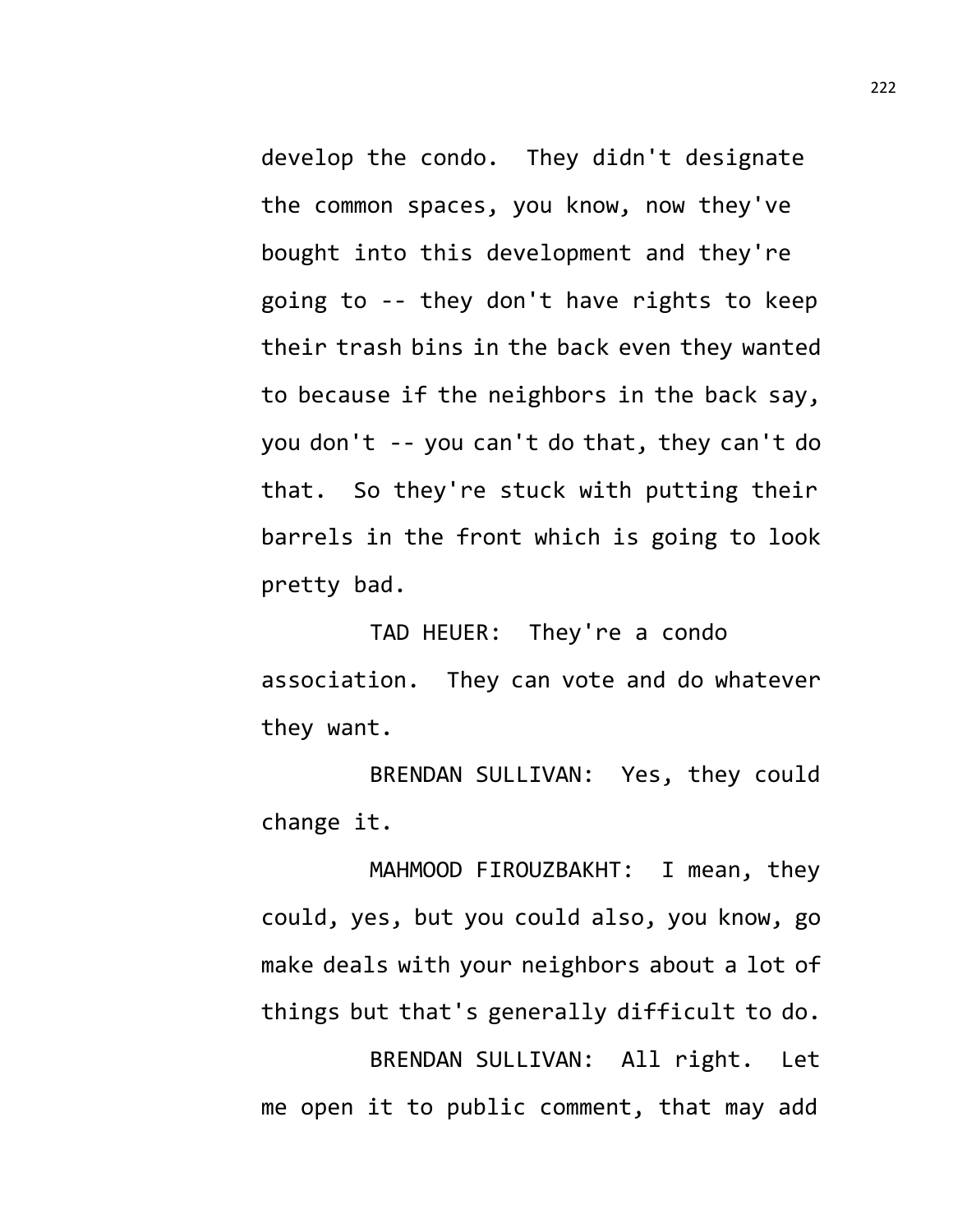some more to it.

Is there anybody here who wishes to speak on the matter of 59-61 Jay Street? Please identify yourself and give and spell your last name.

AMY THOMPSON: Amy Thompson. I'm here to oppose.

BRENDAN SULLIVAN: And your address?

AMY THOMPSON: I'm at 57/55 Jay Street. I am a direct abutter.

BRENDAN SULLIVAN: Okay.

AMY THOMPSON: And I've owned the house since 1984 and I've never opposed any neighbor's decisions to approve their property. I do, however, take great dislike to this mammoth structure that was put up. It's -- it doesn't fit anything on the street. There are a few six-foot fences that run perpendicular to the street. This is clearly a large shed. This is another view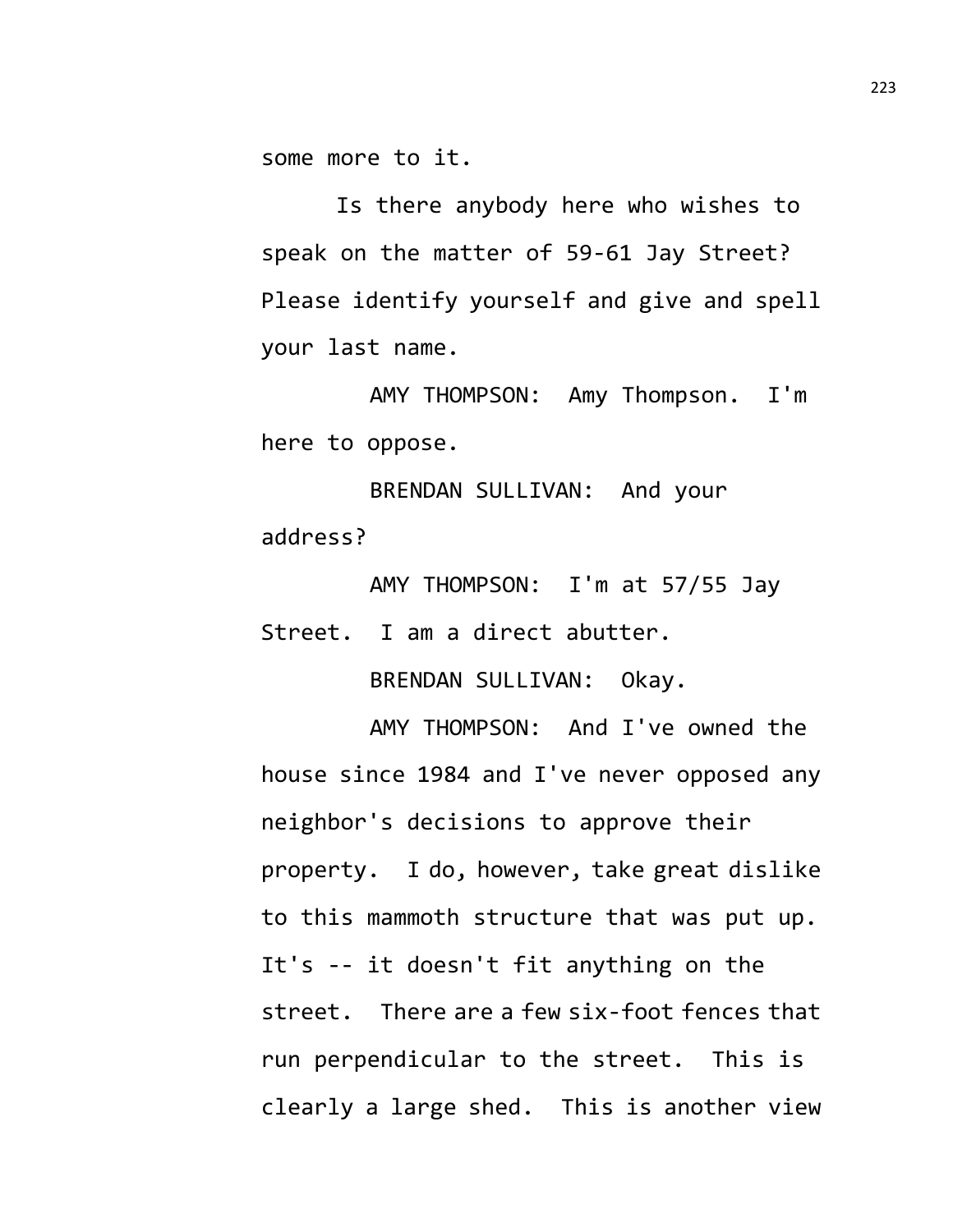completely blocking my house. And this is my view now from when I look out the window and come out the door. So I'm very sorry, and this gentleman actually is an amazing carpenter and he's been working on this incredible landscape property for probably eight weeks. If you look at the plans, they actually had a significant amount of room in the side of the house where they chose to make a pretty elaborate patio. And there was no reason to put the trash at the front. And it doesn't conform to anything and I would like them to move the shed and put the trash in the back.

> BRENDAN SULLIVAN: Okay, thank you. Anything to add to it?

CRAIG NAJJAR: Yeah. I think -- BRENDAN SULLIVAN: Just give your name.

CRAIG NAJJAR: Craig Najjar,  $N-a-i-i-a-r.$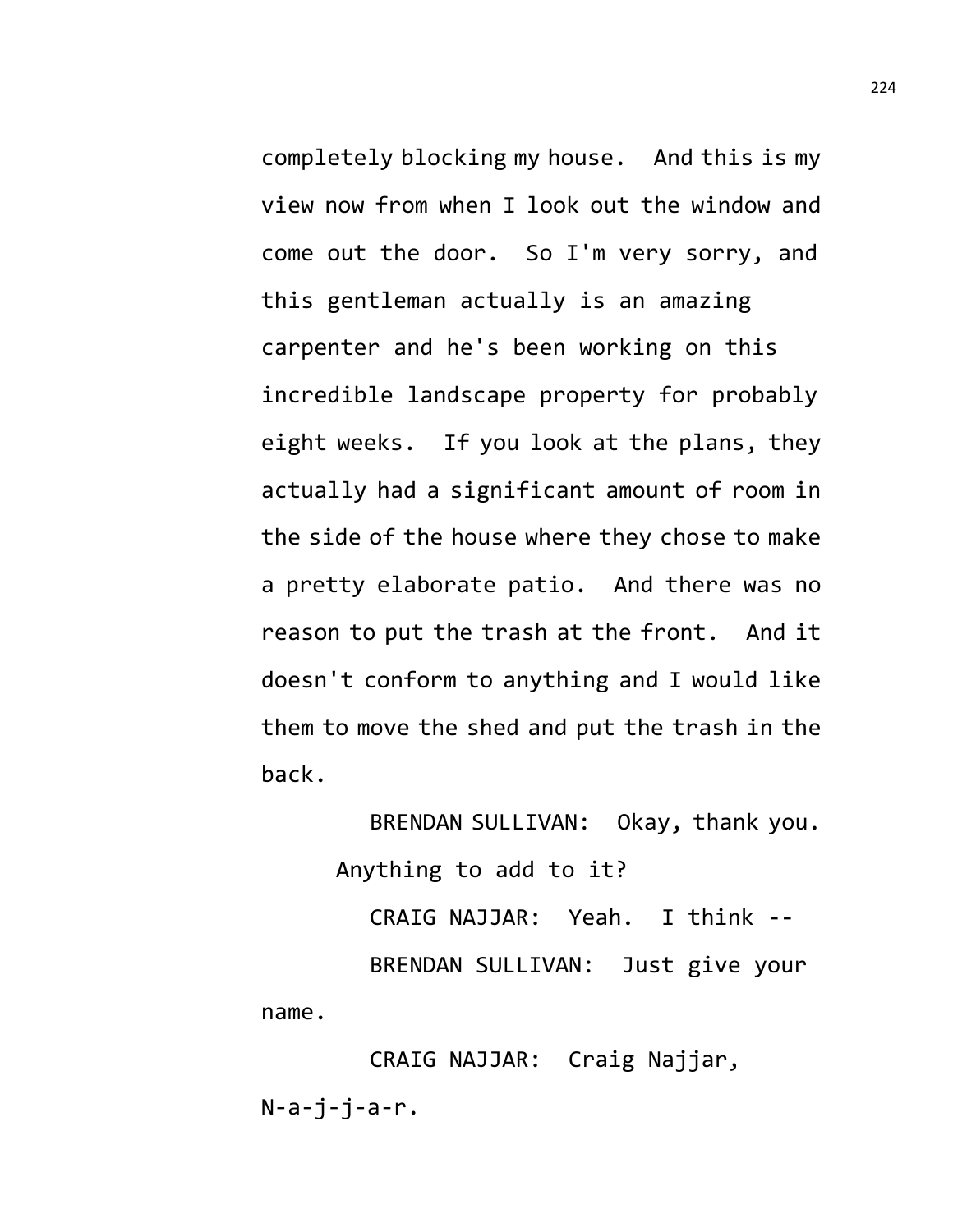Actually I'm very upset at the approach you're taking here tonight. And the last thing I want to do is be in disagreement with my neighbors in any way. But, you know, to think that the neighbors like this thing after they've come up to me because they thought I built it, and said what are you doing, putting an outhouse in front of your house? Because that's what it looks like. It doesn't look like a nice shed. You use nice wood, but it looks like an outhouse in the front of the yard. I mean, I don't know why you couldn't have, you know, consulted with the other neighbors in the condo and put the thing in the back like the rest of the neighbors do. But instead, it's basically right in the front of our house we have to smell the trash going in and out of the house. And it also is a safety issue because less than six months ago, somebody actually broke into the house during the daylight and they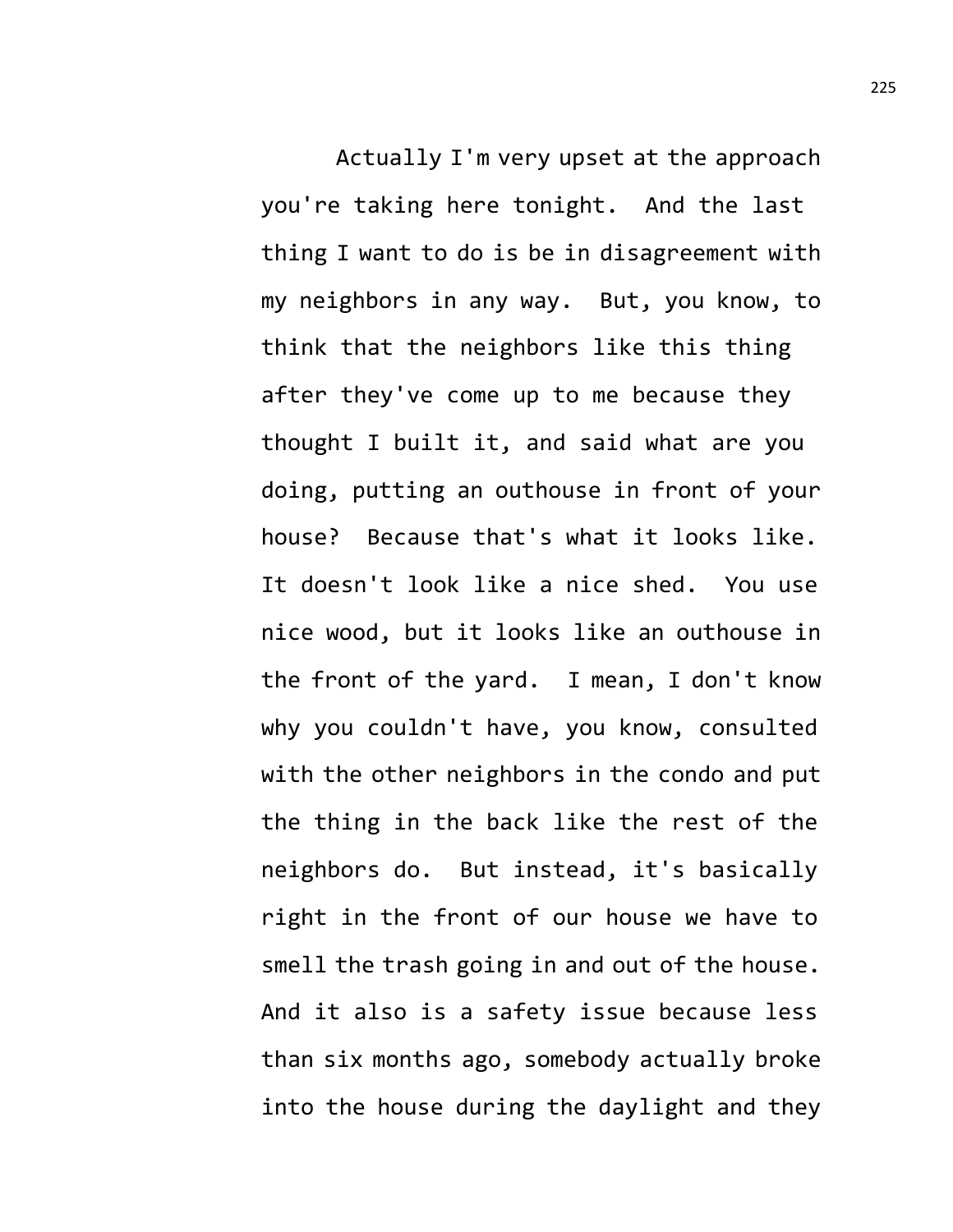walked right in. So now there's no view to the street from the bay window looking out that way so that thing's there. Even though that's not in the Ordinance, it's, it's courtesy. It's consideration. It's thoughtfulness. And if I was going to do something that affected my neighbor on the line, I would have called you and said listen, I want to do this, I have a need for this. We could have had a discussion. But that never took place. So it's, it's really, I mean, besides it, you know, thinking that the Ordinances don't make a difference, it was very inconsiderate. And the result is terrible honestly. And the neighbors are coming up to me saying something very different than what I'm hearing from you this evening. And that's it.

> BRENDAN SULLIVAN: Thank you. AMY THOMPSON: May add one more? BRENDAN SULLIVAN: 30 words or less.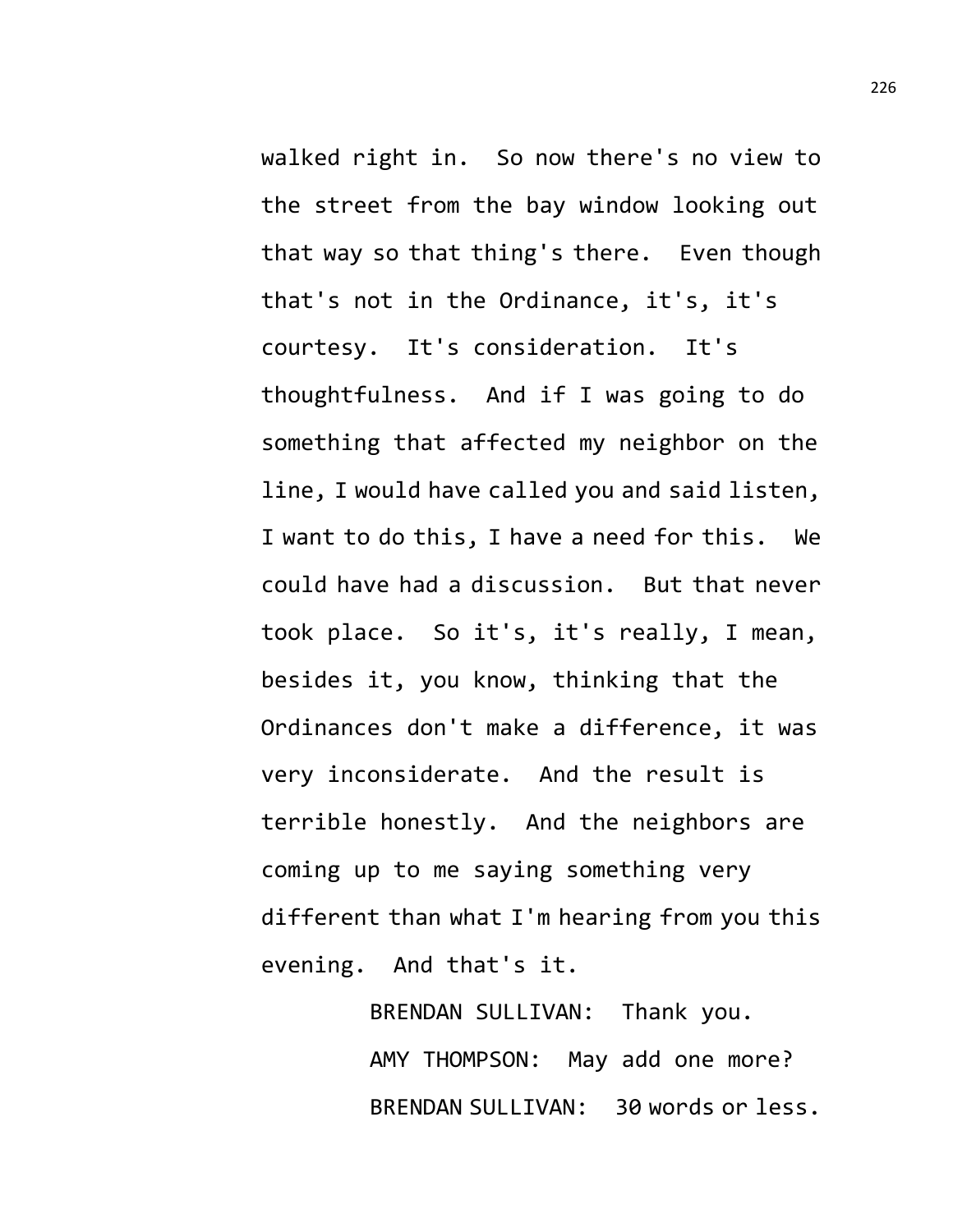AMY THOMPSON: Our trash is along the side of house. We have a very narrow way. I have to walk back and forth. It's almost to the back of the house. And they could have done a very similar thing. And I do have to say that the joke in the neighborhood is the new outhouse in front of this lovely condo association. And I know that the other members of the condo who -- at least one of the members and the people across the street are not in favor of this. It doesn't conform with the neighborhood.

> BRENDAN SULLIVAN: Okay, thank you. CRAIG NAJJAR: One last thing. BRENDAN SULLIVAN: No, that's it.

There is correspondence in the file from a David Ring and Mike Langlois, L-a-n-g-l-o-i-s, 67 Jay Street. (Reading) We are writing to express our opinion for 59-61 Jay Street and the request for a Variance to maintain a shed that was recently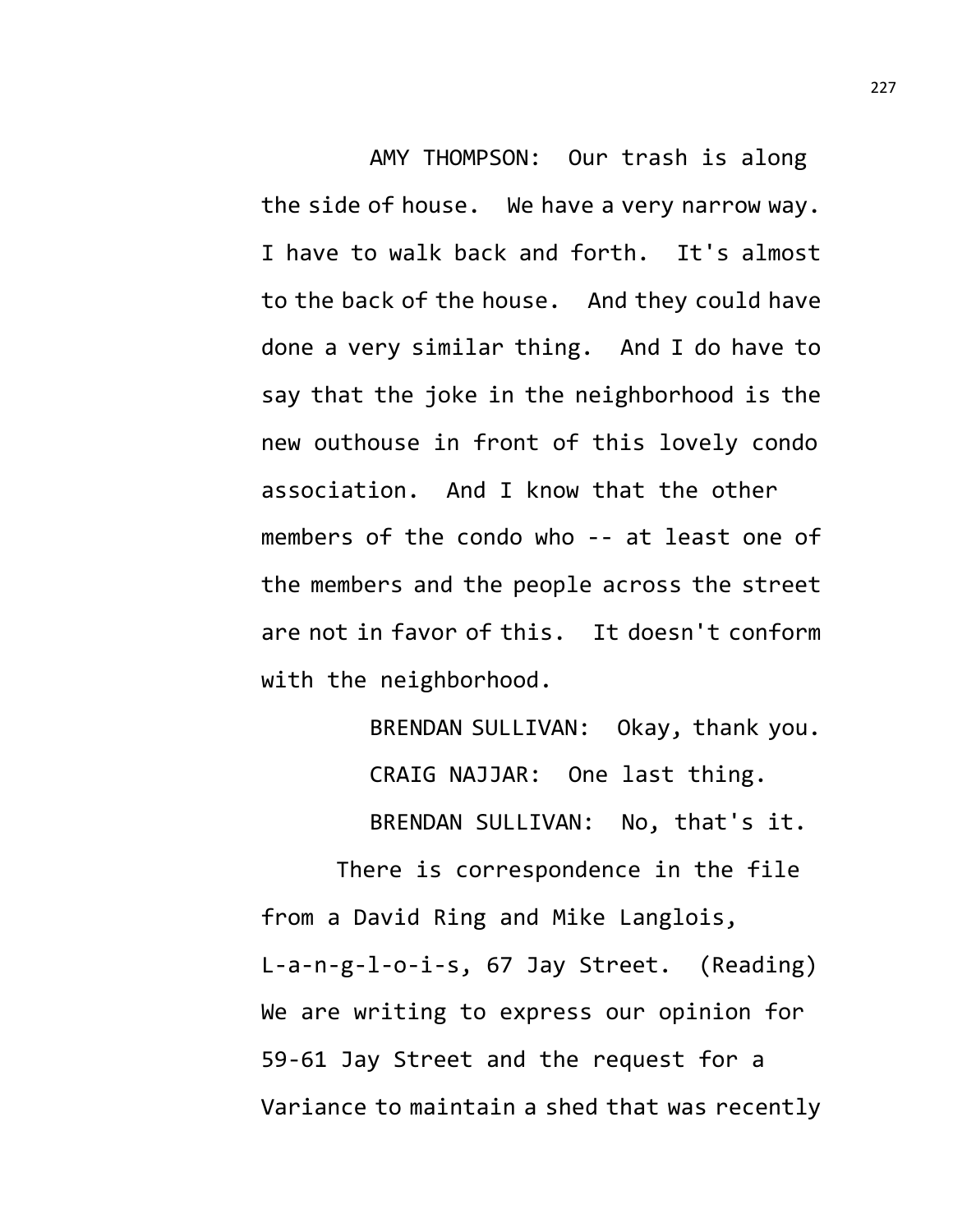built in their front yard. We strongly encourage the BZA to approve the Variance request. The shed is not your typical plastic or metal shed purchased at Home Depot. It was hand built by skilled carpenters and looks wonderful. Indeed it improves upon the look of the neighborhood. For one, the homeowners keeping their four unsightly garbage and recycle bins outside against the building, they're now enclosed in this beautiful shed. The shed helps hamper the rat problem in our neighborhood, and we believe the pro-active beautification efforts of the owners of the 59-61 should be encouraged and we kindly asked to you approve the application.

Okay. Is there anybody else who wishes to speak on the matter?

CRAIG NAJJAR: I would like to say one last thing.

BRENDAN SULLIVAN: Thirty words or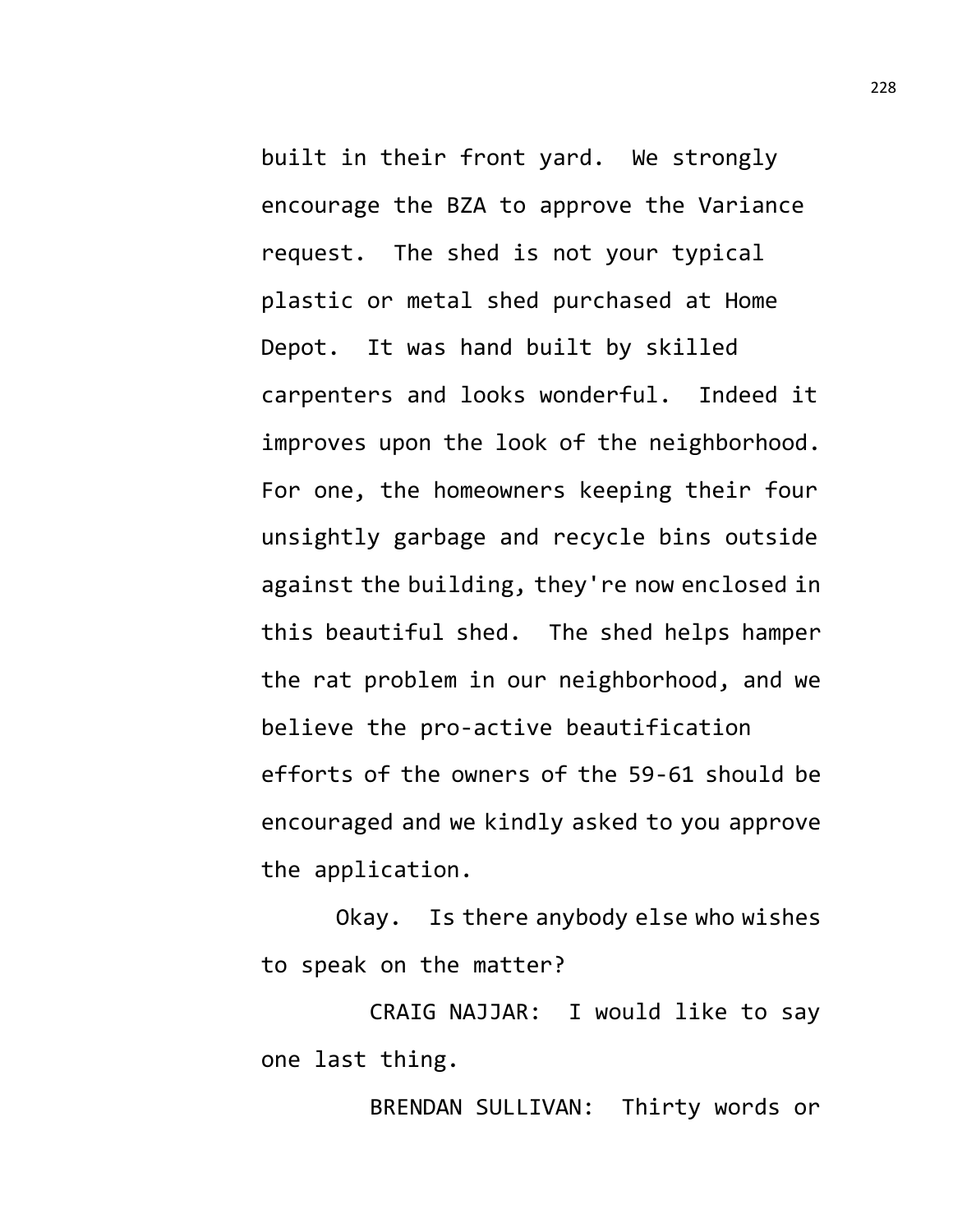less. Fifteen words or less.

CRAIG NAJJAR: I just -- I think the solution -- if you think the solution is just taking the roof off the thing and leaving that structure there, it's completely disrespectful. That's it.

BRENDAN SULLIVAN: All right. Let me close public comment.

Any questions from the Board at this point?

DOUGLAS MYERS: No questions.

THOMAS SCOTT: No questions.

BRENDAN SULLIVAN: Okay, your final parting shot.

DAN LABARRE: Obviously no offense was intended since we thought we were working within code compliancy and hence the property rights of these folks. It wasn't intended to be a disrespectful to the abutters. My question is if people can visualize the six-foot panel, eight feet long, there's a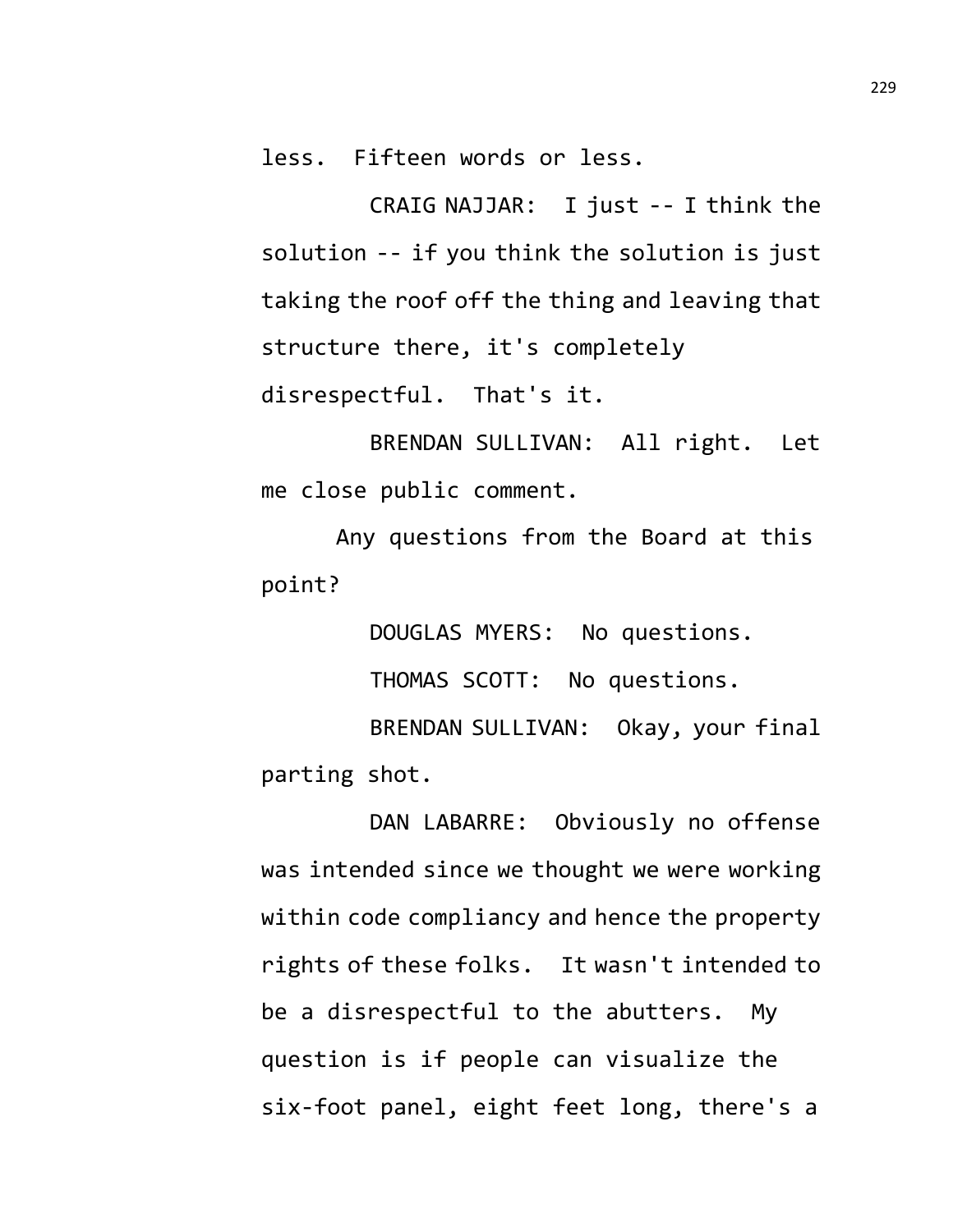connector that's about plus or minus, I think, about 15 feet, if those heights were connected with a lattice, would that be conceived of more appropriate? Or if the remaining four sections were removed in six-foot sections inserted so it was one continuous run of six, would that be to people's minds be less offensive, less conspicuously a trash enclosure and -- but without a doubt be consistent with the rest of the neighborhood.

BRENDAN SULLIVAN: Well, I'll be honest with you, I for one consider a six-foot solid fence on the front line of a house property to be a wall, to be unfriendly, to be not very considerate, and sort of somewhat exclusive or inclusive. It's what's inside of this is ours and yet, you know, the neighborhood is the neighborhood. I do not like six-foot high fences.

DAN LABARRE: Well, that was our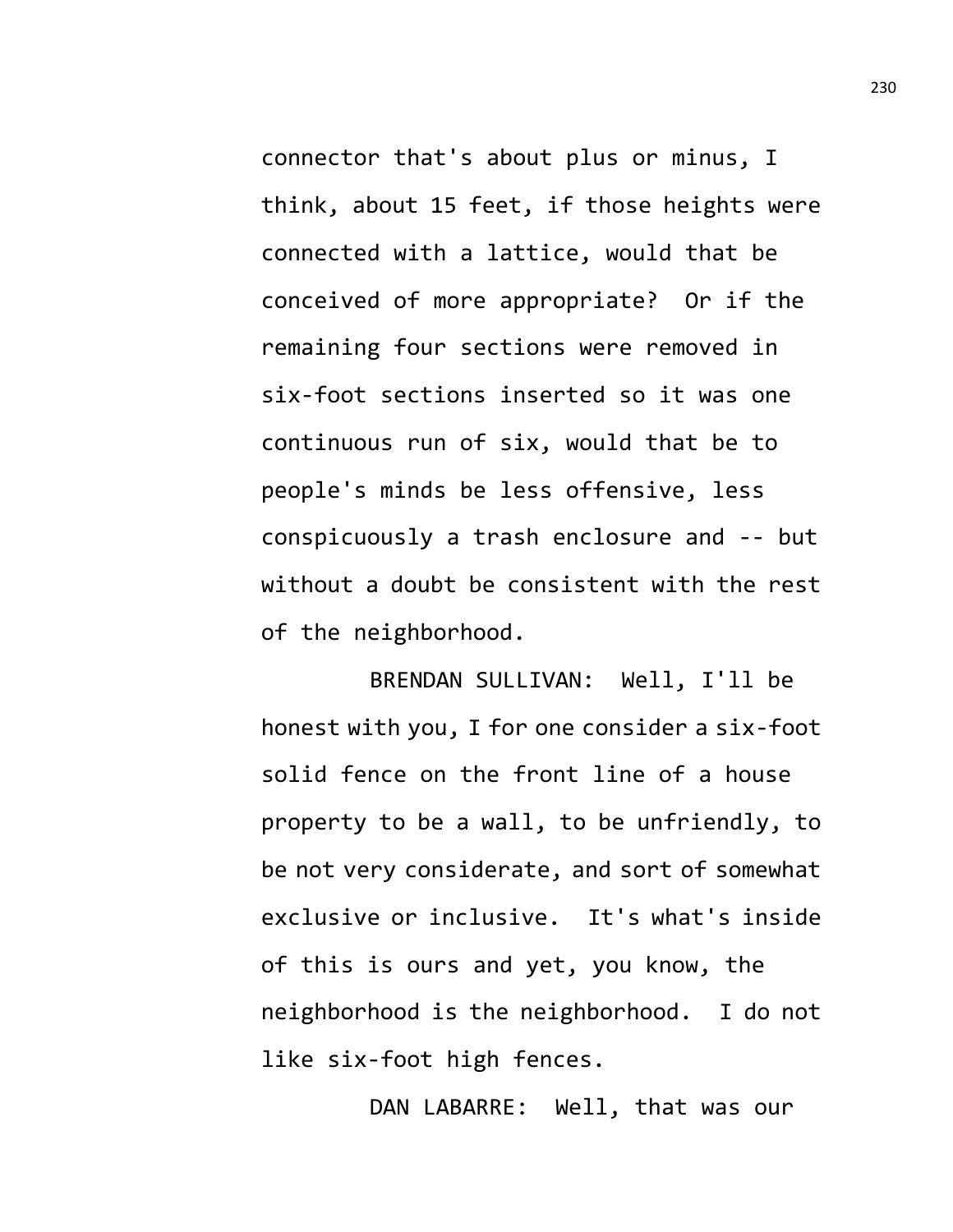thought for tying it across so that the heights would be unified but with a lattice so it's open.

BRENDAN SULLIVAN: It still doesn't mitigate that there, right in the front of it.

THOMAS SCOTT: I think that's a discussion you have to have with your neighbors. I mean, you guys have to live next-door to one another and you want to be cordial to one another. I think, you know, that's a discussion, you know, we can vote on what we see, but I mean, you guys have to live next to one another. So I think the courtesy, the common courtesy would be to have that discussion with your neighbor about what is appropriate and to take into consideration their -- they're talking about security, you know, visual security. I mean, there's some issues here that really should be discussed. So that's my opinion. BRENDAN SULLIVAN: Okay. Doug.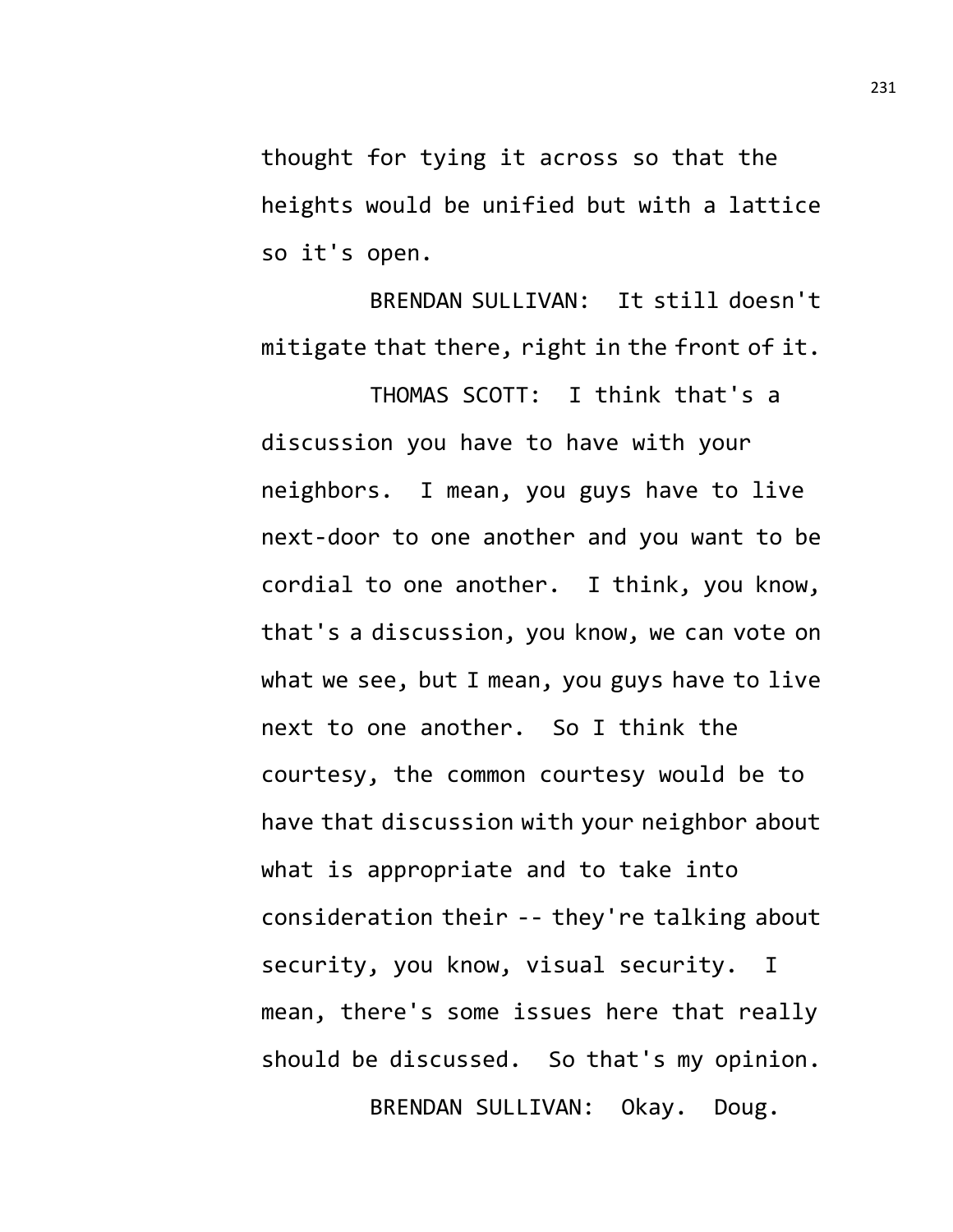DOUGLAS MYERS: I completely support what Mr. Scott just said. As far as the merits of the case are concerned, I mean, I just -- I just want to say for the record that I walked Jay Street up and down this afternoon, and while there certainly are some six-foot fences, they are a distinct minority. And most of the fences along Jay Street do not much exceed four feet. I didn't make a count. But the record should reflect that any effort to create a different impression about the appearance of Jay Street is inaccurate, at least based on my observation this afternoon. It seems to me, I don't know how determined you are to go ahead regardless, but it seems to me that, you know, perhaps discussions with your neighbors would lead you to change your plans completely. But it seems to me to minimize the visual impact of an object that is way too conspicuous, it should be the fence around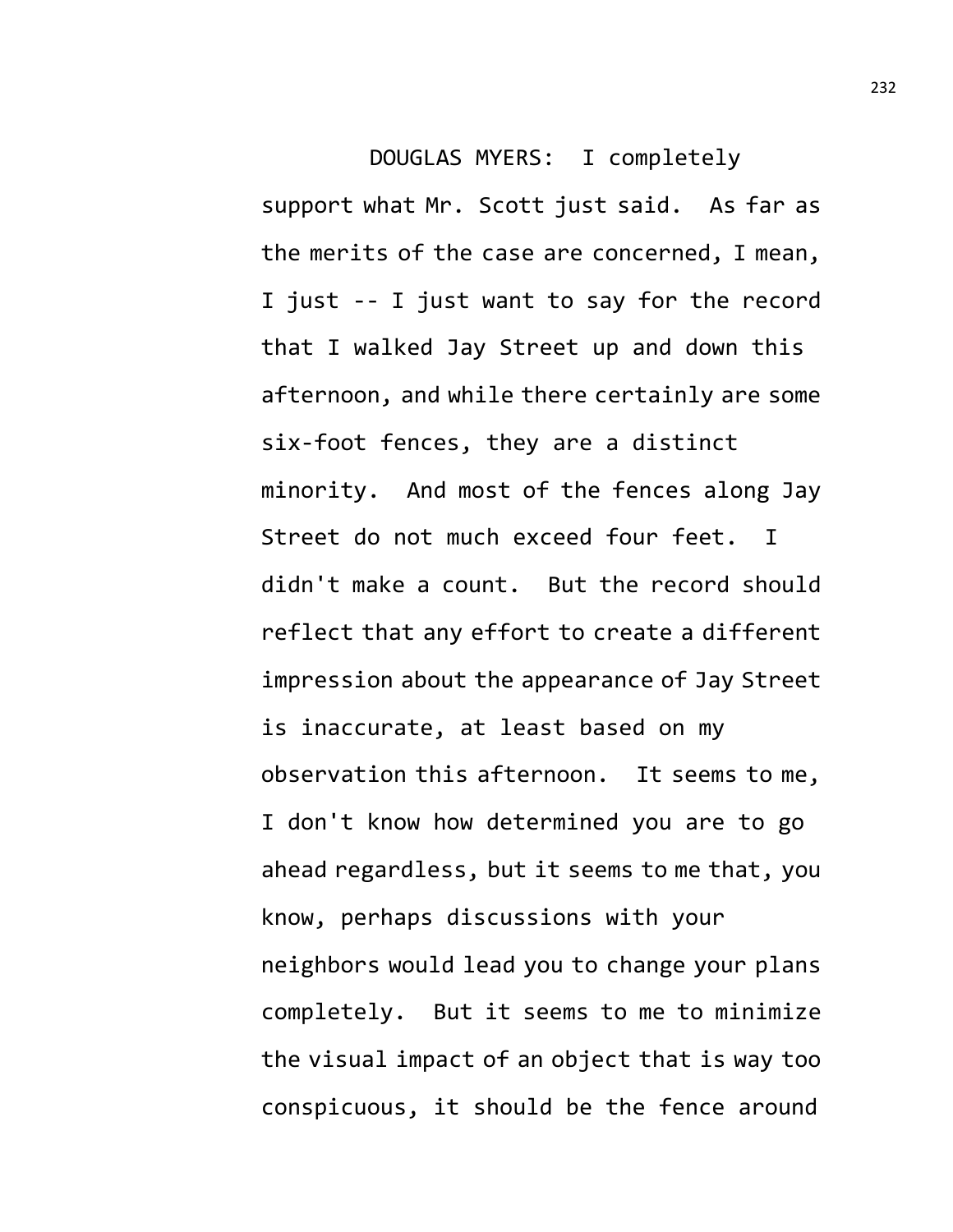it, should be reduced to four feet, and the object itself should be reduced to a height absolutely as little above four feet as possible in order to accomplish the goal you have in mind. But to the extent the vote goes forward as to presently posture and obviously I will vote against it.

BRENDAN SULLIVAN: Okay. Mahmood. MAHMOOD FIROUZBAKHT: I think this is an unfortunate circumstance because if we don't grant relief, then I think everyone loses so to speak to the extent that that enclosure is maintained. But I don't see the hardship necessarily, whether that hardship standard is met. And I think the approach in not engaging with direct abutters is not good form and probably just not a good idea in doing something like this. So I think as a result of that, you sort of put yourself in a tough position, you know, with the Board. But, so, if we turn this down, I think the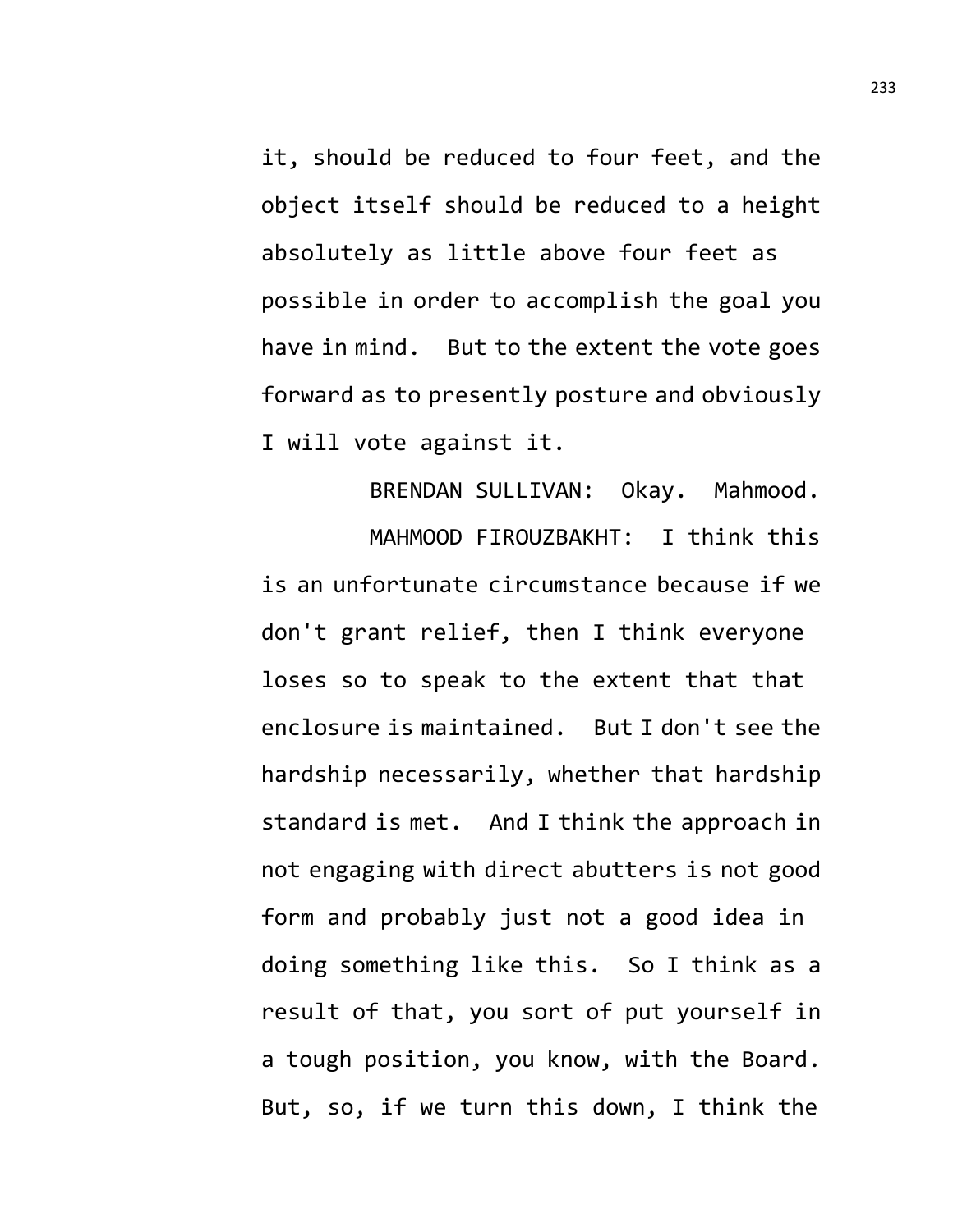abutting neighbors lose because their visual impact will pretty much be the same. So I guess I just wonder whether there is some alternative right now that we can think of that would give these folks a chance or, you know, some time to sort of figure out a plan that would allow this to be an enclosure with a roof that doesn't have quite the same impact, you know, that we're hearing tonight.

BRENDAN SULLIVAN: I don't know.

DAN LABARRE: May I ask a question? If it were cut down to four feet and you walked by and you saw a roof right at this height, would that not look stranger to you than looking at what fundamentally looking like a six-foot fence walking by? And like I say, easily enough, you can tie that six-foot fence down to the existing six-foot fence. I heard your concerns regarding that, but that's one way to make it all look like it always was there.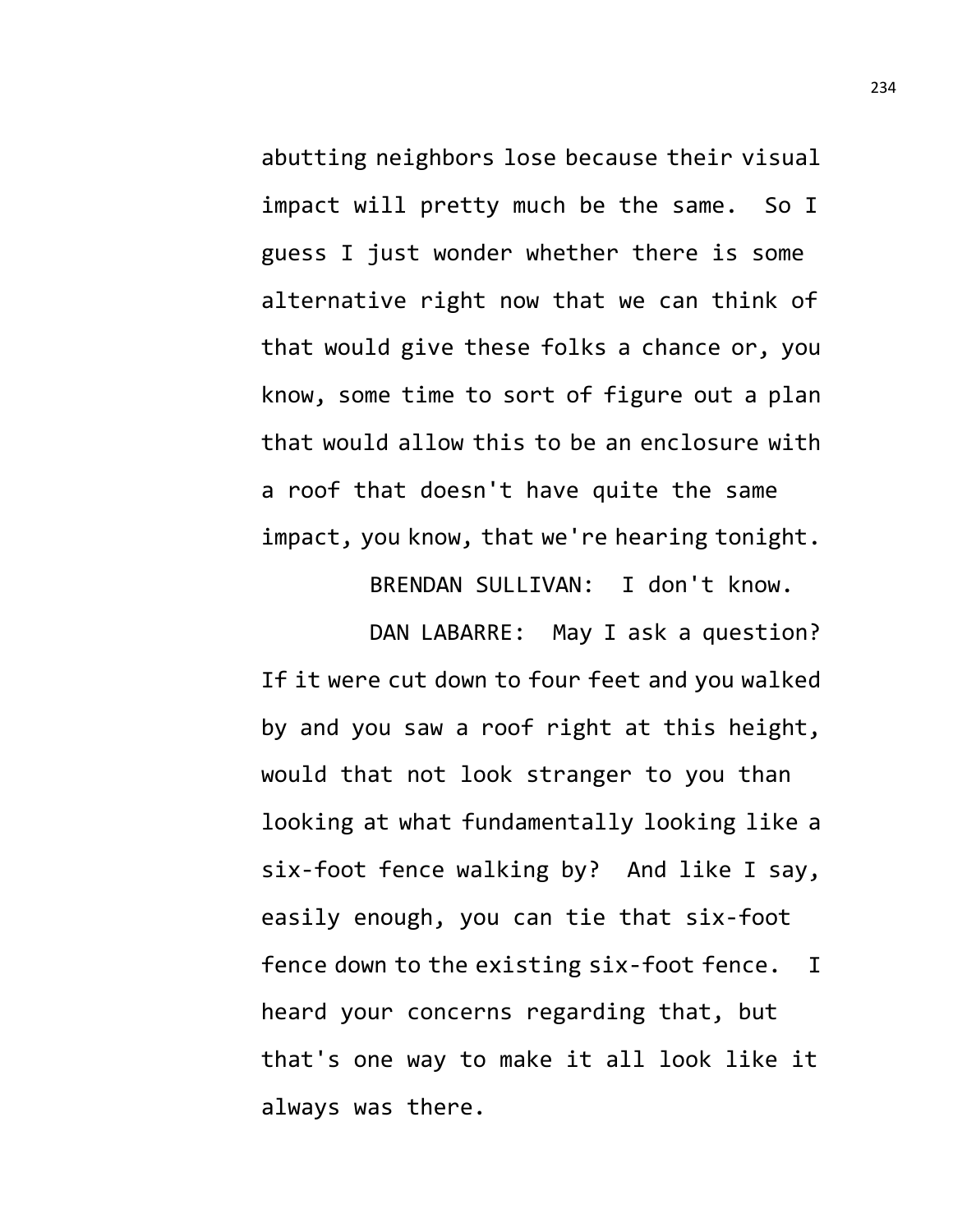TAD HEUER: Except when you're walking and looking at it going down the street, you're looking at two side-by-side. You look at the width. So the photographs that you provided are head on. That's the one that we're thinking of that the six-foot panel that's flush to the street. There's a significant --

DAN LABARRE: And it returns here. TAD HEUER: Right. This is what people see walking down the street. They see a side-by-side double shed that takes up their entire view as you approach until you pass it. It's the bulk of this, not just the edge heights of it that is the issue and that's why it's a structure because once you put a roof on it, you could live in there if you wanted to. So I think it's that issue of not just height, but you've created bulk through a quirk in the Ordinance that allows bulk without a roof that is indistinguishable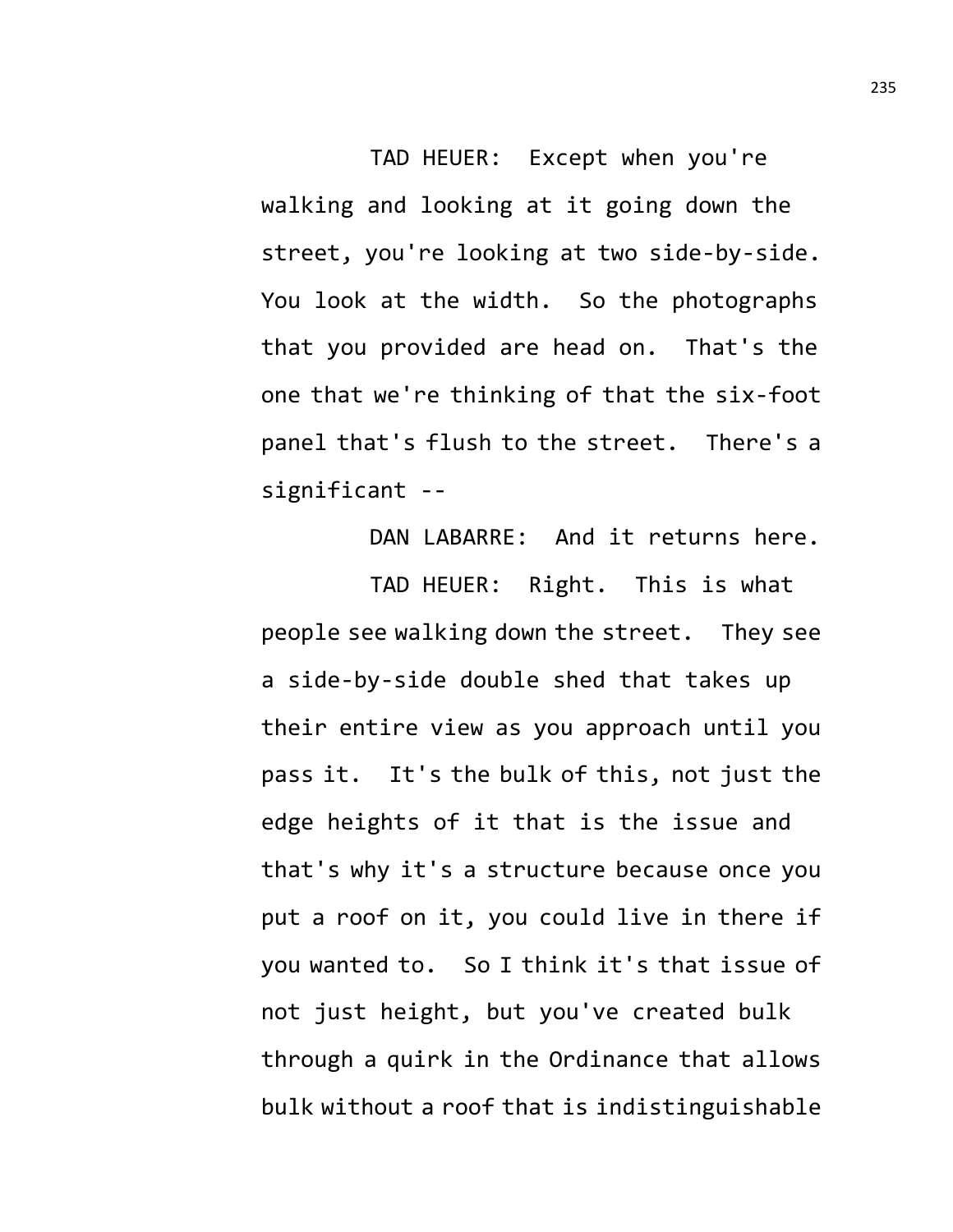to be deemed a fence. I certainly don't think that was the intent and purpose of the Ordinance even though that is what we're tied to. And I would echo what everyone else has said that I feel I'm in a tough place because there's not much I can do to prevent you from doing this except take a vote to tell you to take the roof off. But I would encourage you very much, as Mahmood has said, to realize that you're going to be living next to these people hopefully for a long time, and you can accomplish a similar result to what you want. I think it's self-imposed because I think it should have been done in the rear as Tom has pointed out. But be that as it may, a four-foot something that is tucked behind the existing fence line of the street, which is as I'm looking at it, runs all the way down at least 10 houses, is much more in keeping with the neighborhood and much less obtrusive than a six-foot tall structure that draws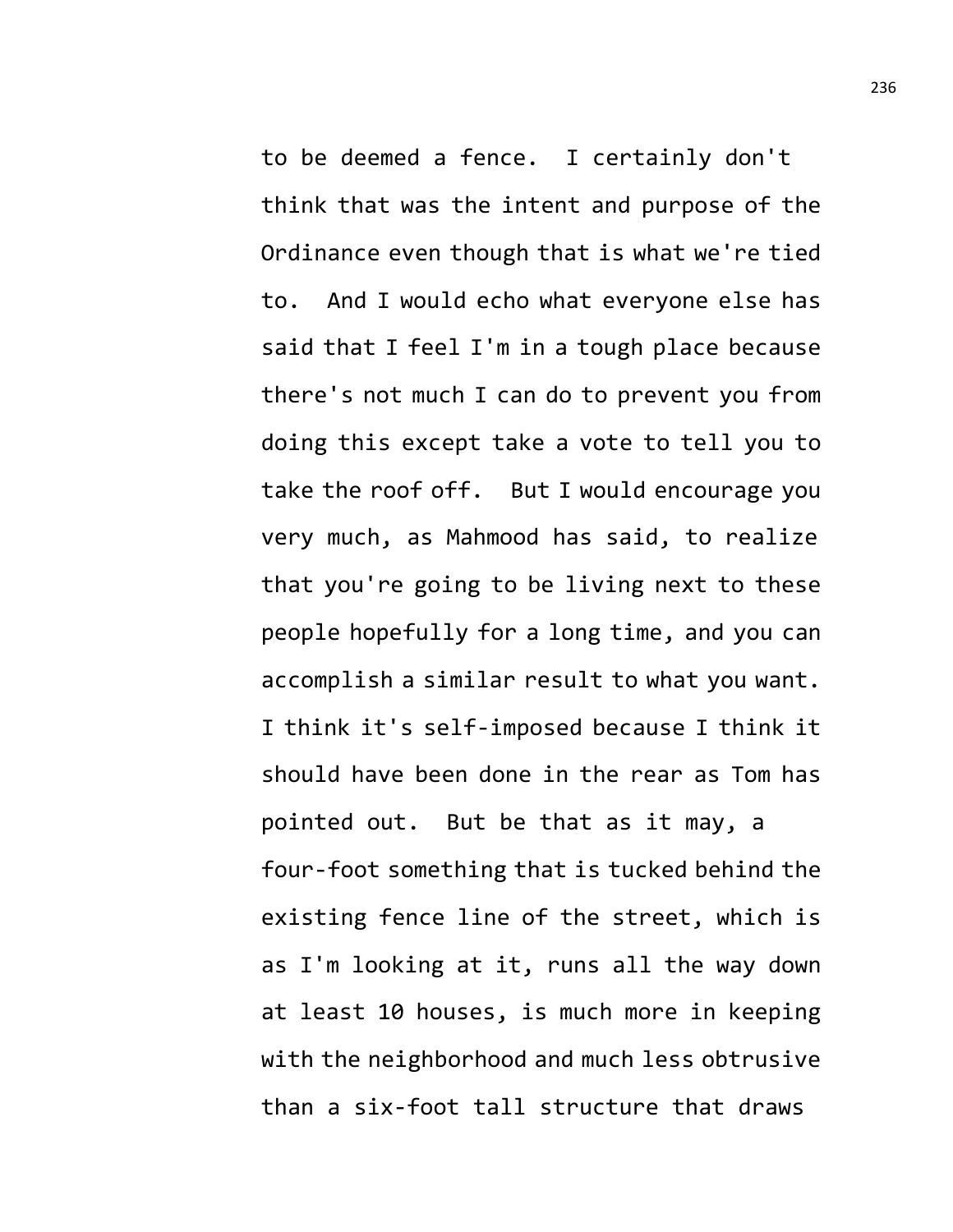everyone's attention going in either direction. And certainly here you have, if you look at your own fence in the front yard, you've got pickets and then you've switched to this, if I'm looking at these -- the rest of these correctly, just in the photograph, those are essentially picket or similar divided fence. You've got a solid fence here. I just think everything about this says not this area, capping it with the fact that it shouldn't be there in the first place. I mean, there's no way I can vote for it. I would just encourage you to speak with your neighbors and potentially reach a solution.

KATHERINE PERDUE: Right, but if we cut it down, hypothetically speaking, we would still have to come back to you; right? Because if it had a lid --

TAD HEUER: If it had a lid.

KATHERINE PERDUE: Then we would be in the same position. So what's our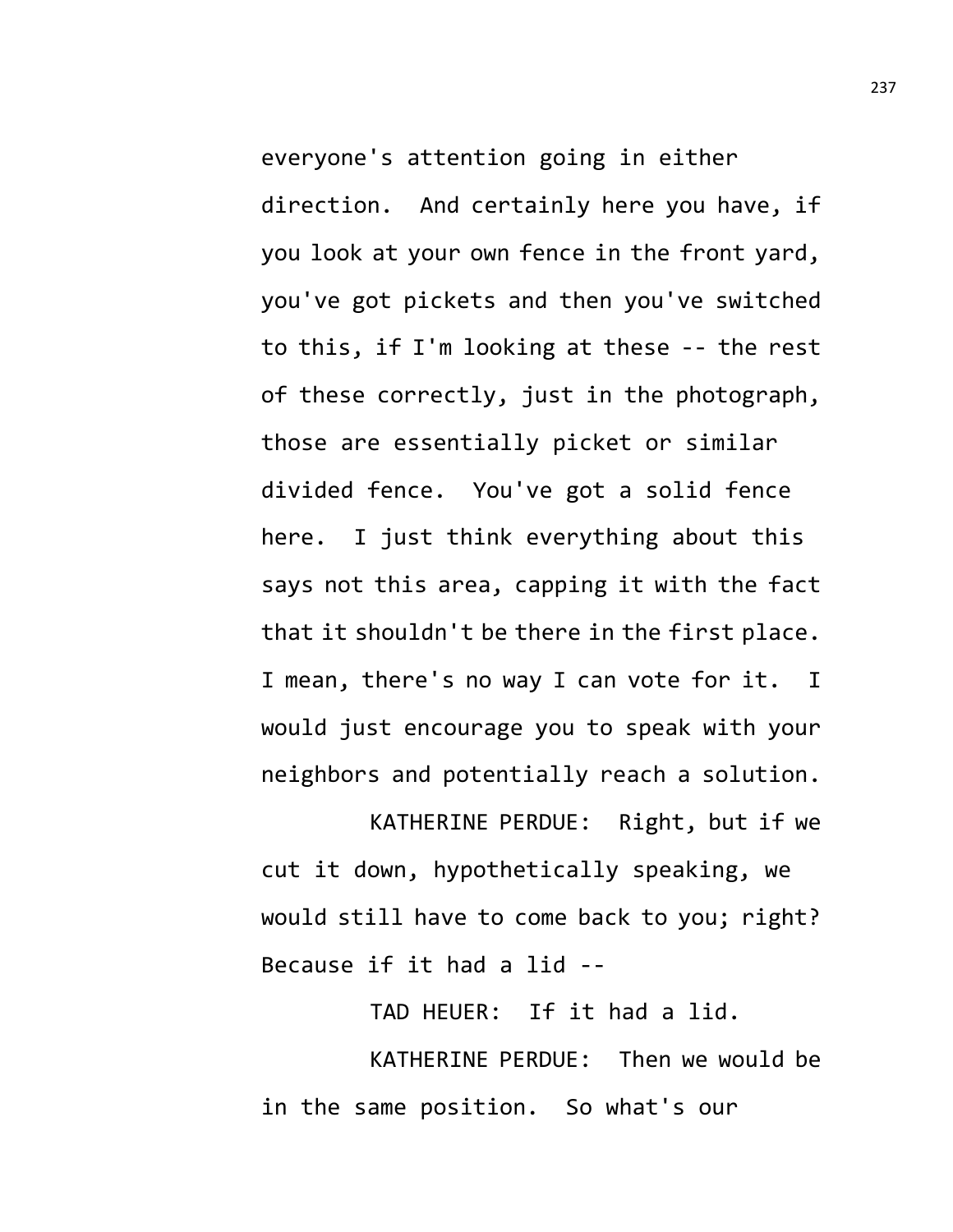incentive to do that, really?

BRENDAN SULLIVAN: Well, I think that may be more favorably received.

TAD HEUER: Well, it would be more favorably received. I might be able to go that way. I think your neighbors would be much more pleased. I will say I don't take kindly to threats, but I'll let that one go for a moment.

DAN LABARRE: Oh, I didn't mean it. KATHERINE PERDUE: Oh, I didn't mean it as a threat. I was just asking. I was just saying that that didn't address the question.

BRENDAN SULLIVAN: I know what you're saying.

MAHMOOD FIROUZBAKHT: What if you put like a pitched roof on a shorter structure, you know?

DAN LABARRE: I guess the point is, if you're looking like a roof, it really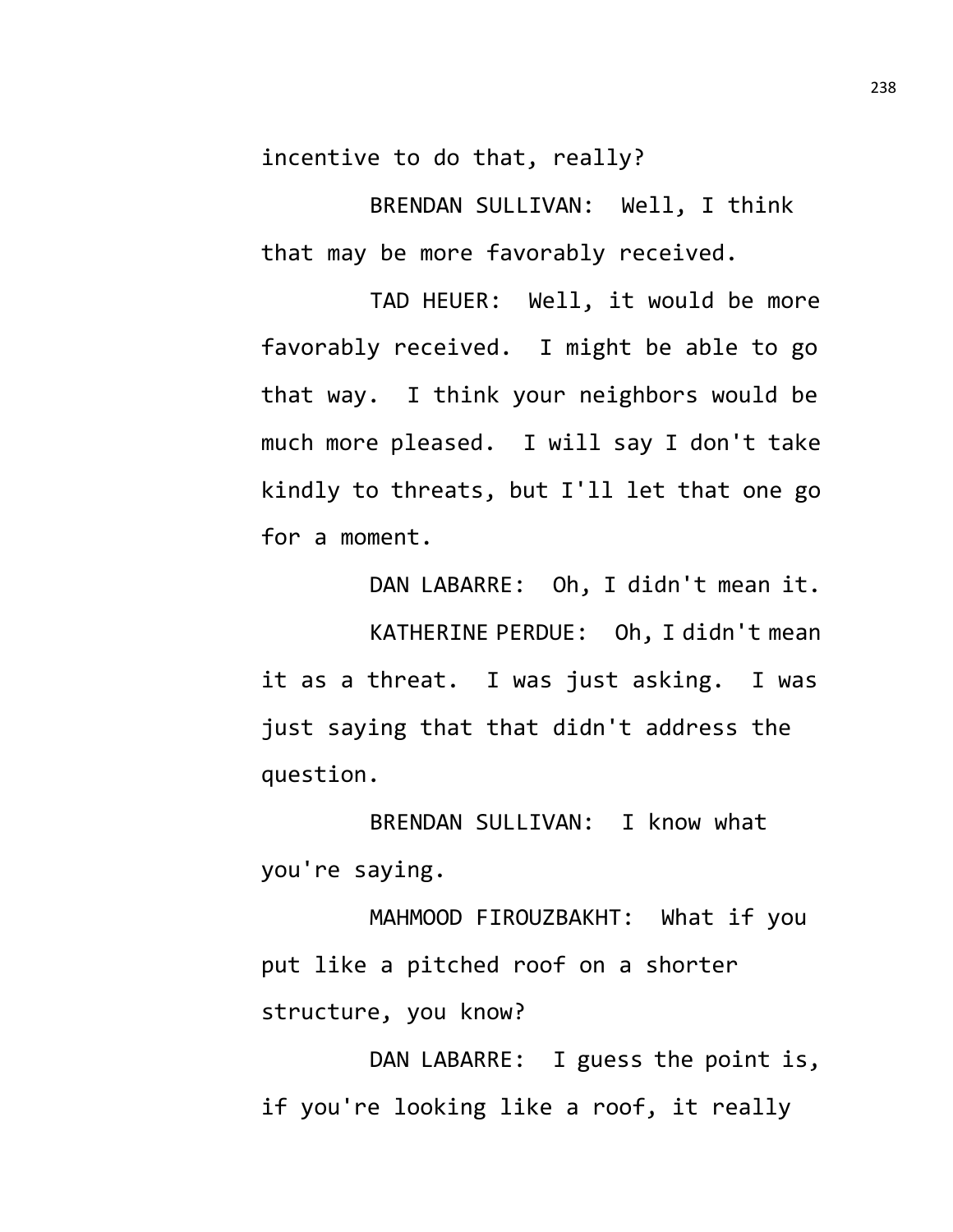starts looking like a shed.

BRENDAN SULLIVAN: Do you feel that there is any area for compromise at all?

AMY THOMPSON: They have --

BRENDAN SULLIVAN: A reduction on the height of the shed or anything?

AMY THOMPSON: Well, first of all, it's a little misleading the way it was described in that they do have significant room further back where their trash could go. It's misleading not to note that. And if you could see that, it's not even the other people's area, it's their area.

BRENDAN SULLIVAN: Okay, but and I guess the question is with the understanding that if they were to take the roof off of this, that you would see substantially the bulk of the structure and they could leave that there. There would be trash cans inside of it. The alternative would be to reach some compromise to legalize it by possibly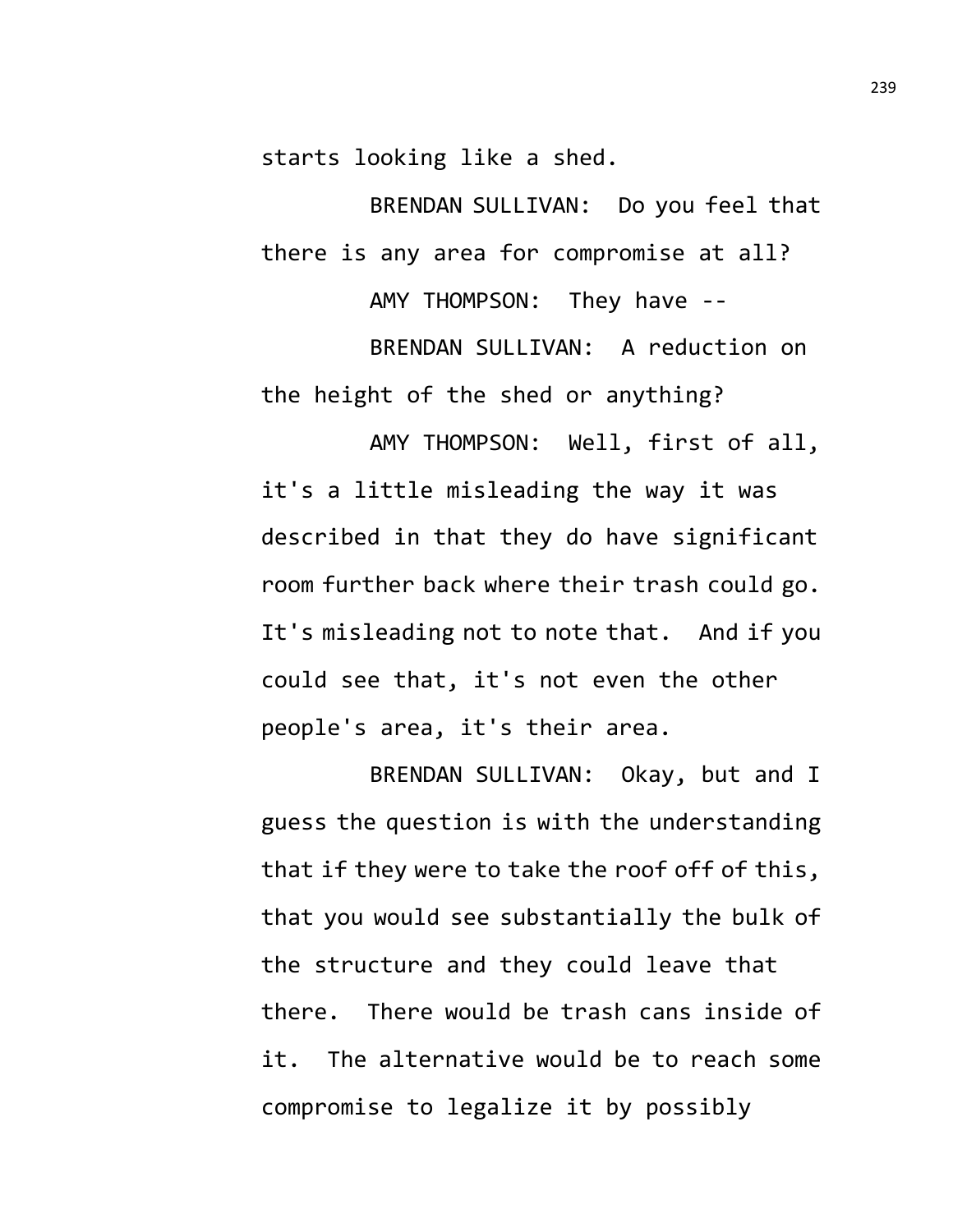reducing it or making it a little bit more friendlier. Right now to me it's very unfriendly. So I guess my question is: Would it be fruitful for you to have some conversation, the two of you, to come up to some agreement? Or is it that you -- this may not be going away even if --

AMY THOMPSON: I understand that. And actually I had a little speech written up, and one of the things in it was that not a speech, but I didn't want to get tongue tied. Is I want to be a good citizen. I want to be a good neighbor. Never was I once involved in any discussions in the planning. All of a sudden this thing was there, and I would like to have some sort of a dialogue. I do think that there could be some agreement on something that would be more fitting with the neighborhood.

> BRENDAN SULLIVAN: Okay. So with that said, then, we could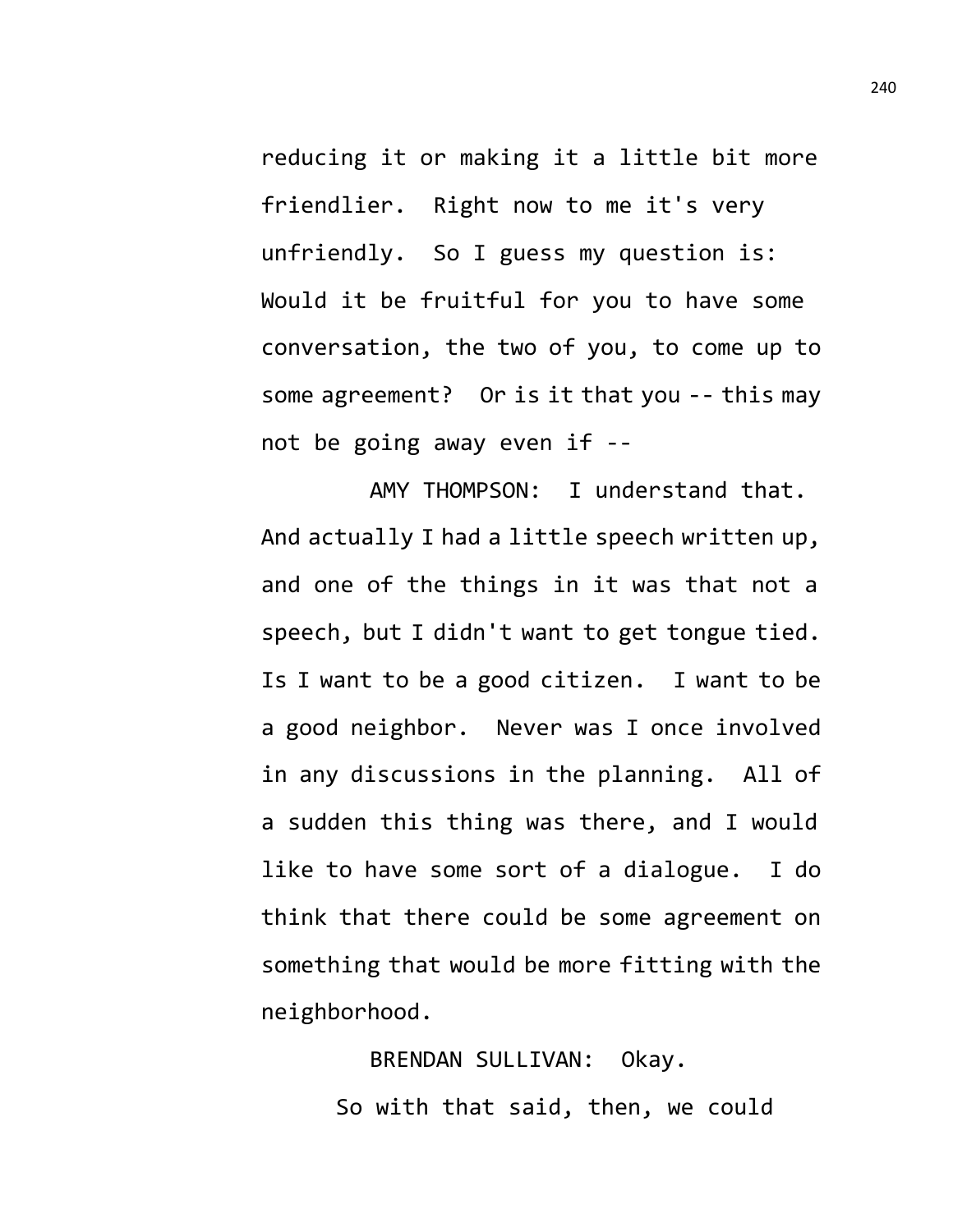continue this matter for a period of, it would have to be a month. And you could come back and you may say we have an agreement or you may come back and say we have agreed to disagree.

KATHERINE PERDUE: Okay, that seems reasonable.

BRENDAN SULLIVAN: You're going to have to assemble the same five people. Does this sound reasonable to members of the Board, to see if we can't pull a rabbit out of a hat somewhat?

TAD HEUER: Sure.

AMY THOMPSON: If I'm out of place just tell me. You let these other people go and have a discussion. Would you be willing to do that?

BRENDAN SULLIVAN: Sure.

AMY THOMPSON: I think this is a small issue and I think we can resolve it tonight.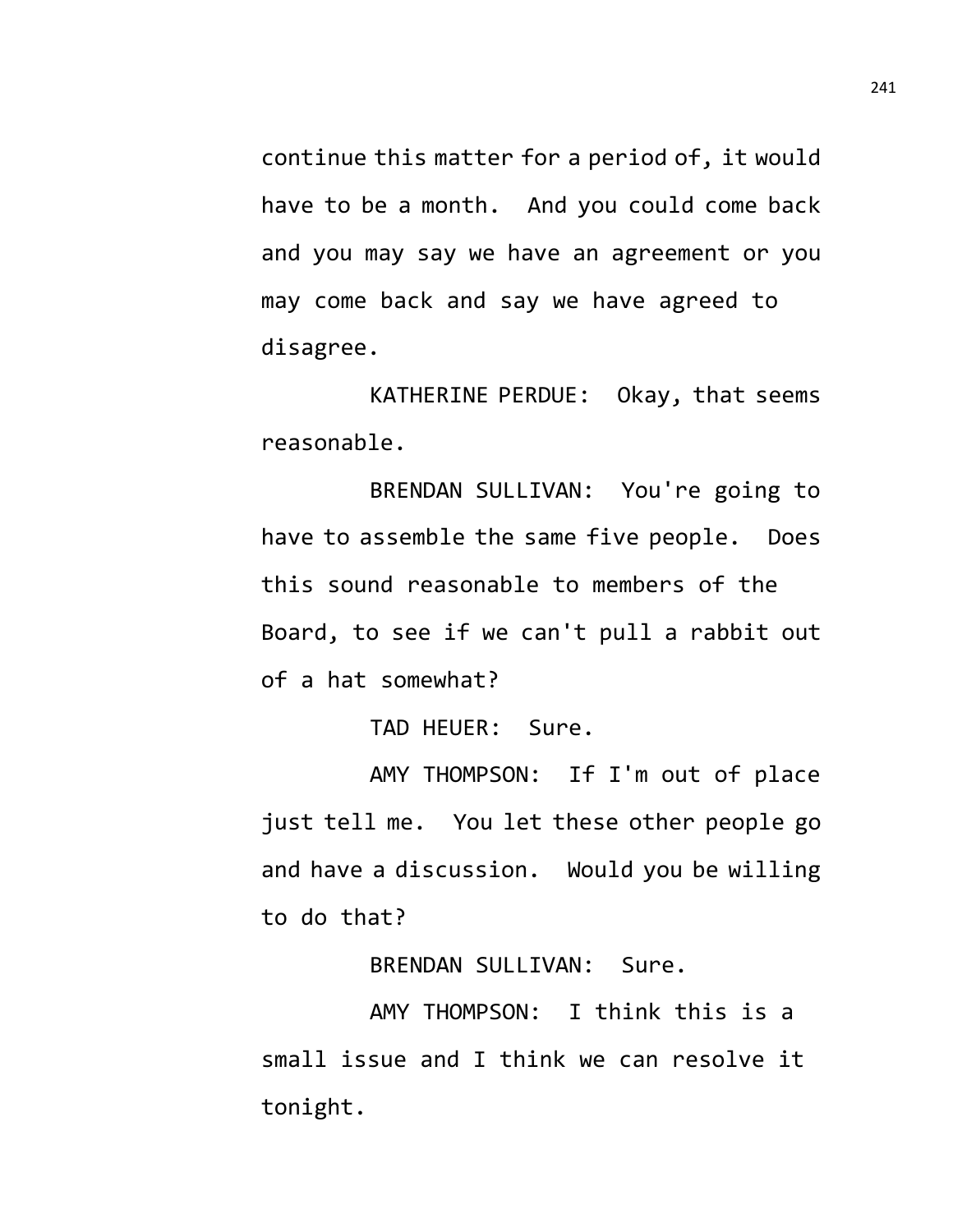BRENDAN SULLIVAN: Come back in an hour or so?

DAN LABARRE: It's 10:30. No, I think we should make an appointment to get together on-site and talk and show lines and what do you think about this, what do you think about that, would be far more productive than --

BRENDAN SULLIVAN: It will be hour and a half.

DAN LABARRE: Way far more productive.

BRENDAN SULLIVAN: What I hear is a motion to continue this matter.

MARIA PACHECO: We could do March 8th.

BRENDAN SULLIVAN: March 8th. We're all here?

MAHMOOD FIROUZBAKHT: Yes.

TAD HEUER: Yes.

BRENDAN SULLIVAN: We'll continue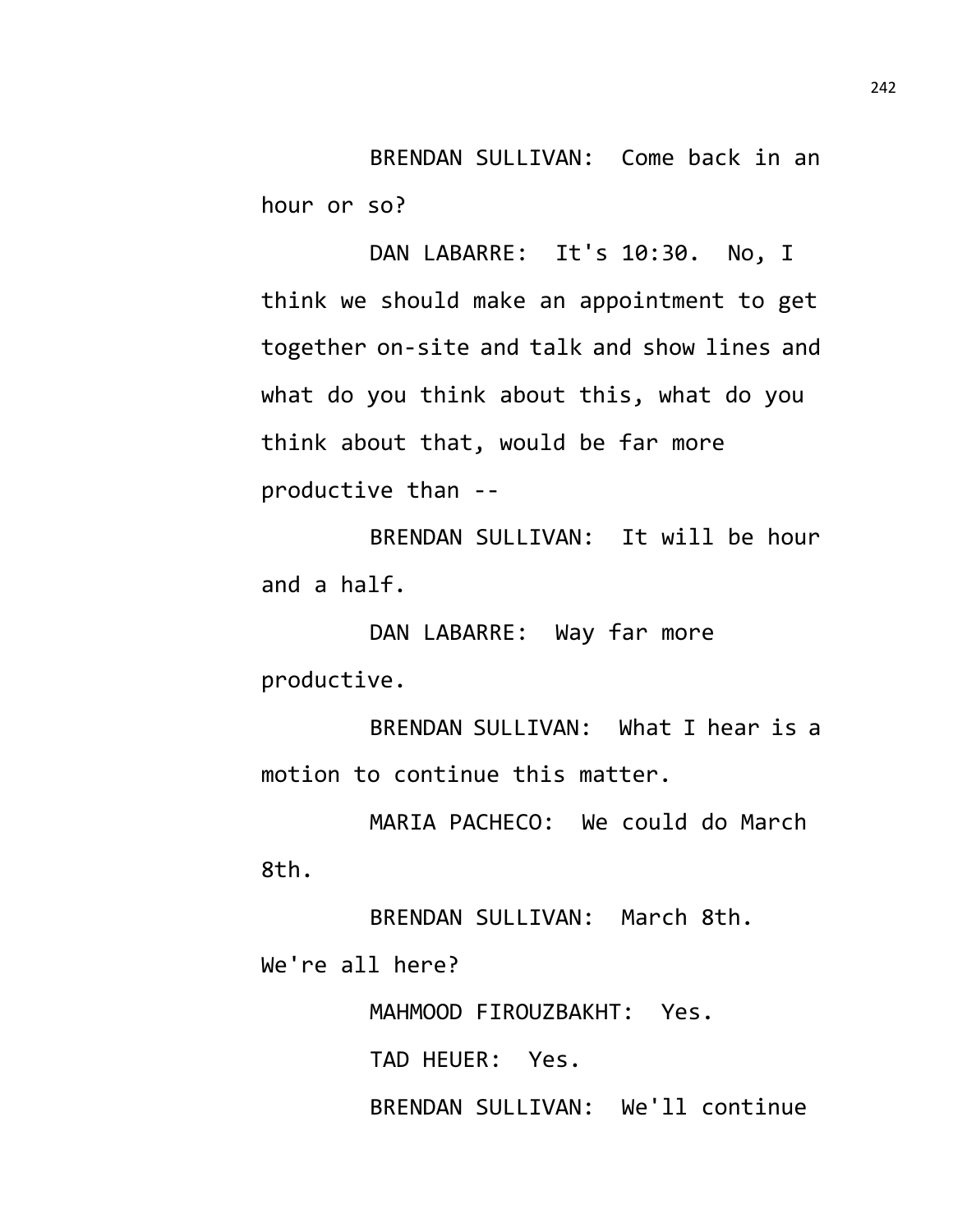this matter until March 8, 2012, at seven p.m. on the condition that the Petitioner change the posting sign to reflect the new date of March 8th and the time of seven p.m., and that the sign be maintained at least 14 days prior to that.

If there are any new submissions, any new drawings, plans, that they be in the file by five p.m. prior to the March 8th meeting. So by five p.m. on the Monday prior to, you should have new drawings, sketches, or whatever you're going to do.

MAHMOOD FIROUZBAKHT: And could I just add that even if you come up with a new design that may be satisfactory to your neighbors, to the extent that it's a shed with a roof on it, you still need to meet certain standards, you're not guaranteed you would meet that standards back at the Board. So to the extent that you could come up with an option that's viable, you know, your condo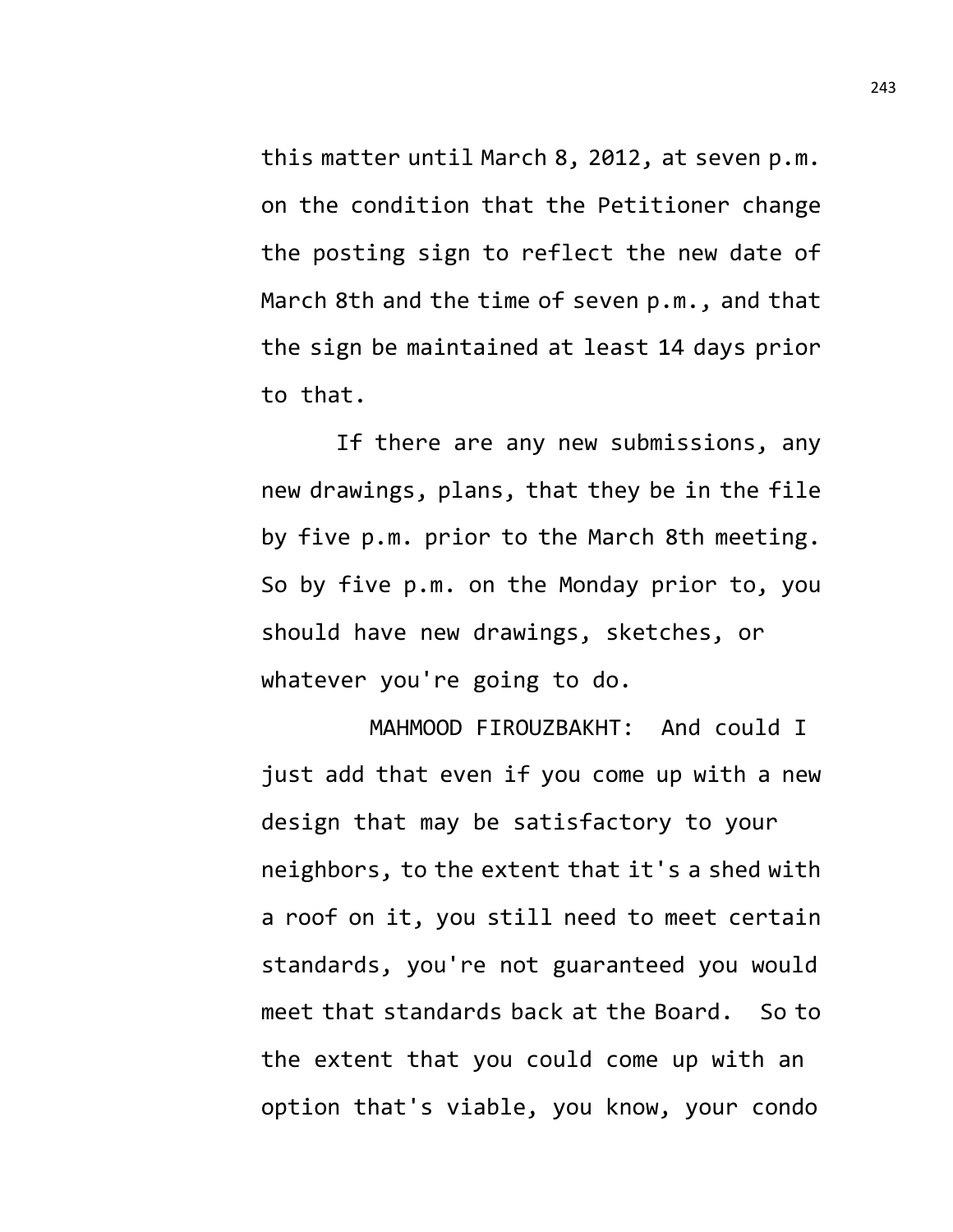docs, we don't. Where your trash could be placed somewhere that's not so visible, boy, that would be pretty good. So if that's something that could be figured out, I think that could solve some of the issues that we're dealing with.

DAN LABARRE: I don't know if it's asking too much and quite possibly it is, I know that you had taken the opportunity to walk by and review the project in advance of this meeting, if you were planning on being in that neighborhood again so I could walk you through the property and ask you where a good place to your mind would be to put it in the back, I would more than happy to make that appointment.

DOUGLAS MYERS: Thank you. I appreciate the good will involved. I don't think that kind of a meeting is one that I could undertake with you.

DAN LABARRE: Just trying to reach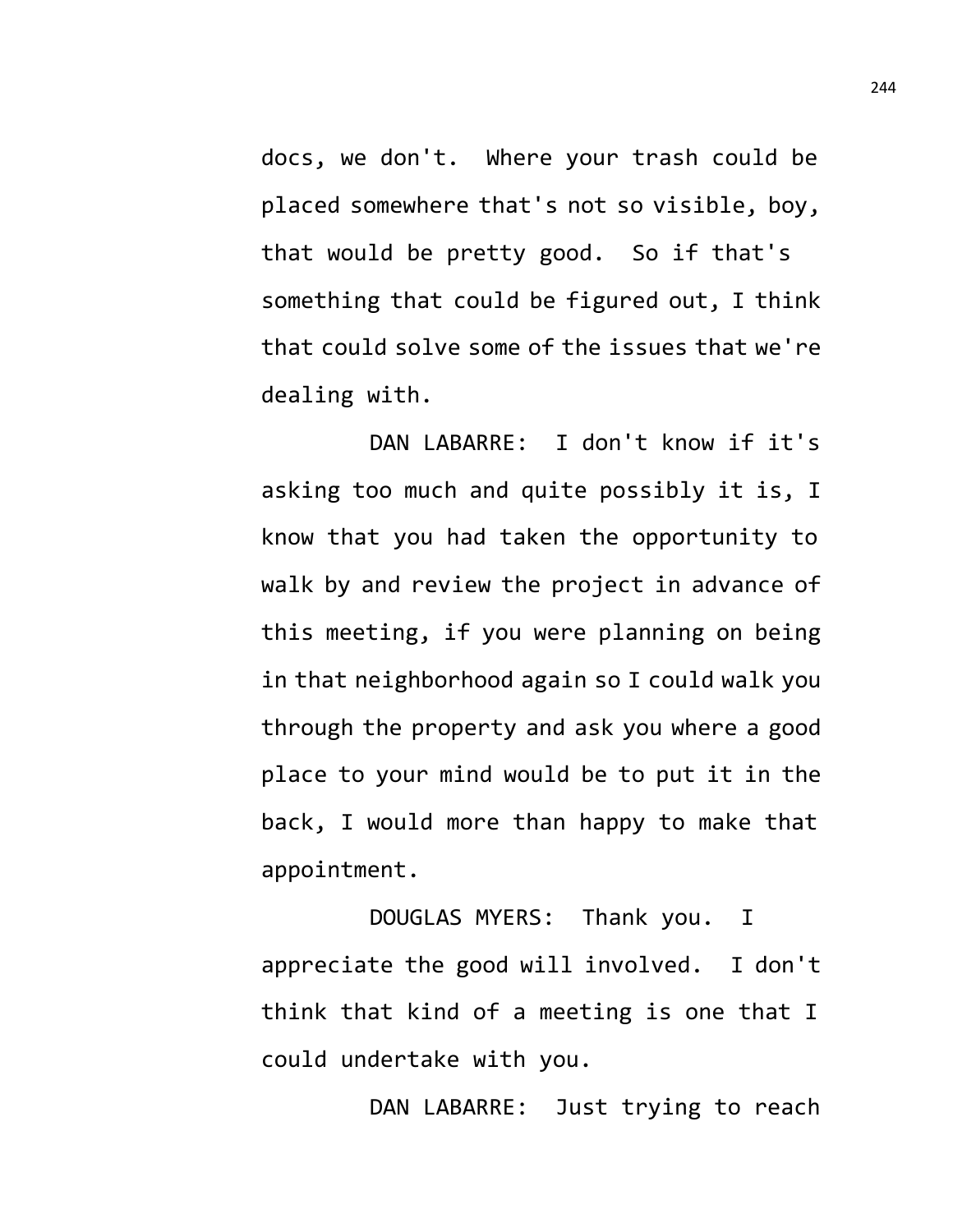$out - -$ 

BRENDAN SULLIVAN: I understand.

DAN LABARRE: -- as much as possible to solve the problem.

DOUGLAS MYERS: I understand. And I respond positively in spirit.

BRENDAN SULLIVAN: It crosses our ethics.

DOUGLAS MYERS: Not allowed to be one-on-one with the party of the case.

BRENDAN SULLIVAN: It's a nice

gesture. On the motion to continue this? (Show of hands).

BRENDAN SULLIVAN: Five in favor.

(Sullivan, Heuer, Scott,

Firouzbakht, Myers.)

\* \* \* \* \*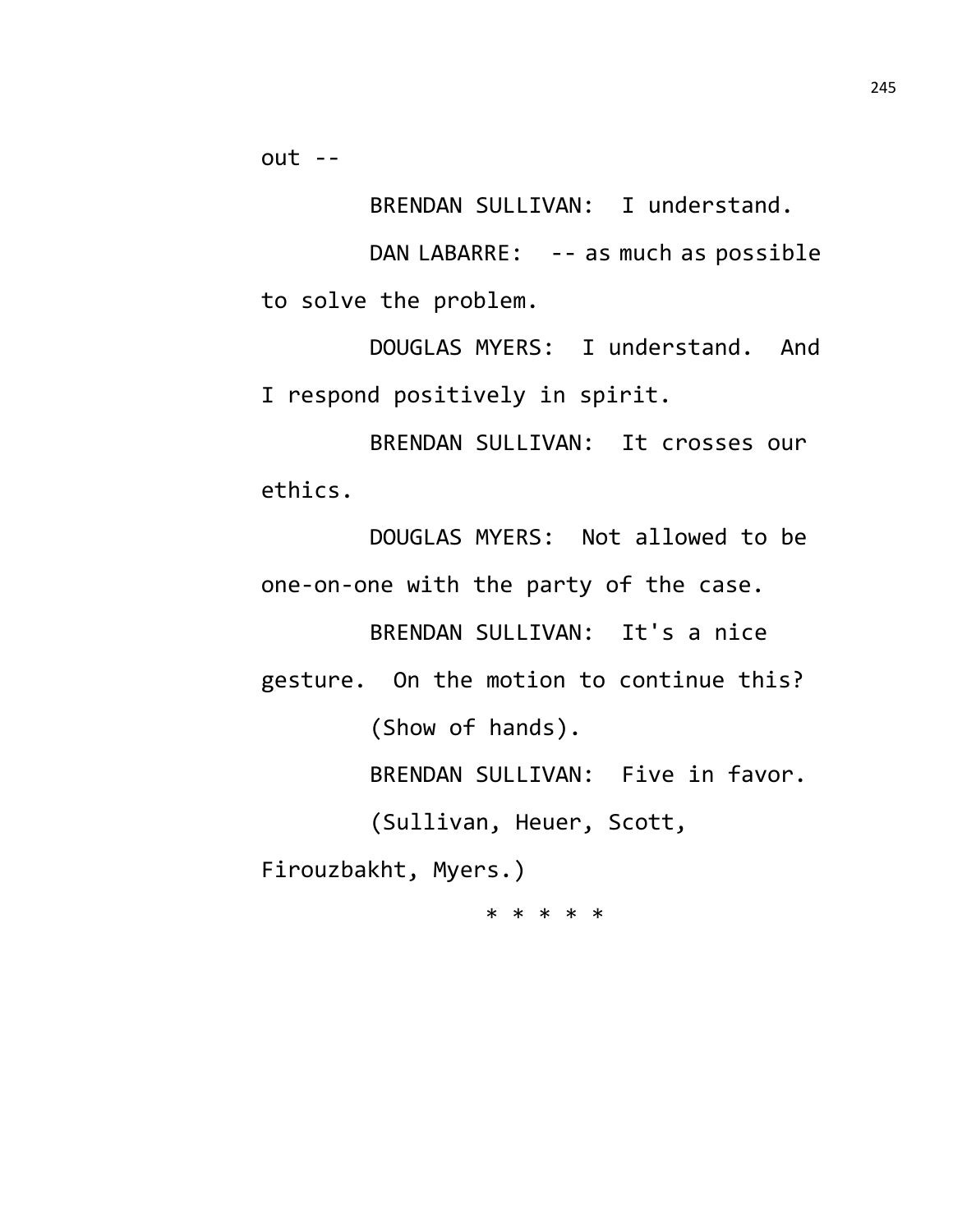(10:30 p.m.)

(Sitting Members: Brendan Sullivan, Tad Heuer, Thomas Scott, Mahmood Firouzbakht, Douglas Myers.)

BRENDAN SULLIVAN: Let me reopen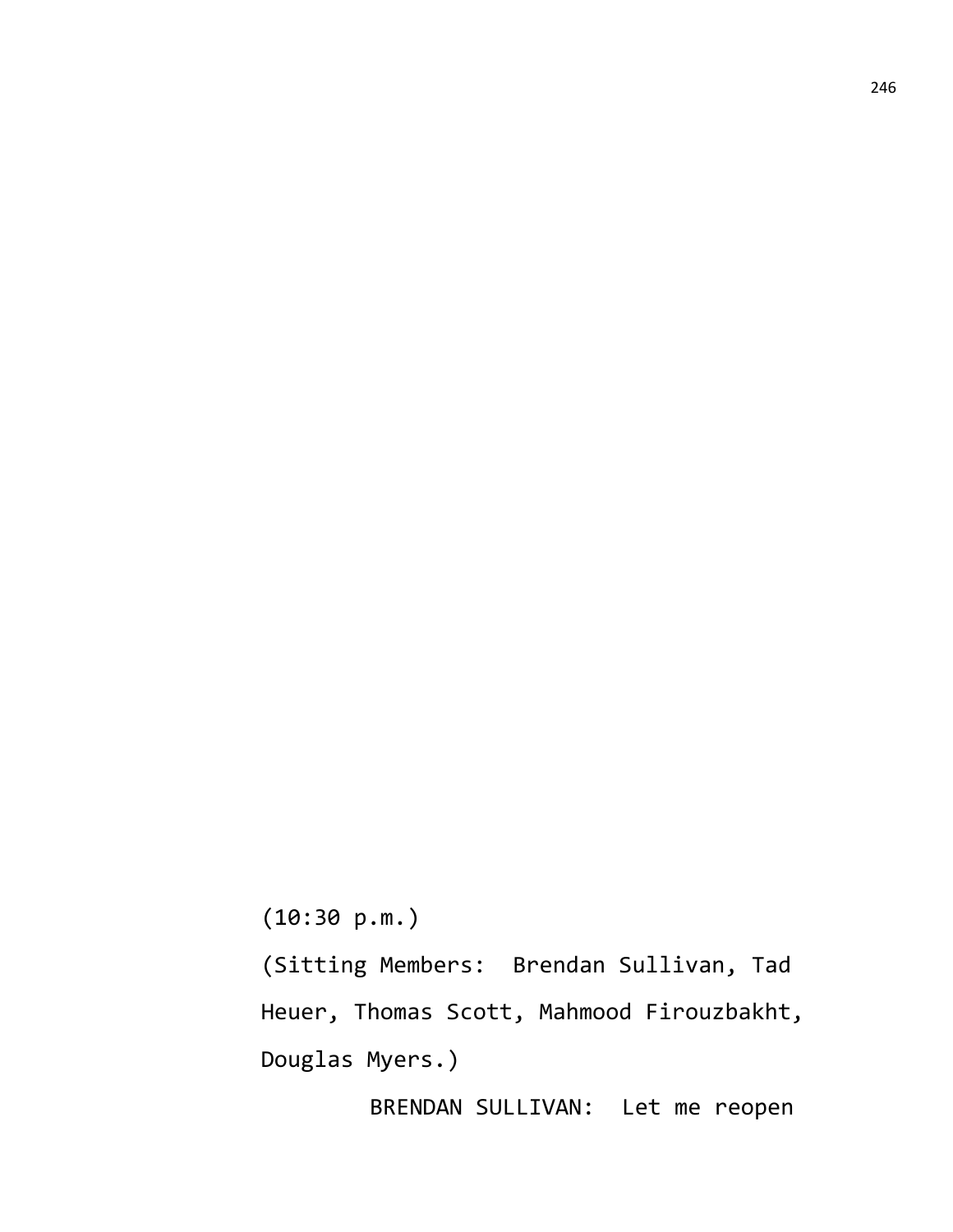case No. 10201. Mr. Hanley, give us a short synopsis of what went on.

DAN FARBMAN: I'm sorry, I just want to -- when Mr. Hanley represented that everything was fine. I want to actually say what we agreed to say. I didn't actually say I approve of all of these plans.

BRENDAN SULLIVAN: You'll have a chance.

DAN FARBMAN: Okay, I just wanted to make sure that that was clear.

BRENDAN SULLIVAN: Yes.

ATTORNEY JOSEPH HANLEY: Actually, for the record, I didn't indicate that things were fine. I said, we had a good discussion. Thank you.

BRENDAN SULLIVAN: Okay.

ATTORNEY JOSEPH HANLEY: So, we were able to speak with Mr. Farbman and Mr. Teague and Mr. Brandon. I will state for the record that, and I think this Board is aware, that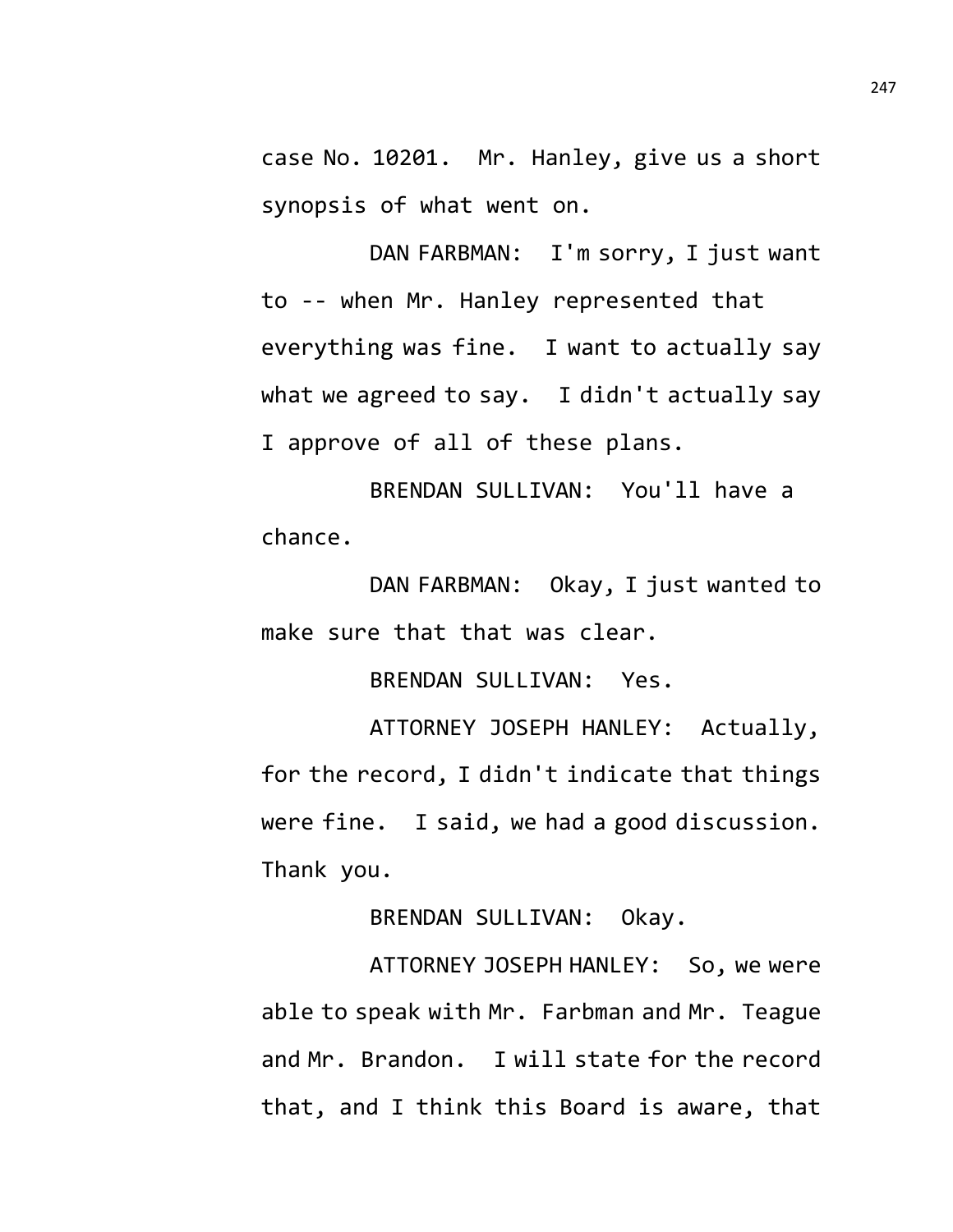this has been over a year of outreach, extensive outreach and discussions with the North Cambridge Stabilization Committee, with Mr. Teague, with Mr. Brandon. We are -- it's initial form of substance. We have form over substance. We have an agreement in principle with the neighbors. We've agreed to a series of issues and modifications and the like on this. And the question is, quite frankly, in what form that agreement is. And we've been asked to make that a recordable document and put it on record and we're just not willing to do that. But we're more than willing to agree to all the terms which we've represented, landscaping conditions, window treatments, sidewalks, condominium form of ownership, just to give you an example. To hire a certified arborist, parking lot, lighting, air conditioners on the roof. Again, the neighbors can speak for themselves, but this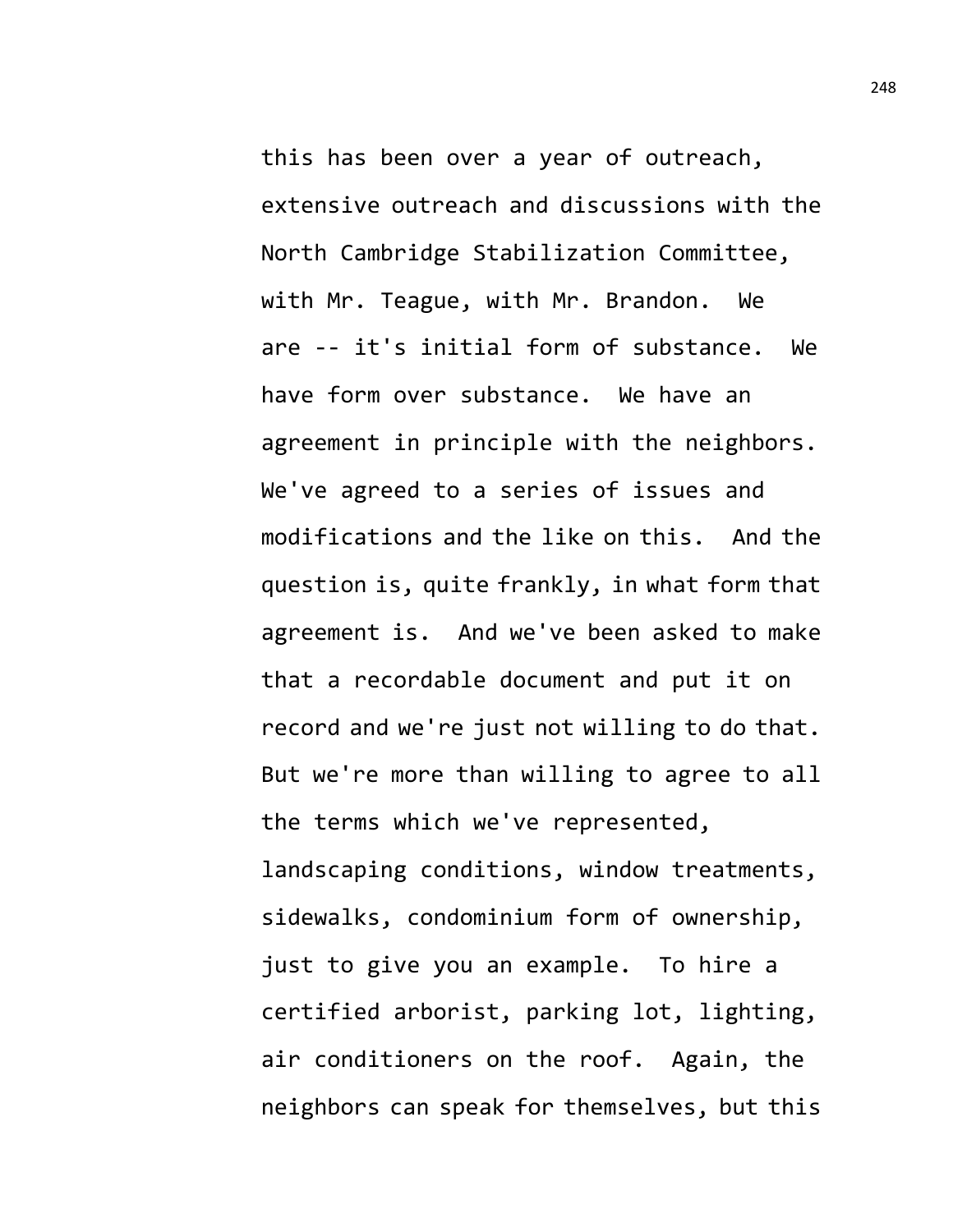has been a very extended and I think outreach process.

TAD HEUER: I have a procedural question on that point. So you say you don't want it to be recorded, and I understand usually if you're doing a commercial lease, you don't want your terms recorded. And I understand that.

ATTORNEY JOSEPH HANLEY: Right. It's a condominium scheme.

TAD HEUER: I do that.

Here where these will presumably be conditions of granting the Variance, they're going to go into the file and be public anyway.

ATTORNEY JOSEPH HANLEY: Sounds good. Let's make them all provisos to your decision. Happy to do it.

TAD HEUER: So that's -- it's just the recordability --

ATTORNEY JOSEPH HANLEY: Yes, sir.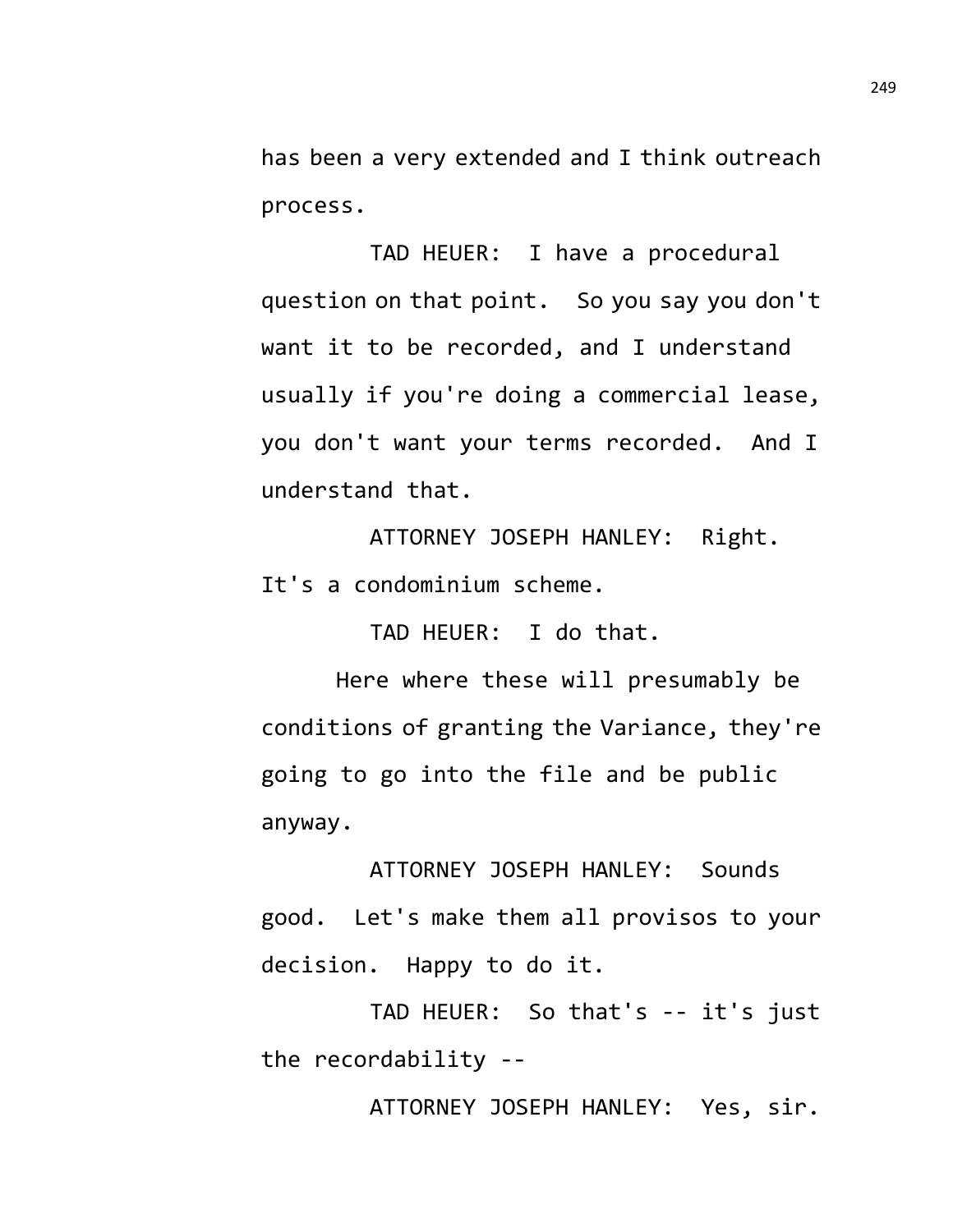TAD HEUER: -- at the Registry. Not necessarily having them publicly available in some other form?

ATTORNEY JOSEPH HANLEY: Yes. And I'd be happy to share the text of this agreement, and, again, certainly Mr. Teague can speak for himself. He's been the primary person. But we're not going to agree to a recorded document with a condominium scheme being contemplated. Simply not going to happen.

MARC RESNICK: In the form. It's not a recordable document. How would you get it released? Like, what would happen? It's in the chain of tunnel. I could close on the condos and not be able to sell any of them because they said my arborist wasn't certified properly or some --

ATTORNEY JOSEPH HANLEY: Right. Either way.

TAD HEUER: No, I understand.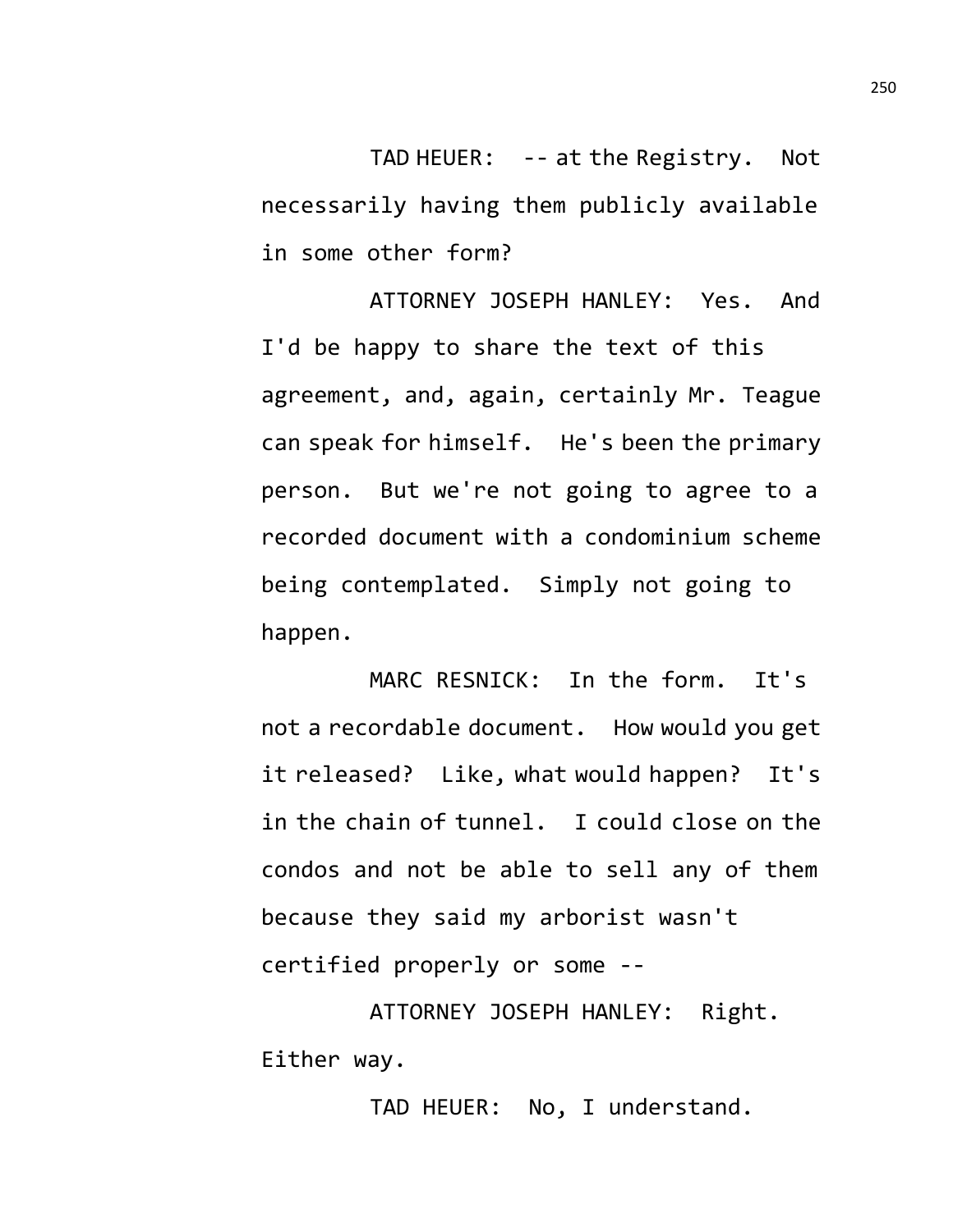ATTORNEY JOSEPH HANLEY: Either way. It's your decision. You have the ability to provisos. It's in public record, and we're happy to do that. We have come a long way. Certainly again they can speak for themselves. We've made a significant number of modifications to this overall project. And I would say for Mr. Farbman, we welcome him as a new neighbor. But the truth of the matter is there has been construction going on at this site immediately abutting him. It was going on when he was looking at that property, when he bought that property, there's no secret. Everyone knew this development was happening. We've done our best over the last year, numerous meetings, numerous outreach. We can't control if someone comes in a month from now or two weeks from now and buys another place. What we can control is we agree to all these numerous agreements and you make them proviso with the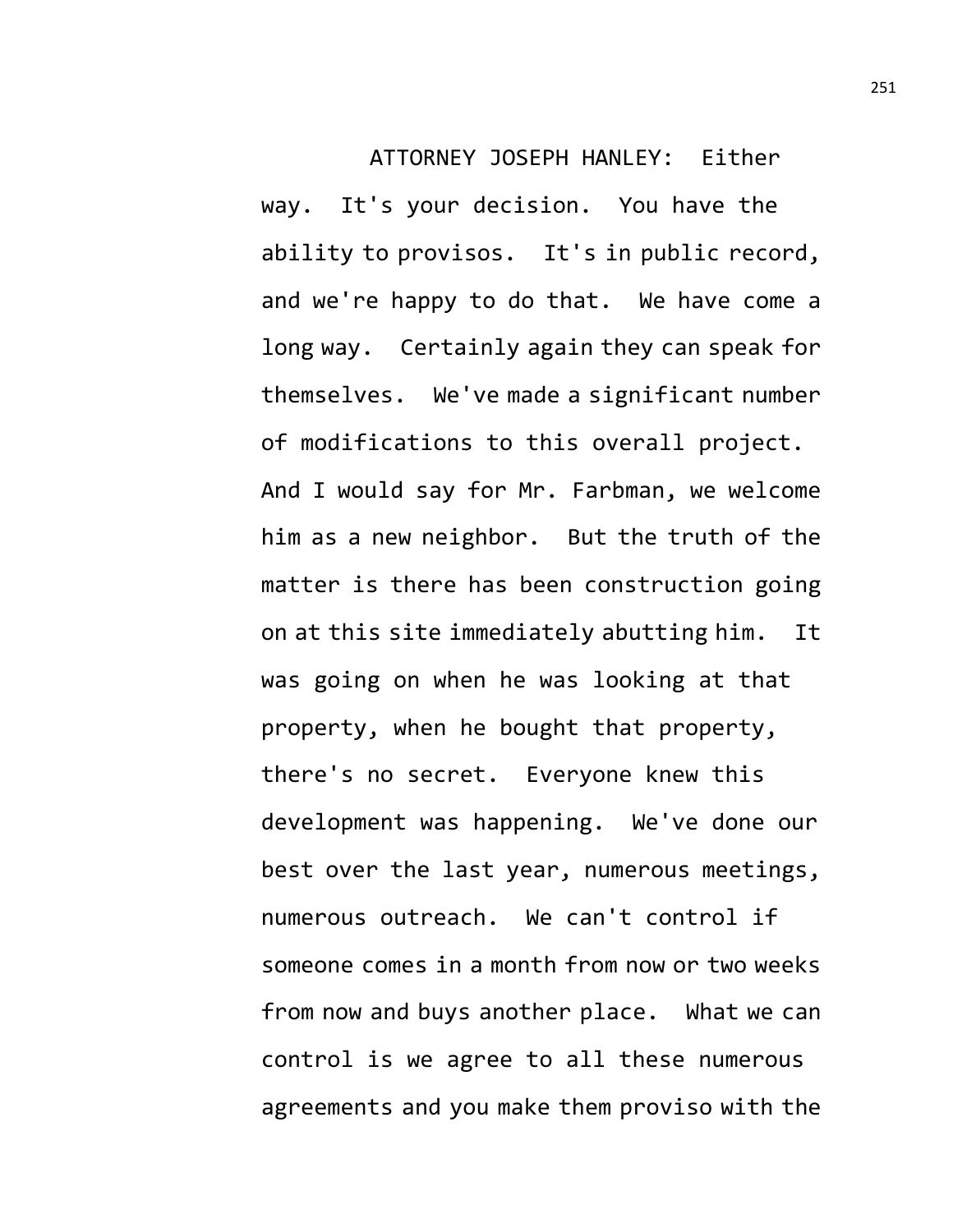neighbors.

DAVID O'SULLIVAN: The other thing I'd like to add that the drawings that you have here, reflect the things that are in the agreement. Meaning where we're locate HVAC. Where we're putting landscaping. Where we're putting parking. Where -- what type of lights we're putting.

BRENDAN SULLIVAN: That was my question. What is the real date? I have -- well, again, I'm going back to No. 18 which is the first issue before us, is on the subdivision. So I have a certified plot plan here in front of me which is dated 11/17/11 by a Scott Charles. Is that the correct current plan.

ATTORNEY JOSEPH HANLEY: Yes.

BRENDAN SULLIVAN: Okay. Now, if you would. Again, just re-introduce yourself for the record.

DAN FARBMAN: My name is Dan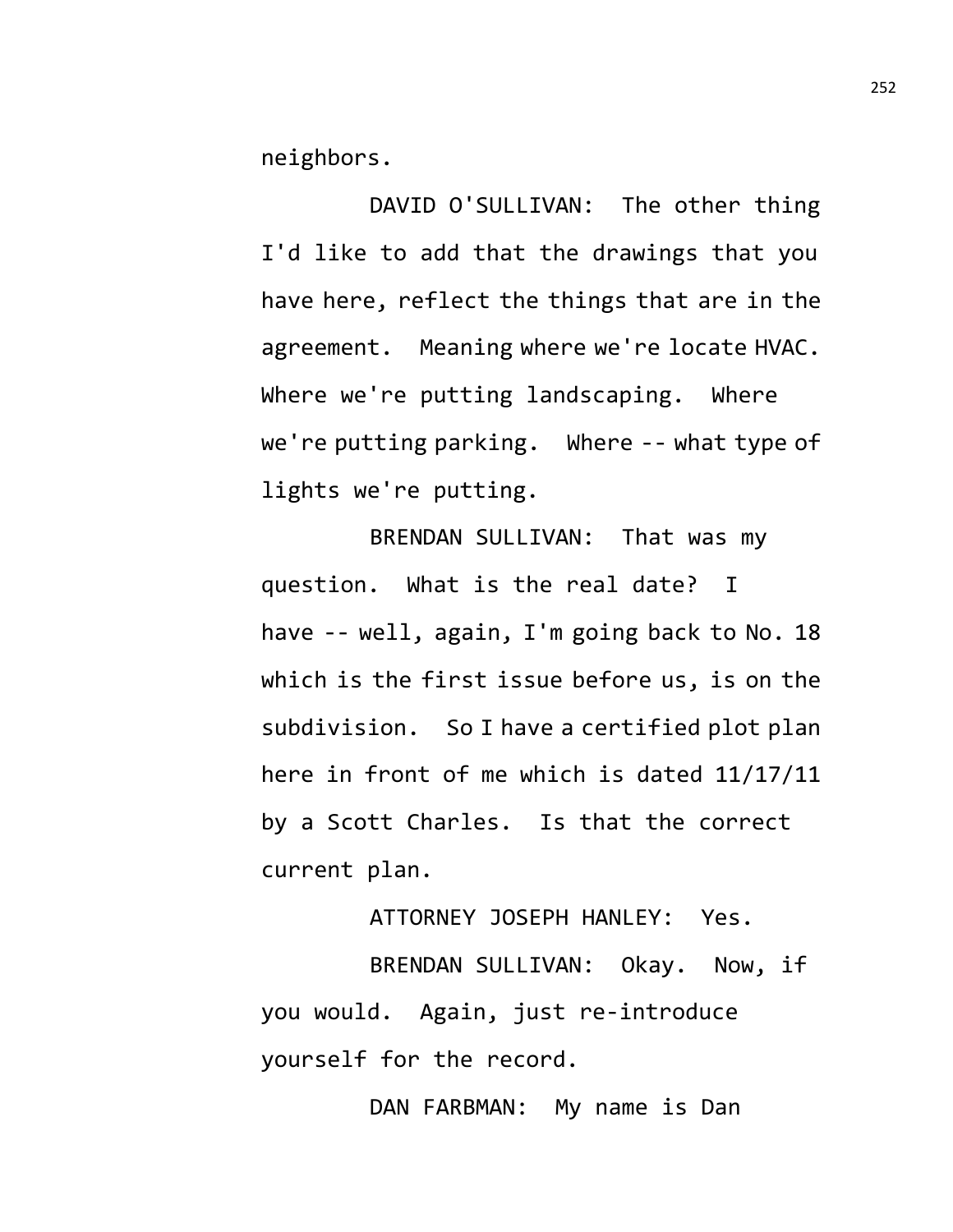Farbman, F-a-r-b-m-a-n and I live in 14 Cottage Park with my partner whose name is Brooke Hopkins. What I said to these folks, and what I want to say to you guys, is that I absolutely -- I don't feel comfortable saying when I look at the plans, I know that there's no impact on my property. What I do -- what I can say is that I was not in the hour that we sat there, I didn't find a problem that had been hidden. The thing that gives me pause is that, you know, Zoning rules are there for a reason and they're probably there to protect me. And when so many variances are being asked for, I don't know exactly in what ways those all affect me. I haven't discovered a way that they have, I don't have a specific objection. So I'm not coming before you telling you, yes, don't -- you know, I object in this way. I am coming before you telling you that from my own point of view I don't have enough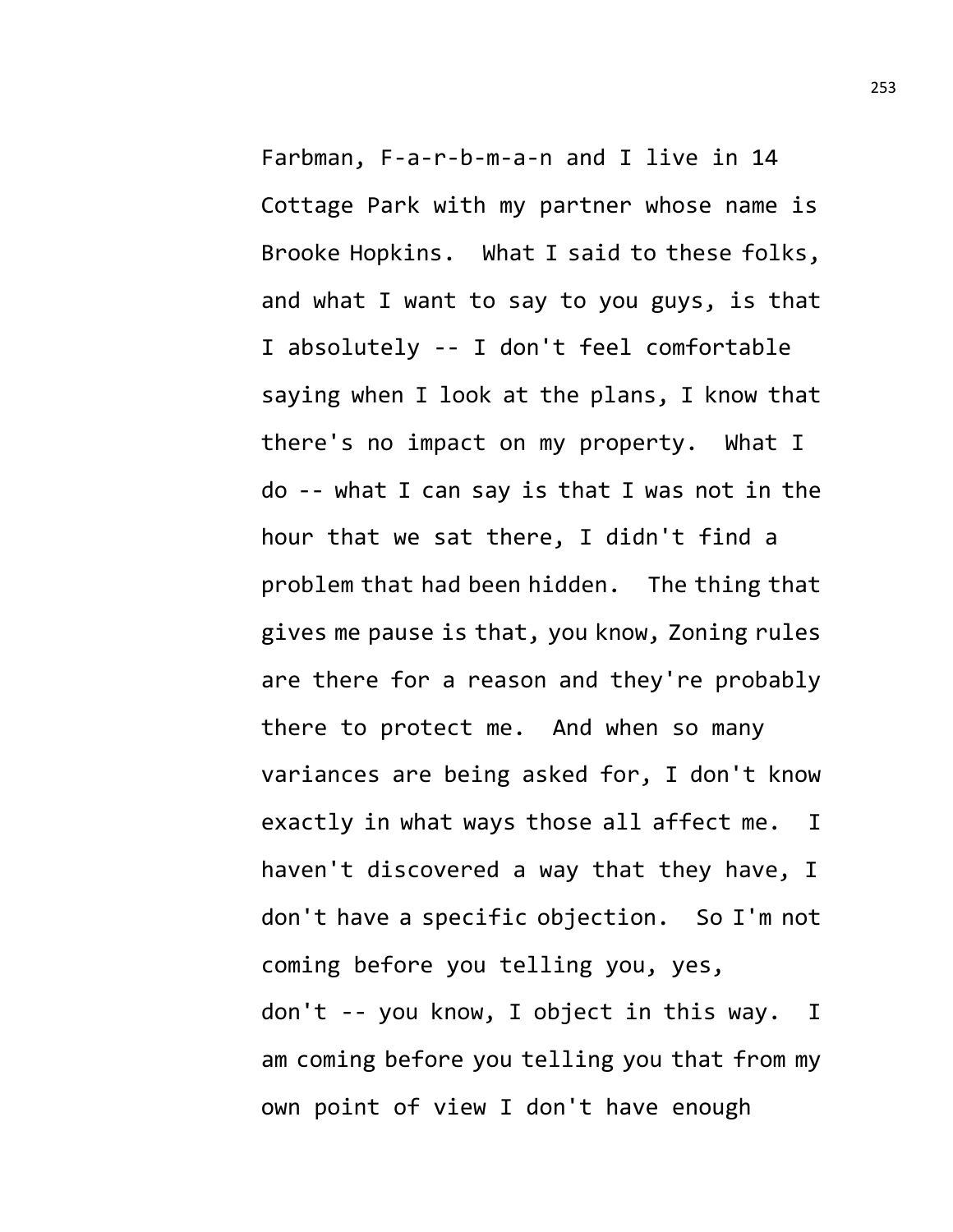information and wouldn't without more study, and don't want to represent for my partner, who couldn't be here tonight, what her feelings would be on the project. So that's where we left it. That's what I said to them, that's what I'll say to you, and, yeah, that's where I stand.

BRENDAN SULLIVAN: Okay.

Any questions? Tom, any questions at this time?

THOMAS SCOTT: No.

DOUGLAS MYERS: No questions at this time.

MAHMOOD FIROUZBAKHT: So, clarification on this issue of these conditions being in recordable form, so to the extent that we -- and I haven't really very closely studied the list of conditions,  $but --$ 

BRENDAN SULLIVAN: Well, do these conditions have anything to do the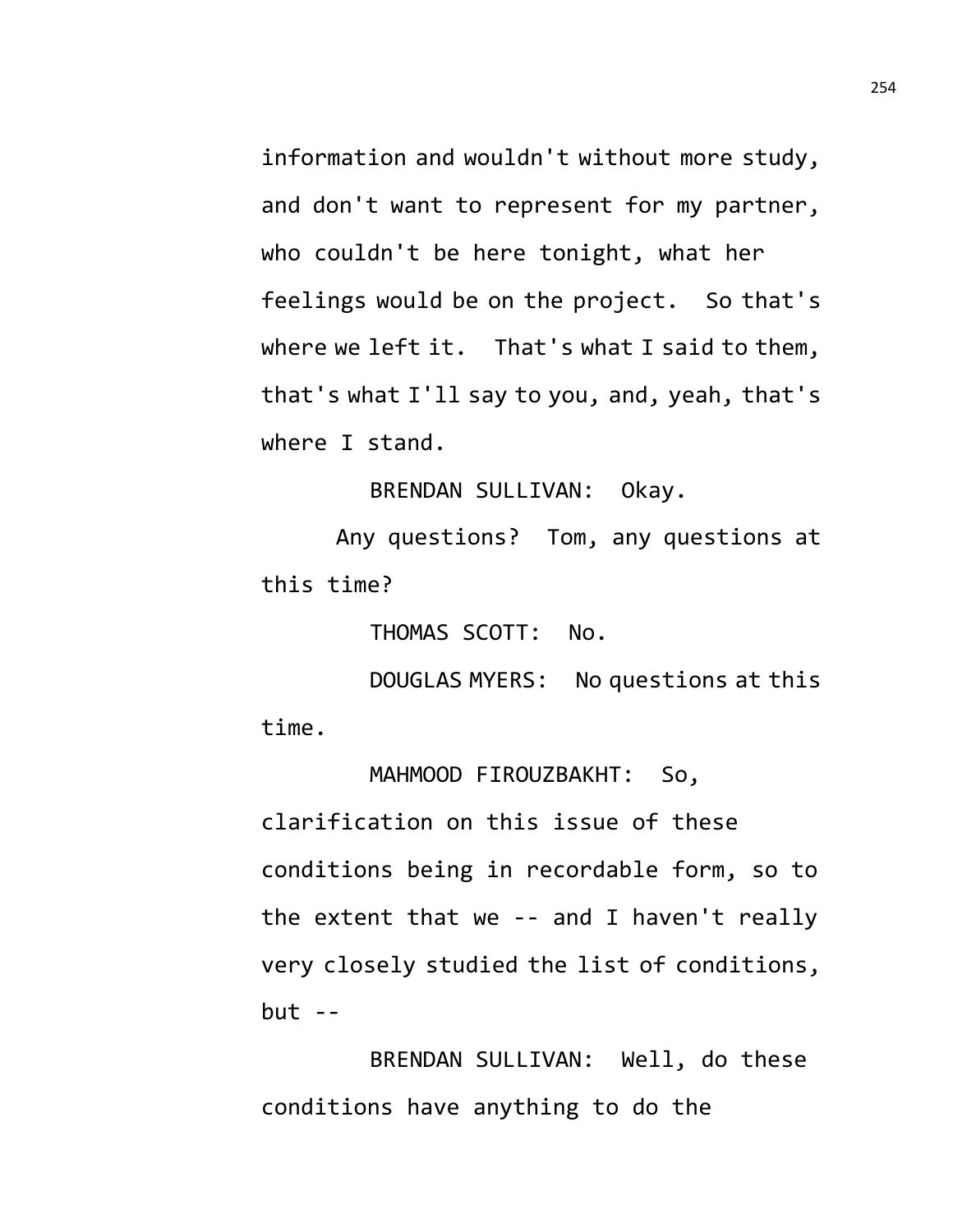subdivision? I'm really trying to do three distinct cases here.

MARC RESNICK: All the conditions are on the 22 or 27 Cottage Park properties. There's nothing that relates to the house.

BRENDAN SULLIVAN: Okay. So we can hold those for discussions for that.

MAHMOOD FIROUZBAKHT: Okay.

BRENDAN SULLIVAN: Do you have any other questions?

MAHMOOD FIROUZBAKHT: No, not on this case.

BRENDAN SULLIVAN: Okay.

Tad, anything?

TAD HEUER: No.

BRENDAN SULLIVAN: Anything else,

Mr. Hanley regarding the subdivision?

ATTORNEY JOSEPH HANLEY: Other than to restate for the record that I think I know you have unique circumstances here that support the grant of relief, and in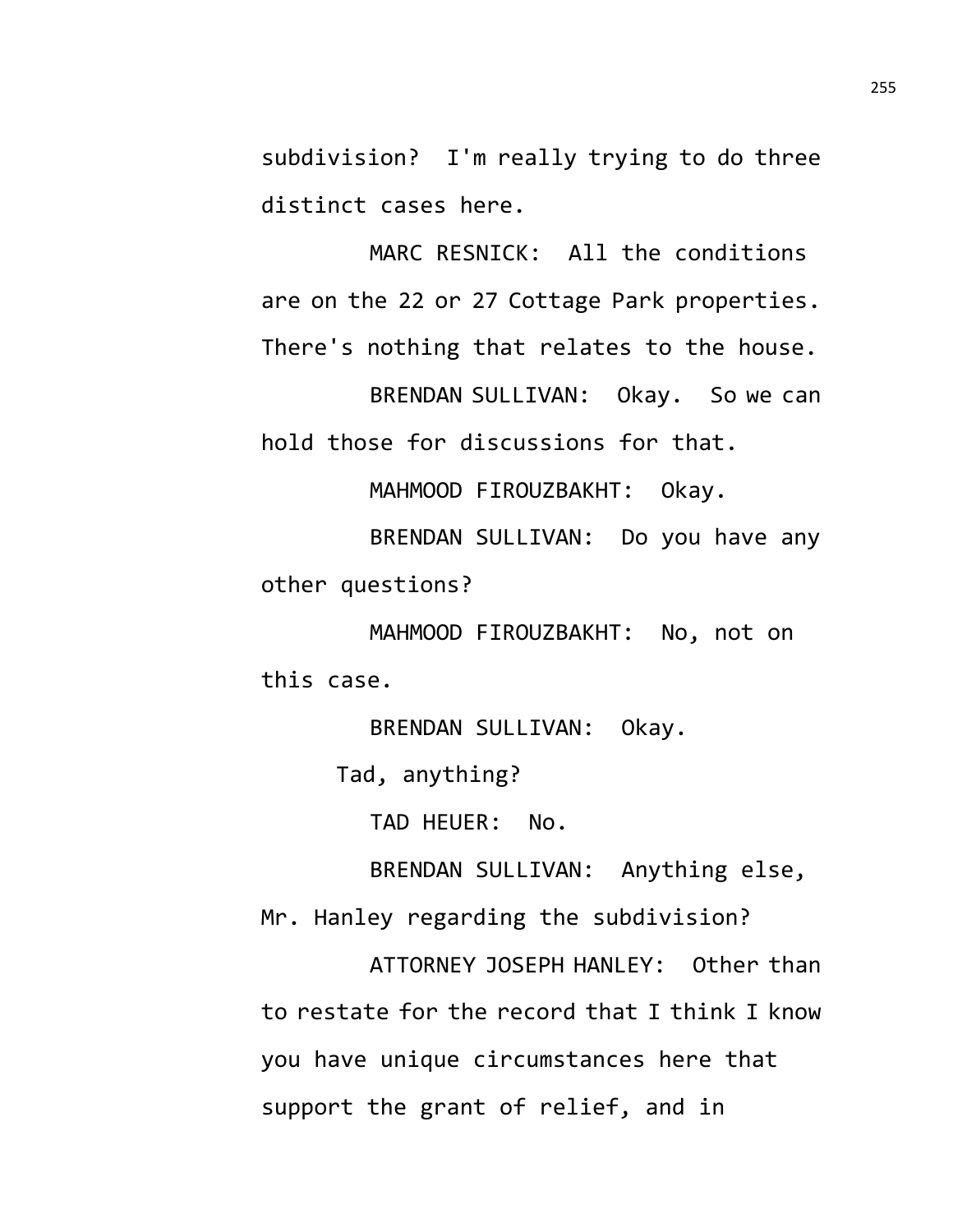particular these are separate and distinct uses and structures that have existed in a subdivided fashion historically for decades until the merger. And the grant of relief will not change any of the existing conditions with respect to the dimensions of the existing two-family and the four-story building which we're seeking to convert.

BRENDAN SULLIVAN: Okay. Let me make a motion to grant the relief requested for the subdivision of the merged properties at 18 Cottage Park Ave. and 22 Cottage Park Ave.

The Board finds that a literal enforcement of the provisions of the Ordinance, Section 5.31, 6.43.6, and 6.441B would prevent the property from being used, maintained, or improved without being encumbered by the existence of another structure on the property.

The Board finds that the proposal for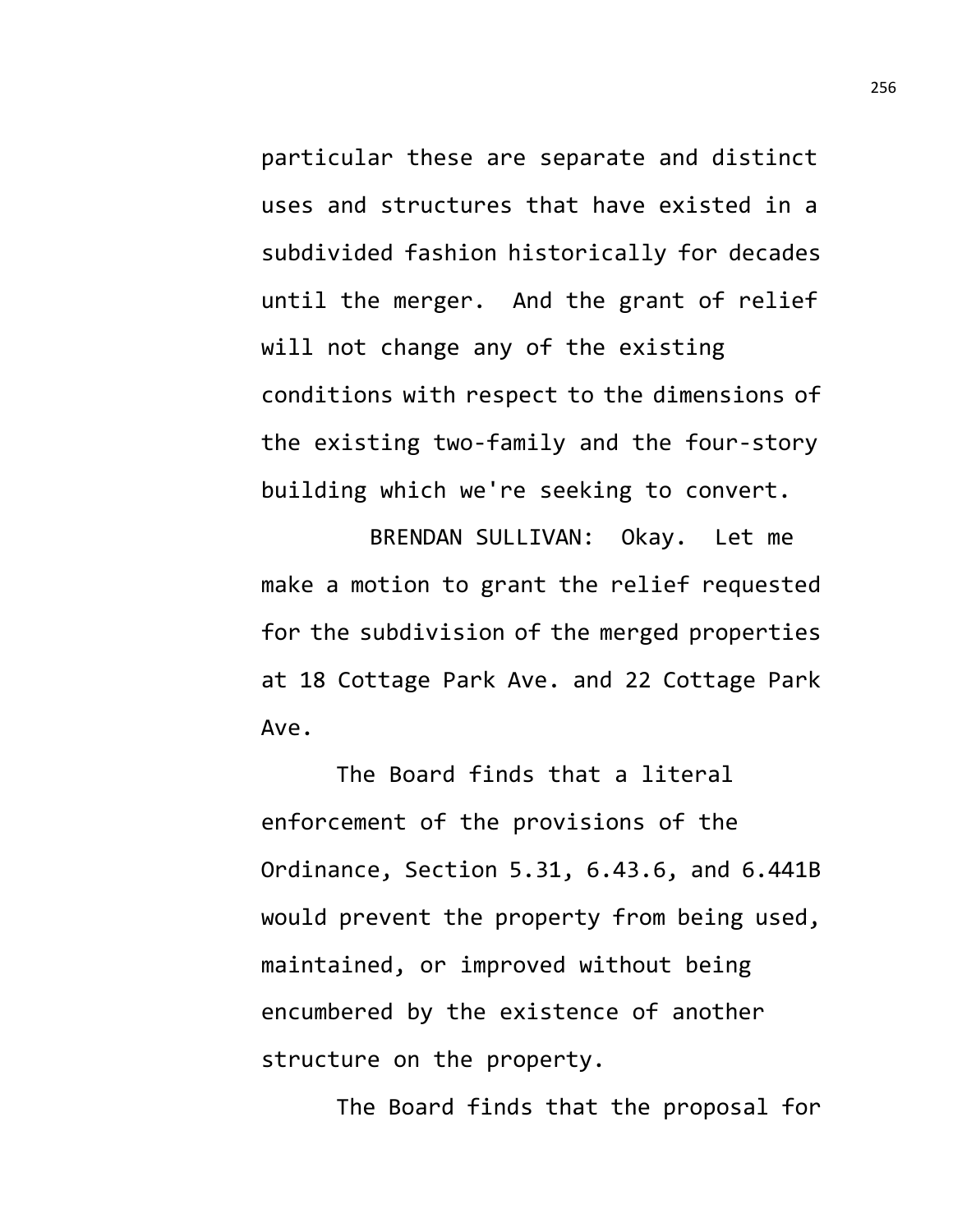relief from the Ordinance is fair and reasonable and allows this property and the structure thereon to be independent and standalone, a condition which enjoyed by the vast majority of properties in this neighborhood.

The Board finds that the hardship is owing to the fact that the property, which was developed before the enactment of the current Ordinance, hence non-conforming in nature, and developed and used for a totally different purpose than the adjoining purpose, has its own hardship.

Finds that the siting on the lot and the size of the structure preclude being able to comply with the Ordinance, Section 5.31, 6.43.6, and 6.441B.

The Board finds that desirable relief may be granted without either substantial detriment to the public good, and that relief may be granted without nullifying or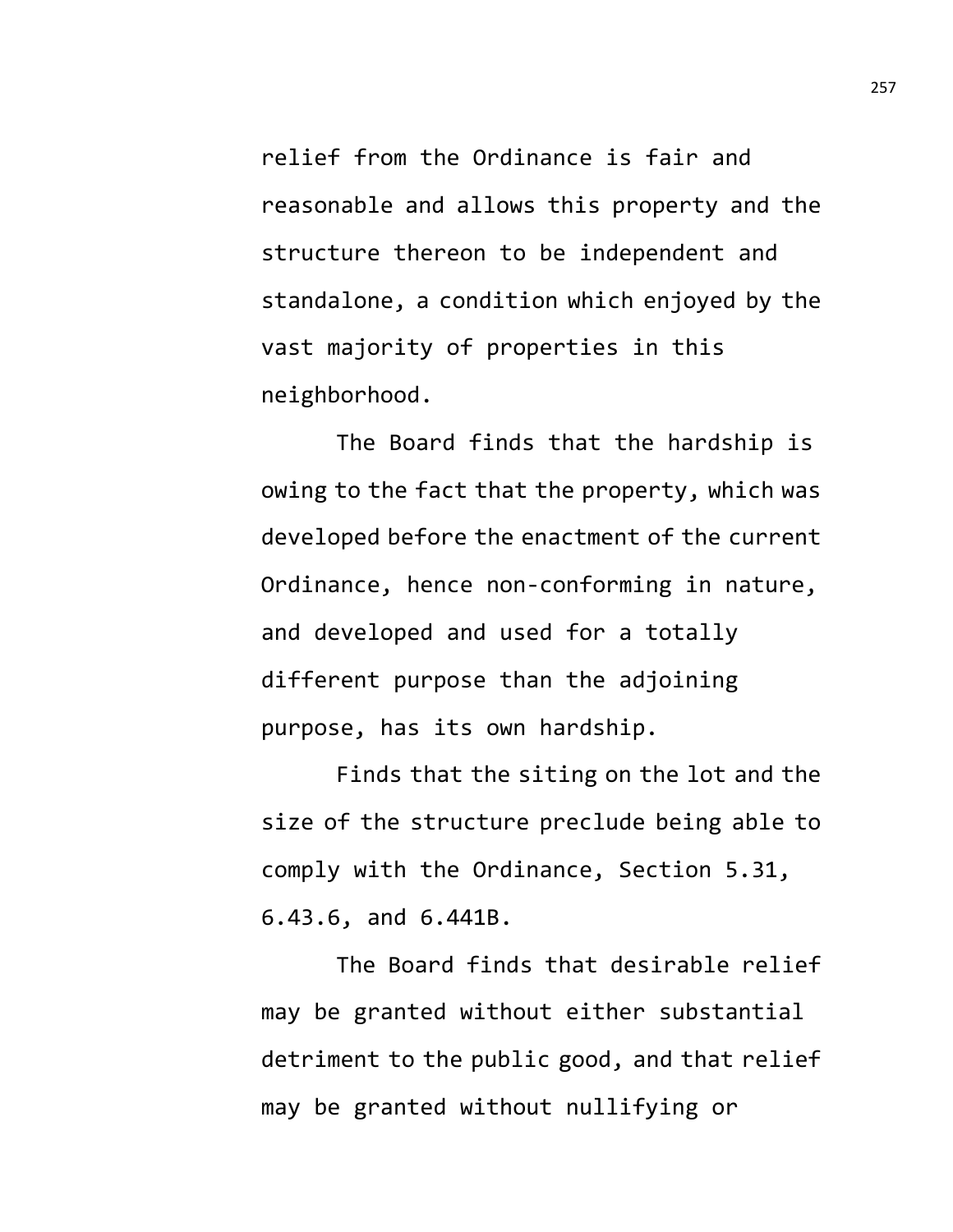substantially derogating from the intent and purpose of the Ordinance.

The Board finds that the requested relief will be consistent with the intent and purpose of the Ordinance because it will allow for the continued use of a long existing dwelling in the manner that is consistent of the character of the surrounding neighborhood.

Is there anything else to add to that?

TAD HEUER: Does that include the variances for setback?

BRENDAN SULLIVAN: That is, that's all covered under 531.

TAD HEUER: Okay.

ATTORNEY JOSEPH HANLEY: I'm sorry, Mr. Chairman, is there reference Section 5.15?

BRENDAN SULLIVAN: I'm sorry which,  $5 - -$ 

ATTORNEY JOSEPH HANLEY: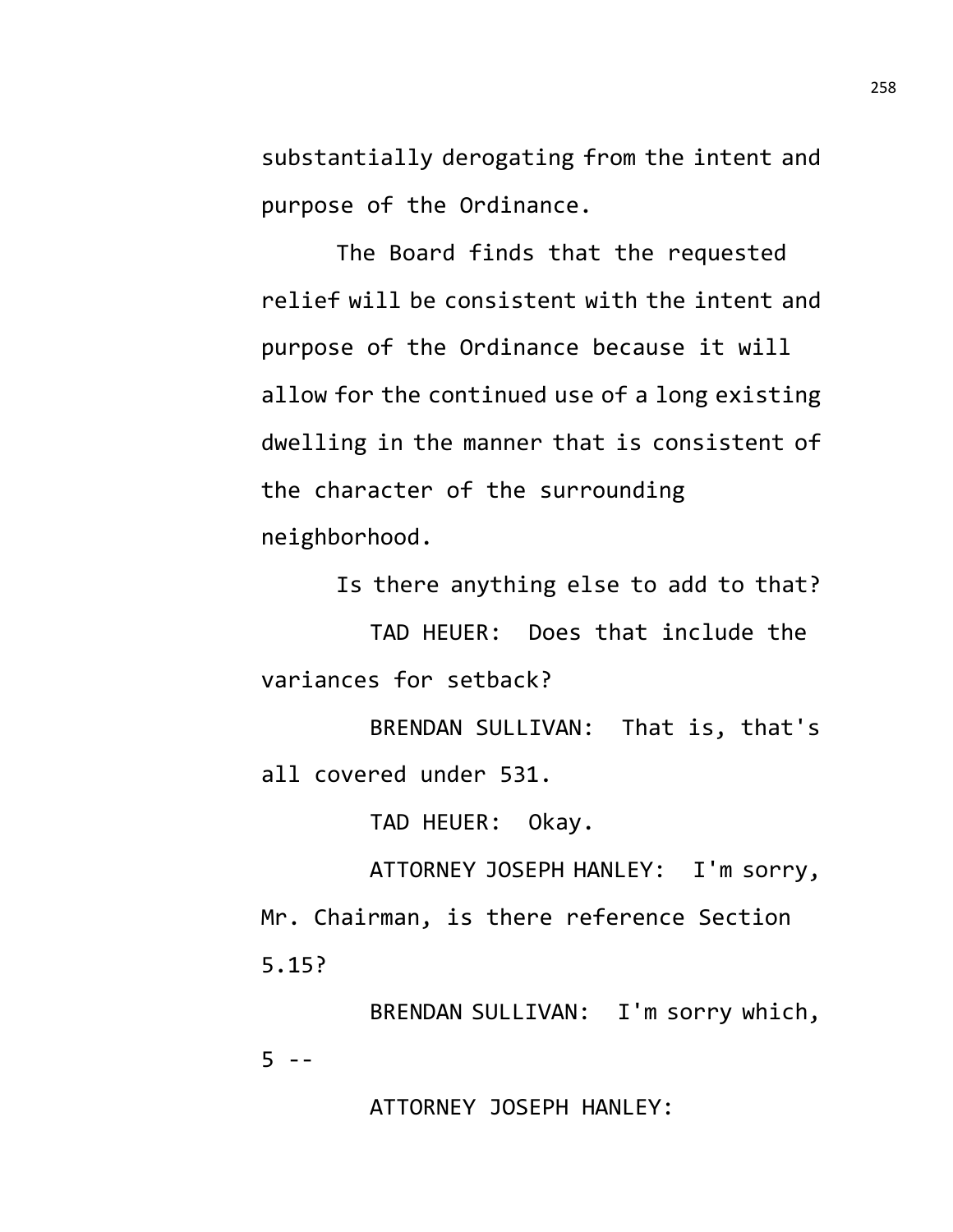Subdivision 5.1 -- section --

BRENDAN SULLIVAN: And 5.15.

ATTORNEY JOSEPH HANLEY: That's violation.

BRENDAN SULLIVAN: That's correct. And so the relief is being granted for the proposal that is before us and the subdivision and the plan as per the plans submitted with the application. So the application from all of those sections of the Ordinance, and as per the subdivision plan which is submitted.

Does that get you there?

ATTORNEY JOSEPH HANLEY: Yes, sir. BRENDAN SULLIVAN: Yes, okay.

All those in favor of granting the Variance for the subdivision of 18 and 22 Cottage Park Avenue.

> (Show of hands.) BRENDAN SULLIVAN: Five in favor. (Sullivan, Heuer, Scott,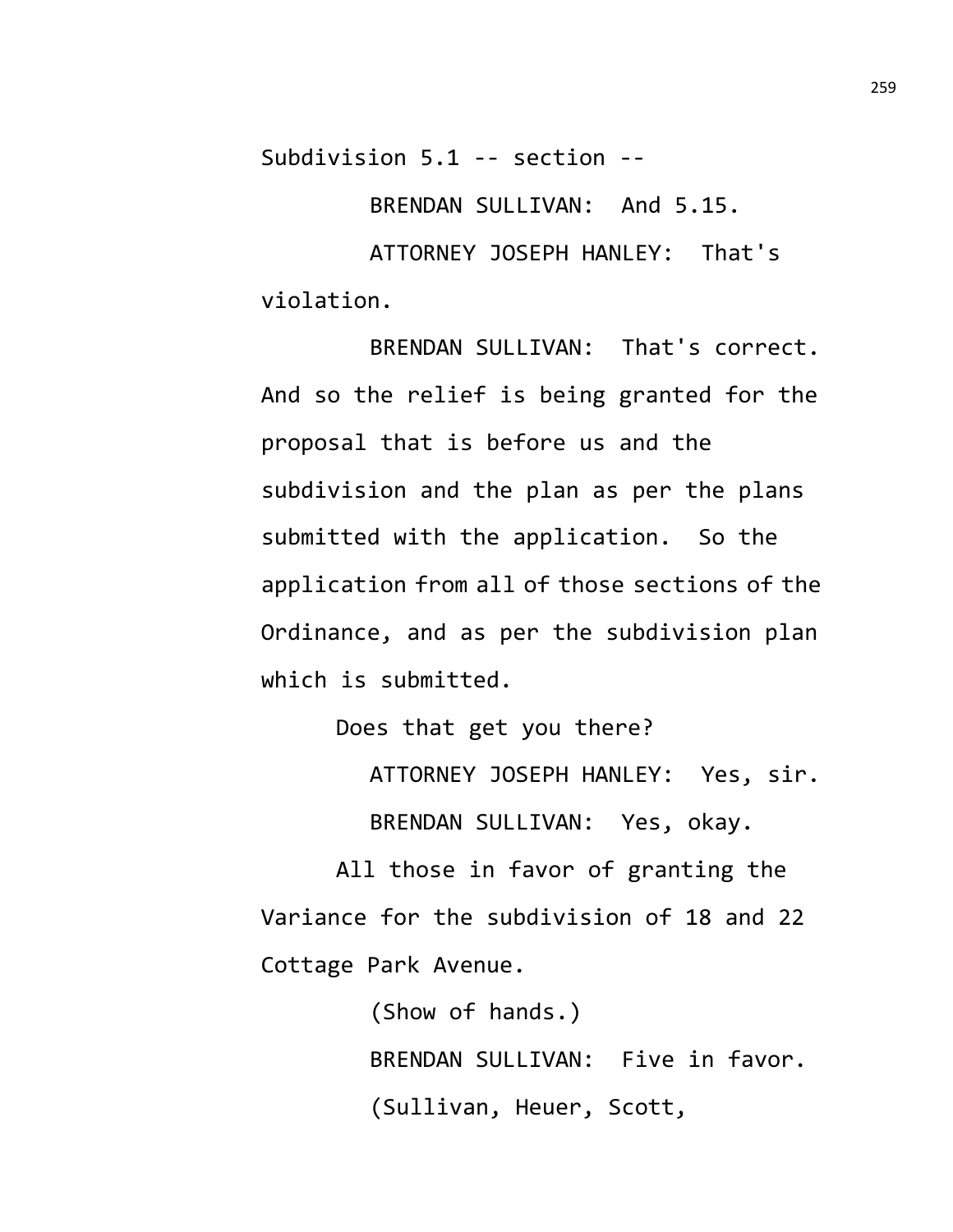Firouzbakht, Myers.)

BRENDAN SULLIVAN: Now the Board will -- let me make a motion to grant the Special Permit to create a common driveway with less than a five-foot setback.

The Board finds that the requirements of the Ordinance can be met. Let me get my notes here.

The Board finds that the requirements of the Ordinance can be met. The traffic generated or patterns of access or egress would not cause congestion, hazard, or substantial change in the established neighborhood. The proposed common driveway has been in existence for a substantial period of time and will not create any additional traffic, congestion, hazard or substantial change in established neighborhood character because it will continue to exist as it currently does. The continued operation of or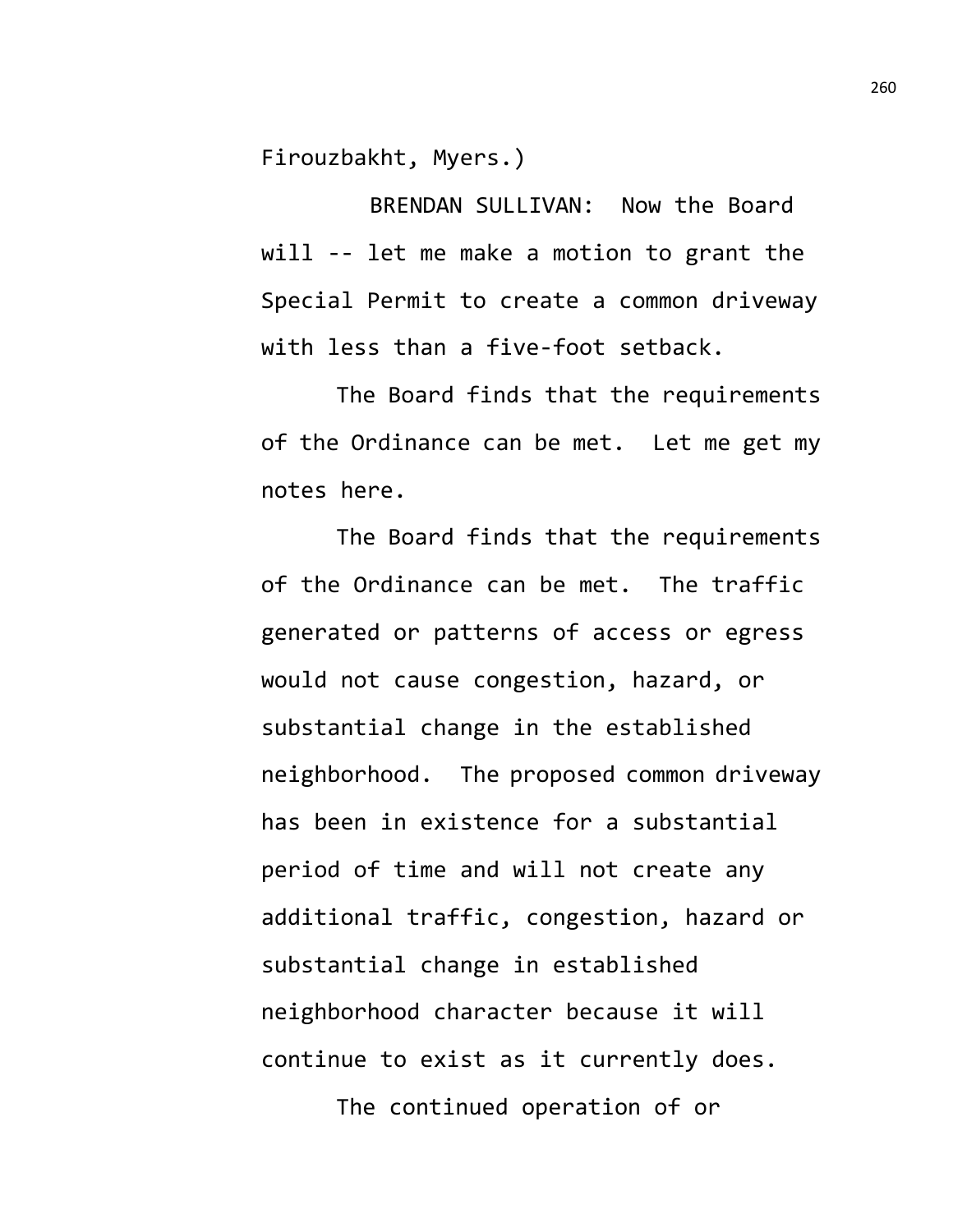development of adjacent uses as permitted to the Zoning Ordinance would not be adversely affected by the nature of the proposed use.

The common driveway has already been in existence and will not change traffic patterns or create congestion in the neighborhood.

Nuisance or hazard would not be created to the detriment of the health, safety or welfare of the occupant of the proposed use or to the citizens of the city.

It will allow for the continued use of an existing driveway for two adjacent properties which will obviate the need for -- which would have obviated the need for a curb cut, therefore, the requested plan is benefitting the surrounding neighborhood.

The proposed use would not impair the integrity of the district or adjoining districts or otherwise derogate from the intent and purpose of the Ordinance.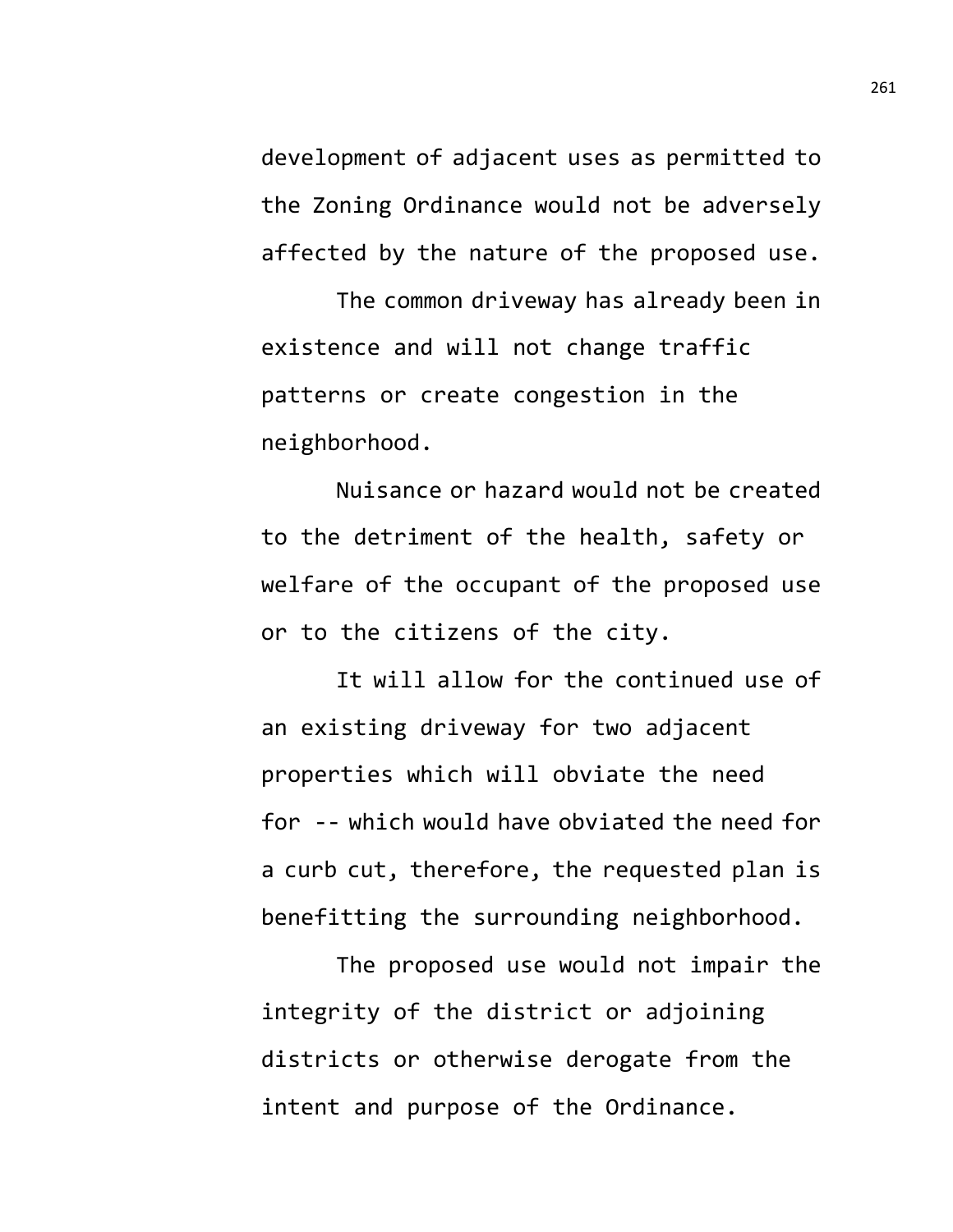The Board finds that the proposed common driveway is consistent with the intent and purpose of Section 6.43.6 of the Zoning Ordinance and the residential nature of the district.

All those in favor --

TAD HEUER: Should this be conditioned on the recording of appropriate cross easements?

BRENDAN SULLIVAN: I'm sorry, add that in, yes.

TAD HEUER: That the Special Permit be granted on the further condition that easements between No. 18 and No. 22 Cottage Park as represented by the Plaintiffs providing mutual easements for use of said driveway are recorded and returned to the Building Department before the signing of the Special Permit by the Chair.

> MARC RESNICK: That's agreeable. BRENDAN SULLIVAN: All those in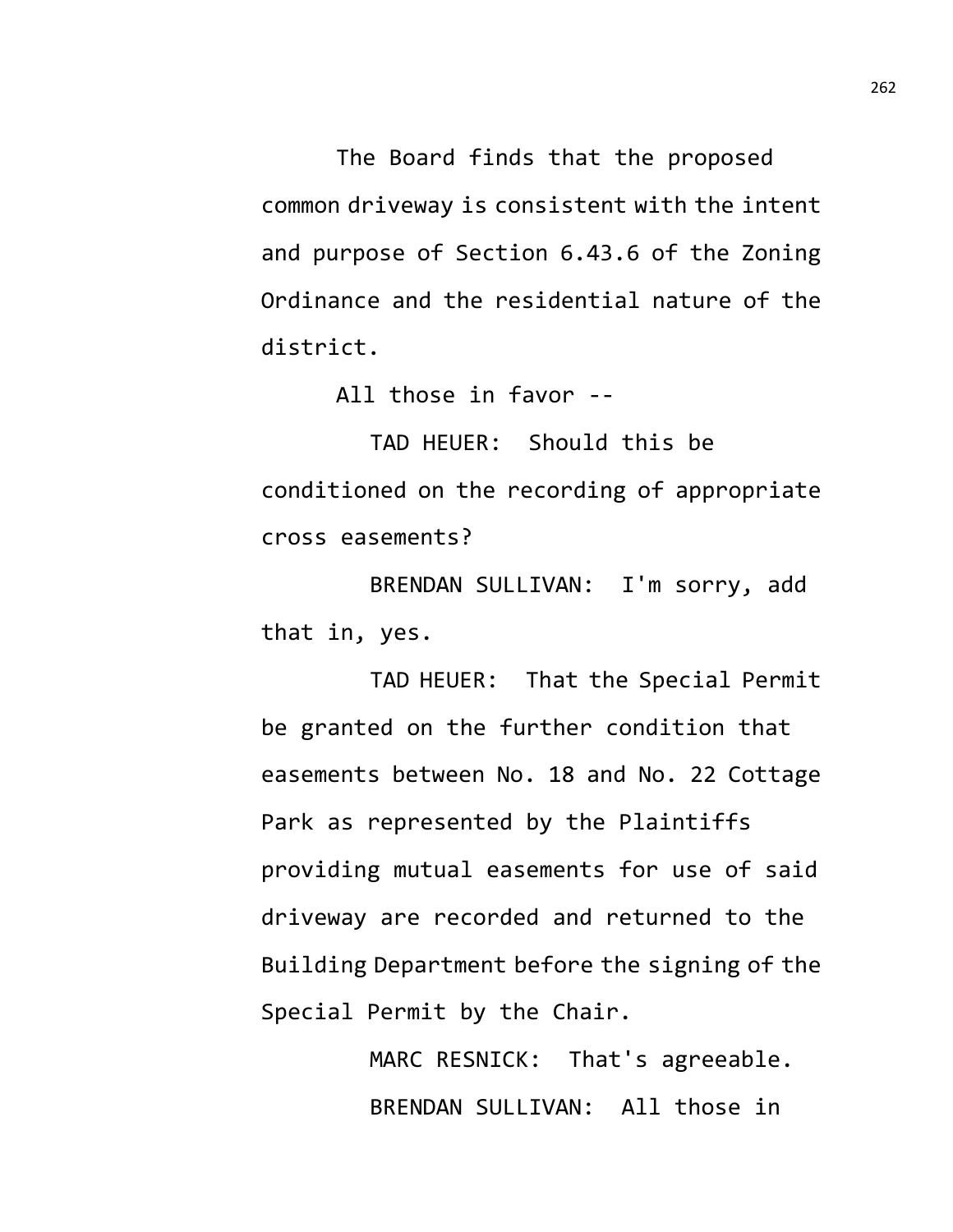favor of granting the Special Permit?

(Show of hands.)

BRENDAN SULLIVAN: Five in favor.

(Sullivan, Heuer, Scott,

Firouzbakht, Myers.)

BRENDAN SULLIVAN: Okay. That's 18 Cottage Park.

ATTORNEY JOSEPH HANLEY:

Mr. Chairman, that Special Permit, there's one -- that was 6.43.6 and 6.441B just so I assume that included both of those.

BRENDAN SULLIVAN: Yes, that was all referenced.

ATTORNEY JOSEPH HANLEY: Okay, thank you.

\* \* \* \* \*

(10:50 p.m.)

(Sitting Members: Brendan Sullivan, Tad Heuer, Thomas Scott, Mahmood Firouzbakht,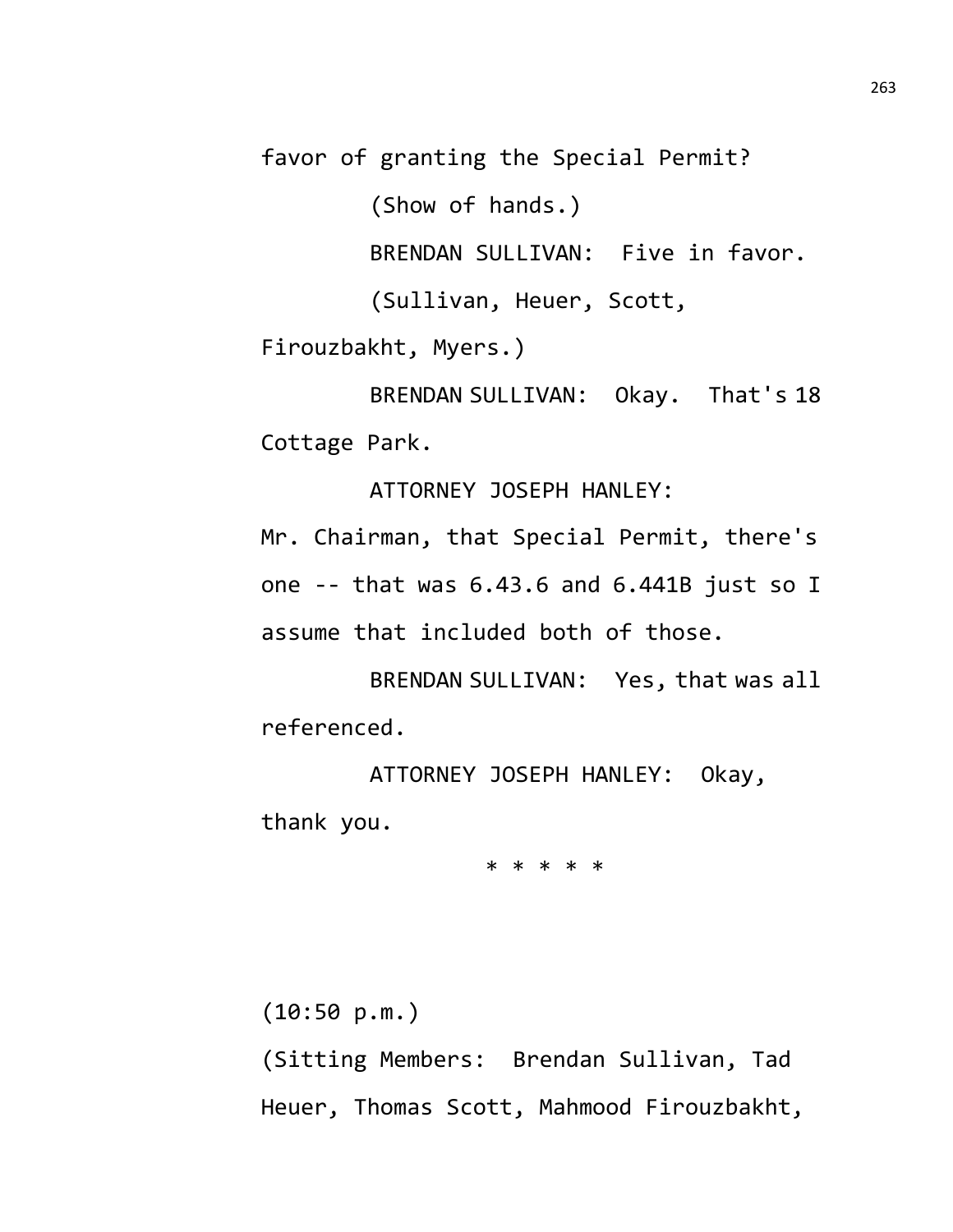Douglas Myers.)

BRENDAN SULLIVAN: Now we're at 22 Cottage Park. And, again, you're asking for relief to subdivide 22 from 18?

ATTORNEY JOSEPH HANLEY: Right. Right. And as well as the Special Permit for the location of accessory parking. The plans show three parking spaces -- one handicap parking space, sorry. And then again the Special Permit for the common driveway which relates to the case that you just approved, and the Special Permit for the driveway setback requirement. So this is mutual.

BRENDAN SULLIVAN: Now, the plan that was approved by the Planning Board, do we have that, that's the January 30th?

ATTORNEY JOSEPH HANLEY: January 3rd I believe.

DAVID O'SULLIVAN: The Planning Board, we had proposed in the Planning Board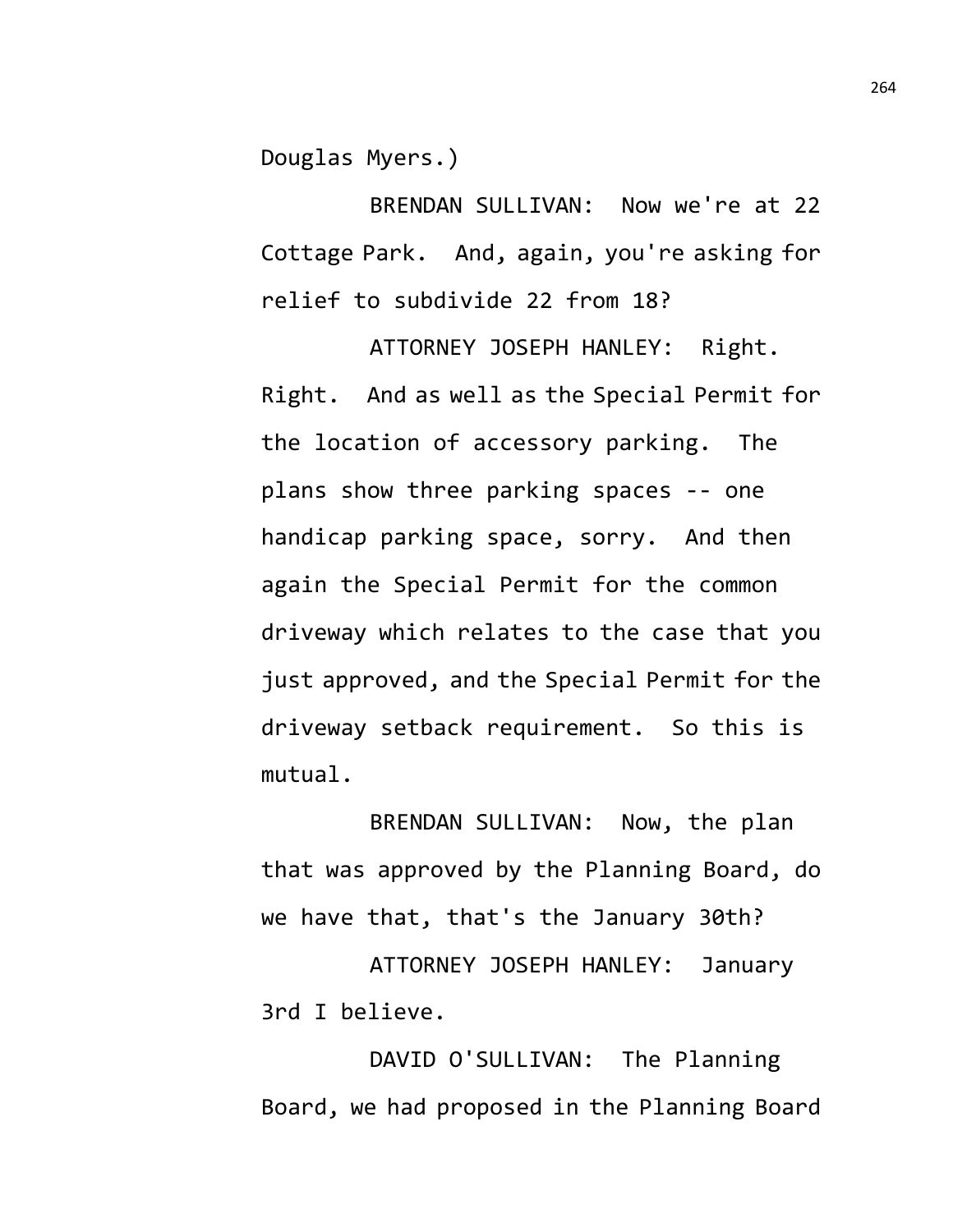package 25 parking spaces which had three on Lot 22 and the balance 22 spaces on Lot 27 Cottage Street. The Board, without requiring an additional plan, had reduced the parking to one behind 22 and a maximum of 20 on 27 Cottage Park.

ATTORNEY JOSEPH HANLEY: And that's the final case.

DAVID O'SULLIVAN: So we sent to you for tonight a drawing dated 1/6 reflecting the 21 spaces as requested at the Planning Board.

TAD HEUER: Or as requested by the Planning Board; right?

DAVID O'SULLIVAN: Right.

BRENDAN SULLIVAN: What I have here  $is$  --

DAVID O'SULLIVAN: We actually gave you three alternatives.

ATTORNEY JOSEPH HANLEY: Right. Our application was made initially, and this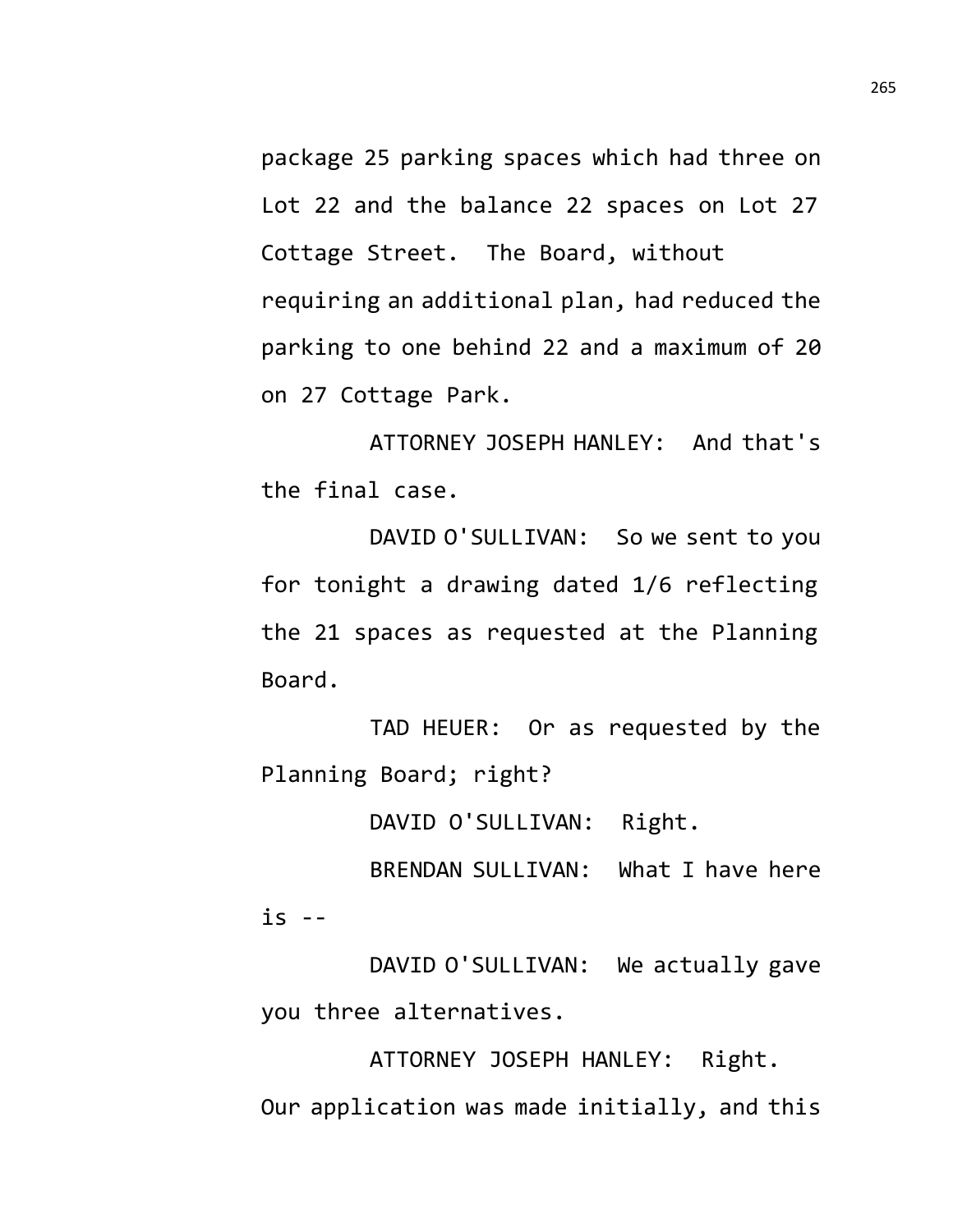is through the community process, the neighbors had asked us to provide. Too many parking spaces as possible. So what we applied for and originally before you was three spaces at 22 Cottage Park Ave. and 22 across the street at 27.

DAVID O'SULLIVAN: The plan that's labelled 21 vehicles fits with the number of spaces and the basic locations that were approved by the Planning Board under the Special Permit.

BRENDAN SULLIVAN: All right, so this is --

MARC RESNICK: 21, that's it.

DAVID O'SULLIVAN: We also provided the Board with two other alternatives that showed 23 spaces or 25 spaces depending on how this Board felt.

TAD HEUER: So this one is dated January 6, 2012. This one is dated January 30th. Are they different or which one should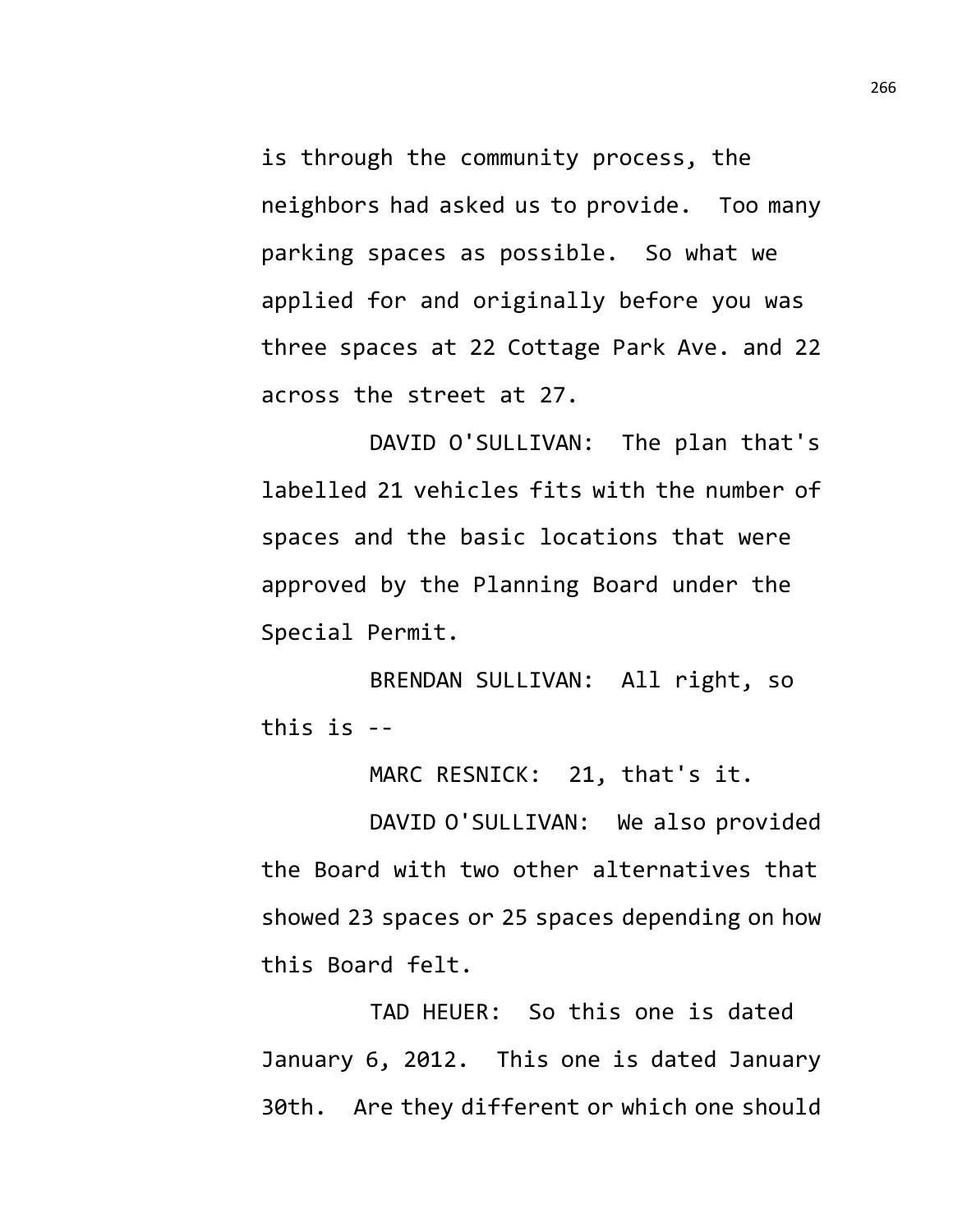we --

DAVID O'SULLIVAN: Yes. The 1/30/2012 represents the change to the lighting as requested by the neighborhood group that is part of the agreement we're writing.

TAD HEUER: So we should use the 1/30?

DAVID O'SULLIVAN: The 1/30 would be the appropriate.

MARC RESNICK: Because it corrects the lighting on 27. The bottom.

The parking spots are the same. The difference is the light fixtures on the 27 Cottage Park may not correctly changed them as we agreed (inaudible).

BRENDAN SULLIVAN: So the 1/6 is not valid, it's the 1/30?

MARC RESNICK: 1/30.

BRENDAN SULLIVAN: Mr. Hanley, again, if you run very quickly.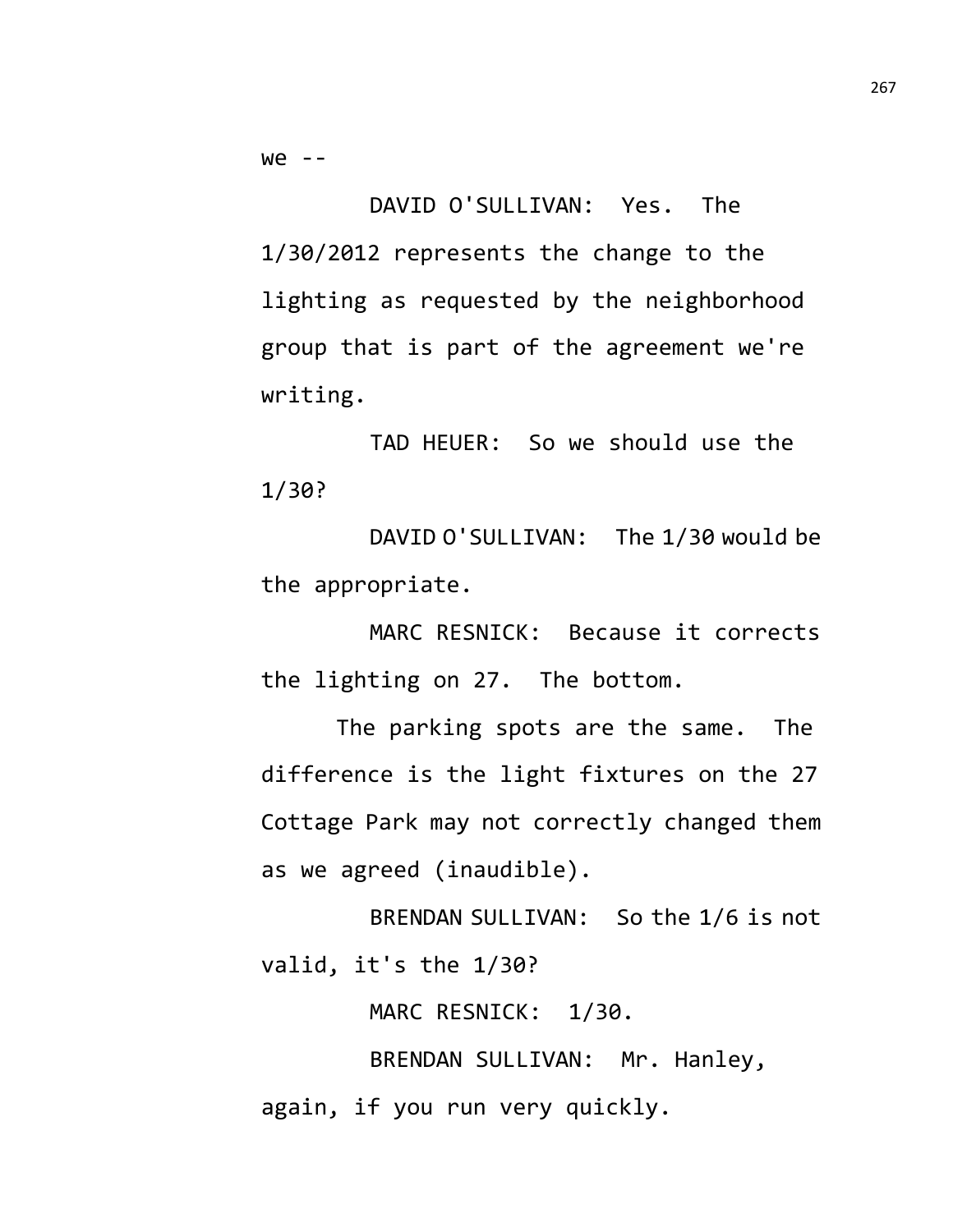ATTORNEY JOSEPH HANLEY: Yes, starts with the dimensional variances which basically relate to the existing non-conformities is four-story commercial structure that we're proposing to convert to a 16-unit residential building. Variance from Article 5, Section 531, minimum front, side, and rear yard. Maximum ratio floor area to lot area. These relate to, again, this is existing building does not conform to the subject dimensional requirements. In addition to that, we are proposing, which the architect can show you again, to a very small addition that is necessary for an egress that is handicap accessible into the side yard for an entryway. We're picking up approximately 80 square feet. And, again, that's just for the use of the entryway to make it handicap accessible. We're not picking up FAR for any additional living space or units or anything like that. So we would suggest that that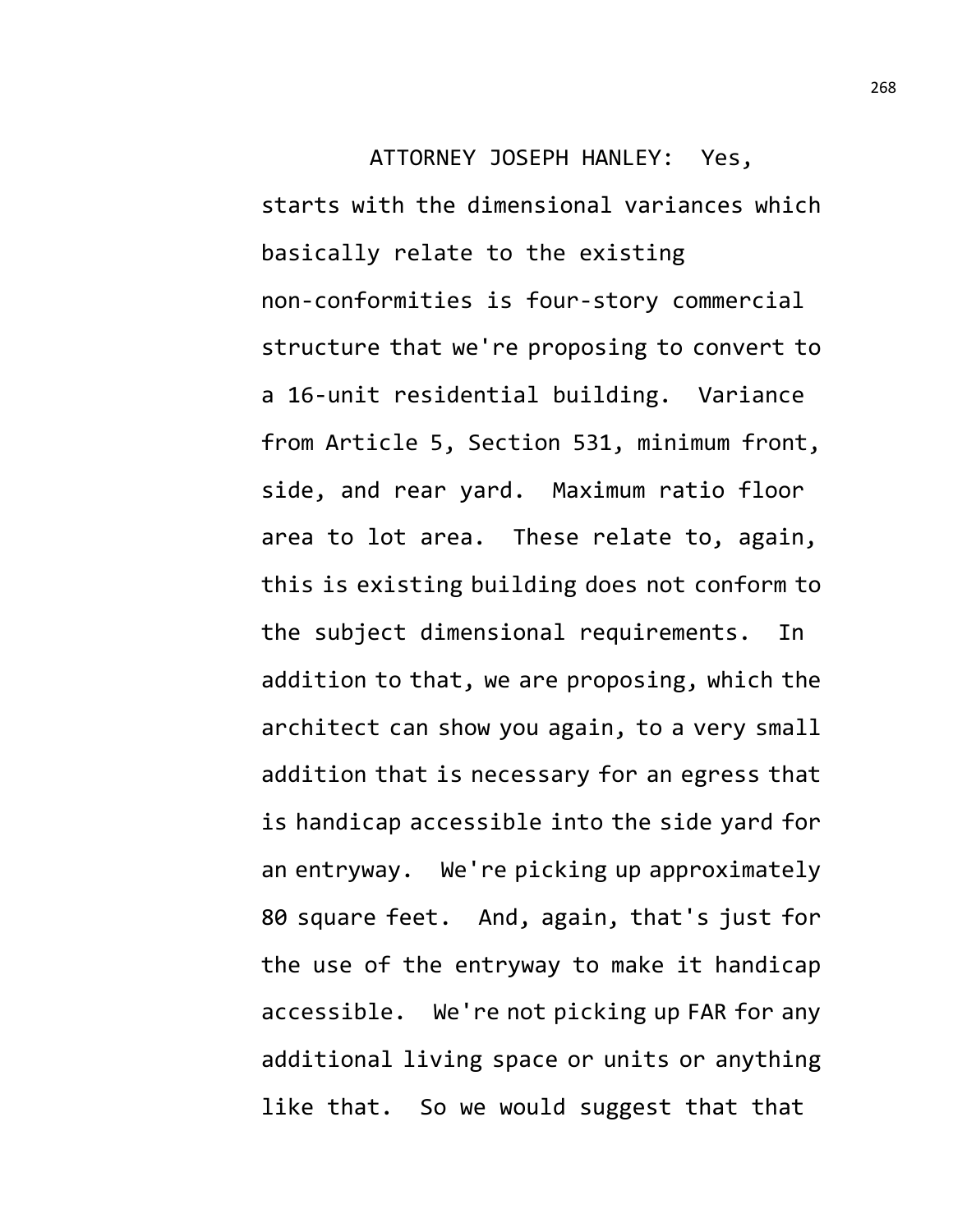Variance in particular is appropriate with respect to the hardship requirement of the uniqueness for the site in order to be able to provide handicap accessibility to the residents which we'd need to do by the way, even if we kept the original use because it's noncompliant to accessibility code.

TAD HEUER: Why do you need -- why do you need the rear setback relief? Isn't that a pre-existing non-conformity?

ATTORNEY JOSEPH HANLEY: Existing non-conformity.

DAVID O'SULLIVAN: We are not changing the footprint along the back of the building along the rear property line. The existing property line is a couple feet off the back. The addition that we're talking about is here adjacent to the other commercial property. Fawcett Oil is what's present on that site. It's an extension of, I think, an existing one-story lobby. This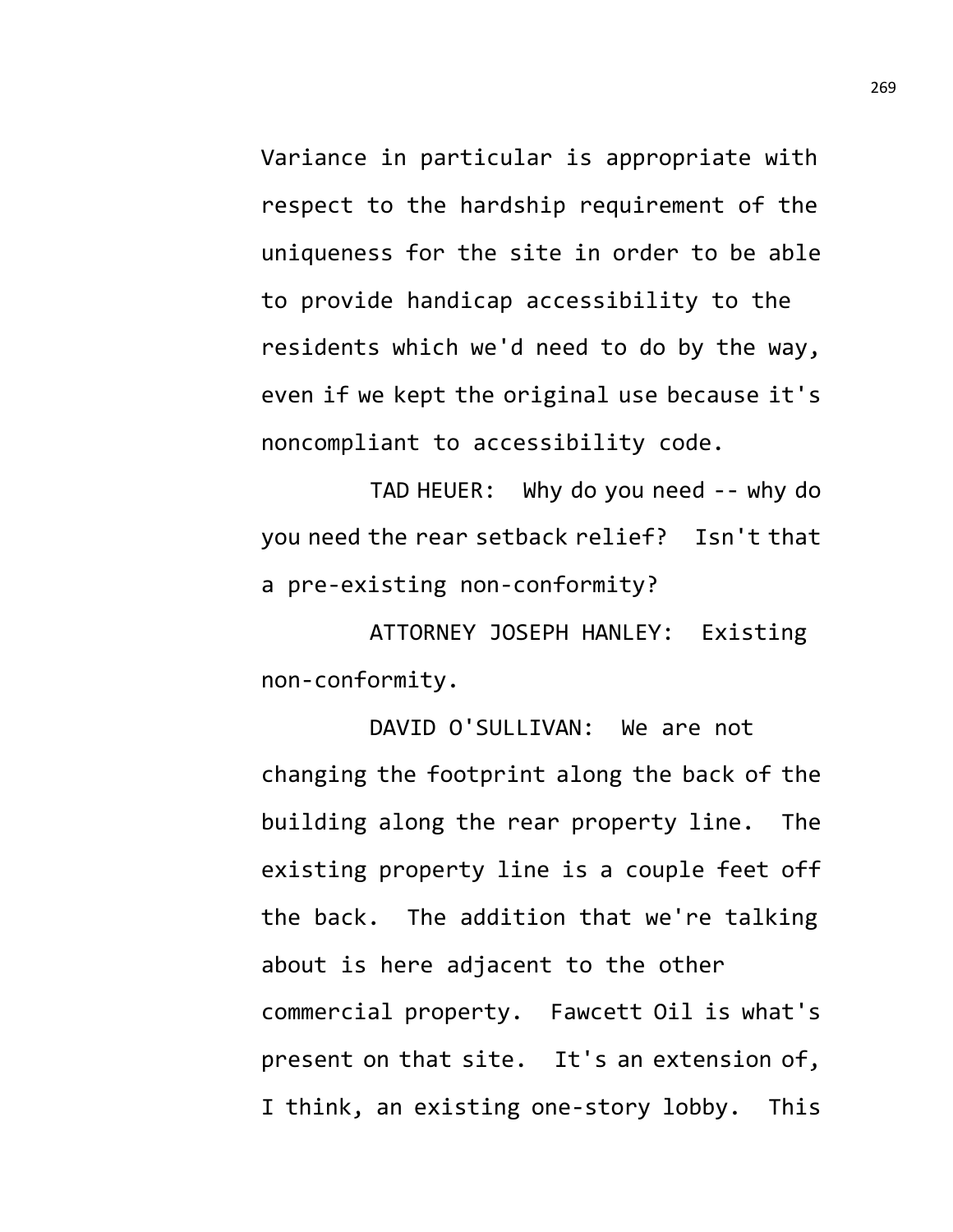is basically that elevation. This is the existing part. This is the extension. Presently the building is non-conforming for any kind of handicap access at all. With the renovations of this building for any use, you trigger having to comply for handicap accessibility. Given its location on the site, there's really no way to put anything on the front sidewalk. It could work, so we thought we would -- the best way was to utilize the existing lobby that comes in at grade, and it presently goes into a stairwell at a half level. By extending this little piece here, we're able to put an elevator next to that with a half stop so that a person in a wheelchair can roll into the building, go into the elevator, and access all floors of the building.

This little square footage piece is what's added, it's one-story high, and it's too close to the side property line. So it's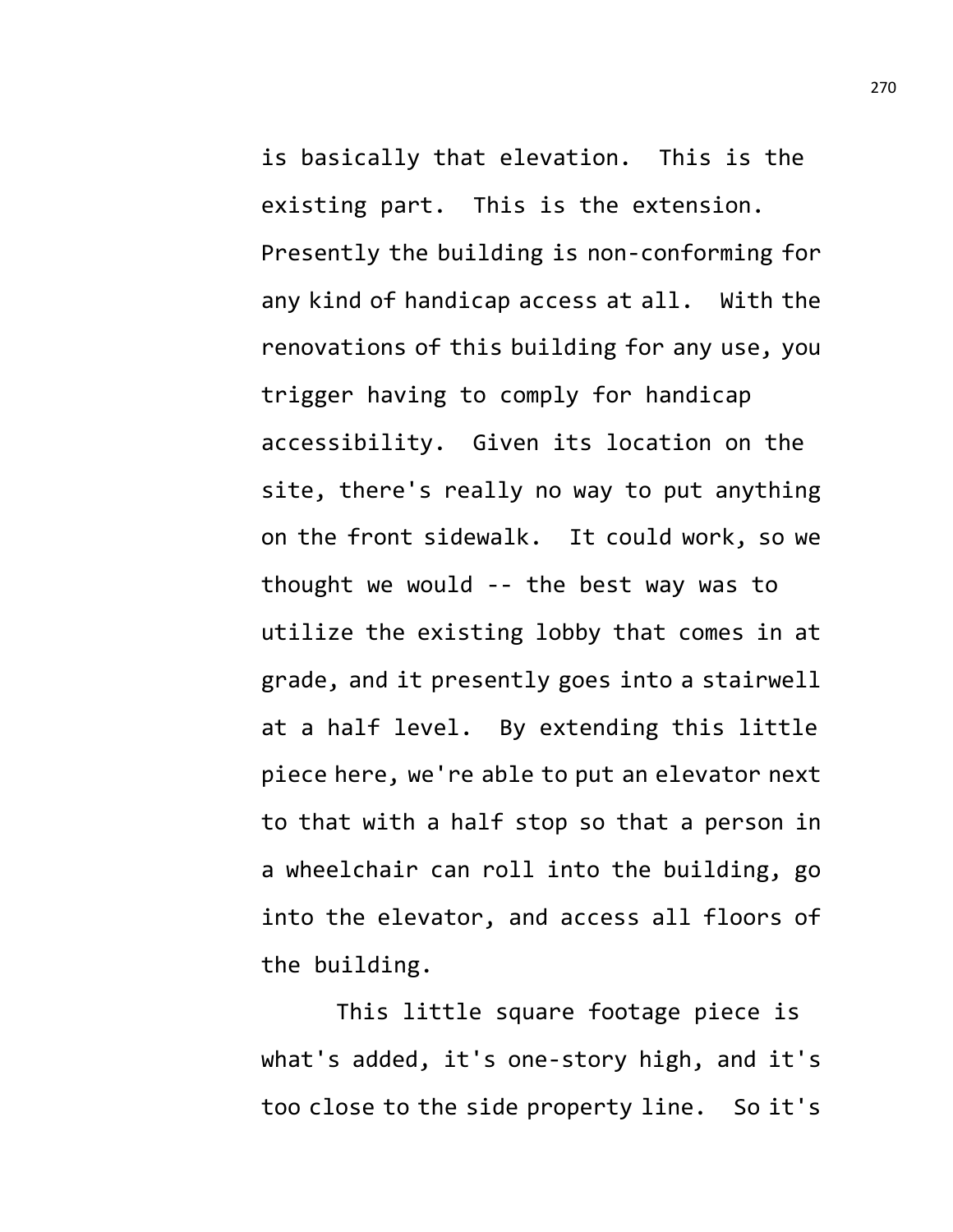in the required side setback as is most of the structure on that side. So that is the addition -- we actually -- the other thing that's really not noted, at some point in time this whole little courtyard had been filled in with a one-story addition which we had demolished and made exterior space again. So we're actually -- the net -- there's no -- there's actually a loss of square footage within the building by this proposal even though that's itself represents about eight square feet.

TAD HEUER: And that's masonry block? You're just adding on what you've already got there?

DAVID O'SULLIVAN: Right.

BRENDAN SULLIVAN: So basically you're adding 80 square feet. So you're going to go from a 2.54 to 2.55?

DAVID O'SULLIVAN: We actually don't even do that.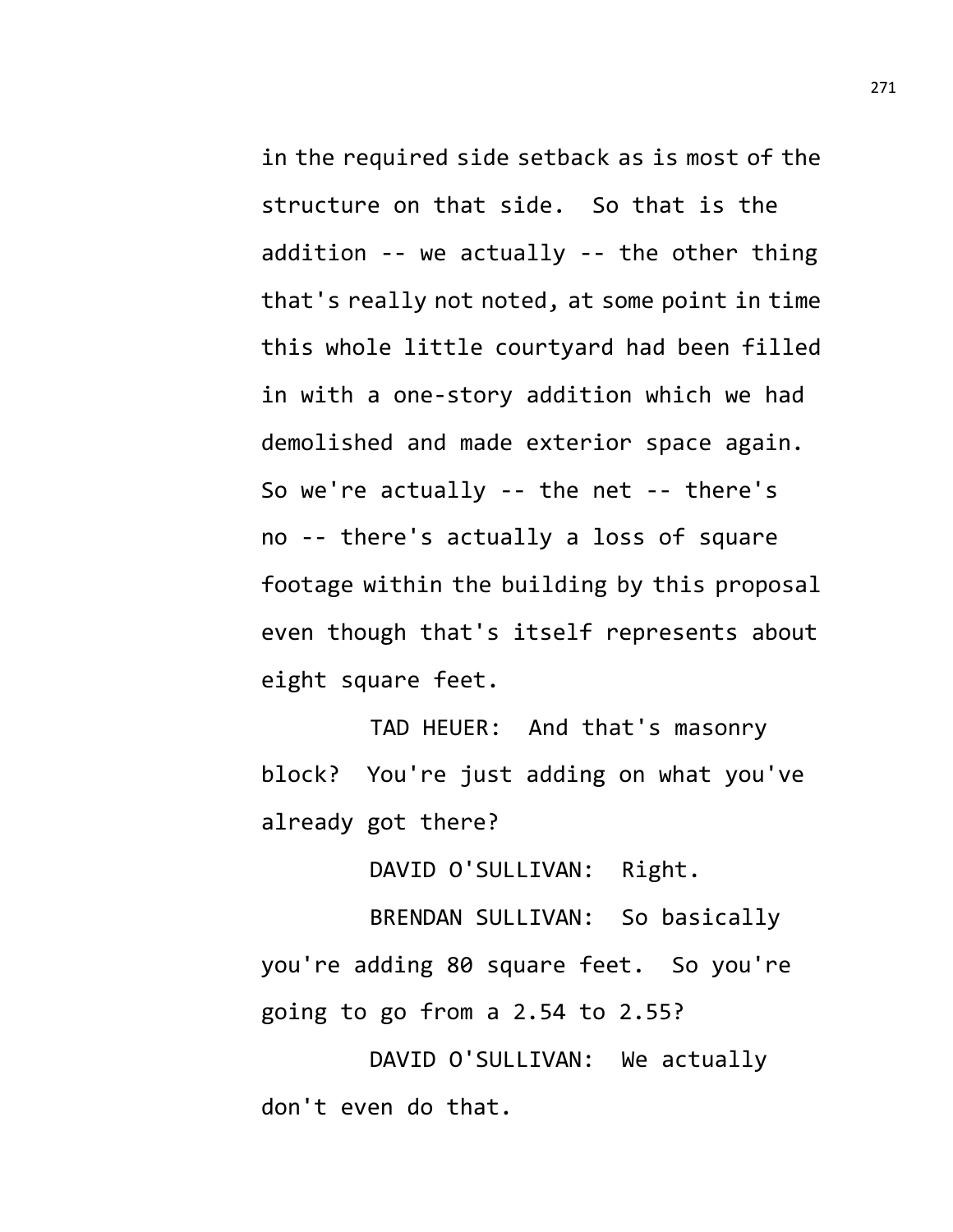ATTORNEY JOSEPH HANLEY: That was on our application.

DAVID O'SULLIVAN: Okay, yeah, but we didn't really count this part. It was taken out in the FAR originally. It's kind of a built-in shed in the courtyard.

BRENDAN SULLIVAN: Back to sheds again.

DAVID O'SULLIVAN: Except I believe it was conforming.

THOMAS SCOTT: How do you get from the handicap parking space in the back of the building to that entrance?

DAVID O'SULLIVAN: Basically this would be people coming from the street, handicap. The handicap parking back here is adjacent to the rear entrance which has a ramp going in to a rear entrance in the building.

THOMAS SCOTT: Oh. Does that get you to the same elevator?

DAVID O'SULLIVAN: It gets you to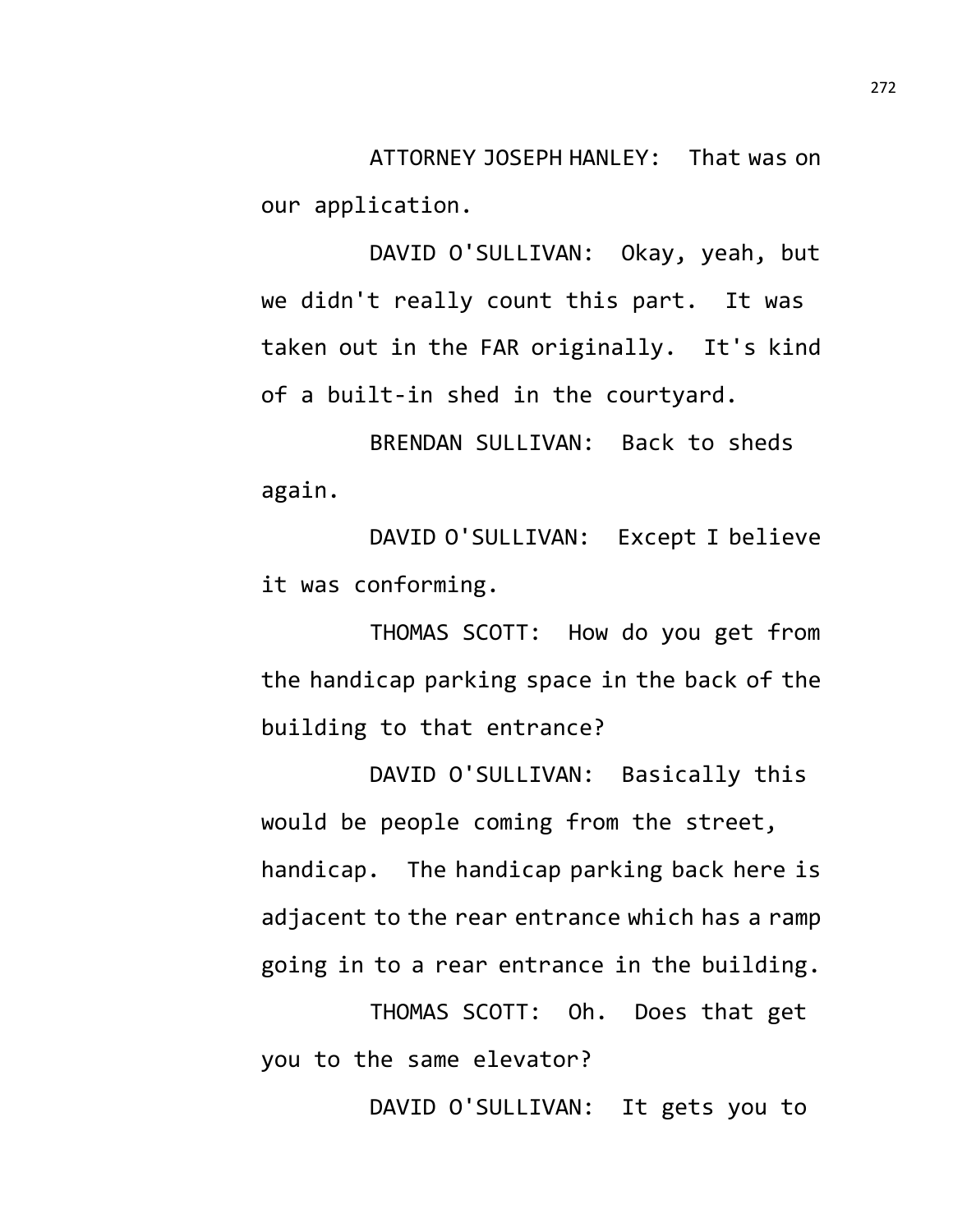the same elevator. Basically we'd be coming in, the building here or here, and the corridors connect through. The hatching is basically the common area in the building.

THOMAS SCOTT: Okay.

MARC RESNICK: We didn't want the space to be on the opposite side of the street where a person would have to wheel across the street every time. So we put the one handicap behind the building --

DAVID O'SULLIVAN: Our concern was that street's fairly rough and cars going in and out and we didn't know what was going to happen with the property at the dead end. We didn't want to put someone in a wheelchair across that road.

TAD HEUER: I have a minor question. What's the in-fill material around the door? Is that -- right below the Emerson Lofts sign.

DAVID O'SULLIVAN: This is basically a parapet, small parapet. Right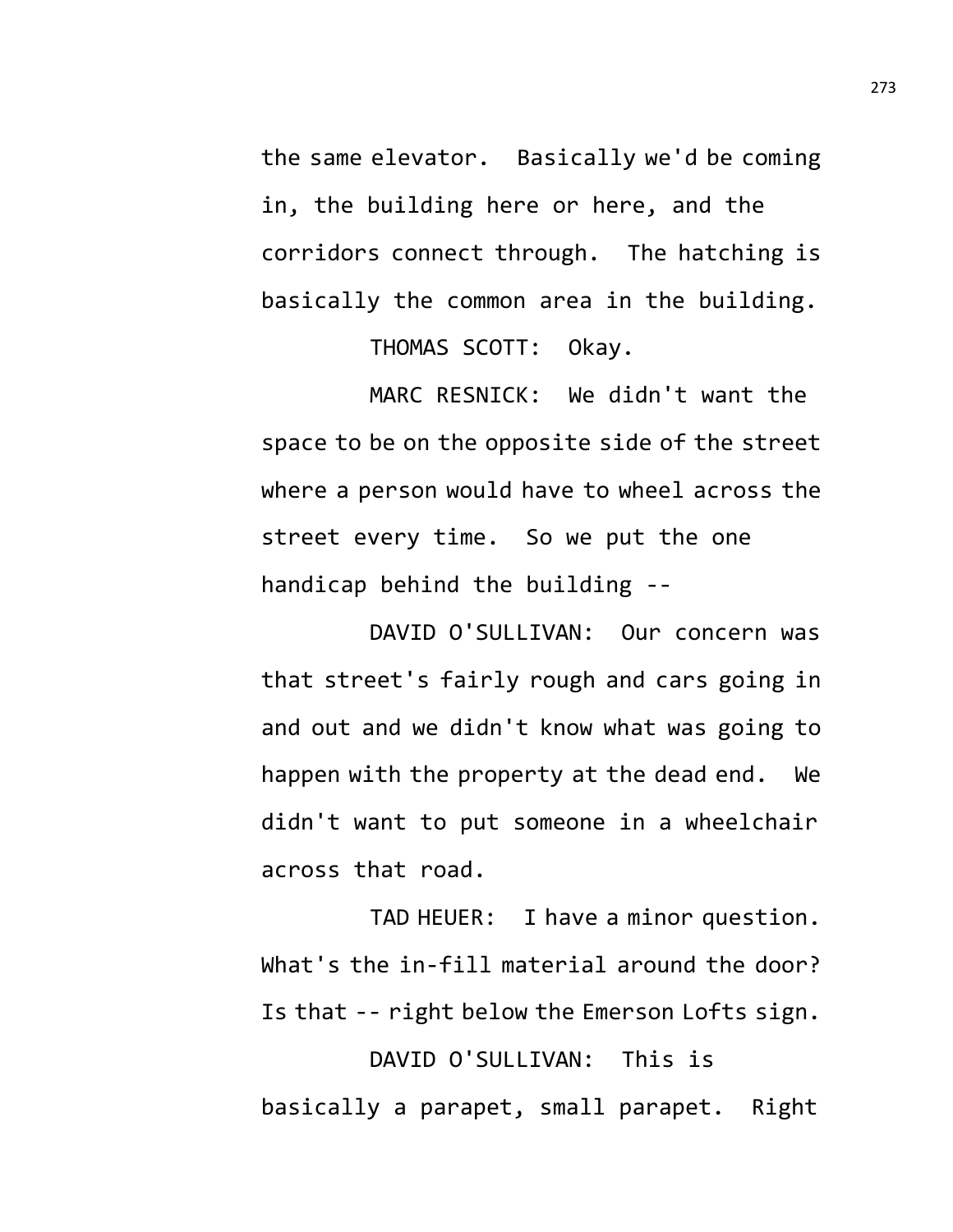now this roof is a concrete plank. So it's like a six-inch thing. So what we were doing is putting on some metal siding as a backer for the sign.

TAD HEUER: Okay.

DAVID O'SULLIVAN: Creating a parapet to dress-up the front entrance and identify it better.

TAD HEUER: Right. So here, so is that existing door --

DAVID O'SULLIVAN: That's existing, right, right.

TAD HEUER: Okay.

DAVID O'SULLIVAN: And we actually had told the Planning Board we'd work out with staff some of the finer details of the aesthetics on that.

TAD HEUER: Can you just explain again why you need a rear setback? You're pre-existing non-conforming but isn't that just a feature of the building that doesn't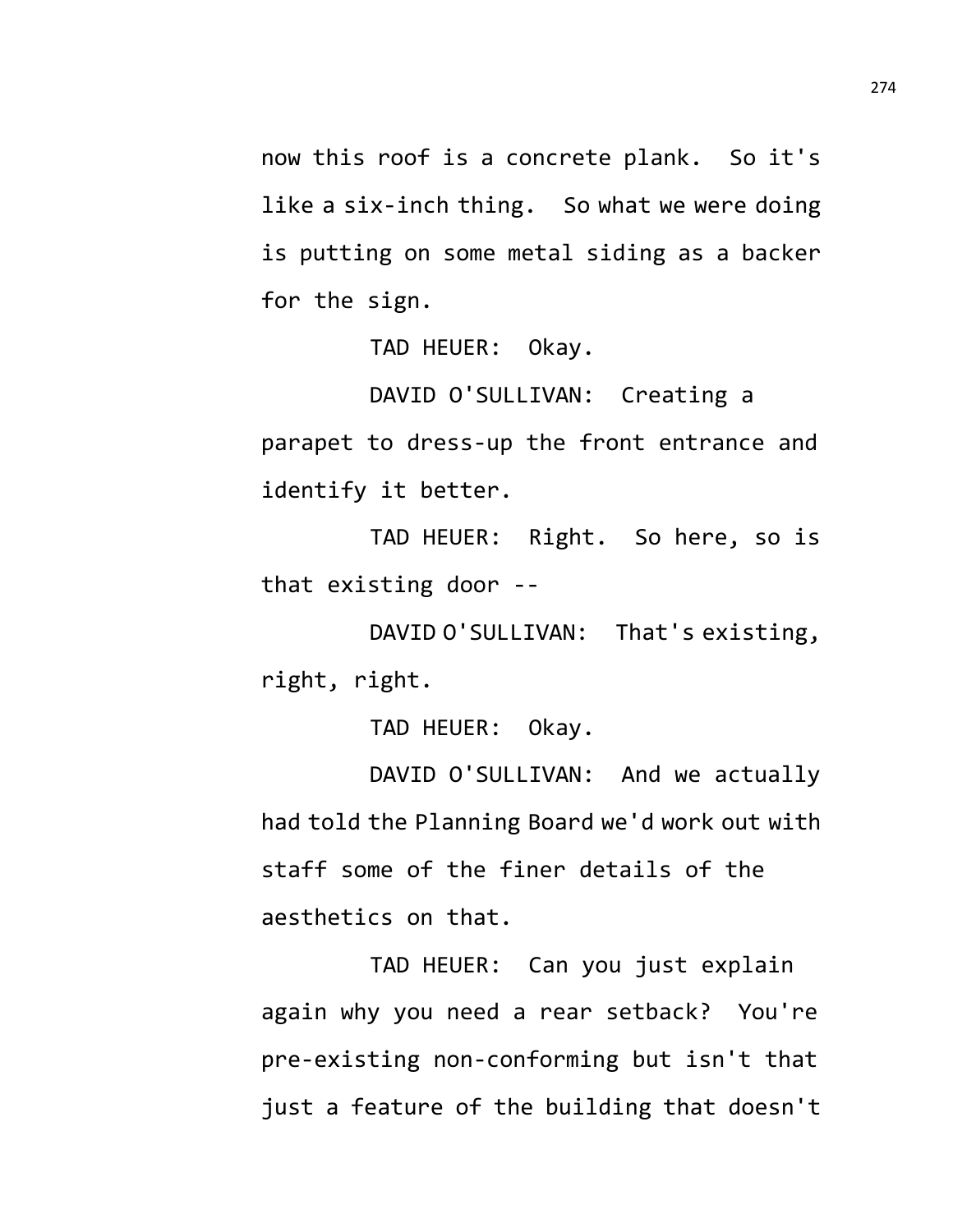need relief because it's already there?

DAVID O'SULLIVAN: It's basically because we created a new lot.

ATTORNEY JOSEPH HANLEY: Because of the change.

DAVID O'SULLIVAN: With the subdivision.

BRENDAN SULLIVAN: You're asking us basically to put our impromoto (sic) on an existing condition?

TAD HEUER: Right. ATTORNEY JOSEPH HANLEY: Right. BRENDAN SULLIVAN: That's what it

DAVID O'SULLIVAN: Right.

BRENDAN SULLIVAN: Okay. Any

questions at this point, Mahmood?

is.

MAHMOOD FIROUZBAKHT: The additional parking spaces in your other schemes do that include more handicap spaces? DAVID O'SULLIVAN: No. It was just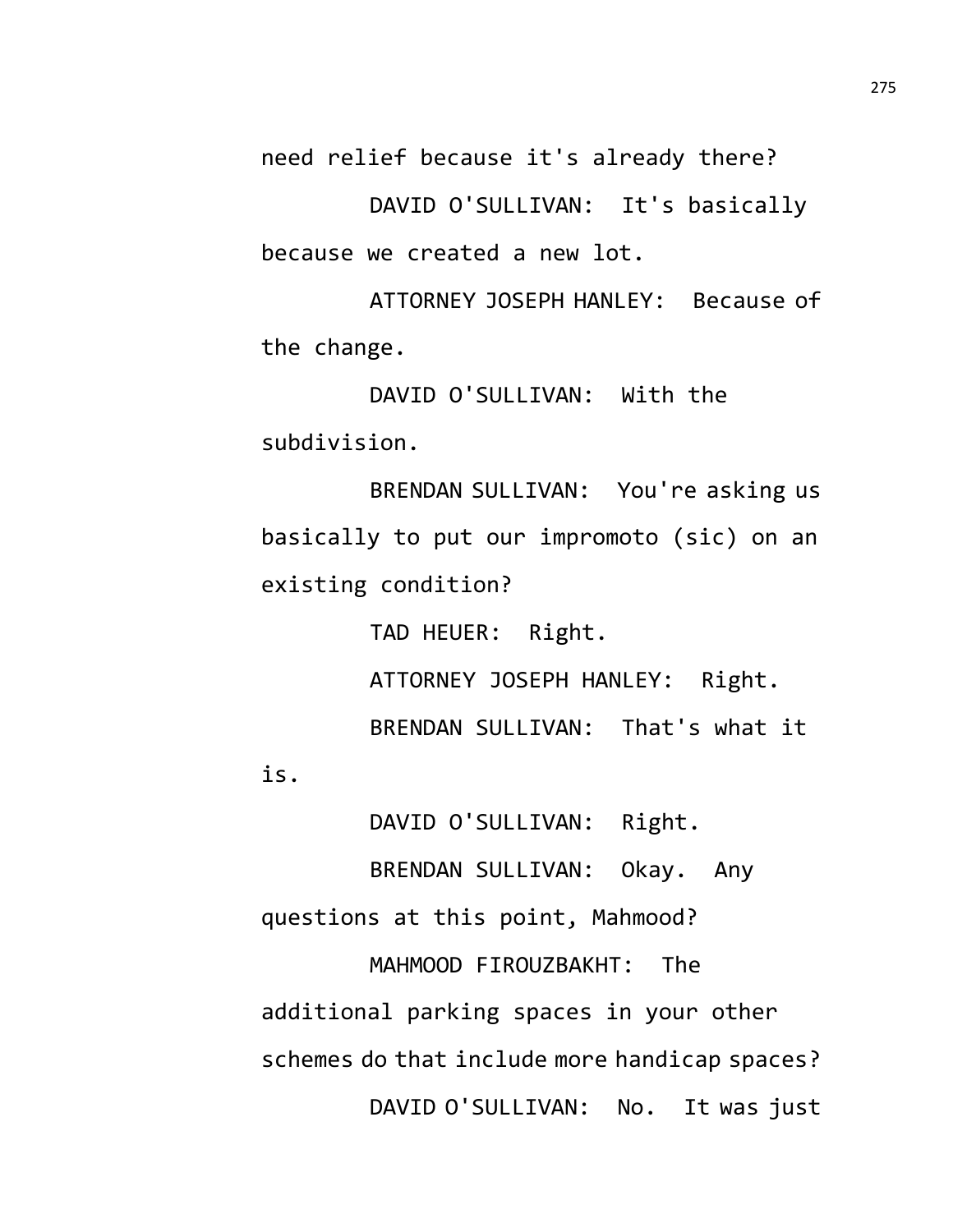additional regular spaces. Also by reducing the 27 Cottage Park from 22 --

MARC RESNICK: 22 to 20.

DAVID O'SULLIVAN: 22 to 20. We got rid of all the compact spaces so they're all full-size spaces.

BRENDAN SULLIVAN: Anything else? Questions at this point? I'm going to open it up to public comment.

TAD HEUER: Only that 22 and 27 are so inexplicitly linked because they have the same parking requirement, is it more efficient to do 22 and 27 simultaneously?

BRENDAN SULLIVAN: Well, except for the subdivision part.

TAD HEUER: Yes, but I mean if we're going to do -- it would make more sense in some way to have comment on the project rather than comment on the building and then comment on the spaces that serve the building.

BRENDAN SULLIVAN: I will -- because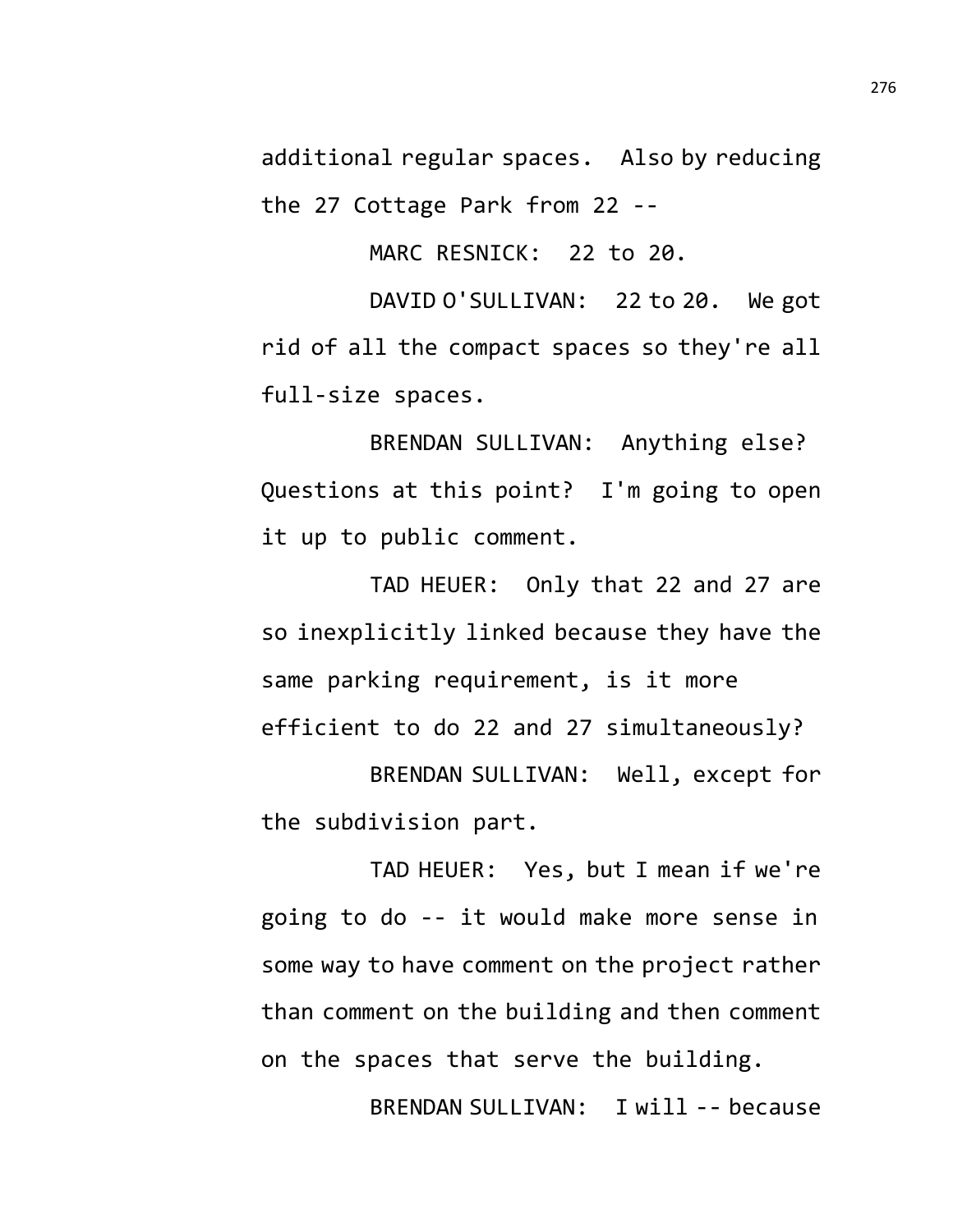22 and 27 are more intricately linked that we could open it, yes.

TAD HEUER: Okay. That's just my suggestion.

BRENDAN SULLIVAN: Okay. Tom, anything at this point? THOMAS SCOTT: No. DOUGLAS MYERS: No. BRENDAN SULLIVAN: Let me open it up to probably comment.

Is there anyone here wishing to be heard on 22-27 Cottage Park Avenue?

CHARLES TEAGUE: Charles Teague, 23 Edmunds Street. The agreements were referenced and my name was referenced and, you know, I've burnt a lot of time on this. And every time we, every time like this morning we were about at the finish line and there's always something. So that's why I asked for a delay. Is that it should just get done. We just went through this. We can't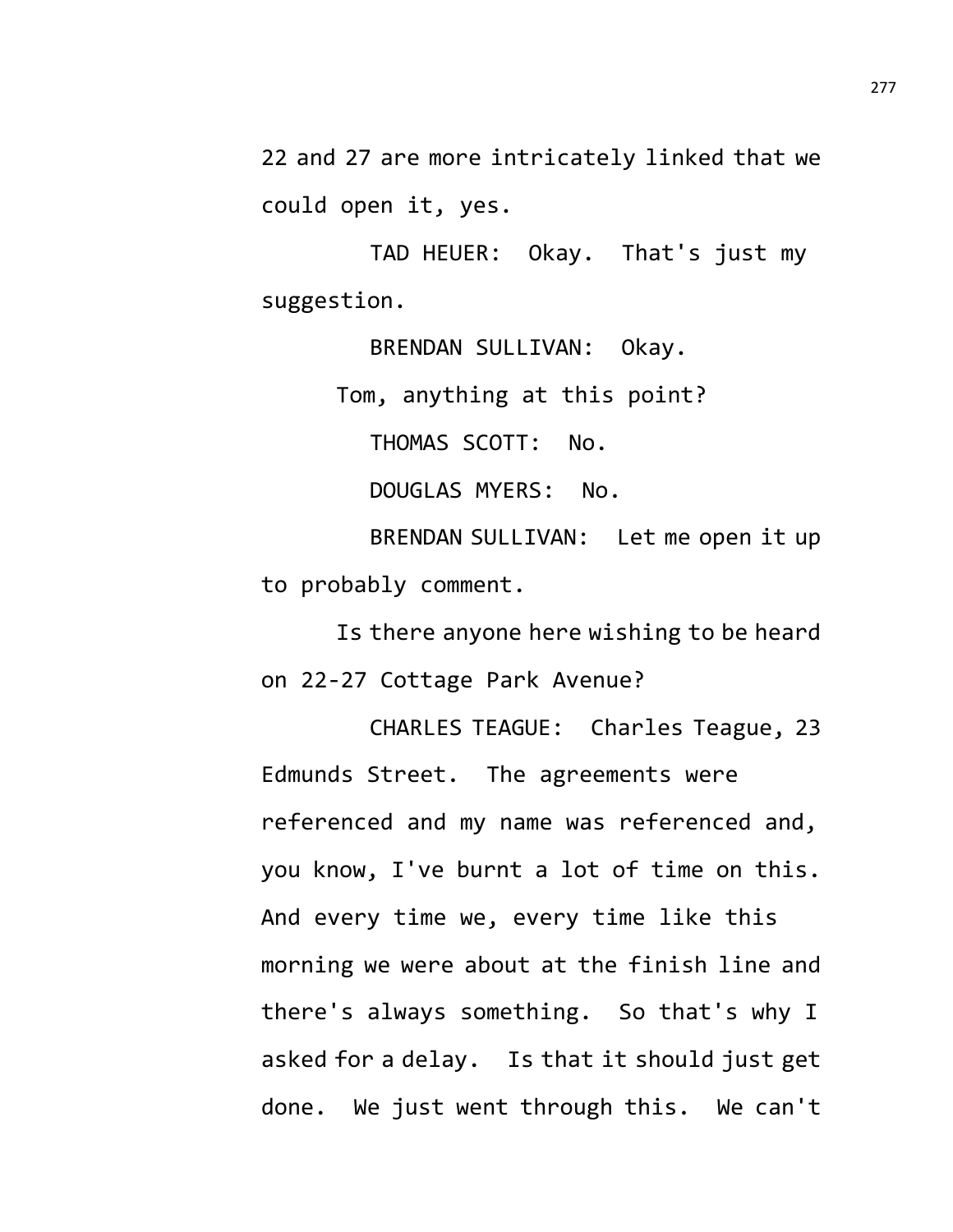put all this stuff as conditions of the variances. The, you know  $-$ - we don't  $-$ - the delay has less impact for them as you might think because they're already working on both projects. There's construction going on right now, and it's been going on for a while. So, you know, the relief is substantial. It's just the landscape plan was supposed to be approved by the neighbors. That's not happened. The one thing that can't go in as a condition is the fact that ownership, the second time we met with Mr. Resnick he said, if you make me build really large units, which these are, he said, I'll fill them with students, four or five students each. And I will -- I'll rent them and they'll all have cars and then where will you be? So ownership is really, really critical thing on this. And one of them, one of the many silly things that we can't put in as conditions is a bunch of health and safety places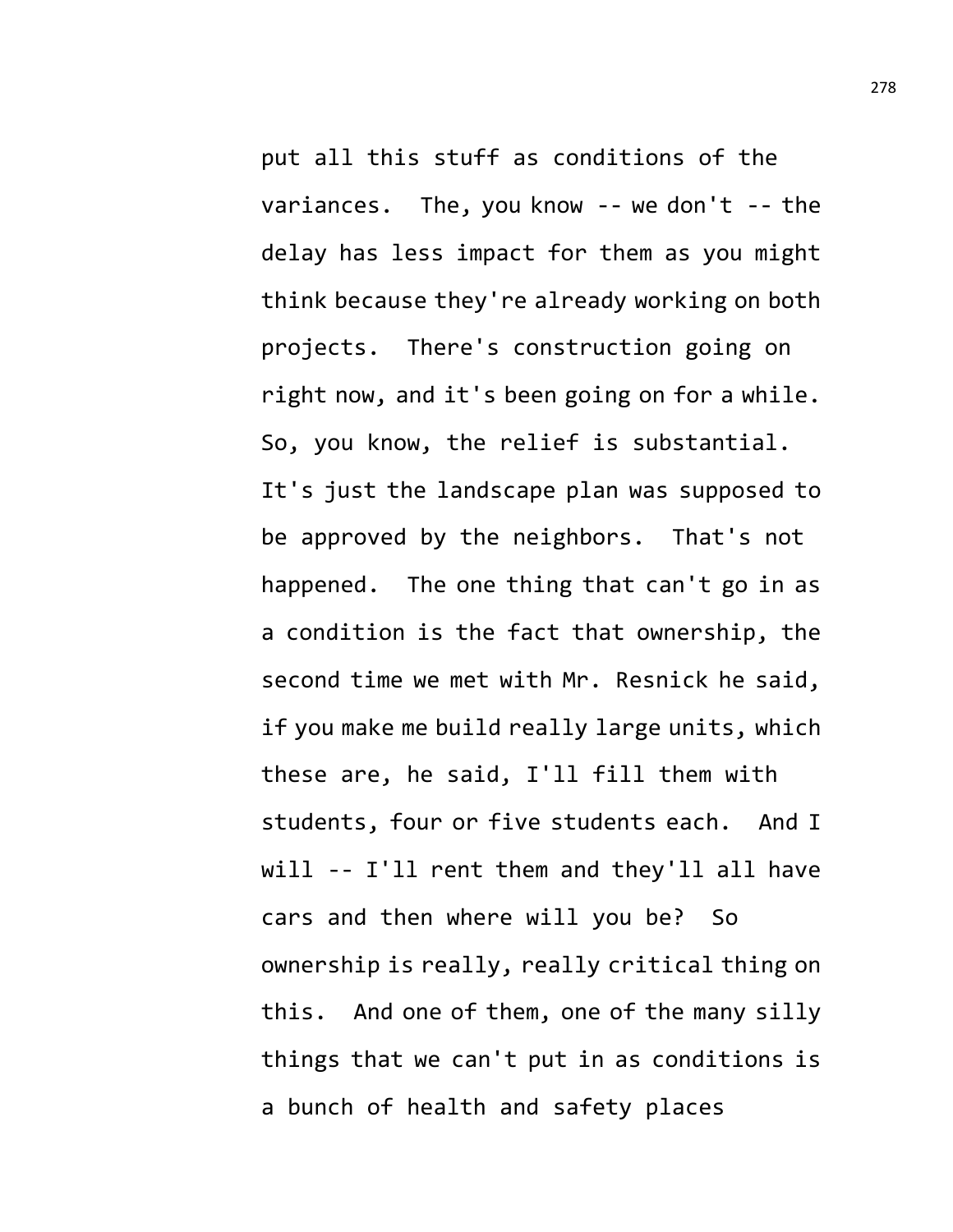surrounded by elderly. Mrs. Costa's chronically ill daughter lives, like, they say it's only two feet of their property, they're right there. And it's -- and they were very resistant to putting vacuums on the grinders for the re-pointing. It's just -- you know, we've tried really, really hard. You know, so I asked for a delay. And here we are.

BRENDAN SULLIVAN: But, you know, how long? When did this process start, Charlie? You know, and again, let me editorialize a little bit here. I think that this thing will just sort of get a life of its own and a monster grows out of this that we're -- what is before us is a very defined request for relief. The conversion of the building has already been established. They've already got the Special Permit for that. That's not before us. I mean, do we agree on that? Apparently not.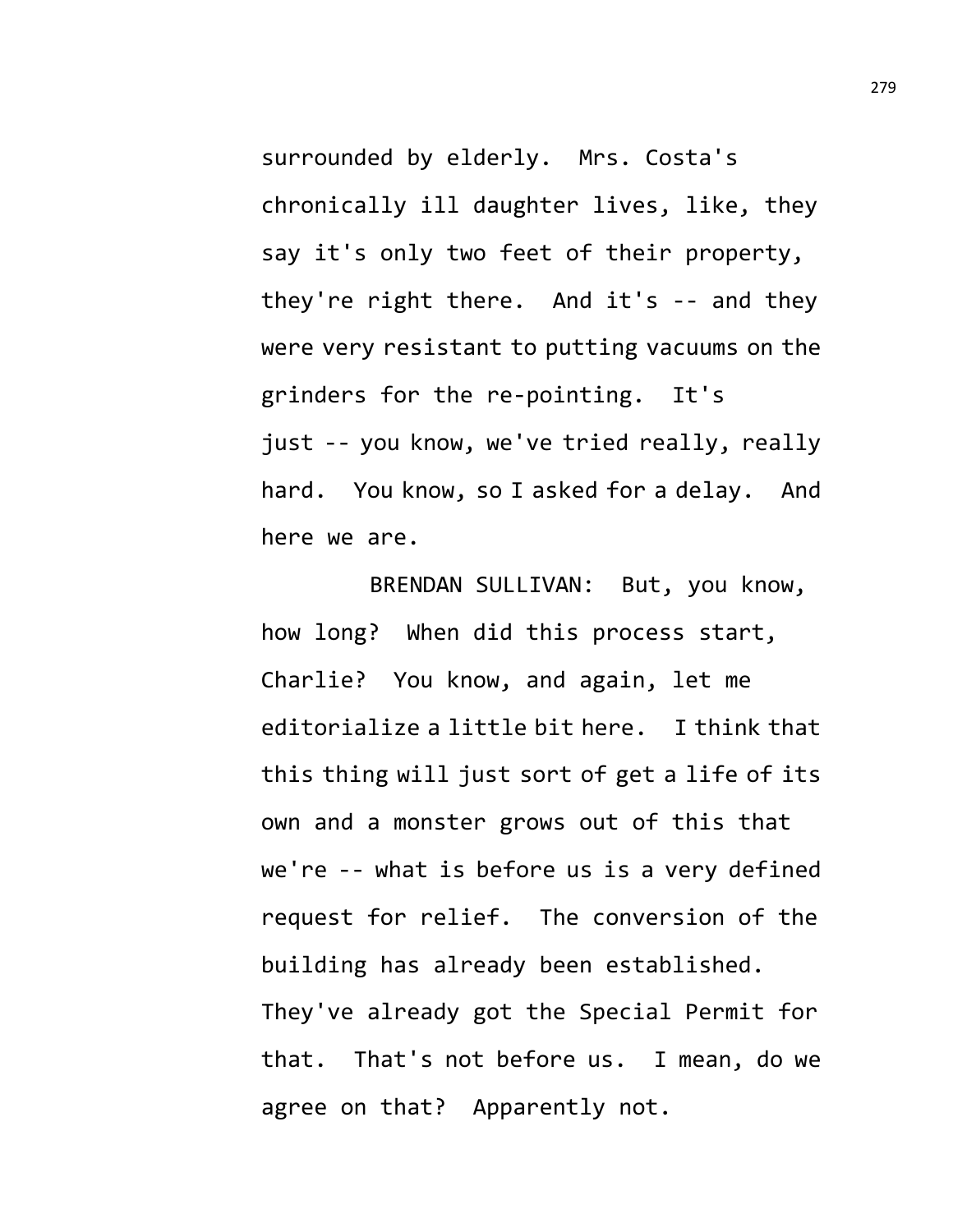MICHAEL BRANDON: It's not finalized.

CHARLES TEAGUE: Not entirely. You're asking -- he's asking for multi-family rights across the street.

BRENDAN SULLIVAN: But they went to the Planning Board and they received a Special Permit for the conversion of the building.

CHARLES TEAGUE: I agree.

BRENDAN SULLIVAN: Okay. The North Cambridge Stabilization Committee advocated for the conversion, change in the Zoning to allow for that use. Yes or no?

CHARLES TEAGUE: No.

BRENDAN SULLIVAN: They did not?

CHARLES TEAGUE: For putting 5.28 in Residence B, absolutely not.

BRENDAN SULLIVAN: Was that zone not changed to allow for the conversion? CHARLES TEAGUE: No, no. That was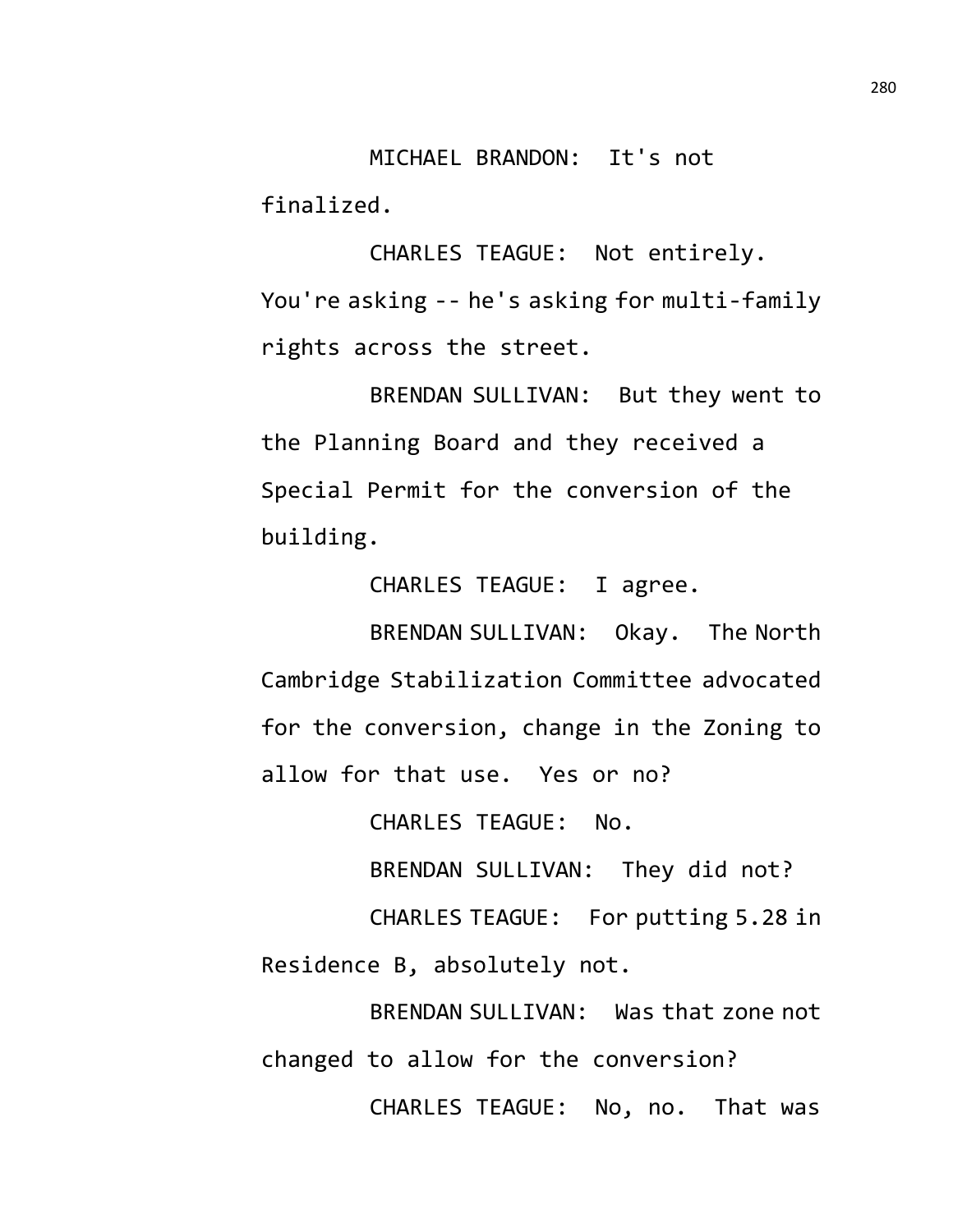in the BA-2 Zone. That was -- 5.28 clearly applied. 5.28 was changed to make it apply in Residence B after the Fox Petition changed.

BRENDAN SULLIVAN: All right, all right, I'm sorry. You're right. I confused that part.

CHARLES TEAGUE: There were two Zoning Amendments in sequence.

BRENDAN SULLIVAN: The thing is that the Planning Board has already given them the Special Permit to convert the building to residential use.

CHARLES TEAGUE: And what is missing is parking. You were asked -- in some sense there is no hardship here because --

BRENDAN SULLIVAN: They approved 21 spaces.

CHARLES TEAGUE: There's no hardship here because one of the elements of relief is for the elevator. There's already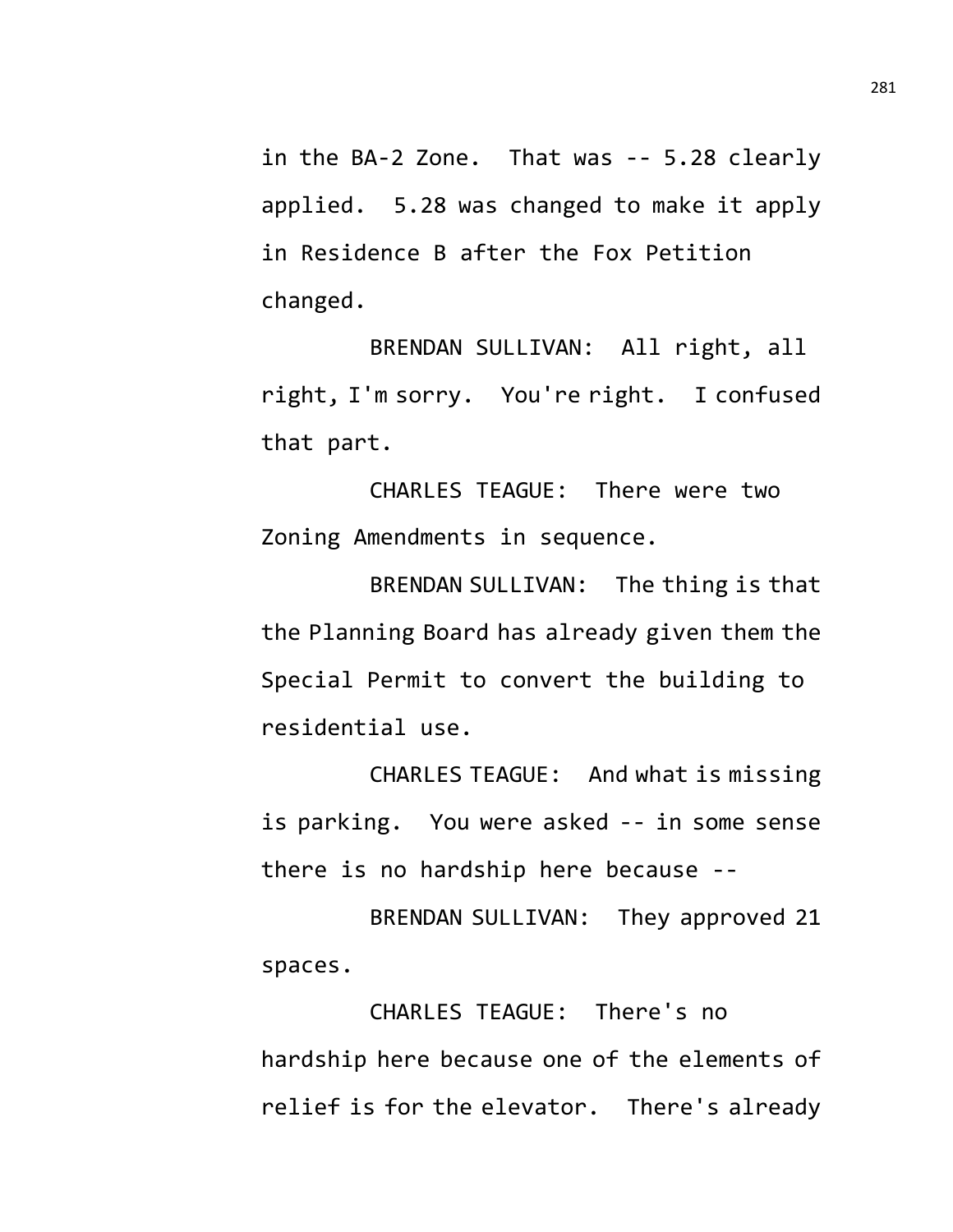an existing elevator shaft. They could put parking in the basement. There's --

BRENDAN SULLIVAN: I'm sorry, they can what?

CHARLES TEAGUE: They can put parking in the basement.

BRENDAN SULLIVAN: That's not the plan that's before us.

CHARLES TEAGUE: I understand that. I'm just saying there is no -- in some sense there is no hardship. In some sense I'm not even sure they're asking for all the right relief because in 6.22.2 is at one point the quonset hut was found significant and preferably preserved. You need -- it says -- and you can't build on the parking lot for five years. What's that?

So we asked for a delay and we had, we supposedly agreed, and they've been fooling around for five weeks now. We had everything agreed to. And we went in last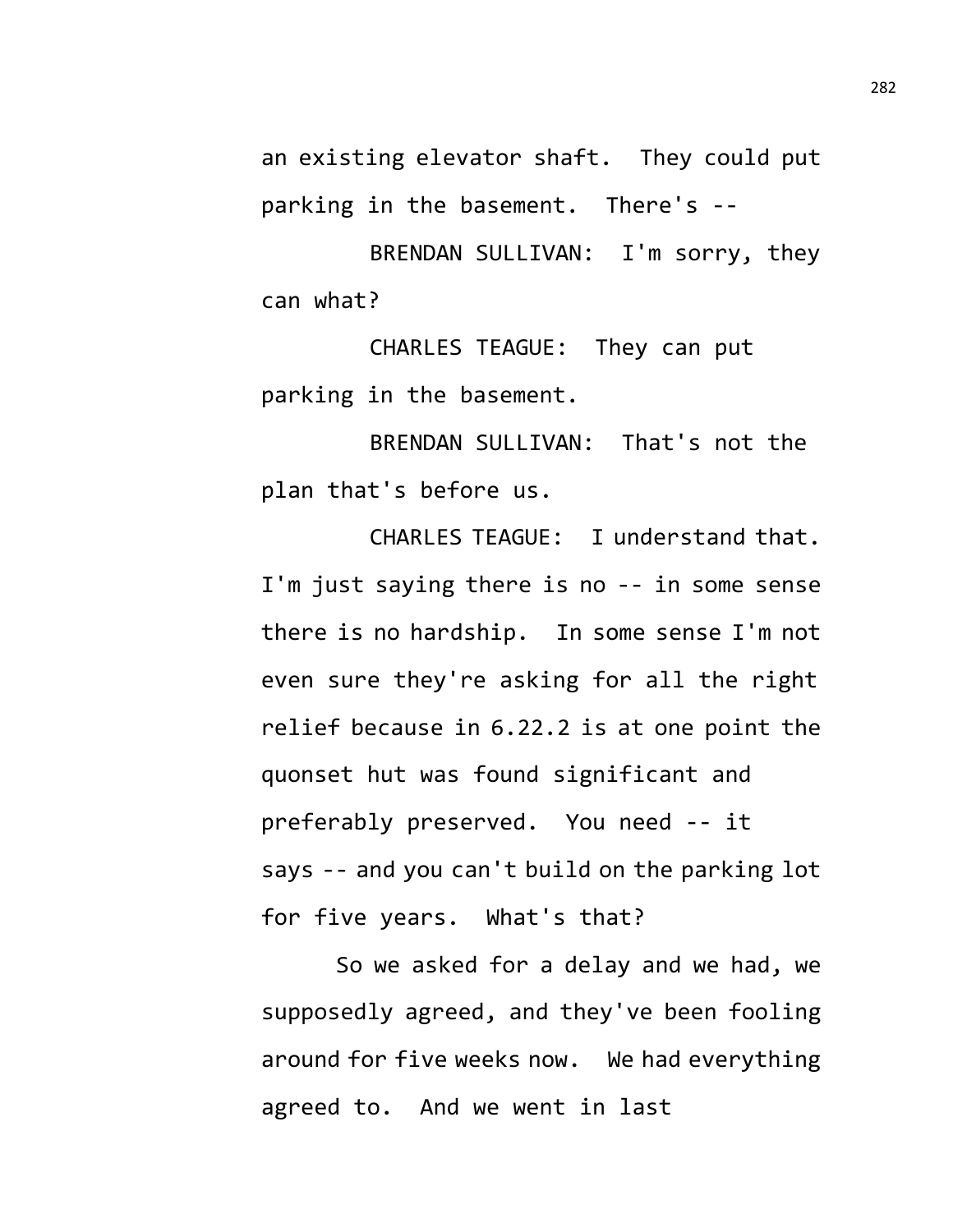Thursday -- last Friday they said let's split the agreements, so we split the agreements. And so now today it's something else. It's always something. Here we are.

BRENDAN SULLIVAN: Okay.

CHARLES TEAGUE: You know, we're just -- you know, we're saying here we are. You know, I would, they represented everything's going to be as a condition of the Variance. And you just said all of this stuff cannot be conditioned of the Variance just earlier tonight. So I don't know what to do.

BRENDAN SULLIVAN: No, that was on a different matter where it had nothing to do with the relief that was before us. You were talking about lights, lighting, I mean out of a building at 25 -- I don't want to get into 2500. That's another matter.

CHARLES TEAGUE: All I'm saying is the agreement -- we had one agreement and then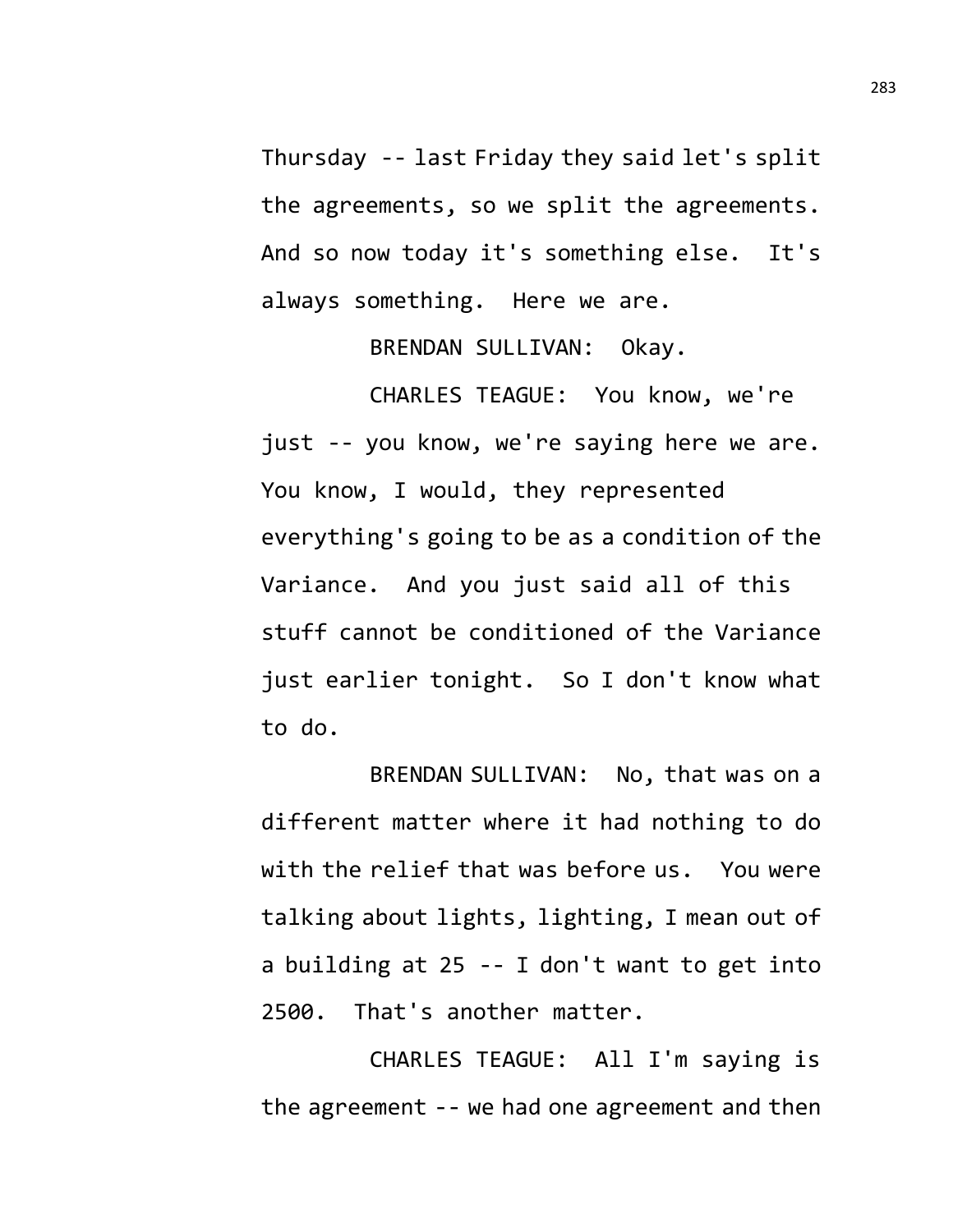it was split into two. There's a whole bunch much things that we would never put in as conditions in a Variance.

BRENDAN SULLIVAN: Okay.

CHARLES TEAGUE: And that's all I'm saying. And you shouldn't put it in as conditions. I wouldn't ask you to put it as conditions of a Variance. So we're just asking for help getting to the end, that's all.

> BRENDAN SULLIVAN: All right, good. Yes.

KAREN SEDAT: I'm Karen Sedat, S-e-d-a-t and I live at 42 Brookford. I'm a direct abutter of the parking lot. I've also been involved with the Cottage Park working group in the last year working Mr. Resnick. We have been negotiating hard, and he has been very willing to talk to us and we appreciated that. I'm here really to ask that the Board may do the unthinkable which is to consider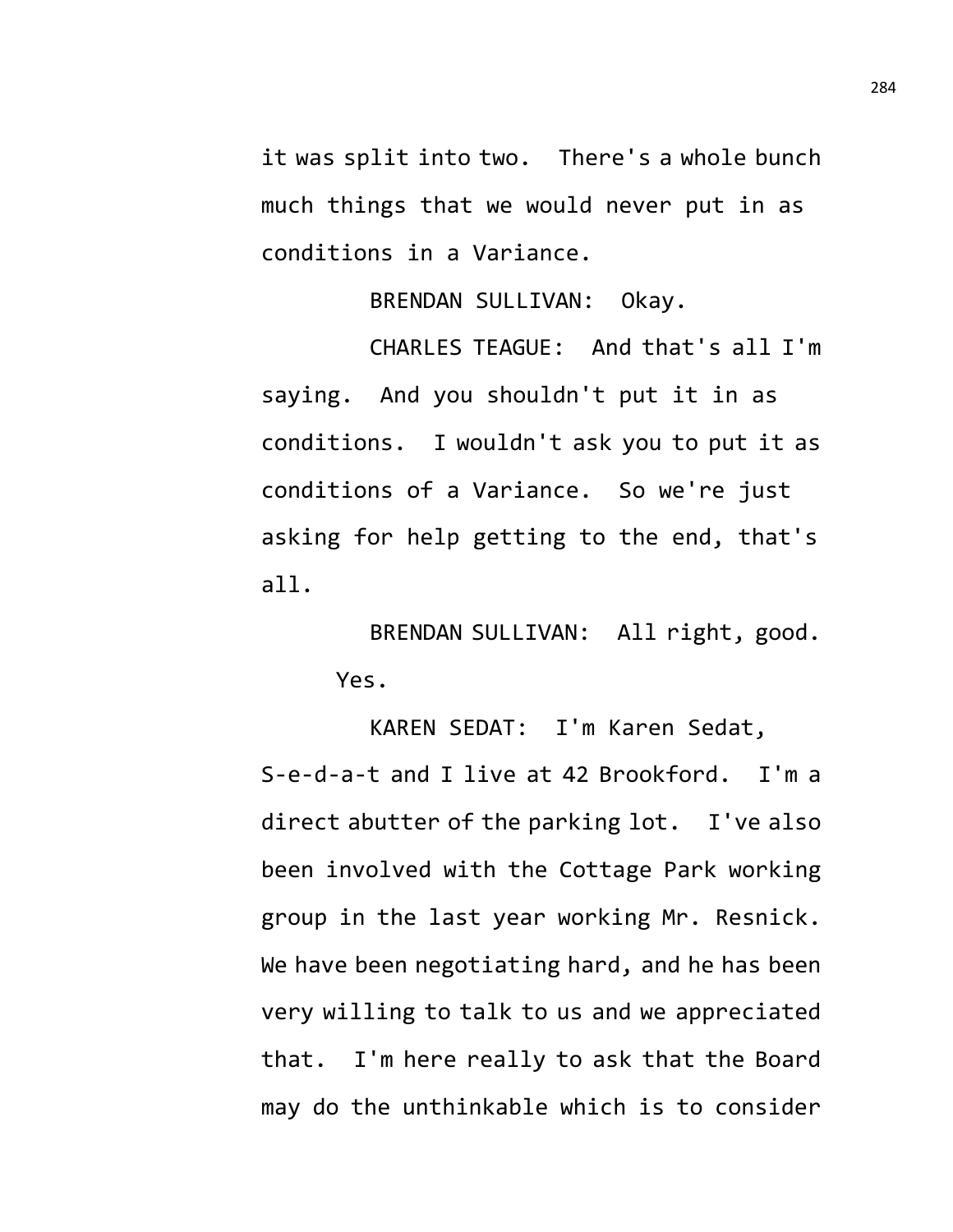25 parking spaces instead of the 21 that the Planning Board has asked for. I think that this is one of those very unusual circumstances where the developer will benefit from the increased number of parking spaces, the neighborhood will benefit from the increased number of spaces, and the City of Cambridge will benefit because their tax base will be that much higher because he can sell his units for that much more. And parking is one of the big issues there. And this is, as I said, one of those rare cases where everybody would benefit from this. And I can't say I really understood why 21 spaces was proposed by the Planning Board instead of the 25 that everyone had agreed upon. So I'm asking you to take a hard look at that.

> BRENDAN SULLIVAN: Okay. KAREN SEDAT: Okay? Thank you. BRENDAN SULLIVAN: Anybody else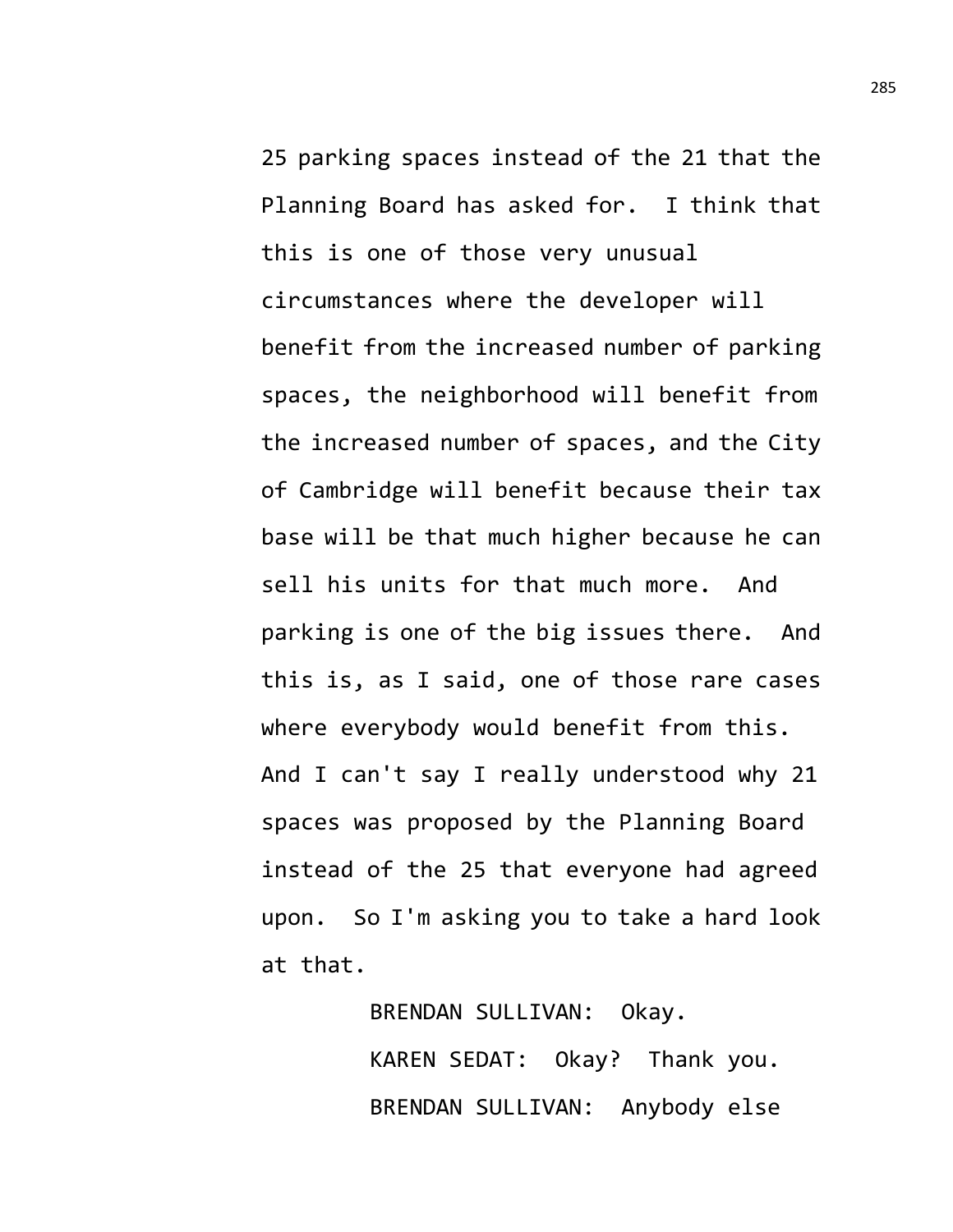wish to speak on the matter? If you raise your hand, I'll recognize you and you can come up and speak. Thank you.

MICHAEL BRANDON: Michael Brandon, 27 Seven Pines Avenue. Just one thing I had was a question, I know you maybe do this later in the meeting, is I had a question as to whether the Planning Board had communicated to you about these Variances and Special Permits?

BRENDAN SULLIVAN: Yes.

MICHAEL BRANDON: So you will be reading those comments.

I'm confused about where things stand. I'm not familiar with the most recent iterations of an agreement that has been in discussions. I'm the clerk for the North Cambridge Stabilization Committee. Our Chairman Richard Clarey who often appears before you was somewhat more intimately involved in these discussions. He's taken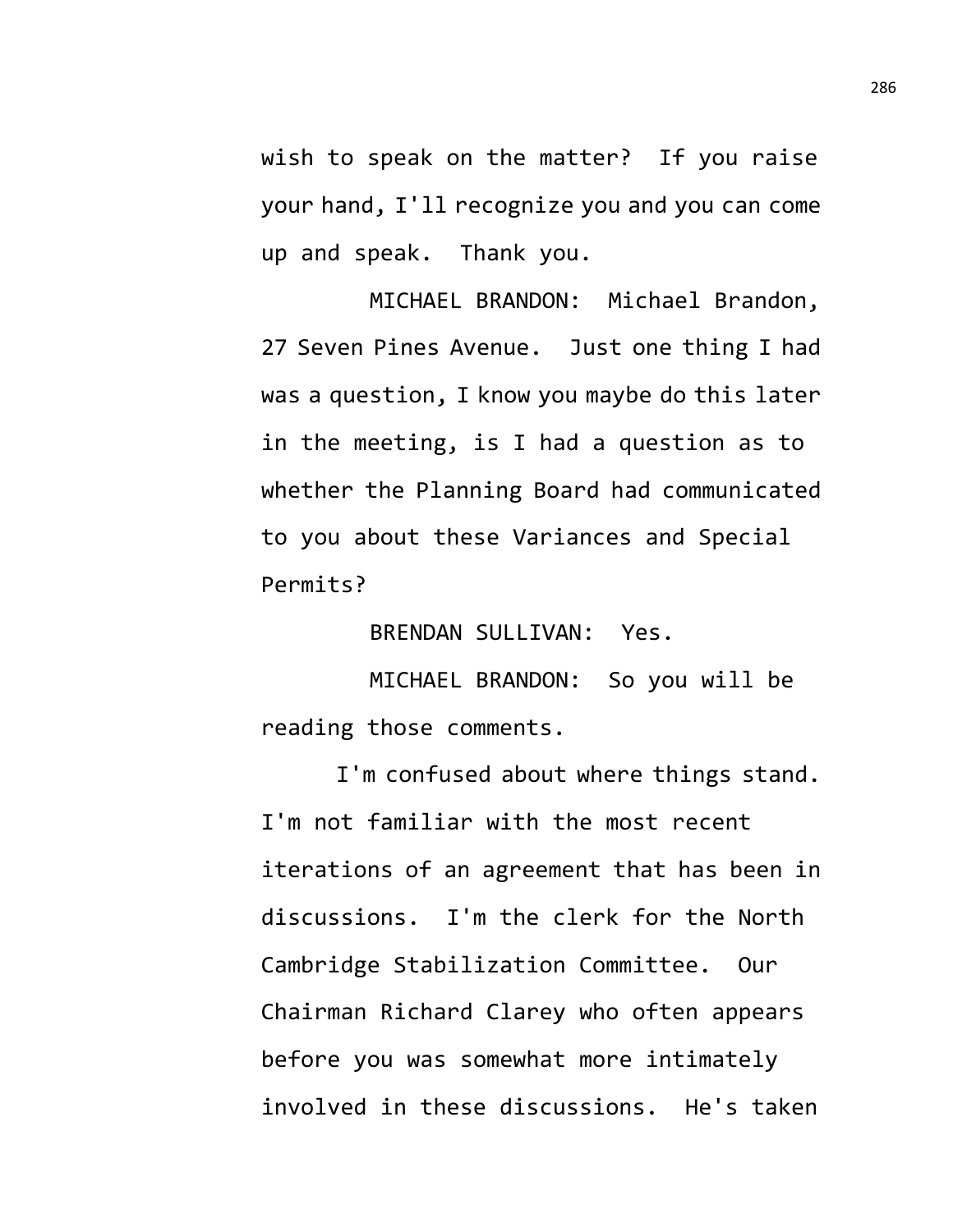ill of late. My feeling is that no agreement has been negotiated or authorized to be negotiated on behalf of the stabilization committee. I think what's happening is that conditions that various people have negotiated are now being considered as being attached to this Variance and the Special Permits. Should the Board decide that the criteria that justify granting them are present, and that would please me if it means that, you know, those stand and there's no question created as to whether or not the stabilization committee as a full organization, as opposed to a sub-committee that's -- some of our members have been involved in negotiations. Some of them have attorneys. It's just very confusing as to exactly who the various parties are. So a solution I would see, if it's possible, are insofar as it's possible, that any agreements that you feel are appropriate as conditions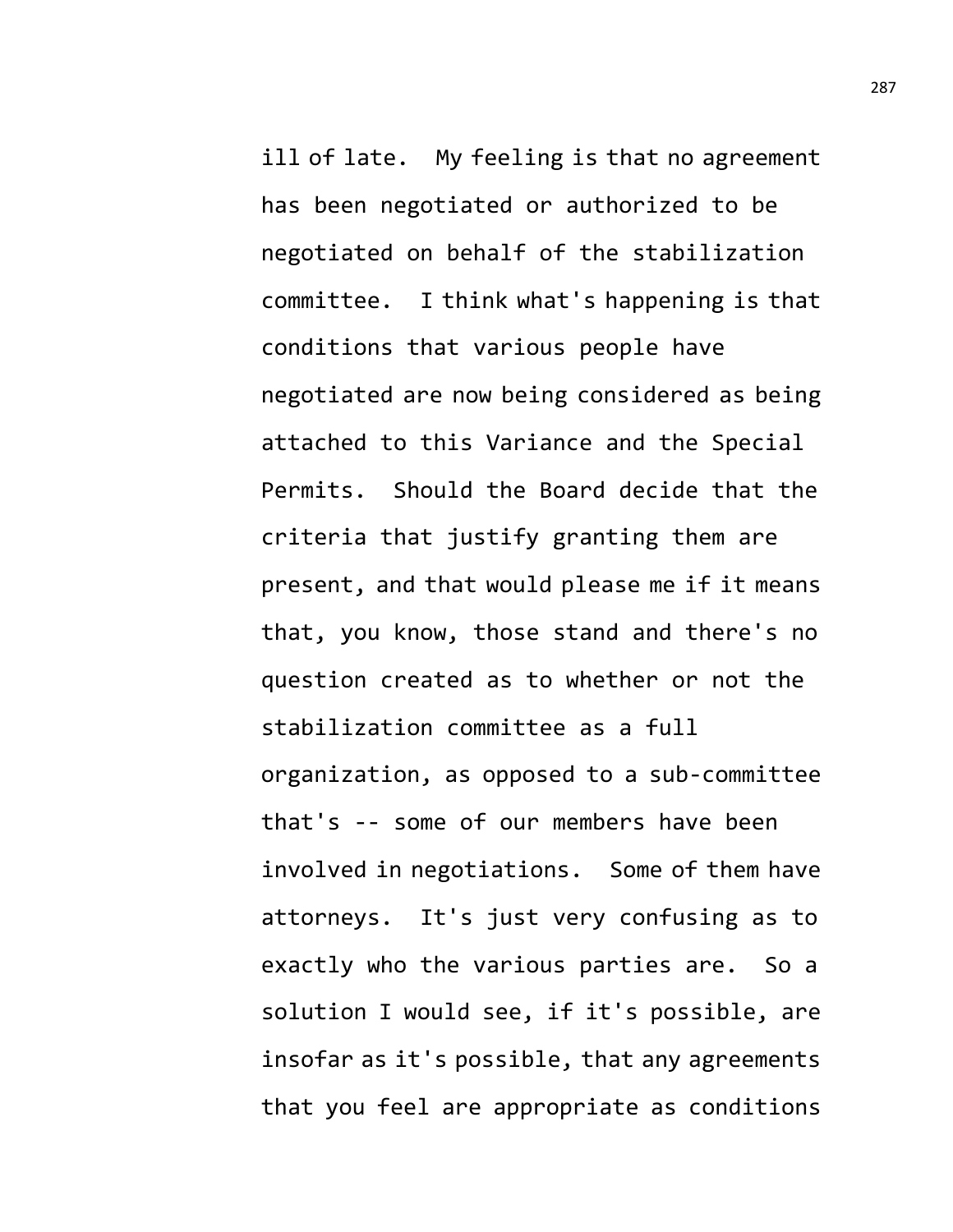be included in, you know, as conditions and not even separately attached, but incorporated in your decision so they would be recorded, they would be enforceable. You know, and I think most of them I think were agreed to by the parties. I'd also support what Karen Sedat said that if this Board can, in its wisdom, grant the number of parking spaces, you know, issue a Variance allowing that, which the parties have all agreed to, and not being intimately involved, I know that that is a big issue on that street. It ties in with an adjacent development that's coming down the line at a much larger property. The Fawcett Oil, you may have heard about. And on-street parking is gonna be, you know, there's gonna be great demand.

So, I had other things -- I was surprised to see there's no request for street trees provided by the developers. It's a small item. And I think it was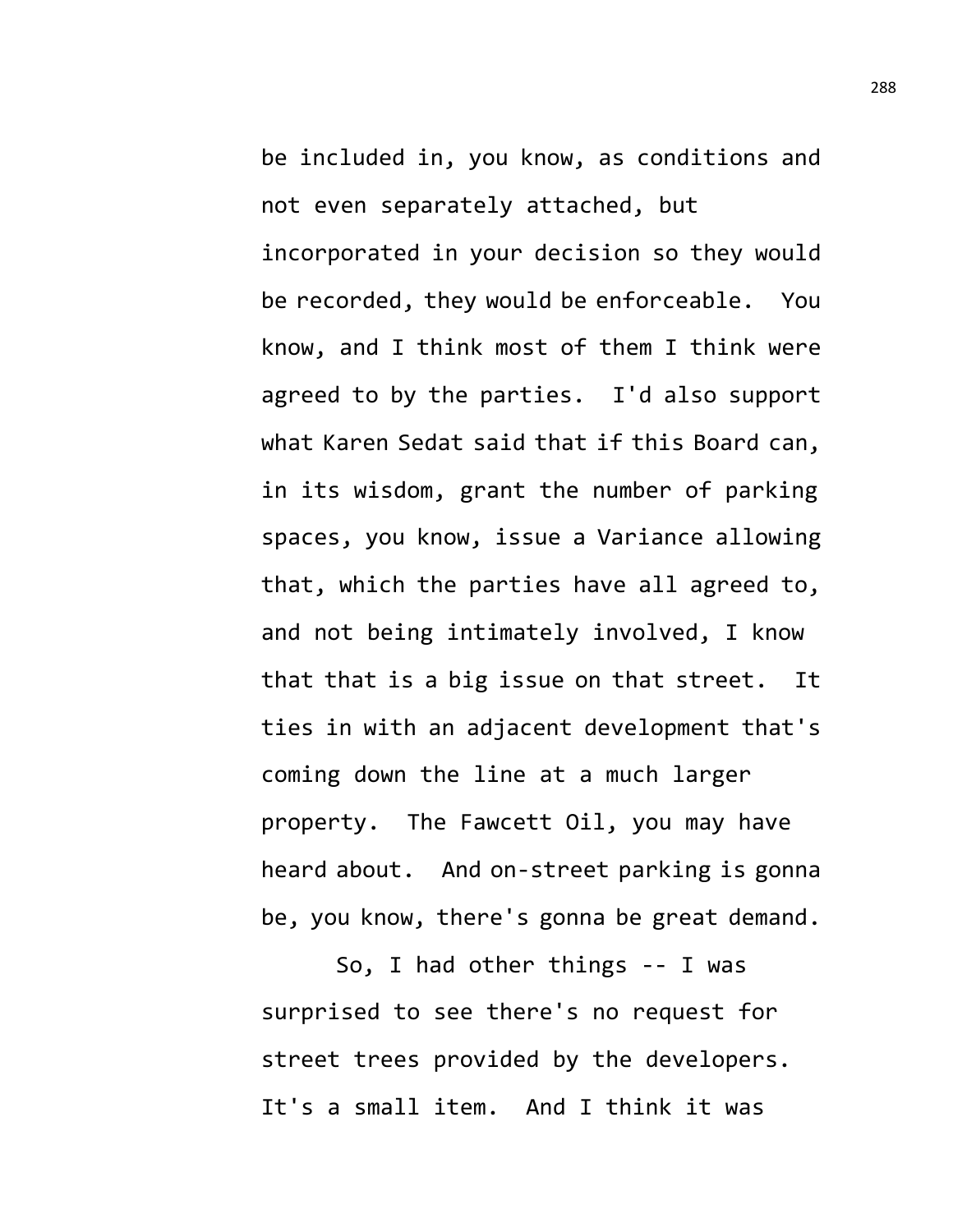just -- kind of fell through the cracks. So that would be another condition I would want to see if indeed you see fit to grant the relief that's sought.

So, thank you.

BRENDAN SULLIVAN: Great, thank you. Anybody else wish to speak on the matter?

DAN FARBMAN: I'll just speak briefly. Dan Farbman, 14 Cottage Park. I want to reiterate the same thing I said. It's very difficult for me to say that I support all of this. There's a huge change happening in our neighborhood. There's a lot of moving pieces. I personally would love more time to figure out how it affects my property, but that's all. I can't say there's good or bad, that's just my position.

BRENDAN SULLIVAN: Okay, good. Thank you.

Anybody else wish to speak?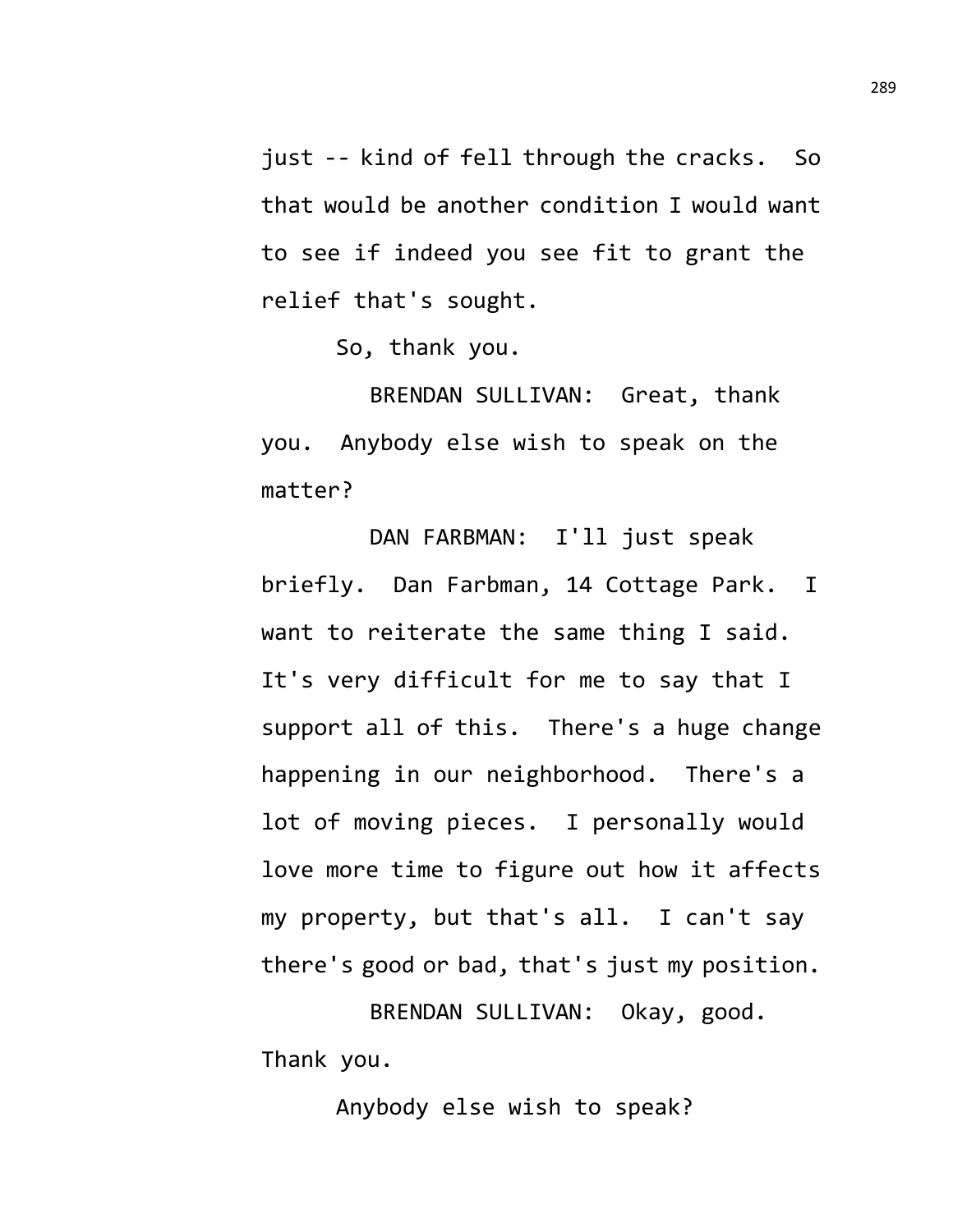(No Response.)

BRENDAN SULLIVAN: I see nobody.

There's correspondence from the Cambridge Historical dated January 11, 2012, regarding 22 Cottage Park Avenue. (Reading) The building is more than 50 years old. The proposed adaptive reuse of the building and the associated demolition of the parking lot at 27 Cottage Park Avenue have been reviewed by the Historical Commission. There is ongoing review by the staff of the Historical Commission to determine if there was anyone interested in moving the quonset hut in whole or for parts and to review ongoing construction details for the building at 18 Cottage Park Avenue.

There is a letter on the letterhead of the Cambridge Historical Commission dated November 16th addressed to Mr. Resnick. (Reading) On November 3, 2011, the Cambridge Historical Commission voted to find the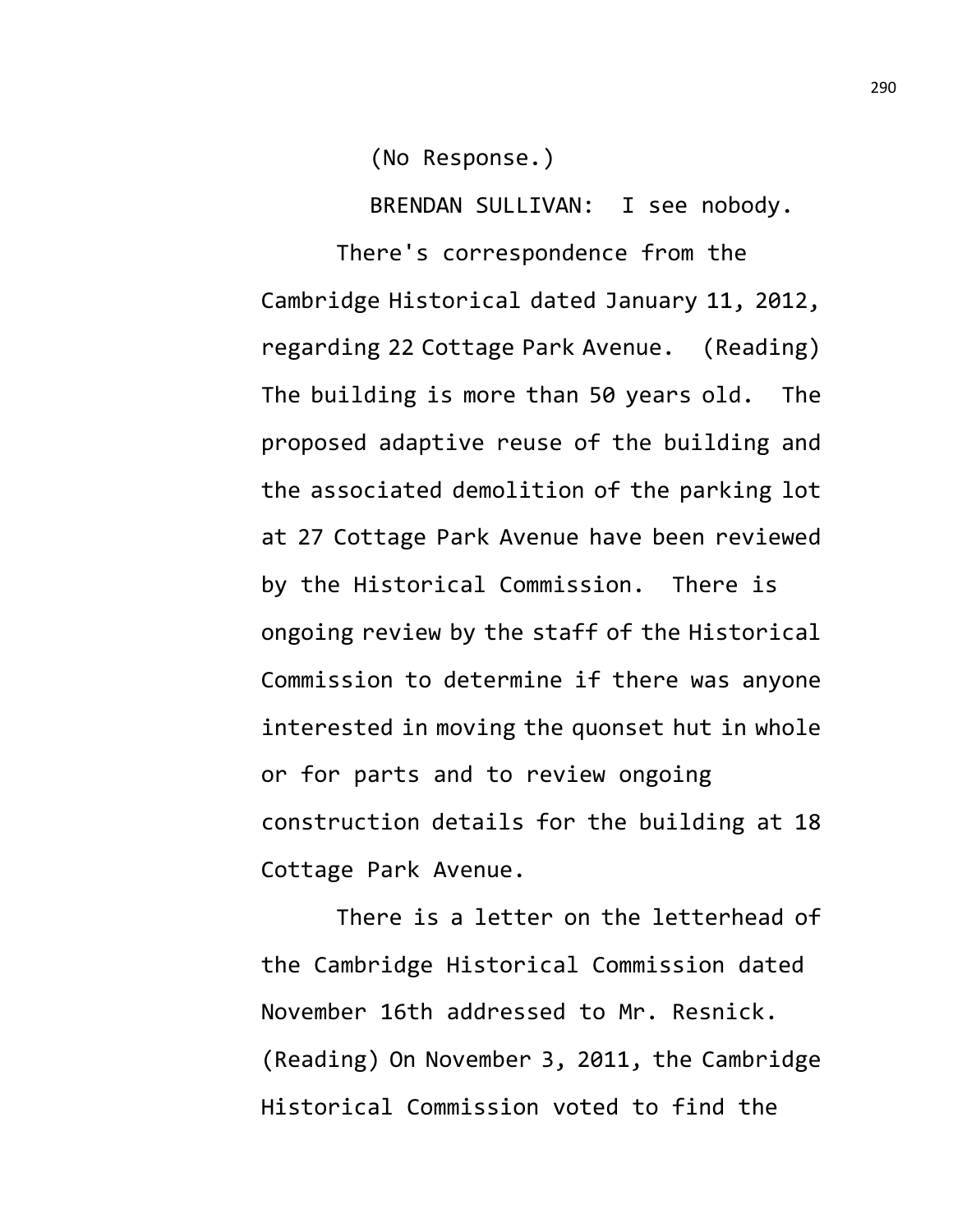existing quonset hut building at 23-25 Cottage Park Avenue significant, but not preferably preserved, as defined in the City's Demolition Delay Ordinance. Chapter 2.78, Article 2 of the City Code, and in the context of your plans for the replacement project that includes the landscape parking lot at 23-25 Cottage Park Avenue, and the adaptive reuse of the Emerson Company building it will service, and as further described in the site plan and elevations of the parking lot by O'Sullivan Architects. And it goes on to describe it, and the date.

(Reading) The Commission's decision was made on the basis and understanding that the owners will continue to consult the staff on the exterior features of the brick building and on the condition that the owners continue working with the staff on the disposition of the quonset hut as so pledged by you at the hearing. I look forward to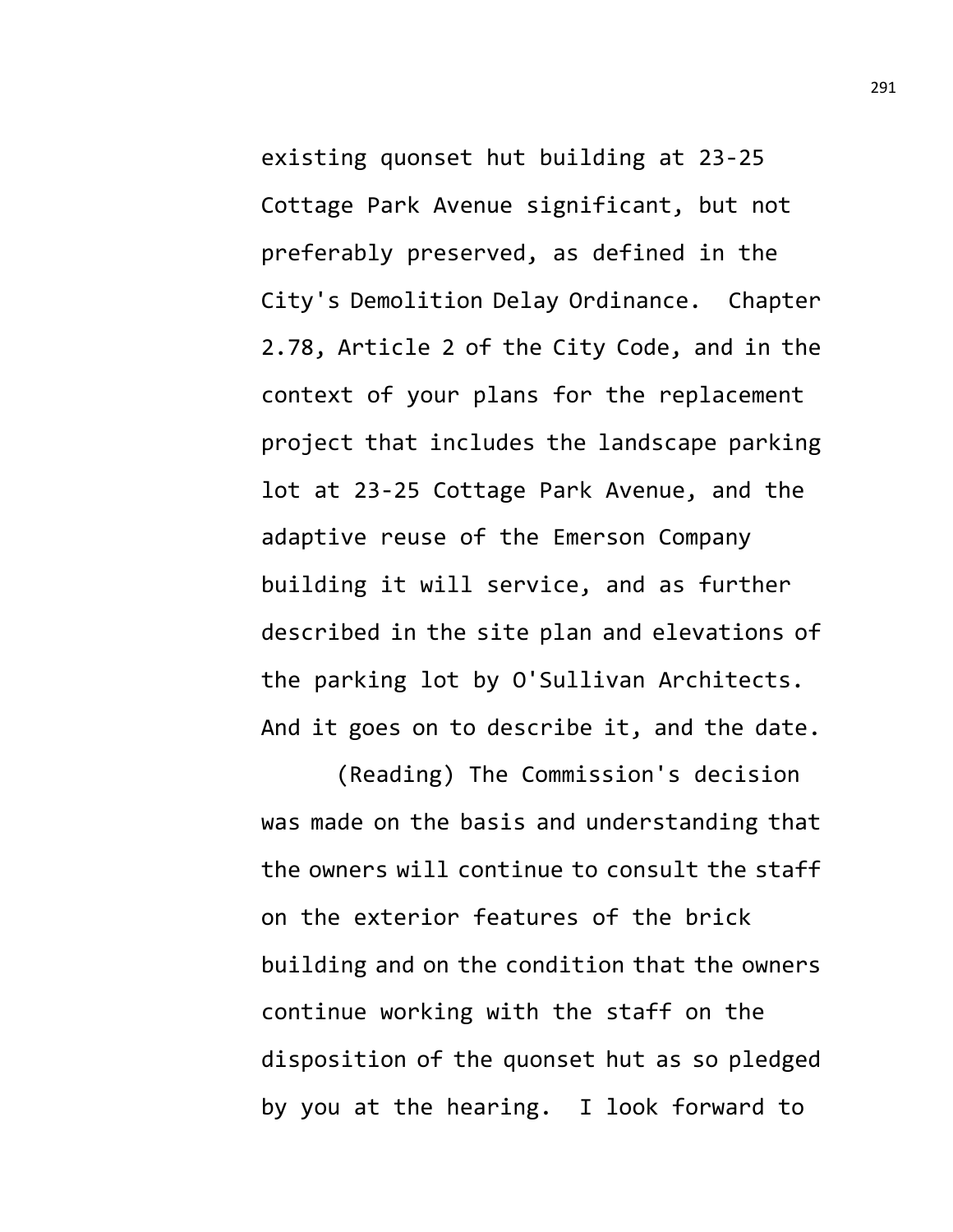working with you and your team. Charles Sullivan, Executive Director.

There is correspondence from the Planning Board dated January 4th to the Board of Zoning Appeal referencing case 10201, 10202, 10203, 18, 22 and 27 Cottage Park Avenue. (Reading) The Planning Board reviewed and granted the Special Permits for the proposed conversion of the commercial building at 22 Cottage Park Avenue into 16 dwelling units pursuant to Section 5.28.2 with additional height exceptions pursuant to Paragraph 5.23, Section 2. The Planning Board supports the requested Board of Zoning Appeal Variance and Special Permit request associated with this development. The proposal is well thought out addressing the recent Zoning Amendments to Section 5.28.2 conversion of non-residential to residential uses as well as the specific issues of the site and the building. In this case the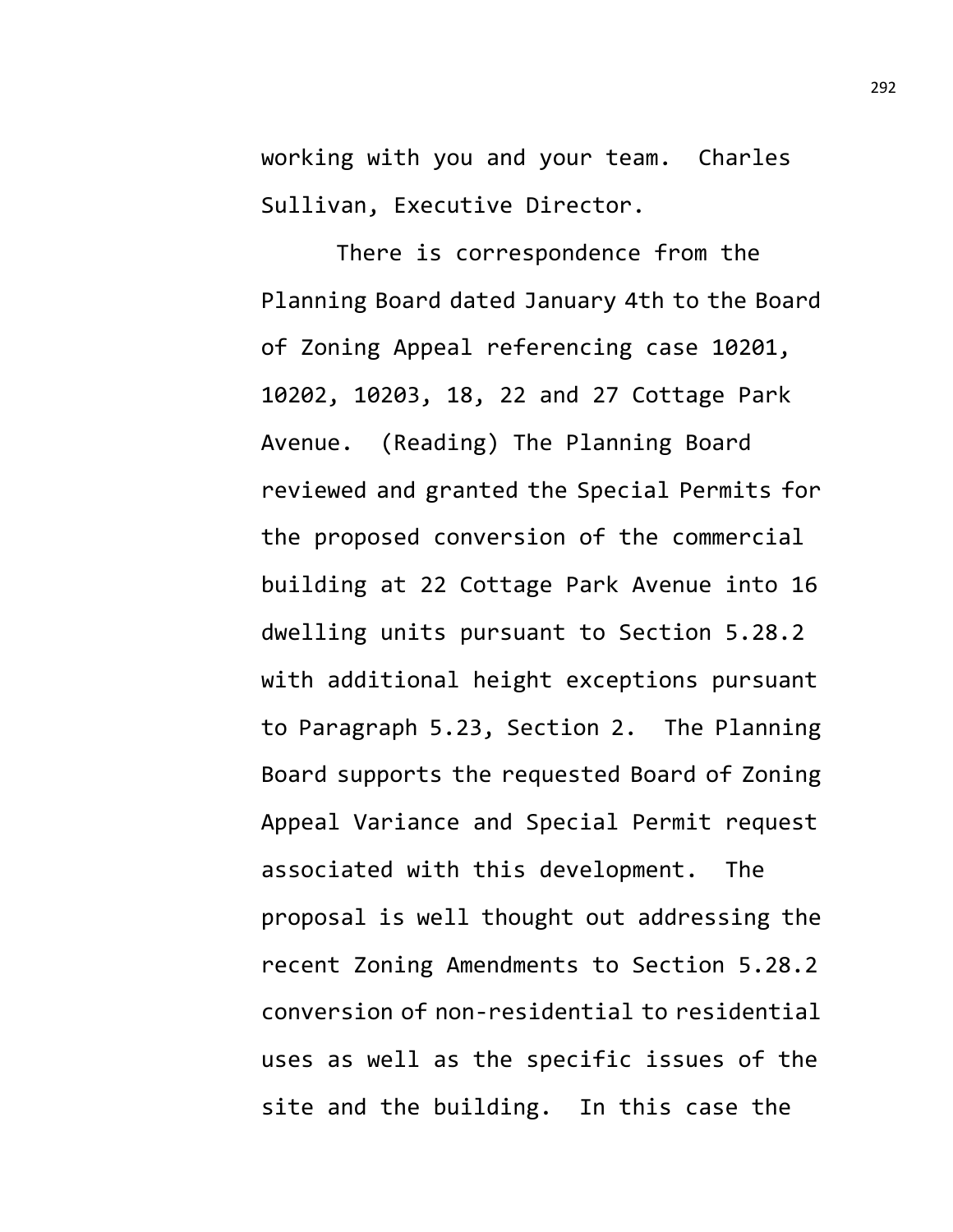requested BZA relief is necessary to ensure that the project can be achieved in a way that is consistent with the objectives of the Zoning Ordinance. Because the 25 requested parking spaces were found to far exceed the requirement of one space per unit and the Traffic, Parking and Transportation Department did not support the requested number of spaced, the Planning Board has imposed a maximum of 21 off-street accessory parking spaces as a condition of the 5.28.2 Special Permit. This could be accomplished by removing some or all of the proposed parking spaces from the 22 Cottage Park Avenue site, converting the compact spaces proposed at 27 Cottage Park Ave. to full size and/or means to be determined by the permittee in consultation with the Community Development Department and Traffic, Parking and Transportation Department. The Board believes that such a reduction in parking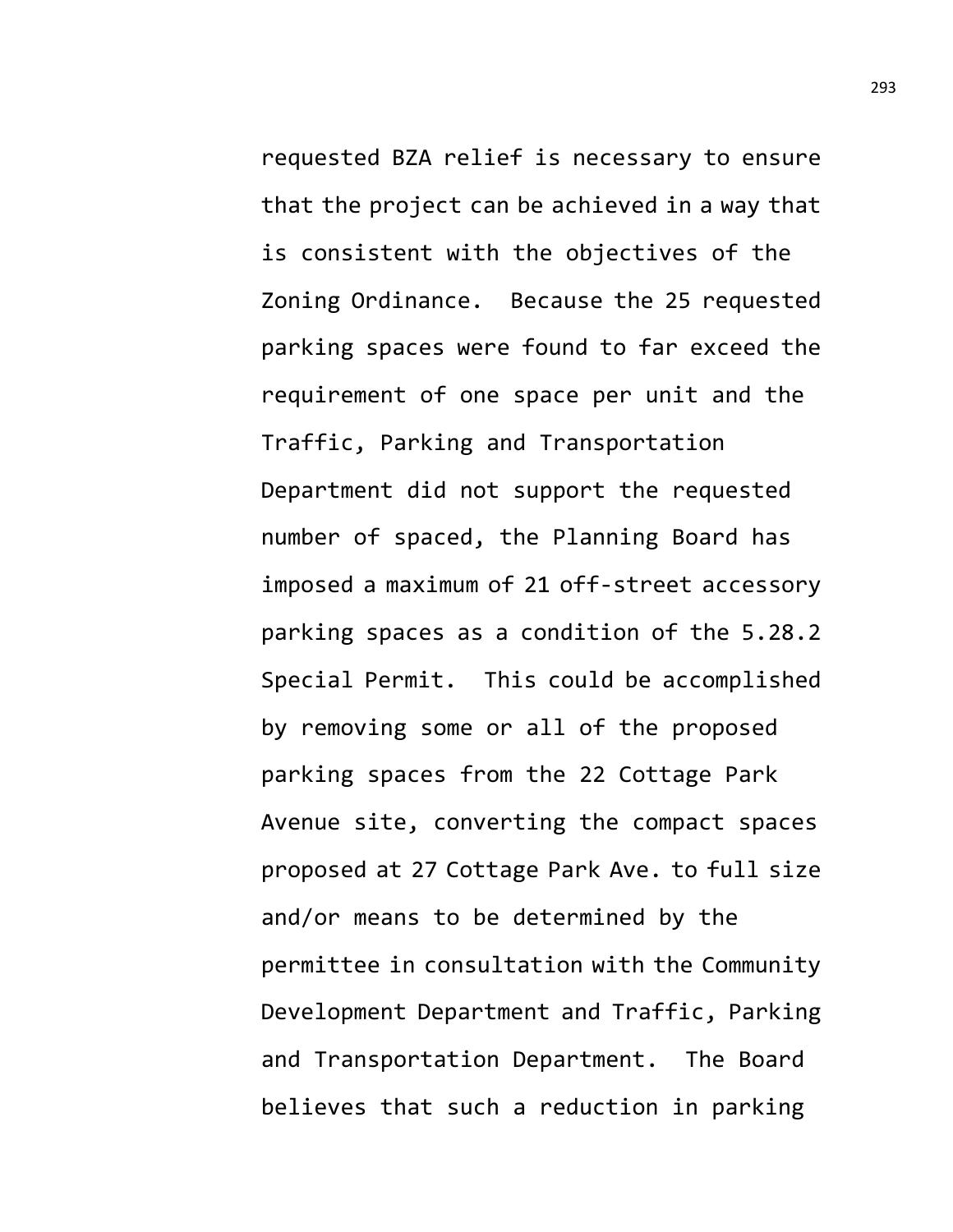will result in a better site design for the building and improve functioning of the parking lot.

And to your knowledge that's the only two correspondence from city agencies; is that correct?

ATTORNEY JOSEPH HANLEY: Yes, sir. BRENDAN SULLIVAN: And you don't have any other petitions?

ATTORNEY JOSEPH HANLEY: No.

BRENDAN SULLIVAN: Okay. Let me close --

DOUGLAS MYERS: Before you close public, may I ask a question of Mr. Teague? BRENDAN SULLIVAN: Yes.

DOUGLAS MYERS: Mr. Teague, are there any specific issues that you feel would be addressed and resolved if further time were granted or there were further postponement of this application? CHARLES TEAGUE: Ostensibly there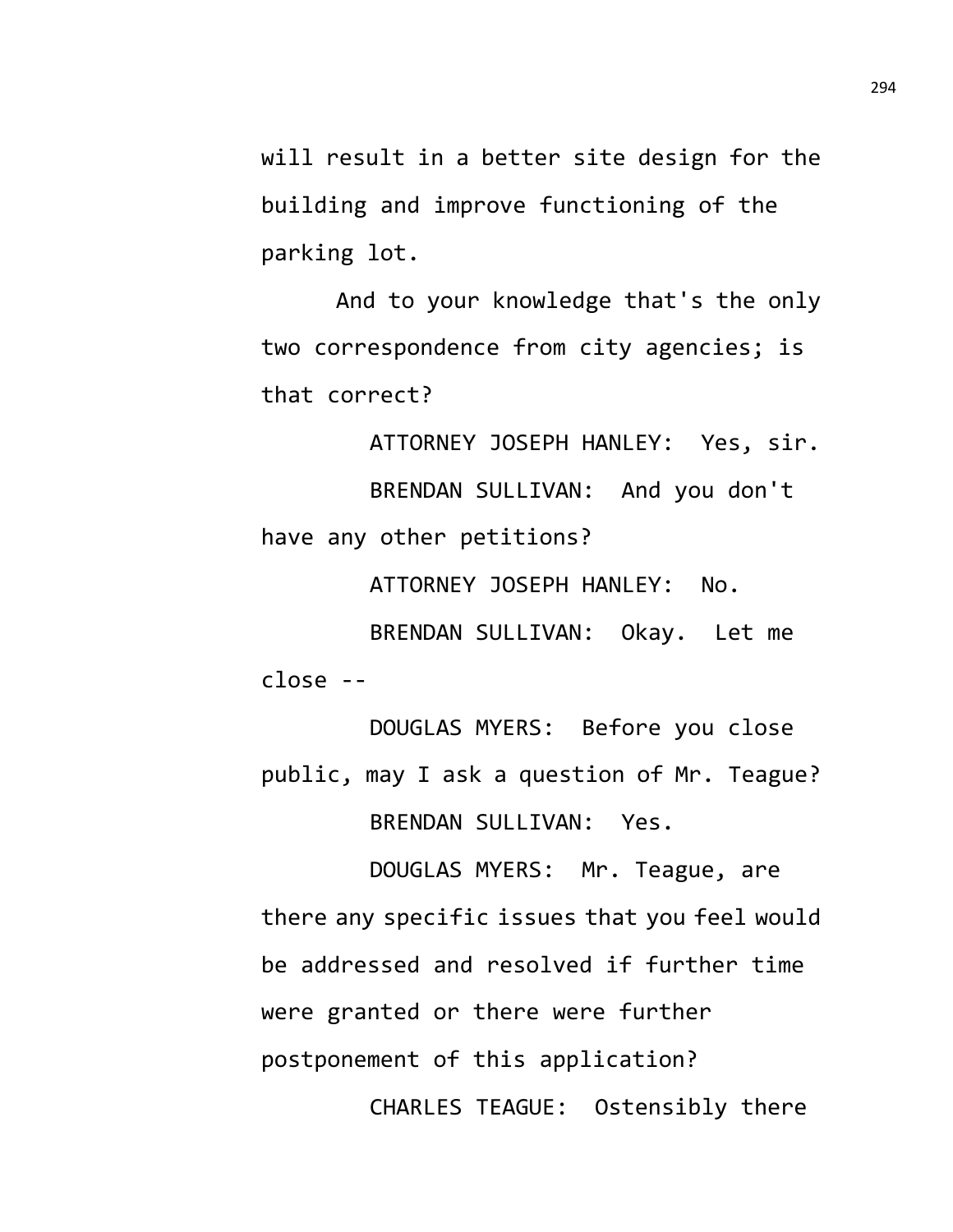are no issues. There's -- it's just that every time we go -- every time we have a final version, there is a new reason not to sign it or some legal technicality. It's -- so I -- we -- it just -- we just wonder if this is in good faith at all. That's the issue. We have everything written down. Everything's agreed to. Everything was agreed to, I think at least a couple days before Christmas. But here we are, it's Groundhog Day and it's just over and over and over again. And we split the agreements last week with five weeks in, let's split the agreements. So we did. And it's nothing's good enough. You know, so my concern, we got a lot of elderly people there. It's health and safety. There's some economic protections, like, the, like, if they -- this is going to be a big building. It's going to be sprinklered. It's likely there's a black fire hydrant in front of it, likely replace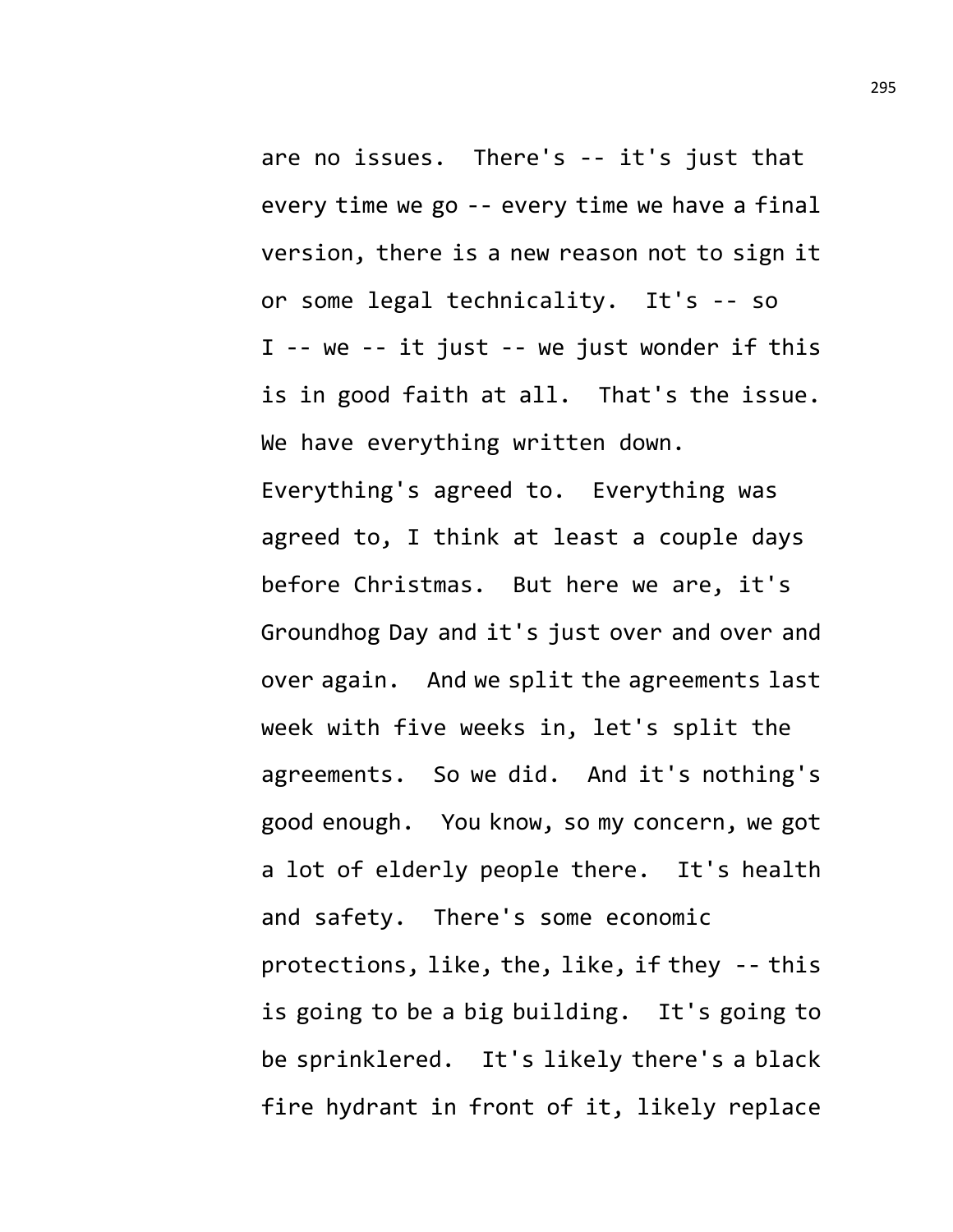the water main. That could -- redoing all that stuff could end up costing the homeowners new connections, and that's an agreement that they would be protected. There's, you know, these people are old, they can't come down here and spend all night. And that's -- a lot of this stuff is that none of that will be a condition of a Variance. So I don't know. Like, there's no reason for us to not have an agreement. We're at the Planning Board. We're supposed to sign that night. Suddenly everything, you know, has to change. And now, I'm not a lawyer, we have lawyers here and I'm just going, like, I have no idea why this isn't -- why this isn't done. And so, you know, like, you know, we ask for your help.

DOUGLAS MYERS: Thank you.

MARC RESNICK: Can I comment?

BRENDAN SULLIVAN: In response to your question about the 25 spaces as opposed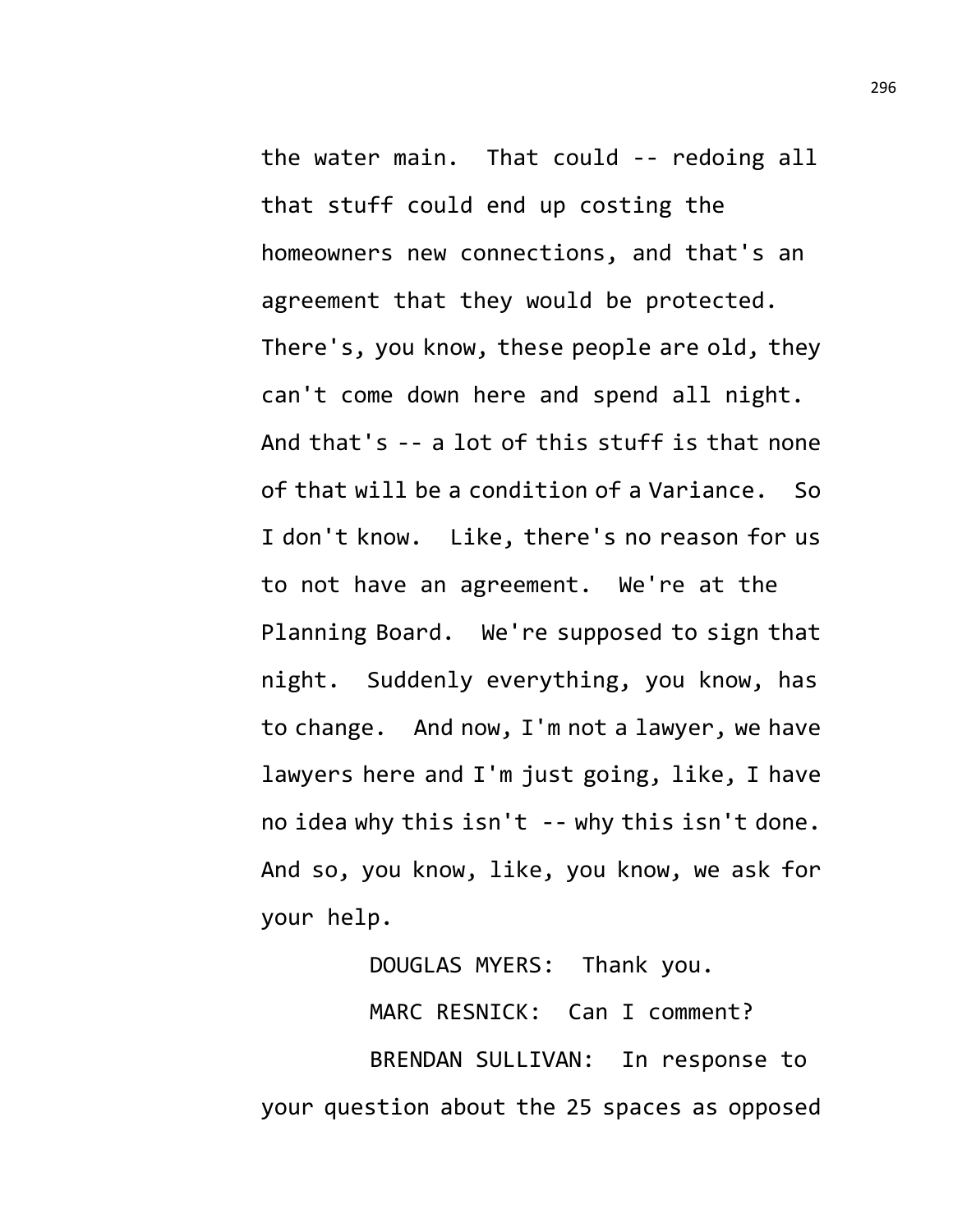to the 21 that were approved, if we were to approve 25, then that usurps and sets aside the Planning Board permit. Hence they would have to go back before the Planning Board and have their permit changed.

KAREN SEDAT: Okay.

BRENDAN SULLIVAN: And you voiced these concerns before the Planning Board; right?

KAREN SEDAT: I actually was not in town. I was out of state during that meeting.

BRENDAN SULLIVAN: Okay. But anyhow, that would be the procedure. If we were to say it makes sense to put 25, then the permit that was granted by the Planning Board would be voided.

MARC RESNICK: Can I ask a question on that? Can I?

BRENDAN SULLIVAN: I'm sorry, Mr. Hanley, you were going to say something?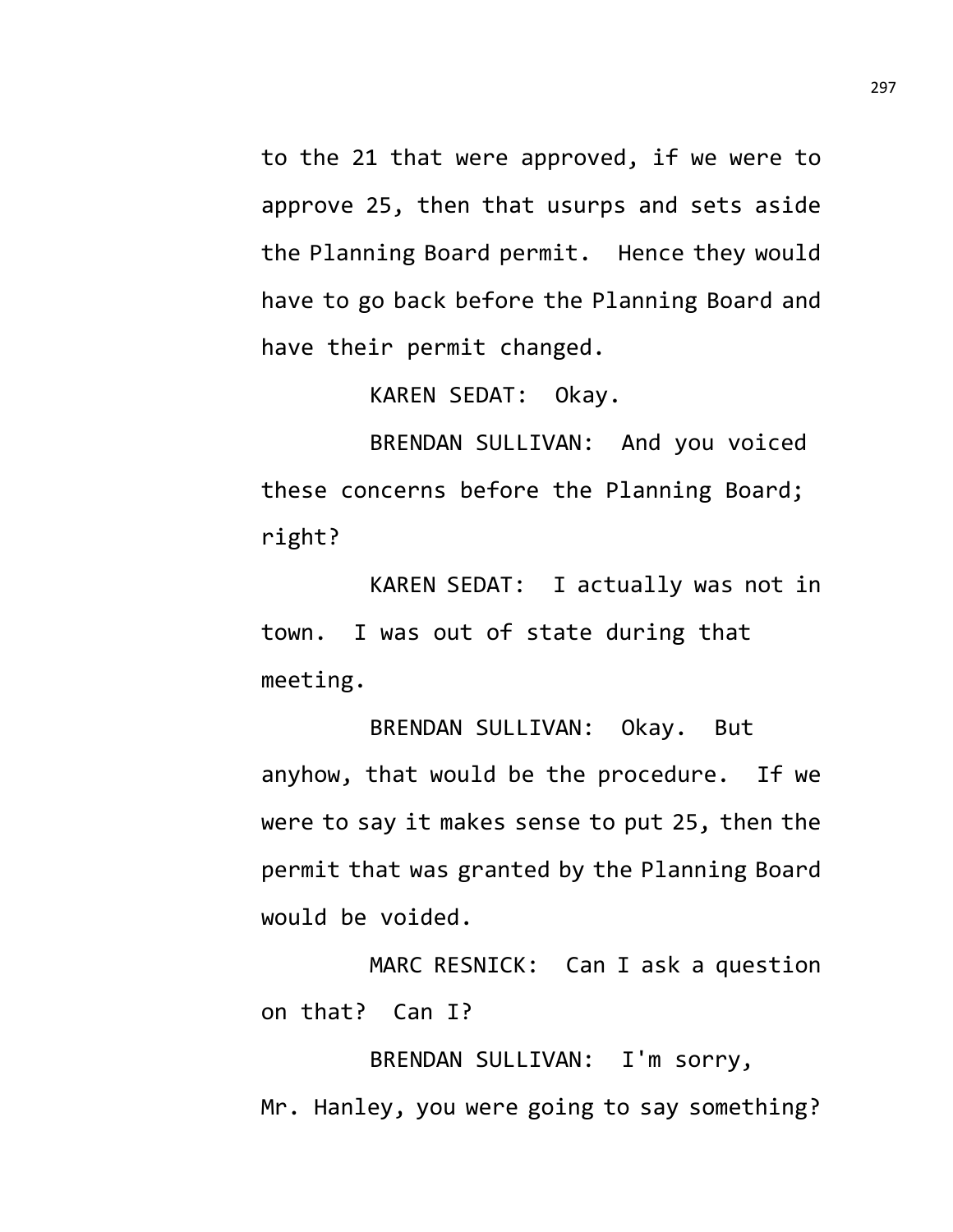ATTORNEY JOSEPH HANLEY: Just to suggest that there was discussion of parking issues at the Planning Board. They heard comment. I want to thank the neighbors for the time that they put in on this. There is good will here. We're at the last portion, last part here. And a lot of the good will has already been shown. In fact, that we agreed to 25 spaces to apply for 25 spaces. The fact that we submitted most recently the revised plans and other things that were provided and asked of us to do. So I can just tell the Board that I will work my best regardless of this vote to get to an MOU. It will not be in recordable form with the community, and it will include, most if not all, of the items which Mr. Resnick has already agreed to.

MARC RESNICK: If they don't request to have it recorded, I will sign both agreements right now. Done. The only issue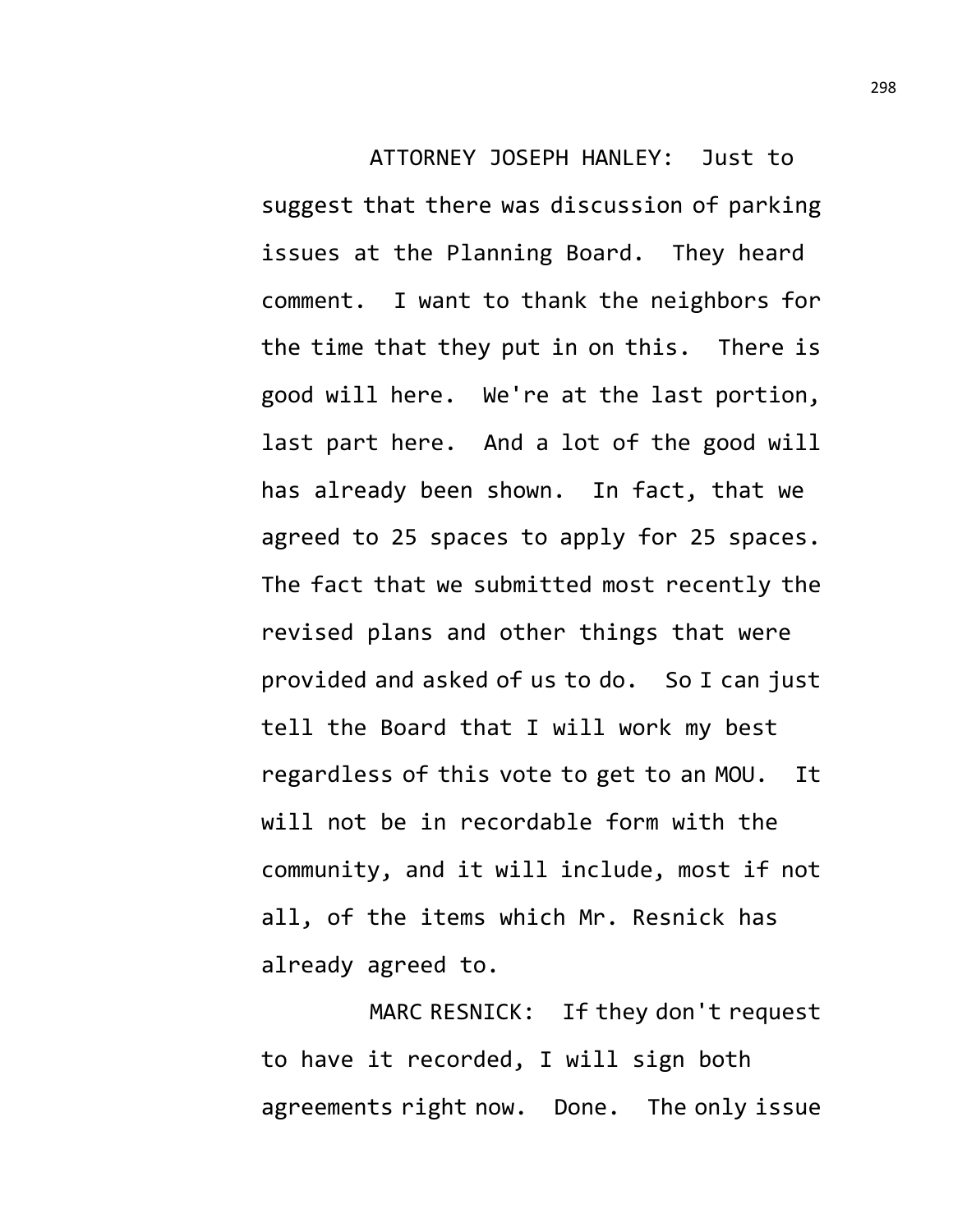is the format for recording is much more technical. Even this morning they changed the plan to a -- what did they call it this morning? Covenant. In other words, it's recorded, it's a never ending. But all the agreements that we've signed, if they have any issue, every single thing is agreed to, I'll sign them now and hand deliver them to them signed so that there is nothing left to be negotiated. If they don't request to record them, all agreements are complete. There's not a single thing left to discuss or negotiate. We've met every single request that they have. All of them.

ATTORNEY JOSEPH HANLEY: Well, just finally with regard to the parking, again, we're trying to do the right thing. The lady over here makes a good point. I do think Marc would benefit from more spaces, but I also think it's unfair for us to be put between a rock and a hard place between a Zoning Board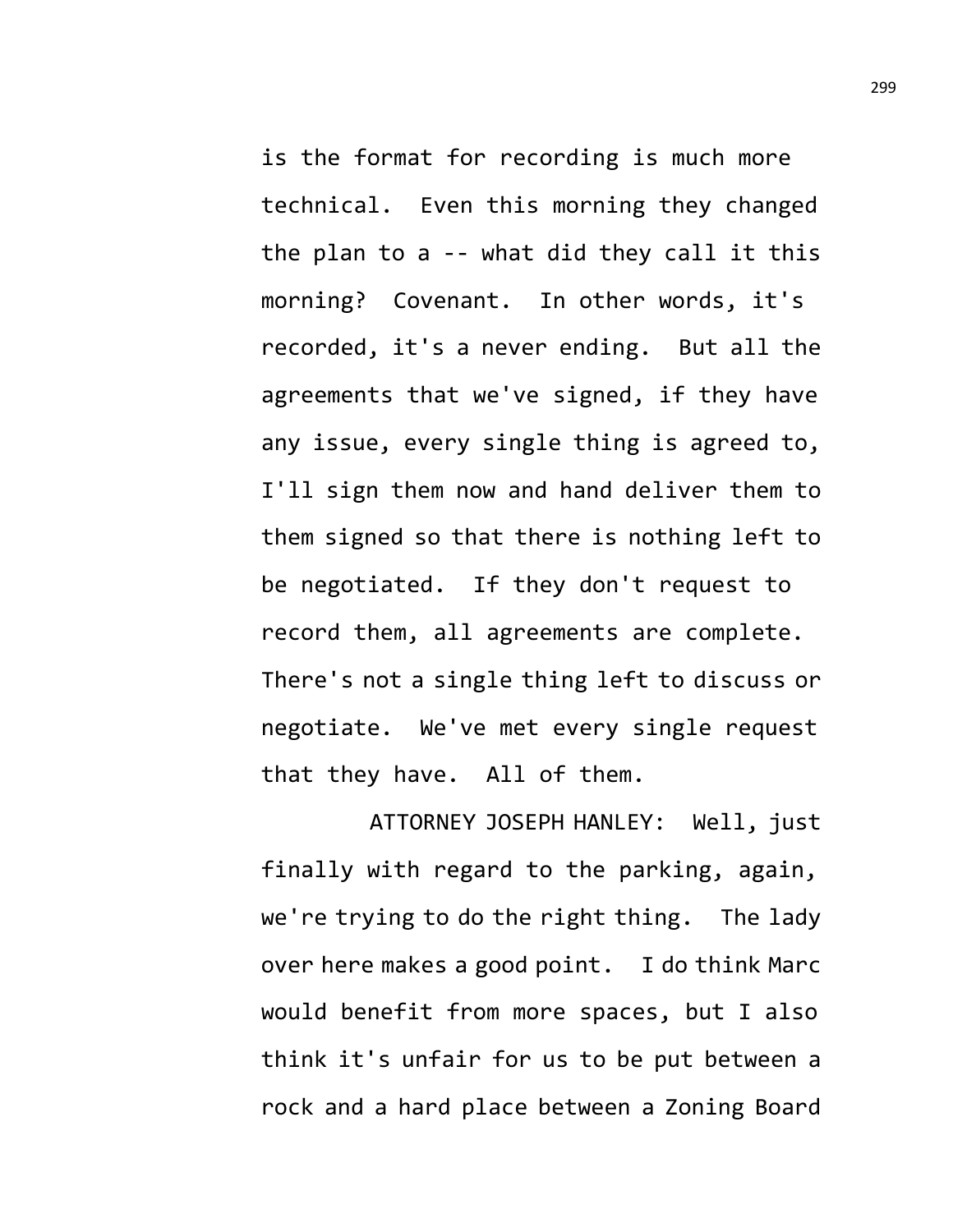and Planning Board. A lot of this has been stabbing at things in the dark. We've done the best we can. I don't run a community group. We run the development. I'm willing to speak to anyone throughout the process to show good things and to show good faith and that's what we'll continue to do and that's what was represented in the parking request. But we're sort of at the will of this Board and your expertise as to how that Planning Board decision affects us. And we really would like to get this project going because it does have enormous benefit.

TAD HEUER: Is there a -- let's say for the sake of argument we granted 25 spaces, they have to go back to the Planning Board to get 25 spaces but they could proceed -- in granting 25 spaces we also grant 21; right? BRENDAN SULLIVAN: Well, it's the Planning Board from -- my understanding is that they have granted the Special Permit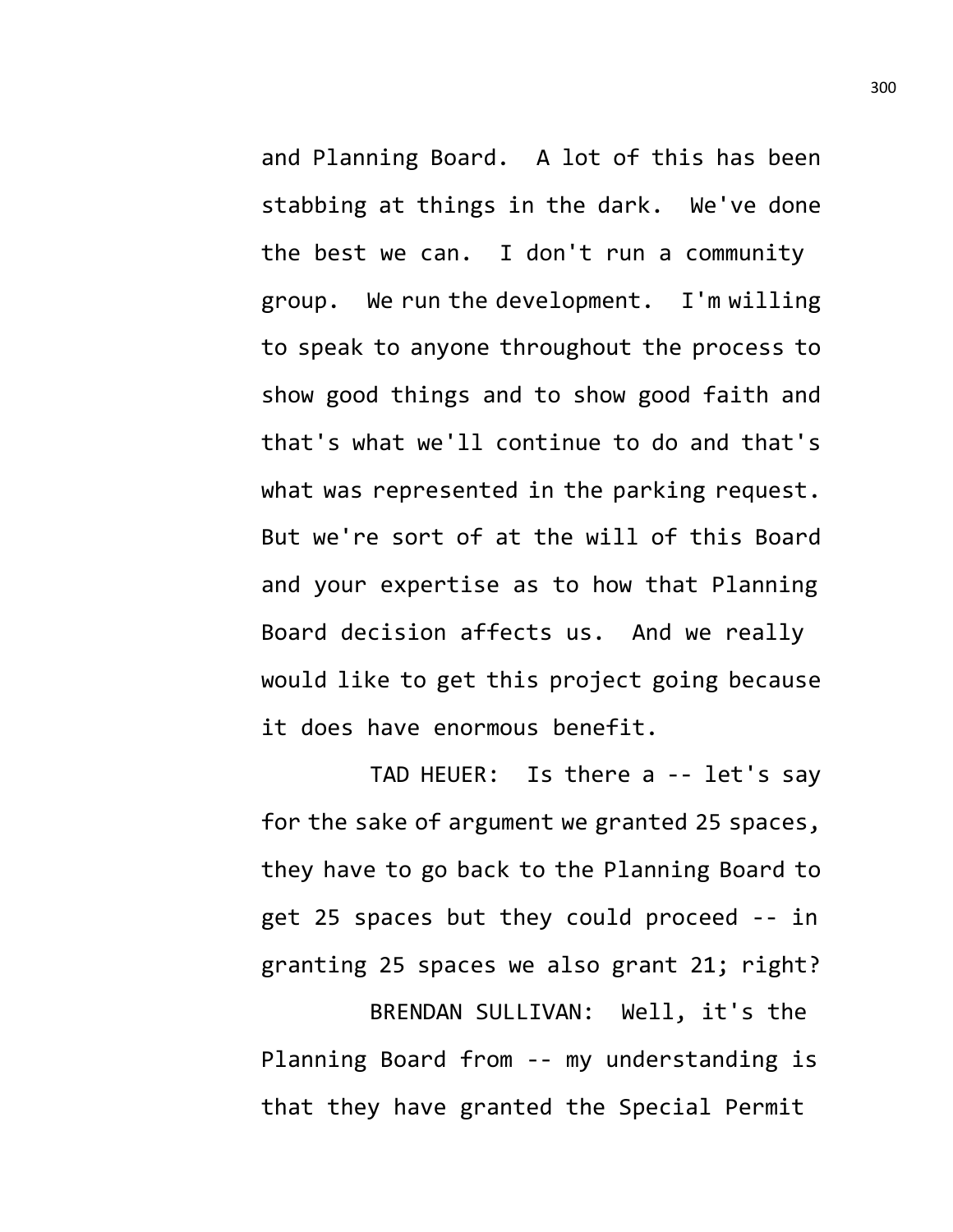based on 21 spaces. So if a tenant of that agreement is not complied with, only 21, it's not at minimum of 21, obviously but you understand.

TAD HEUER: Right.

BRENDAN SULLIVAN: Then I think they would have to go -- and from what I understand and from Community Development, they would have to go back before the Planning Board and they would have to amend that decision.

TAD HEUER: Much in the same way I could ask for this Board for a Variance to build 500 square feet and I decide afterwards that actually I'm not going to build 500 square feet, I'm going to build essentially by right or something and it's clearly within the grant of the Board.

BRENDAN SULLIVAN: Right, the 25 exceeds what they granted. Whereas if you build less than --

MARC RESNICK: Can I be heard,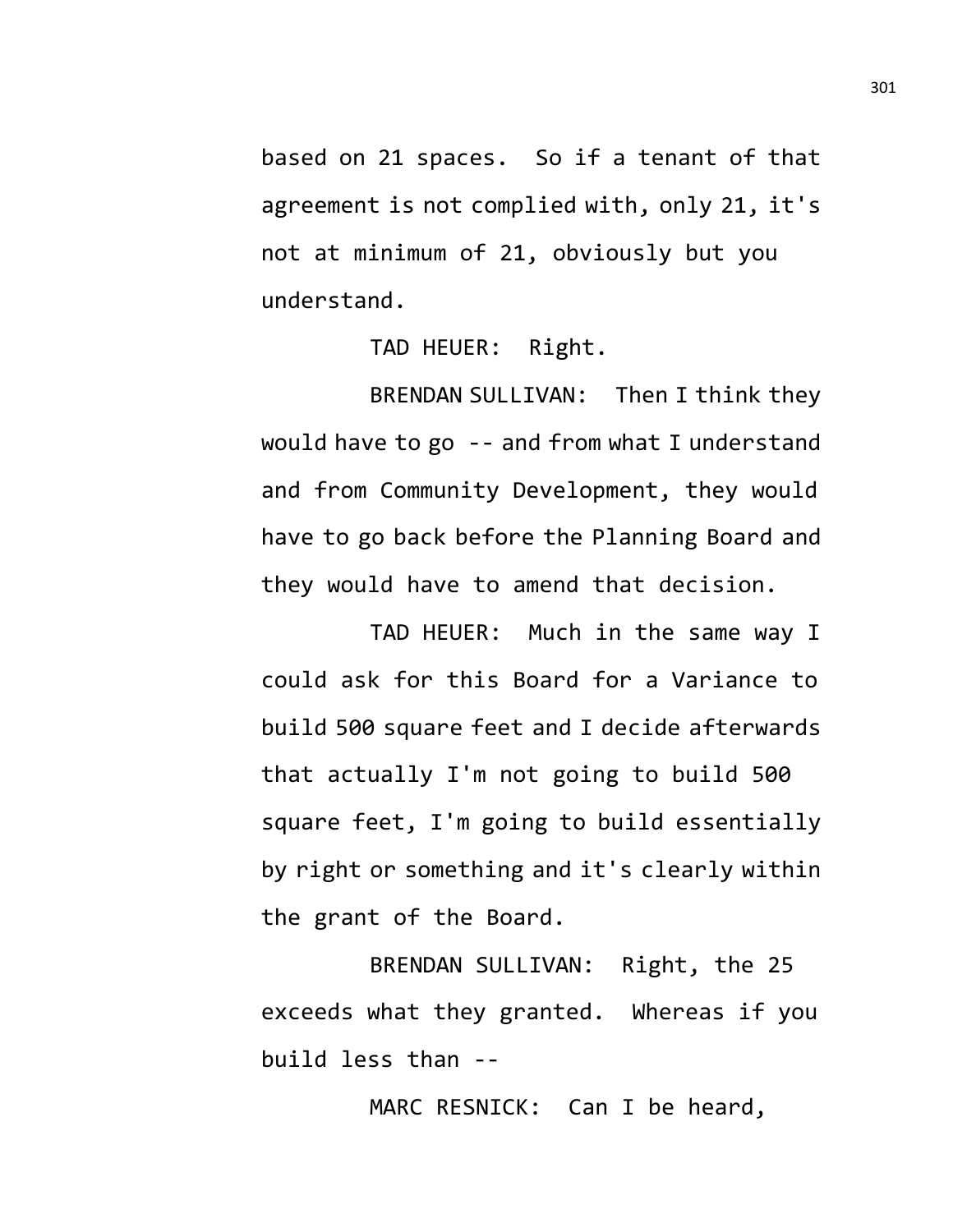please?

MAHMOOD FIROUZBAKHT: Are you saying that we could grant them relief for 25 spaces and then it's up to them whether they -- if they want to incorporate 25 spaces, then they have to go back to the Planning Board, but --

TAD HEUER: The grant of 25 is a grant of 21 as well as 22 through 25.

MAHMOOD FIROUZBAKHT: Right. So they would have that relief from this Board, but the extent they want to exercise it, they'd have to go back to the Planning Board?

MARC RESNICK: Can I say something? How about if I could make an idea? And I don't know because I'm not the Board. But if you approve 21 spaces, with the contingency to have four additional if the Special Permit Board would grant them, then we would have the 21 which would match the existing relief, and then we could go back and -- we're willing to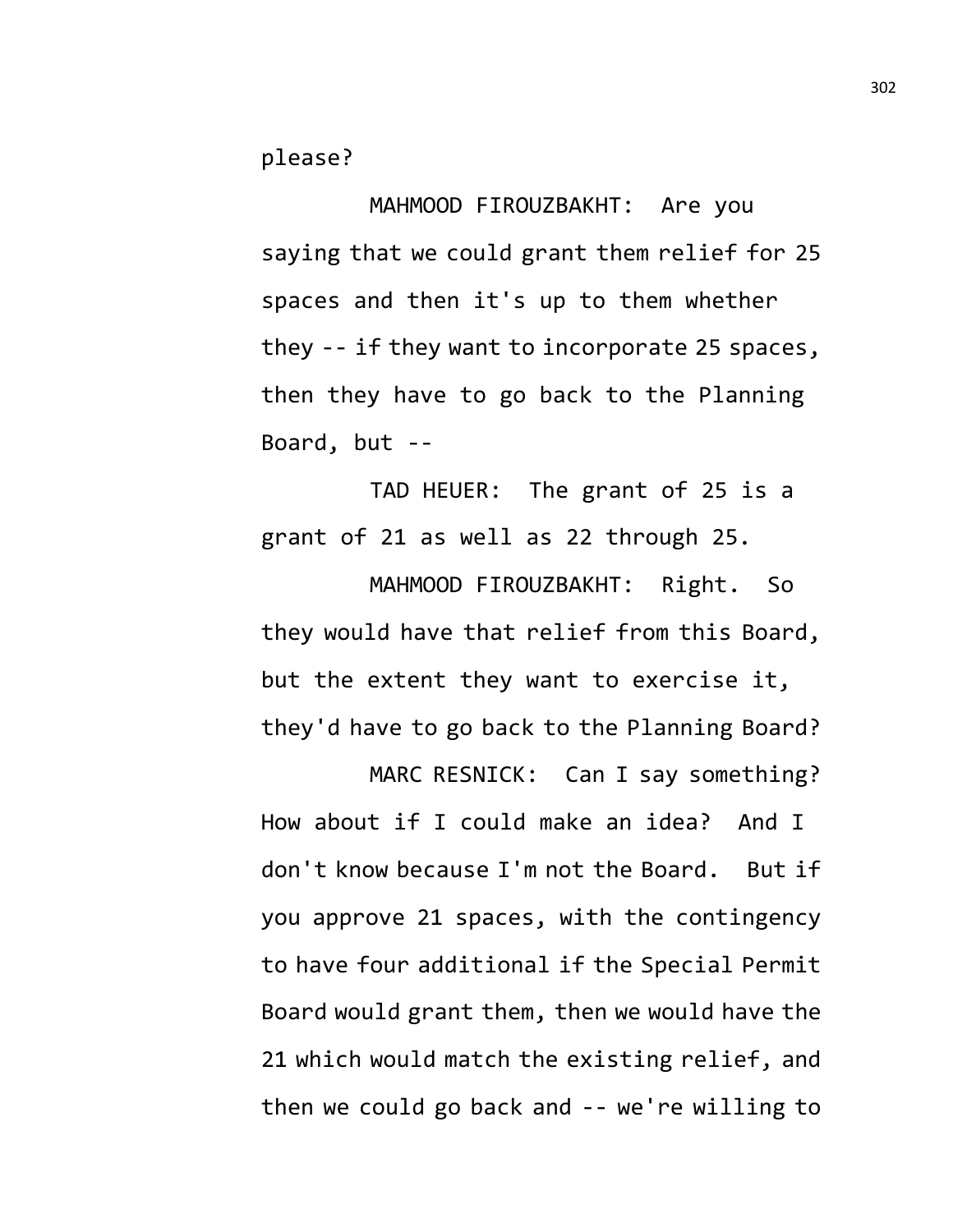go back again at our own time and expense and ask for the extra four. So if you granted 21 with the proviso that we could have 25 if the Planning Board would approve, and we also put in a plan of 23 as like a, again, maybe a compromise, you know, maybe it's not 25, but, you know, they want 25, we want 25, and they approved 21. Maybe if you approved 21 and up to four extra, we could then go back and say maybe two extra? And, you know, the neighbors could all have another chance to explain to them why they think it's so important to have as many as possible.

DOUGLAS MYERS: I'd like to hear from the other Board members in response because my thinking is along these lines, it's definitely not crystalized, but it's along these lines. The Planning Board made its decision, as was stated in the letter, based on specific comments and information and evaluations received from the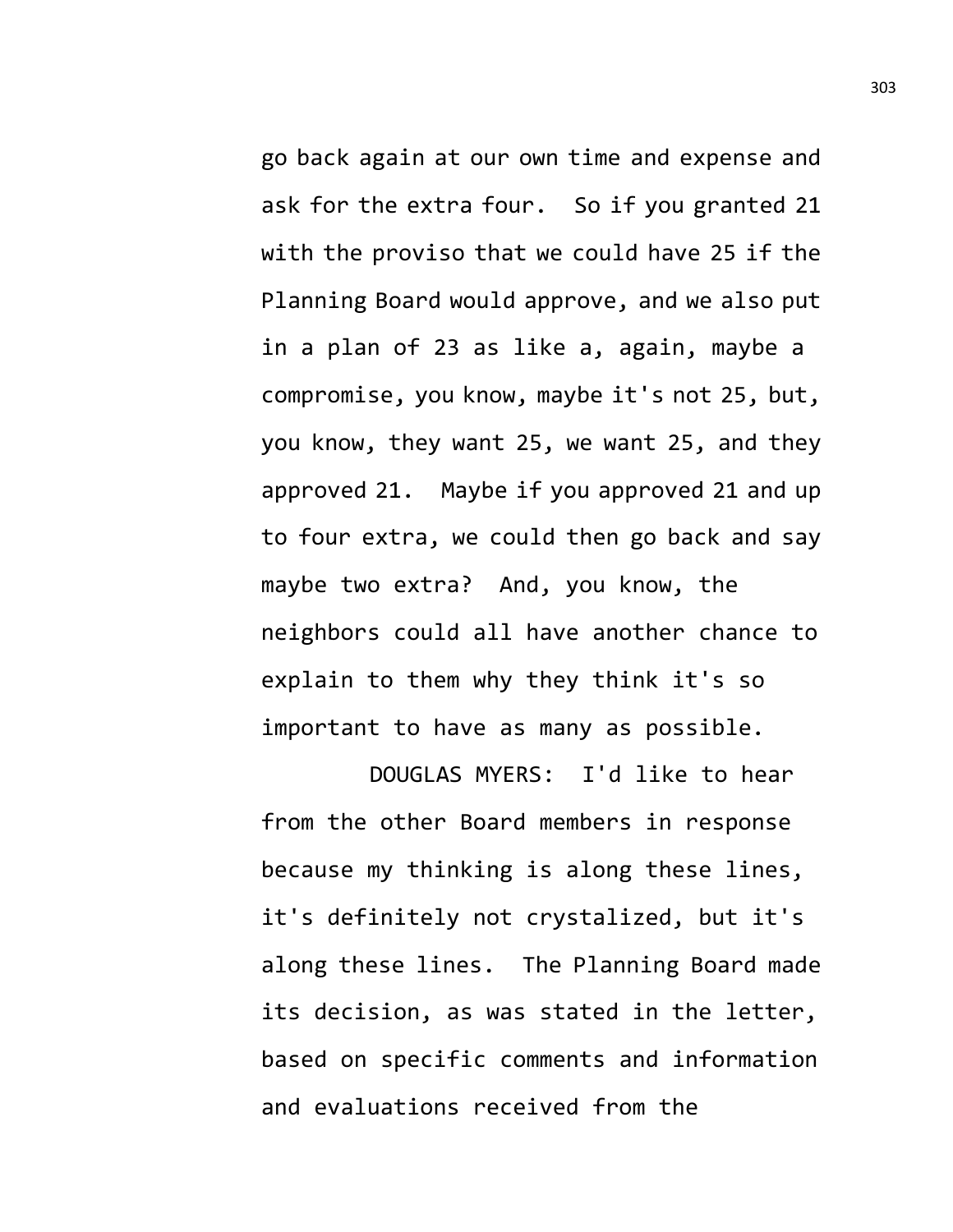Department -- City Department of Transportation and traffic control, and I feel myself based on the limited application in the file generated thus far at this hearing, I feel myself at a considerable disadvantage about altering the decisions of the city traffic department to which I'm very willing to entertain are based on a greater amount of expertise then I possess.

BRENDAN SULLIVAN: The other tact would be to approve the 21, if at their own time, they wanted to go back to the Planning Board and ask for the additional four, and to amend their original decision to allow for the 25, then they could then petition us to amend our decision to the 25 --

TAD HEUER: Sure.

BRENDAN SULLIVAN: -- to be in sync with the Planning Board.

TAD HEUER: Sure.

BRENDAN SULLIVAN: I'm not of the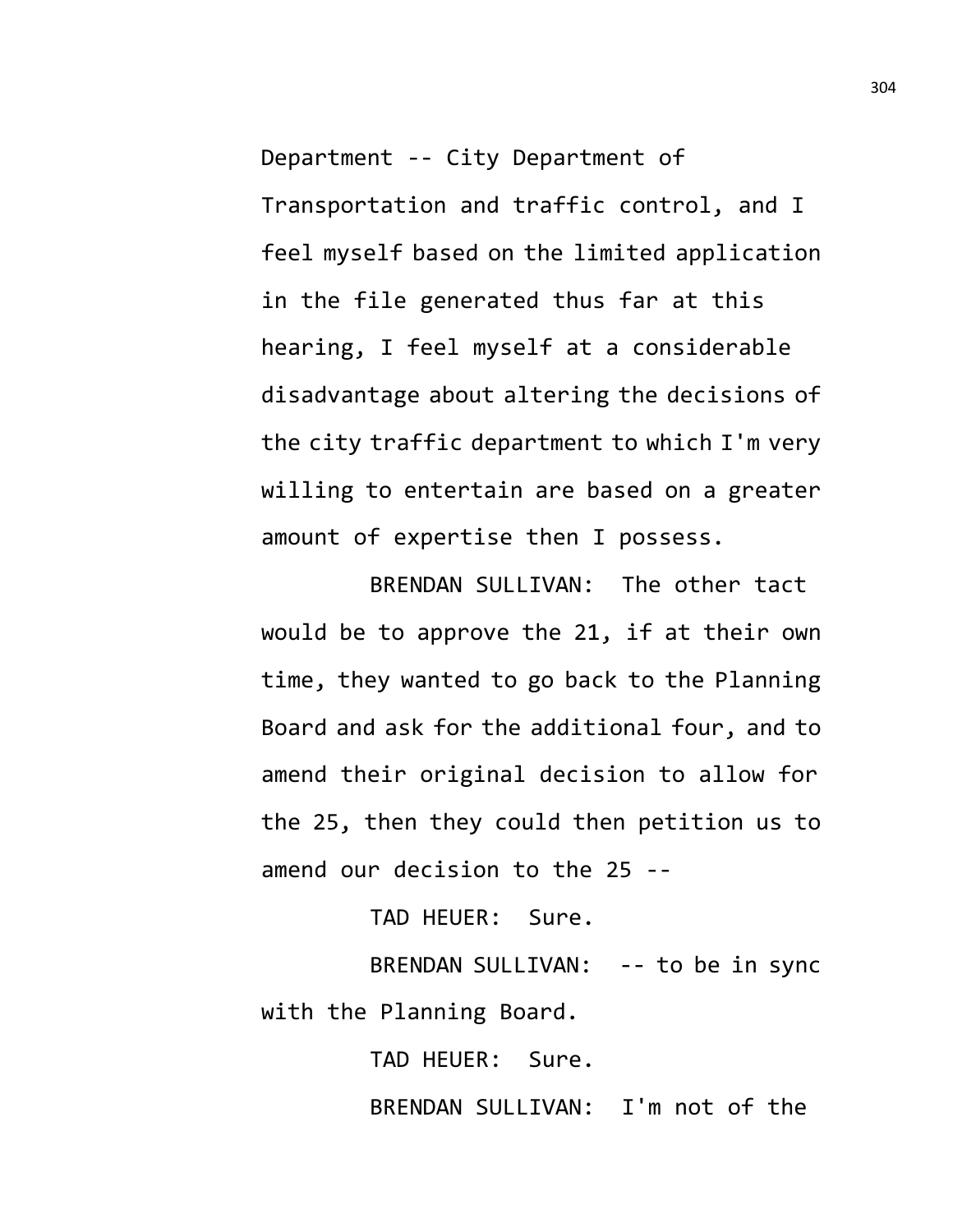mind to change the Planning Board's decision.

MAHMOOD FIROUZBAKHT: I guess to your point, what were the other reasons for the Traffic and Parking Department requesting a reduction?

MARC RESNICK: What it is is that there's -- they recommend one per unit. And they, what they granted us is equal to or as much as they've ever granted. It just was like a general policy, that they don't want too much parking. I think the idea being that parking draws cars.

ATTORNEY JOSEPH HANLEY:

Mr. O'Sullivan had some notes. I did not actually present at that hearing.

DAVID O'SULLIVAN: What it was was the 21 spaces worked out to the top end recommendation of the Transportation Department for number of spaces per unit. I believe it was like 1. -- sounds like 1.2 or 3, somewhere in that range. We were at about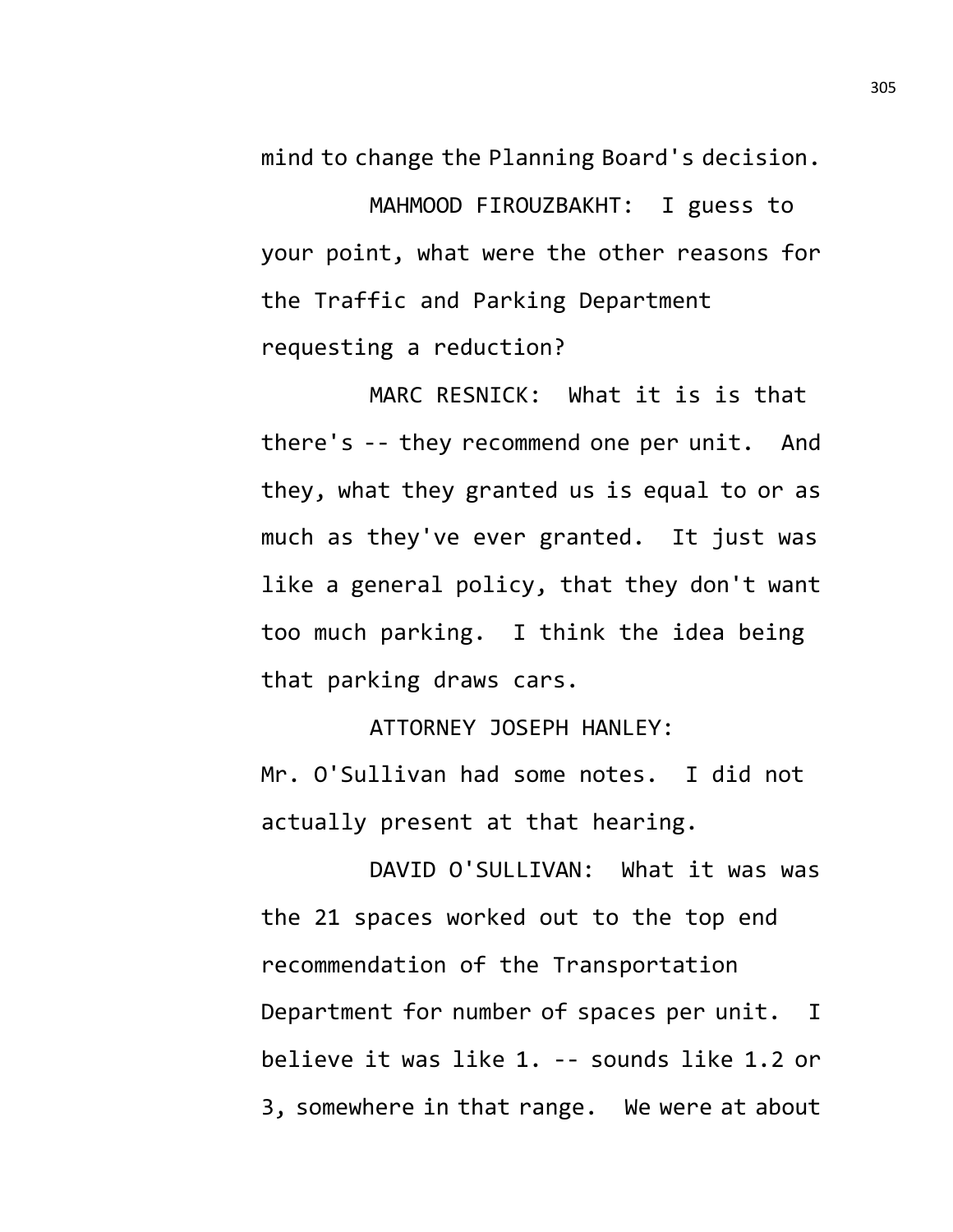1.4 with the 25 spaces. So, basically parking had looked at all -- the transportation looked at all the approvals they were given, and 21 fell in line with the high end of what they had given approvals on similar projects in the city. So that was how they arrived at the 21 spaces.

The other request of the Planning Board was that they wanted to provide that, the open space you see on the plan behind 22, hence why they only wanted one space behind, they wanted to provide some outdoor space behind 22 where on the 25 scheme it would be all parking.

MAHMOOD FIROUZBAKHT: So that open space --

DAVID O'SULLIVAN: Open space, the Planning Board thought the other reason for keeping less parking was that they thought this was valuable open space that would be more beneficial to the residents and to the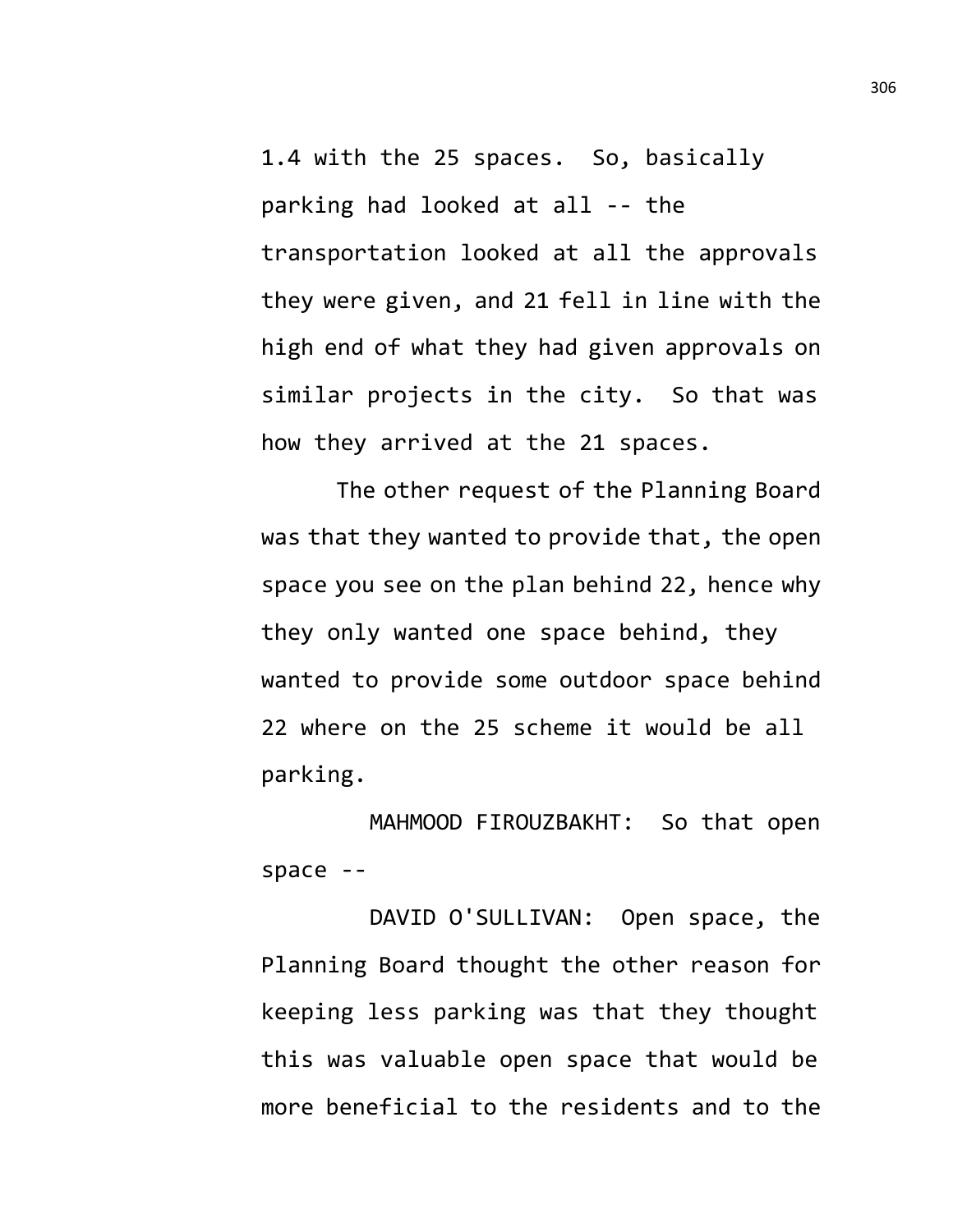building people than two additional parking spaces back there.

TAD HEUER: What's the maximum amount of parking spaces you get on 27 if you went back compacts?

DAVID O'SULLIVAN: Two extra.

MARC RESNICK: 22 total.

DAVID O'SULLIVAN: Right.

MAHMOOD FIROUZBAKHT: And you can keep your open space.

DAVID O'SULLIVAN: There is a plan in there dated the 30th that has 23 on there. And they kept this and this would be compacts back here.

ATTORNEY JOSEPH HANLEY: We also did both interior and exterior bike storage. And you can see there are some leads.

DAVID O'SULLIVAN: Right. The Transportation Department has a by-law and a Zoning By-Law of so many parking spaces -- so many bike spaces which is a half bike space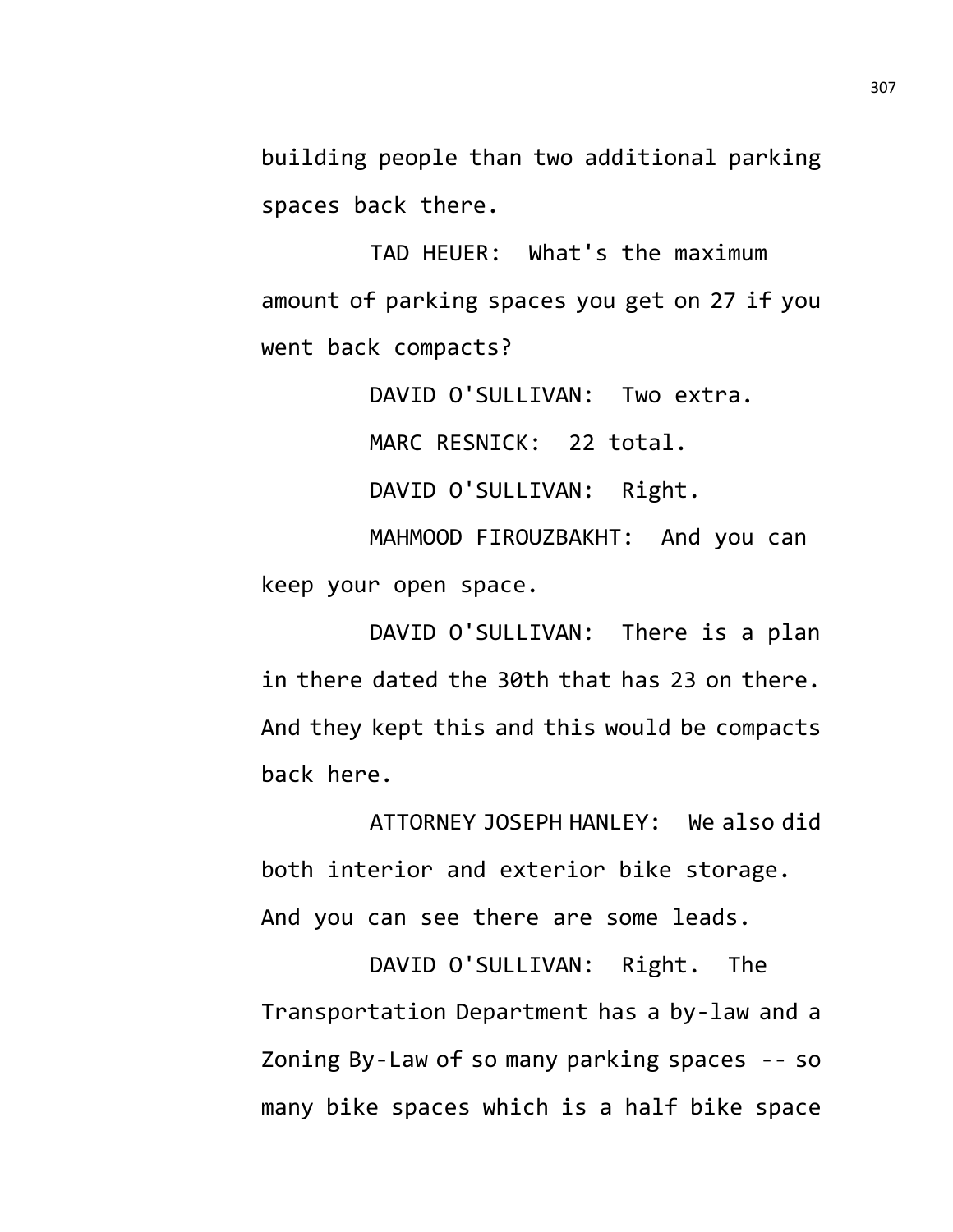per unit. Which under Zoning we were required to have eight spaces. So we have them, out here we actually, with the extra open space we were able to get 12 out here. They actually are advocating and trying to get the law changed to have more bike spaces per unit, at least one per unit, is what the Transportation Department is advocating and planning on proposing to the city as a rule. So we have that, and we have some space inside the building. And we also agreed that we also have the storage room and we worked with the Transportation Department on getting maybe more additional indoor bike storage for them.

MAHMOOD FIROUZBAKHT: My take on this is I wouldn't want that open space taken by a parking spaces, and so the numbers get so close that frankly, I wouldn't want to undermine or give the appearance that we're undermining the decision of the Planning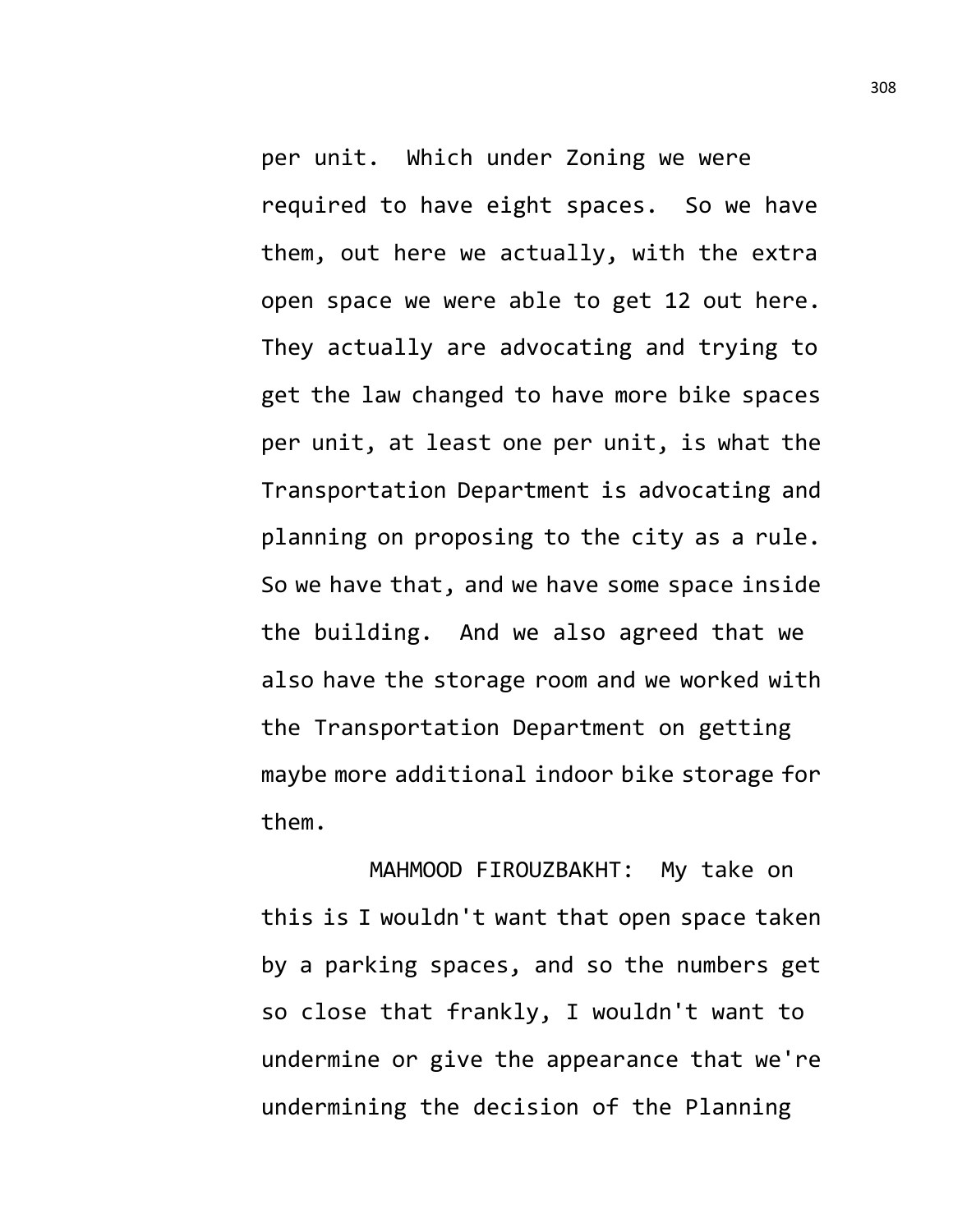Board for not that significant of a difference. And they did have a benefit of testimony or presentation from planning from the Parking Department, and this issue was flushed out I think more specifically at that hearing. So I guess my -- I think my preference is to maintain the decision of the Planning Board with those numbers and then subject if the developer goes back and amends that decision, he would be certainly welcome to come back and hear it again.

BRENDAN SULLIVAN: Point of information.

CHARLES TEAGUE: Yeah, it's -- there was -- at the Planning Board they said they hadn't granted something with so many parking spaces per units, but they had clearly forgotten by B St. John's redevelopment which had both a Variance and a Special Permit which was over, which was 1.5 parking spaces. And we did a neighborhood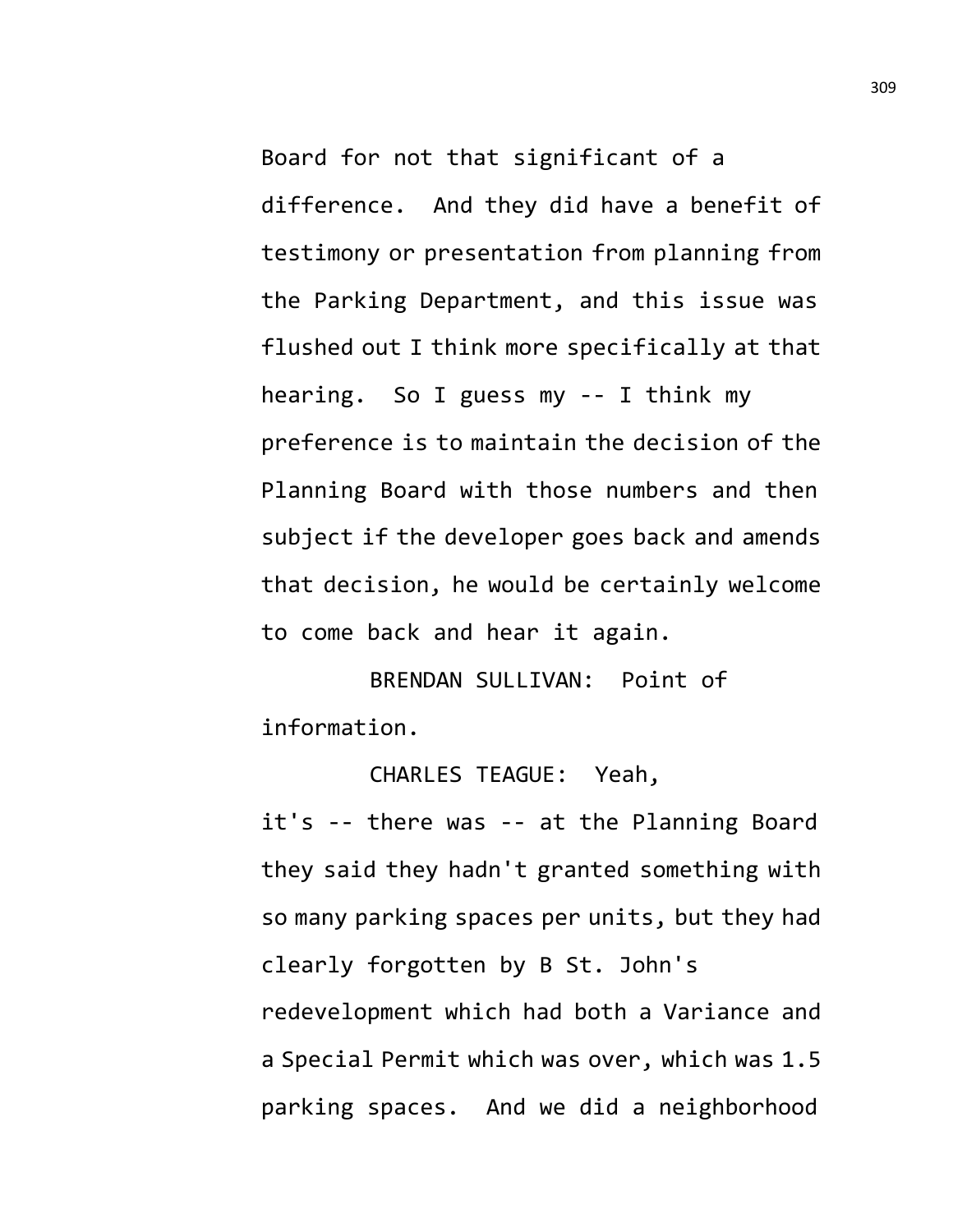survey right in the local area, and we came back with 1.5 parking spaces per unit existing in our North Cambridge neighborhood, and the Neilson data for that exact area also comes back 1.5 parking spaces which is the current usage of our neighborhood.

And I've seen one other area, and I can't remember the name of the Special Permit project, but it was well over the 1.2, 1.3. But St. John's is -- you can look and it's 1.5. So that would, that was the testimony that was inaccurate and it's not reflective of the usage in this exact neighborhood.

KAREN SEDAT: I know it's getting late, I apologize, but I live in a condo that is going to be around the same price range that Mr. Resnick's condos will be and we have two parking spaces, off street parking spaces for each of our condos. These are gonna be three and four bedroom condos in some cases.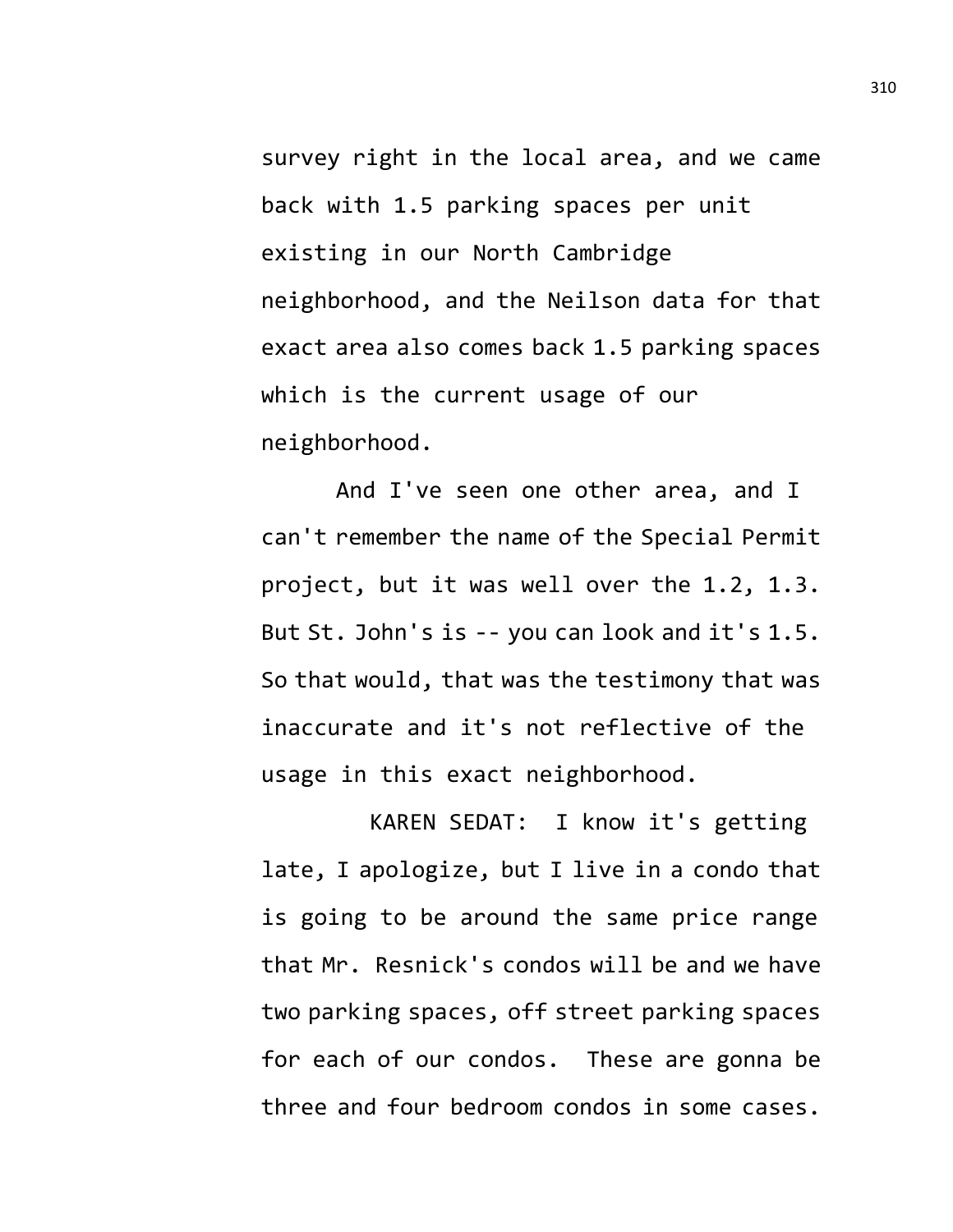MARC RESNICK: Two and three. KAREN SEDAT: Two and three. MARC RESNICK: Very large.

KAREN SEDAT: And I think when you have a family of that size, there are going to be more than one car per unit and the remainder of those cars will go out on to Cottage Park which is a one block street with very little parking. They will have -- the remainder of the people who own these units will have visitor parking and will use that to park out on the street. This is one of those -- as I said, really rare occasions where the neighbors are fighting for what the developer wants as well. I think it benefits the neighborhood, it benefits the developer, it benefits the City of Cambridge.

BRENDAN SULLIVAN: Okay, Heather. HEATHER HOFFMAN: A point of information. If your decision is coming after the Planning Board decision, can you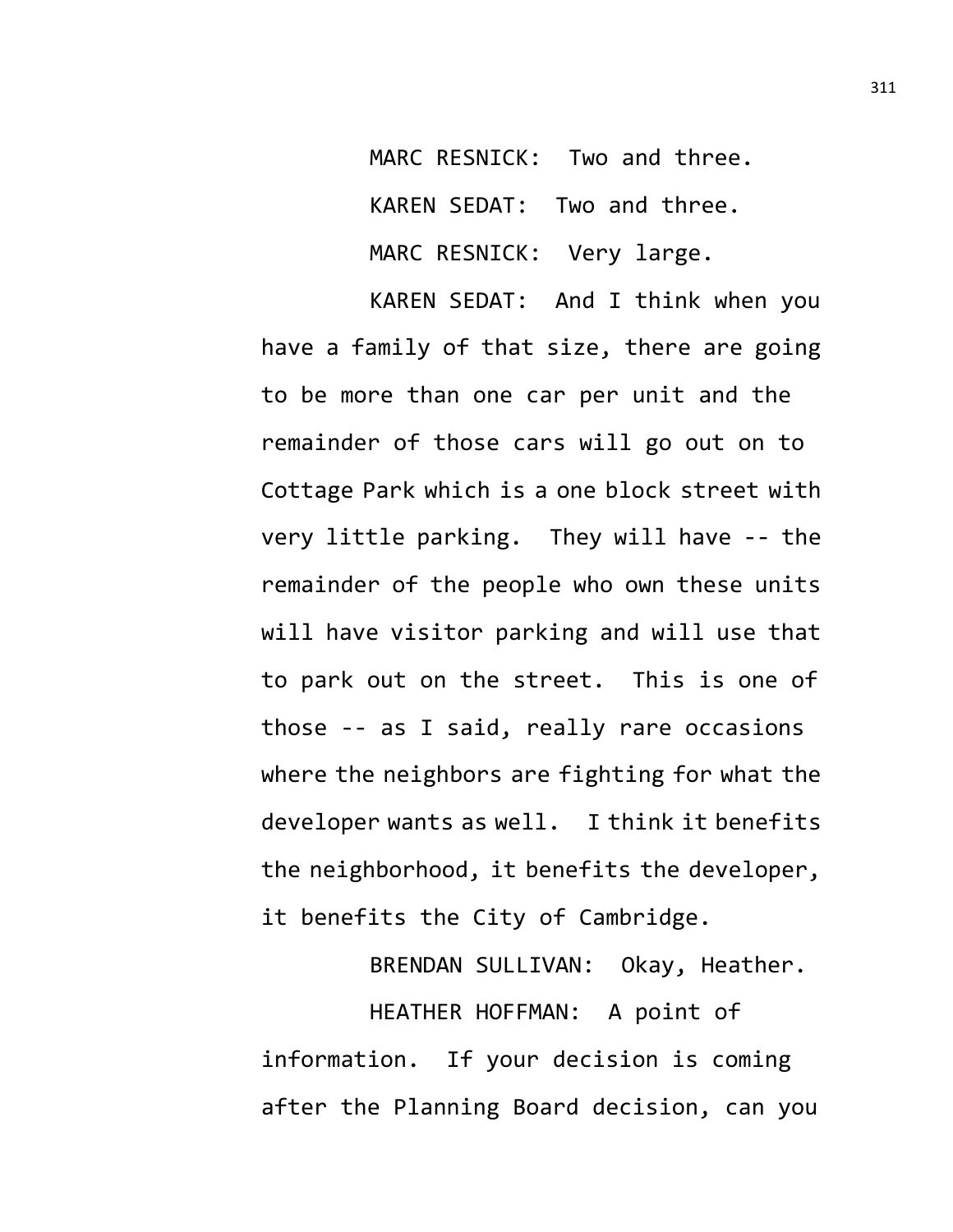simply grant a Variance?

BRENDAN SULLIVAN: Can we --

HEATHER HOFFMAN: Can you grant a Variance? I mean, they say X and then the property owner comes to you and says can we have a Variance? I'm asking a question that I don't know the answer to.

BRENDAN SULLIVAN: Yes, well -- CHARLES TEAGUE: Actually, that's what you're doing right now.

BRENDAN SULLIVAN: The procedure is that if the conversion has to follow within all the dimensional requirements; if it does not, then the Petitioner has to go to the Planning Board and get a Special Permit. Then come back to us and get relief from all the dimensional violations. So there is a procedural thing here. The Planning Board sort of throws a little bit of a monkey here in that they have reduced the number of requested parking spaces. But they are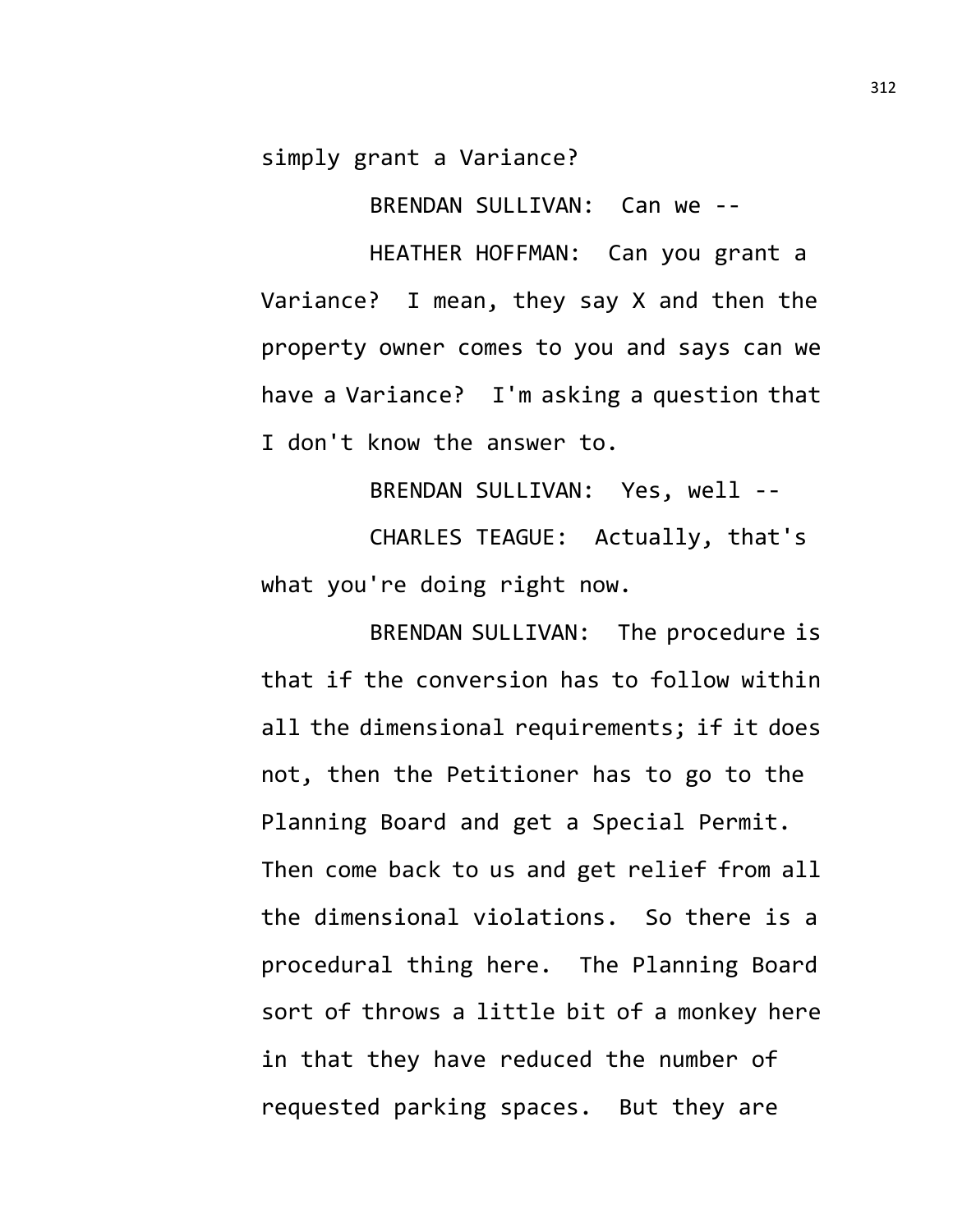continging their Special Permit on that relief and that plan. So what you're asking us to do is to set that aside.

HEATHER HOFFMAN: I'm not asking you to do it. I'm just asking what your power is and what the actual legal standing of proceedings would be?

TAD HEUER: I think the answer is that we would grant parking and they would lose the right to convert the building temporarily because the part of the Planning Board is tied to the conversion inextricably. So we could grant more parking but that would -- if that invalidated the Special Permit they're left without --

ATTORNEY JOSEPH HANLEY: Or we can always come back to amend the decisions with community support.

BRENDAN SULLIVAN: Quickly. Yes. MICHAEL BRANDON: If I may. Just that this Board, I believe it would require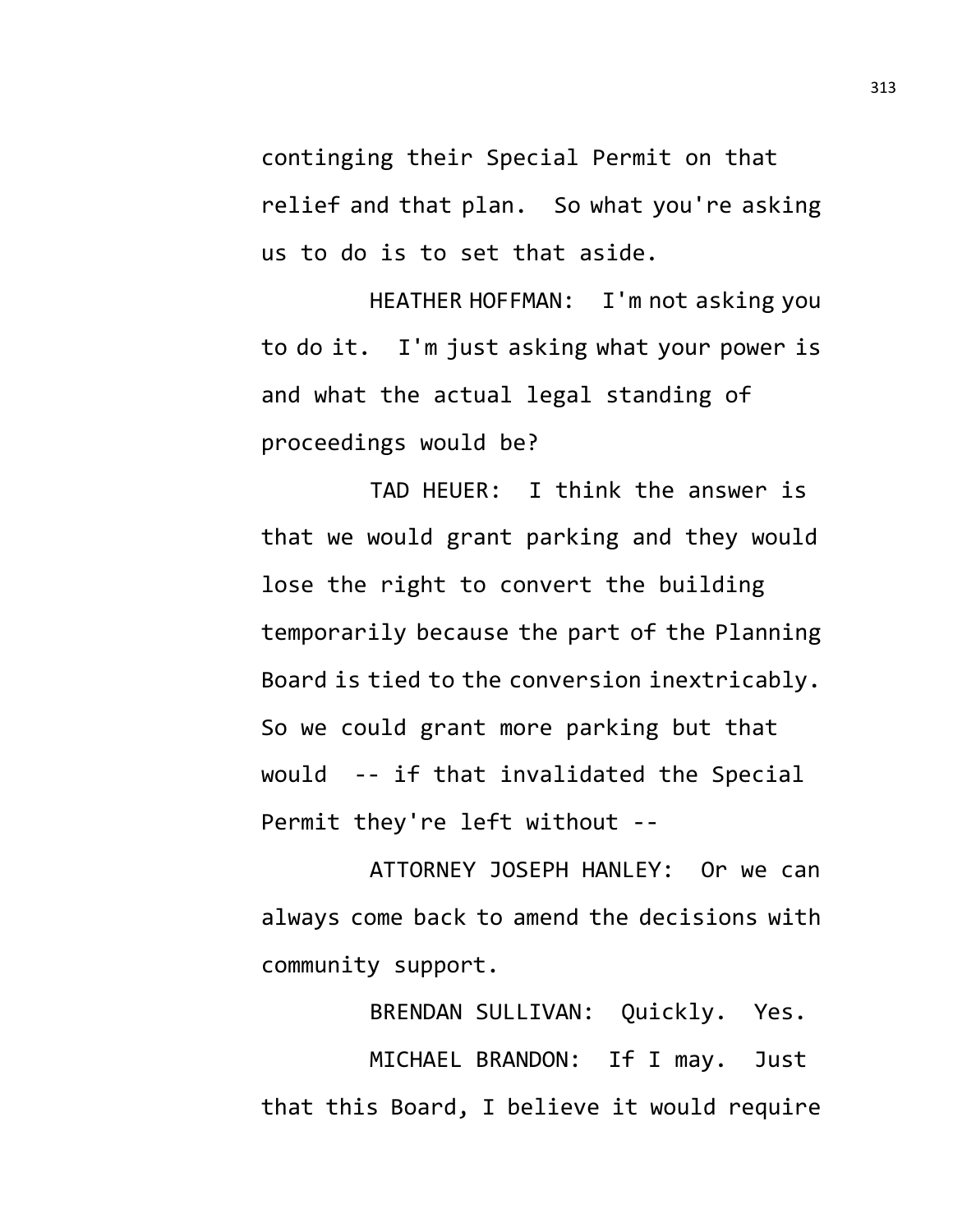a new application, but this Board is empowered to waive any provision, including this new provision 5.22 that legalized multi-family housing in the Res B Zone. You know, so had that not gone through, you would be granting the whole thing anyway. But you can waive that, and I've seen Mr. Rafferty come in and waive before this Board, I forget what it was, but basically waived the whole need for a Special Permit. He got it by Variance, and actually it was problematic from my point of view because this Board was responsible but they didn't necessarily have to apply the Special Permit criteria, you know, which is pretty specific. But I believe it's possible and if the neighbors and Mr. Resnick want to do it, I don't know how much, how expensive it would be, you know, and there are other considerations, but legally I believe it's possible.

BRENDAN SULLIVAN: Well, my tact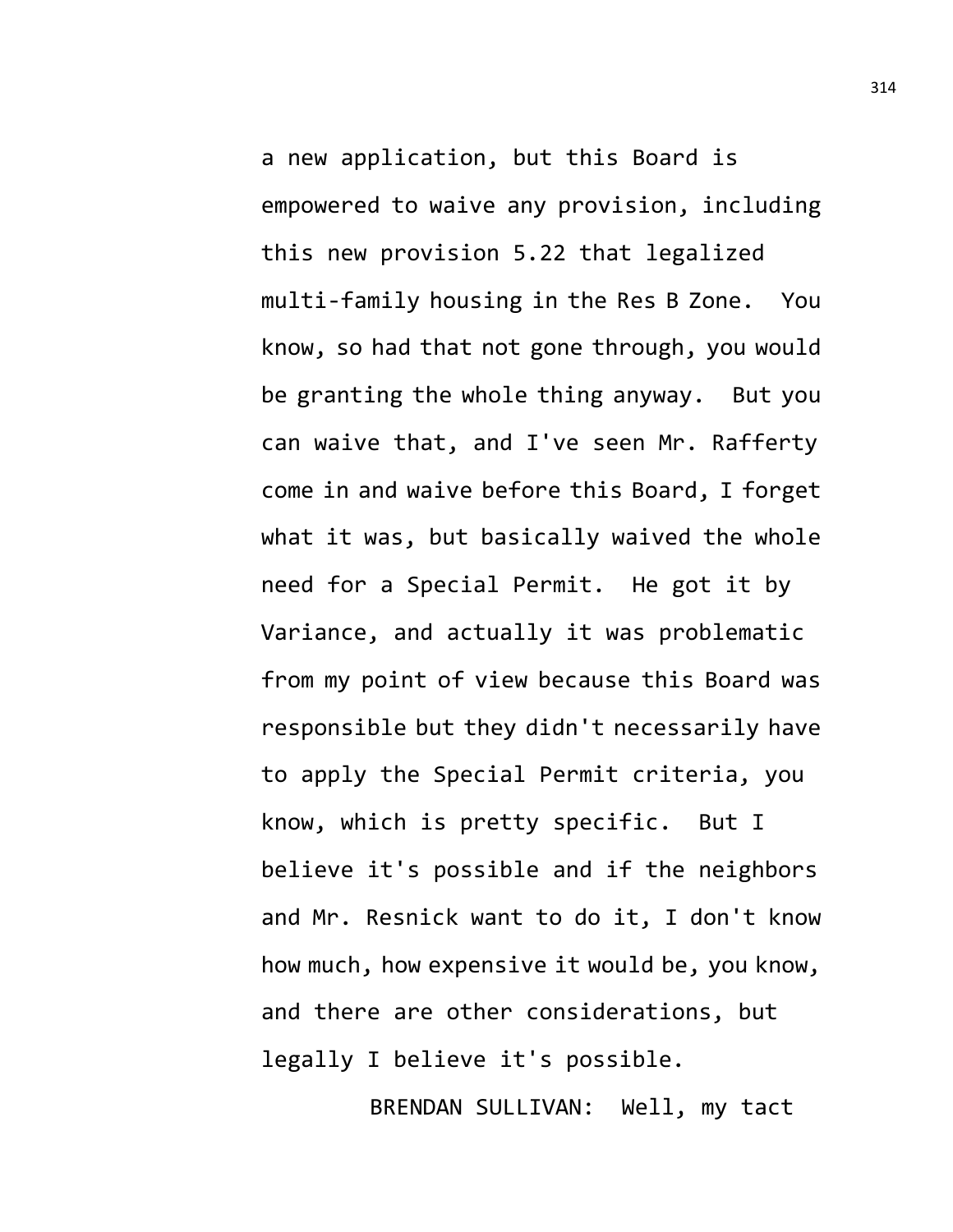would be to grant the relief on the 21 spaces and then let you petition them to change their Special Permit. If you get that in hand and then bring that back to us, that would be the route that I would be comfortable with. Otherwise --

MARC RESNICK: If we tried to work together with them to go back to the Planning Board and get them to agree for more relief.

KAREN SEDAT: The entire neighborhood would be behind you.

MARC RESNICK: We'll bring everybody in.

MICHAEL BRANDON: Would they have to come back before you? Or could you condition this they would have to come back?

BRENDAN SULLIVAN: They should have to come back.

MARC RESNICK: We would have plenty of time to come back. Because by the time these are being built we're not going to be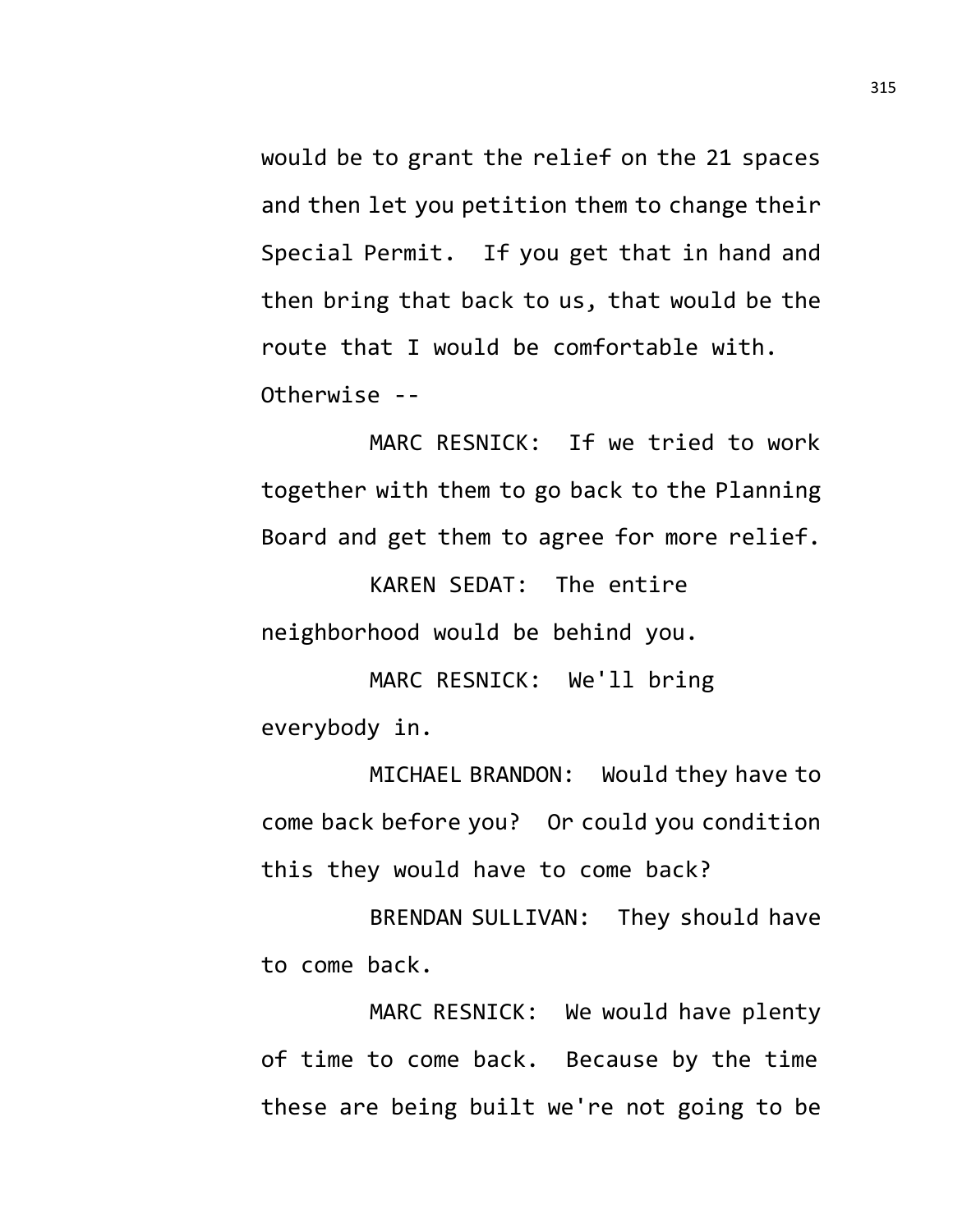building those extra spaces.

BRENDAN SULLIVAN: Okay. We're going to turn into pumpkins and mice very shortly here. What is it?

CHARLES TEAGUE: Sort of the same question. What's happening here is the 5.28 residential conversion and you have which does not allow expansion outside the building envelope, and that's one of the reasons for the Variance for the little dog house.

BRENDAN SULLIVAN: Correct.

CHARLES TEAGUE: So they could -- so what my -- one of the suggestions was to just get a variance that goes on top of the Special Permit. But I think what Michael was saying just -- I just wanted to make sure I got it right, was that they could just come back, they could just not go to the Planning Board, they could come back and apply for -- to convert this building to multi-family residential as a Variance instead of the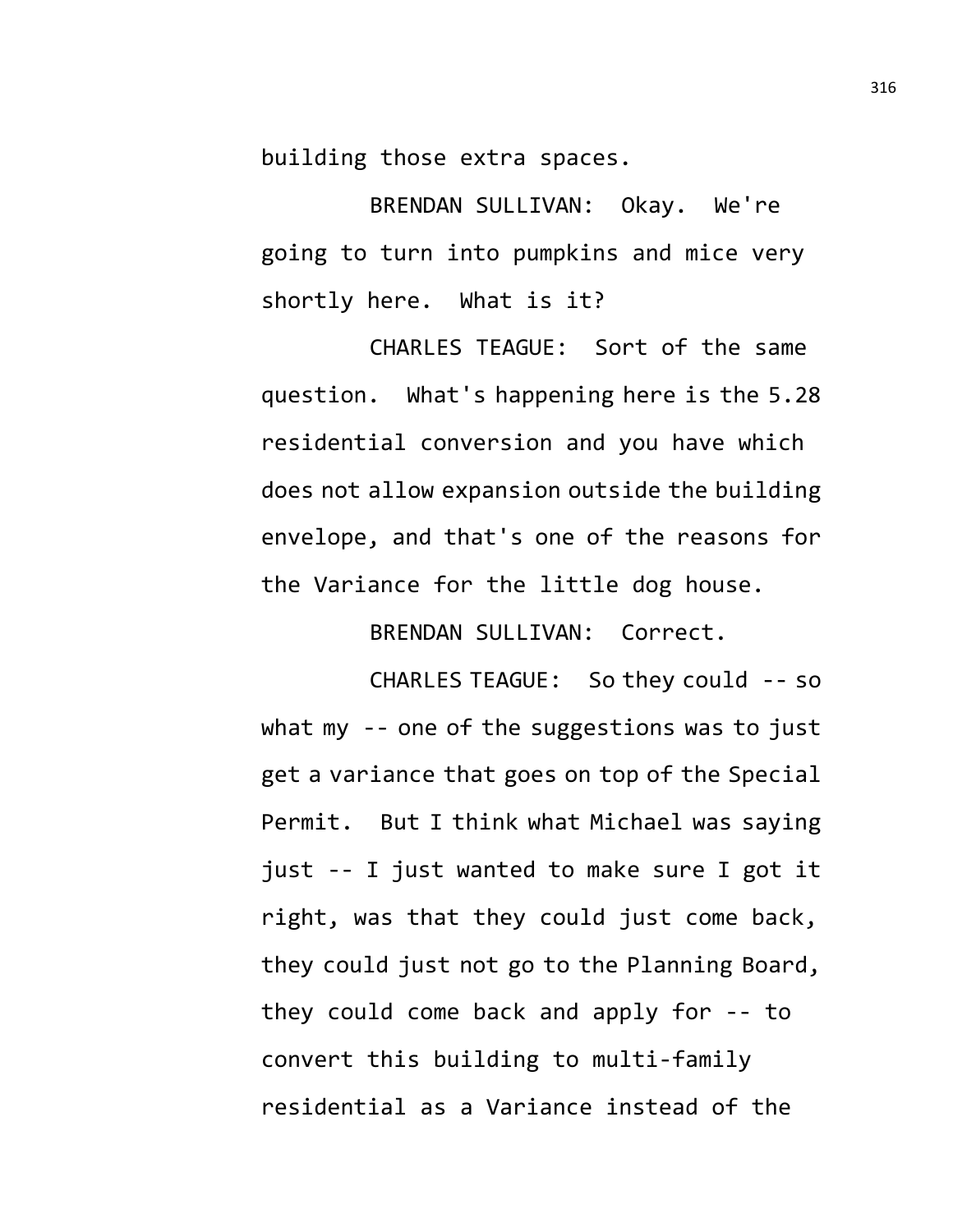special and throw the Special Permit away. BRENDAN SULLIVAN: That would not be the preferable route that I -- no.

CHARLES TEAGUE: I didn't say it was preferable. I'm just asking if -- I thought that's what he was saying. I thought that's what he agreed.

MARC RESNICK: You said you didn't want to overrule them unless they changed their mind.

ATTORNEY JOSEPH HANLEY: We had an opportunity to have pretty lengthy discussions, meetings with Ranjit with the development and sort out and I'm confident that we've asked for --

BRENDAN SULLIVAN: I think you've gone the right route. That's right. So anyhow.

KAREN SEDAT: Do all of you guys have one car?

BRENDAN SULLIVAN: Yes.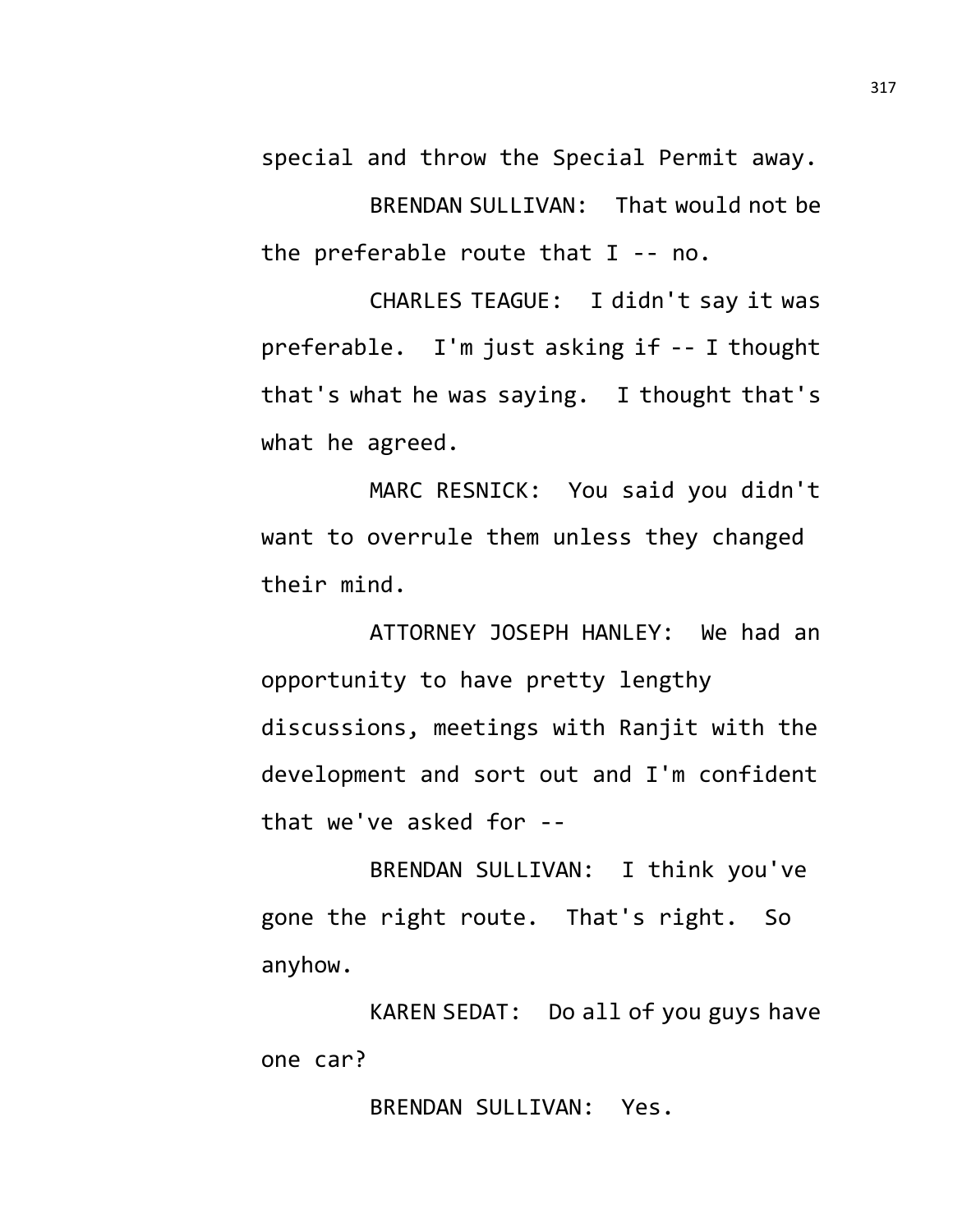KAREN SEDAT: Every one of you?

TAD HEUER: Brendan's giving me a ride home.

BRENDAN SULLIVAN: Mahmood, any comments?

MAHMOOD FIROUZBAKHT: I'm good. BRENDAN SULLIVAN: Have you completed your --

ATTORNEY JOSEPH HANLEY: Yes, sir. TAD HEUER: Tad, what are your thoughts? I just have a question on the condition document. So, Marc, you said you signed it. This would be who are the parties to the document that you've been discussing?

MARC RESNICK: Well, originally we had one agreement that it included many people. Specific neighbors, as well as, like, the North Cambridge Stabilization Committee. But when they went to record the agreement, then like there are things in there that will, like, be nice to the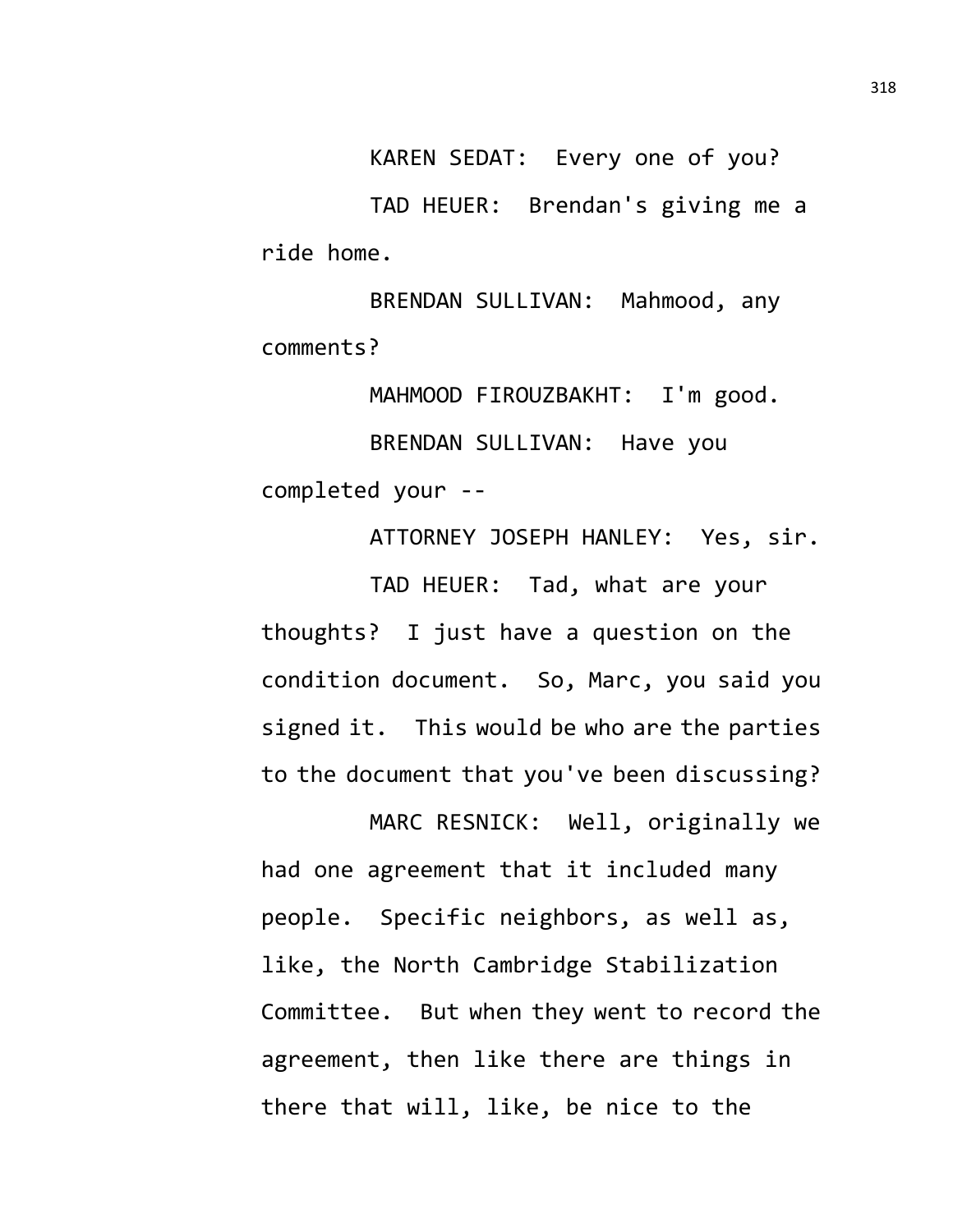neighbor. Like, that sort of which you can't really record in the chain of title.

TAD HEUER: Right.

MARC RESNICK: So they were pretty adamant they get it recorded. So when we said -- we went and met with the City Council Leland Cheung to help mediate with us and that's when we came up with this new idea just like last week to and split the agreements and record it in one of them.

TAD HEUER: Right.

MARC RESNICK: But then when we were doing it this morning, their attorney then suggested that they call it a --

BRENDAN SULLIVAN: Covenant.

MARC RESNICK: -- Covenant.

Because we were concerned with that we were going to get released if it was recorded, and who would be authorized to do that? And what if they were in the hospital for a year and I couldn't sell any units for -- what if I got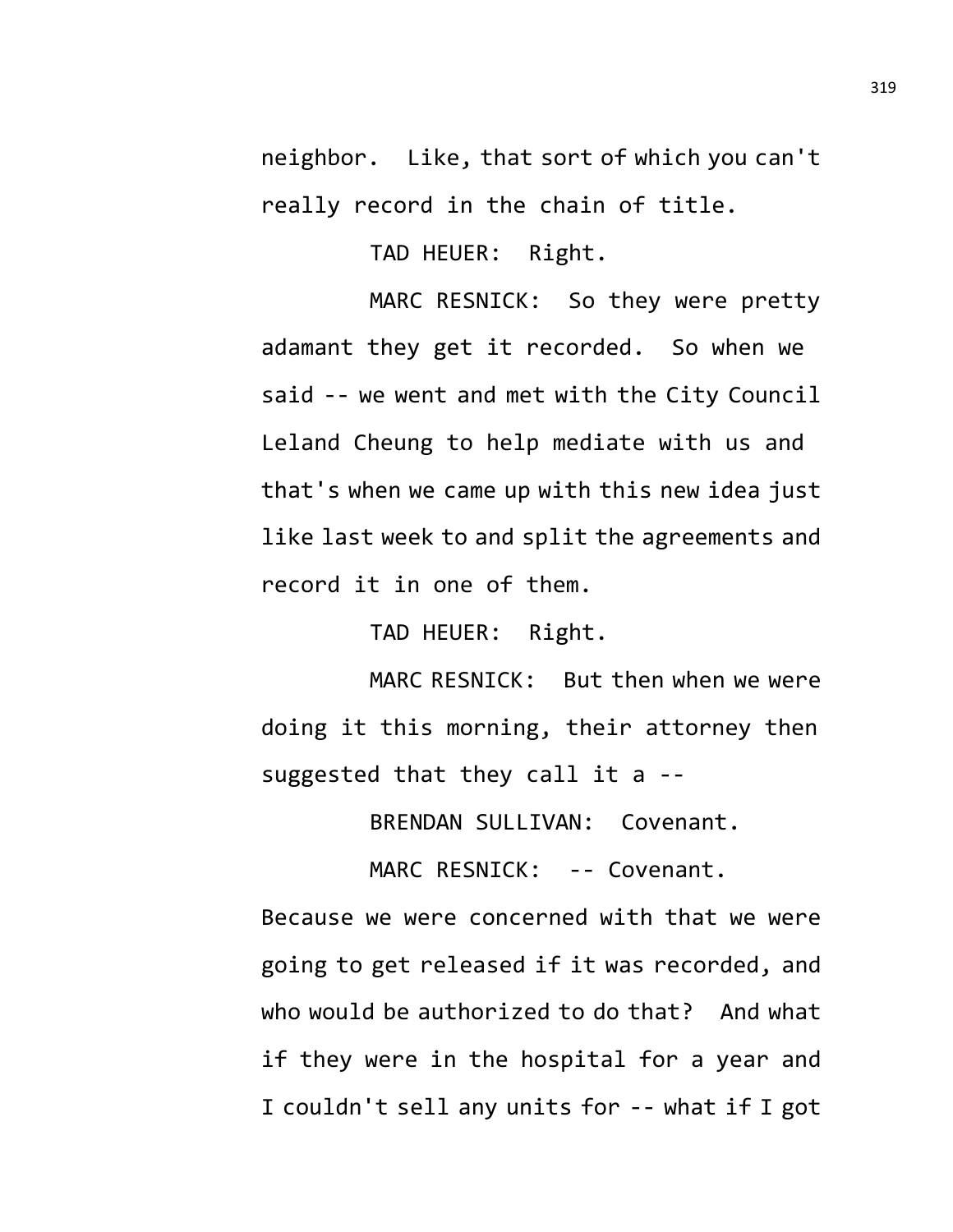bound up? So the terms of the agreement we're prepared to sign now and be bound by them, we even agreed in the original agreement when there was only one that we would pay for their lawyer's attorney's fees if we did not follow the agreement. Which the attorney that was drafting the agreement right there was quite confident that if we didn't do what he said, he was going to be very happy charging us when he beat us because the things are pretty specific. Like, bollard lights less than five feet tall. They would be clearer, if they weren't. The air conditioning system is not on the roof, then it will be someplace else and we would be big trouble.

TAD HEUER: It's your trust and who is the other party? If it were actually signed, who would have the enforceable contractual right?

MARC RESNICK: Most of the abutters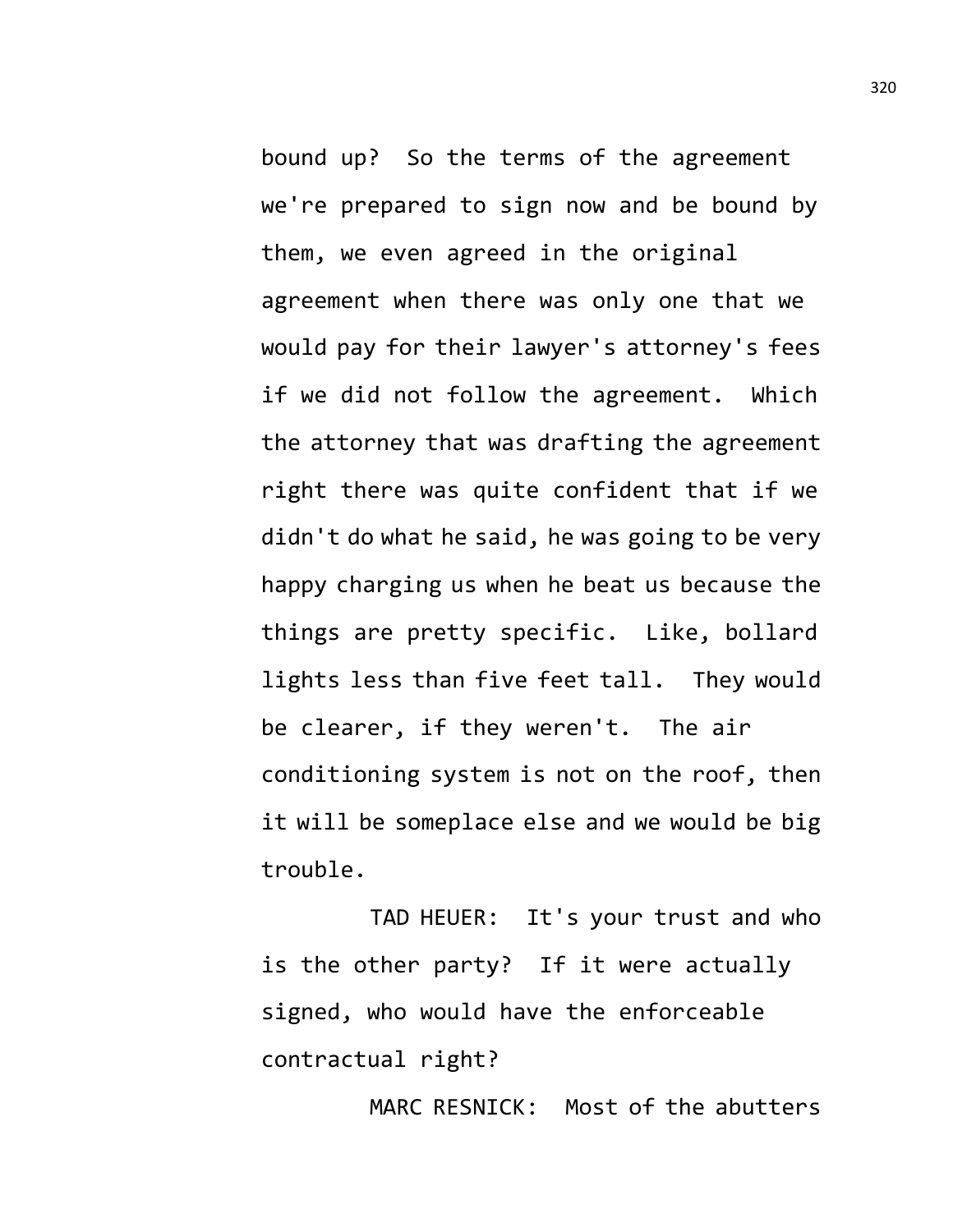as possibly the neighborhood group.

ATTORNEY JOSEPH HANLEY: It's sort of their decision.

MARC RESNICK: That's why it's sort of complicated. Who has permission to sign that agreement on their side? In other words, I know I have on my side. I'm a trustee, but on their side who are we agreeing these things with. We promised them all.

TAD HEUER: So if I have this right, you've got and I'm willing to be corrected. You have an agreement with a known signatory on one side, the reason presumably they want as a covenant because that runs on the land against you so you don't need to know who the other party is because anyone that's afflicted can come in and enforce. And the reason you don't want a covenant or any imposed servitude is because you don't know who the parties are and you prefer a contractual opposite party with an identity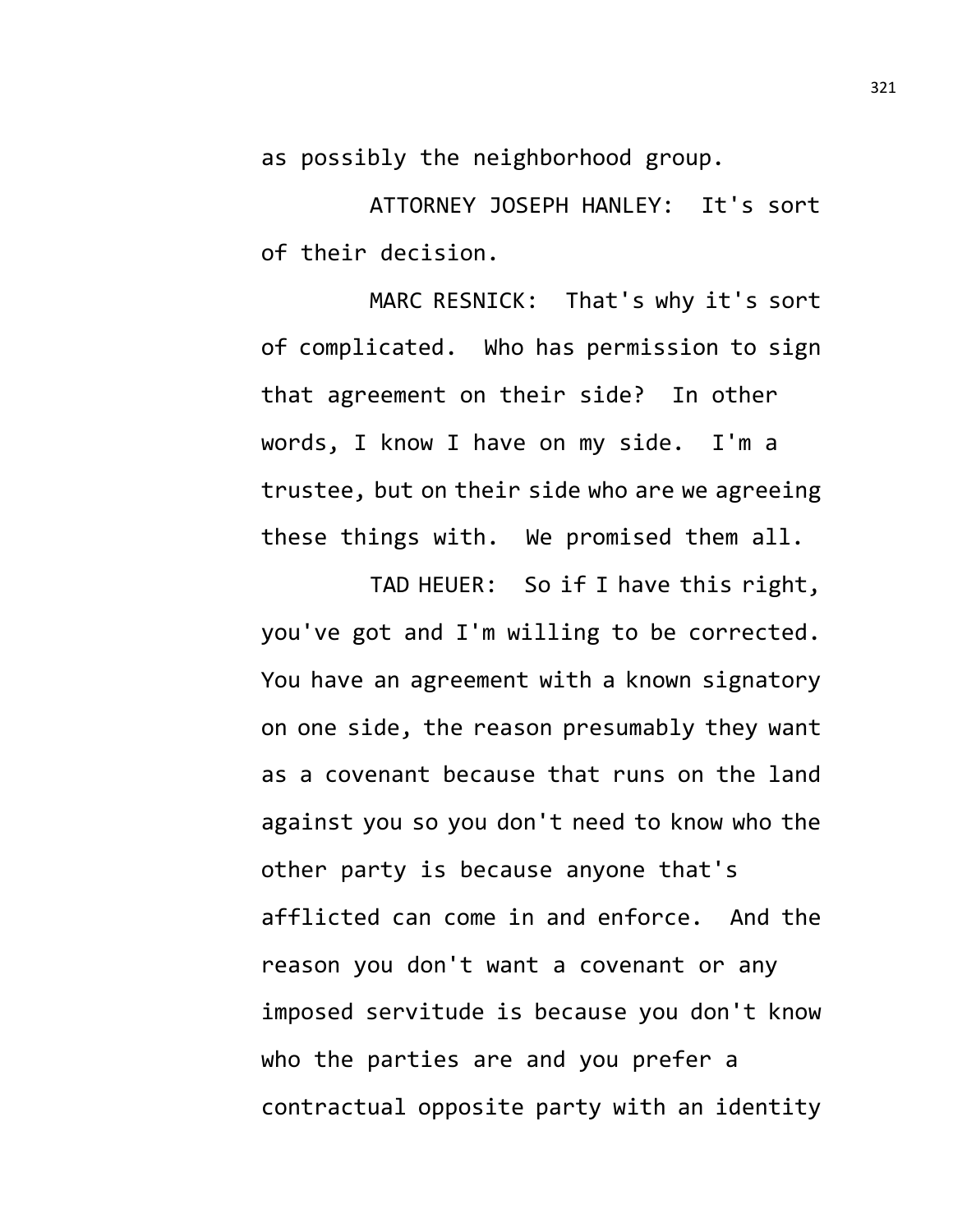certain.

ATTORNEY JOSEPH HANLEY: Also, it's a long-term obligation for unit owners in the future and it creates title review issues.

TAD HEUER: Right. I get it.

MARC RESNICK: Every changing of the deed, every sale of every future condo, this would show up in the chain of title. And some of the issues are more -- not as clear. You know, like, that we'll work with the Mazzeos.

TAD HEUER: Right.

MARC RESNICK: Well, what if the Mazzeos the house? What if Mrs. Mazzeo gets mad add Mr. Mazzeo and decides to, you know, what would happen in these kind of situations? Once it's recorded it's on the deed versus if they took me to court and said you didn't solve the bollard lights, I would take a picture and show them that they were there. I would feel very comfortable then I could meet all of my requirements from many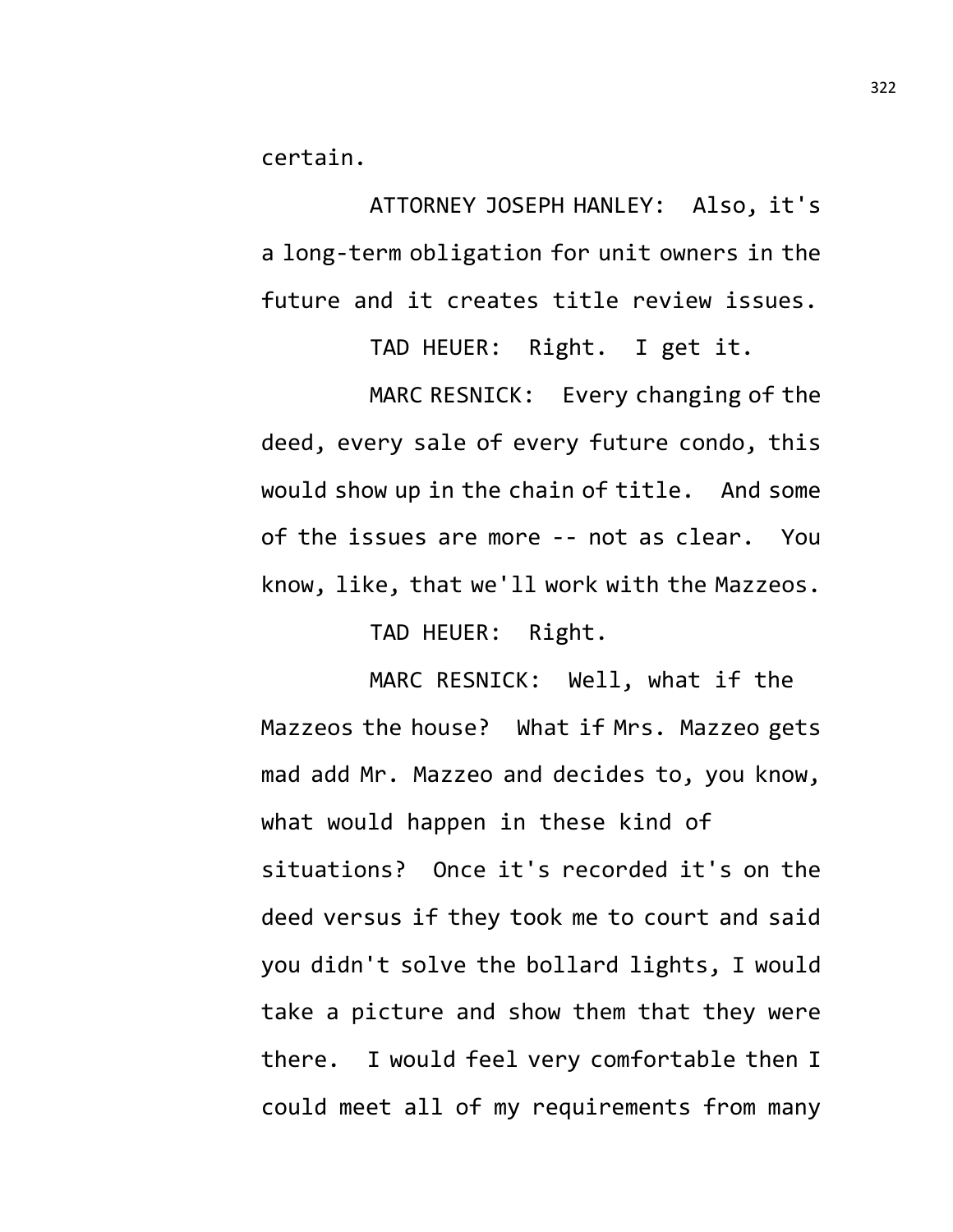in parts a person.

TAD HEUER: Right. So you want something enforceable in Superior Court not in Land Court.

MARC RESNICK: Right.

BRENDAN SULLIVAN: It's somewhat of a quagmire.

THOMAS SCOTT: So what is that, a gentleman's agreement?

ATTORNEY JOSEPH HANLEY: No. It's an MOU which is very standard.

THOMAS SCOTT: A memorandum of understanding?

ATTORNEY JOSEPH HANLEY: Yes, it's in development circles all the time. And I haven't been involved with this negotiation, just the zoning. I know Mr. Cheung, Councillor Cheung very well. I would be happy to put my word up and my time to get this thing done in an MOU form and we'll get it done. Because as has been testified to, we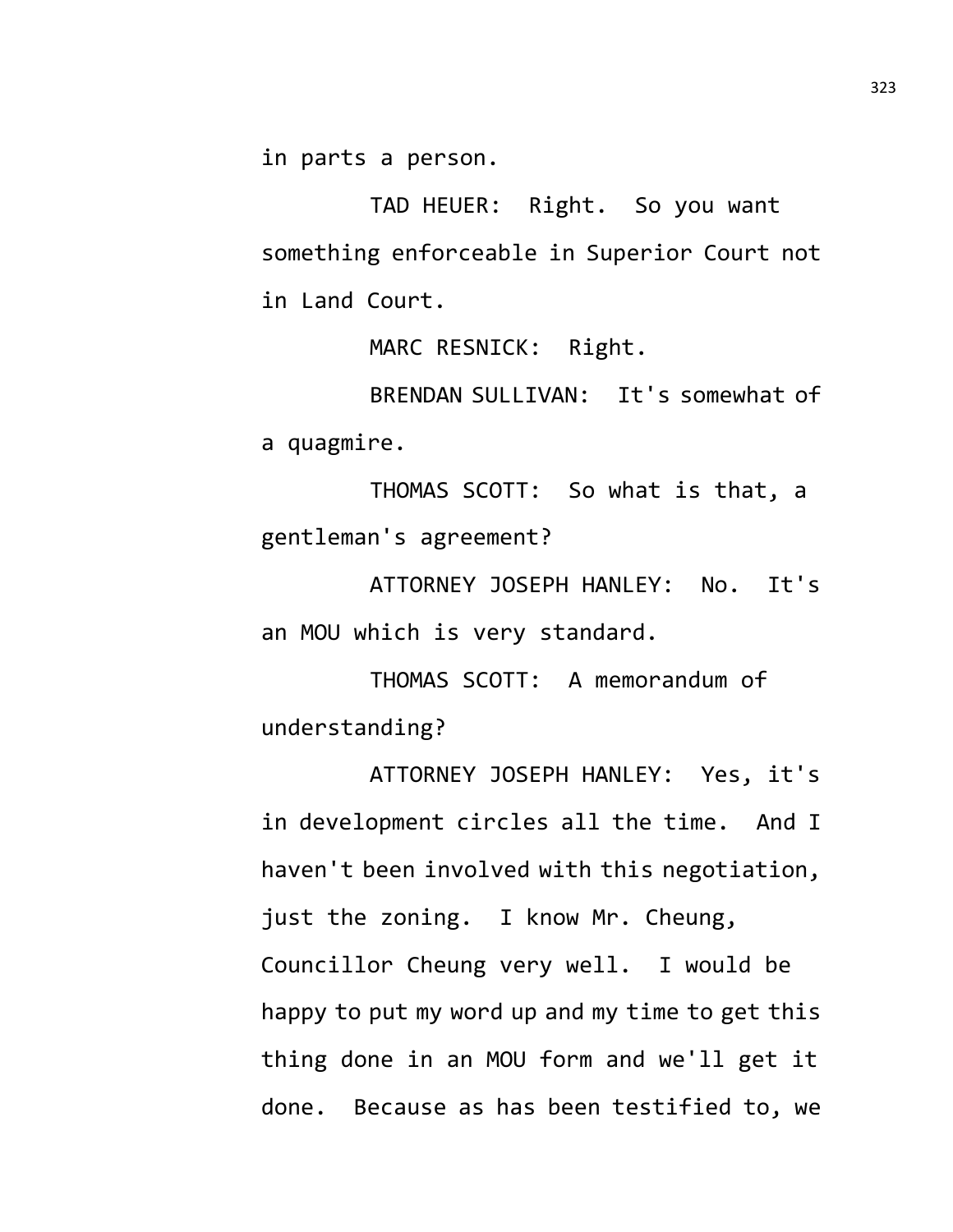have most of these issues agreed to.

DOUGLAS MYERS: And that was my question, assuming the document can ultimately be put into proper legal form with parties that are sufficient for the document, are there, in your opinion, are there major important substantive issues that still have not been resolved?

ATTORNEY JOSEPH HANLEY: No.

MARC RESNICK: I don't think there are non-substantial. There are no issues. Just, like, how it gets recorded and who's, you know --

DOUGLAS MYERS: The document is the major remaining issue in terms of community relations.

CHARLES TEAGUE: The only thing that got dropped out was approval of the landscape which would have been Mike Brandon's street trees as well. That's the only thing that got dropped out.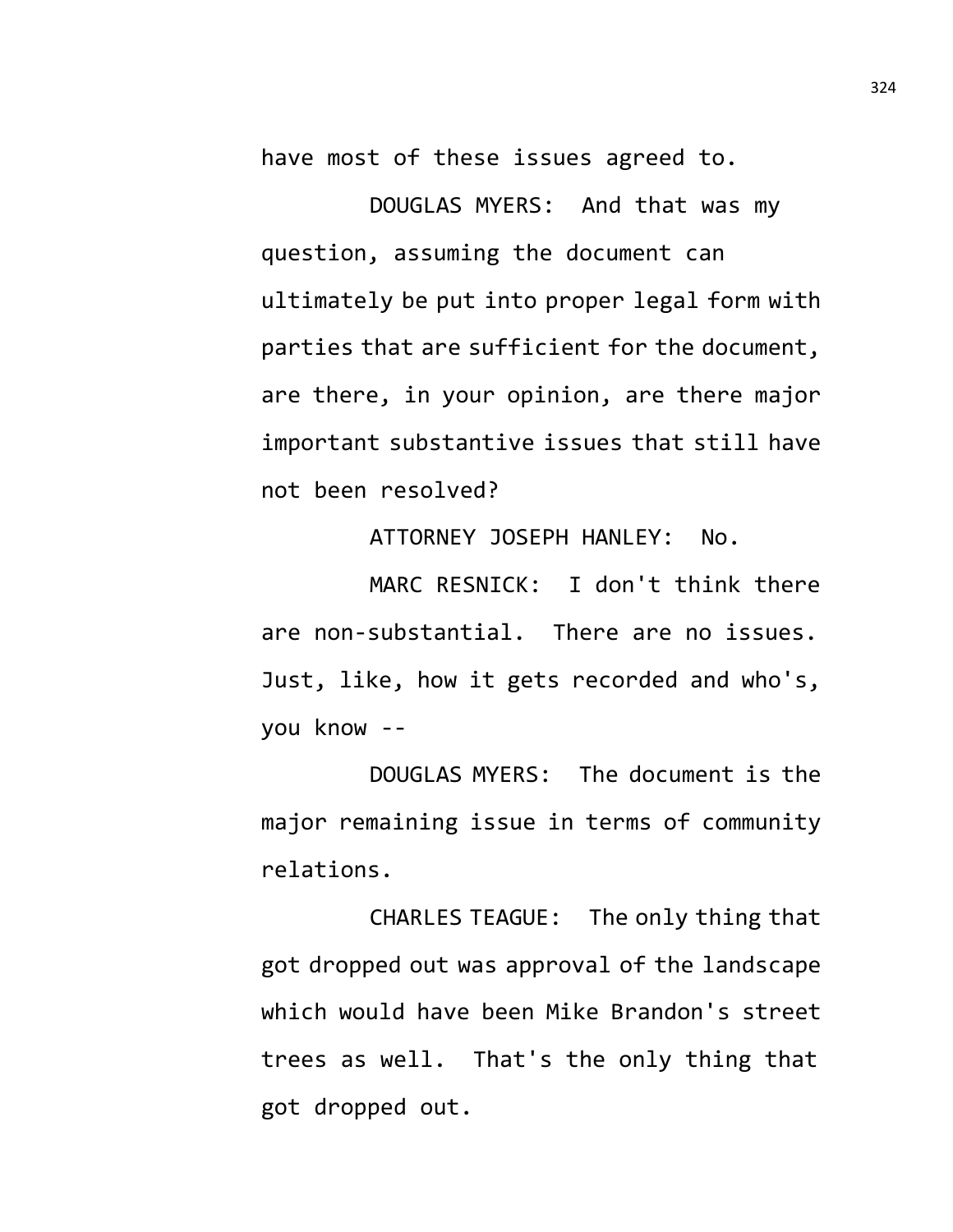MARC RESNICK: That's something that's actually totally new, street trees.

KAREN SEDAT: We went out and we measured the sidewalk, you and I.

MARC RESNICK: What is a street tree exactly?

DAVID O'SULLIVAN: We'd be happy to put a condition to be working out the landscape details with the staff as part of this.

DOUGLAS MYERS: In principle that shouldn't be a major obstacle.

MARC RESNICK: That's one thing, thought, that never was in the agreement, put in or take it out.

MAHMOOD FIROUZBAKHT: Could we go from the list of conditions and could you pick out, you know, the five or six that you would be comfortable to get on record?

MARC RESNICK: Do you have a list, an list?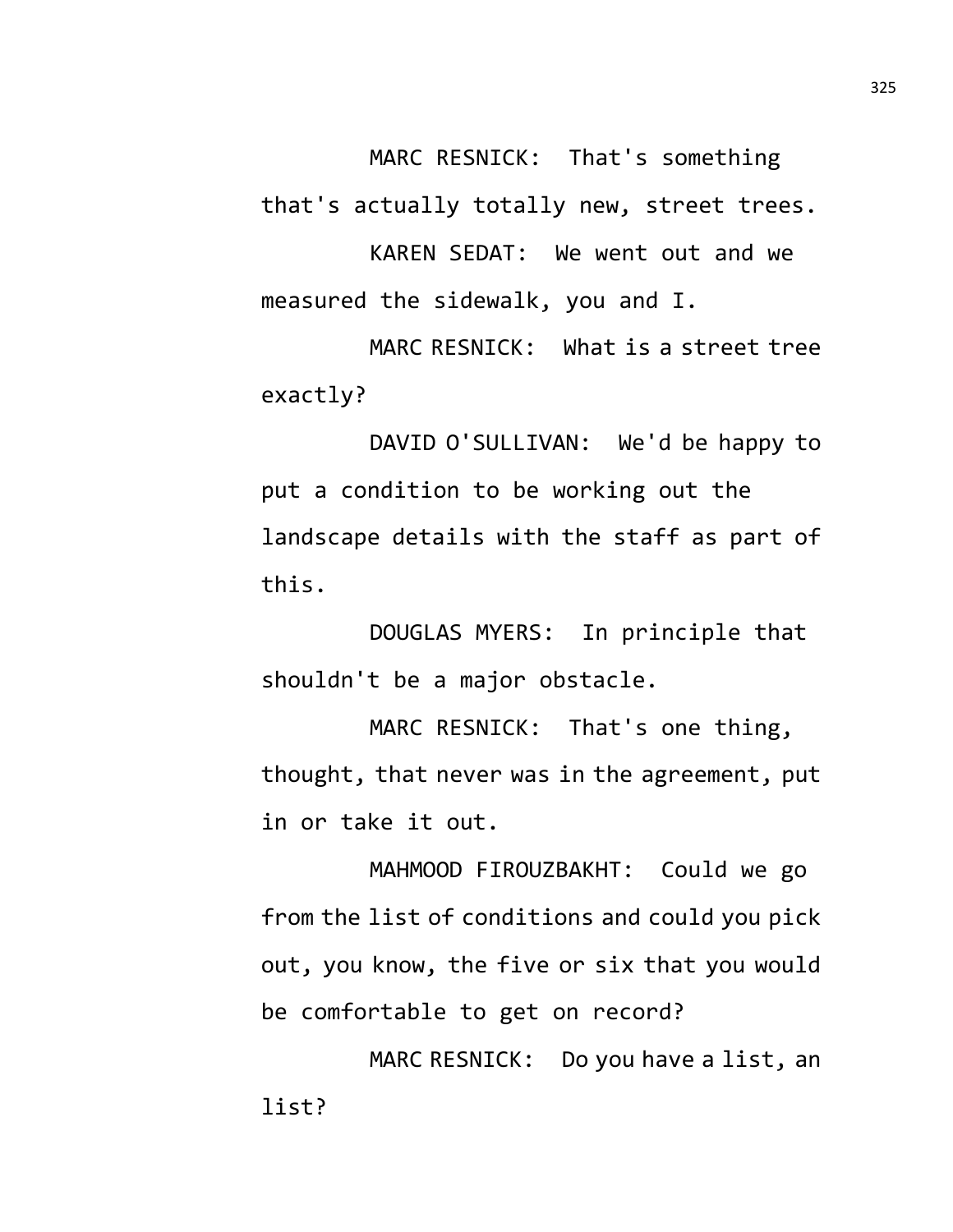ATTORNEY ALISSA DEVLIN: Yes.

MARC RESNICK: So there are window treatments. That the condominium documents for the Trust Property shall contain a requirement that for all rear facing units on the east side will have 100 percent light blocking window treatments that shall be installed by the buyer, the initial occupancy to cover at least 100 percent of the glass surface.

So the people that are facing the rear of our building were concerned that they could look in and, like, see people naked. So we made a requirement in the condominium documents that any unit owner's required to have some sort of a blind or drapes or whatever that would block 100 percent of the light. So you can't have like a half blind where you can see half a person. That would be in the condominium documents so it's easily enforceable. You can look up the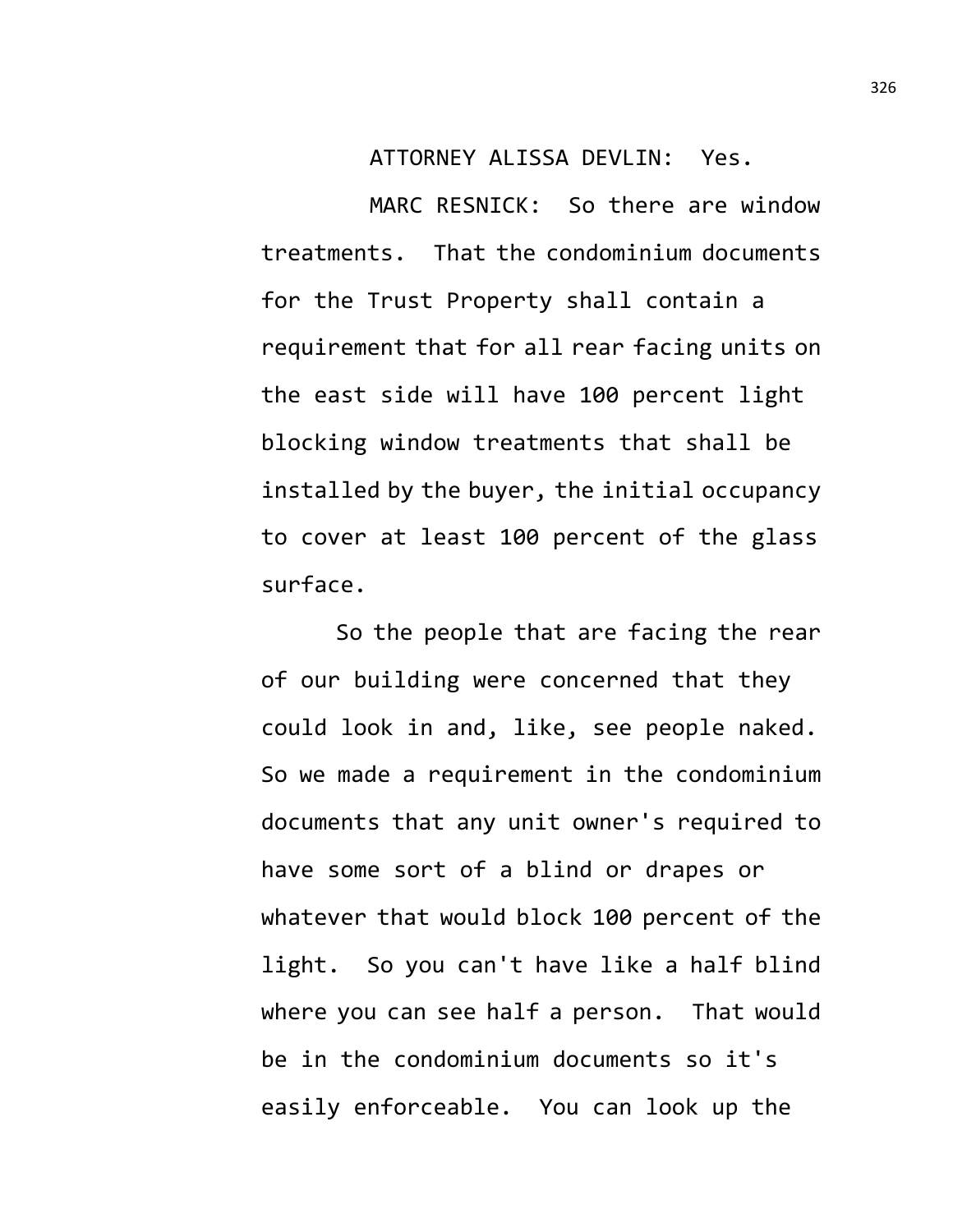documents. They get recorded. It's either in there or -- we said we would so we will.

We agreed that we would put in brick sidewalks along the entire frontage of 22, 27, and 27 Cottage Park prior to the issuance of a certificate of occupancy unless specifically prohibited by any relevant City of Cambridge authorities.

So you can see that recording something like that leaves open who are the official Cambridge City authorities and what is an official prohibited, you know, and relevant -- who is a relevant city -- so in other words, agreeing to it is one thing, and then having it recorded leaves open a different kind of an issue.

We agreed condominium form of ownership. The Trust agrees that the structures to be constructed or redeveloped at 22 Cottage Park, shall be 16 condominium units with at least one parking space. The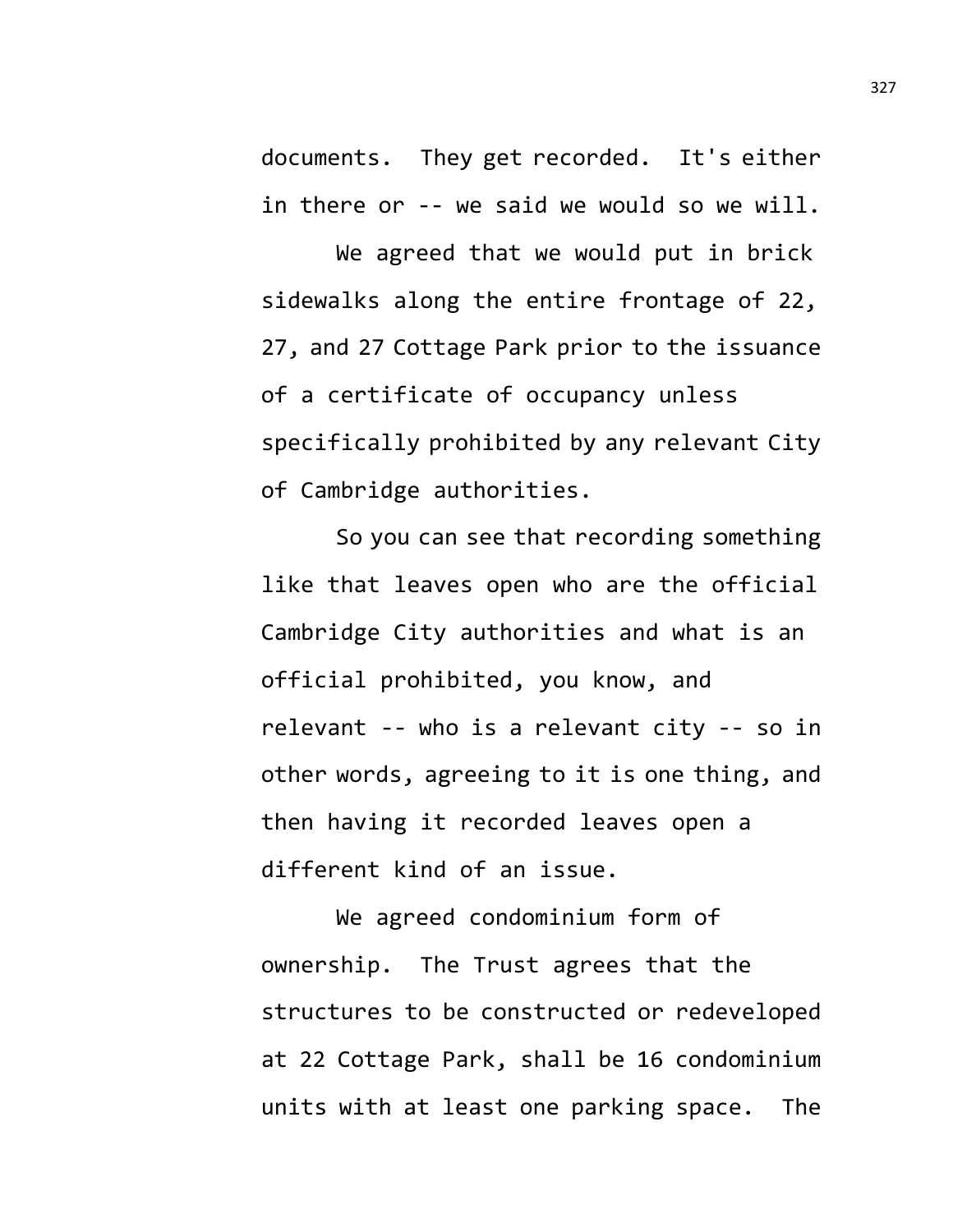dwelling units will be available for sale, not for rent by the Trust or any related entity. Every unit will be sold with an easement for the exclusive use of at least one space.

So 27 Cottage Park, the Trust also owns 27 Cottage Park Ave. This property shall be used exclusively for at least 20 parking spaces and green open space.

See now originally that had 22 parking spaces but then they didn't approve it so they knocked it down to 20.

Certified arborist. The Trust shall engage a certified arborist to evaluate the large trees on the north and south boundaries of 27 Cottage Park Ave., and perform any work recommended by the arborist to preserve and enhance such trees.

So they were concerned that possibly that possibly some (inaudible). There was a constant 50 years. So and so we agreed to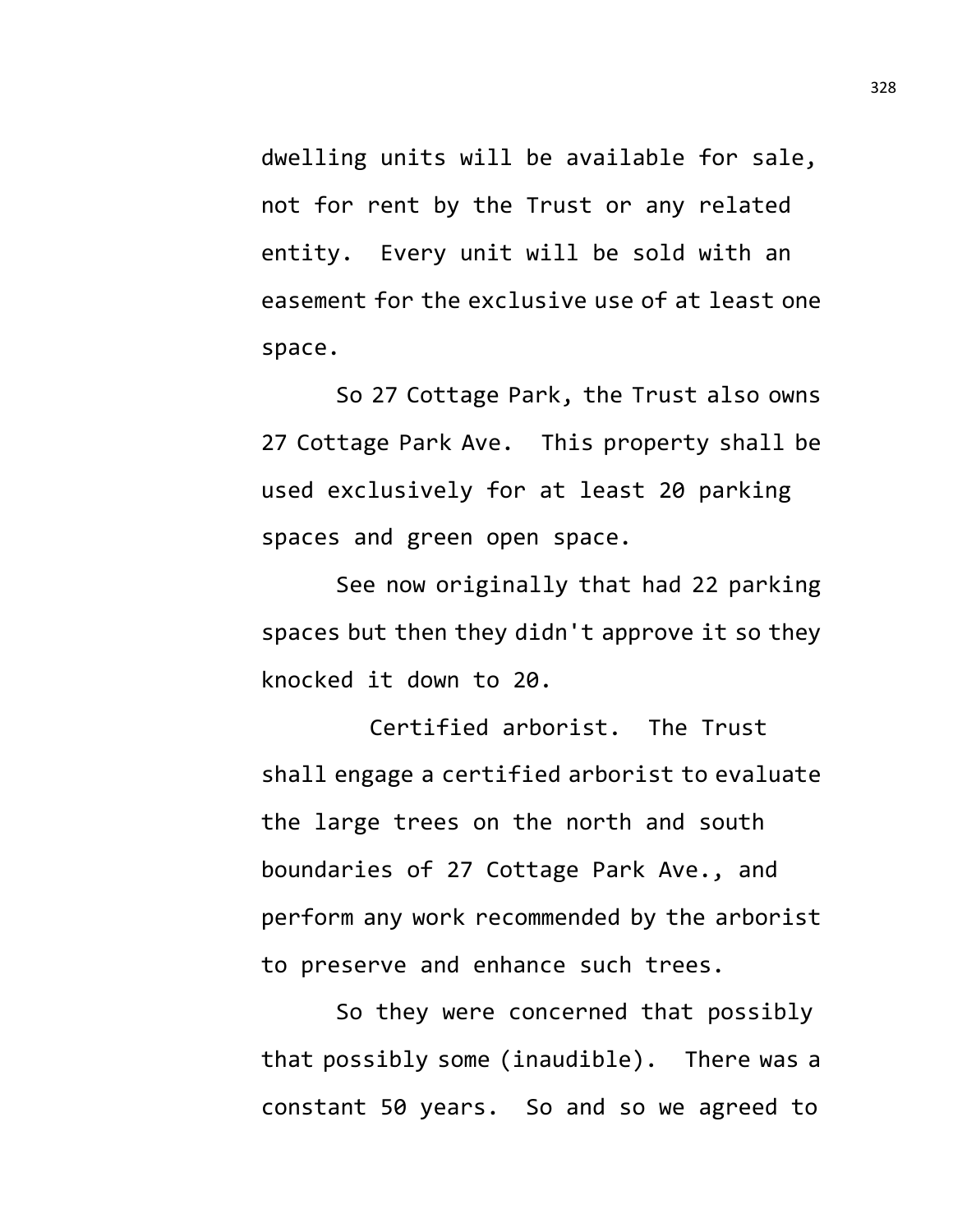have an arborist confirm that the trees were safe.

Parking lot lighting. The Trust shall illuminate the parking lot on 27 Cottage Park Avenue using bollard style lighting fixtures of not more than five feet in height above the grade of the parking surface.

Air conditioners. All living space in the Trust property is to be air conditioned, cooling as well heating, and condensers for air conditioners, except -- it actually says one, but we've discovered there are actually two things out there on the south side of the trust property, shall be located on the roof.

So there's two -- one thing has two units so it's two zones, two units.

And the last one that's a real issue is the conditions -- oh, they ask that the Trust, the committee intend that both paragraphs shall be conditions as set forth on the issuance of any Variance in the cases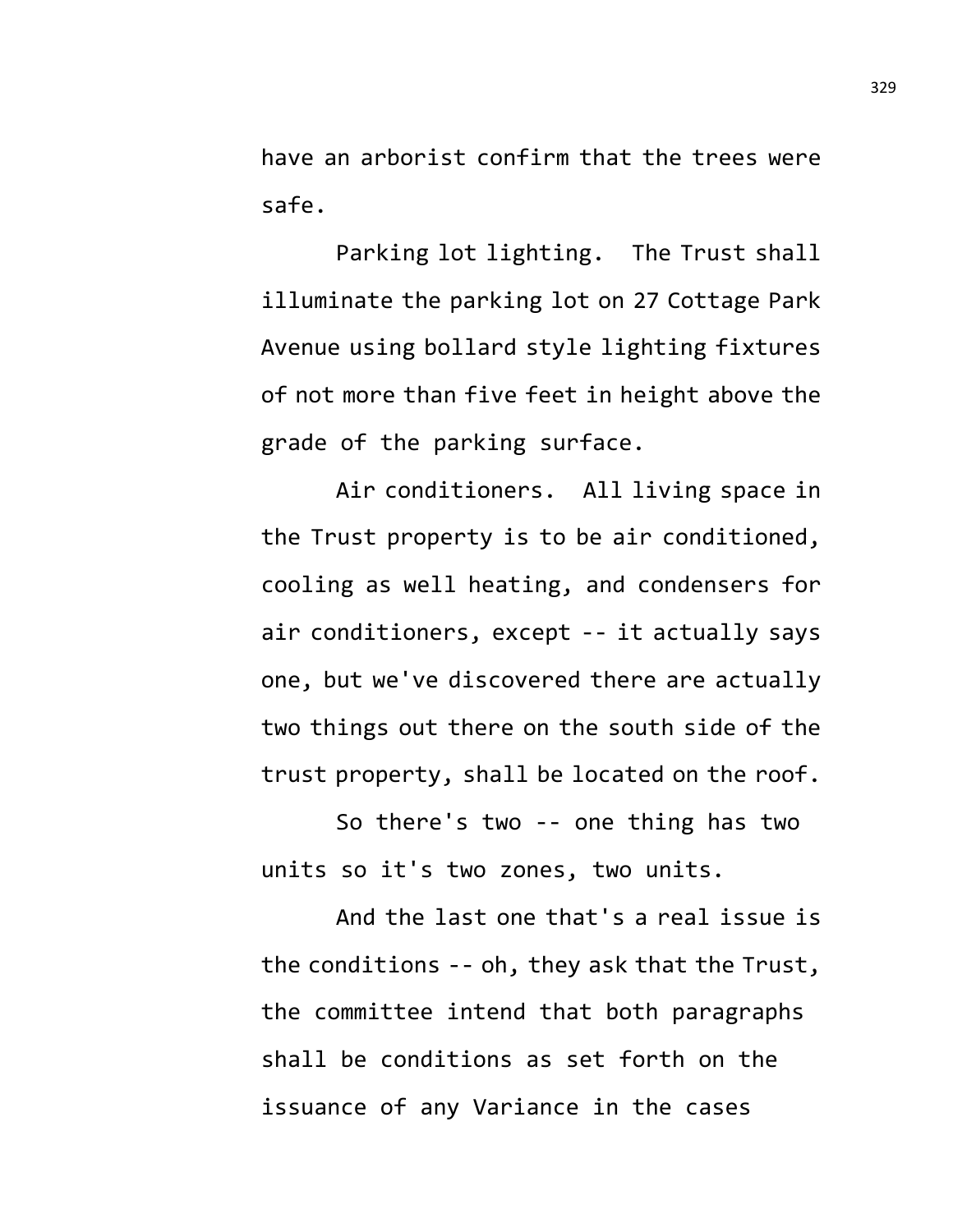10 -- you know, and then it goes on and on. And then --

CHARLES TEAGUE: You left out this. MARC RESNICK: Oh, the very first one I missed the landscaping. The backyard of the Trust Property shall be landscaped within 90 days after the repointing scaffolding is removed before the Certificate of Occupancy is requested. And the landscaping shall be in accordance with Exhibit A which we brought many a copy and passed out today.

MAHMOOD FIROUZBAKHT: You know, I guess --

MARC RESNICK: The landscaping --

MAHMOOD FIROUZBAKHT: Hold on. Given all this, I mean, it sounds like there's a good amount of content there. What maybe what I would say to the extent that there may be one or two or perhaps three things that would be appropriate to put in as conditions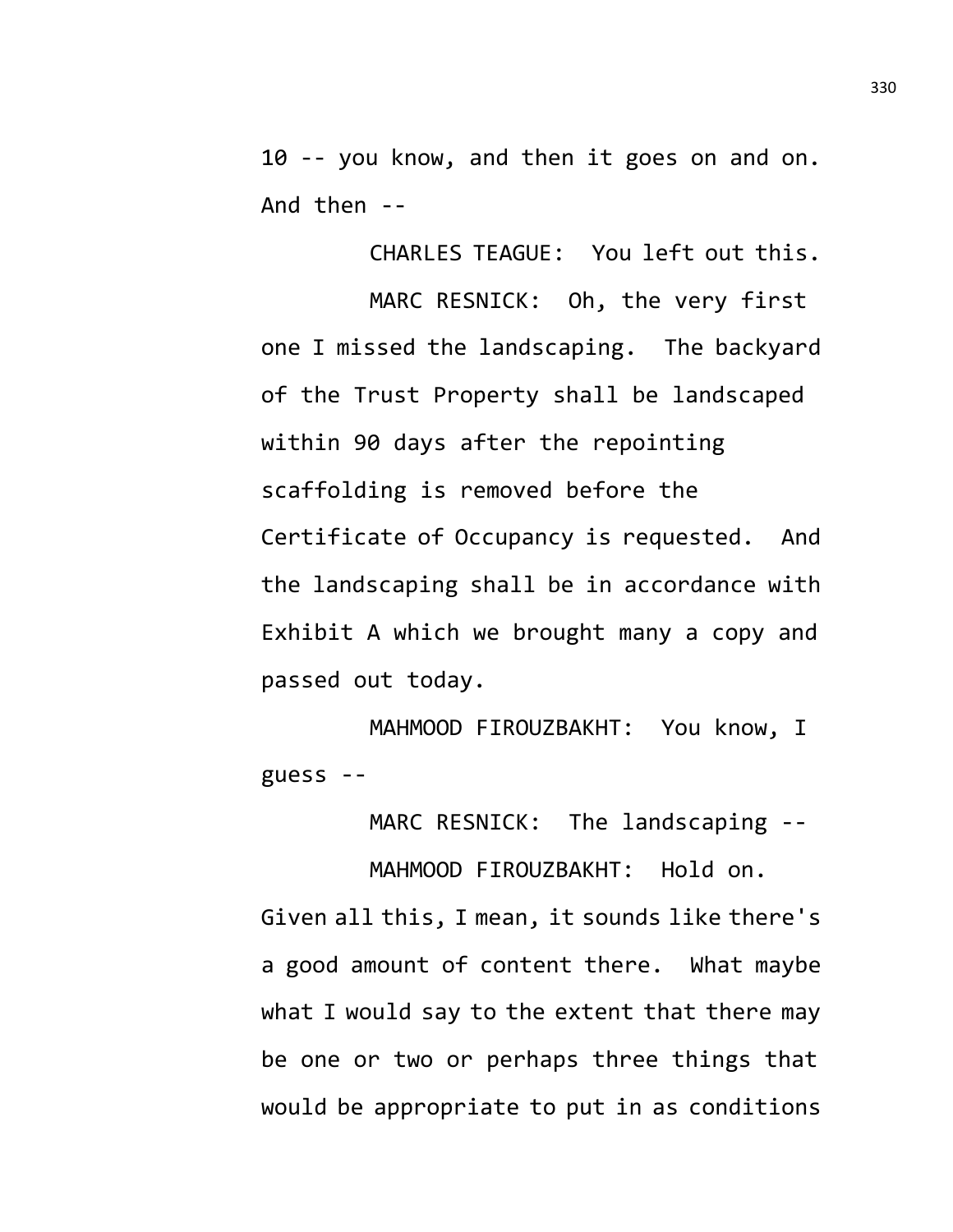to our decision to the extent that we grant a decision tonight, that we do that, but then let the parties figure out what they wanted to record as a covenant or agreement or MOU or recordable MOU or whatever they want to call it, and a non-recordable MOU. I think that the rest of that is left best up to the parties to figure that out.

MARC RESNICK: I'm willing to agree to let them pick the ones that they think are the most important.

DAVID O'SULLIVAN: What I was just going to clarify for the Board, is that the parking lot lighting, the air conditioners, are things that are reflected in the drawings have been presented to you. They should just go away. We comply with the drawings.

TAD HEUER: Indeed.

DAVID O'SULLIVAN: And No. 5 that they have in here that 27 Cottage Park should be used for parking and green space only.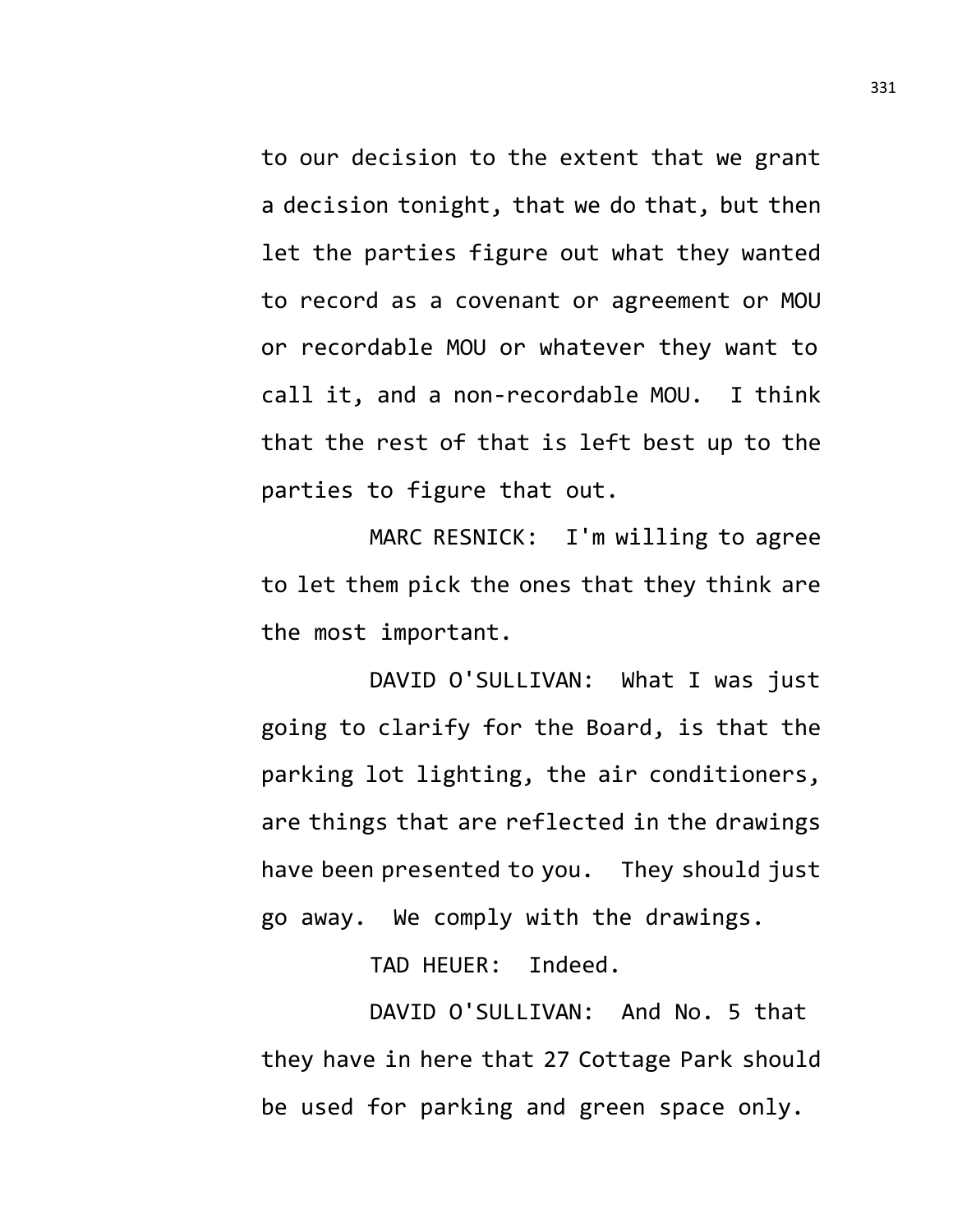Those three are in the plan which it helps. The other condominium ownership, the sidewalk, window treatment, those are hard to put in conditions.

CHARLES TEAGUE: This was the whole recordable section, and then there was whole other section that as I said, the health, safety and other protections for, as I say, the -- generally the elderly who live in the neighborhood which is a whole separate thing and wasn't going to be recorded and everybody's fine with that.

MARC RESNICK: And that one was sort of like an access in the field, because we'd be putting up scaffolding behind our building. Then they sort of got combined into one big agreement and then we split it back in half again.

TAD HEUER: So now that it's been split, we've got those things that you've just read, those are variance type things.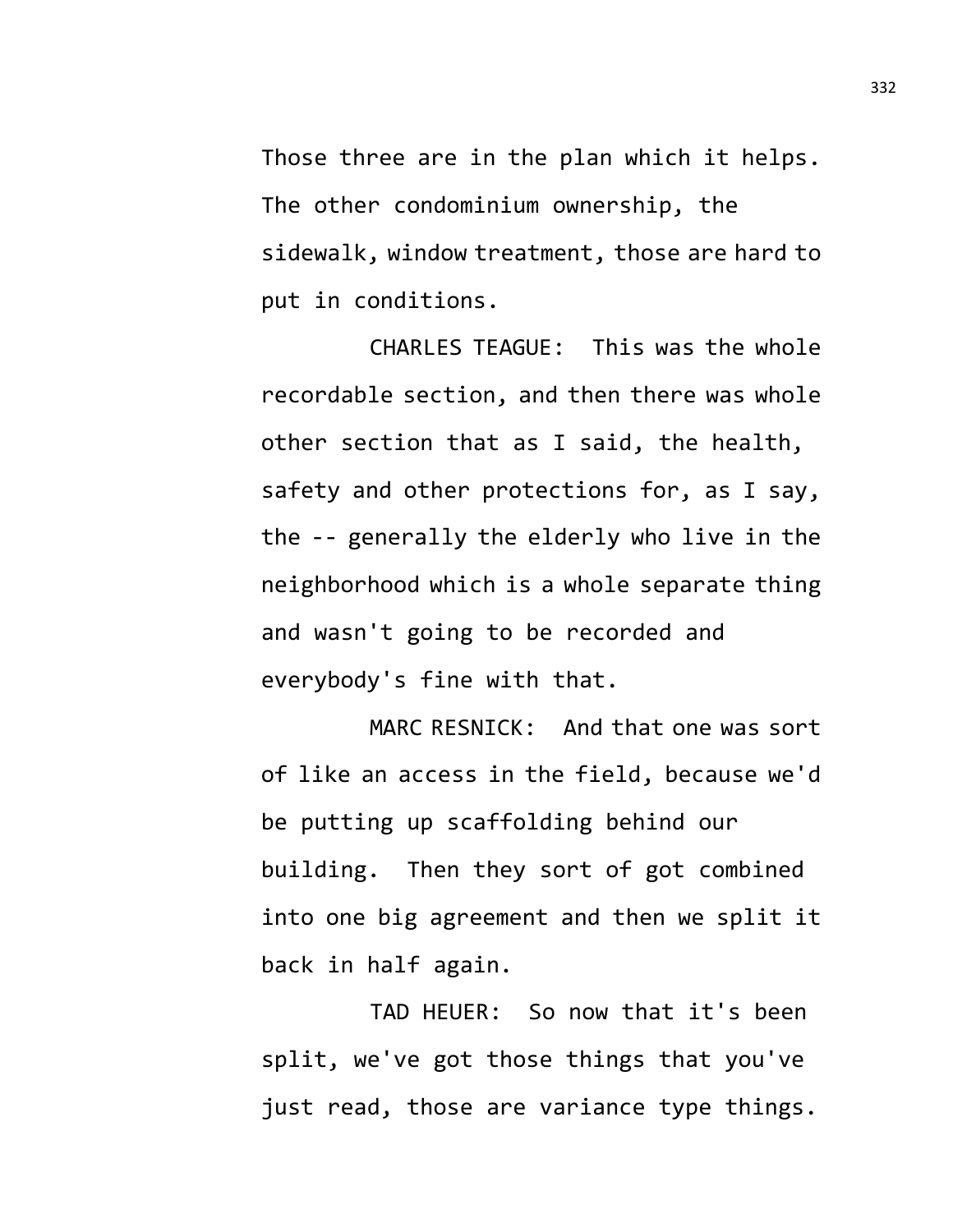And we've got some other things that we don't have to care about; is that right?

MARC RESNICK: We already agreed so it's good.

TAD HEUER: Good for us to go. BRENDAN SULLIVAN: Sorry? TAD HEUER: Nothing. BRENDAN SULLIVAN: Are we done? DOUGLAS MYERS: Yes. The thought occurs to me that we're done.

BRENDAN SULLIVAN: Let me make a motion to grant the relief requested to subdivide 22 Cottage Park from the adjacent lot at 18 Cottage Park Avenue and convert the existing commercial building and to make a small addition as per the plan submitted.

Relief being requested is from Article 5, 5.31, the dimensional requirements. Article 55.15, the subdivision, Article 6, Section 6.22.2, which is the location of the parking. And I'm sorry, the Board of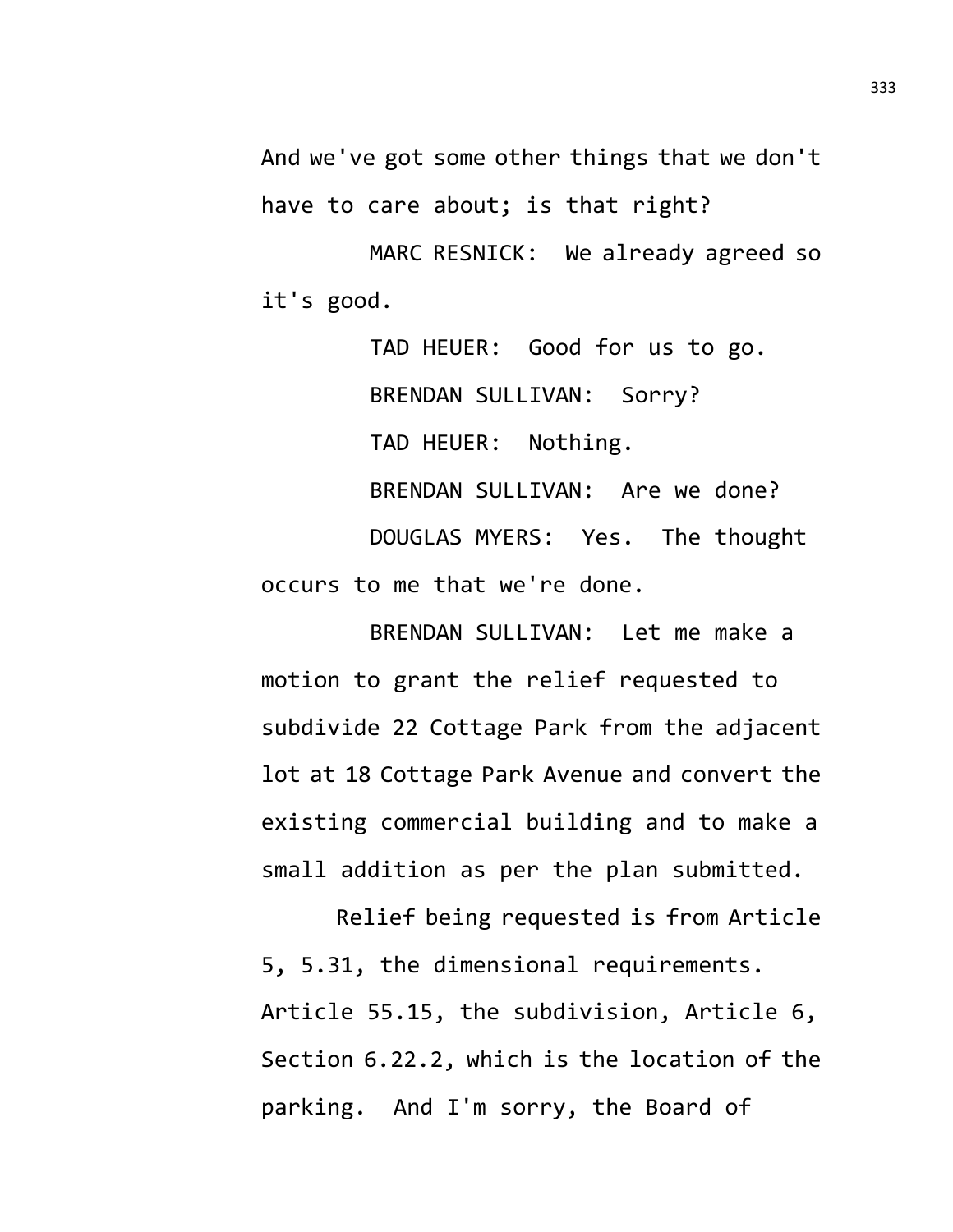Zoning -- we can grant a Special Permit for that. So 6.22.2 should be under the Special Permit; is that correct?

 $6.43.6 -$ 

ATTORNEY JOSEPH HANLEY: 6.22. BRENDAN SULLIVAN: -- is also a Special Permit.

All right, let me just go back and again and regarding the subdivision and the Variance for the subdivision and for the small addition at the back of the building and also the front entryway. Is that correct? Is there a canopy on that?

DAVID O'SULLIVAN: The canopy exists.

BRENDAN SULLIVAN: The canopy exists. All right.

A literal enforcement of the provisions of the Ordinance would involve a substantial hardship to the Petitioner. Thus failure to grant this relief would prevent the property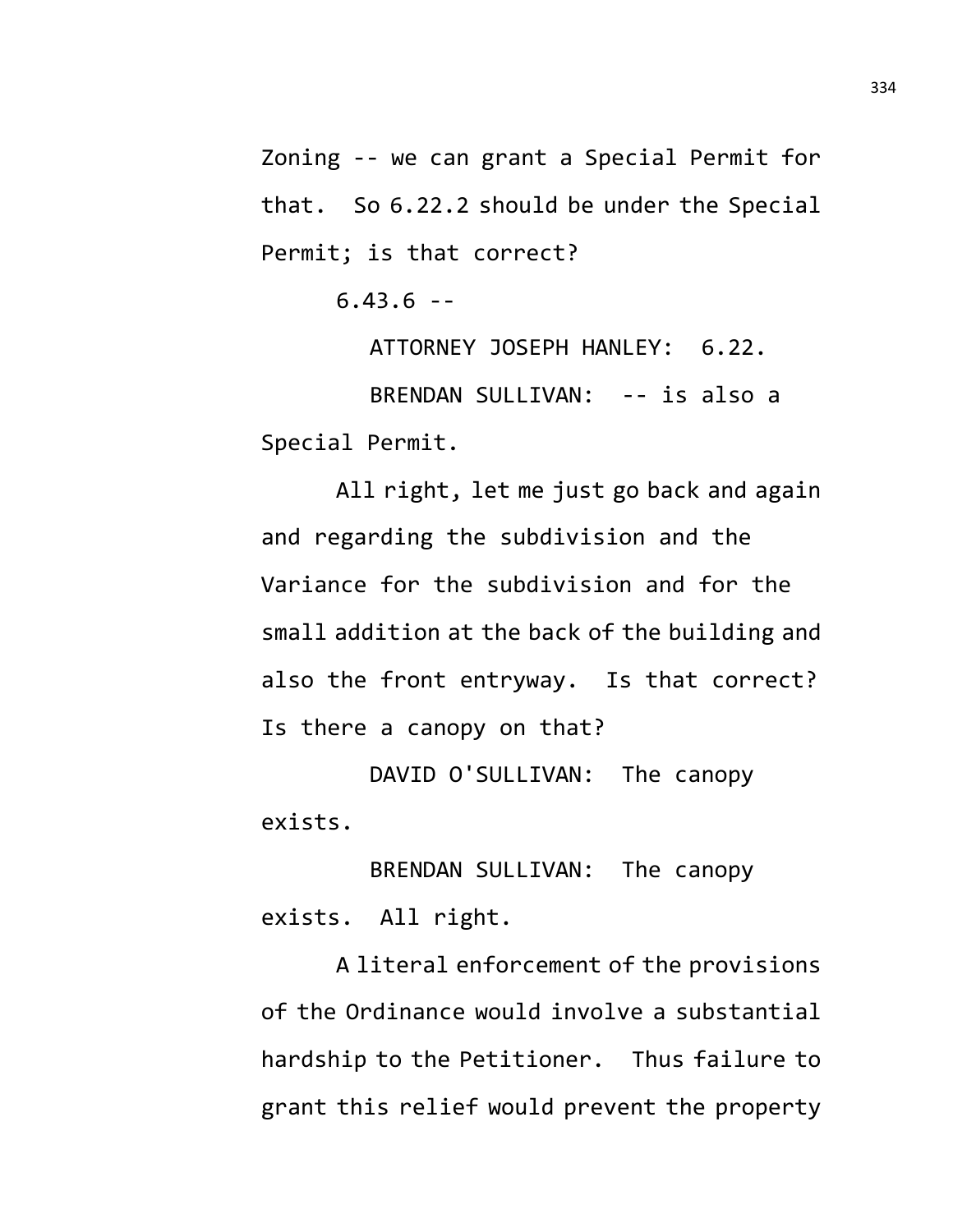at 22 Cottage to be used, maintained, or improved without being encumbered by the existence of another structure on the property, albeit at 18.

The Board finds that the proposed proposal for relief from the Ordinance would be fair and reasonable to allow this property and structure thereon to be independent and standalone, a condition which is enjoyed by a vast majority of the properties in this neighborhood.

The hardship is owing to the fact that the property was developed before the enactment of the current Zoning Ordinance, hence its non-conforming in nature, and developed and used for a different purpose than the adjoining lot at No. 18.

The siting and the size of the structure precludes being able to comply with the Ordinance Section 5.31, and the dimensional requirements of that section.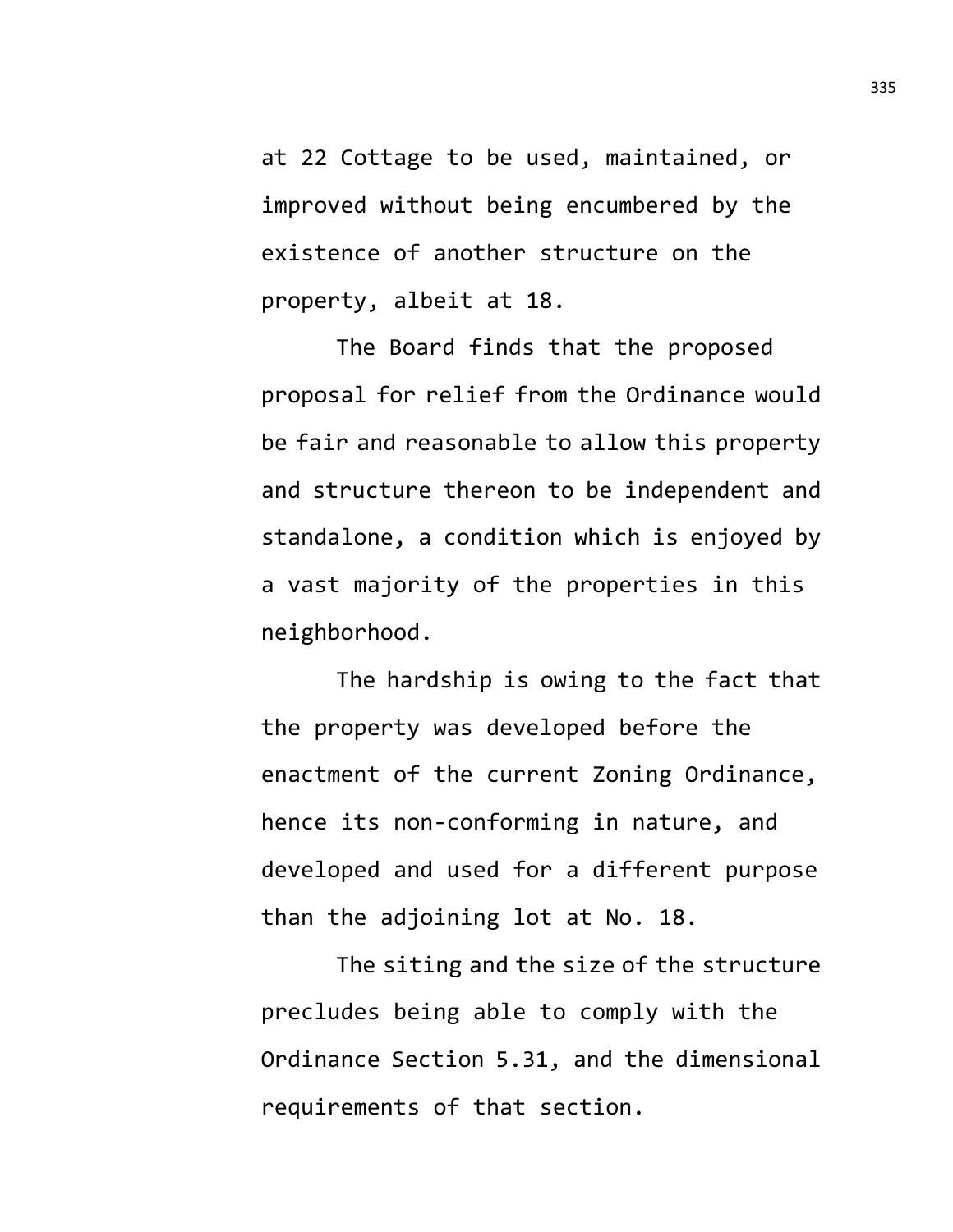That's on the subdivision. That is the

only Variance required for this property?

TAD HEUER: No. There's dimensional conditions.

BRENDAN SULLIVAN: I'm sorry?

TAD HEUER: The addition.

BRENDAN SULLIVAN: I included the addition.

ATTORNEY JOSEPH HANLEY: And Section 5.31.

BRENDAN SULLIVAN: I've included Section 5.31.

TAD HEUER: Do we need to make a hardship for --

BRENDAN SULLIVAN: The addition is for a handicapped --

TAD HEUER: Right.

BRENDAN SULLIVAN: -- entryway.

The Board finds that it's a fair and reasonable request as with the public interest and the occupants of the existing or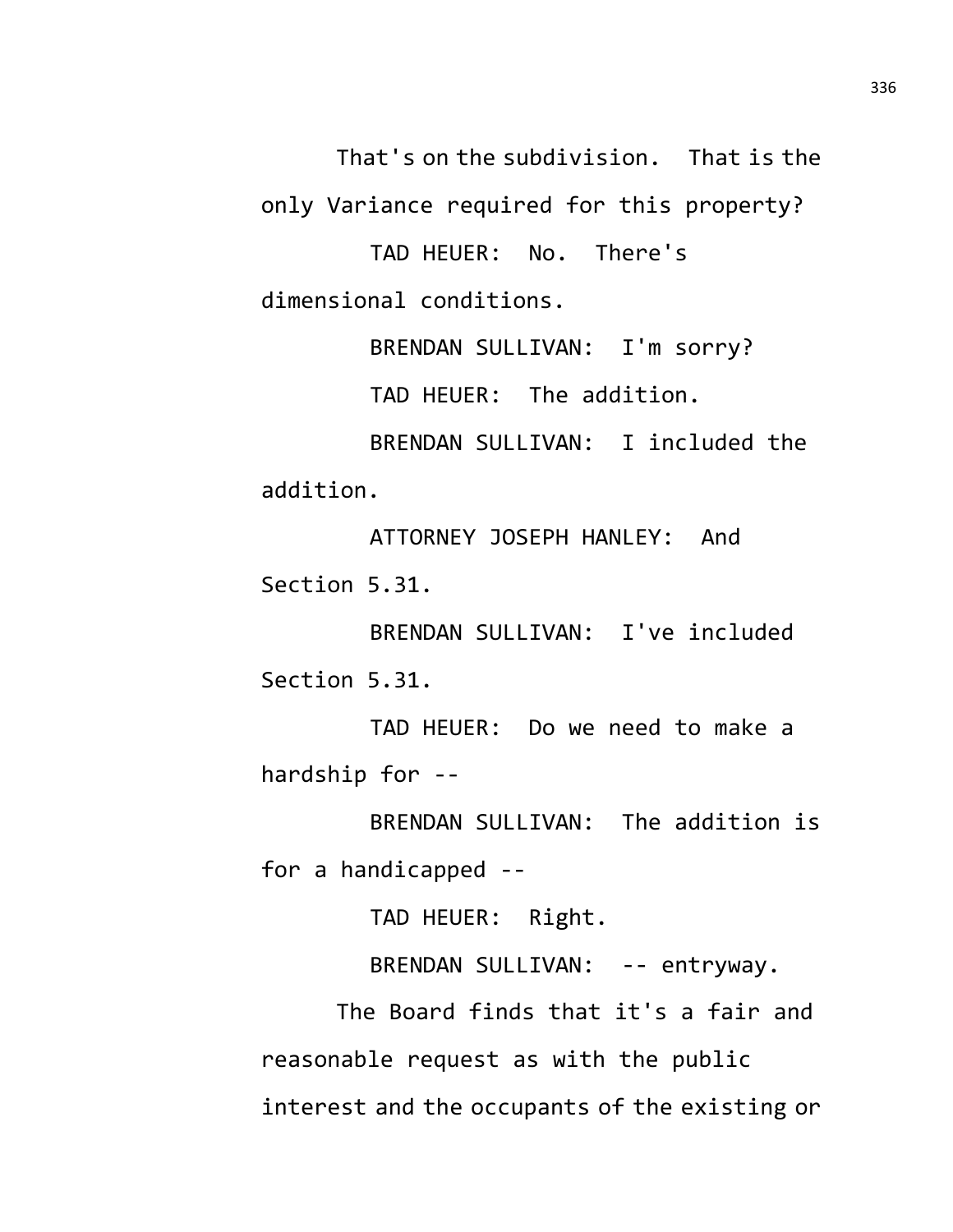the proposed use of the building to have such an enclosed handicap entrance.

DOUGLAS MYERS: Is it clear that our approval contemplates only the 21 parking spaces?

BRENDAN SULLIVAN: Well, I haven't got to that part yet.

DOUGLAS MYERS: Sorry.

BRENDAN SULLIVAN: I'm just sort of on the subdivision.

The Board finds that desirable relief may be granted without substantial detriment to the public good, and relief may be granted without nullifying or substantially derogating from the intent and purpose of the Ordinance.

All those in favor of granting the Variance for the subdivision and for the small addition to the rear of the building?

(Show of hands.)

BRENDAN SULLIVAN: Five in favor.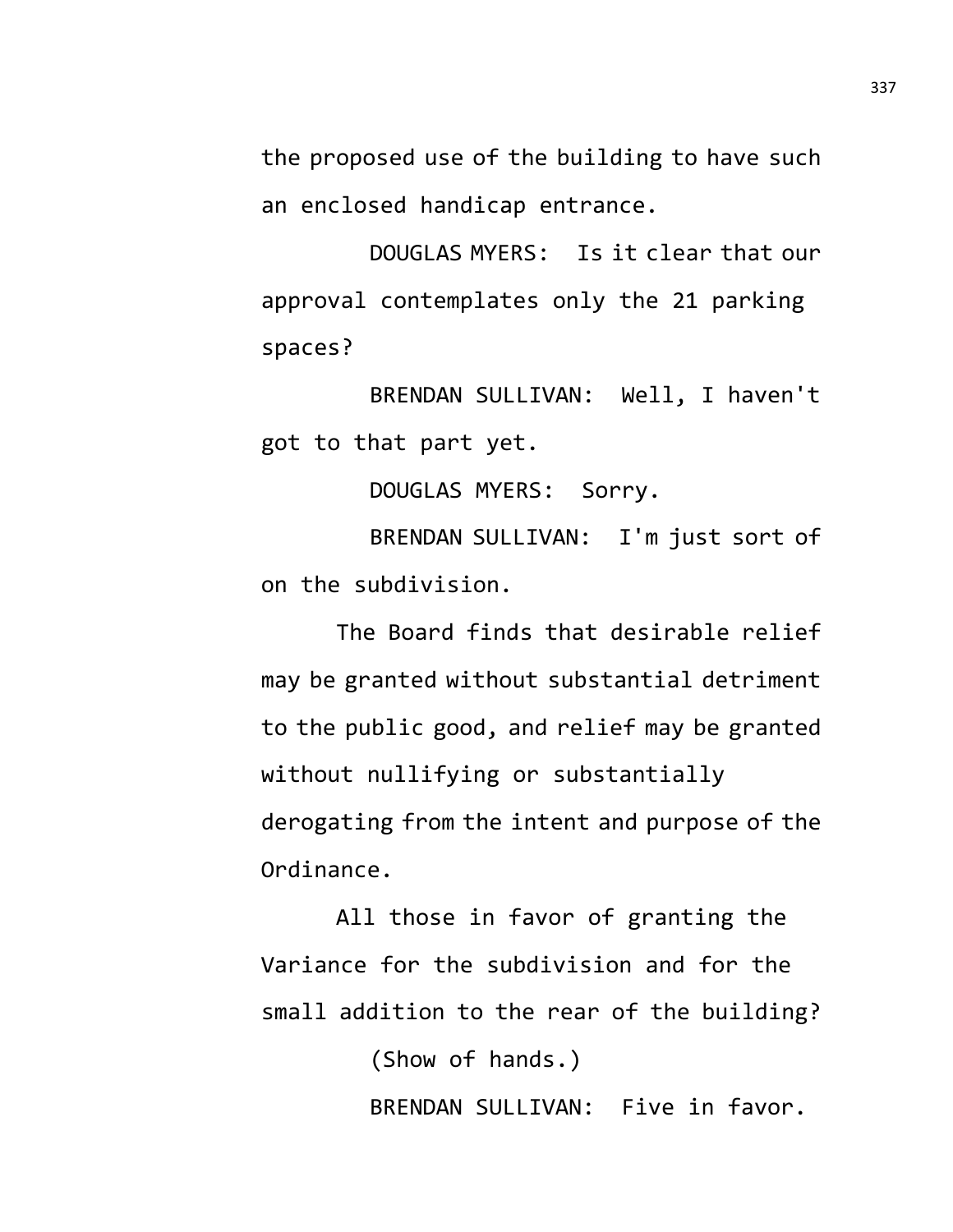(Sullivan, Heuer, Scott,

Firouzbakht, Myers.)

BRENDAN SULLIVAN: Now, regarding the  $-$ 

TAD HEUER: Is there a separate plan for the subdivision 22 provided?

MARC RESNICK: I think it's the same plan just with the same line.

TAD HEUER: But for 18 we have an indication of what you --

MARC RESNICK: But 18's the same as 22, it's just the other half.

TAD HEUER: Right, but for 18 what we have, we have the lot lines, fully we have 18. Do we have -- it's a technical matter. Counsel, can you provide to the file a certified plot plan for recording that would provide the dimensions of the property to be at 22?

MARC RESNICK: I see what you mean. We need to go back to the site plan guy and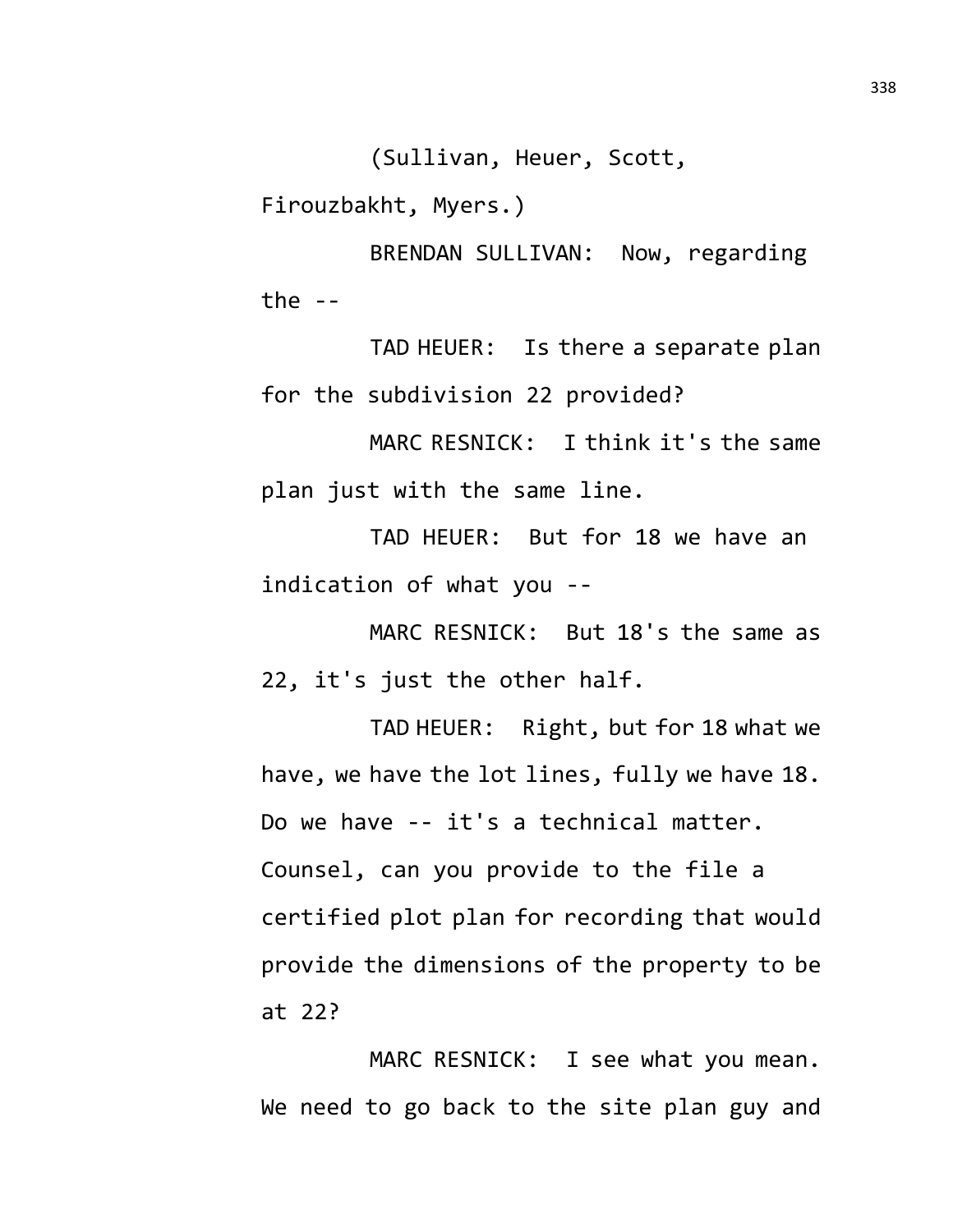get it.

BRENDAN SULLIVAN: And be specifically identifying this as 22? TAD HEUER: Yes. BRENDAN SULLIVAN: Is that what

you're saying?

TAD HEUER: Yes.

BRENDAN SULLIVAN: Okay.

Now regarding the Special Permit for the parking, Article 6.622.2 which is the location of the parking, the Board may grant a Special Permit for off-site accessory parking not allowed in Sub-Section 6.22.1 provided that convenient and with safe access from the parking facility to the use being served is provided in accordance with the following condition:

No outside accessory parking facility may be located on a lot which has a more restrictive zoning classification than the lot on which the use is being served.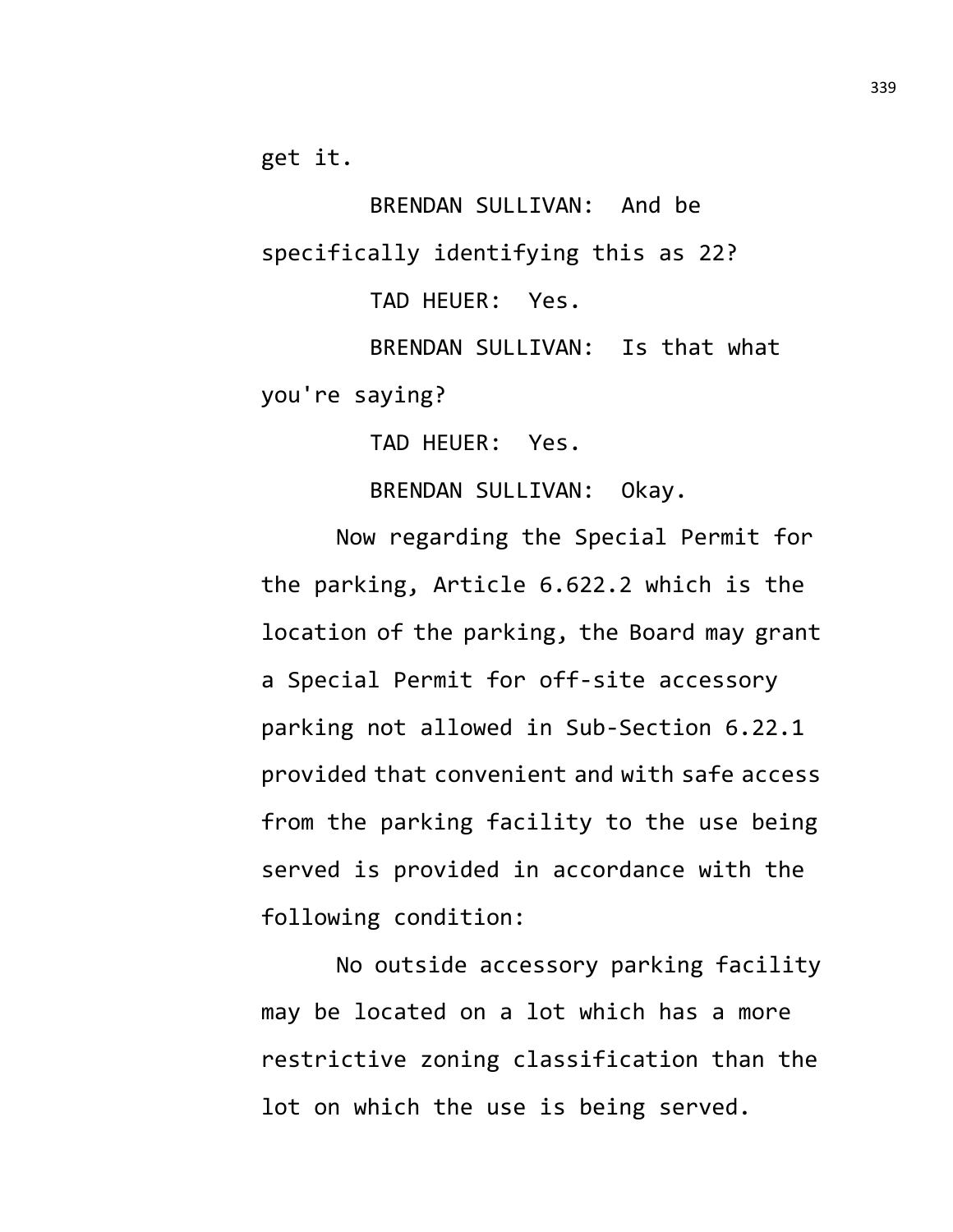Off site accessory parking facility shall be located within 400 feet of the lot being served for residential uses. And we can attest that is true.

Regarding the common driveways relief, I mean, the Board affirms 6.43.6. We may grant the Special Permit authorizing owners of adjacent properties to establish common driveways under mutual easements, but such Special Permits shall not become effective until an appropriate easement has been duly recorded at the Middlesex County Registry of Deeds.

Condition of the Special Permit. 6.44.1 driveway setbacks. Except for one, two, or three-family dwellings, especially at the time of the effective date of this Ordinance, no on grade open parking spaces or driveways shall be located within five feet of any side or rear property line.

The Board waives this requirement and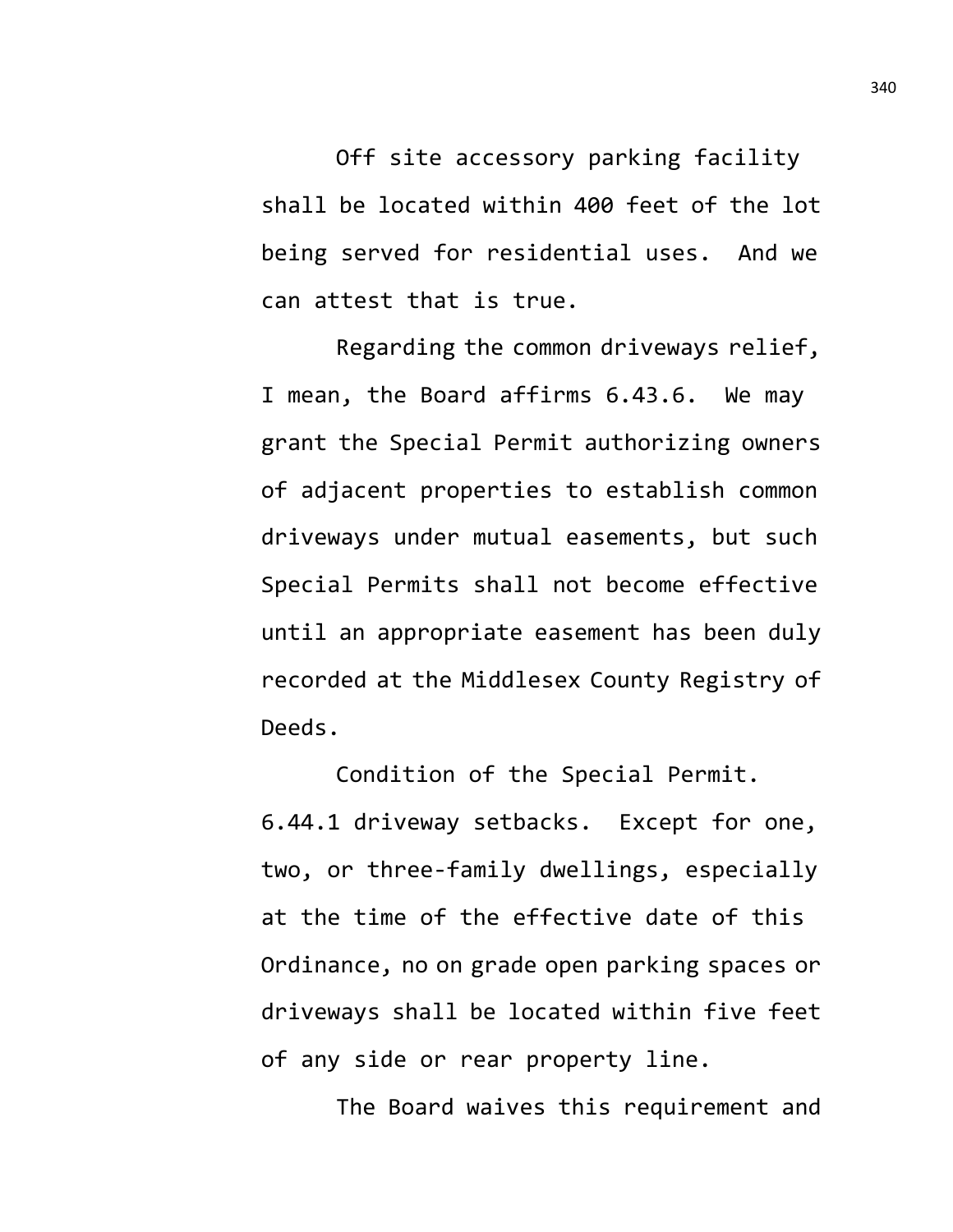notes the plan as submitted for 21 vehicles, initialed and dated by the Chair.

What else, Counselor, have we covered everything?

MAHMOOD FIROUZBAKHT: Have we covered the skylights?

BRENDAN SULLIVAN: I'm sorry. And also let me make a motion to grant the installation of the new skylights.

The common driveway was insufficient setbacks which actually is covered.

The Board finds that regarding the skylights that the requirements of the Ordinance can be met. The continued operation of or development of adjacent uses as permitted to the Zoning Ordinance would not be adversely affected by the nature of the proposed use.

There would not be any nuisance or hazard created to the detriment of the health, safety or welfare of the occupants of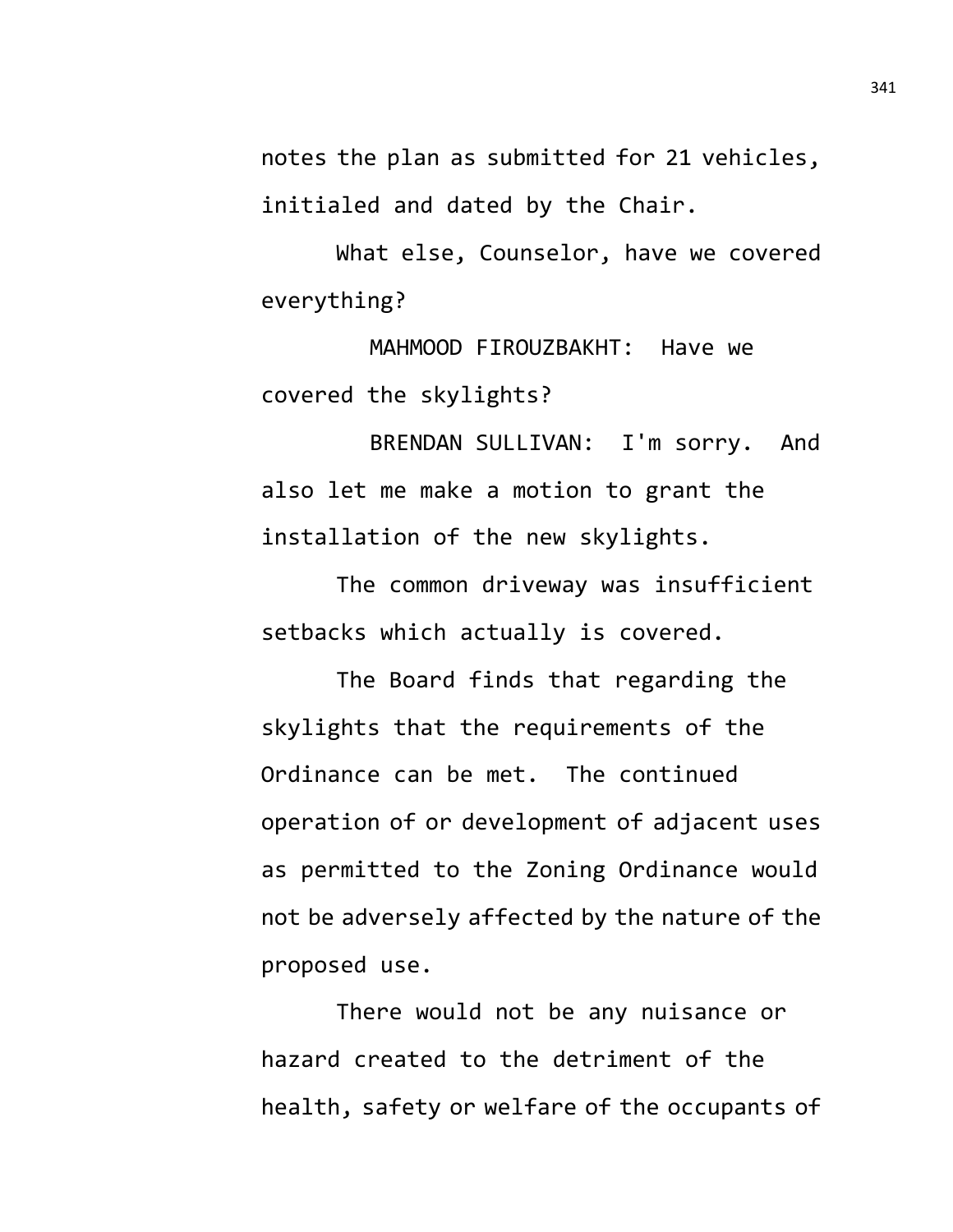the proposed use. In fact, the entrance of the sunlight is a benefit.

The proposed use would not impair the integrity of the district or adjoining districts or otherwise derogate from the intent and purpose of the Ordinance.

On the motion to grant the Special Permits: The skylights, the common driveways, and the requirements of Article 6 and those subsections. All those in favor of granting that?

(Show of hands.) BRENDAN SULLIVAN: Five in favor. (Sullivan, Heuer, Scott, Firouzbakht, Myers.)

BRENDAN SULLIVAN: Also it's

subject -- this was one for 22?

TAD HEUER: Yes.

BRENDAN SULLIVAN: Subject to the plans submitted and also the certified plot plan as submitted with this application.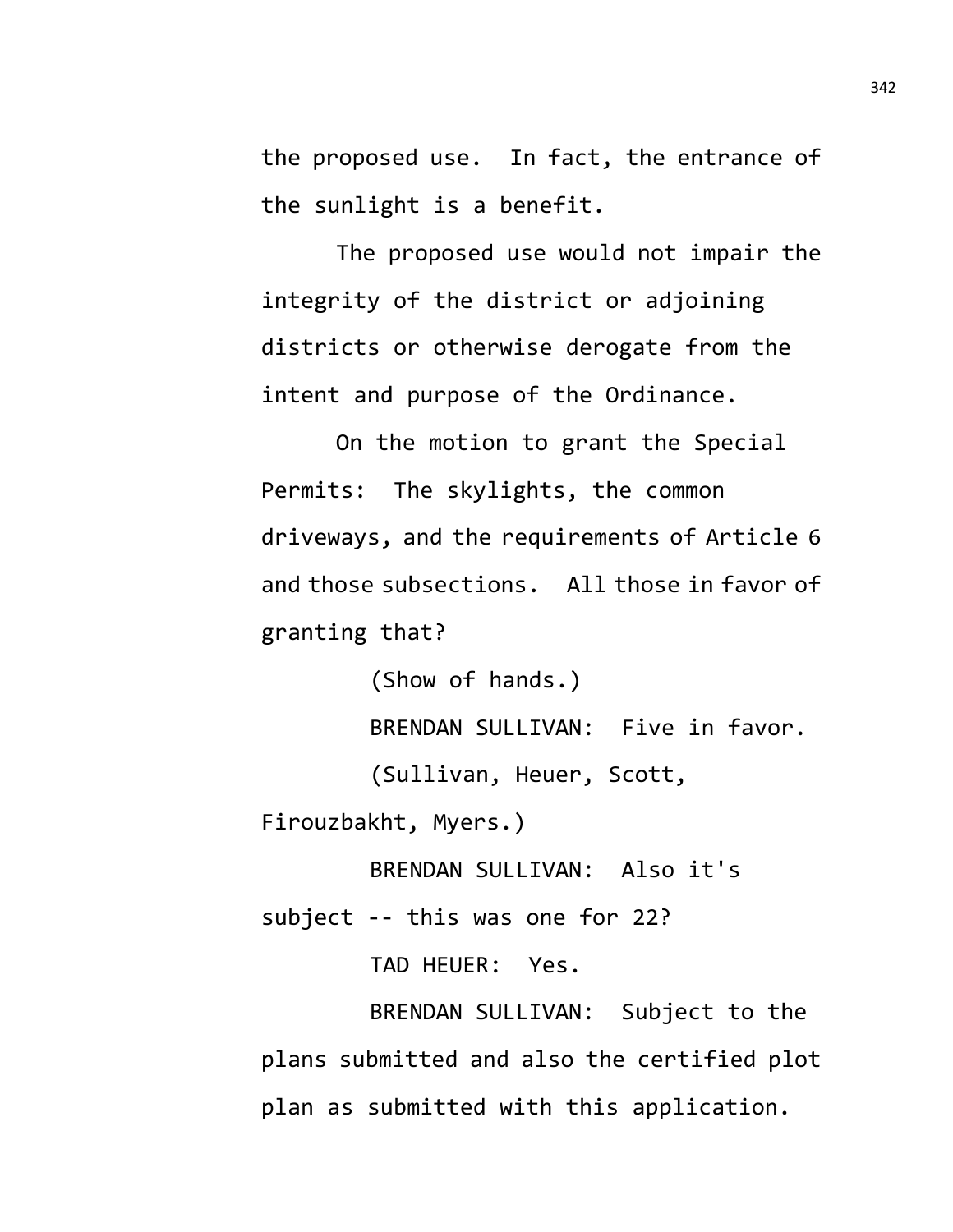Okay. Now have we covered everything for 22?

ATTORNEY JOSEPH HANLEY: And you got just Section 8.22.

BRENDAN SULLIVAN: I got that. The existing non-conforming, yes.

ATTORNEY JOSEPH HANLEY: Yes,

that's everything.

\* \* \* \* \*

(12:00 a.m.)

(Sitting Members: Brendan Sullivan, Tad Heuer, Thomas Scott, Mahmood Firouzbakht, Douglas Myers.)

BRENDAN SULLIVAN: 27?

The Variance to demolish the existing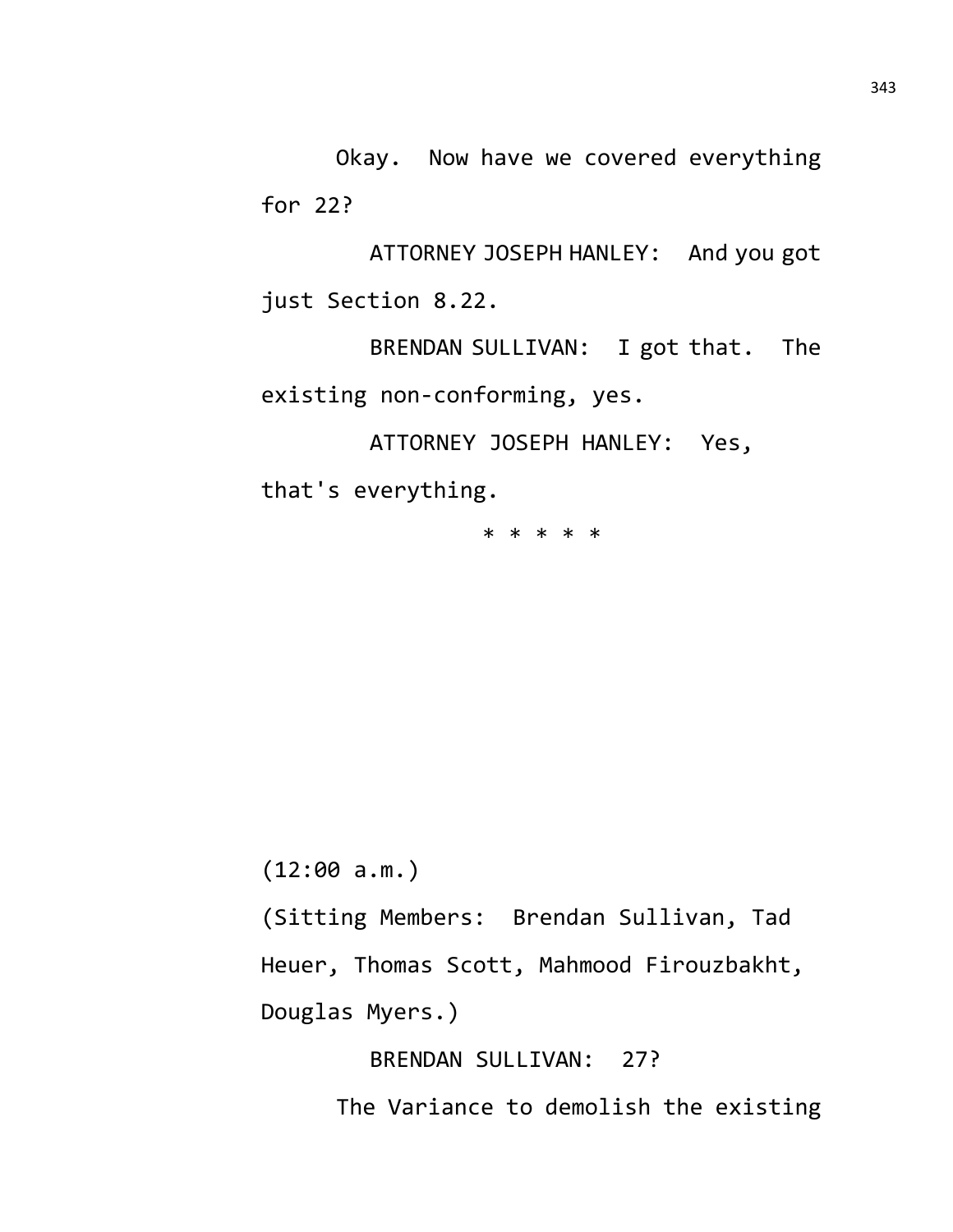quonset hut located at 27 Cottage Park Avenue and to convert the property into an accessory parking facility for a proposed 16-unit multi-family dwelling at 22 Cottage Park Avenue which is located directly across the street.

The proposed accessory parking would consist of 21 off street -- I'm sorry. How many are in?

DAVID O'SULLIVAN: 20.

BRENDAN SULLIVAN: 20 off street parking because the other one is across the street.

Mr. Hanley, if you could just run us briefly, very briefly through Article 4.

ATTORNEY JOSEPH HANLEY: Request for accessory parking for the residential use, this is very close in proximity, as you will see in the plans that were provided. Is also noted the Planning Board has approved the relief necessary for the conversion for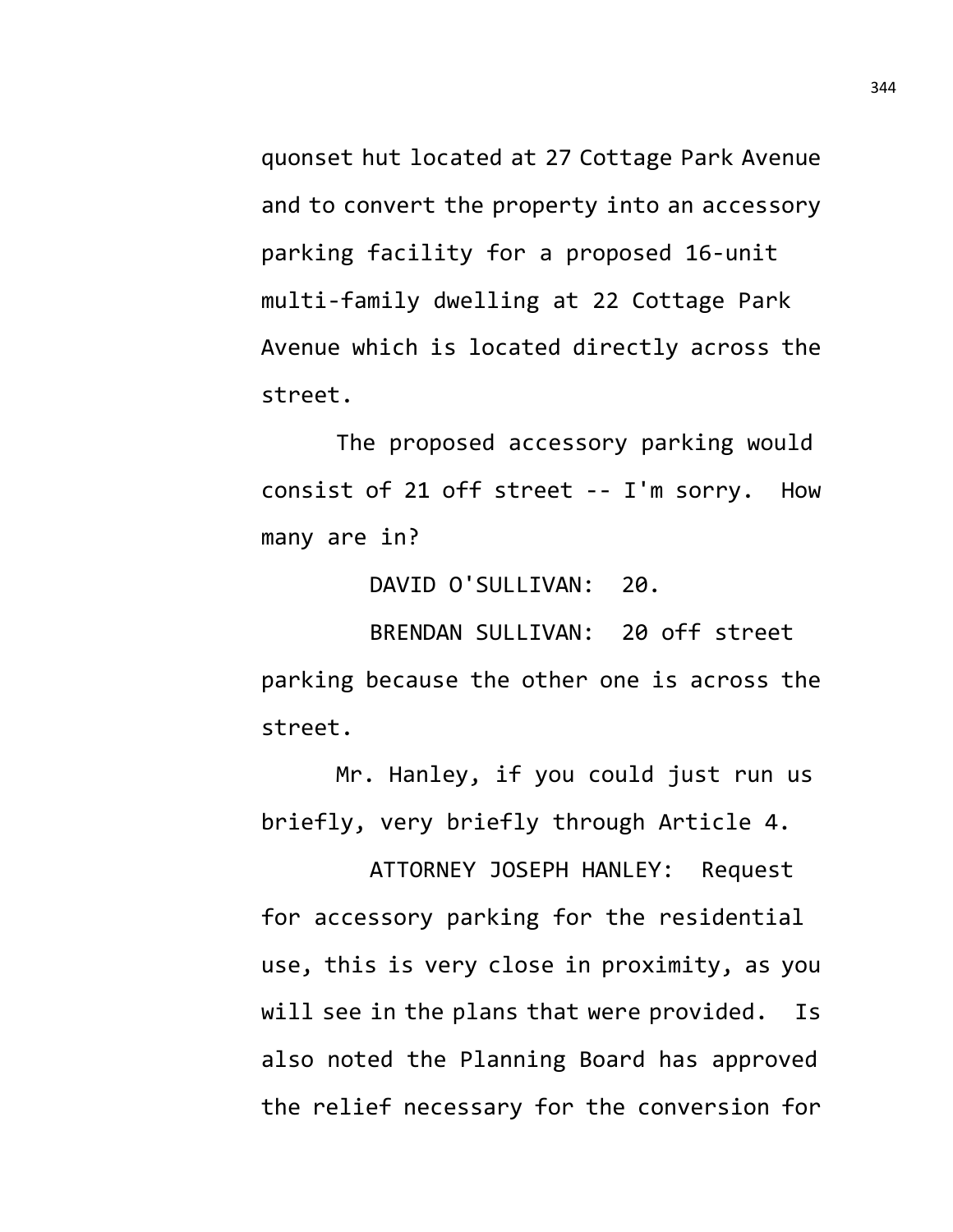the residential use of the subject property at 22 Cottage Park Ave., and the 20 parking spaces are being utilized exclusively for the residents of that new conversion.

BRENDAN SULLIVAN: Is there anybody here who wishes to comment on 27 Cottage Park Avenue?

(No Response.)

BRENDAN SULLIVAN: I see none.

There is correspondence in the file from the Cambridge Historical Commission in which I previously read into the record and shall be referenced here regarding the quonset hut. The fact that the Historical Commission finds that the existing quonset hut is significant but not preferably preserved, and ongoing discussions are being held with a developer regarding the final disposition of same.

The Board is in receipt of the correspondence from the Planning Board regarding the Planning Board granting a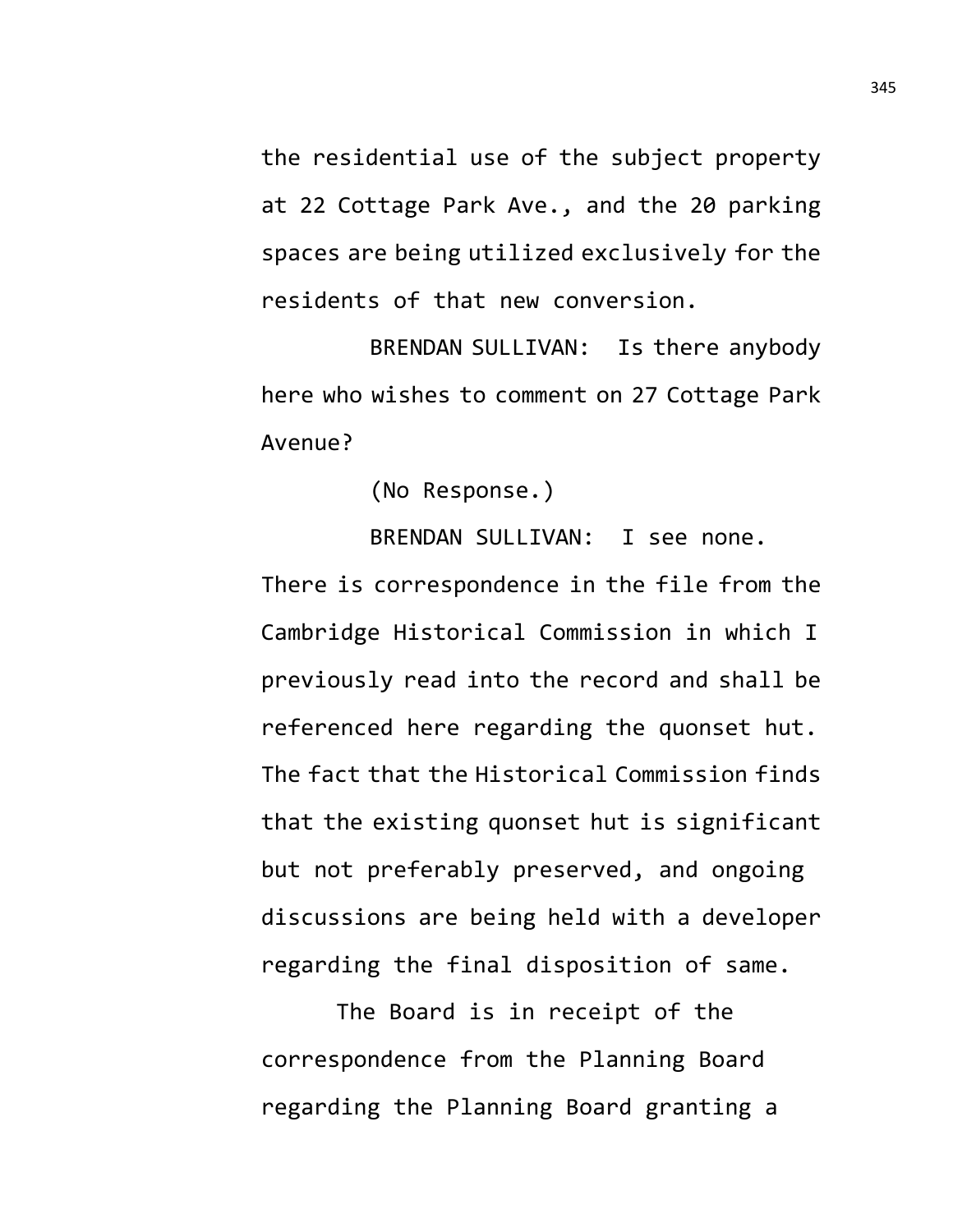Special Permit 5.28.2 for the conversion of the building and the maximum number of 21 off street parking spaces.

The Board accepts the parking plan for the 21 parking spaces and the landscape plan as contained therein unless further amended by an agreement.

Is there any discussion by the Board regarding the parking at -- the demolition of the quonset hut and the parking at 27 Cottage Park Avenue?

Any further discussion at all? THOMAS SCOTT: Only that they've -- the applicant has said that they'd go back to the Planning Board to discuss up to 25 spaces; correct?

MARC RESNICK: We're prepared to do that as long as they want us to, absolutely.

THOMAS SCOTT: Okay. I guess should we note that for the record? BRENDAN SULLIVAN: It could be the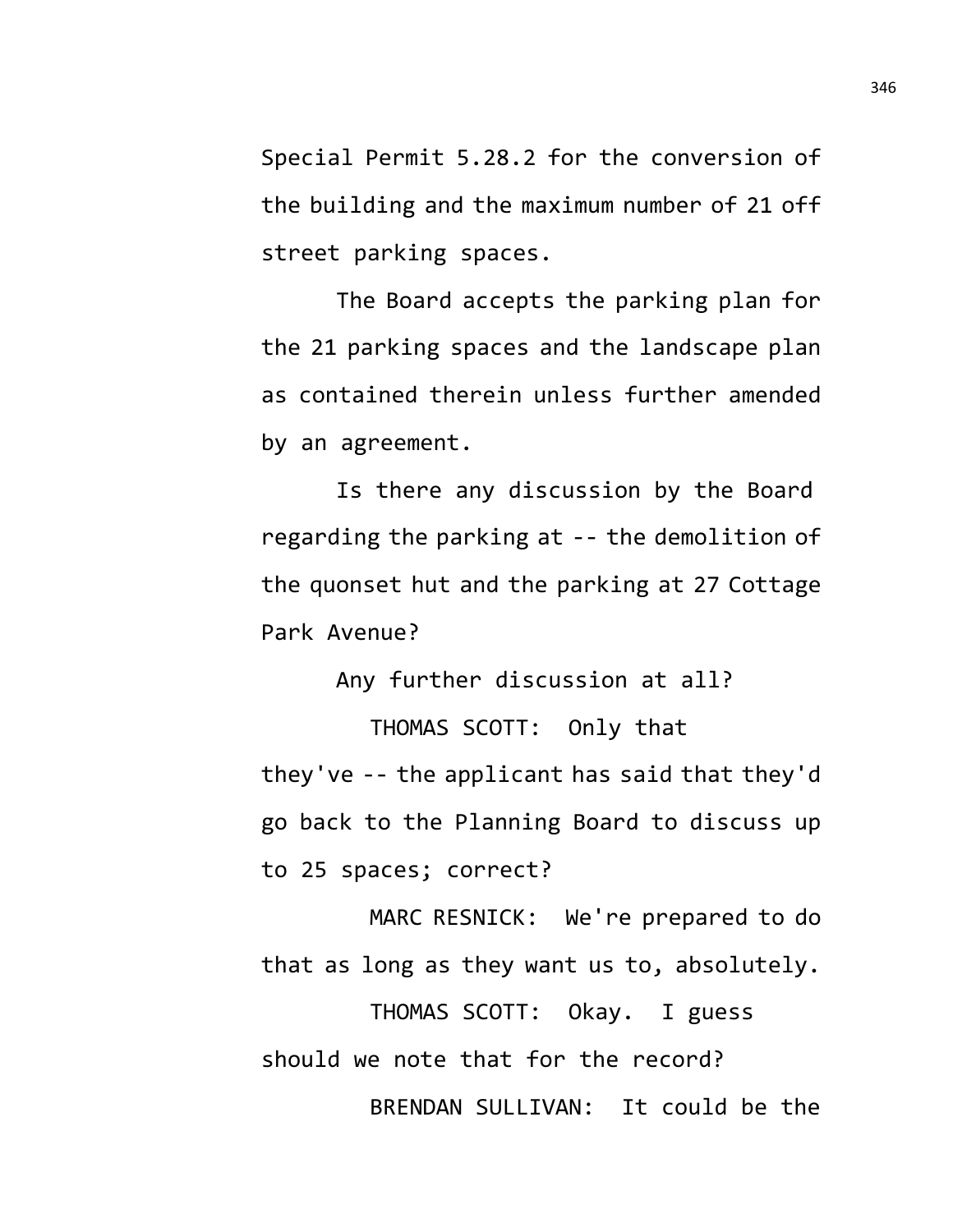sense of the Board if you want.

DOUGLAS MYERS: I have no comments. TAD HEUER: I have no comments. BRENDAN SULLIVAN: Anything further to add?

MAHMOOD FIROUZBAKHT: I'm sorry, what are we --

BRENDAN SULLIVAN: The sense of the Board would be that we're granting 21, but that the Petitioner has expressed a willingness and is preferable by the Board to return to the Planning Board and ask for an additional four spaces as per the original plan.

MAHMOOD FIROUZBAKHT: I'm not in favor of that.

BRENDAN SULLIVAN: Not to include that or not in favor of doing it? MAHMOOD FIROUZBAKHT: I'm not in favor of 25 spaces for the site. So I'm -- DOUGLAS MYERS: I would just say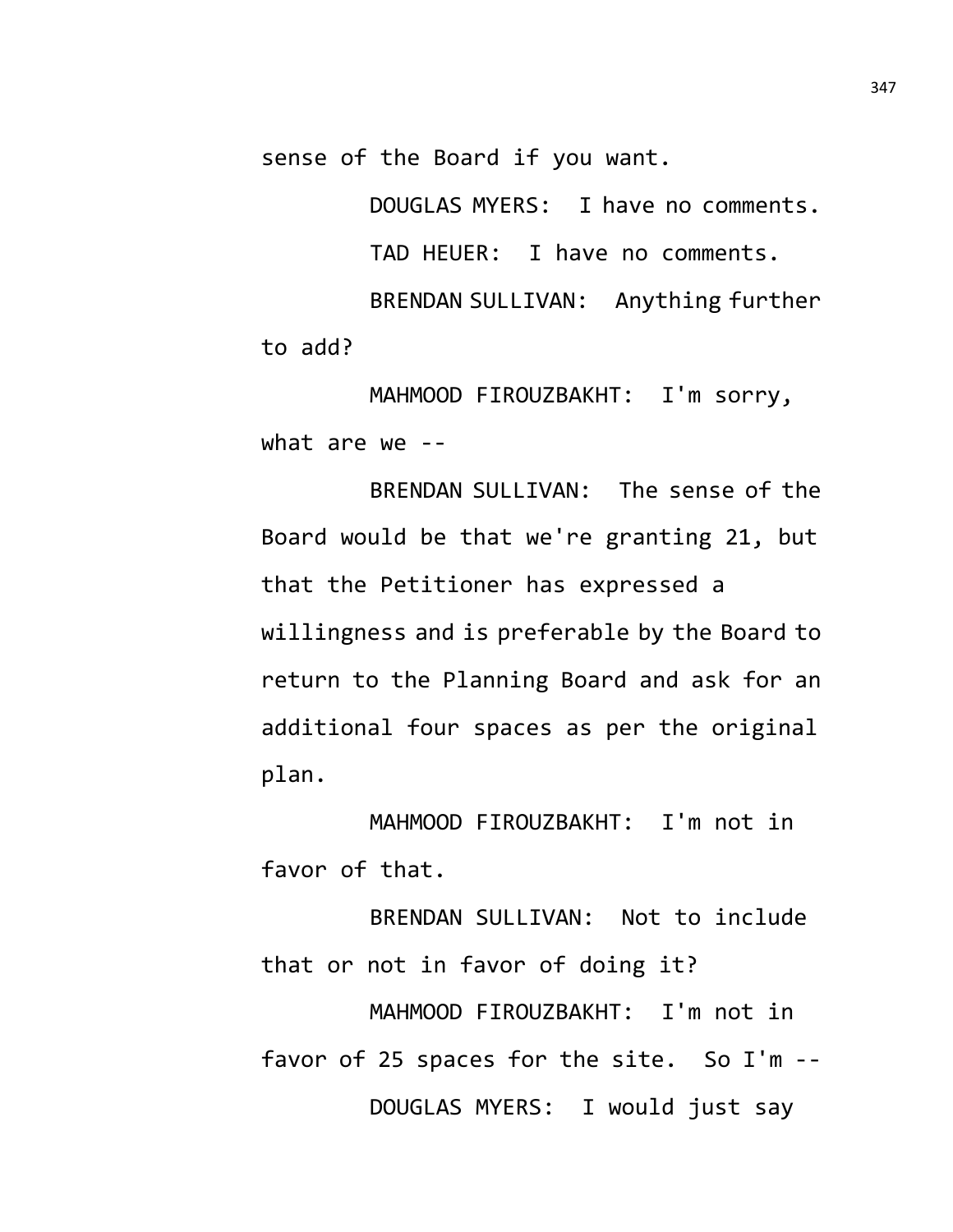that I would leave that entirely up to the applicant. That's entirely their decision.

MAHMOOD FIROUZBAKHT: Yes, right. They can go back to the Planning Board, they can amend it and they can come back here.

BRENDAN SULLIVAN: Okay. Anything else to add?

ATTORNEY JOSEPH HANLEY: No, sir. BRENDAN SULLIVAN: Let me make a motion to grant the relief being requested in Article 4.31.G to demolish the existing quonset hut and to allow for 20 off street parking spaces which will service No. 22 Cottage Park Avenue.

The Board finds that a literal enforcement of the provisions of the Ordinance would involve a substantial hardship to the Petitioner because it would preclude the Petitioner from converting an existing building at 22 Cottage Park Avenue into residential use and allowing for this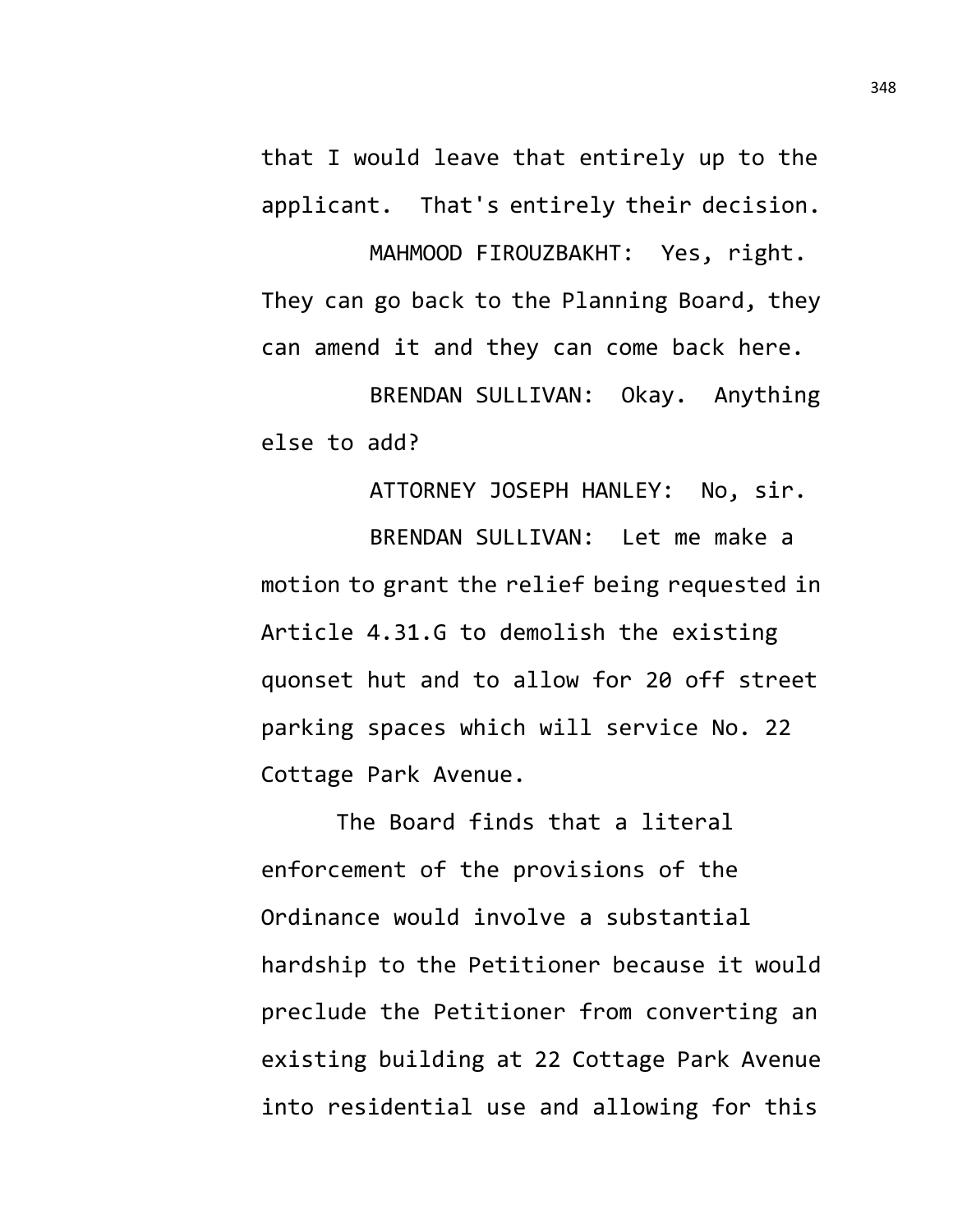particular site to be used for the accessory parking.

The Board finds that the hardship is owing to the unique size and shape of the lot, and the fact that it is desirable to use as parking to allow for the conversion of building at 22.

The Board finds that relief may be granted without substantial detriment to the public good, and that relief may be granted without nullifying or substantially derogating from the intent and purpose of the Ordinance.

All those in favor of granting the Variance as per the application and the site plan as included.

(Show of hands.) BRENDAN SULLIVAN: Five in favor. (Sullivan, Heuer, Scott, Firouzbakht, Myers.)

BRENDAN SULLIVAN: Anything else we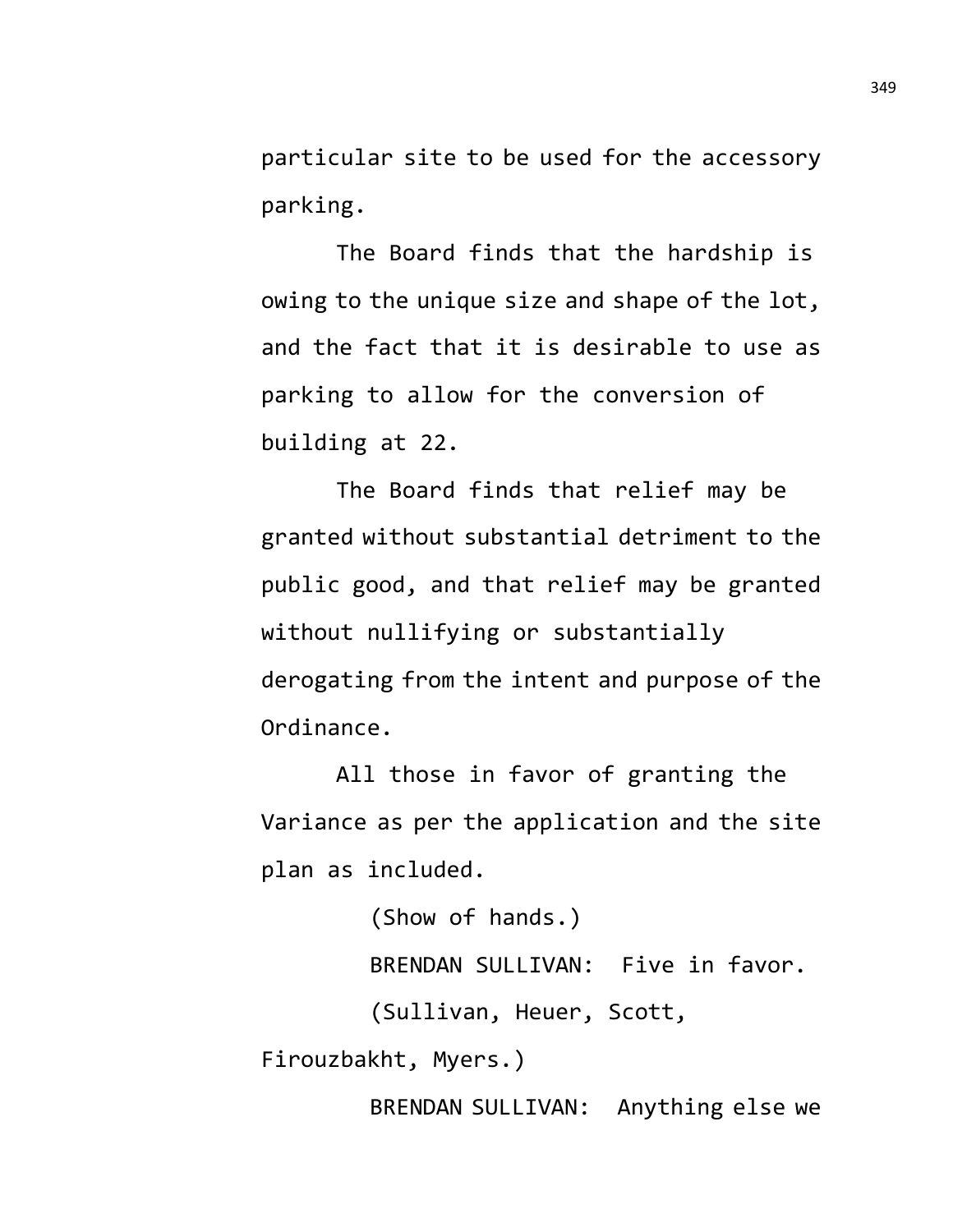can do?

ATTORNEY JOSEPH HANLEY: No, sir. Thank you.

MARC RESNICK: Thank you very much.

(Whereupon, at 12:10 a.m., the

Board of Zoning Appeals

Adjourned.)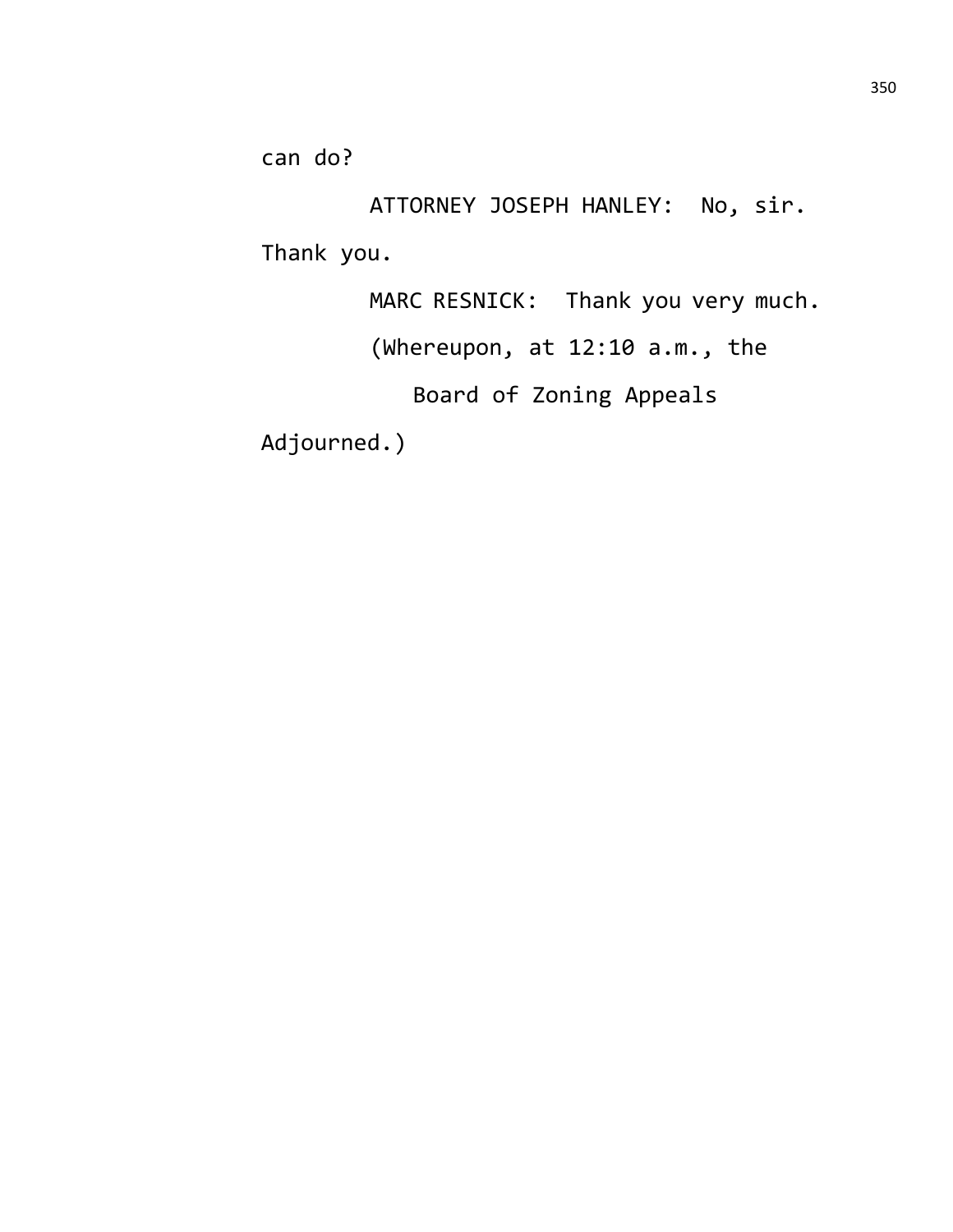## **ERRATA SHEET AND SIGNATURE INSTRUCTIONS**

The original of the Errata Sheet has been delivered to Inspectional Services Department.

When the Errata Sheet has been completed and signed, a copy thereof should be delivered to the Inspectional Services Department and the **ORIGINAL** delivered to same.

#### **INSTRUCTIONS**

After reading this volume of the meeting, indicate any corrections or changes and the reasons therefor on the Errata Sheet supplied and sign it. **DO NOT** make marks or notations on the transcript volume itself.

**REPLACE THIS PAGE OF THE TRANSCRIPT WITH THE COMPLETED AND SIGNED ERRATA SHEET WHEN**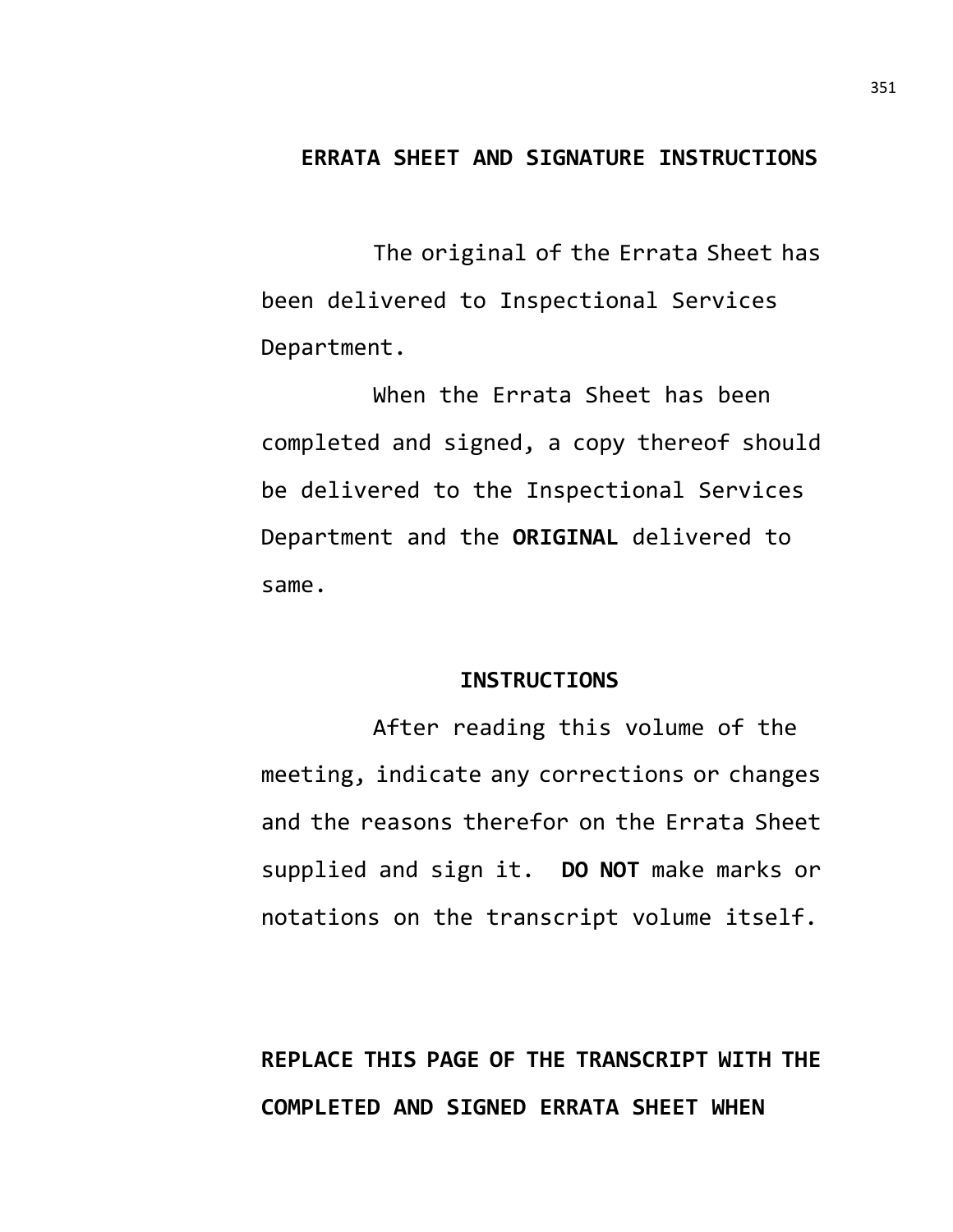### **RECEIVED.**

**ATTACH TO BOARD OF ZONING APPEAL DATE:** 02/02/12  $REP:$ **ERRATA SHEET**

**INSTRUCTIONS:** After reading the transcript, note any change or corrections and the reason therefor on this sheet. **DO NOT** make any marks or notations on the transcript volume itself. Sign and date this errata sheet. Refer to Page 351 of the transcript for Errata Sheet distribution instructions.

| <b>PAGE</b> | <b>LINE</b> |                |  |
|-------------|-------------|----------------|--|
|             |             | <b>CHANGE:</b> |  |
|             |             | <b>REASON:</b> |  |
|             |             | <b>CHANGE:</b> |  |
|             |             | <b>REASON:</b> |  |
|             |             | <b>CHANGE:</b> |  |
|             |             | <b>REASON:</b> |  |
|             |             | <b>CHANGE:</b> |  |
|             |             | <b>REASON:</b> |  |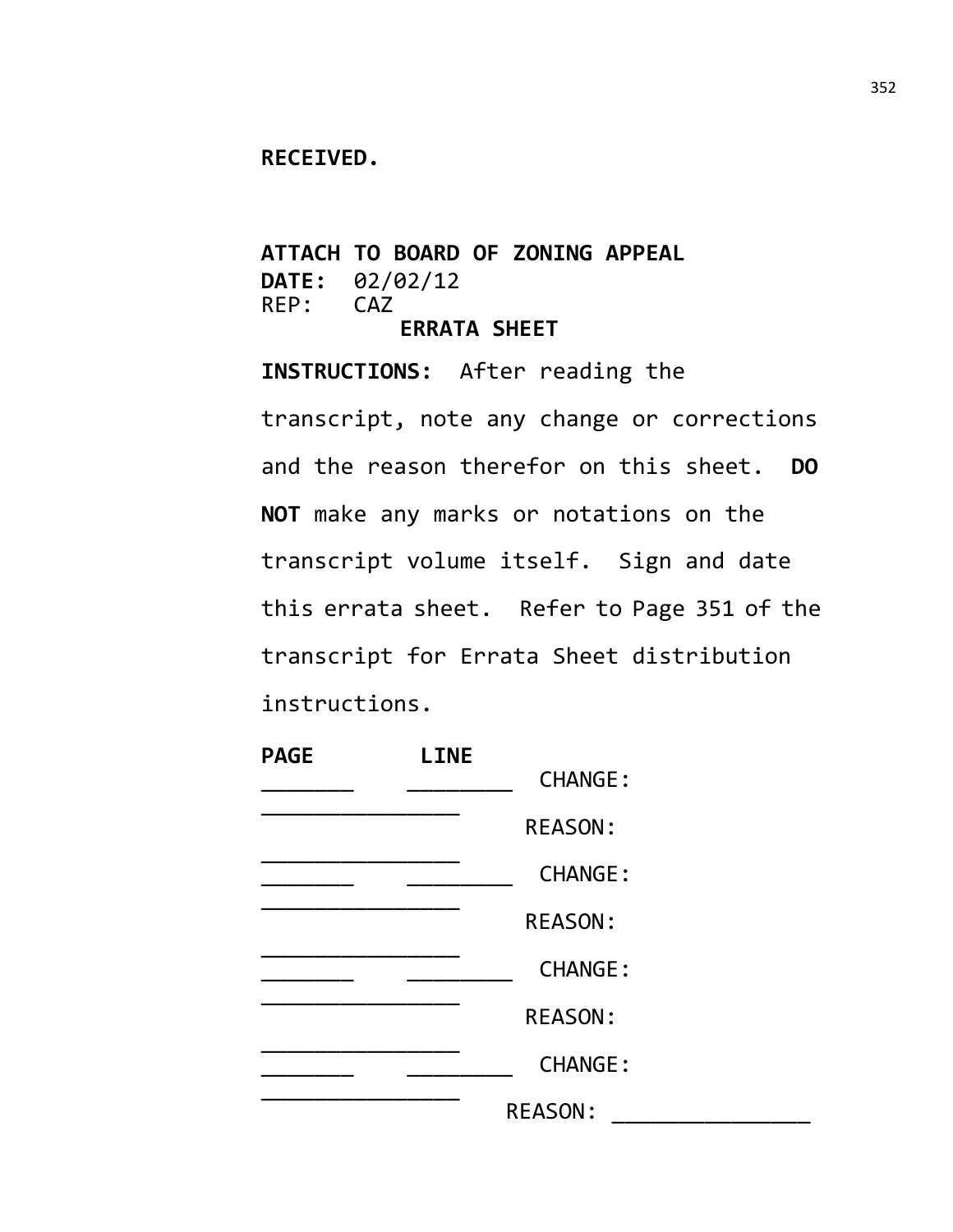|  | <b>CHANGE:</b> |
|--|----------------|
|  | <b>REASON:</b> |
|  | <b>CHANGE:</b> |
|  | <b>REASON:</b> |
|  | <b>CHANGE:</b> |
|  | <b>REASON:</b> |
|  | <b>CHANGE:</b> |
|  | <b>REASON:</b> |
|  | <b>CHANGE:</b> |
|  | <b>REASON:</b> |
|  |                |

I have read the foregoing transcript of the meeting, and except for any corrections or changes noted above, I hereby subscribe to the transcript as an accurate record of the statements made.

# **C E R T I F I C A T E**

## **COMMONWEALTH OF MASSACHUSETTS BRISTOL, SS.**

I, Catherine Lawson Zelinski, a Certified Shorthand Reporter, the undersigned Notary Public, certify that:

I am not related to any of the parties in this matter by blood or marriage and that I am in no way interested in the outcome of